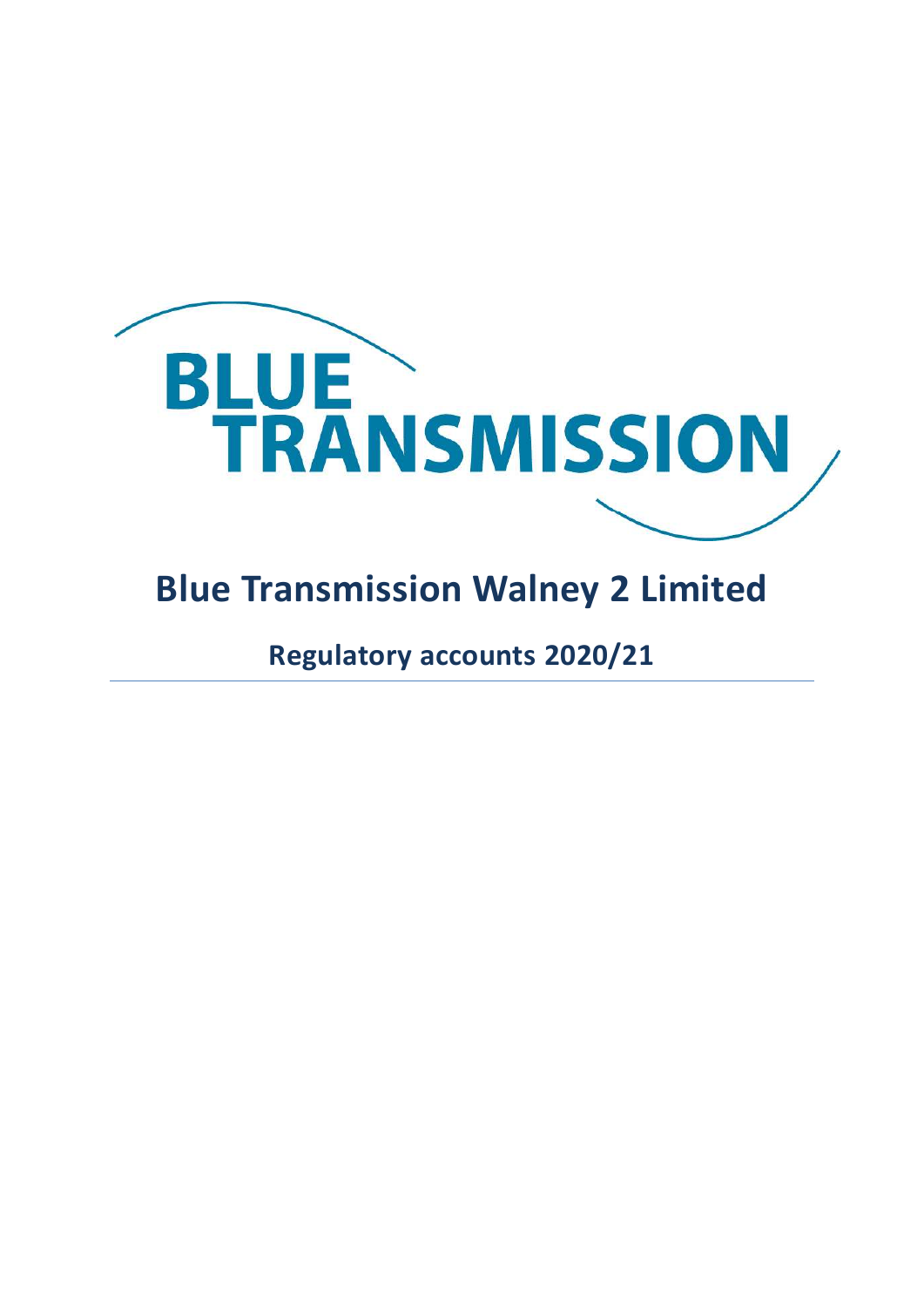### **Contents**

| Page           |                                                                                                |
|----------------|------------------------------------------------------------------------------------------------|
| $\overline{2}$ | A description of these regulatory accounts                                                     |
| 3              | <b>Strategic Report</b>                                                                        |
| 24             | Directors' Report                                                                              |
| 26             | Corporate governance statement                                                                 |
| 32             | Statement of Directors' responsibilities                                                       |
| 33             | Independent auditors' report                                                                   |
|                | Regulatory financial statements prepared in accordance with international accounting standards |
| 38             | Accounting policies                                                                            |
| 51             | Income statement                                                                               |
| 52             | Statement of comprehensive income                                                              |
| 53             | <b>Balance sheet</b>                                                                           |
| 54             | Statement of changes in equity                                                                 |
| 55             | Cash flow statement                                                                            |
| 56             | Notes to the regulatory financial statements                                                   |

### Glossary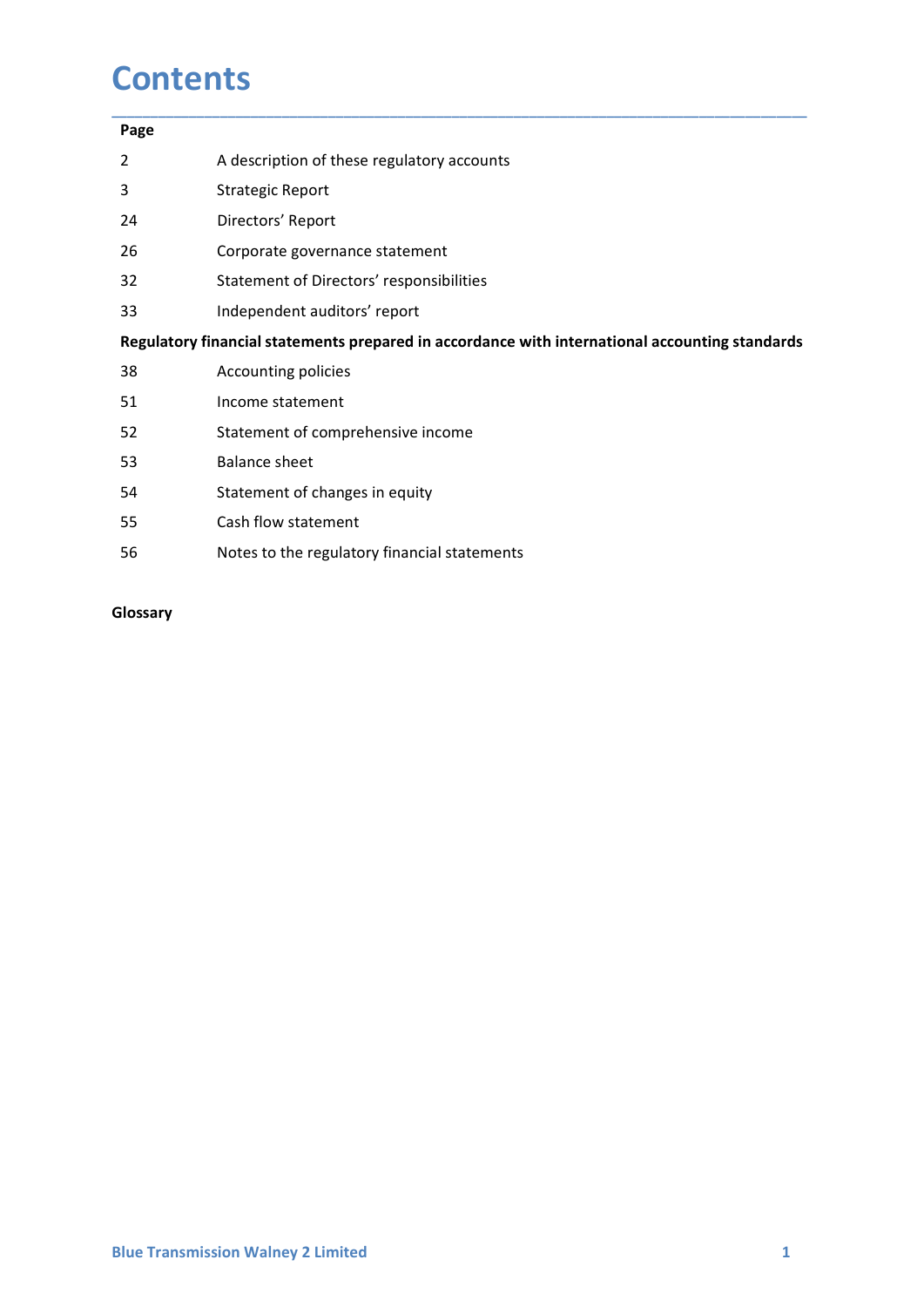**A description of these regulatory accounts**<br>For the year ended 31 March 2021<br>Blue Transmission Walney 2 Limited ("the Company" and "the Licensee") is a holder of an Offshore<br>Electricity Transmission Licence ("the Licence" **A description of these regulatory accounts**<br>For the year ended 31 March 2021<br>Blue Transmission Walney 2 Limited ("the Company" and "the Licensee") is a holder of an Offshore<br>Electricity Transmission Licence ("the Licence" **A description of these regulatory accounts**<br>For the year ended 31 March 2021<br>Blue Transmission Walney 2 Limited ("the Company" and "the Licensee") is a holder of an Offshore<br>Electricity Transmission Licence ("the Licence" A description of these regulatory accounts<br>For the year ended 31 March 2021<br>Blue Transmission Walney 2 Limited ("the Company" and "the Licensee") is a holder of an Offshore<br>Electricity Transmission Licence ("the Licence") A description of these regulatory accounts<br>For the year ended 31 March 2021<br>Blue Transmission Walney 2 Limited ("the Company" and "the Licensee") is a holder of an Offshore<br>Electricity Transmission Licence ("the Licence") **A description of these regulatory accounts**<br>
For the year ended 31 March 2021<br>
Blue Transmission Walney 2 Limited ("the Company" and "the Licensee") is a holder of an Offshore<br>
Electricity Transmission Licence ("the Licen **A description of these regulatory accounts**<br>For the year ended 31 March 2021<br>Blue Transmission Walney 2 Limited ("the Loempany" and "the Licensee") is a holder of an Offshore<br>Electricity Transmission Licence ("the Licence **A description of these regulatory accounts**<br>For the year ended 31 March 2021<br>Blue Transmission Walney 2 Limited ("the Company" and "the Licensee") is a holder of an Offsh<br>Electricity Transmission Licence ("the Licence") g A description of these regulatory accounts<br>
For the year ended 31 March 2021<br>
Blue Transmission Walney 2 Limited ("the Company" and "the Licence") is a holder of an Offsh<br>
Electricity Transmission Licence ("the Licence") g **A description of these regulatory accounts**<br>For the year ended 31 March 2021<br>Blue Transmission Walney 2 Limited ("the Company" and "the Licensee") is a holder of an Offshore<br>Electricity Transmission Licence ("the Licence"

\_\_\_\_\_\_\_\_\_\_\_\_\_\_\_\_\_\_\_\_\_\_\_\_\_\_\_\_\_\_\_\_\_\_\_\_\_\_\_\_\_\_\_\_\_\_\_\_\_\_\_\_\_\_\_\_\_\_\_\_\_\_\_\_\_\_\_\_\_\_\_\_\_\_\_\_\_\_\_\_\_\_\_\_\_\_\_\_\_\_

**A description of these regulatory accounts**<br>For the year ended 31 March 2021<br>Blue Transmission Walney 2 Limited ("the Company" and "the Licensee") is a holder of an Offshore<br>Electricity Transmission Licence ("the Licence A description of these regulatory accounts<br>For the year ended 31 March 2021<br>Blue Transmission Walney 2 Limited ("the Company" and "the Licensee") is a holder of an Offshore<br>Electricity Transmission Licence ("the Licence") **A description of these regulatory accounts**<br>For the year ended 31 March 2021<br>Blue Transmission Walney 2 Limited ("the Company" and "the Licensee") is a holder of an Offshore<br>Electricity Transmission Licence ("the Licence" **A description of these regulatory accounts**<br>For the year ended 31 March 2021<br>Blue Transmission Walney 2 Limited ("the Company" and "the Licensee") is a holder of an Offshore<br>Electrictity Transmission Licence ("the Licence A description of these regulatory accounts<br>For the year ended 31 March 2021<br>Blue Transmission Walney 2 Limited ("the Company" and "the Licensee") is a holder of an Offshore<br>Electricity Transmission Licence ("the Licence") **PERTE ACTS ASSEM ACTS ASSEM ACTS ASSEM ACTS ASSEM ACTS ASSEM ACTS (SOFT AND ACTS AND ACTS ENGLATION TO THE SECTIVITY TRANSISION UCHOCLE ("the Licence") granted under the Electricity Act 1989. The Licence Electricity Trans** Blue Transmission Walney 2 Limited ("the Company" and "the Licensee") is a holder of an Offshore<br>Electricity Transmission Licence ("the Licence") granted under the Electricity Act 1989. The Licence<br>was awarded to the Compa Blue Transmission waney 2 Limited (the Company and the Licence Tis at note of an Unisorer<br>Electricity Transmission Licence ("the Licence") granted under the Electricity Act 1989. The Licence<br>was awarded to the Company on 2 arded to the Company on 25 September 2012 by The Gas and Electricity Markets Authority<br>
hthority<sup>1</sup>). Under standard condition E2 of this licence, we are required to prepare and publish<br>
regulatory accounts setting out the thority<sup>1</sup>). Under standard condition E2 of this Licence, we are required to prepare and publish<br>regulatory accounts setting out the financial position and performance of the regulatory<br>scovered by the Licence.<br>**The regula** become statement of Directors' responsibilities for preparing engulatory accounts covered by the Licence.<br> **f the regulatory accounts**<br> **f** the regulatory accounts<br>
are prepared in respect of the licensee's regulatory tran **f the regulatory accounts**<br>Equatory accounts are prepared in respect of the licensee's regulated transmission business:<br>pany only has one activity – that being the operation of its regulated transmission business;<br>pany on the regulatory accounts<br>
enterpathory accounts are prepared in respect of the licensee's regulatory transmission business;<br>
napary only has one activity – that being the operation of its regulated transmission business;<br>
n reputy only has one activity – that being the operation of its regulated transmission business;<br>penty, the regulatory financial statements contained herein teristent the same scope as that<br>in the Company's statutory accoun ently, the regulatory financial statements contained herein reflect the same scope as that<br>
in the Company's statutory accounts for the year ended 31 March 2021 as prepared in<br>
the Company statutory accounts<br>
ance with Sec disclosures. The information required by this statement shows that the series with Section 396 of the Companies Act 2006. In addition, the Directors' Report, Strategic<br>end Corporate governance statement included within the nce with Section 396 of the Companies Act 2006. In addition, the Directors' Report, Strategic<br>end Corporate governance statement included within these regulatory accounts also reflect<br>endical statements repulsions repulsio

- 
- 
- 
- 
- 
- 
- 

Relationship of regulatory accounting statements with the financial information sections of the regulatory accounts<br>
In accordance with the Licence these regulatory accounts comprise:<br>
a Strategic Report commencing on pag Content of the regulatory accounts and the company of the minimal statement of the regulatory accounts comprise:<br>
• a Strategic Report commencing on page 3;<br>
• a Directors' Report commencing on page 24;<br>
• a Corporate gove Content of the regulatory accounts<br>
• a Strategic Report commencing on page 3;<br>
• a Directors' Report commencing on page 24;<br>
• a Corporate governance statement commencing on page 26;<br>
• a Statement of Directors' responsib For the Comparison of the Comparison of the Comparison of the Comparison and Comparison and Comparison and Comparison and Comparison and Comparison and Comparison and Comparison and Comparison and Comparison and Comparison

statutory accounts within the meaning of Section 396 of the Companies Act 2006. Statutory accounts<br>for the Company for the year ended 31 March 2021, to which the financial information relates, will be<br>delivered to the regi **Example 2.1**<br>
• a Strategic Report commencing on page 3;<br>
• a Directors' Report commencing on page 3;<br>
• a Corporate governance statement commencing on page 26;<br>
• a Statement of Directors' responsibilities for preparing **Example 1.1**<br> **Example 1.1** and Directors' responsibilities for preparing regulatory accounts on page 32;<br> **a** Corporate governance statement commencing on page 26;<br> **a** Statement of Directors' responsibilities for prepar accounts which was unqualified and did not contrains a statement where a statement of Directors' responsibilities for preparing regulatory accounts on page 32;<br>
a Statement of Directors' responsibilities for preparing regu a Corporate governance statement commencing on page 26;<br>
• a Statement of Directors' responsibilities for preparing regulatory accounts on page 32;<br>
• the Independent auditors' report on the regulatory accounts commencing • a Statement of Directors' responsibilities for preparing regulatory accounts on page 32;<br>• the Independent auditors' report on the regulatory accounts commencing on page 33;<br>• regulatory financial statements commencing o **Example 10** to interests are the interests to the members of the members of the comparison of the independent and its of "ending the members of the compary accounts commencing on page 33; and<br> **example the interest of the** • the Independent auditors' report on the regulatory accounts commencing on page 33;<br>• regulatory financial statements commencing on page 38; and<br>• a statement showwing transactions between the Company and its ultimate con **Example 19**<br> **a** a statement showing transactions between the Company and its ultimate controller and other<br>
related disclosures. The information required by this statement is shown in mote 18 to the<br>
regulatory financial • a statement showing transactions between the Company and its ultimate controller and other<br>related disclosures. The information required by this statement is shown in note 18 to the<br>regulatory financial statements "relat <sup>a</sup> a statement showing transactions netweater ine company and its unduction included disclosures. The information required by this statement is shown in note 18 to the regulatory financial statements "related party transa The regulatory accounting statements which statements of the Relations of the Statements of the financial information contained in these regulatory accounting statements does not constitute statutory accounts within the me

www.bluetransmission.com.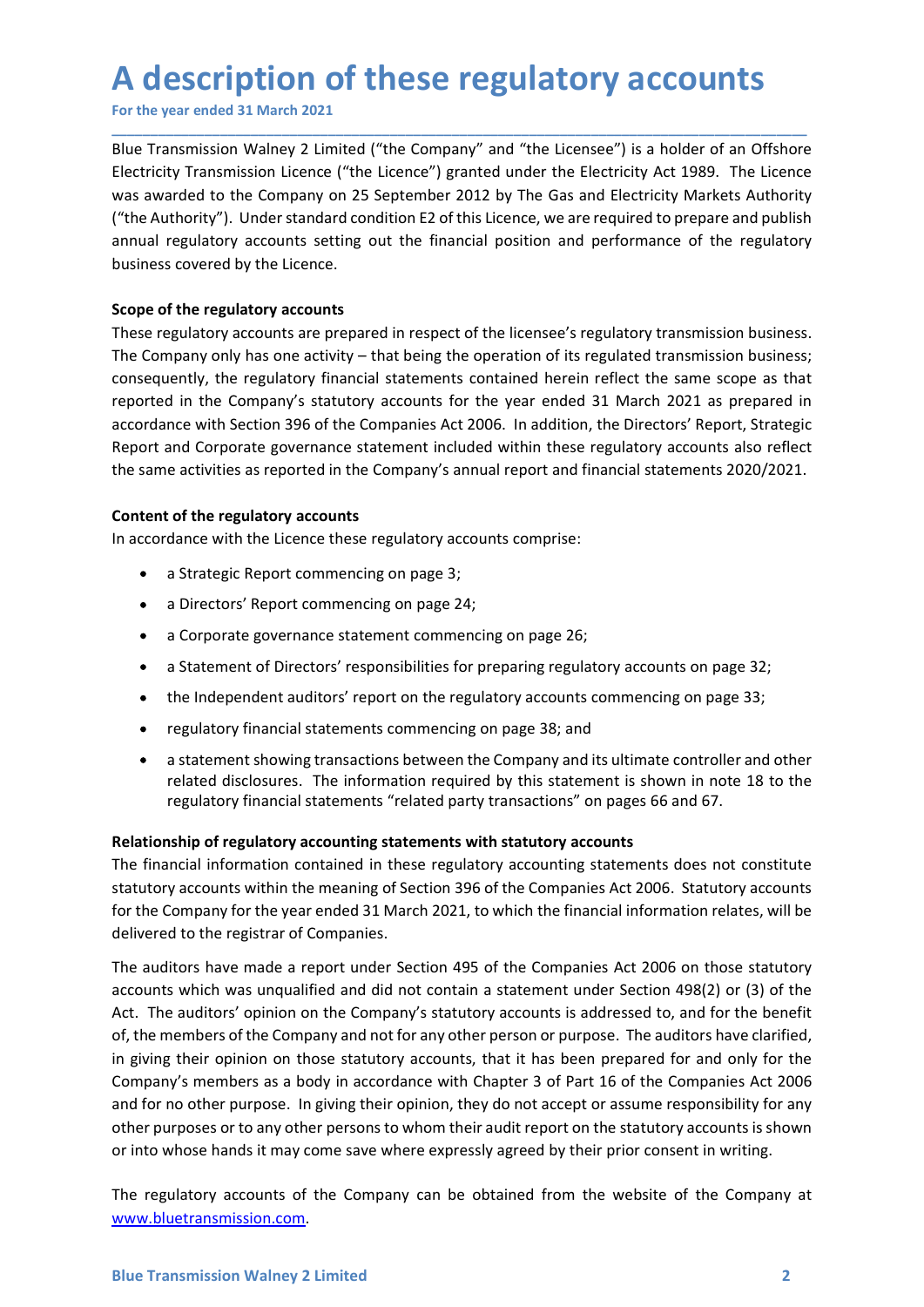### Introduction

Strategic Report<br>
For the year ended 31 March 2021<br>
Introduction<br>
This Strategic Report explains the operations of the Company and the main trends and **Strategic Report**<br>
For the year ended 31 March 2021<br> **Introduction**<br>
This Strategic Report explains the operations of the Company and the main trends and factors<br>
underlying the development and performance of the Company **Strategic Report**<br>For the year ended 31 March 2021<br>Introduction<br>This Strategic Report explains the operations of the Company and the main trends and factors<br>underlying the development and performance of the Company during **Strategic Report**<br>For the year ended 31 March 2021<br>This Strategic Report explains the operations of the Company and the main trends and factors<br>underlying the development and performance of the Company during the year end **Strategic Report**<br>For the year ended 31 March 2021<br>Introduction<br>This Strategic Report explains the operations of the Company and the main trends and factors<br>underlying the development and performance of the Company during **Strategic Report**<br>
For the year ended 31 March 2021<br>
Introduction<br>
This Strategic Report explains the operations of the Company and the main trends and factors<br>
underlying the development and performance of the Company du

\_\_\_\_\_\_\_\_\_\_\_\_\_\_\_\_\_\_\_\_\_\_\_\_\_\_\_\_\_\_\_\_\_\_\_\_\_\_\_\_\_\_\_\_\_\_\_\_\_\_\_\_\_\_\_\_\_\_\_\_\_\_\_\_\_\_\_\_\_\_\_\_\_\_\_\_\_\_\_\_\_\_\_\_\_\_\_\_\_\_

**Strategic Report**<br>
For the year ended 31 March 2021<br>
Introduction<br>
This Strategic Report explains the operations of the Company and the main trends and factors<br>
underlying the development and performance of the Company du **Strategic Report**<br>
For the year ended 31 March 2021<br>
Introduction<br>
This Strategic Report explains the operations of the Company and the main trends and factors<br>
underlying the development and performance of the Company du **Strategic Report**<br>
For the year ended 31 March 2021<br>
Introduction<br>
This Strategic Report explains the operations of the Company and the main trends and factors<br>
underlying the development and performance of the Company du **Strategic Report**<br>For the year ended 31 March 2021<br>Introduction<br>This Strategic Report explains the operations of the Company and the mai<br>underlying the development and performance of the Company during the year e<br>as well **Strategic Report**<br>
For the year ended 31 March 2021<br>
Introduction<br>
This Strategic Report explains the operations of the Company and the main trends and factors<br>
underlying the development and performance of the Company du For the year ended 31 March 2021<br> **Introduction**<br>
This Strategic Report explains the operations of the Company and the main trends and factors<br>
underlying the development and performance of the Company during the year ende

("ENW").

### Background

This Strategic Report explains the operations of the Company and the main trends and factors<br>underlying the development and performance of the Company during the year ended 31 March 2021,<br>as well as those matters which are underlying the development and performance of the Company during the year ended 31 March 2021,<br>as well as those matters which are likely to affect its future development and performance.<br>The ultimate parent company of the as well as those matters which are likely to affect its future development and performance.<br>The ultimate parent company of the Company is Blue Transmission Investments Limited ("BTI"), a Company incorporated and registered The ultimate parent company of the Company is Blue Transmission Investments Limited ("BTI"), a<br>Company incorporated and registered in Jersey.<br>The Company's principal activity is to provide an electricity transmission servi The ultimate parent company of the Company is Blue Transmission Investments Limited ("BTI"), a<br>Company incorporated and registered in Jersey.<br>The Company's principal activity is to provide an electricity transmission servi Empent, when persons are equited at the person of the company's principal activity is to provide an electricity transmission service to National Grid Efectricity System Operator Limited ("NGESO"), being the electricity tra The Company's principal activity is to provide an electricity transmission service to National Grid<br>Electricity System Operator Limited ("NGESO"), being the electricity transmission system operator for<br>Great Britain.<br>The C Electricity System Operator Limited ("NGESO"), being the electricity transmission system operator for<br>Great Britain.<br>The Company owns and operates a transmission system that electricity cransmission system operator for<br>Gre

The Company owns and operates a transmission system that electrically connects an offshore wind<br>
farm generator to the onshore electricity distribution system owned by Electricity North West Limited<br>
("ENW").<br> **Background** The Company owns and operates a transmission system that electrically connects an offshore wind<br>
farm generator to the onshore electricity distribution system owned by Electricity North West Limited<br>
("ENW").<br> **EBLOC COM**<br> farm generator to the onshore electricity distribution system owned by Electricity North West Limited ("ENW").<br>
CFENW").<br> **Background**<br> **Background**<br>
are Office of Gas and Electricity Markets ("Ofgem"), supporting governme ("ENW").<br> **Background**<br>
The Office of Gas and Electricity Warkets ("Ofgem"), supporting government initiatives, has developed<br>
onshore electricity system. A key feature of this regime is that each new tranche of transmissi **Background**<br> **Background**<br>
The Office of Gas and Electricity Markets ("Ofgem"), supporting government initiatives, has developed<br>
a regulatory regime for electricity stransmission networks connecting offshore wind farms t **Exercise Constrained The Constrained The Constrained The Constrained The Constrained The Constrained The Constrained Constrained Authority regime for electricity transmission networks connecting offshore wind farms to the** The Office of Gas and Electricity Markets ("Ofgem"), supporting government initiatives, has developed<br>a regulatory regime for electricity transmission networks connecting offshore wind farms to the<br>onshore electricity syst entented to make centeric in the relations of the state of the electricity of the selectricity of the selectricity of the company was awarded the Licence by the Authority that became effective from 26 September ("OFTOs"). ("OFTOs"). OFTOs are subject to the conditions of a transmission licence.<br>The Company was awarded the Licence by the Authority that became effective from 26 September<br>2012. This Licence, amongst other matters, permits and The Company was awarded the Licence by the Authority that became effective from 26 September<br>2012. This Licence, amongst other matters, permits and requires the Company to maintain and<br>operate the Walney 2 offshore electri The Company was awarded the Licence by the Authority that became effective from 26 September<br>2012. This Licence, amongst other matters, permits and requires the Company to maintain and<br>operate the Walney 2 offshore electri 2012. This Licence, amongst other matters, permits and requires the Company to maintain and<br>operate the Walney 2 offshore electricity transmission assets for the period the Licence is in force.<br>The Electricity and Gas (Int operate the Walney 2 offshore electricity transmission assets for the period the Licence is in force.<br>The Electricity and Gas (Internal Markets) Regulations 2011 require all transmission system operators<br>such as the Compan The Electricity and Gas (Internal Markets) Regulations 2011 require all transmission system operators<br>such as the Company to be certified as complying with the unbundling requirements comerning<br>common rules for the interna such as the Company to be certified as complying with the unbundling requirements concerning<br>common rules for the internal market in electricity ("the third package"). The Company has been<br>issued a certificate pursuant to

required to make tertain ongoing declarations to the Authority pursuant to the cherite to ensure<br>compliance with the terms of the certificate which it has met through to the date of this report.<br>The Company's offshore elec common rules for the internal market in electricity ("the third package"). The Company has been<br>issued a certificate pursuant to Section 100 of the Electricity Act 1989 by the Authority confirming its<br>compliance with the t issued a certificate pursuant to Section 10D of the Electricity Act 1989 by the Authority confirming its<br>compliance with the third package requirements. The Company has ongoing obligations and is<br>required to make certain o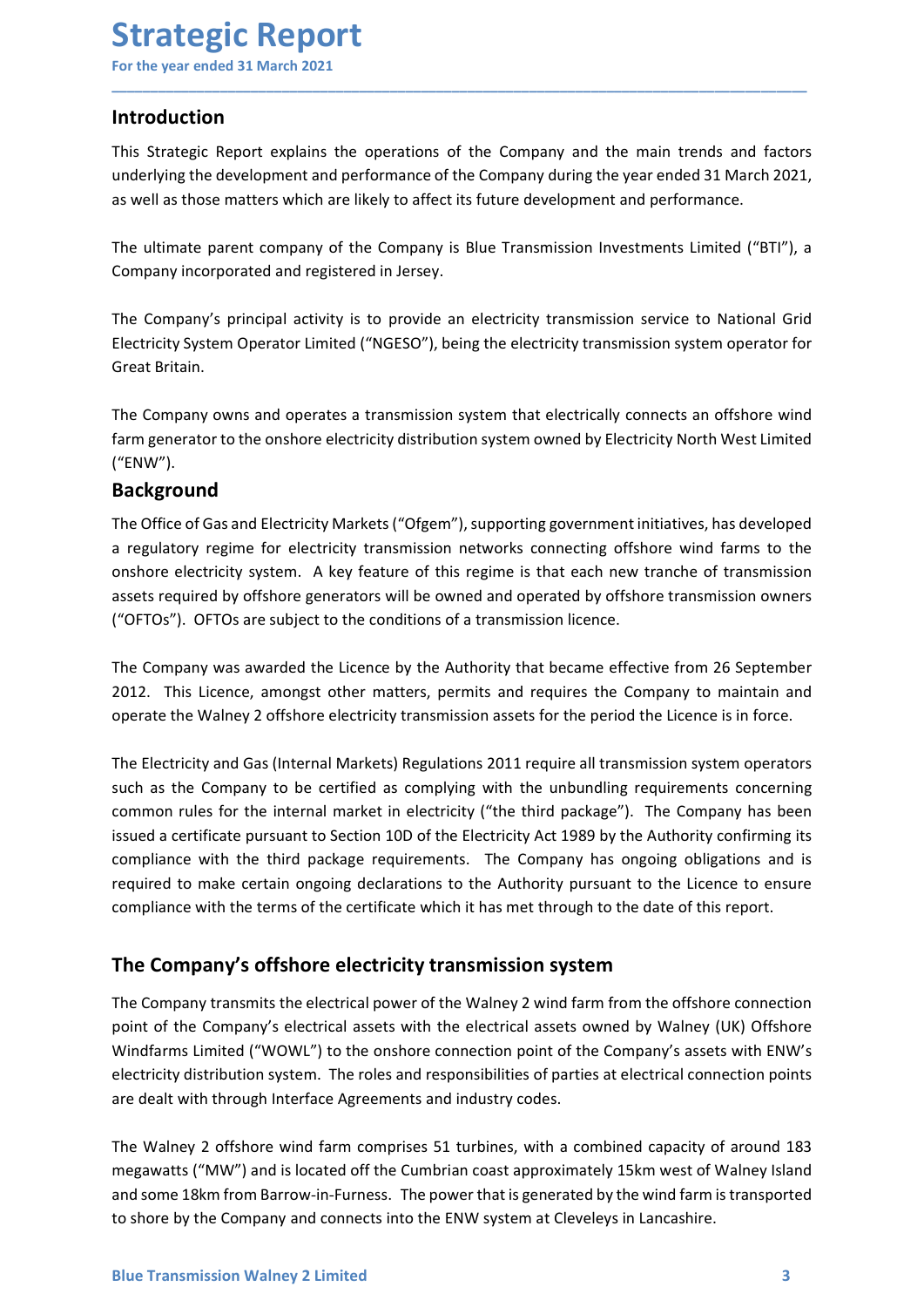Strategic Report continued<br>
For the year ended 31 March 2021<br>
The wind farm turbines are interconnected in "strings" by medium voltage (33kV) submarine<br>
that act as a power collection and transport system. The medium volta **Strategic Report continued**<br>For the year ended 31 March 2021<br>The wind farm turbines are interconnected in "strings" by medium voltage (33kV) submarine cables<br>that act as a power collection and transport system. The medium **Strategic Report continued**<br>For the year ended 31 March 2021<br>The wind farm turbines are interconnected in "strings" by medium voltage (33kV) submarine cables<br>that act as a power collection and transport system. The medium **Strategic Report continued**<br>For the year ended 31 March 2021<br>The wind farm turbines are interconnected in "strings" by medium voltage (33kV) submarine cables<br>that act as a power collection and transport system. The medium **Strategic Report continued**<br>For the year ended 31 March 2021<br>The wind farm turbines are interconnected in "strings" by medium voltage (33kV) submarine cables<br>that act as a power collection and transport system. The medium **Strategic Report continued**<br>For the year ended 31 March 2021<br>The wind farm turbines are interconnected in "strings" by medium voltage (33kV) submarine cables<br>that act as a power collection and transport system. The medium **Strategic Report continued**<br>For the year ended 31 March 2021<br>The wind farm turbines are interconnected in "strings" by medium voltage (33kV) submarine cables<br>that act as a power collection and transport system. The medium **Strategic Report continued**<br>For the year ended 31 March 2021<br>The wind farm turbines are interconnected in "strings" by medium voltage (33kV) submarine cables<br>that act as a power collection and transport system. The medium **Strategic Report continued**<br>For the year ended 31 March 2021<br>The wind farm turbines are interconnected in "strings" by medium voltage (33kV) submarine cables<br>that atd as a power collection and transport system. The medium **Strategic Report continued**<br>For the year ended 31 March 2021<br>The wind farm turbines are interconnected in "strings" by medium voltage (33kV) submarine cables<br>that act as a power collection and transport system. The medium **Strategic Report continued**<br>For the year ended 31 March 2021<br>The wind farm turbines are interconnected in "strings" by medium voltage (33kV) submarine cables<br>that act as a power collection and transport system. The medium **Strategic Report continued**<br>
The wind farm turbines are interconnected in "strings" by medium voltage (33kV) submarine cables<br>
that act as a power collection and transport system. The medium voltage cables are owned by WO **Strategic Report continued**<br>For the year ended 31 March 2021<br>The wind farm turbines are interconnected in "strings" by medium voltage (33kV) submarine cables<br>that act as a power collection and transport system. The medium **Strategic Report continued**<br>For the year ended 31 March 2021<br>The wind farm turbines are interconnected in "strings" by medium voltage (33kV) submarine cables<br>that act as a power collection and transport system. The medium For the year ended 31 March 2021<br>The wind farm turbines are interconnected in "strings" by medium voltage (33kV) submarine cables<br>that act as a power collection and transport system. The medium voltage cables are owned by The wind farm turbines are interconnected in "strings" by medium voltage (33kV) submarine cables<br>that act as a power collection and transport system. The medium voltage cables are owned by WOWL<br>and run to the offshore elec The wind farm turbines are interconnected in "strings" by medium voltage (33kV) submarine cables<br>that act as a power collection and transport system. The medium voltage cables are owend by WOVL<br>and run to the offshore elec that act as a power collection and transport system. The medium voltage cables are owned by WOWL<br>
and run to the offshore electricity substation that is owned by the Company. At the offshore electricity<br>
substation, the vo run to the offshore electricity substation that is ownel by the Company. At the offshore electricity by and  $\alpha$  by a 43.2km high voltage submarine cable buried in the sea floor. At landfall, the submarine cable by a 43.2k tation, the voltage is "stepped up" to 132kV by an electrical transformer and then transported to<br>
by a 43.2km high voltage submarine cable buried in the sea floor. At landfall, the submarine cable<br>
ined to a buried land c Find the dot a buried land cable that runs for 5.1km to the Company's onshore electricity substation at eleys. At the Cleveleys substation the power factor of the electricity is corrected using reactive presontion equipmen

\_\_\_\_\_\_\_\_\_\_\_\_\_\_\_\_\_\_\_\_\_\_\_\_\_\_\_\_\_\_\_\_\_\_\_\_\_\_\_\_\_\_\_\_\_\_\_\_\_\_\_\_\_\_\_\_\_\_\_\_\_\_\_\_\_\_\_\_\_\_\_\_\_\_\_\_\_\_\_\_\_\_\_\_\_\_\_\_\_\_

eleys. At the Cleveleys substation the power factor of the electricity is corrected using reactive<br>eleys. At the Cleveleys substation the power factor of the electricity is corrected using reactive<br>pensation equipment and pensation equipment and the transported power is then connected into ENW's electricity<br>
companny's long-term business objectives<br>
Companny's long-term business objectives<br>
Companny's long-term business objectives<br>
Company The **Company's long-term business objectives**<br>
The **Company's long-term business objectives**<br>
The **Company's a special purpose vehicle formed to hold the Licence**. Its non-finant<br>
therefore, consistent with the objectives The Company is a special purpose vehicle formed to hold the Licence. Its non-financial objectives are,<br>therefore, consistent with the objectives of the Licence. The Company will achieve these objectives<br>by ensuring its com Interomplay is a place and performation in the transmission system and the company will achieve these objectives<br>therefore, consistent with the objectives of the Licence. The Company will achieve these objectives<br>by ensuri

Interiore, consister wint the bigetives of the Licence; industry codes and legislation; and by<br>the ensuring its compliance with the Licence; industry codes and legislation; and by<br>maintaining its transmission system in acc

- 
- 
- 

munes are vacuus are vacuus are vacuus on a time party and margement services are and the state of the state of the state of the state of the state of the state of the state of the state and definition, technical, accounti maintaining its transmission system in accordance with good industry practice.<br>The Company's financial objective is to provide financial returns to shareholders consistent with, or<br>in excess of, the business plan that supp The Company's financial objective is to provide financial returns to shareholders consistent with, or<br>
in excess of, the business plan that supported its tender offer for the Walney 2 offshore transmission<br>
system. The Com in excess of, the business plan that supported its tender offer for the Walney 2 offshore transmission<br>  $\bullet$  meeting its recompany will achieve this objective by:<br>  $\bullet$  meeting its revenue targets by operating the transmis system. The Company will achieve this objective by:<br>
• meeting its revenue targets by operating the transmission system at availability levels equal to, or<br>
• adopting and maintaining a financing structure that is, as a mi • meeting its revenue targets by operating the transmission system at availability levels equal to, or<br>
• dopting and maintaining a financing structure that is, as a minimum, as efficient as that<br>
contemplated by the busin **by the manumization** and maintaining a financing structure that is, as a minimum, as efficient as that<br> **controlling costs and seeking efficiency improvements.**<br> **Fulture Developments**<br> **Fulture Developments**<br> **Fulture De** • adopting and maintaining a financing structure that is, as a minimum, as efficient as that<br>
• controlling costs and seeking efficiency improvements.<br> **Future Developments**<br> **Future Developments**<br> **Future Developments**<br> contemplated by the business plan; and<br> **e** controlling costs and seeking efficiency improvements.<br> **Future Developments**<br>
The Company's sole purpose is to hold and operate its offshore electricity transmission system and<br> **•** controlling costs and seeking efficiency improvements.<br> **Future Developments**<br> **Future Developments**<br> **Future Developments**<br> **Functions** and seeking efficiency improvements.<br> **The Company's sole purpose is to hold and** • controlling costs and seeking efficiency improvements.<br> **Future Developments**<br>
The Company's sole purpose is to hold and operate its offshore electricity transmission system and<br>
comphy with the truncmission licence whic **Future Developments**<br>The Company's sole purpose is to hold and operate its offshore electricity transmission system and<br>comply with the transmission licence which it has been awarded; no changes to this objective are<br>like The Company's sole purpose is to hold and operate its offshore electricity transmission system and<br>comply with the transmission licence which it has been awarded; no changes to this objective are<br>likely in the future.<br>The Fric Company Jours Care of the constant of the Company is such a manner of the Company's business model is to outsource all operational, maintenance ("O&M") activities and management. O&M activities are utisourced to a thi extrained the costs in the costs increased by BTI. The Company is one of four such proportion of the costs include the Company's **operating model**<br>The Company's business model is to outsource all operational, maintenance ( The **Company's operating model**<br>The **Company's operating model**<br>The Company's business model is to outsource all operational, maintenance ("O&M") activities and<br>management. O&M activities are outsourced to a third party an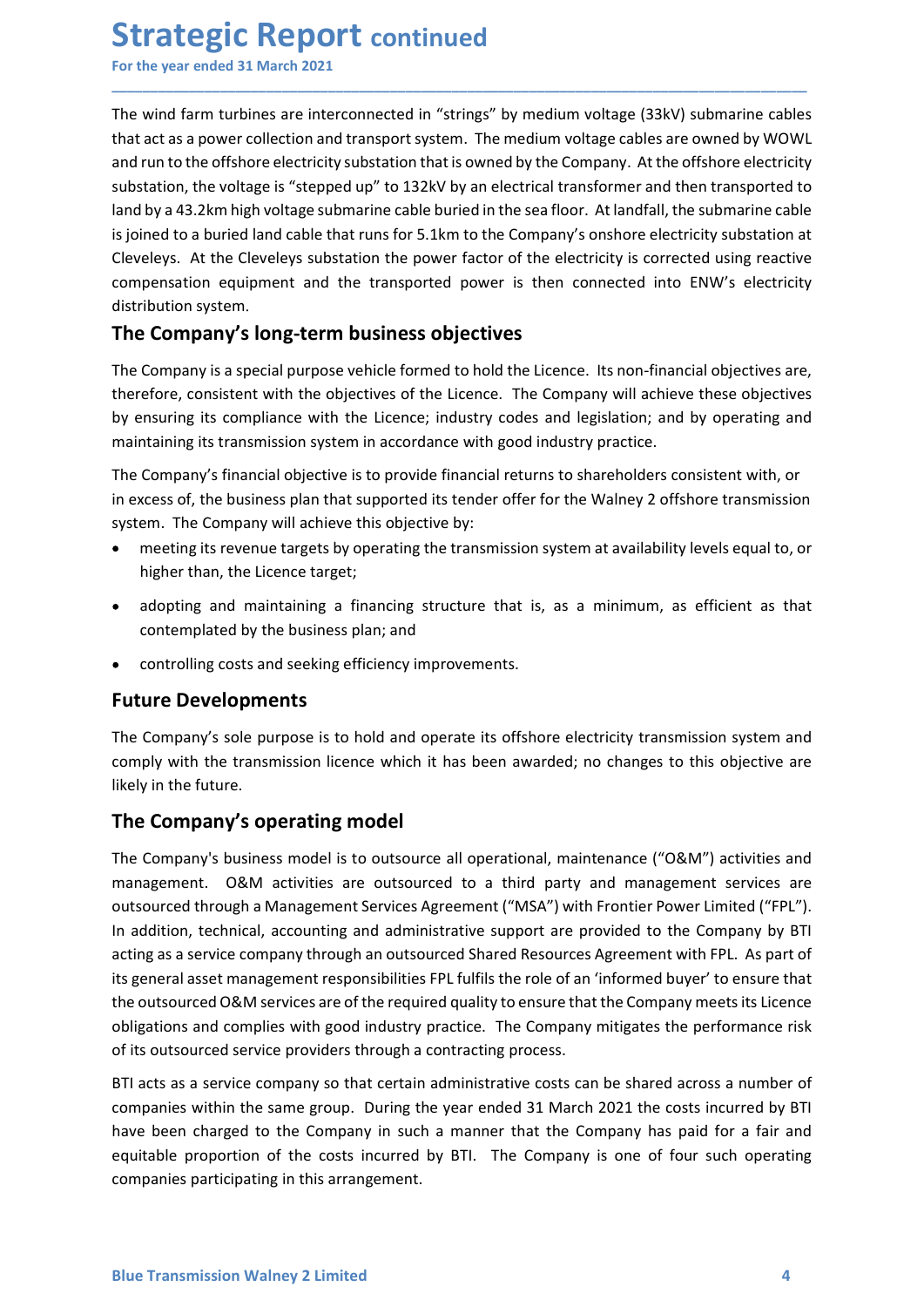**Strategic Report continued**<br>For the year ended 31 March 2021<br>The Company's approach to managing the business<br>The Company's general approach to the management and operation of its business is ba **Strategic Report continued**<br>For the year ended 31 March 2021<br>The Company's approach to managing the business<br>The Company's general approach to the management and operation of its business is based or<br>ensuring that the rig **Strategic Report continued**<br>For the year ended 31 March 2021<br>The Company's approach to managing the business<br>The Company's general approach to the management and operation of its business is based on<br>ensuring that the rig **Strategic Report continued**<br>For the year ended 31 March 2021<br>The Company's approach to the management and operation of its business is based on<br>ensuring that the right balance is achieved between cost, quality, performanc **Strategic Report continued**<br>For the year ended 31 March 2021<br>The Company's approach to managing the business<br>The Company's general approach to the management and operation of its business is based on<br>ensuring that the rig **Strategic Report continued**<br>For the year ended 31 March 2021<br>The Company's approach to managing the business<br>The Company's general approach to the management and operation of its business is based on<br>ensuring that the rig Company: **Trategic Report continued**<br> **Example 31 March 2021**<br> **Examply's approach to managing the business**<br>
Company's general approach to the management and operation of its business is based on<br>
uring that the right balance is a **rategic Report continued**<br> **Ecompany's approach to managing the business**<br> **Company's general approach to the management and operation** of its business is based on<br>
uring that the right balance is achieved between cost, q **Example 16 Amorger Constant Constant Constant Constant Company's approach to managing the business**<br> **Examplary's general approach to managing the business**<br> **Company's general approach to the management and operation of** has the right people working safely to standards using the right processes, technology and **Company's approach to managing the business**<br> **Company's approach to managing the business**<br> **Company's approach to management and operation of its business is based on**<br>
principal that right balance is achieved between c **The Example 18 Among the School School School School School School School School School School School School School School School School School School School School School School School School School School School School** the year ended 31 March 2021<br> **E Company's approach to managing the business**<br>
Company's approach to the management and operation of its business is based on<br>
Incing that the right balance is achieved between cost, quality

\_\_\_\_\_\_\_\_\_\_\_\_\_\_\_\_\_\_\_\_\_\_\_\_\_\_\_\_\_\_\_\_\_\_\_\_\_\_\_\_\_\_\_\_\_\_\_\_\_\_\_\_\_\_\_\_\_\_\_\_\_\_\_\_\_\_\_\_\_\_\_\_\_\_\_\_\_\_\_\_\_\_\_\_\_\_\_\_\_\_

- 
- 
- systems;
- 
- conditions.

The Company's general approach to the management and operation of its business is based on<br>ensuring that the right balance is achieved between cost, quality, performance, innovation and<br>financial returns so as to optimise ensuring that the right balance is achieved between cost, quality, performance, innovation and<br>financial returns so as to optimise the cost of its services to the end consumer. In doing so the<br>Company:<br>
• has a relentless financial returns so as to optimise the cost of its services to the end consumer. In doing so the<br>
company:<br>
• has a relentless focus on transmission system availability:<br>
• recognises that the inherently hazardous nature Company:<br>
Company:<br>
Sharelentless focus on transmission system availability;<br>
Francordinary focus on Health, Safety and the Environment ("HS&E");<br>
This amextraordinary focus on Health, Safety and the Environment ("HS&E");<br> • has a relentless focus on transmission system availability;<br>• recognises that the inherently hazardous nature of the Company's assets and operations requires<br>• an extraordinary focus on Health, Safety and the Environment • recognises that the inherently hazardous nature of the Company's assets and operations requires<br>
• has the right people working safely to standards using the right processes, technology and<br>
systems;<br>
• has implemented a an extraordinary focus on Health, Safety and the Environment ("HS&E");<br>
• has the right people working safely to standards using the right processes, technology a<br>
systems;<br>
• has implemented a risk management approach tha

• has the right people working safely to standards using the right process<br>systems;<br>
• has implemented a risk management approach that ensures that risks are asse<br>
reported appropriately; and<br>
• has adopted a governance fr systems;<br>
• has implemented a risk management approach that ensures that risks are assessed, managed and<br>
• has adopted a governance framework that enforces compliance with law, regulations and licence<br>
conditions.<br> **Princ** • has implemented a risk management approach that ensures that risks are assessed, managed and<br>• has adopted a governance framework that enforces compliance with law, regulations and licence<br>**Principal regulatory, industry Provided appropriately; and**<br> **•** has adopted a governance framework that enforces compliance with law, regulations and licence<br> **Criticipal regulatory, industry contracts and industry code matters**<br>
The Company is subjec **• has adopted a governance framework that enforces compliance with law, regulations and licence conditions.**<br> **Principal regulatory, industry contracts and industry code matters**<br>
The Company is subject to a number of reg • mas approvide a governance trannework that entorces compliance with law, regulations and licence<br> **Principal regulatory, industry contracts and industry code matters**<br>
The Company is subject to a number of regulatory and **CONDITY CONDITY CONDERT CONDERT CONDERT COME TO THE CONDERT CONDERT THE COMPAGNISE THE CONTON INCTITE THE UNIT<br>
CONDERT THE USING SURFACT THE USING SURFACT THE SYSTEM OF SYSTEM UPO THE SYSTEM OF THE USING THE USING THE US Principal regulatory, industry contracts and industry code matters**<br>The Company is subject to a number of regulatory and contractual obligations arising from and<br>including: the Licence; the Transmission Owner Construction The Company is subject to a number of regulatory and contractual obligations arising from and<br>including: the Licence; the Transmission Owner Construction Agreement ("TOCA") with NGET; and the<br>System Operator – Transmission including: the Licence; the Transmission Owner Construction Agreement ("TOCA") with NGET; and the System Operator – Transmission Owner Construction Agreement ("TOCA") with NGET; and the System Operator – Transmission Owner System Operator – Transmission Owner Code ("STC") with NGESO. The Company's operations are also<br>subject to a range of industry-specific legal requirements.<br>Summaries of some of the major features of the Licence, industry c

mat does not relate to the operation of the onshore transmission bosness.<br>
A failure by the Company to materially comply with the terms of the Licence could ultimately lead to<br>
the revocation of the Licence. The Directors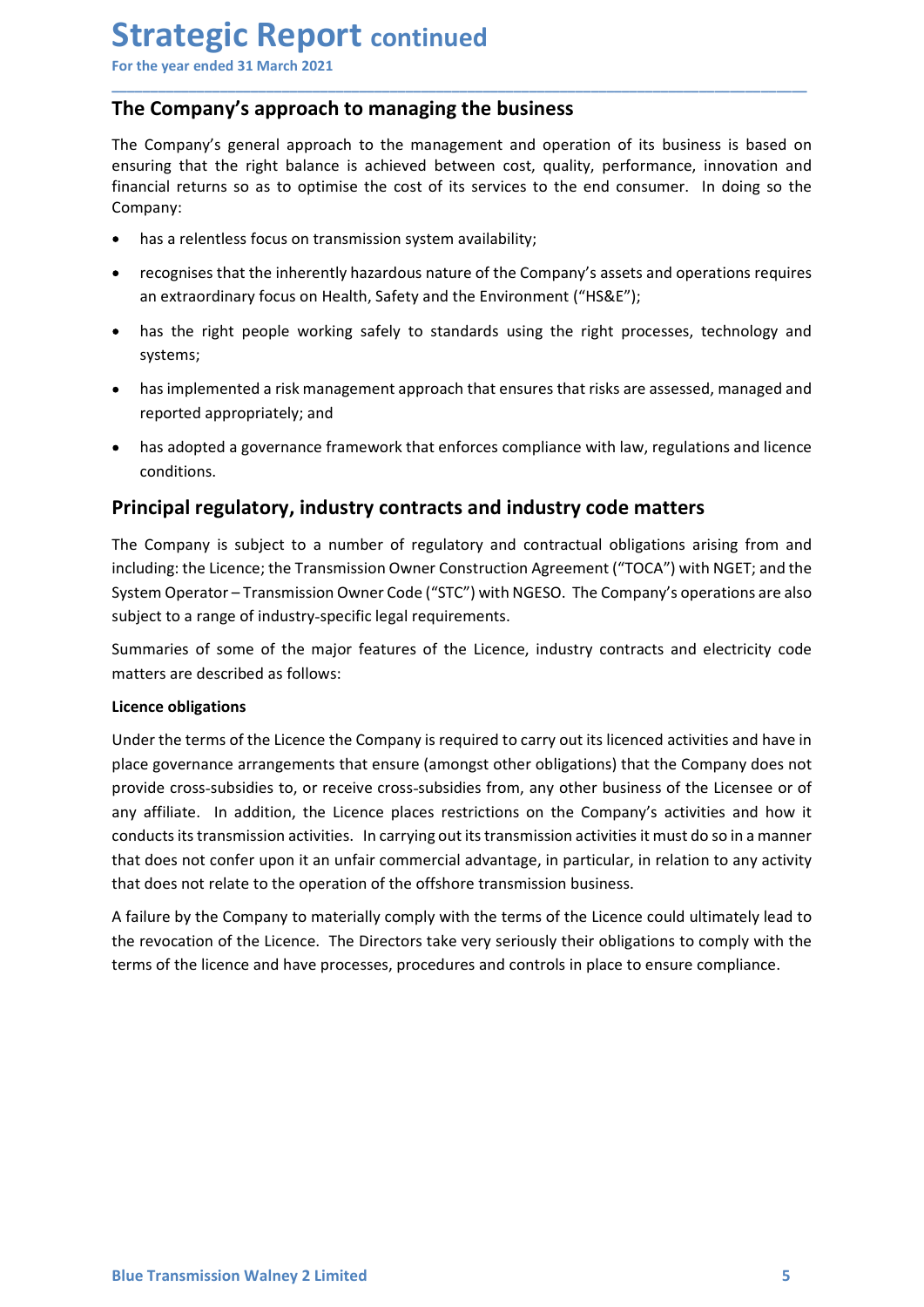Strategic Report continued<br>
For the year ended 31 March 2021<br>
Regulated revenue and incentives<br>
The Licence awarded by the Authority to the Company determines how much the Company **Strategic Report continued**<br>For the year ended 31 March 2021<br>Regulated revenue and incentives<br>The Licence awarded by the Authority to the Company determines how much the Company may<br>charge for the OFTO services that it pr **Strategic Report continued**<br>For the year ended 31 March 2021<br>Regulated revenue and incentives<br>The Licence awarded by the Authority to the Company determines how much the Company r<br>charge for the OFTO services that it prov **Strategic Report continued**<br>For the year ended 31 March 2021<br>Regulated revenue and incentives<br>The Licence awarded by the Authority to the Company determines how much the Company may<br>charge for the OFTO services that it pr **Strategic Report continued**<br>For the year ended 31 March 2021<br>Regulated revenue and incentives<br>The Licence awarded by the Authority to the Company determines how much the Company may<br>charge for the OFTO services that it pr **Strategic Report continued**<br>For the year ended 31 March 2021<br>The Licence awarded by the Authority to the Company determines how much the Company may<br>charge for the OFTO services that it provides to NGESO. In any relevant **Strategic Report continued**<br>For the year ended 31 March 2021<br>Regulated revenue and incentives<br>The Licence awarded by the Authority to the Company determines how much the Company may<br>1 April through to the following 31 Mar **Strategic Report continued**<br>For the year ended 31 March 2021<br>Regulated revenue and incentives<br>The Licence awarded by the Authority to the Company determines how much the Company may<br>charge for the OFTO services that it pr **Strategic Report continued**<br>For the year ended 31 March 2021<br>Regulated revenue and incentives<br>The Licence awarded by the Authority to the Company determines how much the Company may<br>charge for the OFTO services that it pr **Strategic Report continued**<br>For the year ended 31 March 2021<br>The Licence awarded by the Authority to the Company determines how much the Company may<br>charge for the OFTO services that it provides to NGESO. In any relevant **Strategic Report continued**<br>For the year ended 31 March 2021<br>Regulated revenue and incentives<br>The Licence awarded by the Authority to the Company determines how much the Company may<br>charge for the OFTO services that it pr **Strategic Report continued**<br>For the year ended 31 March 2021<br>Regulated revenue and incentives<br>The Licence awarded by the Authority to the Company determines how much the Company may<br>charge for the OFTO services that it pr **Strategic Report continued**<br> **Regulated revenue and incentives**<br> **The licence awarded by the Authority to the Company determines how much the Company may**<br> **The licence awarded by the Authority to the Company determines h Strategic Report continued**<br>For the year ended 31 March 2021<br>Regulated revenue and incentives<br>The Licence avaredd by the Authority to the Company determines how much the Company may<br>The licence avaredd by the Authority to **Strategic Report continued**<br>For the year ended 31 March 2021<br>Regulated revenue and incentives<br>The Licence awarded by the Authority to the Company determines how much the Company may<br>charge for the OFTO services that it pr For the year ended 31 March 2021<br>
Regulated revenue and incentives<br>
The Licence awarded by the Authority to the Company determines how much the Company may<br>
charge for the OFTO services that it provides to NGESO. In any re For the telectronic of the Authority to the Company determines how much the Company may<br>The Licence awarded by the Authority to the Company determines how much the Company may<br>The price of the OFTO services that it provide **Regulated revenue and incentives**<br>The Licence awarded by the Authority to the Company determines how much the Company charge for the OFTO services that it provides to NGESO. In any relevant charging year which 1 April thr The Licence awarded by the Authority to the Company determines how much the Company may<br>charge for the OFTO services that it provides to NGESO. In any relevant charging year which runs from<br>thapef or the OFTO services that charge for the OFTO services that it provides to NGESO. In any relevant charging year which runs from<br>1 April through to the following 31 March all such charges are determined in accordance with the<br>1 April through to the

\_\_\_\_\_\_\_\_\_\_\_\_\_\_\_\_\_\_\_\_\_\_\_\_\_\_\_\_\_\_\_\_\_\_\_\_\_\_\_\_\_\_\_\_\_\_\_\_\_\_\_\_\_\_\_\_\_\_\_\_\_\_\_\_\_\_\_\_\_\_\_\_\_\_\_\_\_\_\_\_\_\_\_\_\_\_\_\_\_\_

1 April through to the following 31 March all such charges are determined in accordance with the requirements of the Licence is to percone abso provides the Company with an incentive to ensure that the difshore transmissio requirements of the Licence. The Licence also provides the Company with an incentive to ensure that<br>the offshore transmission assets are available to transmit electricity by reference to the actual<br>availability of the Comp the offshore transmission assets are available to transmit electricity by reference to the actual<br>availability of the Company's transmission system in any given calendar year errasus the regulatory<br>target. The regulatory t availability of the Company's transmission system in any given calendar year versus the regulatory<br>
atraget. The regulatory target availability is 98% of the total megawatt hour capacity of the Company's<br>
electricity trans target. The regulatory target availability is 98% of the total megawatt hour capacity of the Company's any given calentricity transmission system availability Specification) in electricity transmission system availability electricity transmission system (as determined by the Company's Services Capability Specification) in<br>any given calendar year, or part thereof.<br>Transmission charges are based on the target transmission system availability any given calendar year, or part thereor.<br>Transmission system availability of 98% and increase on<br>Transmission charges are based on the target transmission system availability of 98% and increase in<br>The UK retail price ind Transmission charges are based on the target transmission system availability of 98% and increase on<br>1 April following any gliven callend year are to by reference to the annual average rate of increase in<br>the UK retail pri 1 April following any given calendar year end by reference to the annual average rate of increase in<br>the UK retail price index ("RBPI") in the year to the previous December. The revenue derived from<br>charges based on this t

or required under the uctence, as the case may be, to change us pinces to convert the avanabury<br>credits earned or penalties accrued into a financial adjustment to "base revenue". The maximum<br>availability credit which the C the UK retail price index ("RPI") in the year to the previous December. The revenue derived from<br>endages based on this target availability represents the Company's "base revenue". For the avoidance<br>of doubt, the Company's charges based on this target availability represents the Company's "base revenue". For the avoidance of doubt, the Company is transmission charges are not exposed to commodity risk and are not exposed to compressed to comp of doubt, the Company's transmission charges are not exposed to commodity risk and are not exposed<br>ot any generation risk.<br>As previously noted, the Licence contains mechanisms to incentivise the Company to provide the<br>maxi to any generation risk.<br>As previously noted, the lience contains mechanisms to incentivise the Company to provide the maximum possible electricity transmission system availability, having regard to the safer numing of the As previously noted, the Licence contains mechanisms to incentivise the Company to provide the maximum possible electricity transmission system availability, having regard to the safe running of the same implement impleme sy perotoxy mote, the cate contrains in the mathemation of the mediately preceding charging year. Availability constrained into the safe running of the system. The Licence includes incentives to maximise availability, havi msum possible electionty orisinismoin system. The Licence includes incentives to maximise availability on a monthly basis with higher targets and higher potential penalties or credits, in the winter months and lower target system: The tecne motousal members of meanimise availably or ambitiony was with mean ligher potential penalties or credits, in the winter months and lower targets and lower repetital<br>penalties or credits, in the summer mon and my er pocketion and methals or celects, an the winter montins and user a marker pectantical perparaties or credits, in the summer months. These incentive mechanisms are designed to encourage the Company to proactively penators or cocoursy. The summer information as: "nete incentre incocurations are despect or encouring maintenance activities, which could lower transmission system availability across the year by focusing maintenance acti the company or phoatine per anassimation system arous and year of the company extern ary of the system arous the penalties or credits.<br>If the achieved transmission system availability is different to the target availabilit mentement extertions, which count of the conditional individual methaporality, the methal and the financial inpact the compary's charges and methalism contained within the Licence that could potentially affect the Company' If the achieved transmission system availability is different to the target availability, then there is a<br>mechanism contained within the Licence that could potentially affect the Company's charges and<br>thence its revenue in net eachiever unsimulated with the Licence that could potentially affect the Company's charges and<br>hence its revenue in future periods. The Licence provides for adjustments to "base revenue" where<br>the OFTO's system availab metaniani consinent whim the tructure that count potential since the complany state. The comparation of the OFTO's system availability performance is different from the target system availability. If the OFTO's system avai iente are twenter in total per approach in the current per state and the control and the control of the comparison system availability in any given calendar year is in excess of the target availability is transmission syst core are the more and if a matter and if availability is any given calendar year is in excess of the target availability evel, then credits are "earned" and if availability is less than target then penalties accrue. These transmission system availability rarely are not incomed year. Since the charging wear, the company is then permitted<br>then credits are "earned" and if availability is less than target then penalties accrue. These availabili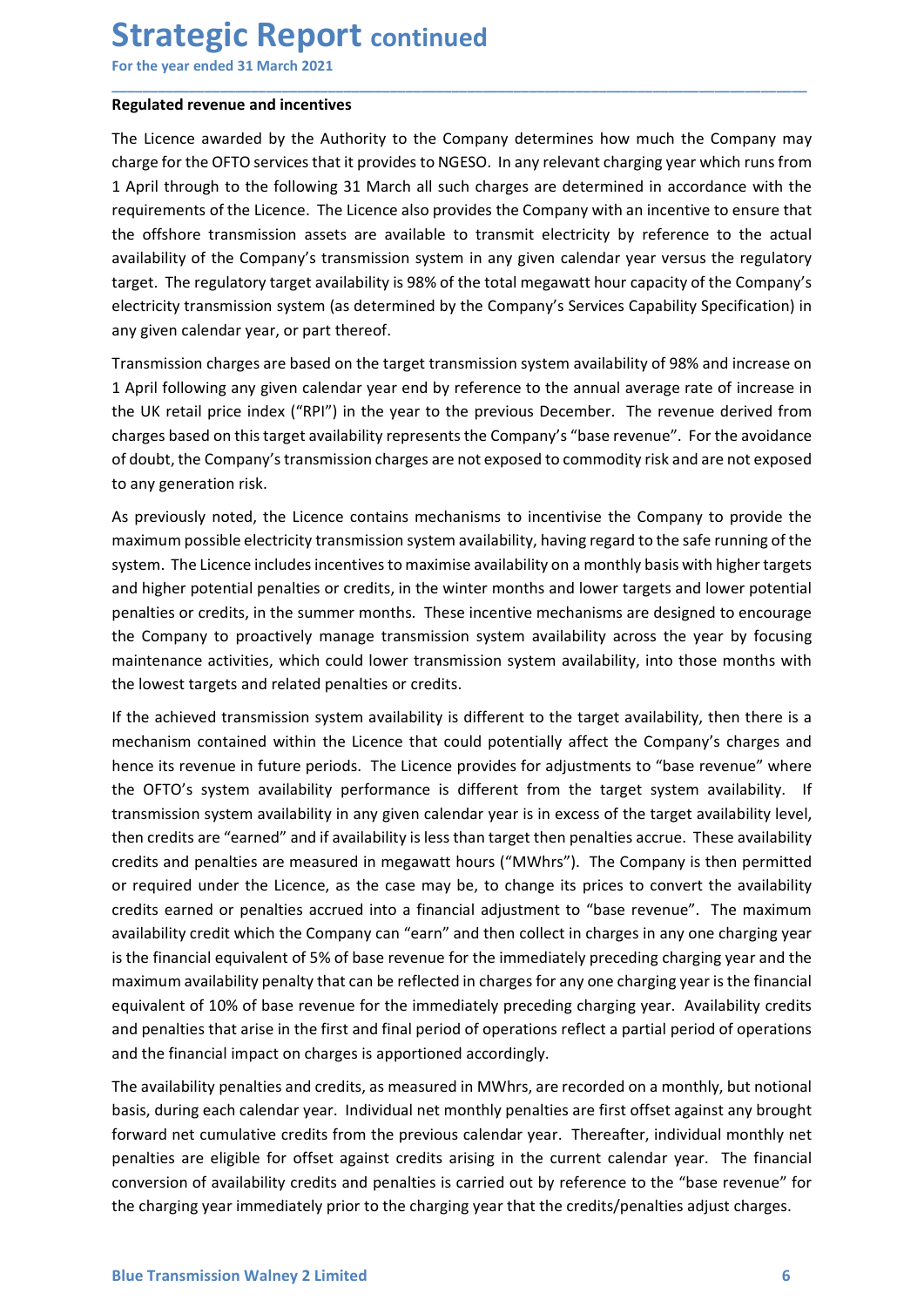**Strategic Report continued**<br>For the year ended 31 March 2021<br>If at the end of any calendar year there is a cumulative net availability credit, this net credit is of<br>for collection in charges as an adjustment to charges at **Strategic Report continued**<br>For the year ended 31 March 2021<br>If at the end of any calendar year there is a cumulative net availability credit, this net credit is eligible<br>for collection in charges as an adjustment to char **Strategic Report continued**<br>
For the year ended 31 March 2021<br>
If at the end of any calendar year there is a cumulative net availability credit, this net credit is eligible<br>
for collection in charges as an adjustment to c **Strategic Report continued**<br>For the year ended 31 March 2021<br>If at the end of any calendar year there is a cumulative net availability credit, this net credit is eligible<br>for collection in charges as an adjustment to char **Strategic Report continued**<br>For the year ended 31 March 2021<br>If at the end of any calendar year there is a cumulative net availability credit, this net credit is eligible<br>for collection in charges as an adjustment to char **Strategic Report continued**<br>For the year ended 31 March 2021<br>If at the end of any calendar year there is a cumulative net availability credit, this net credit is eligible<br>for collection in charges as an adjustment to char **Strategic Report continued**<br>For the year ended 31 March 2021<br>If at the end of any calendar year there is a cumulative net availability credit, this net credit is eligible<br>for collection in charges as an adjustment to char **Strategic Report continued**<br>For the year ended 31 March 2021<br>If at the end of any calendar year there is a cumulative net availability credit, this net credit is eligible<br>for collection in charges as an adjustment to char **Strategic Report continued**<br>For the year ended 31 March 2021<br>If at the end of any calendar year there is a cumulative net availability credit, this net credit is eligibl<br>for collection in charges as an adjustment to charg **Strategic Report continued**<br>For the year ended 31 March 2021<br>If at the end of any calendar year there is a cumulative net availability credit, this net credit is eligible<br>for collection in charges as an adjustment to char **Strategic Report continued**<br>For the year ended 31 March 2021<br>If at the end of any calendar year there is a cumulative net availability credit, this net credit is eligible<br>for collection in charges as an adjustment to char

\_\_\_\_\_\_\_\_\_\_\_\_\_\_\_\_\_\_\_\_\_\_\_\_\_\_\_\_\_\_\_\_\_\_\_\_\_\_\_\_\_\_\_\_\_\_\_\_\_\_\_\_\_\_\_\_\_\_\_\_\_\_\_\_\_\_\_\_\_\_\_\_\_\_\_\_\_\_\_\_\_\_\_\_\_\_\_\_\_\_

**Strategic Report continued**<br>For the year ended 31 March 2021<br>If at the end of any calendaryear there is a cumulative net availability credit, this net credit is eligible<br>following the end of the calendary evar the virth t **Strategic Report continued**<br>For the year ended 31 March 2021<br>If at the end of any calendar year there is a cumulative net availability credit, this net credit is eligible<br>for collection in charges as an adjustment to char **Strategic Report continued**<br>For the year ended 31 March 2021<br>If at the end of any calendar year there is a cumulative net availability credit, this net credit is eligible<br>for collection in charges as an adjustment to char **Strategic Report continued**<br>For the year ended 31 March 2021<br>If at the end of any calendar year there is a cumulative net availability credit, this net credit is eligible<br>for collection in charges as an adjustment to char **But all constrained**<br>For the year ended 31 March 2021<br>To the the end of any calcular year there is a cumulative net availability credit, this net credit is eligible<br>for collection in charges as an adjustment to charges at For the year ended 31 March 2021<br>If at the end of any calendar year there is a cumulative net availability redit, this net credit is eligible<br>for collection in charges as an adjustment to charges at the beginning of the si If at the end of any calendar year there is a cumulative net availability credit, this net credit is eligible<br>for collection in charges as an adjustment to charges at the beginning of the sixth financial year<br>diolowing the for collection in charges as an adjustment to charges at the beginning of the sixth financial year<br>collowing the end of the calendar year in which the first credit areas. The maximum amount of<br>columibity credits that are e following the end of the calendar year in which the first credit arose. The maximum amount of availability credit shat are eligible to be converted as a financial adjectment to charges in the sixth financial year, is the l availability credits that are eligible to be converted as a financial adjustment to charges in the sixth financial year, is the lesser of the financial effect of the cumulative net availability credit that arose in the fir financial year, is the lesser of the financial effect of the net availability credit that calendar year and the financial effect of the cumulative net availability credit outstar<br>of the preceding calendar year.<br>If at the mdar year and the financial effect of the cumulative net availability credit outstanding at the end<br>
the end of any calendar year.<br>
the ine of any calendary eara there is a cumulative net availability penalty then, in prin ie preceding calendar year.<br>
2) the end of any calendar year there is a cumulative net availability penalty then, in principle, the<br>
ges in respect of the following financial year are reduced by the financial effect of the end of any calendar year there is a cumulative net availability penalty then, in principle, the fin respect of the following financial year are reduced by the financial effect of the net in respect of the perdical effect o in respect of the following financial year are reduced by the financial effect of the net<br>ity peralty. However, the reduction in charges in any charging year can never exceed 10%<br>of revenue for the previous charging year. ity penalty. However, the reduction in charges in any charging year can never exceed 10% of<br>reveroute for the previous charging year. To the extent that availability penalties would have<br>re to a financial adjustment that w base revenue for the previous charging year. I of the extent that availability penalties would have<br>no is exercess the previous plane of the secent that availability penalties do not have an immediate financial effect<br>are te to a Innancial adjustment that would exceed 10% of the Base revenue for the previous exect and a diustment that would exceed 10% or the amountative and notional basis and aggregated with additional availability per pres

year, then these "excess" net availability penalties do not have an immediate linancial ertect<br>carried forward on a cumulative and notional basis and aggregated with additional availability<br>and penalties arising in subsequ Comparison of the risk of system and the risk of system and a product of the agreed reguited of the agreed reguited of the agreed reguited or the agreed reguited to the agreed reaching the anticle the risk of the company f calendar year can only be carried forward for a maximum of five charging years.<br>There are a number of risks that the Company faces that affect the level of transmission system<br>availability and therefore affects potential i There are a number of risks that the Company faces that affect the level of transmission system<br>availability and therefore affects potential incentive credits and penalties that otherwise might arise<br>availability and there

- 
- 
- 

As the end of the 20-year revenue incentive period contained within the Licence approaches, the agreed regulatory formula relating to the Company's ability to collect credits changes, such that the Company is allowed by it availability and therefore affects potential incentive credits and penalties that otherwise might arise<br>
under the incentive arrangements. The principal factors governing transmission system availability<br>
include the follo and the incentive arrangements. The principal factors governing transmission system availability<br>include the following:<br>
2) the inherent design of the transmission system e.g. system redundancy;<br>
2) the management of maint Include the following:<br>
2) the inherent design of the transmission system e.g. system redundancy;<br>
2) the management of maintenance activities so that the assets are maintained to good industry<br>
predict, thereby avoiding u 1) the inherent design of the transmission system e.g. system redundancy;<br>
2) the management of maintenance activities so that the assets are maintaine<br>
2) the management of maintenance activities so that the assets are ma 2) the management of manitenance activites so that the assets are manitaned to good industry<br>practice, thereby avoiding unnecessary equipment failure and where possible the Company<br>seeks to carry out such maintenance with practic, therety avonding unnecessary equipment failure and where possible the Company<br>seeks to carry out such maintenance with the minimum number and duration of planned<br>outages whilst having regard to the safe operation seeks to carry out such manitenance with the minimum number and duration of planned<br>outages whilst having regard to the safe operation of those assets; and<br>3) the management of necessary planned outages of the transmission outages whilst having regard to the safe operation of those assets; and<br>3) the mangement of necessary planned outages of the transmission system having regard to<br>the activities of other interested parties and to bias such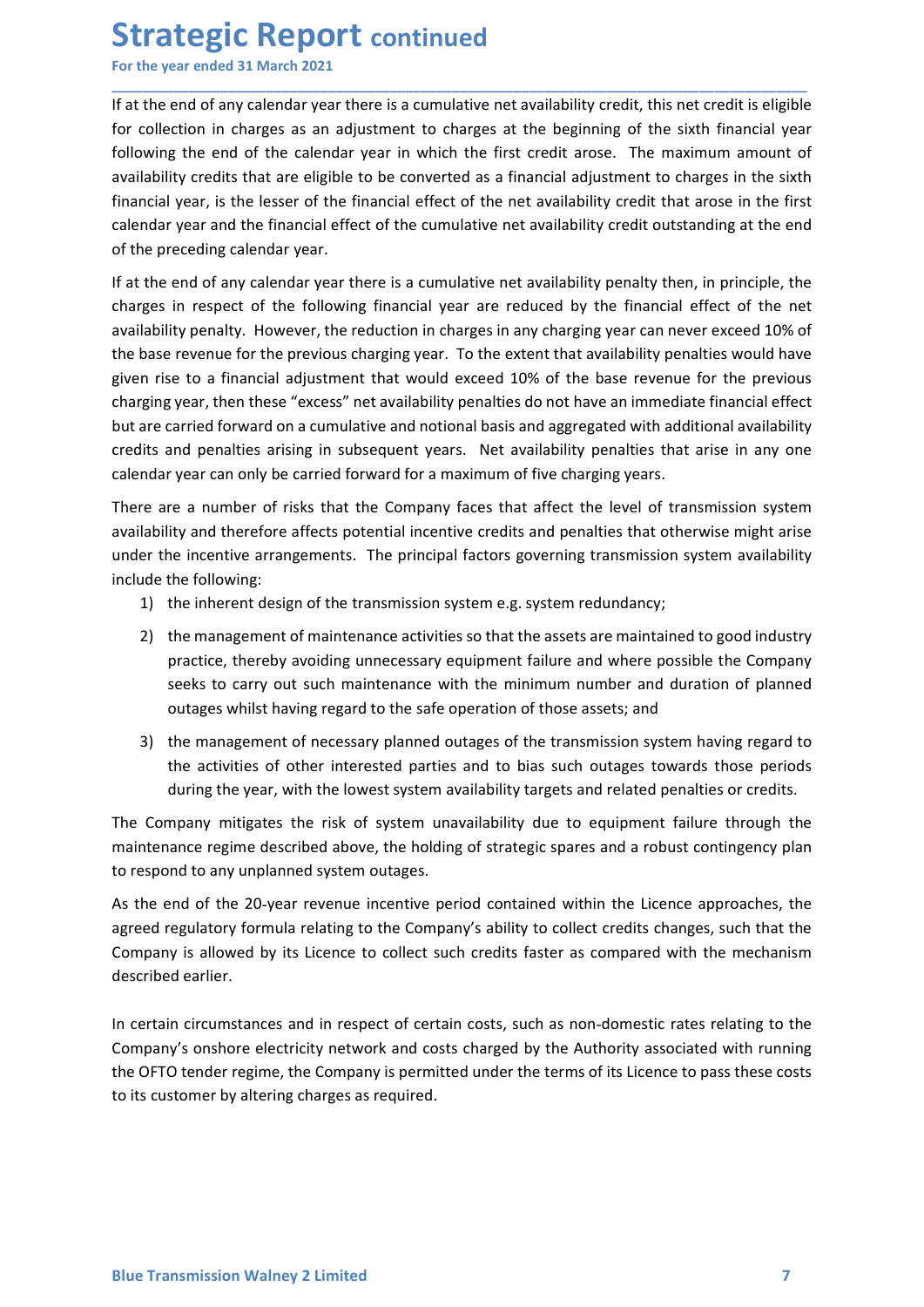Strategic Report continued<br>
For the year ended 31 March 2021<br>
Transmission system capability (capacity)<br>
As described earlier, the Company is incentivised to provide the maximum transmission **Strategic Report continued**<br>For the year ended 31 March 2021<br>Transmission system capability (capacity)<br>As described earlier, the Company is incentivised to provide the maximum transmission system<br>availability as is possib **Strategic Report continued**<br>For the year ended 31 March 2021<br>Transmission system capability (capacity)<br>As described earlier, the Company is incentivised to provide the maximum transmission system<br>availability as is possib **Strategic Report continued**<br>For the year ended 31 March 2021<br>Transmission system capability (capacity)<br>As described earlier, the Company is incentivised to provide the maximum transmission system<br>availability as is possib **Strategic Report continued**<br>For the year ended 31 March 2021<br>Transmission system capability (capacity)<br>As described earlier, the Company is incentivised to provide the maximum transmission system<br>availability as is possib **Strategic Report continued**<br>For the year ended 31 March 2021<br>Transmission system capability (capacity)<br>As described earlier, the Company is incentivised to provide the maximum transmission system<br>availability as is possib

\_\_\_\_\_\_\_\_\_\_\_\_\_\_\_\_\_\_\_\_\_\_\_\_\_\_\_\_\_\_\_\_\_\_\_\_\_\_\_\_\_\_\_\_\_\_\_\_\_\_\_\_\_\_\_\_\_\_\_\_\_\_\_\_\_\_\_\_\_\_\_\_\_\_\_\_\_\_\_\_\_\_\_\_\_\_\_\_\_\_

**Strategic Report continued**<br>
For the year ended 31 March 2021<br> **Transmission system capability (capacity)**<br>
As described earlier, the Company is incentivised to provide the maximum transmission system<br>
availability as is **Strategic Report continued**<br>For the year ended 31 March 2021<br>Transmission system capability (capacity)<br>As described earlier, the Company is incentivised to provide the maximum transmission s<br>availability as is possible ha **Strategic Report continued**<br>For the year ended 31 March 2021<br>Transmission system capability (capacity)<br>As described earlier, the Company is incentivised to provide the maximum transmission system<br>availability as is possib

**Strategic Report continued**<br>For the year ended 31 March 2021<br>Transmission system capability (capacity)<br>As described earlier, the Company is incentivised to provide the maximum transmission system<br>availability as is possib **Strategic Report continued**<br>For the year ended 31 March 2021<br>Transmission system capability (capacity)<br>As described earlier, the Company is incentivised to provide the maximum transmi<br>availability as is possible having re **Strategic Report continued**<br>
For the year ended 31 March 2021<br> **Transmission system capability (capacity)**<br>
As described earlier, the Cromany is incentivised to provide the maximum transmission system<br>
Availability as is **Strategic Report continued**<br> **Transmission system capability (capacity)**<br> **Transmission system capability (capacity)**<br>
As described earlier, the Company is incentivised to provide the maximum transmission system<br>
of the s **Strategic Report continued**<br>
Framamission system capability (capacity)<br>
As described earlier, the Company is incentivised to provide the maximum transmission system<br>
availability as is possible having regard to the safe r **Example 18 and 18 and 18 and 18 and 18 and 18 and 18 and 18 and 18 and 18 and 18 and 18 and 18 and 18 and 18 and 18 and 18 and 18 and 18 and 18 and 18 and 18 and 18 and 18 and 18 and 18 and 18 and 18 and 18 and 18 and 18** For the year ended 31 March 2021<br> **Transmission system capability (capacity)**<br>
As described earlier, the Company is incentivised to provide the maximum transmission system<br>
availability as is possible having regard to the **Transmission system capability (capacity)**<br>As described earlier, the Company is incentivised to provide the maximum transmission system<br>availability as is possible having regard to the safe running of the system. The maxi As described earlier, the Company intentivised to provide the maximum transmission system<br>availability as is possible having regard to the safe running of the system. The maximum availability<br>of the system is defined in th As described earlier, the Company is incentivesed to provide the maximum transmission system<br>availability as is possible having regard to the safe running of the system. The maximum availability<br>of the system is defined in Transmission system availability for the performance years ended 31 December 2019 and 31 December 2020 was 100%.<br>The Company manages the risk of unexpected outages (and incurring related performance penalties)<br>or incurring Transmission system availability for the performance years ended 31 December 2019 and 31<br>December 2020 was 100%.<br>The Company manages the risk of unexpected outages (and incurring related performance penalties)<br>or incurring The Company manages the risk of unexpected outages (and incurring related performance penalties)<br>or incurring unexpected repair costs by carrying out appropriate maintenance in accordance with<br>good industry practice.<br>Durin or incurring unexpected repair costs by carrying out appropriate maintenance in accordance with<br>good industry practice.<br>During the routine switching out of the transmission circuit on 9 May 2018, there was a failure of a<br>1 Experiment at the system and their transmission circuit on 9 May 2018, there was a failure of a<br>size of model in the system was restored to evrive on 9 May 2018, there was a failure of a<br>size of size of the system was rest During the routine switching out of the transmission circuit on 9 May 2018, there was a failure of a<br>132kV disconnector, resulting in an outage of the electricity transmission system. Following prompt<br>management action, th During the routine switching out of the transmission circuit on 9 May 2018, there was a failure of a<br>132kV disconnector, resulting in an outage of the electricity transmission system. Following prompt<br>management action, th 132KV disconnector, resulting in an outage of the electrictly transmission system. Following prompt<br>management action, the system was restored to service on 9 June 2018. The Company made an<br>exceptional event claim to the A exceptional event claim to the Authority for the outage attributable to the disconnector failure to be<br>excluded from its availability performance for the year ended 31 December 2018 which was ultimately<br>rejected by the Aut

had effectively been non-compliant with one aspect of dynamic reactive power compensation of its<br>equipment since compliance testing was completed in 2013. Subsequent discussions between<br>WOWL, Ofgem and NGESO led to a reque excluded from its availability performance for the year ended 31 December 2018 which was ultimately rejected by the Authority. Subsequent to the rejection of this exceptional event claim, the Company rejected by the Author rejected by the Authority. Subsequent to the rejection of this exceptional event claim, the Company<br>made a claim under its business interruption insurance which paid out in full during the year ended<br>31 March 2021 subject made a claim under its business interruption insurance which paid out in full during the year ended<br>31 March 2021 subject to the agreed deductible - see "The Company's financial performance –<br>operating and finance income" 31 March 2021 subject to the agreed deductible - see "The Company's financial performance –<br>operating and finance income" later in this Strategic Report.<br>There has been no impact on availability as a result of the Covid-19 operating and finance income" later in this Strategic Report.<br>There has been no impact on availability as a result of the Covid-19 pandemic through to the date of<br>this report – see "Covid-19" later in this Strategic Report There has been no impact on availability as a result of the Covid-19 pandemic through to the date of<br>this report – see "Covid-19" later in this Strategic Report.<br> **Transmission system quality of supply**<br>
The STC sets out t There has been no impact on availability as a result of the Covid-19 pandemic through to the date of<br>this report—see "Covid-19" later in this Strategic Report.<br>Transmission system quality of supply<br>The STC sets out the min this report – see "Covid-19" later in this Strategic Report.<br>
Transmission system quality of supply<br>
The STC sets out the minimum technical, design, operational and performance criteria that offshore<br>
The STC sets out the **Transmission system quality of supply**<br>The STC sets out the minimum technical, design, operational and performance criteria that offshore<br>Transmission owners must ensure that their transmission system can satisfy. For the The STC sets out the minimum technical, design, operational and performance criteria that offshore<br>transmission oweres must ensure that their transmission system can satisfy. For the Company's<br>transmission system, the most Ofgem.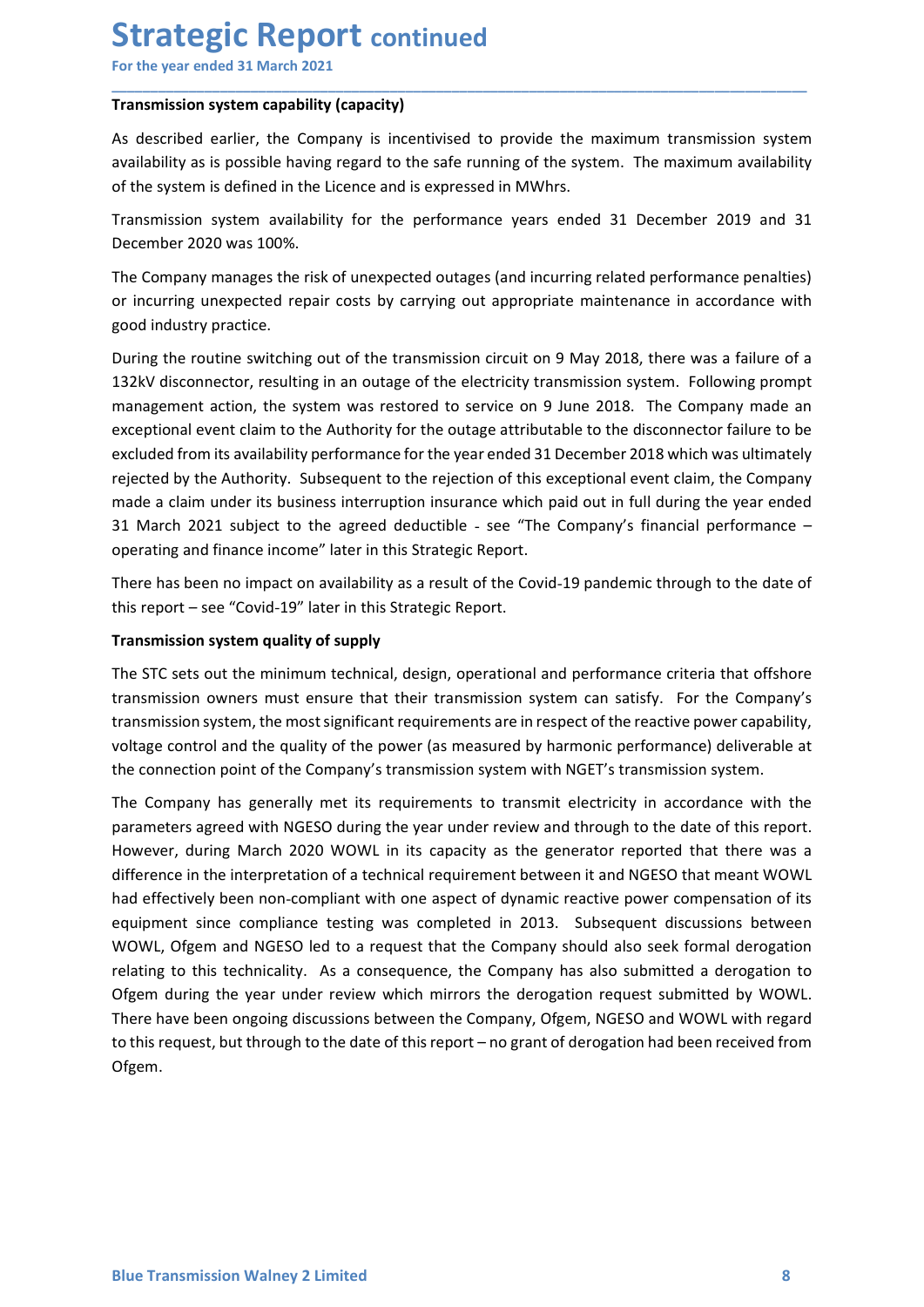**Strategic Report continued**<br>For the year ended 31 March 2021<br>Key performance indicators ("KPIs")<br>The Company has identified the following KPIs as being instrumental to the management **Strategic Report continued**<br>For the year ended 31 March 2021<br>Key performance indicators ("KPIs")<br>The Company has identified the following KPIs as being instrumental to the management of the<br>transmission business. Such KPI Strategic Report continued<br>
For the year ended 31 March 2021<br>
Key performance indicators ("KPIs")<br>
The Company has identified the following KPIs as being instrumental to the management of<br>
transmission business. Such KPIs

| Key performance indicators ("KPIs")                                                                                                                                                                                                                                                                                                                                                                                                                                                                                          |                                                                                                                                                                                                                                                                                                                                                                                       |
|------------------------------------------------------------------------------------------------------------------------------------------------------------------------------------------------------------------------------------------------------------------------------------------------------------------------------------------------------------------------------------------------------------------------------------------------------------------------------------------------------------------------------|---------------------------------------------------------------------------------------------------------------------------------------------------------------------------------------------------------------------------------------------------------------------------------------------------------------------------------------------------------------------------------------|
| The Company has identified the following KPIs as being instrumental to the management of the                                                                                                                                                                                                                                                                                                                                                                                                                                 |                                                                                                                                                                                                                                                                                                                                                                                       |
| transmission business. Such KPIs include financial and non-financial KPIs:                                                                                                                                                                                                                                                                                                                                                                                                                                                   |                                                                                                                                                                                                                                                                                                                                                                                       |
|                                                                                                                                                                                                                                                                                                                                                                                                                                                                                                                              |                                                                                                                                                                                                                                                                                                                                                                                       |
| <b>Definition</b><br><b>Financial KPIs</b>                                                                                                                                                                                                                                                                                                                                                                                                                                                                                   | Objective                                                                                                                                                                                                                                                                                                                                                                             |
| Net cash inflows from operating<br>Cash available for debt service<br>activities plus cash inflows from<br>investing activities: £12,454k<br>(2019/20: £11,011k).                                                                                                                                                                                                                                                                                                                                                            | To allow for the servicing of<br>the unsecured other<br>borrowing to the Company's<br>immediate parent                                                                                                                                                                                                                                                                                |
| <b>Non-Financial KPIs</b>                                                                                                                                                                                                                                                                                                                                                                                                                                                                                                    | undertaking.                                                                                                                                                                                                                                                                                                                                                                          |
| Making the transmission system<br>Maximise transmission<br>available to transmit electricity<br>availability<br>over the performance year to 31<br>December 2020: 100% (2019:<br>100%).                                                                                                                                                                                                                                                                                                                                      | To exceed the Licence target<br>availability 98%.                                                                                                                                                                                                                                                                                                                                     |
| To meet the standards set by the<br>Ensure that the quality of<br>SQSS and the STC in relation to<br>electricity at the export<br>connection point is compliant<br>voltage control, reactive power and<br>with Security and Quality of<br>harmonic distortion.<br>Supply Standard (SQSS) and the<br><b>STC</b>                                                                                                                                                                                                               | To be compliant. This has<br>generally been achieved for<br>both 2020/21 and 2019/20 -<br>but see "Principal regulatory,<br>industry contracts and<br>industry code matters -<br>Transmission system quality<br>of supply" earlier in this<br>Strategic Report.                                                                                                                       |
| HS&E<br>1) Zero lost time accidents ("LTIs")<br>for employees and contractors;<br>2) Zero reportable environmental<br>incidents;<br>3) Compliance with transferred<br>obligations under WOWL's Marine<br><b>Management Organisation</b><br>("MMO") Licence;<br>4) Zero unauthorised access<br>incidents in accordance with<br>Electricity Safety, Quality and<br>Continuity Regulations ("ESQR");<br>5) Zero incorrect operations of<br>plant and equipment which could<br>have caused personal injury or<br>serious damage. | 1) Zero LTIs;<br>2) Zero reportable<br>environmental incidents;<br>3) Compliance with MMO<br>Licence;<br>4) Zero unauthorised access<br>incidents in accordance with<br>ESQR.<br>5) Zero incorrect operations of<br>plant and equipment which<br>could have caused personal<br>injury or serious damage.<br>All HS&E KPIs as they applied<br>to 2020/21 and 2019/20 have<br>been met. |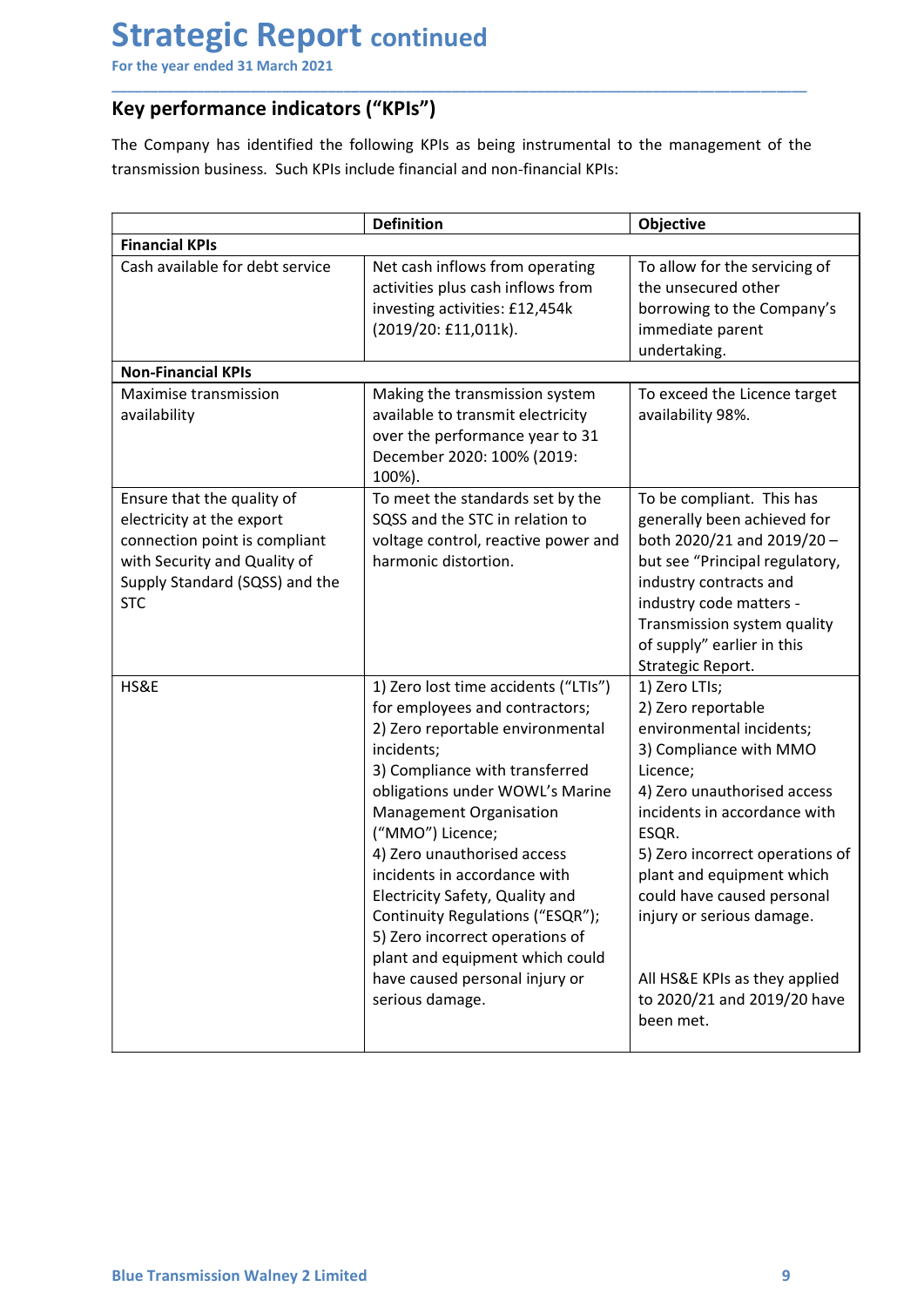Strategic Report continued<br>
For the year ended 31 March 2021<br>
The Company's operational performance<br>
The Company's prime operational objectives are to maximise transmission system availability **Strategic Report continued**<br>For the year ended 31 March 2021<br>The Company's operational performance<br>The Company's prime operational objectives are to maximise transmission system availability and to<br>ensure that the quality **Strategic Report continued**<br>For the year ended 31 March 2021<br>The Company's operational performance<br>The Company's prime operational objectives are to maximise transmission system availability and to<br>ensure that the quality **Strategic Report continued**<br>For the year ended 31 March 2021<br>The Company's operational objectives are to maximise transmission system availability and to<br>ensure that the quality of electricity at the onshore connection po **Strategic Report continued**<br>For the year ended 31 March 2021<br>The Company's operational performance<br>The Company's prime operational objectives are to maximise transmission system availability and to<br>ensure that the quality **Strategic Report continued**<br>For the year ended 31 March 2021<br>The Company's operational performance<br>The Company's prime operational objectives are to maximise transmission system availability and to<br>ensure that the quality large.

\_\_\_\_\_\_\_\_\_\_\_\_\_\_\_\_\_\_\_\_\_\_\_\_\_\_\_\_\_\_\_\_\_\_\_\_\_\_\_\_\_\_\_\_\_\_\_\_\_\_\_\_\_\_\_\_\_\_\_\_\_\_\_\_\_\_\_\_\_\_\_\_\_\_\_\_\_\_\_\_\_\_\_\_\_\_\_\_\_\_

**Strategic Report continued**<br>For the year ended 31 March 2021<br>The Company's operational performance<br>The Company's prime operational objectives are to maximise transmission system availability and to<br>ensure that the quality **Strategic Report continued**<br>For the year ended 31 March 2021<br>The **Company's operational performance**<br>The Company's prime operational objectives are to maximise transmission system availability and to<br>ensure that the quali **Strategic Report continued**<br>The **Company's operational performance**<br>The **Company's operational performance**<br>The **Company's prime operational objectives** are to maximise transmission system availability and to<br>ensure that **Strategic Report continued**<br>The **Company's operational performance**<br>The **Company's perational objectives** are to maximise transmission system availability and to<br>ensure that the quality of electricity at the onshore conne **Strategic Report continued**<br>The **Company's operational performance**<br>The **Company's operational performance**<br>The Company's prime operational objectives are to maximise transmission system availability and to<br>ensuere that t **Strategic Report continued**<br>The **Company's operational performance**<br>The **Company's prime operational operformance**<br>The Company's prime operational objectives are to maximise transmission system availability and to<br>ensure **Strategic Report continued**<br>For the year ended 31 March 2021<br>The Company's operational performance<br>ensure that the quality of electricity at the onshore connection point is compliant with the SQSS and<br>ensure that the qual **STE THE STE ASSET ASSET ASSET ASSET ASSET ASSET ASSET ASSET ASSET AND THE COMPARY SOPERATION CONDUCT THE COMPARY SPINE OPERATION DEPREDENT AND AND AND THE COMPARY INTERENT AND THE COMPARY OF THE COMPARY of the explicit of** For the year ended 31 March 2021<br>
The Company's prime operational objectives are to maximise transmission system availability and to<br>
ensure that the quality of electricity at the oshere connection point is compliant with The **Company's operational performance**<br>The **Company's prime operational objectives** are to maximise transmission system availability and<br>ensure that the quality of electricity at the onshore connection point is compliant The Company's previewed to maximize to maximise transmission system availability ather Company's prime operational objectives are to maximise transmission system availability ensure that the quality of electricity at the o ensure that the quality of electricity at the onshore connection point is complant with the SQSS and<br>the STC having regard in all respects to the safety of employees, contractors and the general public at<br>large.<br>In support the STC having regard in all respects to the safety of employees, contractors and the general public at large.<br>
large.<br>
In support of these objectives the Company has developed a comprehensive asset management policy<br>
In s

| in support or these objectives the Company has developed a comprehensive asset management policy<br>and framework that is consistent with good industry practice. The policy and framework are derived<br>Britain electricity system operator.<br><b>Transmission system availability</b> |                                                                                                                                                                                                                                                           |                                                                                         |                                                                                                                                                                                                                                                                                                                                                                                                                                                                                                                                                                                                                                                                                                                                                                                                                                                                                                                                                                                                                                                                                                             |
|-------------------------------------------------------------------------------------------------------------------------------------------------------------------------------------------------------------------------------------------------------------------------------------------|-----------------------------------------------------------------------------------------------------------------------------------------------------------------------------------------------------------------------------------------------------------|-----------------------------------------------------------------------------------------|-------------------------------------------------------------------------------------------------------------------------------------------------------------------------------------------------------------------------------------------------------------------------------------------------------------------------------------------------------------------------------------------------------------------------------------------------------------------------------------------------------------------------------------------------------------------------------------------------------------------------------------------------------------------------------------------------------------------------------------------------------------------------------------------------------------------------------------------------------------------------------------------------------------------------------------------------------------------------------------------------------------------------------------------------------------------------------------------------------------|
|                                                                                                                                                                                                                                                                                           |                                                                                                                                                                                                                                                           |                                                                                         |                                                                                                                                                                                                                                                                                                                                                                                                                                                                                                                                                                                                                                                                                                                                                                                                                                                                                                                                                                                                                                                                                                             |
|                                                                                                                                                                                                                                                                                           |                                                                                                                                                                                                                                                           |                                                                                         |                                                                                                                                                                                                                                                                                                                                                                                                                                                                                                                                                                                                                                                                                                                                                                                                                                                                                                                                                                                                                                                                                                             |
|                                                                                                                                                                                                                                                                                           |                                                                                                                                                                                                                                                           |                                                                                         |                                                                                                                                                                                                                                                                                                                                                                                                                                                                                                                                                                                                                                                                                                                                                                                                                                                                                                                                                                                                                                                                                                             |
|                                                                                                                                                                                                                                                                                           |                                                                                                                                                                                                                                                           | Performance                                                                             | Performance                                                                                                                                                                                                                                                                                                                                                                                                                                                                                                                                                                                                                                                                                                                                                                                                                                                                                                                                                                                                                                                                                                 |
|                                                                                                                                                                                                                                                                                           |                                                                                                                                                                                                                                                           | Year ended                                                                              | Year ended                                                                                                                                                                                                                                                                                                                                                                                                                                                                                                                                                                                                                                                                                                                                                                                                                                                                                                                                                                                                                                                                                                  |
|                                                                                                                                                                                                                                                                                           |                                                                                                                                                                                                                                                           | 31 December                                                                             | 31                                                                                                                                                                                                                                                                                                                                                                                                                                                                                                                                                                                                                                                                                                                                                                                                                                                                                                                                                                                                                                                                                                          |
|                                                                                                                                                                                                                                                                                           |                                                                                                                                                                                                                                                           |                                                                                         | December<br>2019                                                                                                                                                                                                                                                                                                                                                                                                                                                                                                                                                                                                                                                                                                                                                                                                                                                                                                                                                                                                                                                                                            |
| Maximum system availability (capability - MWhrs)                                                                                                                                                                                                                                          | (a)                                                                                                                                                                                                                                                       | 1,475,712                                                                               | 1,471,680                                                                                                                                                                                                                                                                                                                                                                                                                                                                                                                                                                                                                                                                                                                                                                                                                                                                                                                                                                                                                                                                                                   |
| Actual system availability (MWhrs)                                                                                                                                                                                                                                                        | (b)                                                                                                                                                                                                                                                       | 1,475,712                                                                               | 1,471,680                                                                                                                                                                                                                                                                                                                                                                                                                                                                                                                                                                                                                                                                                                                                                                                                                                                                                                                                                                                                                                                                                                   |
| Actual system availability (%)                                                                                                                                                                                                                                                            | (b)                                                                                                                                                                                                                                                       | 100%                                                                                    | 100%                                                                                                                                                                                                                                                                                                                                                                                                                                                                                                                                                                                                                                                                                                                                                                                                                                                                                                                                                                                                                                                                                                        |
|                                                                                                                                                                                                                                                                                           |                                                                                                                                                                                                                                                           |                                                                                         | 98%                                                                                                                                                                                                                                                                                                                                                                                                                                                                                                                                                                                                                                                                                                                                                                                                                                                                                                                                                                                                                                                                                                         |
|                                                                                                                                                                                                                                                                                           |                                                                                                                                                                                                                                                           |                                                                                         |                                                                                                                                                                                                                                                                                                                                                                                                                                                                                                                                                                                                                                                                                                                                                                                                                                                                                                                                                                                                                                                                                                             |
|                                                                                                                                                                                                                                                                                           |                                                                                                                                                                                                                                                           |                                                                                         | 74,091<br>29,417                                                                                                                                                                                                                                                                                                                                                                                                                                                                                                                                                                                                                                                                                                                                                                                                                                                                                                                                                                                                                                                                                            |
|                                                                                                                                                                                                                                                                                           |                                                                                                                                                                                                                                                           |                                                                                         |                                                                                                                                                                                                                                                                                                                                                                                                                                                                                                                                                                                                                                                                                                                                                                                                                                                                                                                                                                                                                                                                                                             |
|                                                                                                                                                                                                                                                                                           |                                                                                                                                                                                                                                                           |                                                                                         | 103,508                                                                                                                                                                                                                                                                                                                                                                                                                                                                                                                                                                                                                                                                                                                                                                                                                                                                                                                                                                                                                                                                                                     |
|                                                                                                                                                                                                                                                                                           |                                                                                                                                                                                                                                                           |                                                                                         |                                                                                                                                                                                                                                                                                                                                                                                                                                                                                                                                                                                                                                                                                                                                                                                                                                                                                                                                                                                                                                                                                                             |
| a)                                                                                                                                                                                                                                                                                        |                                                                                                                                                                                                                                                           |                                                                                         |                                                                                                                                                                                                                                                                                                                                                                                                                                                                                                                                                                                                                                                                                                                                                                                                                                                                                                                                                                                                                                                                                                             |
| b)                                                                                                                                                                                                                                                                                        |                                                                                                                                                                                                                                                           |                                                                                         |                                                                                                                                                                                                                                                                                                                                                                                                                                                                                                                                                                                                                                                                                                                                                                                                                                                                                                                                                                                                                                                                                                             |
| Net availability credits at 31 March 2021 (31 March 2020) represent "banked" availability credits through to 31 December 2020<br>c)<br>(31 December 2019). Consequently, this excludes any potential credits that have arisen between 1 January 2021 and 31 March                         |                                                                                                                                                                                                                                                           |                                                                                         | 2021 (1 January 2020 and 31 March 2020) as these potential availability credits are not eligible to be "banked" until 31 December                                                                                                                                                                                                                                                                                                                                                                                                                                                                                                                                                                                                                                                                                                                                                                                                                                                                                                                                                                           |
|                                                                                                                                                                                                                                                                                           | Regulatory target system availability (%)<br><b>Availability credits (MWhrs)</b><br>Availability credits at 1 April 2020 (1 April 2019)<br>Net availability credits for the performance year<br>Net availability credits at 31 March 2021 (31 March 2020) | December 2020 and 31 December 2019 was as tabulated below:<br><b>Note</b><br>(b)<br>(c) | by applying a risk assessment model that considers the probability and consequences, of failure to<br>determine overall risk to components within the generic asset classes that comprise the OFTO assets:<br>offshore platform; offshore substation; offshore cable; onshore cables and onshore substation.<br>During the year, the Company has continued the successful application of its asset management policy<br>and framework and has carried out its asset management activities in accordance with the resulting<br>Asset Operating Plan. Maintenance activities have been successfully carried out in accordance with<br>the maintenance plan, and the Company submitted its network outage plan to NGESO, the Great<br>The performance of the Company's transmission system for the performance year ended 31<br>2020<br>98%<br>103,508<br>29,514<br>133,022<br>The maximum system availability of the Company's transmission system as declared to NGESO during the performance year.<br>After taking into account any relief permitted by the Licence or otherwise approved by the Authority. |

availability credits at 31 March 2021 (31 March 2020) (c) 133,022<br>
a) The maximum system availability of the Company's transmission system as declared to NGESO during the performance year.<br>
b) After taking into account any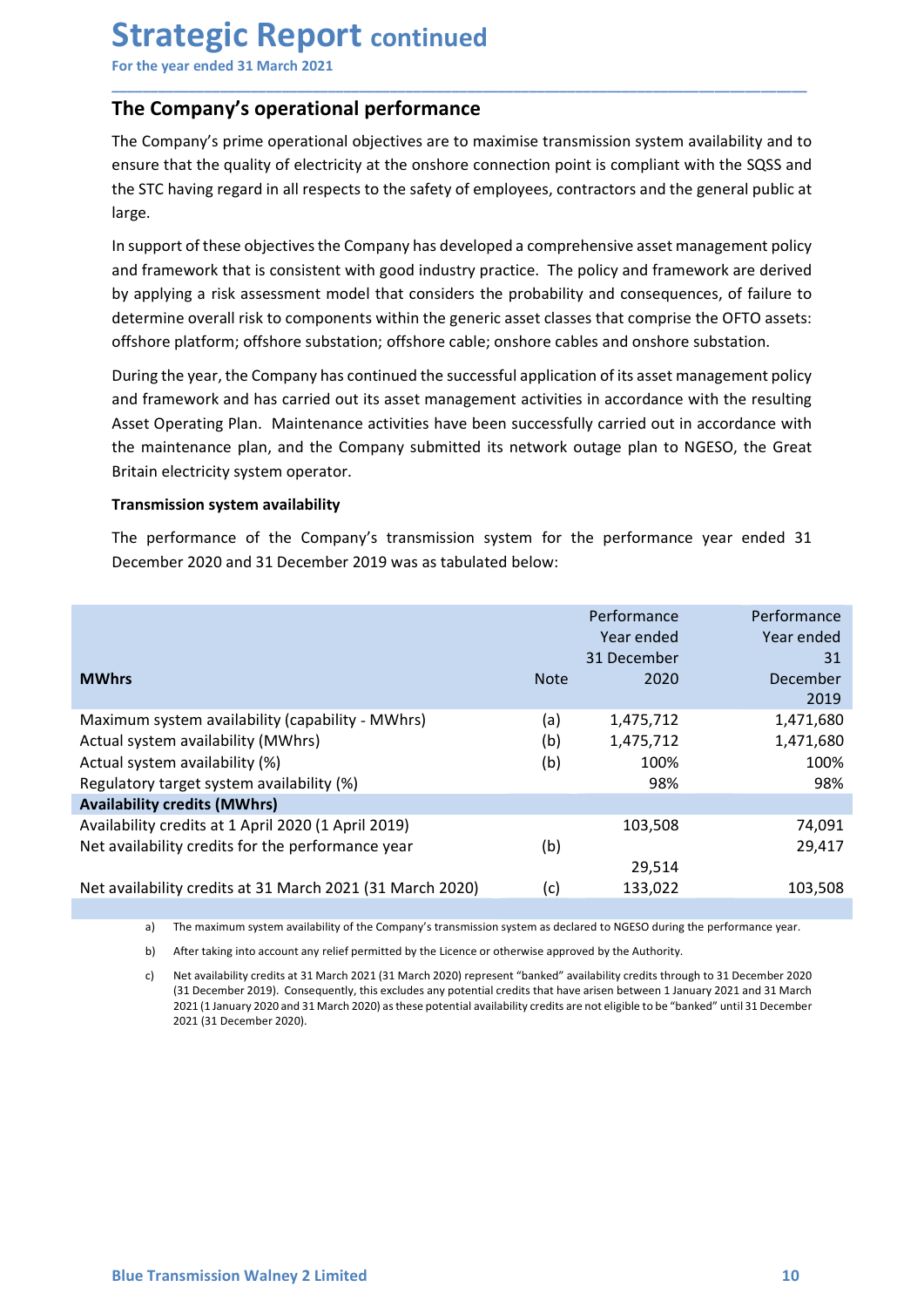**Strategic Report continued**<br>For the year ended 31 March 2021<br>Quality of supply<br>The quality of supply constraints must comply with the requirements of the STC (see "Pr **Strategic Report continued**<br>For the year ended 31 March 2021<br>Quality of supply<br>The quality of supply constraints must comply with the requirements of the STC (see "Principa<br>regulatory, industry contracts and industry code **Strategic Report continued**<br>For the year ended 31 March 2021<br>Quality of supply<br>The quality of supply constraints must comply with the requirements of the ST<br>regulatory, industry contracts and industry code matters - Trans **Strategic Report continued**<br>For the year ended 31 March 2021<br>Quality of supply<br>The quality of supply constraints must comply with the requirements of the STC (see "Principal<br>regulatory, industry contracts and industry cod **Strategic Report continued**<br>For the year ended 31 March 2021<br>Quality of supply<br>The quality of supply constraints must comply with the requirements of the STC (see "Principal<br>regulatory, industry contracts and industry cod **Strategic Report continued**<br>For the year ended 31 March 2021<br>Quality of supply<br>The quality of supply constraints must comply with the requirements of the STC (see "Principal<br>regulatory, industry contracts and industry cod **Strategic Report continued**<br>
Tor the year ended 31 March 2021<br>
Quality of supply<br>
The quality of supply constraints must comply with the requirements of the STC (see "Principal<br>
regulatory, industry contracts and industry **Strategic Report continued**<br>For the year ended 31 March 2021<br>Quality of supply<br>The quality of supply constraints must comply with the requirements of the STC (see "Principal<br>regulatory, industry contracts and industry cod **Strategic Report continued**<br>
For the year ended 31 March 2021<br>
Quality of supply<br>
The quality of supply constraints must comply with the requirements of the STC (see "Principal<br>
regulatory, industry contracts and industry **Strategic Report continued**<br>For the year ended 31 March 2021<br>Quality of supply<br>The quality of supply constraints must comply with the requirements of the STC (see "Principal<br>regulatory, industry contracts and industry cod **Strategic Report continued**<br>For the year ended 31 March 2021<br>Quality of supply<br>The quality of supply<br>The quality of supply<br>readier). The Company is required to transmit electricity within certain parameters in relation to **Strategic Report continued**<br>
For the year ended 31 March 2021<br>
Quality of supply<br>
The quality of supply<br>
The quality of supply<br>
regulatory, industry contrasts and industry code matters - Transmission system quality of sup **Strategic Report continued**<br>
Tor the year ended 31 March 2021<br>
Quality of supply<br>
The quality of supply<br>
The quality of supply<br>
regulatory, industry contratist and industry code matters - Transmission system quality of su **Strategic Report continued**<br>For the year ended 31 March 2021<br>Quality of supply<br>Continue of supply constraints must comply with the requirements of the STC (see "Principal<br>Tegulatory, industry contrasts and industry code m **Strategic Report continued**<br>For the year ended 31 March 2021<br>Quality of supply<br>The quality of supply<br>The quality of supply<br>regulatory, industry contracts and industry code matters - Transmission system quality of supply<br>r For the year ended 31 March 2021<br>
Quality of supply<br>
The quality of supply<br>
The quality of supply<br>
The quality of supply<br>
The quality of supply<br>
The quality of supply<br>
constraints could result in NGESO requiring the Compan **Quality of supply**<br> **Quality of supply**<br>
The quality of supply constraints must comply with the requirements of the STC (see "Principal<br>
The quality of supply constraints and industry code matters - Transmission system qu The quality of supply constraints must comply with the requirements of the STC (see "Principal<br>regulatory, industry contarats and industry code matters - Transmission system quality of supply"<br>carier). The Company is requi regulatory, industry contracts and industry code matters - Transmission system quality of supply"<br>earlier). The Company is required to transmit electricity within certain parameters in relation to:<br>voltage control; reactiv earlier). The Company is required to transmit electricity within certain parameters in relation to:<br>
youthge control: reactive power; and harmonic distortion. A failure to meet these quality of supply<br>
constraints could re For the Board has continued to proaction and the Department and the Department of the Board and the proparties consisted from NGET's electricity transmission system, resulting in the loss of transmission availability and f

\_\_\_\_\_\_\_\_\_\_\_\_\_\_\_\_\_\_\_\_\_\_\_\_\_\_\_\_\_\_\_\_\_\_\_\_\_\_\_\_\_\_\_\_\_\_\_\_\_\_\_\_\_\_\_\_\_\_\_\_\_\_\_\_\_\_\_\_\_\_\_\_\_\_\_\_\_\_\_\_\_\_\_\_\_\_\_\_\_\_

### Covid-19

Errow Metrics electrictly transmission system, resulting in the loss of transmission avaliability and<br>trom NGET's electrictly transmission system, resulting in the loss of transmission availability and<br>reduced incentive cr rout method the method the method the method is the company dosely monitors compliance with<br>these quality of supply constraints and carries out appropriate maintenance activities consistent with<br>these quality of supply con Exerce mechanic recursion of periodinal correlations.<sup>2</sup> The Complary discreptivines Christophanic Farties consistent with good industry practice to allow the Company to meet these quality of supply obligations.<br>During the ence quality of supply constrained and earths occupity prior and earths of this report, the Company has continued to meet its obligations to transmit electricity compliant with these operational obligations.<br>
During the ye Example the grant of the comparing to meterior and through the direct the form the company has bontinued to meet its obligations to transmit electricity compliant with fease operational obligations subject to receipt from During the year ended 31 March 2021 and through to the date of this report, the Company has<br>continued to meet its obligations to transmit electricity compilant with these operational obligations<br>subject to receipt from Ofg Consumed to meet the original of the date of this report of the date of the date of the disrue of the disrue of the disrue of the disrue of the disrue of the dentate of the covid-19 and the Covid-19 and the Covid-19 and th abitate of the operation of the "Principal regulatory, industry contracts and industry code matters-<br>Transmission system quality of supply".<br> **Covid-19**<br>
We continue to operate our offshore transmission system at a time of Strange " However" Set " Trimsplant of Supply".<br>
Transmission system quality of supply".<br>
We continue to operate our offshore transmission system at a time of unprecedented disruption and<br>
thange as a result of the Covid-1 insulanolistic of the covid-19 particles and maintenance covid-19<br>
Covid-19<br>
We continue to operate our offshore transmission system at a time of unprecedented disruption and<br>
change as a result of the Covid-19 pandemic. T Covid-19<br>We continue to operate our offshore transmission system at a time of unprecedented disruptioned change as a result of the Covid-19 pandemic. The health and safety of contractors and othe parties who manage our ope We continue to operate our offshore transmission system at a time of unprecedented disruption and<br>change as a result of the Coorid-19 pandemic. The health and safety of contractors and other third<br>parties who manage our op parties who manage our operations are our top priority.<br>The Board has continued to proactively execute a plan which identified the key impact areas and put<br>in place measures to address and manage those risks as necessary, The Board has continued to proactively execute a plan which identified the key impact areas and put<br>in place measures to address and manage those risks as necessary, while following all governmental<br>requirements and guidel The Board has continued to proactively execute a plain which dientified the key impact areas and put<br>In place measures to address and manage those risks as necessary, while following all governmental<br>requirements and guide

Health, safety and environmental performance<br>The Board recognises that the nature of its business requires an exceptional focus on health, safety<br>and the environment. Safety is critical both to business performance and to In place measures to address and manage those rasks are necessary, while following all governmental properment<br>requirements and guidelines. We continue to work closely with the O&M service provider, the<br>Department for Busi requirements and guidelines. We continue to work closely with the O&M service provider, the paragement and successful operation of our operations - focussing on the actions we need to the management and successful operatio public.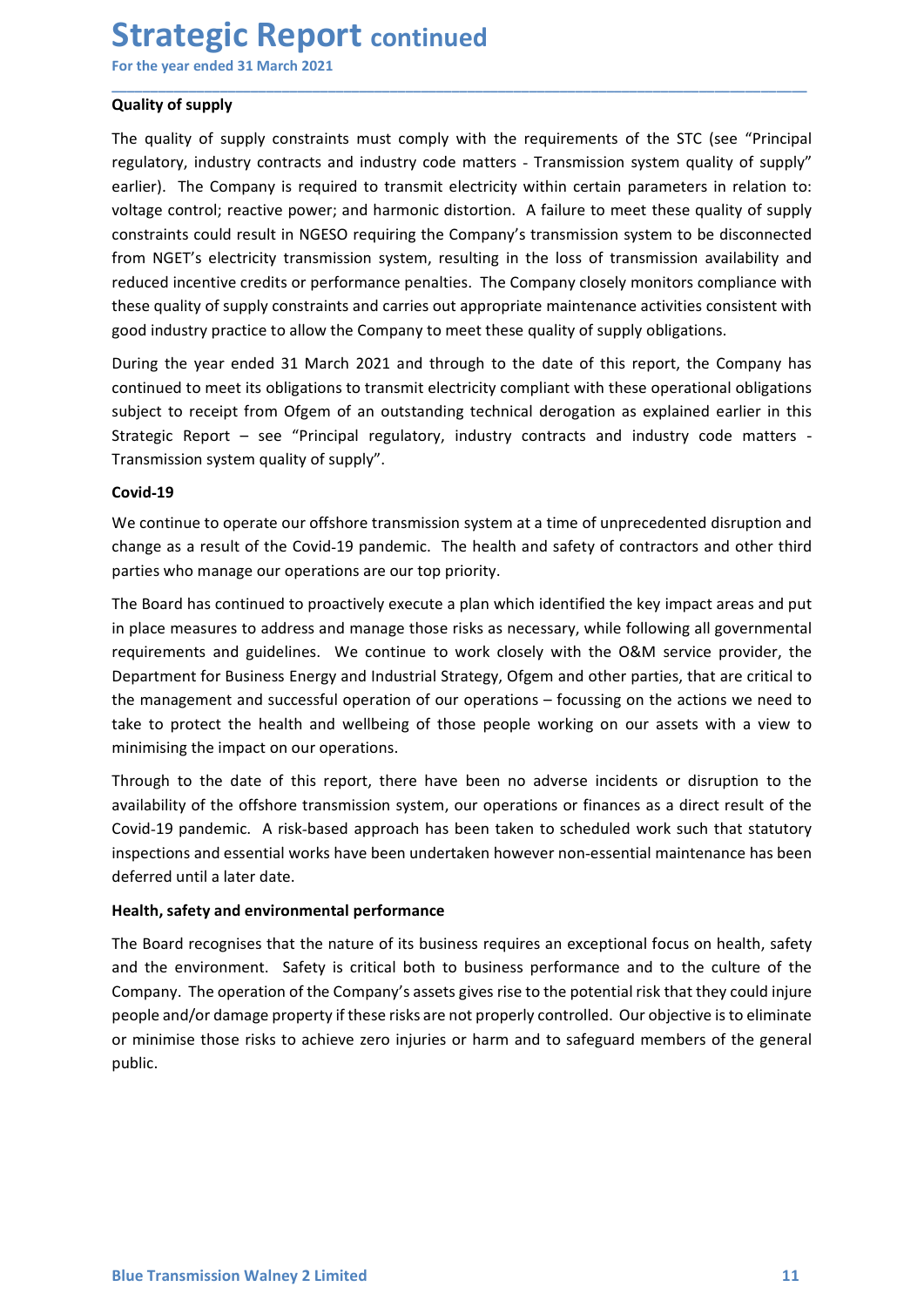**Strategic Report continued**<br>For the year ended 31 March 2021<br>The Board is pleased to report that, during the year under review there were no health or<br>incidents that required reporting under applicable legislation and tha **Strategic Report continued**<br>For the year ended 31 March 2021<br>The Board is pleased to report that, during the year under review there were no health or safety<br>incidents that required reporting under applicable legislation **Strategic Report continued**<br>For the year ended 31 March 2021<br>The Board is pleased to report that, during the year under review there were no health or safety<br>incidents that required reporting under applicable legislation **Strategic Report continued**<br>For the year ended 31 March 2021<br>The Board is pleased to report that, during the year under review there were no health or safety<br>incidents that required reporting under applicable legislation **Strategic Report continued**<br>For the year ended 31 March 2021<br>The Board is pleased to report that, during the year under review there were no health or safety<br>incidents that required reporting under applicable legislation

\_\_\_\_\_\_\_\_\_\_\_\_\_\_\_\_\_\_\_\_\_\_\_\_\_\_\_\_\_\_\_\_\_\_\_\_\_\_\_\_\_\_\_\_\_\_\_\_\_\_\_\_\_\_\_\_\_\_\_\_\_\_\_\_\_\_\_\_\_\_\_\_\_\_\_\_\_\_\_\_\_\_\_\_\_\_\_\_\_\_

**Strategic Report continued**<br>For the year ended 31 March 2021<br>The Board is pleased to report that, during the year under review there were no health or safety<br>incidents that required reporting under applicable legislation **Strategic Report continued**<br>The Board is pleased to report that, during the year under review there were no health or safety<br>incidents that required reporting under applicable legislation and that contractor "lost days" a **Strategic Report continued**<br>For the year ended 31 March 2021<br>The Board is pleased to report that, during the year under review there were no health or safety<br>incidents that required reporting under applicable legislation **Strategic Report continued**<br>For the year ended 31 March 2021<br>The Board is pleased to report that, during the year under review there were no health or safety<br>incidents that required reporting under applicable legislation **Strategic Report continued**<br>For the year ended 31 March 2021<br>The Board is pleased to report that, during the year under review there were no health or safety<br>incidents that required reporting under applicable legislation **Strategic Report continued**<br>For the year ended 31 March 2021<br>The Board is pleased to report that, during the year under review there were no health or safety<br>incidents that required reporting under applicable legislation **Strategic Report continued**<br>The Board is pleased to report that, during the year under review there were no health or safety<br>incidents that required reporting under applicable legislation and that contractor "lost days" a **Strategic Report continued**<br>For the year ended 31 March 2021<br>The Board is pleased to report that, during the year under review there were no health or safety<br>incidents that required reporting under applicable legislation **Strategic Report continued**<br>For the year ended 31 March 2021<br>The Board is pleased to report that, during the year under review there were no hea<br>incidents that required reporting under applicable legislation and that cont **Strategic Report continued**<br>The Board is pleased to report that, during the year under review there were no health or safety<br>incidents that required reporting under applicable legislation and that contractor "lost days" a For the year ended 31 March 2021<br>
The Board is pleased to report that, during the year under review there were no health or safety<br>
incidents that required reporting under applicable legislation and that contractor "lost d For laction place and the pear under review there were no health or safety<br>The Board is pleased to report that, during the year under review there were no health or safety<br>incidents that required reporting under applicable The Board is pleased to report that, during the year under review there were no health or safety<br>
incidents that required reporting under applicable legislation and that contractor "lost days" arising<br>
from safety incident Incurents that required repeating under approache registation and that contraction to assess and Dangerous<br>
from safety incidents that required reporting under the Reporting of Injuries, Diseases and Dangerous<br>
Occurrences Occurrences Regulations 2013 were zero.<br>The Company is committed to reducing the environmental impact of its operations to as low as<br>practically possible. The Company does so by reducing the effect its activities have on t The Company is committed to reducing the environmental impact of its operations to as low as<br>practically possible. The Company does so by reducing the effect its activities have on the<br>environment by: respecting the enviro environment by: respecting the environmental status and biodiversity of the area where the<br>Company's assets are installed; considering whole life environmental costs and benefits in making<br>bustiness decisions; looking for Company's assets are installed; considering whole life environmental costs and benefits in making<br>business decisions; looking for ways to use resources more efficiently through good design, use of<br>sustisanible materials, r

idecisions; looking for ways to use resources more efficiently through good design, use of<br>ble materials, responsibly refurbishing existing assets and reducing and recycling waste; and<br>bliy improving management systems to ble materials, responsibly refurbishing existing assets and reducing and recycling waste; and<br>illy improving management systems to prevent pollution and to reduce the risk of<br>mental incidents.<br>The material or people to the ally improving management systems to prevent pollution and to reduce the risk of<br>end is also pleased to report that during the year under review there were no environmental<br>sor matters that required reporting to any releva mental incidents.<br>
and is also pleased to report that during the year under review there were no environmental incidents or matters that required reporting to any relevant competent authority and that it soft or omply with rd is also pleased to report that during the year under review there were no environmental<br>so r matters that required reporting to any relevant competent authority and that it has<br>ed to comply with the Marine licence oblig

times. ed to comply with the Marine licence obligations that were transferred to it by WOWL since<br>smission assets were acquired by the Company.<br> **itment to ethical business practices**<br>
papay is committed to ethical business pract smission assets were acquired by the Company.<br> **itment to ethical business practices**<br>
pany is committed to ethical business practices<br>
in and is committed to complying with all laws and regulations that apply to the Compa The Company is committed to ethical business practices in the way that the Company carries out its<br>business and is committed to complying with all laws and regulations that apply to the Company at all<br>times.<br>As a member of

- Ine Company is committed to ethical business practices in the way that the Company carries out its<br>business and is committed to complying with all laws and regulations that apply to the Company at all<br>times.<br>As a member of
	-
	- 2017;
	-
	-

The Company has identified no instances of non-compliance with any of the above polices for the year<br>ended 31 March 2021 and through to the date of this report.<br>The Company respects the rights of those persons who work dir It imes.<br>
As a member of the BTI group of companies ("the Group") the Company is subject to the policies of<br>
the Group and that of its own policies, which include:<br>
• A code of conduct that governs the activities of those As a member of the BTI group of companies ("the Group") the Company is subject to the policies of<br>
the Group and that of its own policies, which include:<br>
• A code of conduct that governs the activities of those persons di the Group and that of its own policies, which include:<br>
• A code of conduct that governs the activities of those persons directly involved in the business,<br>
which applies in particular to the Directors and the employees an • A code of conduct that governs the activities of those persons directly involved in the business,<br>which applies in particular to the Directors and the employees and consultants engaged by<br>FPL in the provision of service • Acore or conduct that governs the activites or those persons directly involved in the business,<br>which applies in particular to the Directors and the employees and consultants engaged by<br>FPL in the provision of service to which appliers in particular to the Directors and the employees and consultants engaged by<br>Fig. in the provision of service to the Company and the Group generally;<br>A tax evasion policy, including a consideration of the imp practices.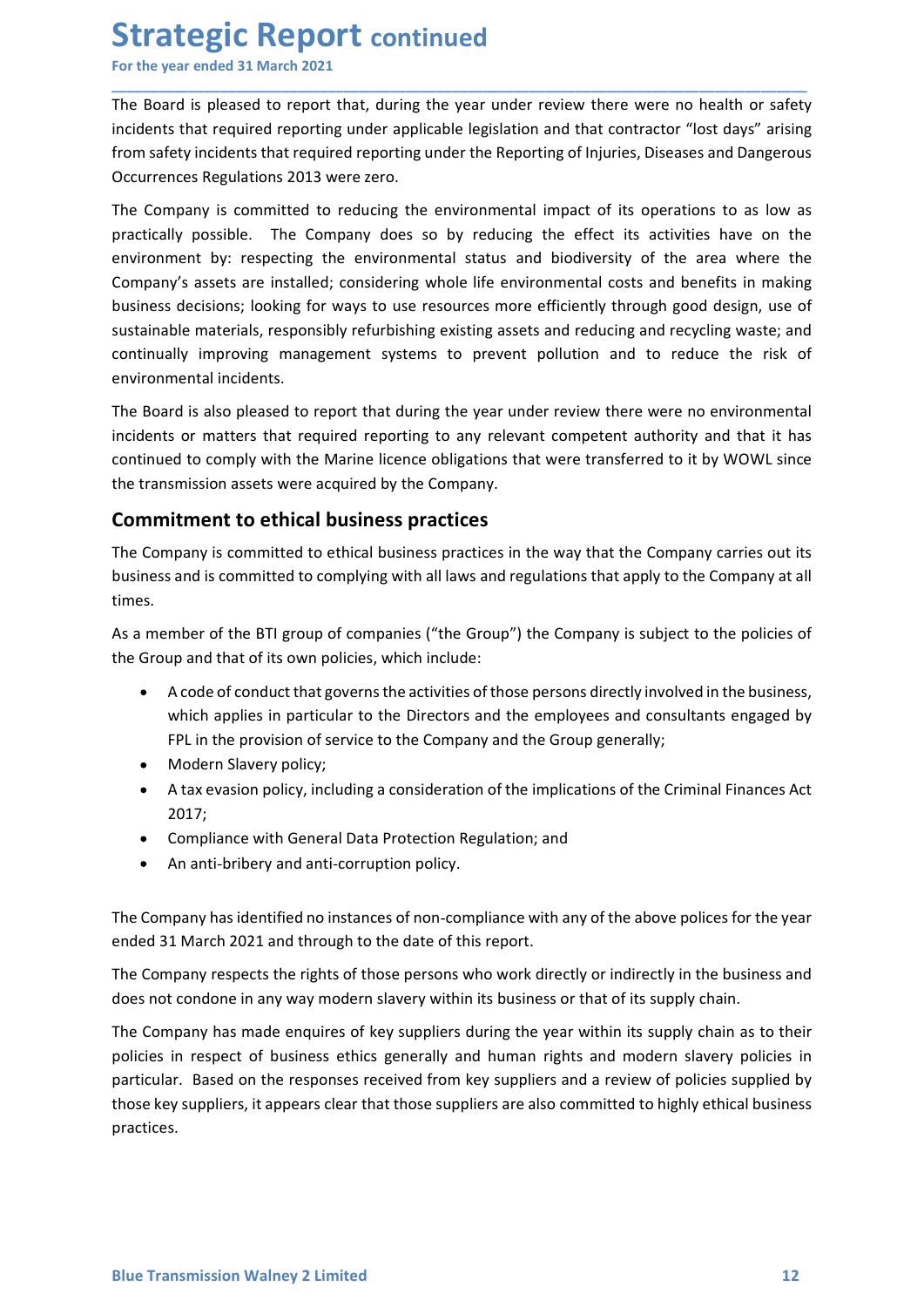**Strategic Report continued**<br>
For the year ended 31 March 2021<br> **Stakeholder relationships**<br>
The potentially hazardous nature of Company's operations and the environmentally sensitive **Strategic Report continued**<br>For the year ended 31 March 2021<br>**Stakeholder relationships**<br>The potentially hazardous nature of Company's operations and the environmentally sensitive nature<br>of the locations where its assets **Strategic Report continued**<br>For the year ended 31 March 2021<br>**Stakeholder relationships**<br>The potentially hazardous nature of Company's operations and the environmentally sens<br>of the locations where its assets are located **Strategic Report continued**<br>For the year ended 31 March 2021<br>**Stakeholder relationships**<br>The potentially hazardous nature of Company's operations and the environmentally sensitive nature<br>of the locations where its assets **Strategic Report continued**<br>For the year ended 31 March 2021<br>The potentially hazardous nature of Company's operations and the environmentally sensitive nature<br>of the locations where its assets are located require the Comp **Strategic Report continued**<br>For the year ended 31 March 2021<br>The potentially hazardous nature of Company's operations and the environmentally sensitive nature<br>of the locations where its assets are located require the Comp **Strategic Report continued**<br>For the year ended 31 March 2021<br>**Stakeholder relationships**<br>The potentially hazardous nature of Company's operations and the environmentally sensitive nature<br>of the locations where its assets **Strategic Report continued**<br>For the year ended 31 March 2021<br>**Stakeholder relationships**<br>The potentially hazardous nature of Company's operations and the environmentally sensitive nature<br>of the locations where its assets **Strategic Report continued**<br>
For the year ended 31 March 2021<br> **Stakeholder relationships**<br>
The potentially hazardous nature of Company's operations and the environmentally sensitive nature<br>
of the locations where its ass **Strategic Report continued**<br>For the year ended 31 March 2021<br>Stakeholder relationships<br>The potentially hazardous nature of Company's operations and the environmentally sensitive nature<br>of the locations where its assets ar **Strategic Report continued**<br>For the year ended 31 March 2021<br>**Stakeholder relationships**<br>The potentially hazardous nature of Company's operations and the environmentally sensitive<br>of the locations where its assets are loc **Strategic Report continued**<br>
For the year ended 31 March 2021<br> **Stakeholder relationships**<br>
The potentially hazardous nature of Company's operations and the environmentally sensitive nature<br>
of the locations where its ass **Strategic Report continued**<br>
For the year ended 31 March 2021<br>
Stakeholder relationships<br>
The potentially hazardous nature of Company's operations and the environmentally sensitive nature<br>
of the locations where its asset **Strategic Report continued**<br>
For the year ended 31 March 2021<br> **Stakeholder relationships**<br>
The potentially hazardous nature of Company's operations and the environmentally sensitive nature<br>
of the locations where its ass For the year ended 31 March 2021<br> **Stakeholder relationships**<br>
The potentially hazardous nature of Company's operations and the environmentally sensitive nature<br>
of the locations where its assets are located require the Co **Stakeholder relationships**<br>The potentially hazardous nature of Company's operations and the environmentally sensitive<br>of the locations where its assets are located require the Company to engage and communicat<br>wide audeinc The potentially hazardos nature reactions and the environmentally sensitive nature<br>The potentially hazardos nature of Company's operations and the environmentally sensitive nature<br>of the locations where its assets are loca The putchlain in acsolotism and the company sole and the electrons where its assets are located require the Company to engage and communicate with a wide audience of stakeholders and to establish good relationships with th or the toucal switter to assets are located require the Company of emage and communicate white andience of stakeholders and to establish good relationships with them. As well as industry<br>participants and local and national

\_\_\_\_\_\_\_\_\_\_\_\_\_\_\_\_\_\_\_\_\_\_\_\_\_\_\_\_\_\_\_\_\_\_\_\_\_\_\_\_\_\_\_\_\_\_\_\_\_\_\_\_\_\_\_\_\_\_\_\_\_\_\_\_\_\_\_\_\_\_\_\_\_\_\_\_\_\_\_\_\_\_\_\_\_\_\_\_\_\_

we alternate of statemoters and to essain and the constant government had the same and the energency services; the martime community; environmental agencies and organisations; landowners and the general public. Accordingly partucipans and oten entrational government to course that due to the company emergency services; the matitime community; environmental agencies and organisations; landowners<br>and the general public. Accordingly, the Compan emetricatives, the mattemetrationships emergetic states and originations, sincometrically, the Company has defined and implemented a stakeholder engagement and communications plan which it has continued to apply during the and the general public, "Actoringly, the Company has demined and imperienced a statembouth energies energies and through to the date of this report.<br>The Directors consider that stakeholder relationships are satisfactory.<br>T engement and commentations phan wink in that subturated to apply dramig the year and throught<br>to the date of this report.<br>The Directors consider that stakeholder relationships are satisfactory.<br> **Principal and emergent ris** The Directors consider that stakeholder relationships are satisfactory.<br> **Principal and emergent risks and uncertainties**<br>
The principal and emerging risks and uncertainties faced by the Company have been discussed and<br>
re The principal and emergent risks and uncertainties<br>
The principal and emerging risks and uncertainties<br>
The principal and emerging risks and uncertainties faced by the Company have been discussed and<br>
referenced in this st or and entergent risks and uncertainties<br>
ficiplal and emerging risks and uncertainties faced by the Company have been discussed and<br>
ricel in this Strategic Report, alongside a discussion of the operational and financial<br> oripal and emerging risks and uncertainties faced by the Company have been discussed and<br>nance of the Company.<br>The Companysion of the operational and financial<br>anace of the Company,<br>**nent in respect of section 172 of the C** ied in this Strategic Report, alongiside a discussion of the operational and financial<br>ance of the Company.<br>**Exercises** have an obligation under section 172 of the Companies Act 2006<br>ctors have an obligation under section ante of the Company.<br> **Stakeholder relation in the Companies Act 2006**<br>
Ectors have an obligation under section 172 of the Companies Act to promote the long<br>
of the Company for the benefit of its sole shareholder but in do Statement in respect of section 172 of the Companies Act 2006<br>The Directors have an obligation under section 172 of the Companies Act to promote the long term<br>success of the Company for the benefit of its sole shareholder The Directors have an obligation under section 172 of the Companies Act to promote the long term<br>success of the Company for the benefit of its sole shareholder but in doing so, they should have regard<br>to other interested p success of the Company for the benefit of its sole shareholder but in doing so, they should have regard<br>to other interested parties, including those businesses in its supply chain and its customers. As the<br>Company does not to other interested parties, including those businesses in its supply chain and its customers. As the Company does not have any employees, it is crucially important for the Company to have good due regard to the impact its

- 
- 
- 
- 

Ine Company has an errective governance process in piace, and this is explained in detail in the<br>Corporate governance report that commences on page 26. In addition, the Corporate governance<br>report includes details the Comp Extending the University and the significant of the sensor of the endotion of the Bluectors take all of these responsibilities extremely seriously.<br>This Strategic Report outlines the actions and outcomes that the Board has

### **Other**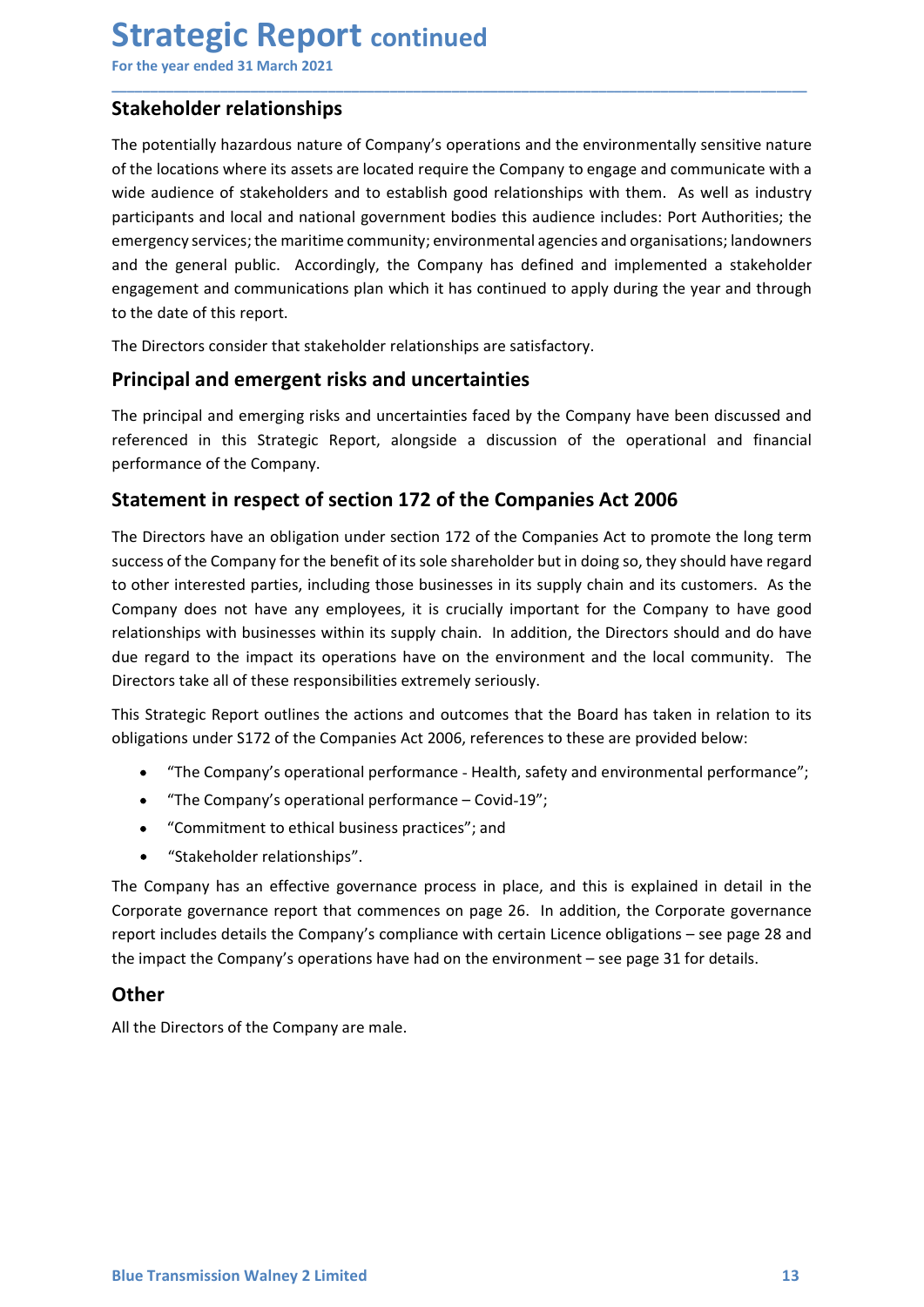# Strategic Report continued<br>For the year ended 31 March 2021<br>The Company's financial performance<br>Summary

### Summary

**Strategic Report continued**<br>For the year ended 31 March 2021<br>The Company's financial performance<br>Summary<br>The financial performance of the Company for the year ended 31 March 2021 and its financial position **Strategic Report continued**<br>For the year ended 31 March 2021<br>The Company's financial performance<br>Summary<br>The financial performance of the Company for the year ended 31 March 2021 and its financial position<br>as at 31 March **Strategic Report continued**<br>For the year ended 31 March 2021<br>The Company's financial performance<br>The financial performance of the Company for the year ended 31 March 2021 and its financial position<br>as at 31 March 2021, wa **Strategic Report continued**<br>For the year ended 31 March 2021<br>The Company's financial performance<br>Summary<br>The financial performance of the Company for the year ended 31 March 2021 and its financial position<br>as at 31 March **Strategic Report continued**<br>For the year ended 31 March 2021<br>The Company's financial performance<br>Summary<br>as at 31 March 2021, was satisfactory and is summarised below. In this report, all numbers have been<br>rounded to the **Strategic Report continued**<br>
For the year ended 31 March 2021<br> **The Company's financial performance**<br> **Summary**<br> **The financial performance of the Company for the year ended 31 March 2021 and its financial position**<br>
as a **Strategic Report continued**<br>
For the year ended 31 March 2021<br> **The Company's financial performance**<br>
Summary<br>
The financial performance of the Company for the year ended 31 March 2021 and its financial position<br>
as at 3

| <b>Summary</b>                                                                                                                                                                                                                                                                                                                                                                                                                                                                                                                                                                                                                |            |             |
|-------------------------------------------------------------------------------------------------------------------------------------------------------------------------------------------------------------------------------------------------------------------------------------------------------------------------------------------------------------------------------------------------------------------------------------------------------------------------------------------------------------------------------------------------------------------------------------------------------------------------------|------------|-------------|
| The financial performance of the Company for the year ended 31 March 2021 and its financial position                                                                                                                                                                                                                                                                                                                                                                                                                                                                                                                          |            |             |
| as at 31 March 2021, was satisfactory and is summarised below. In this report, all numbers have been                                                                                                                                                                                                                                                                                                                                                                                                                                                                                                                          |            |             |
| rounded to the nearest £1,000 where each £1,000 is represented by the symbol £k or £'000.                                                                                                                                                                                                                                                                                                                                                                                                                                                                                                                                     |            |             |
| The Company reports its results in accordance with international accounting standards in conformity                                                                                                                                                                                                                                                                                                                                                                                                                                                                                                                           |            |             |
| with the requirements of the Companies Act 2006 and the applicable legal requirements of the<br>Companies Act 2006; the currency used in reporting these regulatory financial statements is GBP.                                                                                                                                                                                                                                                                                                                                                                                                                              |            |             |
|                                                                                                                                                                                                                                                                                                                                                                                                                                                                                                                                                                                                                               |            |             |
|                                                                                                                                                                                                                                                                                                                                                                                                                                                                                                                                                                                                                               | 2021       | 2020        |
|                                                                                                                                                                                                                                                                                                                                                                                                                                                                                                                                                                                                                               | £'000      | f'000       |
| Operating profit                                                                                                                                                                                                                                                                                                                                                                                                                                                                                                                                                                                                              | 8,898      | 7,563       |
| Other finance income<br>Operating profit plus other finance income                                                                                                                                                                                                                                                                                                                                                                                                                                                                                                                                                            | 7<br>8,905 | 29<br>7,592 |
| Finance costs                                                                                                                                                                                                                                                                                                                                                                                                                                                                                                                                                                                                                 | (4,986)    | (5,625)     |
| Profit before taxation                                                                                                                                                                                                                                                                                                                                                                                                                                                                                                                                                                                                        | 3,919      | 1,967       |
| Taxation                                                                                                                                                                                                                                                                                                                                                                                                                                                                                                                                                                                                                      | (757)      | (740)       |
| Profit after taxation                                                                                                                                                                                                                                                                                                                                                                                                                                                                                                                                                                                                         | 3,162      | 1,227       |
| Net cash inflow from operating activities and investing activities                                                                                                                                                                                                                                                                                                                                                                                                                                                                                                                                                            | 12,454     | 11,011      |
| Net cash flows used in financing activities                                                                                                                                                                                                                                                                                                                                                                                                                                                                                                                                                                                   | (11, 220)  | (12, 962)   |
| <b>Operating and finance income</b><br>Operating and finance income is derived from the Company's activities as a provider of transmission<br>services. The vast majority of the Company's income was derived from NGESO for the year ended 31<br>March 2021 and the year ended 31 March 2020.                                                                                                                                                                                                                                                                                                                                |            |             |
| Finance income for the year amounted to £6,427k (2020: £6,566k) and represents the finance income<br>that would have been generated from an efficient standalone "transmission owner". The finance<br>income for the year has reduced as compared with the prior year reflecting the lower absolute return<br>on the average lower value of the carrying value of the transmission owner asset which has been<br>recorded in accordance with the principal accounting policies adopted by the Company. A discussion<br>of the critical accounting policies adopted by the Company is shown in the accounting policies section |            |             |

Operating profit plus other finance income<br>
Finance costs<br>
Profit before taxation<br>
Trakion<br>
Profit after taxation<br>
Profit after taxation<br>
Profit after taxation<br>
Profit after taxation<br>
Profit after taxation<br>
Profit after t **France Costable 10 Conserved by the Company is shown in the accounting policies and policies and investing activities and investing activities <b>1.2.62 1.2.27**<br>
Net cash findow from operating activities and investing Taxtion<br>
Profit after taxation<br>
Net cash inflow from operating activities and investing activities<br>
Met cash flows used in financing ectivities<br>
(1,220)<br>
Operating and finance income<br>
Operating and finance income<br>
Surface **Example 12.1.2.27**<br>
Net cash inflow from operating activities and investing activities<br>
1.2.454 11.0.0.1<br>
Net cash flows used in financing activities<br>
(11.220) 1.2.454<br>
Operating and finance income<br>
Coperating and finance Net cash inflow from operating activities and investing activities 12,454 11,011<br>
Net cash flows used in financing activities (11,220) (12,962)<br>
Operating and finance income is derived from the Company's activities as a pr Net cash finnow from operating activities and investing activities (1.2,962)<br>
Net cash flows used in financing activities<br>
Operating and finance income is derived from the Company's activities as a provider of transmission The custom manicing activities and the company's activities as a provider of transmission operating and finance income is derived from the Company's activities as a provider of transmission services. The vast majority of **Operating and finance income**<br>
Operating and finance income is derived from the Company's activities as a provider of transmission<br>
Operating and finance income is derived from the Company's income was derived from NGESO Operating and finance income is derived from the Company's activities as a provider of transmission services. The wast majority of the Company's income was derived from NGESO for the year ended 31 March 2020.<br>
March 2021 a services. The wast majority of the Company's income was derived from NGESO for the year ended 31<br>March 2021 and the year ended 31 March 2020.<br>
Finance income for the year amounted to £6,427k (2020: £6,566k) and represents March 2021 and the year ended 31 March 2020.<br>Finance income for the year amounted to  $65,427k$  (2020: £6,566k) and represents the finance income<br>that would have been generated from an efficient standalone "transmission own Finance income for the year amounted to £6,427k (2020: £6,566k) and represents the finance income<br>that would have been generated from an efficient standalone "transmission owner?. The finance<br>income for the year has reduce that would have been generated from an efficient standalone "transmission owner". The finance for the year has reduced as compared with the prior year reflecting the lower absolute return in on the average lower value of t

Operating income for the year amounted to £5,830k (2020: £4,507k) and primarily represents the operating income that would be generated by an efficient provider of operating services to NGESO. Such operating services inclu income for the year has reduced as compared with the prior year reflecting the lower absolute return<br>on the average lower value of the carrying value of the transmission owner asset which has been<br>once and in accordance wi on the average lower value of the carrying value of the transmission owner asset which has been<br>recorded in accordance with the principal accounting policies adopted by the Company. A discussion<br>of the critical accounting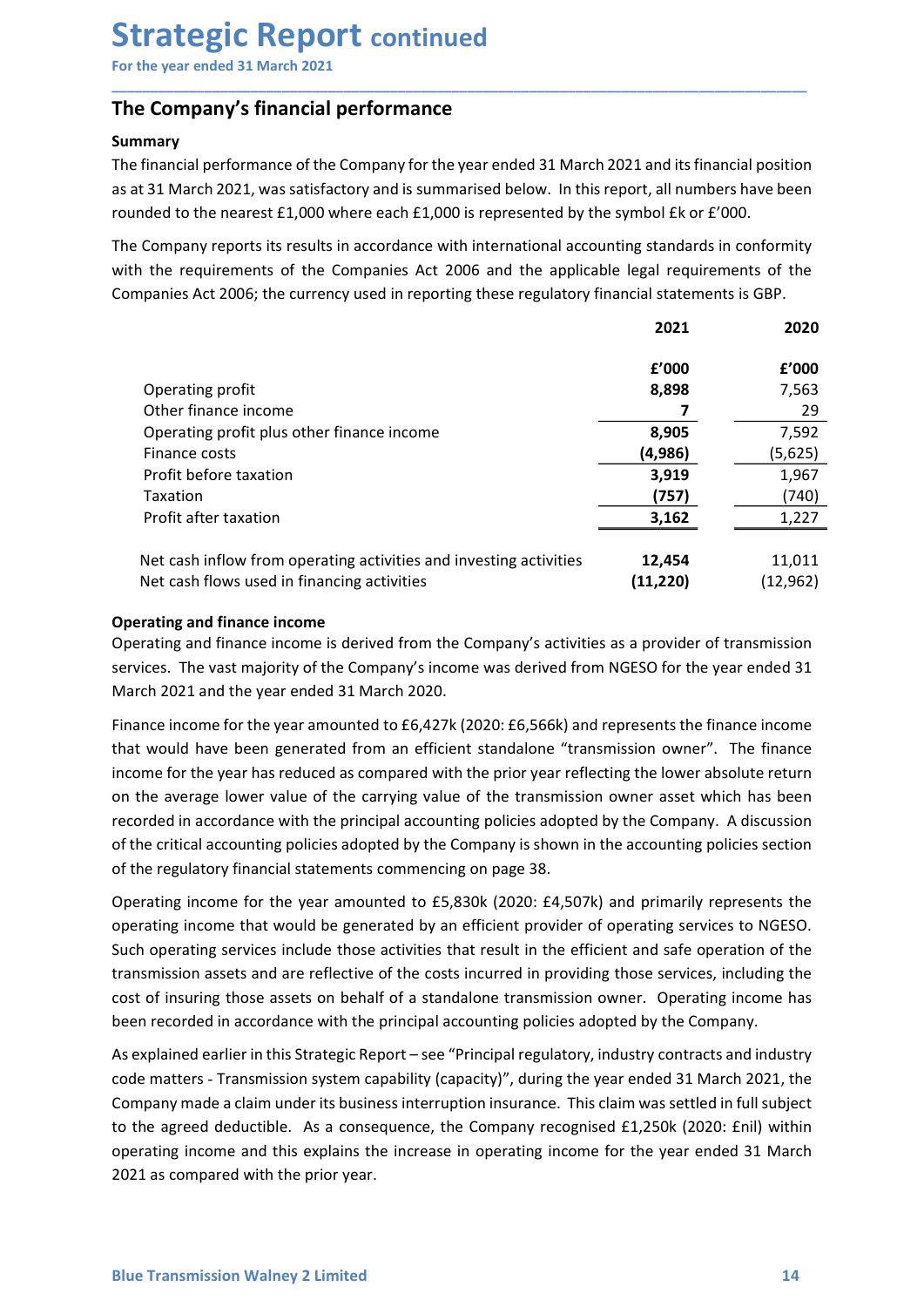# **Strategic Report continued**<br>For the year ended 31 March 2021<br>Operating costs<br>Operating costs for the year amounted to £3,359k (2020: £3,510k)

**Strategic Report continued**<br>For the year ended 31 March 2021<br>Operating costs<br>Operating costs for the year amounted to £3,359k (2020: £3,510k)<br>The most significant cost included within total costs relates to the operations **Strategic Report continued**<br>For the year ended 31 March 2021<br>Operating costs<br>Operating costs for the year amounted to £3,359k (2020: £3,510k)<br>The most significant cost included within total costs relates to the operations **Strategic Report continued**<br>For the year ended 31 March 2021<br>Operating costs<br>Operating costs for the year amounted to £3,359k (2020: £3,510k)<br>The most significant cost included within total costs relates to the operations **Strategic Report continued**<br>For the year ended 31 March 2021<br>Operating costs<br>The most significant cost included within total costs relates to the operations, maintenance and<br>management of the OFTO (excluding the impact of **Strategic Report continued**<br>For the year ended 31 March 2021<br>Operating costs<br>The most significant cost included within total costs relates to the operations, maintenance and<br>management of the OFTO (excluding the impact of **Strategic Report continued**<br>
For the year ended 31 March 2021<br> **Operating costs**<br>
Operating costs<br>
The most significant cost included within total costs relates to the operations, maintenance and<br>
management of the OFTO ( **Strategic Report continued**<br>For the year ended 31 March 2021<br>Operating costs<br>Operating costs for the year amounted to £3,359k (2020: £3,510k)<br>The most significant cost included within total costs relates to the operations **Strategic Report continued**<br>For the year ended 31 March 2021<br>Operating costs<br>Operating costs<br>for the year amounted to £3,359k (2020: £3,510k)<br>The most significant cost included within total costs relates to the operations **Strategic Report continued**<br>
For the year ended 31 March 2021<br>
Operating costs<br>
Operating costs<br>
The most significant cost included within total costs relates to the operations, maintenance and<br>
management of the OFTO (ex **Strategic Report continued**<br>For the year ended 31 March 2021<br>Operating costs<br>Operating costs<br>The most significant cost included within total costs relates to the operations, maintenance and<br>management of the OFTO (excludi **Strategic Report continued**<br>
For the year ended 31 March 2021<br>
Operating costs<br>
Operating costs for the year amounted to £3,359k (2020: £3,510k)<br>
The most significant cost included within total costs relates to the operat **Strategric Report continued**<br>For the year ended 31 March 2021<br>Operating costs<br>The most significant cost included within total costs relates to the operations, maintenance and<br>The most significant cost included within tota **Strategic Report continued**<br> **Solution**<br> **Solution**<br> **Operating costs**<br> **Operating costs**<br> **Operating costs**<br> **Operating costs**<br> **Operating costs**<br> **Covid 19 examplement** of the OFTO (excluding the impact of the offshore **Strategic Report continued**<br>For the year ended 31 March 2021<br>Operating costs<br>Operating costs for the year amounted to £3,359k (2020: £3,510k)<br>The most significant cost included within total costs relates to the operations **Solution**<br> **Constraints and March 2021**<br> **Operating costs** for the year amounted to £3,359k (2020: £3,510k)<br>
(Depending costs for the year amounted to £3,359k (2020: £3,510k)<br>
The most significant cost included within to For the year ended 31 March 2021<br>
Operating costs<br>
Operating costs<br>
Operating costs<br>
IThe most significant cost included within total costs relates to the operations, maintenance and<br>
Imanagement of the OFTO (excluding the **Operating costs**<br>Operating costs for the year amounted to £3,359k (2020: £3,510k)<br>The most significant cost included within total costs relates to the operations, maintenance and<br>management of the OFTO (excluding the impa Free most significant cost included within total costs relates to the operations, main<br>management of the OFTO (excluding the impact of the offshore export cable repain<br>recoveries) and amounted to £2,846k (2020: £2,605k).

\_\_\_\_\_\_\_\_\_\_\_\_\_\_\_\_\_\_\_\_\_\_\_\_\_\_\_\_\_\_\_\_\_\_\_\_\_\_\_\_\_\_\_\_\_\_\_\_\_\_\_\_\_\_\_\_\_\_\_\_\_\_\_\_\_\_\_\_\_\_\_\_\_\_\_\_\_\_\_\_\_\_\_\_\_\_\_\_\_\_

finance income". management or the Ot-IO (excuding the impact or the offshore export cable repart and related<br>recoveries) and amounted to £2,846k (2020: £2,605k). This cost covers operations and maintenance<br>fees, insurance fees, management fees, insurance fees, management service fees and non-domestic rates as<br>transmission network.<br>Operating costs for the year ended 31 March 2021 are lower than the prior year<br>increase in insurance costs as a result of the lo Operating costs for the year ended 31 March 2021 are lower than the prior year notwithstanding<br>increase in insurance costs as a result of the lower costs incurred in the year that were direct<br>attributable to the failure of increase in insurance costs as a result of the lower costs incurred in the year that were directly<br>attributable to the failure of the offshore export cable in December 2015.<br>There has been no adverse impact on the operatin attributable to the failure of the offshore export cable in December 2015.<br>
There has been no adverse impact on the operating costs of Company as a result of the Covid-19<br>
paparamic – see "Covid-19" earlier in this Strateg There has been no adverse impact on the operating costs of Company as a result of the Covid-19<br>
aparentine - see "Covid-19" earlier in this Strategic Report.<br>
Operating profit for the year ended 31 March 2021, being the re

The transmission outers any and the pleasure of back (2020; E407k net between the process of the process parameter in the set of the set of the set of the set of the set of the set of the set of the set of the set of the s **Operating profit**<br>Operating profit for the year ended 31 March 2021, being the residual of operating income, finance<br>income and operating costs, amounted to £8,898k (2020: £7,563k), reflecting the increase in operating<br>in operating profit for the year ended 31 March 2021, being the residual of operating income, finance<br>income and operating costs, amounted to £8,898k (2020: £7,563k), reflecting the increase in operating<br>income for the year Operating protin tor the year enous as unwarra 2021, being the resuduat o peraturing incoment and operating contents income finance income finance income finance income of the year following a successful insurance claim as income and operating costs, amounted to £8,898k (2020: £7,563k), reflecting the increase in operating<br>income for the year following a successful insurance claim as discussed earlier under "Operating and<br>finance income".<br>Ot income for the year following a successful insurance claim as discussed earlier under "Operating and<br>
other finance income<br>
Other finance income<br>
Other finance income<br>
of the finance income of  $\epsilon$  Tk (2020:  $\epsilon$  298k) rel finance income".<br>
Other finance income<br>
Other finance income<br>
Finance costs<br>
Finance costs<br>
Finance costs<br>
Finance costs<br>
Finance costs<br>
Simulated to  $\epsilon 4,986$  (2020: £5,625k).<br>
The vast majority of the finance costs rela Other finance income of £7k (2020: £29k) relates solely to interest earned on bank deposits.<br>
Finance costs<br>
Finance costs<br>
Finance costs<br>
The vast majority of the finance costs relates to the interest cost of bank loans a **Finance costs**<br>
Finance costs amounted to £4,986 (2020: £5,625k).<br>
The vast majority of the finance costs relates to the interest cost of bank loans and other borrowing<br>
amounting to £2,756k (2020: £2,949k) and £1,728k ( Filance costs<br>
Fine vast majority of the finance costs relates to the interest cost of bank loans and other borrowing<br>
amounting to £2,756k (2020: £2,949k) and £1,728k (2020: £1,949k) respectively. Interest expense<br>
and ot Finance costs amounted to £4,986 (2020: £5,625k).<br>The vast majority of the finance costs relates to the interest cost of bank loans and other borrowing<br>amounting to £2,756k (2020: £2,949k) and £1,728k (2020: £1,949k) respe

### Taxation

Transmission of the methed and the methed of the overall education in Finance costs for the year.<br>Transmission charge on profit before taxation for the year is £757k (2020: £740k) of which £743k (2020: £754k) relates to de The wast majority of the finance costs relates to the interest cost of bank loans and other bronwoing<br>amounting to £2,756k (2020: £2,949k) and £1,728k (2020: £1,949k) respectively. Interest expense<br>and other financial cost amounting to Ez/Jobe (2020: Exy49)K and E1/Z88 (2020: E1J949K) respectively. Interest expense<br>and other financial costs principally arise from the cost of default and acquisition<br>of the transmission owner asset.<br>Trinance c and outer mindical costs pincuppay anse in online to studied to mindice the mind a deplation of the transmission owner asset.<br>
Finance costs include a net credit of E61k (2020: £407k net charge) that arose as a result of c CFT and the majority were the field (2020: £407k net charge) that arose as a result of certain<br>Finance costs include a net credit of £61k (2020: £407k net charge) that arose as a result of certain<br>explains the majority of Finance costs include a net creat of t-bark (2020: E40/K inet criarge) that arose as a result of ecriare inelage inefectiveness finance cost<br>explains the majority of the reduction in net finance costs for the year as comp Heupe Interactiveless of a cucluming pulposes. The transfer in heuge interactive fresh was been depended with the prior year. The partial regay mentiod from the reduction in net finance costs for the year as compared with wear. The partial repayment of bank loans during the year ersulted in the average loan balance for the year ended 31 March 2021 being lower than for the prior year giving rise to an expected reduction in the prior year end year ended 31 March 2021 being lower than for the prior year giving rise to an expected reduction in<br>the interest cost of bank loans which contributed to the overall reduction in finance costs for the year.<br>Taxation<br>The ne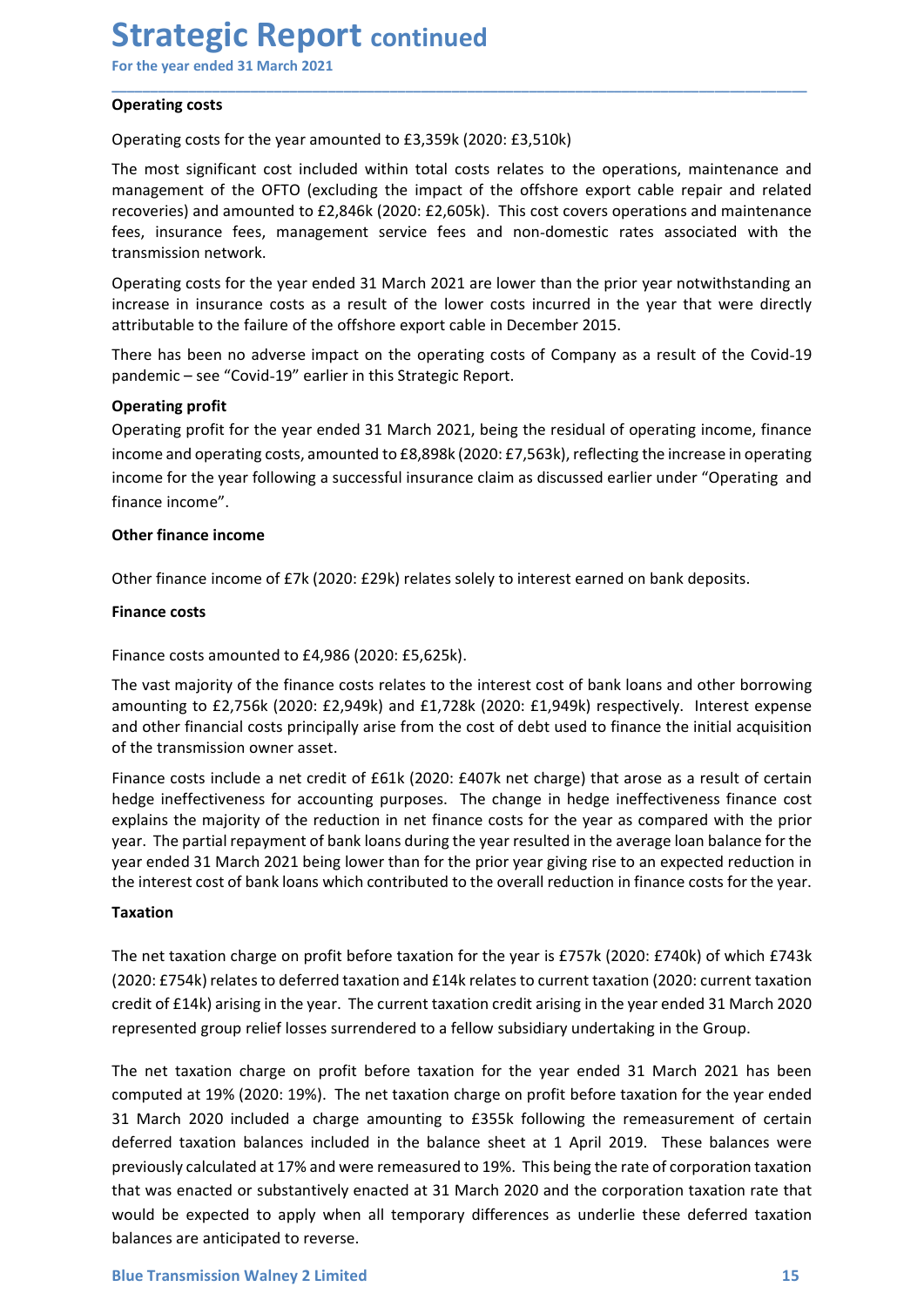**Strategic Report continued**<br>For the year ended 31 March 2021<br>On 11 March 2021, the Finance (No. 2) Bill was published having had its first reading throu<br>House of Commons on 10 March 2021. This Bill proposes to increase th **Strategic Report continued**<br>For the year ended 31 March 2021<br>On 11 March 2021, the Finance (No. 2) Bill was published having had its first reading through the<br>House of Commons on 10 March 2021. This Bill proposes to incre **Strategic Report continued**<br>
For the year ended 31 March 2021<br>
On 11 March 2021, the Finance (No. 2) Bill was published having had its first reading through the<br>
House of Commons on 10 March 2021. This Bill proposes to in **Strategic Report continued**<br>
For the year ended 31 March 2021<br>
On 11 March 2021, the Finance (No. 2) Bill was published having had its first reading through the<br>
House of Commons on 10 March 2021. This Bill proposes to in **Strategic Report continued**<br>For the year ended 31 March 2021<br>On 11 March 2021, the Finance (No. 2) Bill was published having had its first reading through the<br>House of Commons on 10 March 2021. This Bill proposes to incre **Strategic Report continued**<br>For the year ended 31 March 2021<br>On 11 March 2021, the Finance (No. 2) Bill was published having had its first reading through the<br>House of Commons on 10 March 2021. This Bill proposes to incre **Strategic Report continued**<br>For the year ended 31 March 2021<br>On 11 March 2021, the Finance (No. 2) Bill was published having had its first reading through the<br>House of Commons on 10 March 2021. This Bill proposes to incre **Strategic Report continued**<br>For the year ended 31 March 2021<br>On 11 March 2021, the Finance (No. 2) Bill was published having had its first reading through the<br>House of Commons on 10 March 2021. This Bill proposes to incre **Strategic Report continued**<br>
For the year ended 31 March 2021<br>
On 11 March 2021, the Finance (No. 2) Bill was published having had its first reading through the<br>
House of Commons on 10 March 2021. This Bill proposes to in **Strategic Report continued**<br>For the year ended 31 March 2021<br>On 11 March 2021, the Finance (No. 2) Bill was published having had its first reading through the<br>House of Commons on 10 March 2021. This Bill proposes to incre **Strategic Report continued**<br>For the year ended 31 March 2021<br>On 11 March 2021, the Finance (No. 2) Bill was published having had its first reading through the<br>House of Commons on 10 March 2021. This Bill proposes to incre **Strategic Report continued**<br>For the year ended 31 March 2021<br>On 11 March 2021, the Finance (No. 2) Bill was published having had its first reading through the<br>House of Commons on 10 March 2021. This Bill proposes to incre **Strategic Report continued**<br>For the year ended 31 March 2021<br>On 11 March 2021, the Finance (No. 2) Bill was published having had its first reading through the<br>House of Commons on 10 March 2021. This Bill proposes to incre **Strategic Report continued**<br>For the year ended 31 March 2021<br>On 11 March 2021, the Finance (No. 2) Bill was published having had its first reading through the<br>House of Commons on 10 March 2021. This Bill proposes to incre **Strategic Report continued**<br>For the year ended 31 March 2021<br>On 11 March 2021, the Finance (No. 2) Bill was published having had its first reading through the<br>House of Commons on 10 March 2021. This Bill proposes to incre For the year ended 31 March 2021<br>
On 11 March 2021<br>
On 11 March 2021, the Finance (No. 2) Bill was published having had its first reading through the<br>
House of Commons on 10 March 2021. This Bill proposes to increase the r solely to deferred taxation charge (No. 2) Bill was published having had its first reading through the Onumons on 10 March 2021. This Bill proposes to increase the rate of corporation taxation from 19% to 25% with effect On 11 March 2021, the Finance (No. 2) Bill was published having had its first reading through the House of Commons on 10 March 2021. This Bill proposes to increase the rate of corporation taxation from 19% to 25% with effe House of Commons on 10 March 2021. This Bill proposes to increase the rate of corporation taxation<br>from 19% to 25% with effect from the financial year commencing 1 April 2023. As this Bill was not<br>enacted or substantially from 19% to 25% with effect from the financial year commencing 1 April 2023. As this Bill was not enadeed or substantially enadeed at 31 March 2021 – there is no impact on the taxation charge for the eyear ended 31 March enacted or substantially enacted at 31 March 2021 – there is no impact on the taxation<br>vear ended 31 March 2021 and there has been no impact on the carrying value o<br>taxation balances included in these regulatory financial

\_\_\_\_\_\_\_\_\_\_\_\_\_\_\_\_\_\_\_\_\_\_\_\_\_\_\_\_\_\_\_\_\_\_\_\_\_\_\_\_\_\_\_\_\_\_\_\_\_\_\_\_\_\_\_\_\_\_\_\_\_\_\_\_\_\_\_\_\_\_\_\_\_\_\_\_\_\_\_\_\_\_\_\_\_\_\_\_\_\_

year ended 31 March 2021 and there has been no impact on the carrying value<br>taxation balances included in these regulatory financial statements at 31 March 2<br>change in the rate of corporation taxation, if enacted, would re change in the rate of corporation taxation, if enacted, would result in the remeasurement of certain deferred taxation balances included in the balance sheet at 31 March 2021 to reflect the proposed intaxation balances and deferred taxation balances included in the balance sheet at 31 March 2021 to reflect the proposed<br>increase in the rate of corporation tax on those temporary differences that underlie these deferred<br>taxation balances and th increase in the rate of corporation tax on those temporary differences that underlie these deferred<br>taxation balances and that are anticipated to reverse after 31 March 2023.<br>A net taxation charge of £151k (2020: £46k) has taxation balances and that are anticipated to reverse after 31 March 2023.<br>
A net taxation charge of £151k (2020: £46k) has been recognised in other comprehensive income<br>
relating to pre-taxation gains (2020: gains) arisin A net taxation charge of £151k (2020: £46k) has been recognised in other comprehensive income<br>relating to pre-taxation gains (2020: gains) arising on marking the Company's cash flow hedges to<br>market at the balance sheet da relating to pre-taxation gains (2020: gains) arising on marking the Company's market at the balance sheet date.<br>The net taxation charge for the year ended 31 March 2021 on other comprehes<br>olely to deferred taxation and has market at the balance sheet date.<br>The net taxation charge for the year ended 31 March 2021 on other comprehsolely to deferred taxation and has been computed at 19% (2020: 19%). The tyear ended 31 March 2020 is net of a cre The net taxation charge for the year ended 31 March 2021 on other comprehensive income relates<br>solely to deferred taxation and has been computed at 19% (2020: 19%). The taxation charge for the<br>syear ended 31 March 2020 is solely to deferred taxation and has been computed at 19% (2020: 19%). The taxation charge for the vear ended 31 March 2020 is net of a credit amounting to f2.43k relation chermessurement of ecertain deferred taxation balan

year ended 31 March 2020 is net of a credit amounting to £245k relating to the remeasurement of<br>enctrin deferred taxation balances included in the balance sheet at 1 April 2019 from 17% to 19%, for<br>the same reasons as impa certain deferred taxation balances included in the balance sheet at 1 April 2019 from 17% to 19%, for<br>the same reasons as impacted the taxation charge included in the income statement for the same year<br>as explained above.<br> the same reasons as impacted the taxation charge included in the income statement for the same year<br>**explained above.**<br>**Profit after taxation**<br>**Frofit for the year after taxation amounted to E3,162k (2020: E1,227k). The in** as explained above.<br>
Profit after taxation<br>
Profit after taxation<br>
Frofit after taxation<br>
Travit for the year after taxation amounted to £3,162k (2020: £1,227k). The increase in profit after<br>
Taxation as compared with 2020 **Profit after taxation**<br> **Profit after taxation** amounted to £3,162k (2020: £1,227k). The increase in profit after taxation as compared with 2020 reflects the impact of the changes on operating profit, finance costs<br>
taxa Profit for the year after taxation amounted to £3,162k (2020: £1,227k). The increase in profit after station as compared with 2020 reflets the impact of the changes on operating profit, finance costs<br>taxation as compared taxation as compared with 2020 reflects the impact of the changes on operating profit, finance costs<br>and taxation which are discussed in more detail earlier.<br>The most significant factors giving rise to the increase in prof and taxation which are discussed in more detail earlier.<br>The most significant factors giving rise to the increase in profit after traxation for the year ended 31<br>March 2021 include the recognition of a successful insurance The most significant factors giving rise to the increase in profit after taxation for the year ended 31<br>March 2021 include the recognition of a successful insurance claim and a reduction in finance charges<br> **Cash flows**<br> March 2021 include the recognition of a successitul insurance claim and a reduction in finance charges<br> **Cash flows**<br> **Cash flows**<br> **Cash flows**<br> **Rach flows**<br> **Rach flows**<br> **Rach holders debt debt of models of the periodi** for the year.<br> **Cash flows**<br>
Net cash flows from operations amounted to £12,447k (2020: £10,982k) primarily reflecting the<br>
New tans flows from operations for the year emded 31 March 2021 as compared with the prior service **Lash flows**<br> **Example 12.12.** Mows from operations amounted to £12,447k (2020: £10,982k) primarily reflecting the<br>
Net cash flows from operations for the pear ended 31 March 2021 as compared with the prior energes in the<br> Net cash flows from operations amounted to 6 11/244K (2020: £10,982K) primarily reflecting the tends those manunts invoiced and received from NGESO in relation to the provision of transmission services in the year net of c

cash nows from operations for the year ended 31 March 2021 as compared with the prior year<br>primarily reflects the impact on cash inflows following the successful insurance claim in the year.<br>Net cash flows generated from i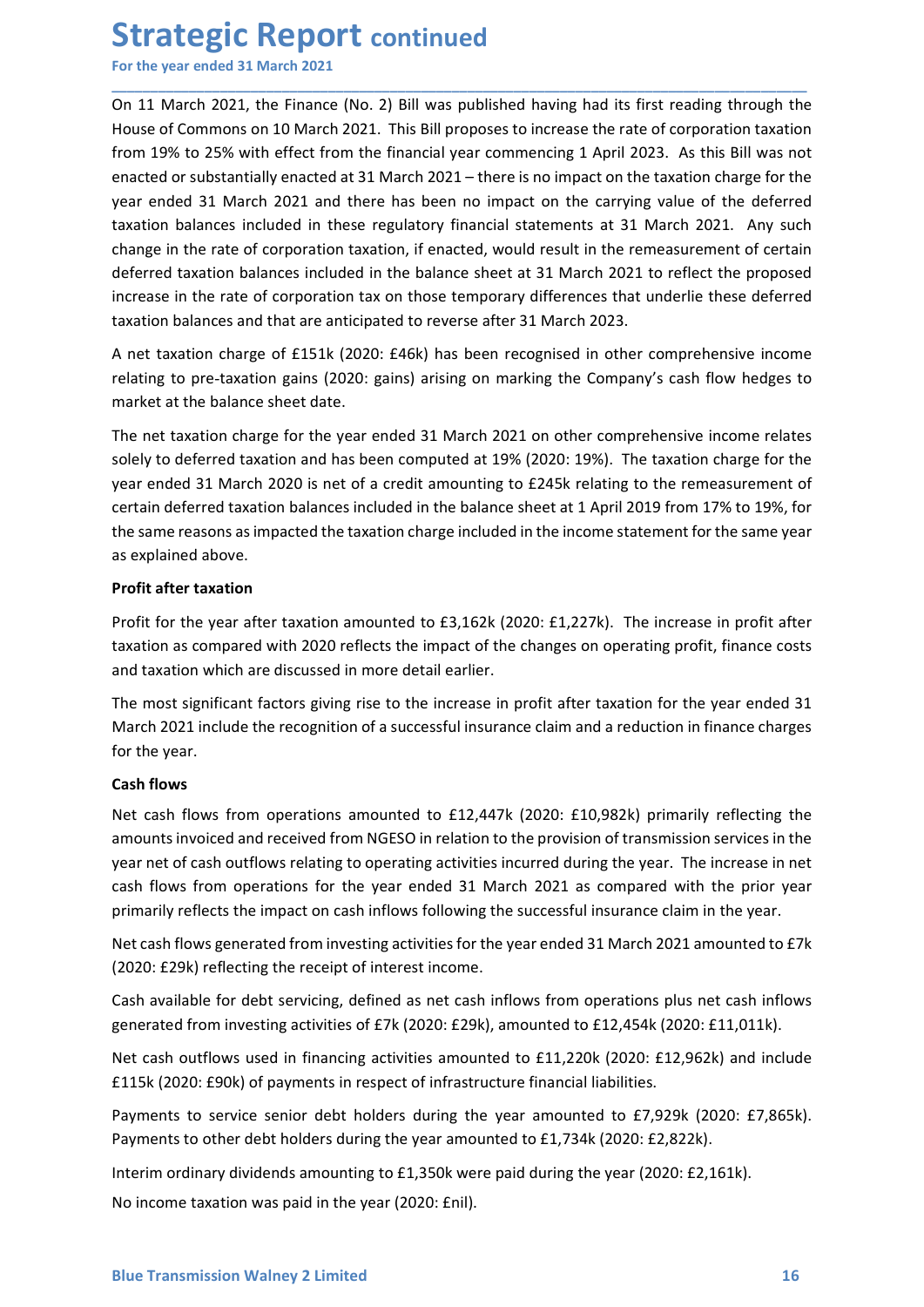## Strategic Report continued<br>
For the year ended 31 March 2021<br>Balance sheet and consideration of financial management<br>Balance sheet **Strategic Report continued**<br>For the year ended 31 March 2021<br>Balance sheet and consideration of financial management<br>Balance sheet<br>The Company's balance sheet at 31 March 2021 is summarised below:

| <b>Strategic Report continued</b>                                                                                                                                                                             |               |                    |                   |
|---------------------------------------------------------------------------------------------------------------------------------------------------------------------------------------------------------------|---------------|--------------------|-------------------|
|                                                                                                                                                                                                               |               |                    |                   |
|                                                                                                                                                                                                               |               |                    |                   |
|                                                                                                                                                                                                               |               |                    |                   |
|                                                                                                                                                                                                               |               |                    |                   |
|                                                                                                                                                                                                               |               |                    |                   |
| For the year ended 31 March 2021                                                                                                                                                                              |               |                    |                   |
|                                                                                                                                                                                                               |               |                    |                   |
| <b>Balance sheet and consideration of financial management</b>                                                                                                                                                |               |                    |                   |
| <b>Balance sheet</b>                                                                                                                                                                                          |               |                    |                   |
| The Company's balance sheet at 31 March 2021 is summarised below:                                                                                                                                             |               |                    |                   |
|                                                                                                                                                                                                               |               |                    | Net assets/       |
|                                                                                                                                                                                                               | <b>Assets</b> | <b>Liabilities</b> | (liabilities)     |
|                                                                                                                                                                                                               | f'000         | f'000              | £'000             |
| Non-current transmission owner asset<br>Non-current deferred taxation                                                                                                                                         | 95,727        | (2,629)            | 95,727<br>(2,629) |
| Current assets and liabilities <sup>+</sup>                                                                                                                                                                   | 4,701         | (700)              | 4,001             |
| Non-current decommissioning provision                                                                                                                                                                         |               | (2,024)            | (2,024)           |
| Total before net debt                                                                                                                                                                                         | 100,428       | (5, 353)           | 95,075            |
| Net debt                                                                                                                                                                                                      | 8,712         | (103, 185)         | (94, 473)         |
| Totals at 31 March 2021                                                                                                                                                                                       | 109,140       | (108, 538)         | 602               |
| Totals at 31 March 2020                                                                                                                                                                                       | 111,477       | (113, 329)         | (1,852)           |
| Excluding those current assets and liabilities included within net debt.                                                                                                                                      |               |                    |                   |
|                                                                                                                                                                                                               |               |                    |                   |
|                                                                                                                                                                                                               |               |                    |                   |
|                                                                                                                                                                                                               |               |                    |                   |
| Transmission owner asset and decommissioning provision<br>The transmission owner asset is classified as a contract asset and a financial asset and is carried at the                                          |               |                    |                   |
| cost directly attributable to the acquisition of the Walney 2 offshore transmission system at the date                                                                                                        |               |                    |                   |
| of acquisition, plus finance income and adjusted for any amounts that have been invoiced which are                                                                                                            |               |                    |                   |
| deemed to be attributable to the carrying value of that asset. The net result being that the carrying<br>value of the transmission owner asset reflects the application of the effective interest rate method |               |                    |                   |
| and is determined in accordance with the principal accounting policies adopted by the Company. A                                                                                                              |               |                    |                   |
| discussion of the critical accounting policies adopted by the Company that give rise to this balance is                                                                                                       |               |                    |                   |
| shown in the accounting policies section of the regulatory financial statements commencing on page                                                                                                            |               |                    |                   |

Non-current transmission owner asset  $95,727$ <br>
Value of the comparison of the care at a set of the care and liabilities<sup>\*</sup><br>
Care current decommissioning provision<br>
Non-current decommissioning provision<br>
Net debt<br>
Net debt Non-current deferred taxation (2,629)  $(2,629)$ <br>
Corrent assets and liabilities<sup>+</sup>  $4,701$   $(700)$   $(2,024)$   $(2,024)$ <br>
Total before net debt<br>
Net detht<br>
Total set of the detht<br>
Totals at 31 March 2021  $\begin{array}{|c|c|c|c|c|}\n$ Current assets and liabilities<sup>+</sup><br>
Total before net debt<br>
Totals at 31 March 2021<br>
Totals at 31 March 2020<br>
Totals at 31 March 2020<br>
Totals at 31 March 2020<br>
Totals at 31 March 2020<br>
Totals at 31 March 2020<br>
Totals at 31 Non-current decommissioning provision<br>
Total before net debt<br>
Shown in the accounting provision<br>
Totals at 31 March 2021<br>
Totals at 31 March 2020<br>
Totals at 31 March 2020<br>
Totals at 31 March 2020<br>
Totals at 31 March 2020<br> 38. Totals at 31 March 2021<br>
Totals at 31 March 2020<br>
Totals at 31 March 2020<br>
Totals at 31 March 2020<br>
The transmission owner asset and liabilities included within net debt.<br>
The transmission owner asset and decommissioning Totals at 31 MMarch 2020<br>
Totals at 31 MMarch 2020<br>
Textuding those current assets and liabilities included within net detit.<br> **Transmission owner asset and decommissioning provision**<br>
The transmission owner asset and dec Totals at 31 March 2020<br> **Excluding those current assets and liabilities included within net debt.**<br> **Transmission owner asset and decommissioning provision**<br> **The transmission owner asset and decommissioning provision**<br> <sup>2</sup> Excluding those current assets and liabilities included within net debt.<br> **Transmission owner asset is classified** as a contract asset and a financial asset and is carried at the cost directly attributable to the acqui <sup>2</sup> Excluding those current assets and liabilities included within net debt.<br> **Transmission owner asset is clossified** as a contract asset and a financial asset and is carried at the<br>
The transmission swore asset is classi **Transmission owner asset and decommissioning provision**<br>The transmission owner asset is classified as a contract asset and a financial asset and is carried as<br>cost directly atributable to the acquisition of the Walney 2 The transmission owner asset is classified as a contract asset and a financial asset and is carried at the conditectly attributable to the acquisition of the Walhey 2 offshore transmission system at the date of acquisition cost directly attributable to the acquisition of the Walney 2 offshore transmission system at the date<br>of acquisition, plus finance income and adjusted for any amounts that have been invoiced which are<br>deemed to be attribu of acquisition, plus finance income and adjusted for any amounts that have been invoiced which are<br>deremed to be attributable to the carrying value of that asset. The net result being that the carrying<br>value of the transmi deemed to be attributable to the Carrying value of that asset. The het result<br>value of the transmission ower asset reflects the application of the effect<br>and is determined in accordance with the principal accounting polici

viate of the commission owner asset renewed to pyrincular of the chromate and is determined in accordance with the principal accounting policies adopted by the Company. A discussion of the rictical accounting policies adop and to acterimmeto m national method of the prime principal extending points and statements of the contracts of the contracts of the contracts of the regulatory financial statements commencing on page<br>38.<br>Shown in the acco Shown in the accounting policies section of the regulatory financial statements commencing on page<br>
38.<br>
The transmission owner asset at the date of acquisition included an estimate of the cost of<br>
decommissioning the tran 38.<br>The transmission owner asset at the date of acquisition included an estimate of the cost of<br>decommissioning the transmission owner asset at the end of its useful economic life in 2032 and also<br>includes an amount equiva The transmission owner asset at the date of acquisition included an estimate of the cost of<br>decommissioning the transmission owner asset at the end of its useful economic life in 2032 and also<br>includes an amount equivalent The transmission ower asset at the date of acquisition included an estimate of the cost of<br>decommissioning the transmission owner asset at the end of its useful economic life in 2032 and also<br>includes an amount equivalent ecommission mer a transmission or the capital structure and the use of financial certical method and the capital structure and the decommissioning provision amount ecognised as infrastructure liabilities at that date. At 3

Non-current deferred taxation<br>The Company has recognised a net deferred taxation liability of £2,629k (2020: £1,735k) which reflects<br>the recognition, in full, of the deferred taxation impact of all temporary differences ex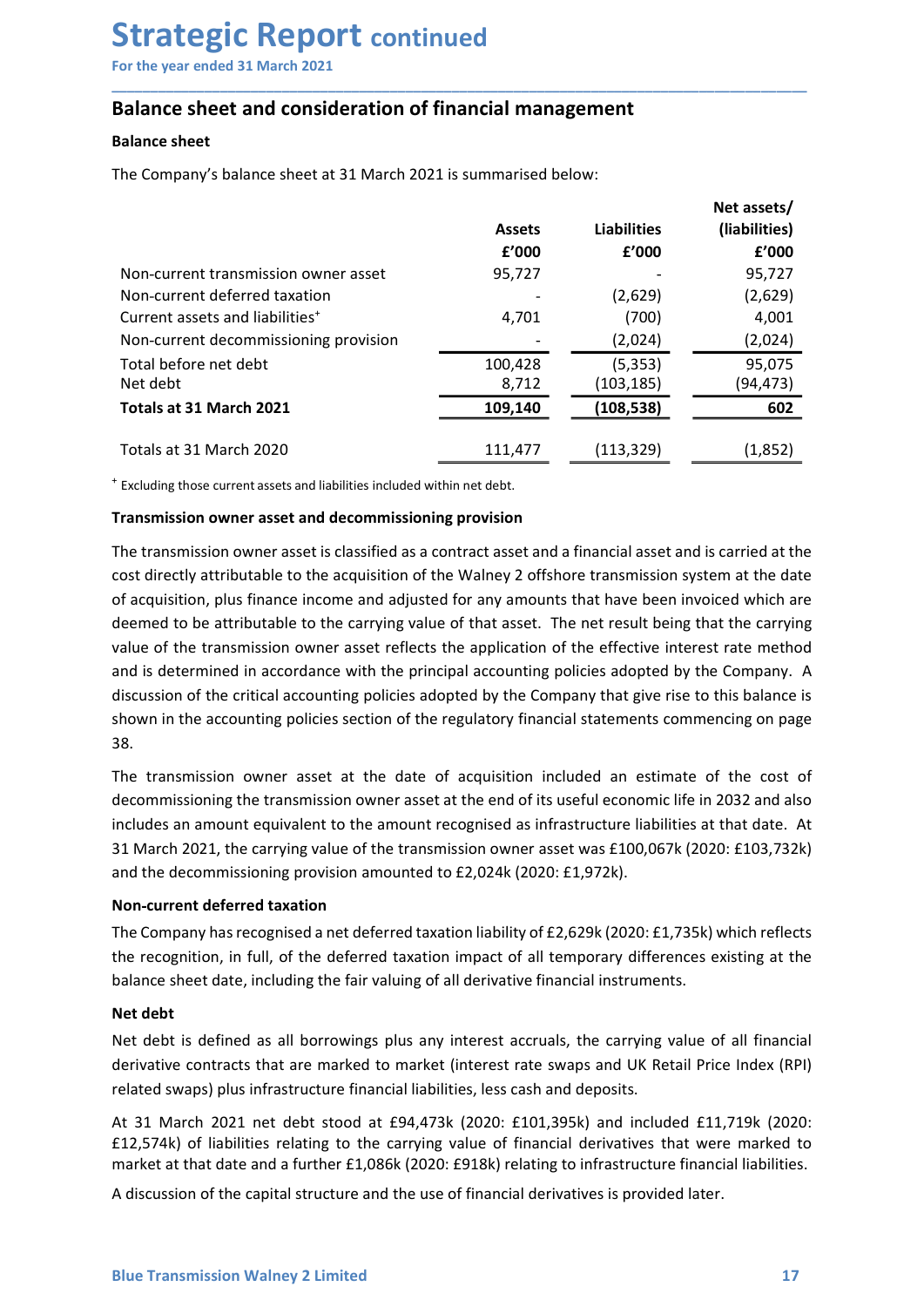**Strategic Report continued**<br>For the year ended 31 March 2021<br>Current funding structure<br>The Company is funded by a combination of senior debt, other borrowing, infrastructure fi **Strategic Report continued**<br>For the year ended 31 March 2021<br>Current funding structure<br>The Company is funded by a combination of senior debt, other borrowing, infrastructure financia<br>liabilities and equity in accordance w **Strategic Report continued**<br>For the year ended 31 March 2021<br>Current funding structure<br>The Company is funded by a combination of senior debt, other borrowing, infrastructu<br>liabilities and equity in accordance with the Dir **Strategic Report continued**<br>For the year ended 31 March 2021<br>Current funding structure<br>The Company is funded by a combination of senior debt, other borrowing, infrastructure financial<br>liabilities and equity in accordance **Strategic Report continued**<br>For the year ended 31 March 2021<br>The Company is funded by a combination of senior debt, other borrowing, infrastructure financial<br>liabilities and equity in accordance with the Directors' object **Strategic Report continued**<br>For the year ended 31 March 2021<br>Turrent funding structure<br>The Company is funded by a combination of senior debt, other borrowing, infrastructure financial<br>liabilities and equity in accordance **Strategic Report continued**<br>
For the year ended 31 March 2021<br> **Current funding structure**<br>
The Company is funded by a combination of senior debt, other borrowing, infrastructure financial<br>
diabilities and equity in accor **Strategic Report continued**<br>For the year ended 31 March 2021<br>Turrent funding structure<br>The Company is funded by a combination of senior debt, other borrowing, infrastructure financial<br>liabilities and equity in accordance **Strategic Report continued**<br>For the year ended 31 March 2021<br>Current funding structure<br>The Company is funded by a combination of senior debt, other borrowing, infrastructure financial<br>liabilities and equity in accordance **Strategic Report continued**<br>For the year ended 31 March 2021<br>**Current funding structure**<br>The Company is funded by a combination of senior debt, other borrowing, infrastructure financial<br>flabilities and equity in accordanc **Strategic Report continued**<br>For the year ended 31 March 2021<br>Current funding structure<br>The Company is funded by a combination of senior debt, other borrowing, infrastructure financial<br>itabilities and equity in accordance **Strategic Report continued**<br>For the year ended 31 March 2021<br>**Current funding structure**<br>The Company is funded by a combination of senior debt, other borrowing, infrastructure financial<br>Habilities and equily in accordance **Strategic Report continued**<br>
For the year ended 31 March 2021<br> **Current funding structure**<br>
The Company is funded by a combination of senior debt, other borrowing, infrastructure financial<br>
liabilities and equily in accor **STIT CHE STIT CHE CONT CONTITY**<br>
Current funding structure<br>
The Company is funded by a combination of senior debt, other borrowing, infrastructure financial<br>
Habilities and equivy in accordance with the Directors' objecti

\_\_\_\_\_\_\_\_\_\_\_\_\_\_\_\_\_\_\_\_\_\_\_\_\_\_\_\_\_\_\_\_\_\_\_\_\_\_\_\_\_\_\_\_\_\_\_\_\_\_\_\_\_\_\_\_\_\_\_\_\_\_\_\_\_\_\_\_\_\_\_\_\_\_\_\_\_\_\_\_\_\_\_\_\_\_\_\_\_\_

(2020: £77,491k).

For the year ended 31 March 2021<br> **Current funding structure**<br>
The Company is funded by a combination of senior debt, other borrowing, infrastructure financial<br>
liabilities and equity in accordance with the Directors' obje Current funding structure<br>The Company is funded by a combination of senior debt, other borrowing, infrastructure financial<br>liabilities and equity in accordance with the Directors' objectives of establishing an appropriatel Current tunding structure<br>
The Company is funded by a combination of senior debt, other borrowing, infrastructure financial<br>
The Company is funded by a coordance with the Directors' objectives of establishing an appropriat The Company is funded by a combination of senior debt, other borrowing, infrastructure financial<br>iliabilities and equily in accordance with the Directors' objectives of establishing an appropriately<br>funded business consist liabilities and equity in accordance with the Directors' objectives of establishing an appropriately<br>funded business consistent with that of a prudent offshore electricity transmission operator and the<br>terms of all legal a funded business consistent with that of a prudent offshore electricity transmission operator and the<br>terms of all legal and regulatory obligations including those of the Licence and the Utilities Act 2000<br>All forms of seni terms of all legal and regulatory obligations including those of the Licence and the Utilities Act 2000.<br>All forms of senior debt rank pari-passu with all other forms of senior debt, are secured and rank above<br>all other bo All torms of senior debt Tank par-apassu with all other torms of senior debt, are secured and rank above<br>All other borrowing and unsecured creditors.<br>Senior debt comprises a loan from the European Investment Bank ("EIB") t all other borrowing and unsecured creditors.<br>
Sepidicate of commercial lenders. All senior debt is serviced on a quarterly basis and is expected to<br>
amortise through to 30 September 2031. The total principal carrying value Senior debt comprises a loan from the European Investment Bank ("EIB") together v<br>syndicate of commercial lenders. All senior debt is serviced on a quarterly basis ar<br>amortise through to 30 September 2031. The total princi syndicate of commercial lenders. All senior debt is serviced on a quarterly basis and is expected to promotise through to 30 September 2031. The total principal carrying value of EIB and commercial lenders loans outstandin (2020: £77,491k).<br>The EIB loan carries a fixed rate coupon while the loans from the syndicate of commercial lenders are<br>at variable rates linked to the 3-month London Inter-bank Offered Rate (LIBOR) and in each case,<br>evequ The EIB loan carries a fixed rate coupon while the loans from the syndicate of commercial lenders are<br>at variable rates linked to the 3-month London Inter-bank Offered Rate (LIBOR) and in each case,<br>equive eservicing on a at variable rates linked to the 3-month London Inter-bank Offered Rate (LIBOR) and in each case,<br>require servicing on a quaretrly basis. The Company has also entered into a series of interest rate<br>swaps with banks of good

recognised.

require servicing on a quarterly basis. The Company has also entered into a series of interest rate<br>swaps with banks of good standing for the purpose of fixing the interest rate on the vast majority of<br>borrowings from comm swaps with banks of good standing for the purpose of fixing the interest rate on the vast majority of<br>borowings from commercial lenders. The commercial lenders loans and related interest rate swaps<br>amortise at the same rat borrowings from commercial lenders. The commercial lenders loans and related interest at the same rate over the life of the loan/swap arrangements. Further details of the interest<br>anters at the same rate over the life of t amortise at the same rate over the life of the loan/swap arrangements. Further details of the interest<br>rate swaps are referenced later.<br>The other borrowing is unsecured and is held by the Company's immediate parent underta

The evidence considered to arrive at these conclusions is based on a number of factors which are summarised below and on the following page.<br>The expected cash inflows that are likely to accrue to the Company over the fores rate sweps are reterenced rate.<br>Transmission Walney 2 ursecured and is held by the Company's immediate parent undertaking, Blue<br>Transmission Walney 2 (Holdings) Limited ("BTW2H"). The other borrowing carries a fixed rate<br>c The other borrowing is unsecured and is held by the Company's immediate parent undertaking, Blue<br>Transmission Walley 2 (Holdings) Limited ("BTW2H"). The other borrowing carries a fixed rate<br>coupon. At 31 March 2021, the to Transmission Walney 2 (Holdings) Limited ("BTW2H"). The other borrowing carries a fixed rate coupon. At 31 March 2021, the total principal carrying value of the other borrowing outstanding amounted to £17,458k (2020: £17,4 coupon. At 31 March 2021, the total principal carrying value of the other borrowing outstanding<br>amounted to £17,458k (2020: £17,458k).<br>Infrastructure financial liabilities amounted to £1,086k (2020: £918k) at 31 March 2021 amounted to £17,458k (2020: £17,458k).<br>Infrastructure financial liabilities amounted to £1,086k (2020: £918k) at 31 March 2021 have been<br>recognised.<br>Ordinary equity share capital amounted to £175k at 31 March 2021 (2020: £ Infrastructure financial liabilities amounted to £1,086k (2020: £918k) at 31 March 2021 have been<br>ecognised.<br>Ordinary equity share capital amounted to £175k at 31 March 2021 (2020: £175k).<br>**Going concern, liquidity and tre** recognised.<br>
Ordinary equity share capital amounted to £175k at 31 March 2021 (2020: £175k).<br> **Soing concern, liquidity and treasury management**<br>
The Directors have confirmed that after due enquiry they have sufficient evi Critical Continum and the State and the State Conden and the Condinal Critical Critical Critical Critical Critical Critical Critical Critical Critical Critical Critical Critical Critical Critical Critical Critical Critical Going concern, liquidity and treasury management<br>The Directors have confirmed that after due enquiry they have sufficient evidence to support their<br>conclusion that the Company is a going concern and has adequate resources **Going concern, liquidity and treasury management**<br>The Directors have confirmed that after due enquiry they have sufficient evidence to support their<br>conclusion that the Company is a going concern and has adequate resource The Directors have confirmed that after due enquiry they have sufficient evidence to support their conclusion that the Company is a going concern and has adequate resources in the foreseeable future to meet its on-going ob conclusion that the Company is a going concern and has adequate resources in the foreseeable future<br>to meet its on-going obligations, including the servicing of debt holders, as those obligations fall due.<br>The evidence con to meet its on-going obligations, including the servicing of debt holders, as those obligations fall due.<br>The evidence considered to arrive at these conclusions is based on a number of factors which are<br>summarised below an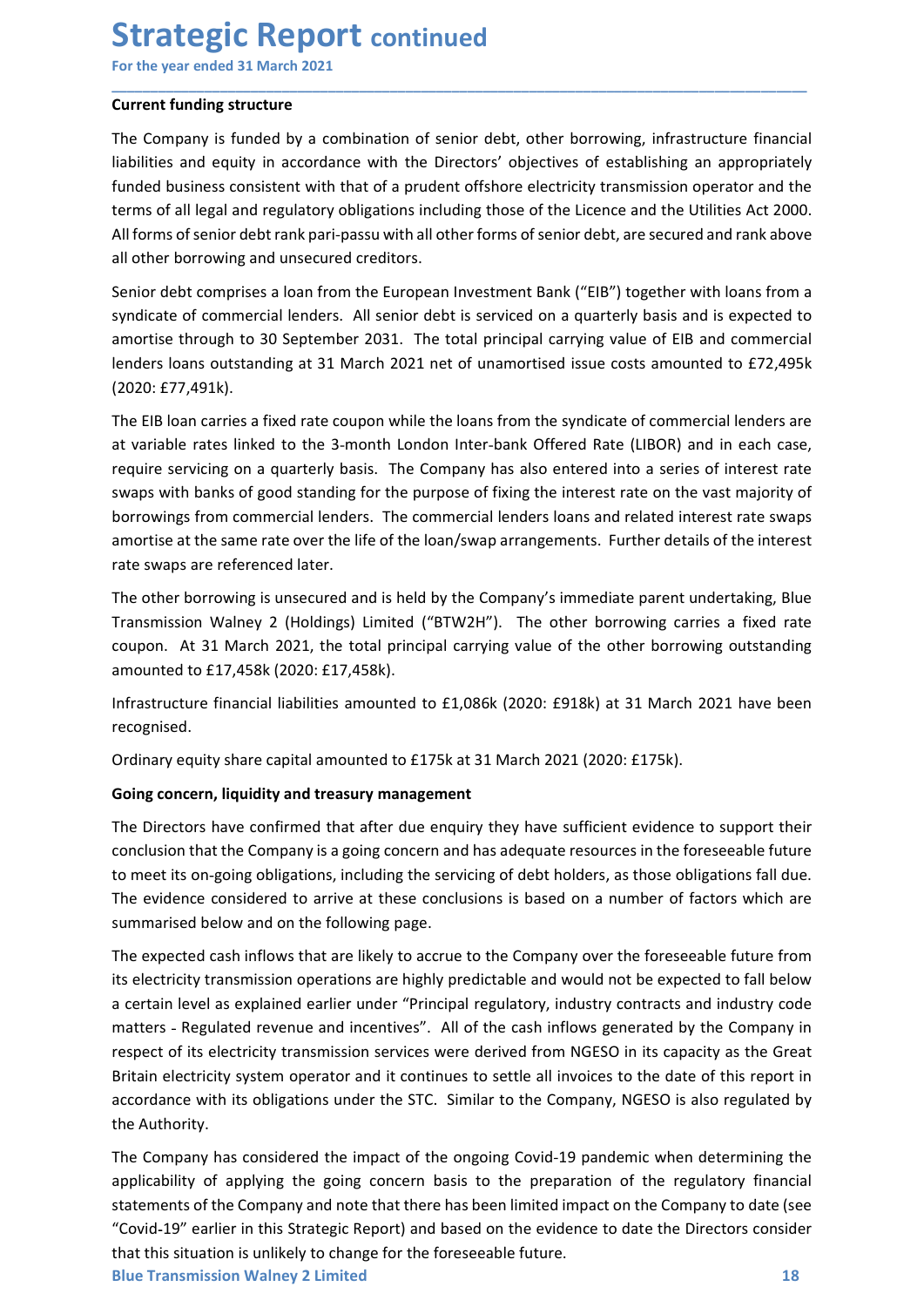**Strategic Report continued**<br>For the year ended 31 March 2021<br>The Company enjoys certain protections afforded under the Licence granted to the Compa<br>particular, provided that the Company can demonstrate that it has applied **Strategic Report continued**<br>For the year ended 31 March 2021<br>The Company enjoys certain protections afforded under the Licence granted to the Company. In<br>particular, provided that the Company can demonstrate that it has a **Strategic Report continued**<br>For the year ended 31 March 2021<br>The Company enjoys certain protections afforded under the Licence granted to the Company. In<br>particular, provided that the Company can demonstrate that it has a **Strategic Report continued**<br>For the year ended 31 March 2021<br>The Company enjoys certain protections afforded under the Licence granted to the Company. In<br>particular, provided that the Company can demonstrate that it has a **Strategic Report continued**<br>For the year ended 31 March 2021<br>The Company enjoys certain protections afforded under the Licence granted to the Company. In<br>particular, provided that the Company can demonstrate that it has a **Strategic Report continued**<br>For the year ended 31 March 2021<br>The Company enjoys certain protections afforded under the Licence granted to the Company. In<br>particular, provided that the Company can demonstrate that it has a **Strategic Report continued**<br>For the year ended 31 March 2021<br>The Company enjoys certain protections afforded under the Licence granted to the Company. In<br>particular, provided that the Company can demonstrate that it has a **Strategic Report continued**<br>For the year ended 31 March 2021<br>The Company enjoys certain protections afforded under the Licence granted to the Company. In<br>particular, provided that the Company can demonstrate that it has a **Strategic Report continued**<br>For the year ended 31 March 2021<br>The Company enjoys certain protections afforded under the Licence granted to the Company. In<br>particular, provided that the Company can demonstrate that it has a **Strategic Report continued**<br>For the year ended 31 March 2021<br>The Company enjoys certain protections afforded under the Licence granted to the Company. In<br>particular, provided that the Company can demonstrate that it has a **Strategic Report continued**<br>For the year ended 31 March 2021<br>The Company enjoys certain protections afforded under the Licence granted to the Company. In<br>particular, provided that the Company can demonstrate that it has a **Strategic Report continued**<br>
For the year ended 31 March 2021<br>
The Company enjoys certain protections afforded under the licence granted to the Company. In<br>
particular, provided that the Company and demonstrate that it ha **Strategic Report continued**<br>The Company enjoys certain protections afforded under the Licence granted to the Company. In<br>particular, provided that the Company can demonstrate that it has applied good industry practice in<br> **Strategic Report continued**<br>For the year ended 31 March 2021<br>The Company enjoys certain protections afforded under the Licence granted to the Company. In<br>particular, provided that the Company and demonstrate that it has a **STIT CHE THE CONT COLUTE CONT COLUTE COLUTE CONT**<br>The Company enjoys certain protections afforded under the Licence granted to the Company. In<br>particular, provided that the Company can demonstrate that it has applied good For the year ended 31 March 2021<br>The Company enjoys certain protections afforded under the Licence granted to the Company. In<br>particular, provided that the Company can demonstrate that it has applied good industry practice The Company enjoys certain protections afforded under the Licence granted to the Company. In particular, provided that the Company can demonstrate that it has applied good industry practice in the management of the Company

\_\_\_\_\_\_\_\_\_\_\_\_\_\_\_\_\_\_\_\_\_\_\_\_\_\_\_\_\_\_\_\_\_\_\_\_\_\_\_\_\_\_\_\_\_\_\_\_\_\_\_\_\_\_\_\_\_\_\_\_\_\_\_\_\_\_\_\_\_\_\_\_\_\_\_\_\_\_\_\_\_\_\_\_\_\_\_\_\_\_

particular, provided that the Company can demonstrate that it has applied good industry practice in<br>the management of the Company and its assets, then in the event that an unforeseen incident results<br>in the Company sufferi in the management of the Company and its assets, then in the event that an unforeseen incident results<br>in the Company suffering a loss in excess of £1,000k (in so far as it relates to its activities under the<br>licence) it c in the Company suffering a loss in excess of £1,000k (in so far as it relates to its activities under the licence) it can apply to the Authority for an income adjusting event. In these circumstances the Company may be able Licence) it can apply to the Authority for an income adjusting event. In these circumstances the Company may be able to recover any loss it has suffered.<br>The Company may be able to recover any loss it has suffered.<br>The Com Company may be able to recover any loss it has suffered.<br>The Company may be able to recover any loss it has suffered.<br>The Company has also put in place prudent insurance arrangements primarily in relation to property<br>damag The Company has also put in place prudent insurance arrangements primarily in relation to property damage, third-party liabilities and business interruption, such that it can make claims in the event that an insurable even The Company has also put in place prudent insurance arrangements primarily in relation to property<br>
damage, third-party liabilities and business interruption, such that it can make claims in the event that<br>
an insurable ev damage, third-party llabilities and business interruption, such that it can make claims in the event that<br>an insurable event takes place and thereby continue in business.<br>The licence protections together with the insurance The licence protections together with the insurance arrangements put in place reduce uncertainties<br>and address certain risks regarding potential loss of income and/or loss/destruction of assets that arise<br>from remote and/o The licente protections together with the insurance arrangements put in piace reduce uncertainties<br>and address certain risks regarding potential loss of income and/or loss/destruction of assets that arise<br>from remote and/o and address certain risks regarding potentialloss of income and/or loss/destruction of assets that arise<br>from remote and/or catastrophic events.<br>The Company has also entered into certain hedging and other contractual arran If the Company has also entieted into certain hedging and other contractual arrangements that have<br>The Company has also entered into certain hedging and other contractual arrangements that have<br>the eben put in place to sch The Company has also entered into certain hedging and other contractual arrangements that have<br>been put in place to achieve a high degree of certainty (and threety reduce uncertainty) as to the<br>likely cash out-flows that a been put in place to achieve a high degree of certainty (and thereby reduce uncertainty) as to the likely cash out-flows that are expected to occur over the life of the project.<br>The hedging arrangements are explained in mo Ilkely cash out-flows that are expected to occur over the life of the project.<br>The hedging arrangements are explained in more edtail later under direlaying arrangements". In<br>summary: 1) the net cash flows that arise in rel The hedging arrangements are explained in more detail later under "Hedging arrangements". In the meating of 1) the net cash flows that arise in relation to the combined effect of the interest rate wap arrangements and the summary: 1) the net cash flows that arise in relation to the combined effect of the interest rate swap<br>arrangements and the commercial lenders variable rate loans means that the Company can forecast<br>with a high degree of c

arrangements and the commercal lenders variable rate loans means that the Company can toreast<br>with a high degree of certainty the net impact of these cash outflows over the life of the project; and<br>2) the RPI swaps have th with a high degree of certainty the net imped to these cash outtlows over the life of the project; and<br>a) the RPI swaps have the impact of effectively converting a high proportion of the variable cash flows<br>arising from th 2) the RPI swaps have the impact of effectively converting a high proportion of the variable cash llows<br>arising from the Company's transmission services activities into a known and rising series of cash flows<br>over the life over the life of the project. The highly certain cash inflows arising from 2) are a<br>over the life of the project. The highly certain cash inflows arising from 2) are a<br>bighly certain cash outflows arising from 1).<br>Other co highly certain cash outflows arising from 1).<br>Other contractual arrangements with third parties have been entered into that have a pricing<br>uncertainty as to the quantum and frequency of cash outflows arising. As a conseque Other contractual arrangements with third parties have been entered into that have a pricing mechanism that features linkages to RPI or other indices, which has the effect of reducing the poperation as to the quantum and f mechanism that features linkages to RPI or other indices, which has the effect of reducing the uncertainty as to the quantum and frequency of cash outflows arising. As a consequence, it is the principal of the Directors th uncertainty as to the quantum and frequency of cash outflows arising. As a consequence, it is the opinion of the Directors that the costs and related cash flows associated with these arrangements are opinion of the Directo

Exercise the Company while the insurance claim / income adjusting event is settled.<br>
Finally, under the terms of the other borrowing agreement, absent certain matters of default, the loan<br>
Finally, under the terms of the o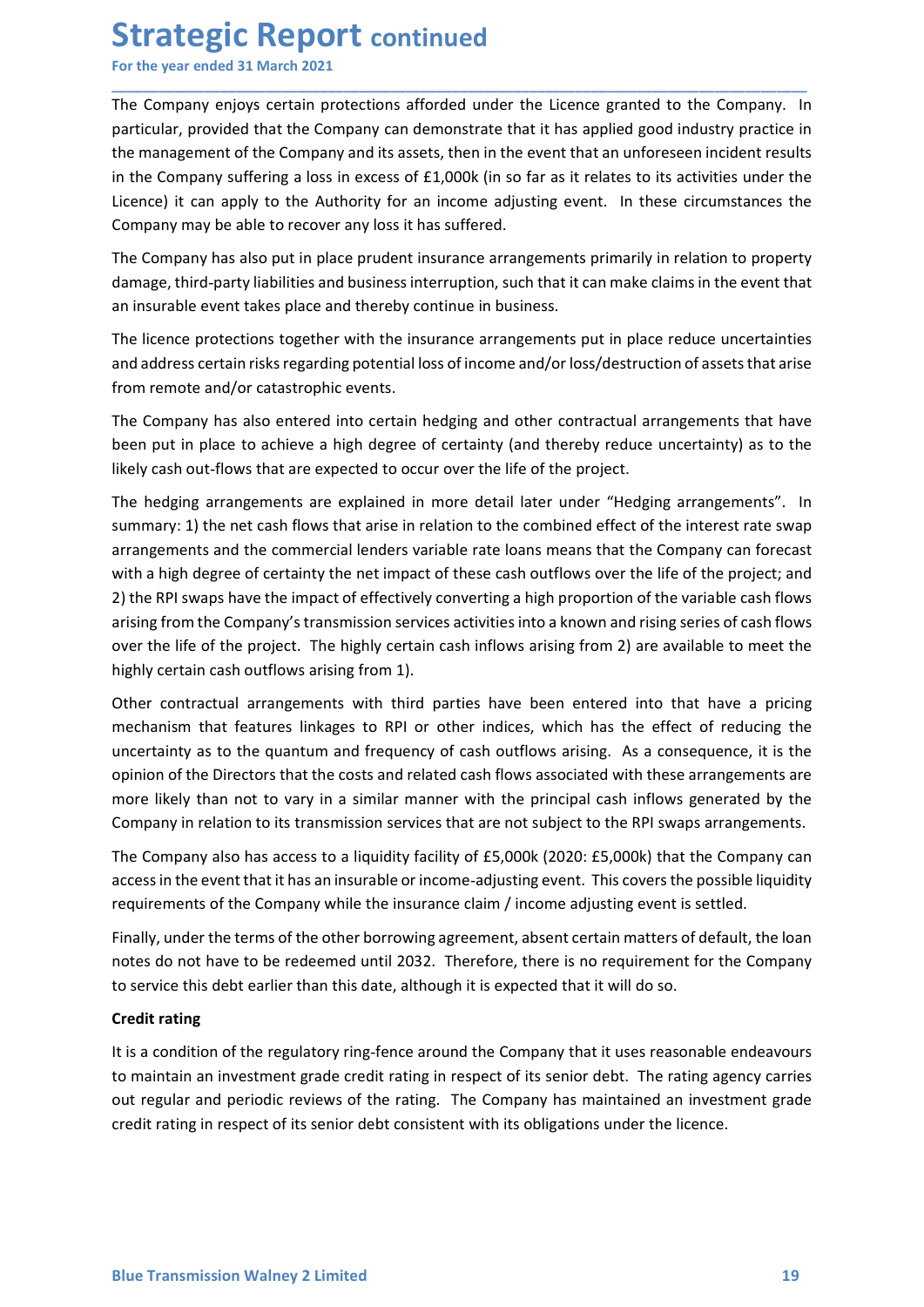**Strategic Report continued**<br>For the year ended 31 March 2021<br>During the rating agency's assessment of the Company's credit rating, amongst other matte<br>rating agency will and has considered: the cash flows expected to aris **Strategic Report continued**<br>For the year ended 31 March 2021<br>During the rating agency's assessment of the Company's credit rating, amongst other matters, the<br>rating agency will and has considered: the cash flows expected **Strategic Report continued**<br>For the year ended 31 March 2021<br>During the rating agency's assessment of the Company's credit rating, amongst other matters, the<br>rating agency will and has considered: the cash flows expected **Strategic Report continued**<br>For the year ended 31 March 2021<br>During the rating agency's assessment of the Company's credit rating, amongst other matters, the<br>rating agency will and has considered: the cash flows expected **Strategic Report continued**<br>For the year ended 31 March 2021<br>During the rating agency's assessment of the Company's credit rating, amongst other matters, the<br>rating agency will and has considered: the cash flows expected **Strategic Report continued**<br>For the year ended 31 March 2021<br>During the rating agency's assessment of the Company's credit rating, amongst other matters, the<br>prating agency will and has considered: the cash flows expected **Strategic Report continued**<br>For the year ended 31 March 2021<br>During the rating agency's assessment of the Company's credit rating, amongst other matters, the<br>praing agency will and has considered: the cash flows expected **Strategic Report continued**<br>For the year ended 31 March 2021<br>During the rating agency's assessment of the Company's credit rating, amongst other matters, the<br>nating agency will and has considered: the cash flows expected **Strategic Report continued**<br>For the year ended 31 March 2021<br>During the rating agency's assessment of the Company's credit rating, amongst other matters, the<br>rating agency will and has considered: the cash flows expected **Strategic Report continued**<br>For the year ended 31 March 2021<br>During the rating agency's assessment of the Company's credit rating, amongst other matters, the<br>rating agency will and has considered: the cash flows expected **Strategic Report continued**<br>For the year ended 31 March 2021<br>During the rating agency's assessment of the Company's credit rating, amongst other matters, the<br>rating agency will and has considered: the cash flows expected **Strategic Report continued**<br>
For the year ended 31 March 2021<br>
During the rating agency's assessment of the Company's credit rating, amongst other matters, the<br>
rating agency will and has considered: the cash flows expect **Strategic Report continued**<br>For the year ended 31 March 2021<br>During the rating agency's assessment of the Company's credit rating, amongst other matters, the<br>rating agency will and has considered: the cash flows expected **Strategic Report continued**<br>For the year ended 31 March 2021<br>During the rating agency's assessment of the Company's credit rating, amongst other matters, the<br>rating agency will and has considered: the cash flows expected **Strategic Report continued**<br>For the year ended 31 March 2021<br>During the rating agency's assessment of the Company's credit rating, amongst other ma<br>rating agency will and has considered: the cash flows expected to arise o For the year ended 31 March 2021<br>During the rating agency's assessment of the Company's credit rating, amongst other matters, the<br>rating agency will and has considered: the cash flows expected to arise over the term of the During the rating agency's assessment of the Company's credit rating, amongst other matters, the rating agency will and has considered: the cash flows expected to arise over the term of the project; the regulatory environm

\_\_\_\_\_\_\_\_\_\_\_\_\_\_\_\_\_\_\_\_\_\_\_\_\_\_\_\_\_\_\_\_\_\_\_\_\_\_\_\_\_\_\_\_\_\_\_\_\_\_\_\_\_\_\_\_\_\_\_\_\_\_\_\_\_\_\_\_\_\_\_\_\_\_\_\_\_\_\_\_\_\_\_\_\_\_\_\_\_\_

During the rating agency s assessment of the Company's credit rating, amongst other matters, the<br>rating agency will and has considered: the cash flows expected to arise over the term of the priorical<br>the regulatory environ rating agency will and an sonsidered. the cash flows expected to arise over the term of the project, the mature of the principal contractual arrangements in place; the insurance arrangements; unusual and/or material mainte the regulatory environment within which the Company operates; the nature of the prontractual arrangements in place; the insurance arrangements; unusual and/or notinatell arrangements in place; the insurance arrangements; u maintenance expenditure; and the credit risk of all material counterparties in arriving at their<br>assessment of the appropriate credit rating,<br>cass assessment, that having regards to the principal risks and uncertainties re assessment of the appropriate credit rating.<br>
It is the Directors assessment, that having regards to the principal risks and uncertainties regarding<br>
cash flows, the creditworthiness of counterparties; the regulatory envir It is the Directors assessment, that having regards to the principal risks and uncertainties regarding<br>cash flows, the creditworthiness of counterparties; the regulatory environment, the insurance<br>arrangements and other ma

It is the Directors assessment, that having regards to the principal rists and uncertainties regarding<br>respectively. He creditworthiness of counterparties; the regulatory environment, the insurance<br>arrangements and other m cash flows, the creditworthmess or counterparties; the regulatory environment, the insurance<br>arrangements and other matters that are discussed in this Strategic Report, that there are reasonable<br>grounds to believe that the arrangements and other matters that are discussed in this strategic Report, that there are reasonable<br>grounds to believe that the rating agency will continue to confirm that the Company's senior debt<br>investment grade statu investment grade status in the foreseeable future based on the information availant the date of these regulatory accounts.<br> **On-going funding requirements**<br> **On-going funding requirements**<br> **Company** does not expect to hav at the date of these regulatory accounts.<br>
On-going funding requirements<br>
The Company does not expect to bave any significant funding requirements over the expected life of<br>
the project that will require additional externa

**On-going funding requirements**<br>The Company does not expect to have any significant funding, conservering and other obligations of the<br>the project that will require additional external funding. Loon servicing and other obl The Company does not expect to have any significant funding requirements over the expected life of<br>the project that will require additional external funding. Loan servicing and other obligations of the<br>Company are expected The Company does not expect to have any signinctant funding requirements over the expected life of<br>the project that will require additional external funding. Loan servicing and other obligations of the<br>Company are expected the project that will require additional external tiunding. Loan servicing and other obilgations of the<br>Company are expected to be met by the cash inflows generated by the Company. Consequently,<br>based on the current capaci Company are expected to be met by the cash inflows generated by the Company. Consequently,<br>
Dosed on the current capacity of the existing transmission system operated by the Company, there is<br>
minimal refinancing risk.<br>
To based on the current capacity of the existing transmission system operated by the Company, there is<br>To the setent that a requirement for significant expenditure is required in the future as a result of<br>additional capital w minimal reftinancing risk.<br>To the extent that a requirement for significant expenditure is required in the future as a result of<br>additional capital works being required to provide incremental transmission capacity, there i restrictions". additional capital works being required to provide incremental transmission capacity, there is a<br>mechanism in the Company's transmission lience to allow the Company to increase its charges in<br>respect of such expenditure. T mechanism in the Company's transmission licence to allow the Company to increase its charges in the company is messee to an the increased cash inflows that would be expected to arise from such additional expenditure. No su respect of such expenditure. The Directors expect that additional truding would be made available<br>based on the increased cash inflows that would be expected to arise from such additional expenditure.<br>No such additional exp based on the increased cash inflows that would be expected to arise from such additional expe<br>No such additional expenditure is planned or expected in the foreseeable future.<br>**Surplus funds**<br>The Company invests surplus fun

service was expected to represent equiposes. A description of the restrictions applied to<br>prior to use but are held for general corporate purposes. A description of the restrictions applied to<br>certain deposits and other ma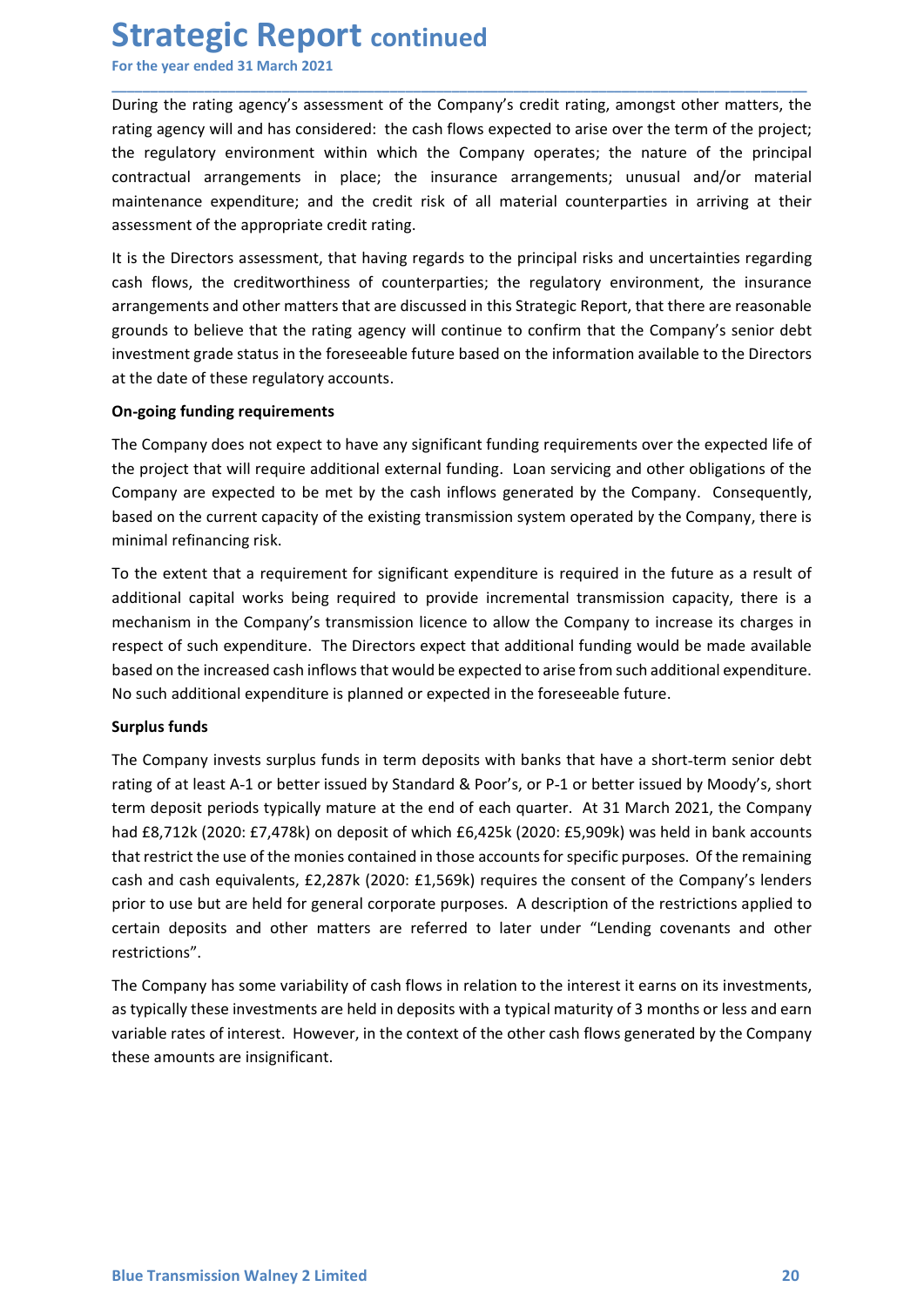# Strategic Report continued<br>For the year ended 31 March 2021<br>Hedging arrangements<br>General

### **General**

**Strategic Report continued**<br>For the year ended 31 March 2021<br>Hedging arrangements<br>General<br>It is the policy of the Board that the Company will only enter into derivative financial instruments for **Strategic Report continued**<br>
For the year ended 31 March 2021<br>
Hedging arrangements<br>
General<br>
It is the policy of the Board that the Company will only enter into derivative finance<br>
the purpose of hedging an economic risk **Strategic Report continued**<br>For the year ended 31 March 2021<br>Hedging arrangements<br>It is the policy of the Board that the Company will only enter into derivative financial instruments for<br>the purpose of hedging an economic **Strategic Report continued**<br>For the year ended 31 March 2021<br>Hedging arrangements<br>It is the policy of the Board that the Company will only enter into derivative financial instruments for<br>the purpose of hedging an economic **Strategic Report continued**<br>
For the year ended 31 March 2021<br> **Hedging arrangements**<br>
Of the policy of the Board that the Company will only enter into derivative financial instruments for<br>
the purpose of hedging an econo into.

\_\_\_\_\_\_\_\_\_\_\_\_\_\_\_\_\_\_\_\_\_\_\_\_\_\_\_\_\_\_\_\_\_\_\_\_\_\_\_\_\_\_\_\_\_\_\_\_\_\_\_\_\_\_\_\_\_\_\_\_\_\_\_\_\_\_\_\_\_\_\_\_\_\_\_\_\_\_\_\_\_\_\_\_\_\_\_\_\_\_

**Strategic Report continued**<br>For the year ended 31 March 2021<br>Hedging arrangements<br><u>General</u><br>It is the policy of the Board that the Company will only enter into derivative the<br>purpose of hedging an economic risk. No deriva **Strategic Report continued**<br>For the year ended 31 March 2021<br>Hedging arrangements<br>It is the policy of the Board that the Company will only enter into derivative financial instruments for<br>the purpose of hedging an economic **Strategic Report continued**<br>For the year ended 31 March 2021<br>Hedging arrangements<br>General<br>It is the policy of the Board that the Company will only enter into derivative financial instruments for<br>the purpose of hedging an **Strategic Report continued**<br>For the year ended 31 March 2021<br>Hedging arrangements<br>General<br>tis the policy of the Board that the Company will only enter into derivative financial instruments for<br>the purpose of hedging an ec **Strategic Report continued**<br>
Hedging arrangements<br>
<u>General</u><br>
Hedging arrangements<br>
<u>General</u><br>
It is the policy of the Board that the Company will only enter into derivative financial instruments for<br>
the purpose of hedgi **Strategic Report continued**<br>For the year ended 31 March 2021<br>**Hedging arrangements**<br>**General**<br>**Ethic to policy of the Board that the Company will only enter into derivative financial instruments for<br>the purpose of hedging CHE CONTRIME TO THE CONTRIME CONTRIMERED TO THE LICENT CONTRIMED THE UNITED THE UNITED THE UNITED THE UNITED THE UNITED THE UNITED THE UNITED THE UNITED THE UNITED THE UNITED THE UNITED THE UNITED THE UNITED THE PERIOD TH** For the year ended 31 March 2021<br>
Hedging arrangements<br>
General<br>
tit is the policy of the Board that the Company will only enter into derivative financial instruments for<br>
the purpose of hedging an economic risk. No deriva **Hedging arrangements**<br> **General**<br> **General**<br>
this the policy of the Board that the Company will only enter into derivative financial instruments for<br>
the purpose of hedging an economic roistion to be hedged. No speculativ General<br>
Reflexence of hedging an economic risk. No derivative financial instruments for<br>
the purpose of hedging an economic risk. No derivative financial instruments will be entered into<br>
unless there is an underlying eco

Structure<br>
and the policy of the Board that the Company will only enter into derivative financial instruments for<br>
the the purpose of hedging an economic risk. No derivative financial instruments will be entered into<br>
unle It is the policy of the Board that the Company will only enter into derivative financial instruments for<br>the purpose of hedging an economic risk. No derivative financial instruments will be entered into<br>unless there is an the purpose of hedging an economic risk. No derivative financial instruments will be entered into<br>unles there is an underlying economic position to be hedged. No speculative positions are entered<br>into.<br>The Company has ente into.<br>Into Compary has entered into arrangements with third parties for the purpose of exchanging the vast<br>into.<br>The Company has entered into arrangements with third parties for the purpose of exchanging the vast<br>majority into.<br>
<u>RPIs waps</u><br>
R<u>PIs Company</u> has entered into arrangements with third parties for the purpose of exchanging the vast<br>
The Company has entered into arrangements with third parties for the electricity transmission serv RPI swaps<br>The Company has entered into arrangements with third parties for the purpose of exchanging the vast<br>majority (approximately 70%) of variable cash inflows arising from the electricity transmission service<br>it provi The Company has entered into arrangements with third parties for the purpose of exchanging the vast<br>majority (approximately 70%) of variable cash inflows arising from the electricity transmission service<br>it provides to NGE majority (approximately 70%) of variable cash inflows arising from the electricity transmission service<br>the vorvides to MGESO in exchange for a pre-determined stream of cash inflows with the final payment<br>date expected on it provides to NGESO in exchange for a pre-determined stream of cash inflows with the final payment<br>date expected on 30 September 2031. The period through to 30 September 2031 closely matches the<br>remaining period over whic date expected on 30 September 2031. The period through to 30 September 2031 closely matches the remaining period over which the Company enjoys exclusive rights to operate the offshore transmission system under the Licence remaining period over which the Company enjoys exclusive rights to operate the offshore<br>Flows from signs system under the Licence and the period over which the vast majority of future cash<br>flows from the project are expect

transmission system under the Licence and the period over which the vast majority of future cash<br>As previously described (see "Pirincipal regulatory, industry contracts and industry code matters-<br>Regulated revenue and ince flows from the project are expected to be generated.<br>As previously described (see "Principal regulatory, industry contracts and industry code matters-<br>Regulated revenue and incentives"), under the terms of the Lience, regu As previously described (see "Principal regulatory, industry contracts and industry code matters-<br>Regulated revenue and incentives"), under the terms of the Licence, regulatory and other contractual<br>agreements, the Company sy perotosy uses the relation of the RPI swaps continue to the Company is permitted freence, regulatory and other contractual agreements, the Company is permitted to charge its principal customer, NGESO, an agreed amount f inguature enter that the total consider the probable and that the consider that actual<br>agreements, the Company is permitted to charge its principal customer, NGESO, an agreed amount<br>for the transmission services it provide egetments, ree company is permineed to the are interest of the definite cash flow the regular of the regular of the the are interest of exchanging the yar commencing 1 April by a sum equivalent to the average percentage ch by a sum equivalent to the average percentage change in RPI over the previous 12-month period<br>measured from lanuary to December. The use of derivative arrangements ("RPI swaps") has the effect<br>of exchanging the vast majori measured from January to Jecember. The use of derivative arrangements ("RHP swaps") has the relation services (impacted by changes in actual RPI) in exchange for a known and predetermined stream of rising cash flows over t of exchanging the vast majority of variable cash inflows derived from the Company's transmission<br>services (impacted by changes in actual RPI) in exchange for a known and predetermined stream of<br>string cash flows over the s The Directors believe that the use of these interest rate swaps with banks of good standard performancements is to convert to borrowing that the use of these RPI swaps is consistent with the C management objective and stra The Directors believe that the use of these RPI swaps is consistent with the Company's risk<br>management objective and strategy for undertaking the hedge. The vast majority of the Company's<br>cash outflows relate to borrowings management objective and strategy for undertaking the hedge. The vast majority of the Company's<br>cash outflows relate to bororovings that substantially carry a fixed coupon (after interest rate swaps-<br>see below) so that bot cash outflows relate to borrowings that substantially carry a fixed coupon (after interest rate swaps-<br>see below) so that both the resultant principal repayments and coupon payments are largely<br>predetermined. The purpose o see below) so that both the resultant principal repayments and coupon payments are largely<br>
predetermined. The purpose of the RPI swap arrangements is to generate highly cretin cm ash inflows<br>
(thereby reducing uncertainty predetermined. The purpose of the RPI swap arrangements is to generate highly certain cash inflow<br>(thereby reducing uncertainty) so that the Company can meet it s obligations under the terms of the<br>Company's borrowing arra (freepy reaucing uncertainty) so that the Company can meet its obigations under the terms of the Directors believe<br>that the RPI swaps continue to have a highly effective hedging relationship with the forecast cash<br>inflows

inflows that are considered to be highly probable and as a consequence have concluded that these<br>derivatives meet the definition of a cash flow hedge and have formally designated them as such.<br>The carrying value of RPI swa Company's osorrowing arrangements and therefore reduce the risk of default. The Directos believe that the RPI swaps continue to have a highly erfective hedging relationship with the forecast cash inflows that are considere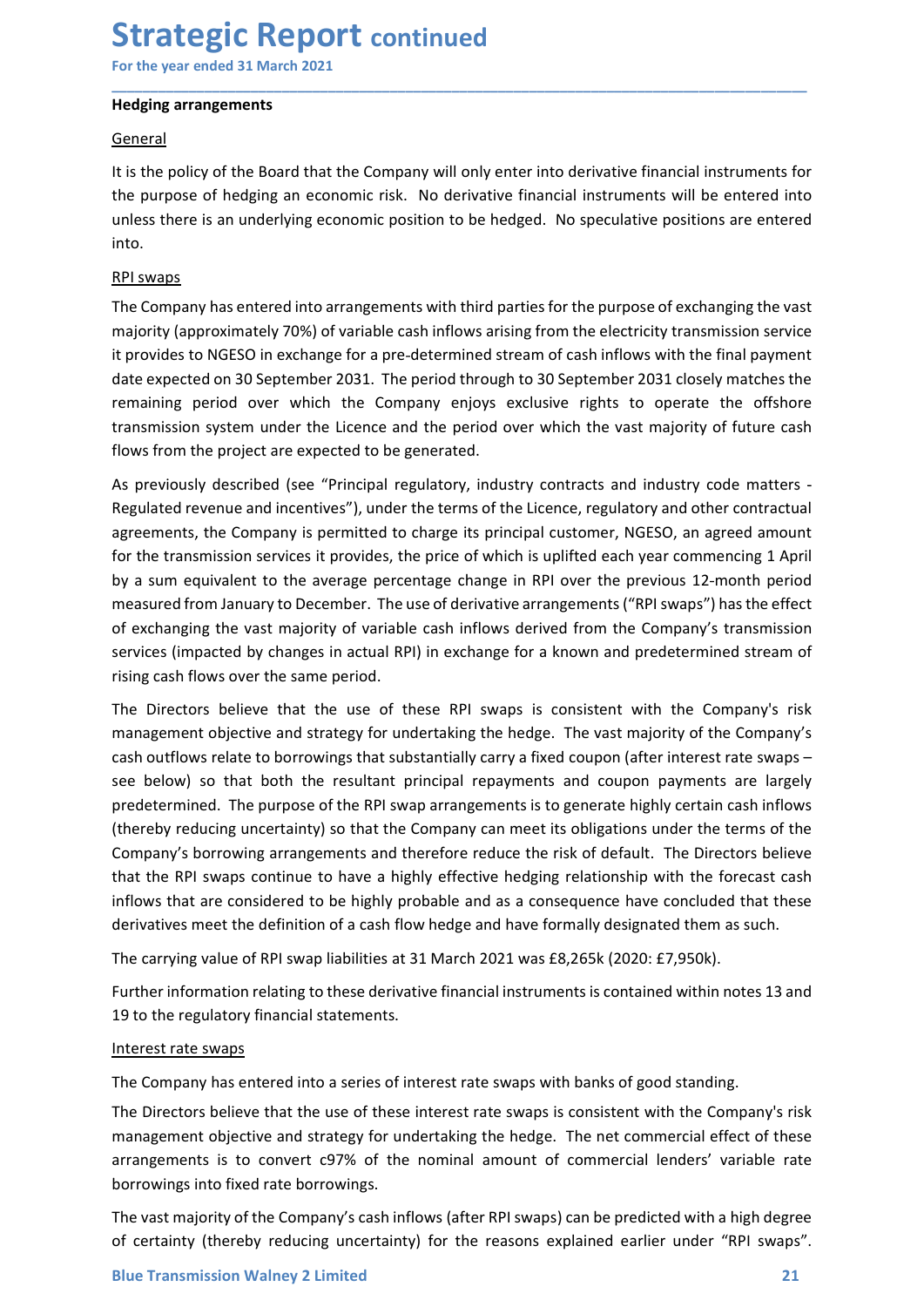**Strategic Report continued**<br>For the year ended 31 March 2021<br>Consequently, the Company is able to service, with a high degree of confidence, all of the<br>certain fixed senior debt cash outflows (after interest rate swaps) f **Strategic Report continued**<br>For the year ended 31 March 2021<br>Consequently, the Company is able to service, with a high degree of confidence, all of the highly<br>certain fixed senior debt cash outflows (after interest rate s **Strategic Report continued**<br>For the year ended 31 March 2021<br>Consequently, the Company is able to service, with a high degree of confidence, all of the highly<br>certain fixed senior debt cash outflows (after interest rate s **Strategic Report continued**<br>For the year ended 31 March 2021<br>Consequently, the Company is able to service, with a high degree of confidence, all of the highly<br>certain fixed senior debt cash outflows (after interest rate s **Strategic Report continued**<br>For the year ended 31 March 2021<br>Consequently, the Company is able to service, with a high degree of confidence, all of the highly<br>certain fixed senior debt cash outflows (after interest rate s **Strategic Report continued**<br>For the year ended 31 March 2021<br>Consequently, the Company is able to service, with a high degree of confidence, all of the highly<br>Certain fixed senior debt cash outflows (after interest rate s **Strategic Report continued**<br>For the year ended 31 March 2021<br>Consequently, the Company is able to service, with a high degree of confidence, all of the highly<br>certain fixed senior debt cash outflows (after interest rate s **Strategic Report continued**<br>For the year ended 31 March 2021<br>Consequently, the Company is able to service, with a high degree of confidence, all of the highly<br>certain fixed senior debt cash outflows (after interest rate s **Strategic Report continued**<br>For the year ended 31 March 2021<br>Consequently, the Company is able to service, with a high degree of confidence, all of the highly<br>certain fixed senior debt cash outflows (after interest rate s **Strategic Report continued**<br>For the year ended 31 March 2021<br>Consequently, the Company is able to service, with a high degree of confidence, all of the highly<br>rectasin fixed senior debt cash outflows (after interest rate **Strategic Report continued**<br>For the year ended 31 March 2021<br>Consequently, the Company is able to service, with a high degree of confidence, all of the highly<br>ration fixed senior debt cash outflows (after interest rate sw **Strategic Report continued**<br>For the year ended 31 March 2021<br>Consequently, the Company is able to service, with a high degree of confidence, all of the highly<br>certain fixed senior debt cash outflows (after interest rate s **Strategic Report continued**<br>For the year ended 31 March 2021<br>Consequently, the Company is able to service, with a high degree of confidence, all of the highly<br>certain fixed senior debt cash outflows (after interest rate s **Strategic Report continued**<br>For the year ended 31 March 2021<br>Consequently, the Company is able to service, with a high degree of confidence, all of the highly<br>certain fixed senior debt cash outflows (after interest rate s

\_\_\_\_\_\_\_\_\_\_\_\_\_\_\_\_\_\_\_\_\_\_\_\_\_\_\_\_\_\_\_\_\_\_\_\_\_\_\_\_\_\_\_\_\_\_\_\_\_\_\_\_\_\_\_\_\_\_\_\_\_\_\_\_\_\_\_\_\_\_\_\_\_\_\_\_\_\_\_\_\_\_\_\_\_\_\_\_\_\_

For the year ended 31 March 2021<br>Consequently, the Company is able to service, with a high degree of confidence, all of the highly<br>Consequently, the Company is able to service, with a high degree of confidence, all of the Consequently, the Company is able to service, with a high degree of confidence, all of the highly predictable cash nutflows (after interest rate swaps) from the highly predictable cash miflows (after RPI swaps). Therefore, Consequently, one Company is able to convect, which are intered into the lending agreements, and one intered into the lending agreements of the lending agreements of the lending agreements of the lending agreement of the a Let in interest with the seminor during the members interest and some proportions (since the lending agreement cosmic<br>theory after RPI swaps). Therefore, the risk that the senior debt cash outflows required to be<br>serviced influents (are for swaps). Intertior complished the senior dect cash rotan controllated by the company substantially elliminates<br>the effect of using interest rate swaps in the manner utilised by the Company substantially e serviced cannot be internomi the cash innows generated is signimizantly leduced.<br>The effect of using interest rise awaps in the manner utiliead by the Company substantially eliminates<br>The linetest rate risk that the Compan The effect of using interest rate swaps in the manner utilised by the Company substantially eliminates<br>the interests rate risk that the interest rate swap hedging relationship is highly profectors believe that the<br>The Dire the interest rate risk that the Company might otherwise have been subject to.<br>The Directors believe that the interest rate swap hedging relationship is highly effective and that the<br>forecast cash inflows are highly probabl The Directors believe that the interest rate swap hedging relationship is highly effective and that the<br>forecast cash inflows are highly probable and as a consequence, have concluded that these interest<br>rate derivatives me forecast cash inflows are highly probable and as a consequence, have concluded that these interest<br>
rate derivatives meet the definition of a cash flow hedge and have formally designated them as such.<br>
The carrying value o derivatives meet the definition of a cash flow hedge and have formally designated them as such.<br>carrying value of interest rate swap liabilities at 31 March 2021 was £3,454k (2020: £4,624k).<br>Her information relating to the carrying value of interest rate swap liabilities at 31 March 2021 was £3,454k (2020: £4,624k).<br>
her information relating to these derivative financial instruments is contained within notes 13 and<br>
of the regulatory financi From the respective the Governation relations of the Governation and the regulatory financial statements.<br>
Figure coverants and other restrictions<br>
Eing covenants and other restrictions<br>
Company is subject to certain coven 19 to the regulatory financial statements.<br>
Lending covenants and other restrictions<br>
The Company is subject to certain covenants and conditions under lending agreements with the senior<br>
debt holders. The Company entered i ding covenants and other restrictions<br>
Company is subject to certain covenants and conditions under lending agreements with the senior<br>
company is subject to certain covenants and conditions under lending agreements with t The Company is subject to certain covenants and conditions under lending agreements with the senior<br>debt holders. The Company entered into the lending agreements to allow it to fund the acquisition of<br>the transmission owne deth holders. The Company entered into the lending agreements to allow it to fund the acquisition of<br>the transmission owner asset. Under these lending agreements, a Global Agent has been appointed<br>to represent the senior d transmission owner asset. Under these lending agreements, a Global Agent has been appointed<br>present the senior debt holders and to monitor compliance by the Company with the conditions<br>ele lending agreements it has entered epresent the senior debt holders and to monitor compliance by the Company with the conditions<br>be lending agreements it has entered into. In addition, a Technical Adviser and an Insurance<br>bise have also been appointed under

- 
- 
- 
- ine lending agreements it has entered into. In addition, a Technical Adviser and an Insurance<br>iser have also been appointed under the terms of the lending agreements to support the Global<br>tie field that are not limited to ser have also been appointed under the terms of the lending agreements to support the Global<br>the consent of the Agent's duties. The coverants and conditions of the lending agreements<br>the Choular are not limited to) that de Agent in the discharge of the Agent's duties. The covenants and conditions of the lending agreements<br>
include (but are not limited to ) that described below:<br>
1) the Company is required to operate on the basis of a financi ide (but are not limited to) that described below:<br>the Company is required to operate on the basis of a financial plan while the lending agreements<br>are in place (19 years) which the Global Agent has approved and subject to the Company is required to operate on the basis of a financial plan while the lending agreements<br>are in place (19 years) which the Global Agent has approved and subject to certain allowances;<br>any deviation from that plan r are in place (19 years) which the Global Agent has approved and subject to certain allowances;<br>any deviation from that plan requires the approval of the Global Agent.<br>The financial plan is<br>defree the company is required to any deviation from that plan requires the approval of the Global Agent. The financial plan is<br>refreshed on a quarterly basis and revised on an annual basis as required;<br>the Company is required to deliver financial and othe refreshed on a quarterly basis and revised on an annual basis as required;<br>the Company is required to deliver financial and other information at specified intervals (typically<br>quarterly) to the Global Agent;<br>the Company is the Company is required to deliver financial and other information at specified intervals (typically quarterly) to the Global Agent;<br>the Company is required to maintain adequate insurances at all times;<br>the lending agreeme quarterly) to the Global Agent;<br>3) the Company is required to maintain adequate insurances at all times;<br>4) the lending agreements specify the bank accounts that the Company is permitted to operate and<br>in addition, restric the Company is required to maintain adequate insurances at all times;<br>the lending agreements specify the bank accounts that the Company is permitted to operate and<br>in addition, restrict the way in which those accounts shou
- 
- in addition, restrict the way in which those accounts should be operated this includes, in respect<br>of certain accounts, requiring those accounts to be funded for specific purposes and only allowing<br>access to those accoun
- shareholders.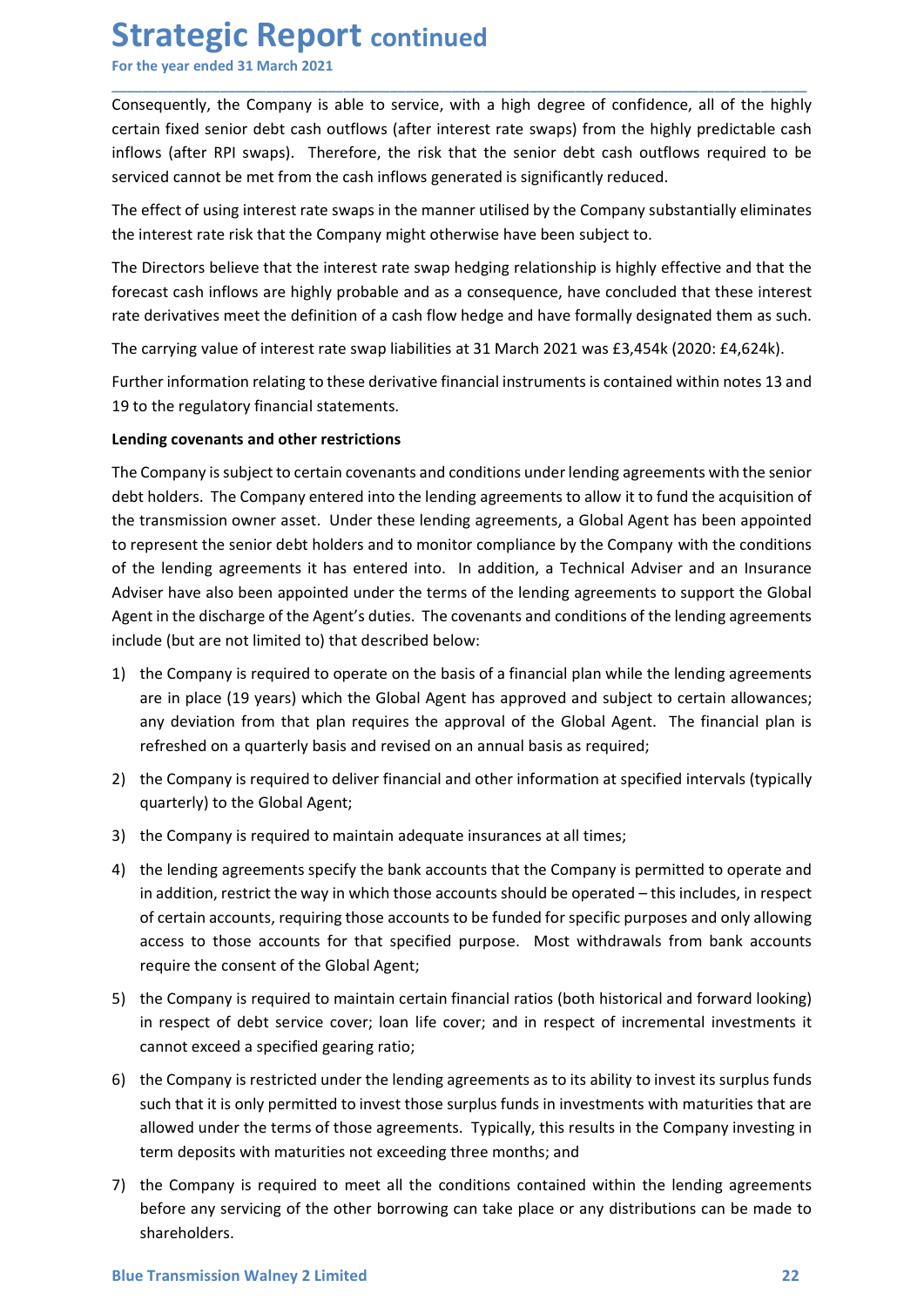**Strategic Report continued**<br>For the year ended 31 March 2021<br>If the Company materially fails to comply with the terms of the lending agreements or has fa<br>apply one of the specified remedies, then the Company is in default **Strategic Report continued**<br>For the year ended 31 March 2021<br>If the Company materially fails to comply with the terms of the lending agreements or has failed to<br>apply one of the specified remedies, then the Company is in **Strategic Report continued**<br>For the year ended 31 March 2021<br>If the Company materially fails to comply with the terms of the lending agreements or has failed to<br>apply one of the specified remedies, then the Company is in **Strategic Report continued**<br>For the year ended 31 March 2021<br>If the Company materially fails to comply with the terms of the lending agreements or has failed to<br>apply one of the specified remedies, then the Company is in **Strategic Report continued**<br>For the year ended 31 March 2021<br>If the Company materially fails to comply with the terms of the lending agreements or has failed to<br>apply one of the specified remedies, then the Company is in **Strategic Report continued**<br>For the year ended 31 March 2021<br>If the Company materially fails to comply with the terms of the lending agreements or has f<br>apply one of the specified remedies, then the Company is in default **Strategic Report continued**<br>For the year ended 31 March 2021<br>If the Company materially fails to comply with the terms of the lending agreements or has failed to<br>apply one of the specified remedies, then the Company is in **Strategic Report continued**<br>For the year ended 31 March 2021<br>If the Company materially fails to comply with the terms of the lending agreements or has failed to<br>apply one of the specified remedies, then the Company is in

\_\_\_\_\_\_\_\_\_\_\_\_\_\_\_\_\_\_\_\_\_\_\_\_\_\_\_\_\_\_\_\_\_\_\_\_\_\_\_\_\_\_\_\_\_\_\_\_\_\_\_\_\_\_\_\_\_\_\_\_\_\_\_\_\_\_\_\_\_\_\_\_\_\_\_\_\_\_\_\_\_\_\_\_\_\_\_\_\_\_

**Strategic Report continued**<br>For the year ended 31 March 2021<br>If the Company materially fails to comply with the terms of the lending agreements or<br>apply one of the specified remedies, then the Company is in default of the **Strategic Report continued**<br>For the year ended 31 March 2021<br>If the Company materially fails to comply with the terms of the lending agreements or has failed to<br>apply one of the specified remedies, then the Company is in **Strategic Report continued**<br>For the year ended 31 March 2021<br>If the Company materially fails to comply with the terms of the lending agreements or has failed to<br>apply one of the specified remedies, then the Company is in **Strategic Report continued**<br>For the year ended 31 March 2021<br>If the company materially falls to comply with the terms of the lending agreements or has failed to<br>apply one of the specified remedies, then the Company is in **Strategic Report continued**<br>For the year ended 31 March 2021<br>If the Company materially falls to comply with the terms of the lending agreements or has failed to<br>paply one of the specified remedies, then the Company is in **Strategic Report continued**<br>For the year ended 31 March 2021<br>If the company materially fails to comply with the terms of the lending agreements or has failed to<br>apply one of the specified remedies, then the Company is in For the year ended 31 March 2021<br>
If the Company materially fails to comply with the terms of the lending agreements or has failed to<br>
apply one of the specified remedies, then the Company is in default of the lending agre If the Company materially fails to comply with the terms of the lending agreements or has failed to<br>apply one of the specified remedies, then the Company is in default of the lending agreements. In<br>these circumstances the It the Compay mareleanity tais to comply winto the terms of the lending agreements or has talled to the generical equity. In the sericumstances the amounts due under the lending agreements are immediately due and payable o

these circumstances the amounts due under the lending agreements are immediately due and payable<br>or are repayable on demand.<br>Since entering into the lending agreements, the Company has materially complied with all of the<br>l or are repayable on demand.<br>Since entering into the lending agreements, the Company has materially complied with all of the<br>lending covenants and conditions and has continued to do so through to the date of this report.<br>**A** Since entering into the lending agreements, the Company has materially complied with all of the lending covenants and conditions and has continued to do so through to the date of this report.<br>**Accounting policies**<br>The regu since entering into the lending agreements, the Company has materially complied with all of the lending covenants and conditions and has continued to do so through to the date of this report.<br> **Accounting policies**<br>
The re relating covenants and conditions and nas continued to do so through to the date of this report.<br>The regulatory financial statements present the results of the Company using the accounting policies<br>standards in conformity **Accounting policies**<br>The regulatory financial statements present the results of the Company using the accounting polic<br>outlined in the regulatory financial statements and are in accordance with international account<br>stand The regulatory financial statements present the results of the Company using the a<br>outlined in the regulatory financial statements and are in accordance with interna<br>standards in conformity with the requirements of the Com outlined in the regulatory financial statements and are in accordance with international accounting<br>standards in conformity with the requirements of the Companies Act 2006 (International Financial<br>Reporting Standards ("IFR Standards II continuity which the requirements of the Companies Act 200 of International Incompanies Act 20<br>Reporting Standards ("IFRS")) and the applicable legal requirements of the Companies Act 20<br>permits certain choice permits certain choices and the following material choices have been made as follows:<br> **Presentation of regulatory financial statements**<br>
The Company uses the nature of expense method for the presentation of its income sta

**Presentation of regulatory financial statements**<br>The Company uses the nature of expense method for the presentation of its income statement and<br>presents its balance sheet showing net assets and total equity.<br>In the income resentation or regulatory minitial statements<br>The Company uses the nature of expense method for the presentation of its income statement and<br>presents its balance sheet showing net assets and total equity.<br>In the income sta The Company uses the nature of expense method for the presentation of its income statement and<br>In the income statement the Company presents a sub-total of operating profit, being the total of<br>in the income statement the Co presents its balance sheet showing net assets and total equity.<br>In the income statement the Company presents a sub-total of operating profit, being the total of<br>operating income, finance income and operating costs. Finance In the income statement the Company presents a sub-total of operating profit, being the total of<br>operating income, finance income and operating costs. Finance income represents the income<br>operating profit to reflection of operating income, finance income and operating costs. Finance income represents the income<br>derived from the operation of the Company's transmission owner asset and is included within<br>operating profit to reflect the fact th derived from the operation of the Company's transmission owner asset and is included within<br>operating profit to reflect the fact that this is one of the principal revenue generating activities of the<br>Company and relates to operating profit to reflect the fact that this is one of the principal revenue generating activities of the Company's principal operating activity as a provider of electricity Company tannelal instruments<br>
transmission ava Company and relates to the Company's principal operating activity as a provider of electricity<br>
transmission availability services.<br> **Erivalizations:**<br> **Erivalizations policies**<br> **Critical accounting policies**<br> **Critical a** transmission availability services.<br> **Financial Instruments**<br>
The Company has elected to apply hedge accounting to its standalone derivative financial instruments.<br>
Critical accounting policies<br>
The application of accounti Financial Instruments<br>The Company has elected to apply hedge accounting to its standalone derivative financial instruments.<br>Critical accounting policies<br>The application of accounting principles requires the Directors of th **Critical accounting policies**<br>The application of accounting principles requires the Directors of the Compa<br>judgements and assumptions that are likely to affect the reported amount<br>revenue and expenses and the disclosure o The application of accounting principles requires the Directors of the Company<br>judgements and assumptions that are likely to affect the reported amounts of<br>revenue and expenses and the disclosure of contingent assets and l

those estimates. The impact of revised estimates, or the impact of actual outcomes, will be reflected<br>in the period when the better information or actual outcome is known.<br>A discussion of critical accounting policies is co

Director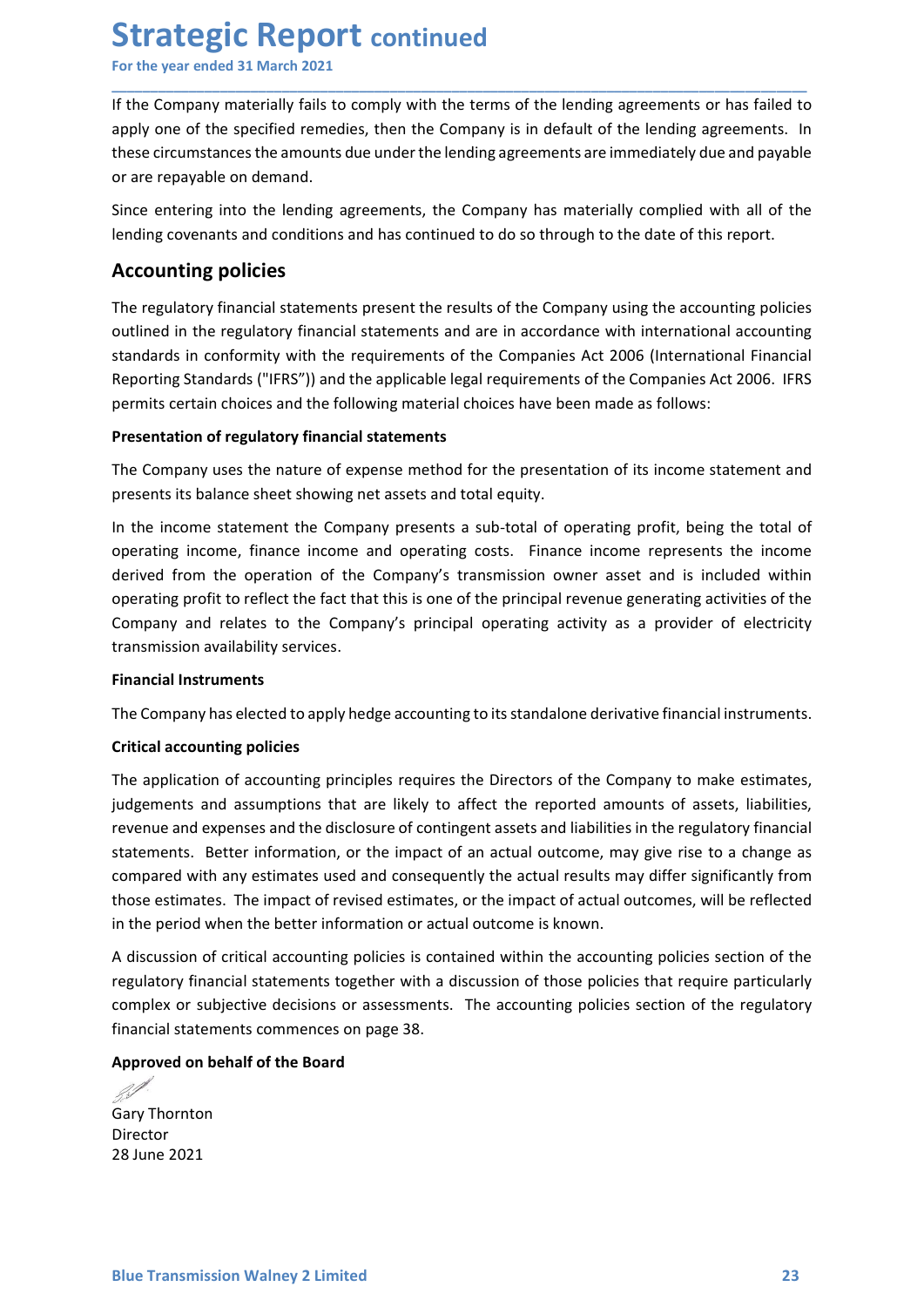### Directors' Report

**Directors' Report**<br>For the year ended 31 March 2021<br>The information in this Directors' Report does not comprise a directors' report within meaning of the<br>Companies Act 2006 the following sections describe the matters that **Directors' Report**<br>For the year ended 31 March 2021<br>The information in this Directors' Report does not comprise a directors' report within meaning of the<br>Companies Act 2006 the following sections describe the matters that For the year ended 31 March 2021<br>
For the year ended 31 March 2021<br>
The information in this Directors' Report does not comprise a directors' report within meaning of the<br>
Companies Act 2006 the following sections describe **Directors' Report**<br>The information in this Directors' Report does not comprise a directors' report within meaning of the<br>Companies Act 2006 the following sections describe the matters that are required by the Licence for<br> **Directors' Report**<br>For the year ended 31 March 2021<br>The information in this Directors' Report does not comprise a directors' report within meaning of the<br>Companies Act 2006 the following sections describe the matters that below. **Directors' Report**<br>The information in this Directors' Report does not comprise a directors' report within meaning of the<br>Companies Act 2006 the following sections describe the matters that are required by the Licence for<br> **Directors' Report**<br>For the year ended 31 March 2021<br>The information in this Directors' Report does not comprise a directors' report within meaning of the<br>Companies Act 2006 the following sections describe the matters that **Directors' Report**<br>For the year ended 31 March 2021<br>The information in this Directors' Report does not comprise a directors' report with<br>Companies Act 2006 the following sections describe the matters that are required<br>inc **Directors' Report**<br>For the year ended 31 March 2021<br>The information in this Directors' Report does not comprise a directors' report wit<br>Companies Act 2006 the following sections describe the matters that are require<br>inclu **Directors' Report**<br>For the year ended 31 March 2021<br>The information in this Directors' Report does not comprise a directors' report with<br>Companies Act 2006 the following sections describe the matters that are required<br>inc **Directors' Report**<br>For the year ended 31 March 2021<br>The information in this Directors' Report does not comprise a directors' report<br>Companies Act 2006 the following sections describe the matters that are requ<br>inclusion in For the year ended 31 March 2021<br>
The information in this Directors' Report does not comprise a directors' report within meaning of the<br>
Companies Act 2006 the following sections describe the matters that are required by t The information in this Directors' Report does not comprise a directors' report within meaning of the<br>Companies Act 2006 the following sections describe the matters that are required by the licence for<br>inclusion in the Dir The information in this Directors' Report does not comprise a directors' report within meaning of the<br>Companies Act 2006 the following sections describe the matters that are required by the Licence for<br>inclusion in the Dir Companies Act 2006 the following sections describe the matters that are required by the Licence for inclusion in the Directors' Report and were approved by the Board. Further details of matters required to be included in t

\_\_\_\_\_\_\_\_\_\_\_\_\_\_\_\_\_\_\_\_\_\_\_\_\_\_\_\_\_\_\_\_\_\_\_\_\_\_\_\_\_\_\_\_\_\_\_\_\_\_\_\_\_\_\_\_\_\_\_\_\_\_\_\_\_\_\_\_\_\_\_\_\_\_\_\_\_\_\_\_\_\_\_\_\_\_\_\_\_\_

### **Directors**

inclusion in the Directors' Report and were approved by the Board. Further details of matters required<br>to be included in the Directors' Report are incorporated by reference into this report, as detailed<br>Directors<br>The Direc to be included in the Directors' Report are incorporated by reference into this report, as detailed<br>Dievay.<br>Directors<br>The Directors of the Company who were in office during the year and up to the date of signing the<br>regula report.

Directors<br>
The Directors of the Company who were in office during the year and up to the date of signi<br>
regulatory financial statements were:<br>
Matthew Edwards<br>
Graham Farley<br>
Graham Farley<br>
Matthew Pitts<br>
Graham Farley<br>
Ma The Directors of the Company who were in office during the year and up to the date of signing the<br>regulatory financial statements were:<br>Matthew Edwards<br>Graham Farley<br>Matthew Pitts<br>Gary Thornton<br>Qualifying Third Party Indem regulatory financial statements were:<br>
Matthew Edwards<br>
Graham Farley<br>
Gary Thornton<br>
Gary Thornton<br>
Matthew Pitts<br>
The Company has made qualifying third-parky indemnity provisions<br>
or the benefit of its directors<br>
during Matthew Edwards<br>
Gray Thornton<br>
Gray Thornton<br>
Qualifying Third Party Indemnity Provisions<br>
The Company has made qualifying third-party indemnity provisions for the benefit of its directors<br>
during the year. These provisio Graham Farley<br>Mathew Pitts<br>Gary Thornton<br>Qualifying Third Party Indemnity Provisions<br>The Company has made qualifying third-party indemnity provisions for the benefit of its directors<br>during the year. These provisions remai Gary Thornton<br>
Gary Thornton<br>
Gary Thornton<br>
The Company has made qualifying third-party indemnity provisions for the benefit of its<br>
during the year. These provisions remain in force at the reporting date.<br> **Principal act Qualifying Third Party Indemnity Provisions**<br>The Company has made qualifying third-party indemnity provisions for the benefit of its directors<br>during the year. These provisions remain in force at the reporting date.<br>**Prin** Quaintying Inird Party Indemnity Provisions<br>The Company has made qualifying third-party indemnity provisions for the benefit of its directors<br>Thering the year. These provisions remain in force at the reporting date.<br>
Princ The Company has made qualifying third-party indemnity provisions for the benefit of its directors<br>
ording the year. These provisions remain in force at the reporting date.<br>
A full description of the Company's principal act during the year. These provisions remain in force at the reporting date.<br> **Principal activities and business review**<br>
A full description of the Company's principal activities, business and principal risks and uncertainties **Principal activities and business review**<br>
A full description of the Company's principal activities, business and principal risks and uncertainties<br>
is contained in the Strategic Report on pages 3 to 23, which is incorpor A full description of the Company's principal activities, business and principal risks and uncertainties<br>is contained in the Strategic Report on pages 3 to 23, which is incorporated by reference into this<br>report.<br>**Material** is contained in the Strategic Report on pages 3 to 23, which is incorporated by reference into this<br>report.<br>
Malerial interests in shares<br>
Malerial interests in shares<br>
Blue Transmission Walney 2 Limited is a wholly owned report.<br>
Material interests in shares<br>
Material interests in shares<br>
Matery 2 (Holdings) Limited, which itself is a wholly owned subsidiary undertaking of Blue<br>
Transmission Walney 2 (Investments) Limited, which itself is Material interests in shares<br>Blue Transmission Walhey 2 Limited is a wholly owned subsidiary undertaking of Blue Transmission<br>Blue Transmission Walhey 2 (Investments) Limited, which itself is a wholly owned subsidiary unde

(2020: La-300) in partial repayment of the principle outstanding in relation to the distance Colem Notes 2032 to its immediate parent undertaking. The amount outstanding on these loan notes amounted to £17,458k at 31 March Blue Transmission Walney 2 Limited is a wholly owned subsidiary undertaking of<br>Walney 2 (Holdings) Limited, which itself is a wholly owned subsidiary und<br>Transmission Walney 2 (Investments) Limited, which itself is a wholl Walley 2 (Intotulligs) Lumiteut, which itself is a wholly owned substidiary undertasting of balley and transmission Walney 2 (Investments) Limited, which itself is a wholly owned subsidiary undertaking<br>of the ultimate pare Transmission wairey z (investments) united, winter itsell is a wholey owned substitute parent company Blue Transmission Investments Limited.<br> **Returns to parent undertaking**<br>
During the year ended 31 March 2021, the Compan Returns to parent undertaking<br>
During the year ended 31 March 2021, the Company paid £1,734k (2020: £2,332k) of inter<br>
(2020: £490k) in partial repayment of the principal outstanding in relation to the unsee<br>
Notes 2032 to During the year ended 31 March 2021, the Company paid £1,734k (2020: £2,332k) of interest and £nil<br>(2020: £490k) in partial repayment of the principal outstanding in relation to the unsecured Loan<br>Notes 2032 to its immedia Damig the year entoues as Miartin 2021, the Company paral at, *r*. see the present and the see and string the transmission (2020: E4390k) in partial repayment of the principal outstanding in relation to the unsecured Loan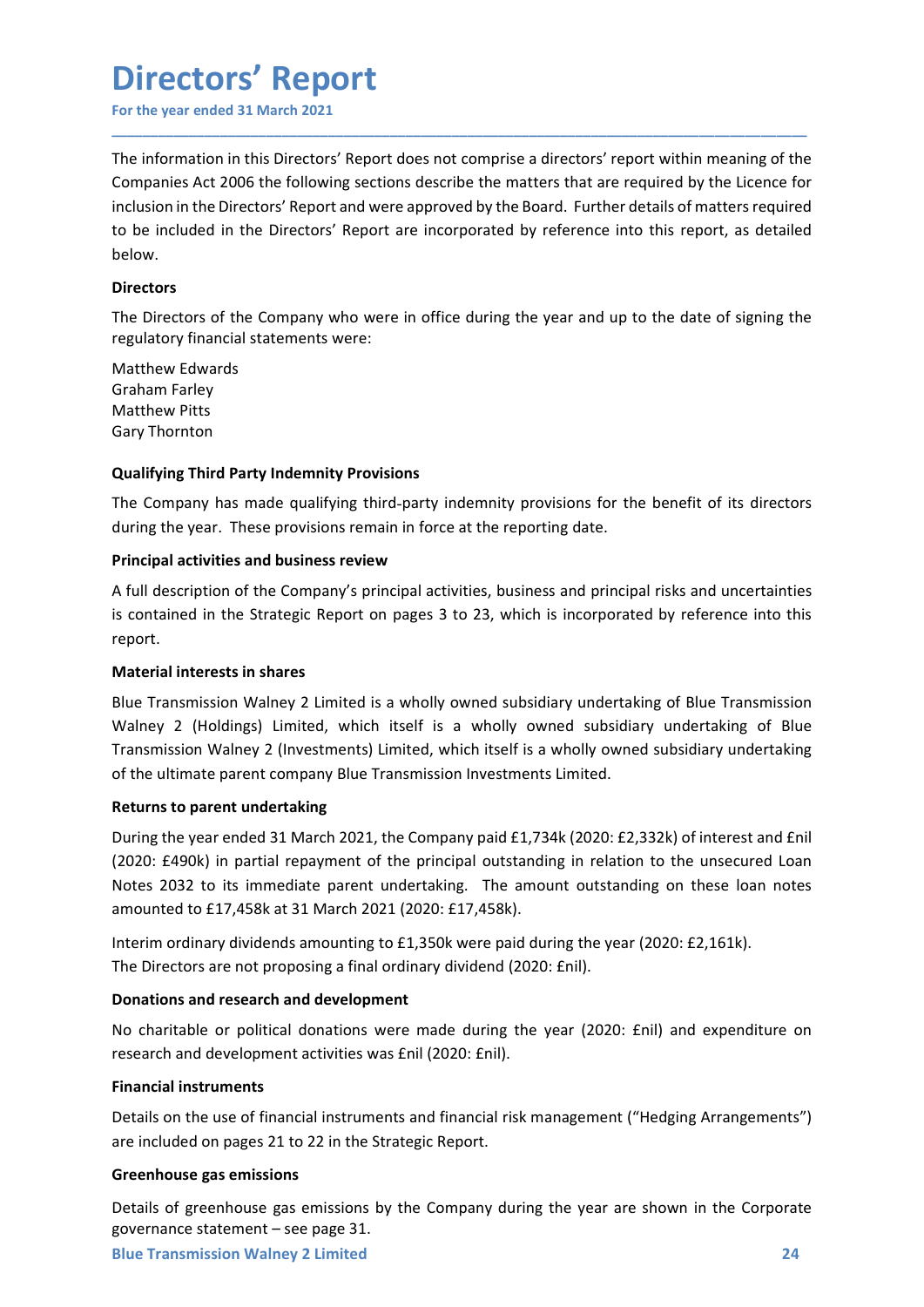### Directors' Report continued

Directors' Report continued<br>
For the year ended 31 March 2021<br>
Going concern<br>
Having made enquiries, the Directors consider that the Company has adequate resources to continue<br>
In business for the foreseeable future and th **Directors' Report continued**<br>For the year ended 31 March 2021<br>Going concern<br>Having made enquiries, the Directors consider that the Company has adequate in<br>thusiness for the foreseeable future and that it is therefore appr **Directors' Report continued**<br>For the year ended 31 March 2021<br>Going concern<br>Having made enquiries, the Directors consider that the Company has adequate resources to continue<br>in business for the foreseeable future and that **Directors' Report continued**<br>For the year ended 31 March 2021<br>Going concern<br>Having made enquiries, the Directors consider that the Company has adequate resources to continue<br>in business for the foreseeable future and that **Directors' Report continued**<br>For the year ended 31 March 2021<br>Going concern<br>Having made enquiries, the Directors consider that the Company has adequate resources to continue<br>in business for the foreseeable future and that **Directors' Report continued**<br>For the year ended 31 March 2021<br>Going concern<br>Having made enquiries, the Directors consider that the Company has adequate resources to continue<br>in business for the foreseeable future and that **Directors' Report continued**<br>For the year ended 31 March 2021<br>Having made enquiries, the Directors consider that the Company has adequate resources to continue<br>Having made enquiries, the Directors consider that the Compan **Directors' Report continued**<br>For the year ended 31 March 2021<br>Having made enquiries, the Directors consider that the Company has adequate resources to continue<br>Having made enquiries, the Directors consider that the Compan **Directors' Report continued**<br>For the year ended 31 March 2021<br>Going concern<br>Having made enquiries, the Directors consider that the Company has adequate resources to continue<br>in business for the foreseeable future and that **Directors' Report continued**<br>For the year ended 31 March 2021<br>Having made enquiries, the Directors consider that the Company has adequate resources to continue<br>in business for the foreseable future and that it is therefor **Directors' Report continued**<br>For the year ended 31 March 2021<br>Having made enquiries, the Directors consider that the Company has adequate ri<br>In business for the foreseeable future and that it is therefore appropriate to a **Directors' Report continued**<br>For the year ended 31 March 2021<br>Going concern<br>Having made enquiries, the Directors consider that the Company has adequate resources to continue<br>in business for the foreseeable future and that **EXECTOTS TREPOPTE CONTINUED**<br>For the year ended 31 March 2021<br> **Going concern**<br>
Having made enquiries, the Directors consider that the Ecompany has adequate resources to continue<br>
moussins for the foreseable future and th For the year ended 31 March 2021<br> **Going concern**<br>
Having made enquiries, the Directors consider that the therefore appropriate to adopt the going concern<br>
In business for the foreseable future and that it is therefore app **Going concern**<br>Having made enquiries, the Directors consider that the Company has adequate resources to continue<br>In business for the foreseeable future and that it is therefore appropriate to adopt the going concern<br>In sh Having matern<br>Having made enquiries, the Directors consider that the Company has adequate resources to continue<br>In business for the foreseeable future and that it is therefore appropriate to adopt the going concern<br>In busi Having made enquiries, the Directors consider that the Company has adequate resources to continue in business for the foreseeable future and that it is therefore appropriate to adopt the going concern<br>In busines in prepari

\_\_\_\_\_\_\_\_\_\_\_\_\_\_\_\_\_\_\_\_\_\_\_\_\_\_\_\_\_\_\_\_\_\_\_\_\_\_\_\_\_\_\_\_\_\_\_\_\_\_\_\_\_\_\_\_\_\_\_\_\_\_\_\_\_\_\_\_\_\_\_\_\_\_\_\_\_\_\_\_\_\_\_\_\_\_\_\_\_\_

term.

in business for the foreseeable future and that it is therefore appropriate to adopt the going concern<br>basis in preparing the regulatory financial statements of the Company. More details of the Company's<br>funding and liquid basis in preparing the regulatory financial statements of the Company. More details of the Company's<br>
structure" and "Going concern, liquidity and treastragic Report under the headings "Current funding<br>
structure" and "Goi Company. structure" and "Going concern, liquidity and treasury management".<br>The Company's strategy, long-term business objectives and operating model<br>The Company's strategy, long-term business objectives and operating model<br>Strateg The Company's strategy, long-term business objectives and operating model<br>The Company's strategy, long-term business objectives and operating model are set out in the<br>Strategic Report and include an explanation of how the The Company's strategy, long-term business objectives and operating model are set out in the Company Strategic Report and include an explanation of how the Company will generate value over the longer term.<br>Furture developm Strategic Report and include an explanation of how the Company will generate value<br>
Fruiture developments<br>
Future developments<br>
Details of future developments are contained in the Strategic Report.<br>
Employee involvement an Future developments<br>
Petails of future developments are contained in the Strategic Report.<br> **Employee involvement and Directors emoluments**<br>
The Company does not have any employees and does not expect to engage any employe Future developments<br>
Ebetails of future developments are contained in the Strategic Report.<br>
Employee involvement and Directors emoluments<br>
Employee involvement and Directors emoluments<br>
The Company does not have any emplo Details of future developments are contained in the Strategic Report.<br> **Employee involvement and Directors emoluments**<br>
The Company does not have any employees and does not expect to engage an<br>
foreseeable future – see "Th Employee involvement and Directors emoluments<br>The Company does not have any employees and does not expect to engage any employees in the<br>foreseeable future-see "The Company's Operating Model" in the Strategic Report on pag The Company does not have any employees and does not expect to engage any employees<br>foreseeable future – see "The Company's Operating Model" in the Strategic Report on page 4.<br>The Directors receive no emoluments from the C foreseeable future – see "The Company's Operating Model" in the Strategic Report on page 4.<br>The Directors receive no emoluments from the Company, consequently there is no linkage betweer<br>service standards and Directors' em Service standards and Directors' emoluments, tees or benefits. One Directional for consultancy services provided to the ultimate parent und<br>Company.<br>
Fractical to determine the value of any of these services provided that

practical to determine the value of any of these services provided that are directly<br>Company.<br>Disclosure of information to the auditor<br>Each of the persons who is a Director at the date of approval of this Directors' Rep<br>So Disclosure of information to the auditor<br>Each of the persons who is a Director at the date of approval of this Directors' Report confirms that:<br>So far as the Director is aware, there is no relevant audit information of whi Each of the persons who is a Director at the date of approval of this Directors' Reparation of the persons who is a Director at the date of approval of this Directors' Reparation of which the standard contrast phase of any Each of the persons who is a Director at the date of approval of this Directors' Reportant and the date of approval of this Directors' Reports is unaware; and<br>signaware; and<br>is unaware; and<br>each Director has taken all the So far as the Director is aware, there is no relevant audit information of which the Comp<br>is unaware; and<br>each Director has taken all the steps that they ought to have taken as a Director in o<br>each Director has taken all t

Director

or the Companies Act 2006.<br>
Approved on behalf of the Board<br>
Eary Thornton<br>
Director<br>
28 June 2021<br>
Blue Transmission Walney 2 Limited<br>
Cannon Place<br>
London, EC4N 6AF.<br>
Blue Transmission Walney 2 Limited<br>
25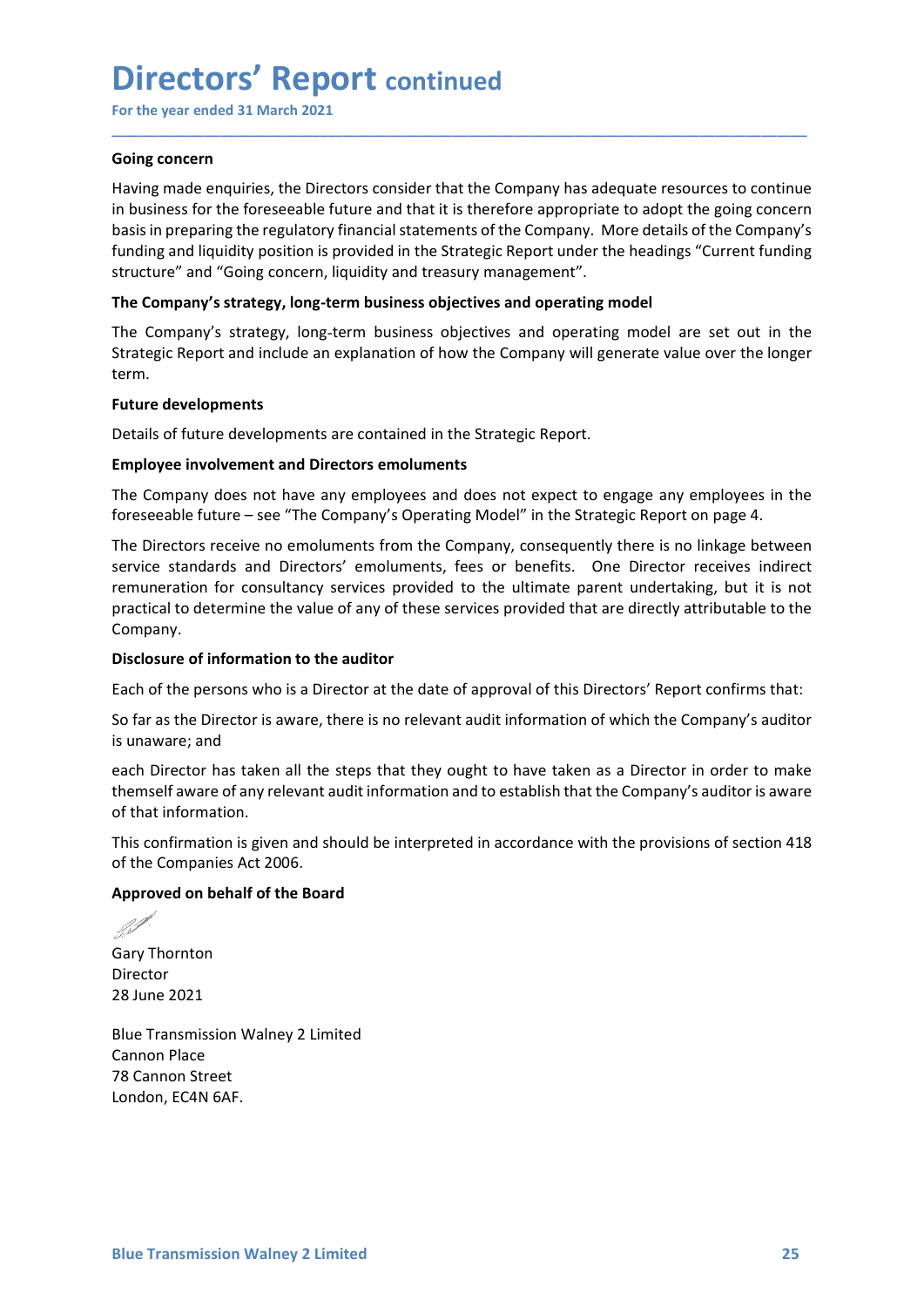### Introduction

**Corporate governance statement<br>
Introduction**<br>
The Company is required to include within its regulatory accounts a corporate governance statement<br>
Which describes how the principles of good corporate governance have been **Corporate governance statement**<br>The Company is required to include within its regulatory accounts a corporate governance statement<br>which describes how the principles of good corporate governance have been applied and whic

**Corporate governance statement**<br>The Company is required to include within its regulatory accounts a corporate governance statement<br>which describes how the principles of good corporate governance have been applied and whic **Corporate governance statement**<br>The Company is required to include within its regulatory accounts a corporate governance statement<br>which describes how the principles of good corporate governance have been applied and whic **Corporate governance statement**<br>The Company is required to include within its regulatory accounts a corporate governance statement<br>Which describes how the principles of good corporate governance have been applied and whic **Corporate governance statement**<br>The Company is required to include within its regulatory accounts a corporate governance statement<br>which describes how the principles of good corporate governance have been applied and whic **Corporate governance statement**<br>The Company is required to include within its regulatory accounts a corporate governance statement<br>which describes how the principles of good corporate governance have been applied and whic **Corporate governance statement**<br>The Company is required to include within its regulatory accounts a corporate governance stat<br>which describes how the principles of good corporate governance have been applied and wt<br>the sa **Corporate governance statement**<br>The Company is required to include within its regulatory accounts a corporate governance statement<br>which describes how the principles of good corporate governance have been applied and whic **Corporate governance statement**<br>The Company is required to include within its regulatory accounts a corporate governance statement<br>which describes how the principles of good corporate governance have been applied and whic **Corporate governance statement**<br>The Company is required to include within its regulatory accounts a corporate governance statement<br>which describes how the principles of good corporate governance have been applied and whic **Corporate governance statement**<br>The Company is required to include within its regulatory accounts a corporate governance statement<br>The Company is required to include within its regulatory accounts a corporate governance s **COPPOFATE SOVETHANCE STATEMENTE**<br>
Introduction<br>
The Company is required to include within its regulatory accounts a corporate governance statement<br>
which describes how the principles of good corporate governance have been **Introduction**<br>The Company is required to include within its regulatory accounts a corporate governance statement<br>which describes how the principles of good corporate governance have been applied and which has<br>the same con **Introduction**<br>The Company is required to include within its regulatory accounts a corporate governance of<br>which describes how the principles of good corporate governance have been applied and v<br>the same content as the sta The Company is required to include within its regulatory accounts a corporate governance statement<br>which describes how the principles of good corporate governance have been applied and which has<br>the same content as the sta which describes how the principles of good corporate governance have been applied and which has<br>the same content as the statement a quoted company is required to prepare.<br>The Company is a wholly owned indirect subsidiary u

The Same content as the statement a quoted company is required to prepare.<br>
The Company is a wholly owned indirect subsidiary undertaking of BTI, and consequently operates<br>
writhin the corporate governance framework of BTI The Company is a wholly owned indirect subsidiary undertaking of BTI, and consequently operates<br>within the corporate governance framework of BTI and its subsidiary undertakings ("the Group"). An<br>understanding of the Group' within the corporate governance framework of BTI and its subsidiary undertakings ("the Group"). An understanding of the Group") governance framework is required to understand the Company's position within that framework.<br>T understanding of the Group's governance framework is required to understand the Company's<br>position within that framework.<br>The Company is aprivete company limited by shares and is registered in England.<br>Appointments to the position within that framework.<br>The Company is a private company limited by shares and is registered in England.<br>Appointments to the board of directors of BTI and its subsidiary undertrakings are governed by a<br>shareholders The Company is a private company limited by shares and is registered in England.<br>Appointments to the board of directors of BTI and its subsidiary undertakings are governed by a<br>shareholders' agreement ("the Agreement") bet Appointments to the board of directors of BTI and its subsidiary undertakings are governed by a<br>shareholders' agreement ("the Agreement") between the shareholders of BTI.<br>At 31 March 2020 and 31 March 2021, Diamond Transmi Appointments to the board of directors of BII and its substallary underlakings are governed by a<br>shareholders' agreement ("the Agreement") between the shareholders of BTI.<br>At 31 March 2020 and 31 March 2021, Diamond Transm shareholders' agreement ("the Agreement") between the shareholders of BTI.<br>At 31 March 2020 and 31 March 2021, Diamond Transmission UK Limited (a wholl<br>of Mitsubishi Corporation) and BIF Offshore Windkraft Holdings Limited At 31 March 2020 and 31 March 2021, Diamond Transmission UK Limited (a wholly owned subsidiary<br>of Mitsubishi Corporation) and BIF Offshore Windkraft Holdings Limited (a company ultimately<br>controlled by 3i Group plc) each h of Mitsubishi Corporation) and BIP Offshore WindKraft Holdings Limited (a company ultimately<br>controlled by 3i Group plc) each hold a 50% interest in the ordinary shares of BTI and jointly control<br>this company as a result.<br> The Agreement requires that all boards within the Group comprise four directors, with two directors appointed by each shareholder. Consequent then these arrangements between the shareholders, no<br>Group company has a nominat The *Agreement requires* that all boards within the Group comprise four directors, with two directors<br>appointed by each shareholder. Consequent upon these arrangements between the shareholders, no<br>Group company has a nomin appointed by each shareholder. Consequent upon these arrangements betwee<br>Group company has a nomination committee and the performance of the boar<br>The Agreement ensures that all boards within the Group are balanced, with no Group company has a nomination committee and the performance of the boards is not evaluated.<br>The Agreement ensures that all boards within the Group are balanced, with no one shareholder having<br>majority representation and a Ine *Regenement* ensures that all locards within the Group are balanced, with no one snareholder having presentation and allows the Group to draw on the respective financial and operational expertise of each of its shareho majority representation and allows the Group to draw on the respecture intancal and operational<br>expertise of each of its shareholders. Accordingly, the Group and Company Directors have the<br>relevant expertise and experience expertise of each or its snareholoers. Accordingly, the Group and Company UnetCors have the<br>relevant expertise and experience, drawn from their involvement in a wide range of infrastructure<br>companies, to define and to deve

include a policy on the diversity of board members.<br> **The Company**<br> **Board and management meetings**<br>
The Company is governed by a Board of four Directors, none of whom are independent. The Board<br>
does not have a separately relevant expertise and experience, drawn from their involvement in a wide range of infrastructure<br>companies, to define and to develop the strategy of the Group and Company so as to meet their<br>respective objectives and to g companies, to derive and to develop the strategy of the Group and Company so as to meet the respective objectives and to generate renever value over the longer term. The Directors regularly review the effectiveness of the review the effectiveness of the risk management and internal control framework and are satisfied that<br>they are effective.<br>None of the Directors has declared a conflict of interest, as would be required by Section 175 of th they are effective.<br>
None of the Directors has declared a conflict of interest, as would be required by Section 175 of the<br>
Companies Act 2006 and the Company's Articles of Association.<br>
Appointments to the board are made None of the Directors has declared a conflict of interest, as would be required by Section 175 of the Companies Act 2006 and the Company's Articles of Association.<br>Appointments to the board are made in accordance with the None of the Directors insa decalated a contrict of interest, as would be required by section 1/5 of the Companies Act 2006 and the Company's Articles of Association.<br>Appointments to the board are made in accordance with th Companies Act 2006 and the Company's Articles of Association.<br>
Appointments to the board are made in accordance with the shareholders' agreement which does not<br>
include a policy on the diversity of board members.<br>
The Comp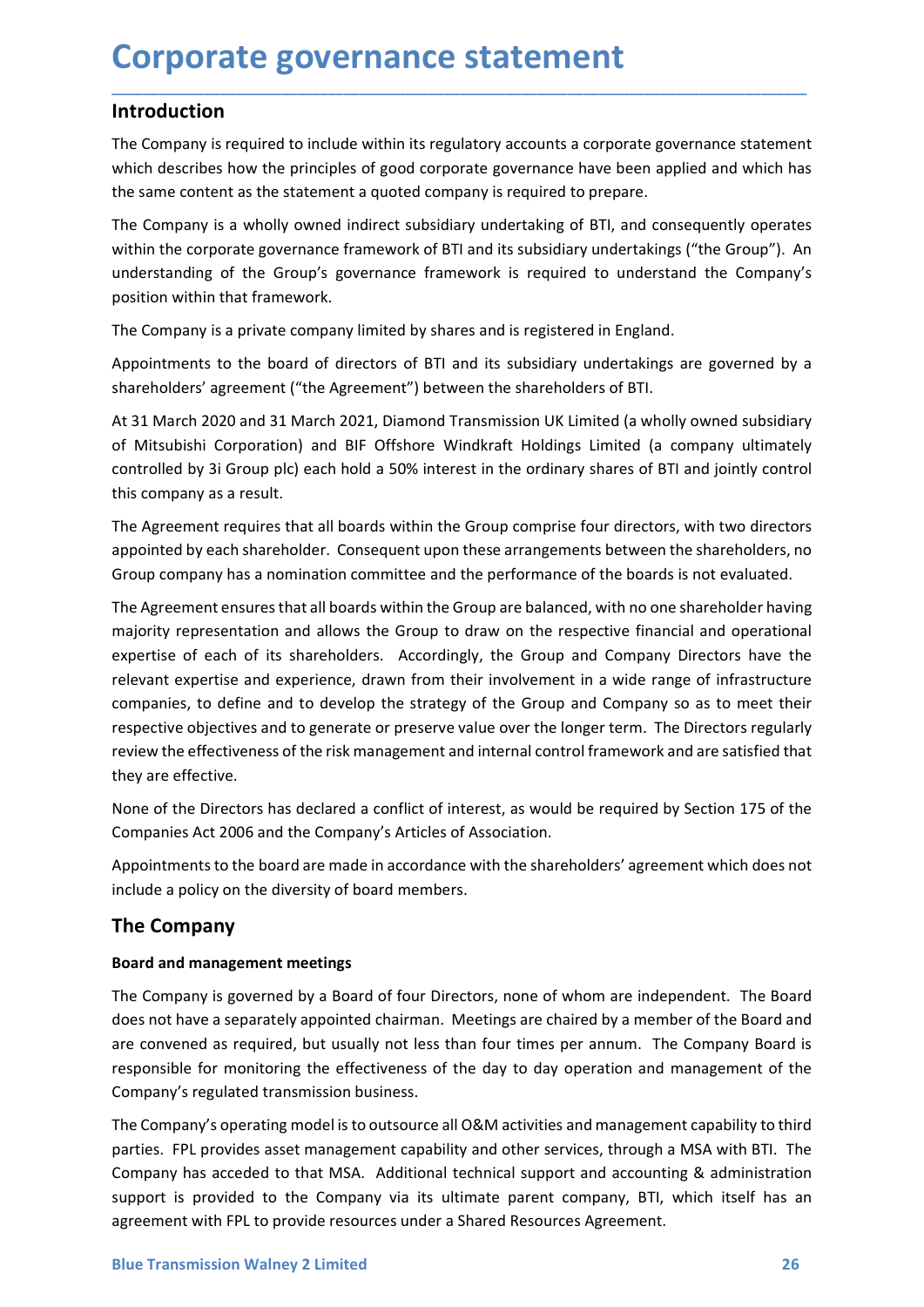**Corporate governance statement continued**<br>Directors and their attendance at Company board meetings<br>The Directors of the Company are as shown below. Board meetings were held on 9 occasions during<br>the year under review. Att **Corporate governance statement continued**<br>
Directors and their attendance at Company board meetings<br>
The Directors of the Company are as shown below. Board meetings were held on 9 occasions during<br>
the year under review. **Corporate governance statement continued**<br>
Directors and their attendance at Company board meetings<br>
The Directors of the Company are as shown below. Board meetings were held on 9 occasions during<br>
the year under review. **Corporate governance statement continued<br>
Directors and their attendance at Company board meetings<br>
The Directors of the Company are as shown below. Board meetings were held on 9 occasions during<br>
the year under review. A** 

| <b>Corporate governance statement continued</b>                                                      |                                                                                             |
|------------------------------------------------------------------------------------------------------|---------------------------------------------------------------------------------------------|
|                                                                                                      |                                                                                             |
|                                                                                                      |                                                                                             |
|                                                                                                      |                                                                                             |
| Directors and their attendance at Company board meetings                                             |                                                                                             |
| The Directors of the Company are as shown below. Board meetings were held on 9 occasions during      |                                                                                             |
| the year under review. Attendance by the Directors at Board meetings expressed as a number of        |                                                                                             |
| meetings attended out of a number eligible to attend are shown below.                                |                                                                                             |
| <b>Matthew Edwards</b>                                                                               | 6 of 9                                                                                      |
| <b>Graham Farley</b>                                                                                 | 9 of 9                                                                                      |
| <b>Matthew Pitts</b>                                                                                 | 6 of 9                                                                                      |
| Gary Thornton                                                                                        | 9 of 9                                                                                      |
| <b>Board activity</b>                                                                                |                                                                                             |
| The Board is responsible for leadership and the setting of objectives and targets to ensure that its |                                                                                             |
| business objectives are met and monitors performance against those targets, which it has continued   |                                                                                             |
| to do so during the year under review. Amongst other matters, the Directors have monitored the       |                                                                                             |
|                                                                                                      | operational and financial performance of the Company during Board meetings. In doing so the |

**Corporate governance statement** continued<br>
Directors and their attendance at Company board meetings<br>
The Directors of the Company are as shown below. Board meetings were held on 9 occasions during<br>
the year under review. **Corporate governance statement continued**<br>
Directors and their attendance at Company board meetings<br>
The Directors of the Company are as shown below. Board meetings were held on 9 occasions during<br>
the year under review. **Corporate governance statement** continued<br>
Directors and their attendance at company board meetings<br>
The Directors of the Company are as shown below. Board meetings were held on 9 occasions during<br>
the year under review. Directors and their attendance at Company board meetings<br>The Directors of the Company are as shown below. Board meetings were held on 9 occasions during<br>the year under review. Attendance by the Directors at Board meetings Directors and their attendance at Company board meetings<br>The Directors of the Company are as shown below. Board meetings were held on 9 occasions during<br>the year under review. Attendance by the Directors at Board meetings Directors and their attendance at Company board meetings<br>The Directors of the Company are as shown below. Board meetings expressed as a number of<br>meetings attended out of a number eligible to attend are shown below.<br>
Matth The Directors of the Company are as shown below. Board meetings were held on 9 occasions during<br>the year under review. Attendance by the Directors at Board meetings expressed as a number of<br>meetings attended out of a numbe the year under review. Attendance by the Directors at Board meetings expressed as a number of<br>
Matthew Edwards<br>
Graham Farley<br>
Graham Farley<br>
Graham Farley<br>
Graham Farley<br>
How Chand Sacklers<br>
How Chand Farley<br>
How Pitts<br>
B meetings attended out of a number eligible to attend are shown below.<br>
Sof 9<br>
Shathew Edwards<br>
Matthew Pitts<br>
Sof 9<br>
Matthew Pitts<br>
Sof 9<br>
Matthew Pitts<br>
The Board is responsible for leadership and the setting of objective accordingly. Graham Farley<br>
Matthew Pitts<br>
Mary Thornton<br>
Gary Thornton<br>
Gary Thornton<br>
Soard activity<br>
The Board is responsible for leadership and the setting of objectives and targets to ensure that its<br>
business objectives are met a Matthew Pitts 669<br>
Soard activity<br>
Soard activity<br>
The Board is responsible for leadership and the setting of objectives and targets to ensure that its<br>
business objectives are met and monitors performance against those ta 9 of 9<br> **Board activity**<br> **Board activity**<br>
The Board is responsible for leadership and the setting of objectives and targets to ensure that its<br>
business objectives are met and monitors performance against those targets, **Board activity**<br>The Board is responsible for leadership and the setting of objectives and targets to ensure that its<br>business objectives are met and monitors performance against those targets, which it has continued<br>to do The Board is responsible for leadership and the setting of objectives and targets to ensure that its<br>business objectives are met and monitors performance against those targets, which it has continued<br>to do so during the ye The Board is responsible for leadership and the setting of objectives and targets to ensure that its bussiness objectives are met and monitors performance against those targets, which it has continued to do so during the y business objectives are met and monitors performance against those targets, which it has continued<br>to do so during the year under review. Amongst other matters, the Directors have monitored the<br>operational and financial pe to ao so during the year under rerew. Amongst other matters, the Directors have montored the Directors have due regard to the objectives of the Company during Board metrings. In doing so, the Directors have due regard to t operational and financial performance of the Company during Board mettings. In doing so, the Dietctors have due regard to the bigeitives of the Company and the business plan that is being executed. In addition, the Directo Directors have due regard to the objectives of the Company and the business plan that is being<br>executed. In addition, the Directors have attended regular Group operational review meetings during<br>the financial year together executed. In addition, the Directors have attended regular Group operational review meetings during<br>the financial year together with representatives from FPL, the management services provider, where<br>the operations and fina

the operations and financial performance of the Company have been scrutinised in detail and the<br>performance of third-party suppliers in managing the assets of the Company were assessed<br>accordingly.<br>The Board is satisfied w

faced by the Company are discussed in the Strategic Report that commences on page 13.<br>The Board recognises its obligations under S172 of the Companies Act 2006 and a statement to that<br>effect is provided within the Strategi performance of third-party suppliers in managing the assets of the Company were assessed<br>accordingly.<br>The Board is satisfied with operational and financial performance of the Company during the year<br>ended 31 March 2021 and accordingly.<br>The Board is satisfied with operational and financial performance of the Company during the year<br>ended 31 March 2021 and a discussion of the operational and financial performance of the business<br>is included in The Board is satisfied with operational and financial performance of the Company during the year<br>ended 31 March 2021 and a discussion of the operational and financial performance of the business<br>is included in the Strategi ended 31 March 2021 and a discussion of the operational and financial performance of the business<br>is included in the Strategic Report - which commences on page 10.<br>The Board is responsible for setting policies or applying is included in the Strategic Report - which commences on page 10.<br>The Board is responsible for setting policies or applying Group-wide policies set by the BTI board.<br>Responsibility for monitoring compliance with those poli The Board is responsible for setting policies or applying Group-wide policies set by the BTI board.<br>Responsibility for monitoring compliance with those policies rests with the Board. The Board has<br>satisfied itself that the The Board is responsible for setting policies or applying Group-wide policies set<br>Responsibility for monitoring compliance with those policies rests with the Boar<br>statisfied itself that there has been compliance with all o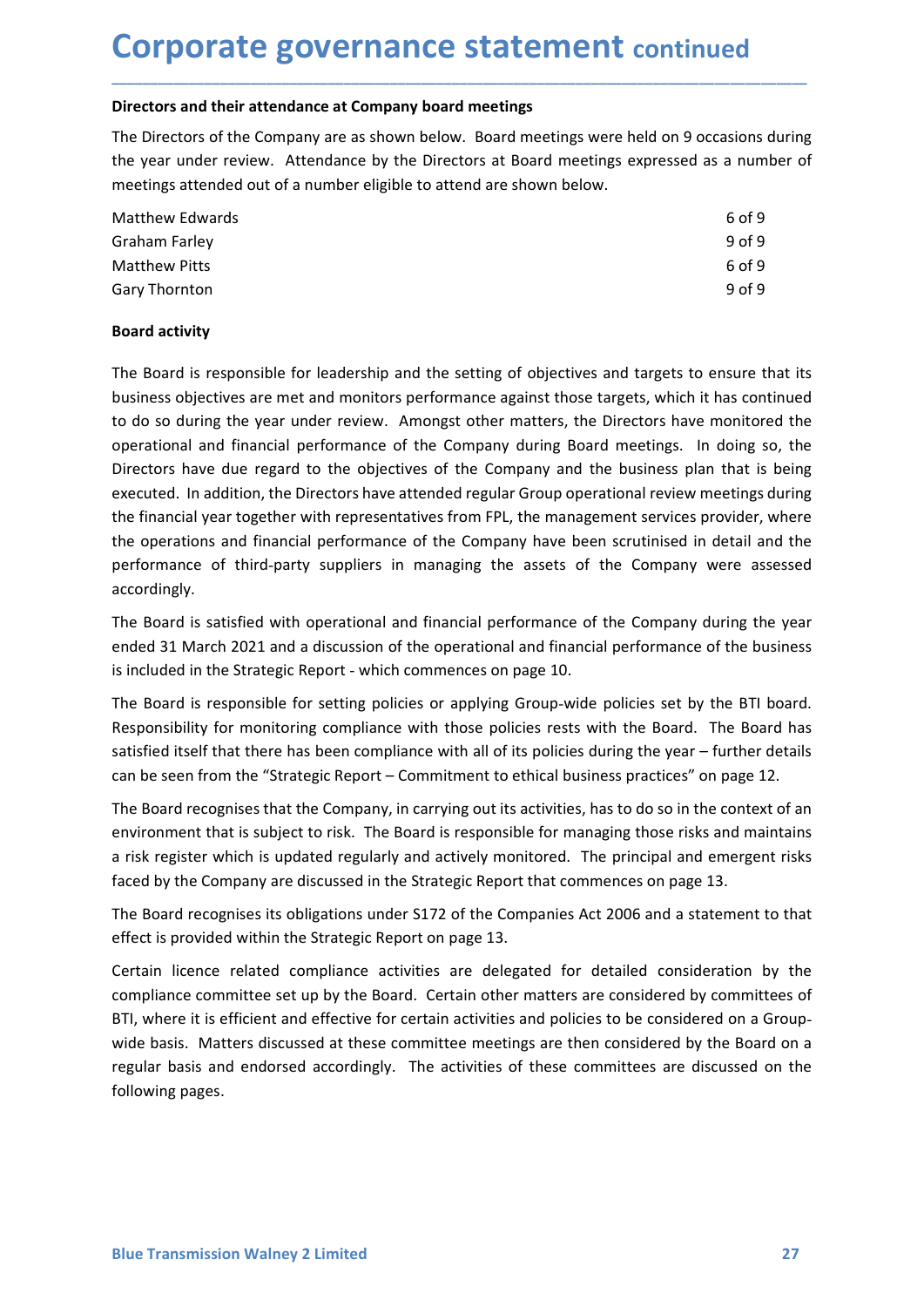**Corporate governance statement continued**<br> **Compliance committee**<br>
The Company has a compliance committee. The compliance committee is a permanent internal body<br>
having an informative and consultative role, without execut **Corporate governance statement contin<br>
Compliance committee**<br>
The Company has a compliance committee. The compliance committee is a permaner<br>
having an informative and consultative role, without executive functions, with **Corporate governance statement continued**<br>
The Company has a compliance committee. The compliance committee is a permanent internal body<br>
having an informative and consultative role, without executive functions, with powe **Corporate governance statement continued**<br>The Compliance committee<br>The Company has a compliance committee. The compliance committee is a permanent internal body<br>having an informative and consultative role, without executi **Corporate governance statement continued**<br>The Company has a compliance committee. The compliance committee is a permanent internal body<br>having an informative and consultative role, without executive functions, with powers **Corporate governance statement continued**<br>The Company has a compliance committee. The compliance committee is a permanent internal body<br>having an informative and consultative role, without executive functions, with powers **Corporate governance statement** continued<br>The Company has a compliance committee. The compliance committee is a permanent internal body<br>having an informative and consultative role, without executive functions, with powers **Corporate governance statement continued**<br>The Company has a compliance committee. The compliance committee is a permanent internal body<br>having an informative and consultative role, without executive functions, with powers **Corporate governance statement** continued<br>The Company has a compliance committee. The compliance committee is a permanent internal body<br>having an informative and consultative role, without executive functions, with powers **Corporate governance statement continued**<br> **Compliance committee**<br>
The Company has a compliance committee. The compliance committee is a permanent interna<br>
having an informative and consultative role, without executive fu **Corporate governance statement** continued<br>The Compainne committee<br>The Compainsy has a compliance committee. The compliance committee is a permanent internal body<br>having an informative and consultative role, without execut **Corporate governance statement continued**<br>The Company has a compliance committee. The compliance committee is a permanent internal body<br>having an informative and consultative role, without executive functions, with powers **Corporate governance statement** continued<br>
compliance committee<br>
The Company has a compliance committee. The compliance committee is a permanent internal booky<br>
The Company has a company compliance officer through to 1 Ma

\_\_\_\_\_\_\_\_\_\_\_\_\_\_\_\_\_\_\_\_\_\_\_\_\_\_\_\_\_\_\_\_\_\_\_\_\_\_\_\_\_\_\_\_\_\_\_\_\_\_\_\_\_\_\_\_\_\_\_\_\_\_\_\_\_\_\_\_\_\_\_\_\_\_\_\_\_\_\_\_\_\_\_\_\_\_\_\_\_\_

**Corporate governance statement** continued<br> **Compliance committee**<br>
The Company has a compliance committee. The compliance committee is a permanent internal body<br>
having an informative and consultative role, without execut **COPY CONTROM CONTROM CONTROM CONTROM CONTROM CONTROM**<br>The Company has a compliance committee. The compliance committee is a permanent internal body<br>having an informative and consultative role, without executive functions, **Compliance committee**<br>The Company has a compliance committee. The compliance committee is a permanent internal body<br>having an informative and consultative role, without executive functions, with powers of information,<br>ass **Compliance committee**<br>The Company has a compliance committee. The compliance committee is a permanent internal body<br>having an informative and consultative role, without executive functions, with powers of information,<br>ass The Company has a compliance committee. The compliance committee is a permanent internal body<br>having an informative and consultative role, without executive functions, with powers of information,<br>assessment and presentatio Intercultuants a computant communicale. The computance commutes a permunalmany has a permunical phases assessment and presentations to the Board. Robert Tivey was the Company's complement and presentations to the Board. Ro assessment and presentations to the Board. Robert Tivey was the Company's compliance officer<br>through to 1 March 2021 and was replaced by David Pagan from this date. Neither Robert Tivey or<br>David Pagan has been or is engage through to 1 March 2021 and was replaced by David Pagan from this date. Neither Robert Tivey or<br>David Pagan has been or is engaged in the management or operation of the Company's licensed<br>transmission business system, or t transmission business system, or the activities of any associated business. The compliance officer is<br>required to report to the compliance committee, audit committee and the Boards of the Company<br>and BTI at least once annu required to report to the compliance committee, audit committee and the Boards of the Company<br>
and BTI at least once annually.<br>
The principal role of the compliance officer is to provide relevant advice and information to and BTI at least once annually.<br>The principal role of the compliance officer is to provide relevant advice and information to the<br>Directors of the Company, the compliance committee and consultants and other third parties<br>D The principal role of the compliance officer is to provide relevant advice and information to the<br>Directors of the Company, the compliance committee and consultants and other third parties<br>providing services to the Company providing services to the Company. The compliance officer is required to facilitate compliance with<br>the Licence as regards the prohibition of cross subsidies; restriction of activities and financial ring<br>fencing, the condu the Licence as regards the prohibition of cross subsidies; restriction of a distrities and thinarcial ring<br>tencing, the conduct of the transmission business and restriction on the use of certain information. In<br>addition, t Intercomigtine conduct of the transmission business and restriction on the use of certain information. In<br>addition, the compliance officer is required to monitor the effectiveness of the practices, procedures<br>and systems a

| addition, the compliance officer is required to monitor the effectiveness of the practices, procedures<br>and systems adopted by the Company in accordance with the compliance statement required by<br>amended standard condition E12 - C2 of the Licence (Separation and Independence of the<br>Transmission Business).                                                                 |            |  |  |  |
|-------------------------------------------------------------------------------------------------------------------------------------------------------------------------------------------------------------------------------------------------------------------------------------------------------------------------------------------------------------------------------------------|------------|--|--|--|
| Members of the compliance committee and their attendance, expressed as a number of meetings<br>attended out of a number eligible to attend during the year under review were as follows:                                                                                                                                                                                                  |            |  |  |  |
| Matthew Edwards                                                                                                                                                                                                                                                                                                                                                                           | $1$ of $1$ |  |  |  |
| <b>Graham Farley</b>                                                                                                                                                                                                                                                                                                                                                                      | $1$ of $1$ |  |  |  |
| <b>Matthew Pitts</b>                                                                                                                                                                                                                                                                                                                                                                      | $1$ of $1$ |  |  |  |
| Gary Thornton                                                                                                                                                                                                                                                                                                                                                                             | 1 of 1     |  |  |  |
| The Company has published a compliance statement and code of conduct "Separation and<br>Independence of the Transmission Business Compliance Statement" that addresses how the Company<br>has addressed certain Licence obligations. In addition, the Company publishes an annual compliance<br>report (copies of these reports are available to download from www.bluetransmission.com). |            |  |  |  |
| The Company's last annual compliance report dated 26 November 2020 concluded that the Company,<br>as Licensee, had been in compliance with the relevant duties of the Licensee through to 25 September<br>2020. The committee is not aware of any instance of non-compliance with the relevant duties of the<br>Licensee since 25 September 2020 through to the date of this report.      |            |  |  |  |
| BTI and its role in the governance of the Company                                                                                                                                                                                                                                                                                                                                         |            |  |  |  |
| Meetings of the board of BTI                                                                                                                                                                                                                                                                                                                                                              |            |  |  |  |
| BTI is governed by a board of four directors, none of whom are independent. The BTI board does not                                                                                                                                                                                                                                                                                        |            |  |  |  |
| have a separately appointed chairman. Meetings are chaired by a member of the BTI board and are                                                                                                                                                                                                                                                                                           |            |  |  |  |
| convened as required, but usually not less than four times per annum. The BTI board is accountable                                                                                                                                                                                                                                                                                        |            |  |  |  |

Graham Farley<br>
1 of 1<br>
Matthew Pitts<br>
1 of 1<br>
1 of 1<br>
Gary Thornton<br>
1 of 1<br>
1 of 1<br>
1 of 1<br>
1 of 1<br>
1 of 1<br>
1 of 1<br>
1 of 1<br>
1 of 1<br>
1 of 1<br>
1 of 1<br>
1 of 1<br>
1 of 1<br>
1 of 1<br>
1 of 1<br>
1 of 1<br>
1 of 1<br>
1 of 1<br>
1 of 1<br>
1 of 1<br>
1 Matthew Pitts 1011<br>
1011<br>
1011<br>
Compliance statement and annual compliance report<br>
The Company has published a compliance statement and code of conduct "Separation and<br>
Independence of for Fransmission Business Compliance 1 of 1 1<br>
Compliance statement and annual compliance report<br>
The Company has published a compliance statement and code of conduct "Separation and<br>
Independence of the Transmission Business Compliance Statement" that addre **Compliance statement and annual compliance report**<br>The Company has published a compliance statement and code of conduct "Separation and<br>Independence of the Transmission Business Compliance Statement" that addresses how th **Compliance statement and annual compliance report**<br>The Company has published a compliance statement and code of conduct "Separation and<br>Independence of the Transmission Business Compliance Statement" that addresses how th The Company has published a compliance statement and code of conduct "Separation and<br>the<br>peperdence of the Transmission Business Compliance Statement" that addresses how the Company<br>has addressed certain Licence obligation

report (copies of these reports are available to download from <u>www.bluetransmission.com</u>).<br>The Company's last annual compliance report dated 26 November 2020 concluded that the Company,<br>as Licensee, had been in compliance Independence of the Transmission Business Compliance Statement" that addresses how the Company<br>
thas addressed creatin Licence obligations. In addition, the Company publishes an annual compliance<br>
report (copies of these r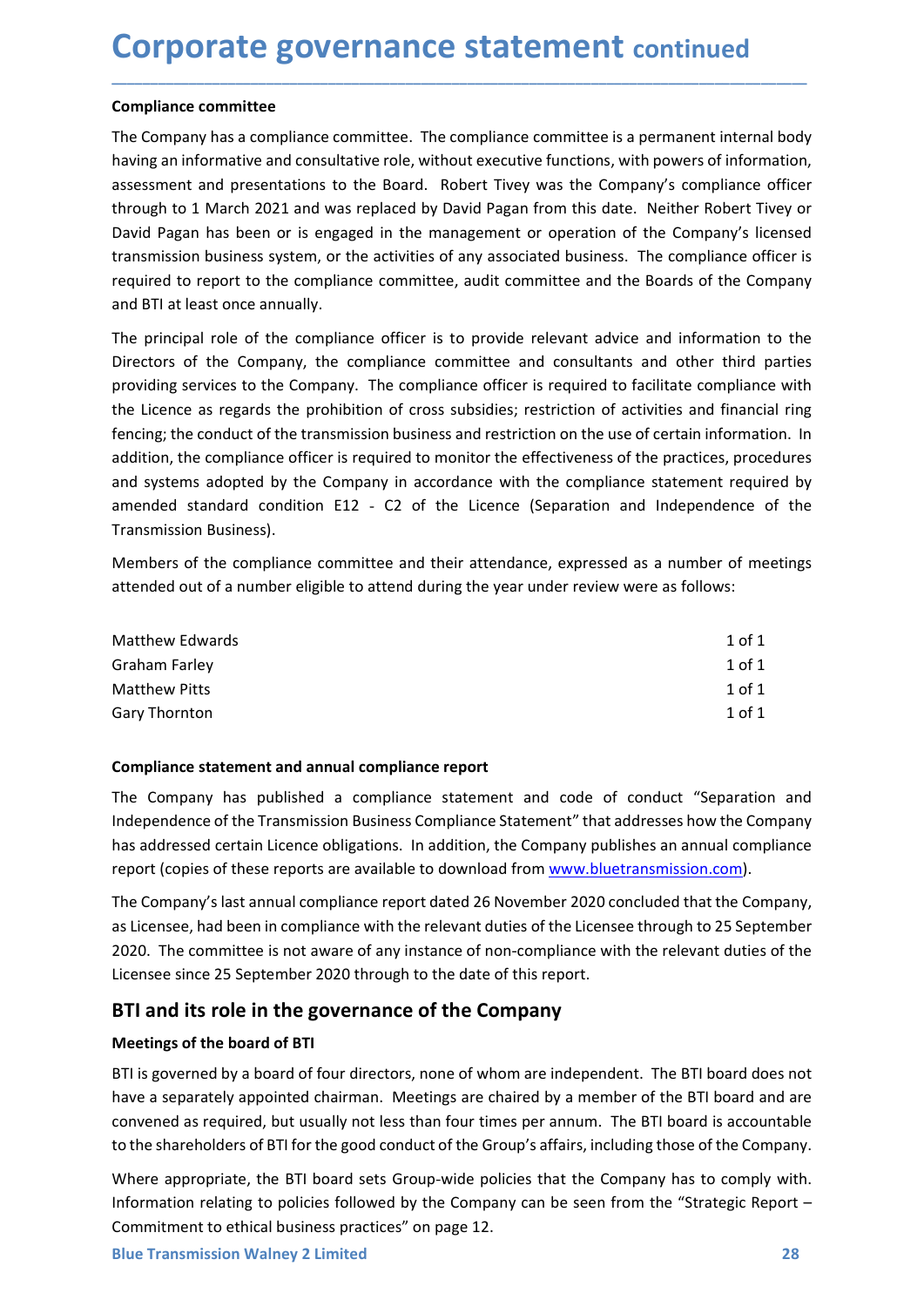**Corporate governance statement continued**<br>Audit committee<br>The Group does not have an internal audit function. The BTI directors have concluded that the cost<br>of such a function would be disproportionate to the benefits it **Corporate governance statement consideration**<br>Audit committee<br>The Group does not have an internal audit function. The BTI directors have co<br>of such a function would be disproportionate to the benefits it would brin<br>commit **Corporate governance statement continued**<br> **Audit committee**<br>
The Group does not have an internal audit function. The BTI directors have concluded that the cost<br>
of such a function would be disproportionate to the benefit **Corporate governance statement continued**<br>The Group does not have an internal audit function. The BTI directors have concluded that the cost<br>of such a function would be disproportionate to the benefits it would bring. BTI **Corporate governance statement continued**<br> **Audit committee**<br>
The Group does not have an internal audit function. The BTI directors have concluded that the cost<br>
of such a function would be disproportionate to the benefit **Corporate governance statement continued**<br>The Group does not have an internal audit function. The BTI directors have concluded that the cost<br>of such a function would be disproportionate to the benefits it would bring. BTI **Corporate governance statement continued**<br> **Audit committee**<br>
The Group does not have an internal audit function. The BTI directors have concluded that the cost<br>
of such a function would be disproportionate to the benefit **Corporate governance statement continued**<br>The Group does not have an internal audit function. The BTI directors have concluded that the cost<br>of such a function would be disproportionate to the benefits it would bring. BTI **Corporate governance statement continued**<br>The Group does not have an internal audit function. The BTI directors have concluded that the cost<br>of such a function would be disproportionate to the benefits it would bring. BTI **Corporate governance statement continued**<br> **Audit committee**<br>
The Group does not have an internal audit function. The BTI directors have concluded that the cost<br>
of such a function would be disproportionate to the benefit **DIFORT THE SURFER COMPLANCE STATEMENT CONTINUES**<br>
it committee<br>
Group does not have an internal audit function. The BTI directors have concluded that the cost<br>
uch a function would be disproportionate to the benefits it w **DIFORT THE SECT COMPLANT CONDED CONDED CONDED**<br>
In the ommittee<br>
Group does not have an internal audit function. The BTI directors have concluded that the cost<br>
in the function would be disproportionate to the benefits it **DIFORT TE SOVET TEATEMENT CONTIMENT CONTITURE CONTITY CONTITY CONTINUES (SCOUP)** does not have an internal audit function. The BTI directors have concluded that the cost Group does not have an internal audit function. The **DIFOOTATE SOVETNANCE STATEMENT continued**<br>
In terms of the Company and the Company and the Company and the Company of the Company and the company in the Company in the Company in the Company in the effective discharge of **Example 18 and in the Example 18 and in the Britain Continued and it committed**<br> **Group does not have an internal audit function.** The Britain distribution to the moments it would bring. BTI has an audit<br>
untimete which m **it committee**<br>Group does not have an internal audit function. The BTI directors have concluded that the cost<br>uch a function would be disproportionate to the benefits it would bring. BTI has an audit<br>untilete which metes a it committee<br>
Group does not have an internal audit function. The BTI directors have concluded that the cost<br>
Group does not have an internal audit function. The purpose of the audit committee is to assist the<br>
drof of BTI Group uses not hare at micratian adust unctuon. The Birl outercost have contucted unat the cost and the stuction would be disproportionate to the benefits it would bring. BTI has an audit mittee which meets at least twice ucra in unction would es lasptroprotionate to the enemis it would uring. Bit was an auturitiee which mets at least twice each year. The purpose of the audit committee is to assist the d of BTI and that of the Company in th Imultare winter meters at least twice each year. The purpose of the autot commuticle to soles the<br>ideration of financial and regulatory reporting and for internal control principles in order to<br>ideration of financial and r or or brian and trade or the Company in the effective discharge of their responsion of financial and regulatory reporting and for internal control principle are high standards of probity and transparency. In so doing, the

\_\_\_\_\_\_\_\_\_\_\_\_\_\_\_\_\_\_\_\_\_\_\_\_\_\_\_\_\_\_\_\_\_\_\_\_\_\_\_\_\_\_\_\_\_\_\_\_\_\_\_\_\_\_\_\_\_\_\_\_\_\_\_\_\_\_\_\_\_\_\_\_\_\_\_\_\_\_\_\_\_\_\_\_\_\_\_\_\_\_

- review high standards of probity and transparency. In so doing, the audit committee acts<br>restes of its shareholders by:<br>restes of its shareholders by:<br>monitoring the internal control BTI and its subsidiary undertakings and
- 
- 
- Group;
- 
- rests of its shareholders by:<br>monichring the integrity of statutory and regulatory reports issued by BTI and its major subsidiary<br>undicriatings with the objective of ensuring that these reports present a fair, clear and ba monitoring the integrity of statutory and regulatory reports issued by BTI and its major subscliary<br>sumetrakings with the objective of ensuring that these reports present a fair, clear and balanced<br>assessment of the positi undertakings with the objective of ensuring that these reports present a fair, clear and balanced<br>assessment of the position and prospects of the Group, B1 or major subsidiary undertakings<br>including the Company as the case assessment of the position and prospects of the Group, BTI or major subsidiary undertakings<br>including the Company as the case may be;<br>reviewing the economy, efficiency and effectiveness of the Group's operations and intern including the Company as the case may be;<br>reviewing the economy, efficiency and effectiveness of the Group's operations and internal<br>controls, the reliability and integrity of information and accounting systems and the<br>imp reviewing the economy, efficiency and effectiveness of the Group's operations and internal<br>controls, the reliability and integrity of information and accounting systems and the<br>implementation of established policies and pr controls, the reliability and integrity of information and accounting systems and the<br>implementation of established policies and procedures;<br>considering any significant issues and the extent to which they have been disclos

- The audit committee has considered the disclosures included within the financial statements. In particular, the audit committee note that the impact of new accounting standards, interpretations and other pronouncements th eronsidering any significant issues and the extent to which they have been disclosed in the relevant regulatory financial statements of all companies in the Group, including a consideration of the critical accounting polic considering any significant issues and the extent to which they have been disclosed in the relevant<br>regulatory financial statements of all companies in the Group, including a consideration of the<br>erritical accounting polic regulatory financial statements of all companies in the Group, including a consideration of the<br>critical accounting policies adopted by the Company (a discussion of which is included on pages<br>reviewing and approving the in critical accounting policies adopted by the Company (a discussion of which is included on pages<br>erociving and approving the internal control and risk management policies applicable to the<br>Group;<br>maintaining an appropriate 43 to 48):<br>
reviewing and approving the internal control and risk management policies applicable to the<br>
Group;<br>
Group;<br>
maintaining an appropriate relationship with the external auditors; and<br>
anssessing the objectivity a reviewing and approving the internal control and risk management policies applicable to the<br>Group;<br>maintaining an appropriate relationship with the external auditors; and<br>assessing the objectivity and independence of the e Group;<br>
Group;<br>
maintaining an appropriate relationship with the external auditors; and<br>
assessing the objectivity and independence of the external auditors by considering; the nature<br>
and extent of non-audit services; a c maintaining an appropriate relationship with the external auditors; and<br>assessing the objectivity and independence of the external auditors by considering: the nature<br>and extent of non-audit services; a consideration of th assessing the objectivity and independence of the external auditors by considering: the nature<br>and extent of non-audit services; a consideration of the effectiveness of the audit process<br>including a recommendation to the B assessing the objectivity and independence of the external autoritys by considering: The nature<br>and extent of non-audit services; a consideration of the effectiveness of the audit process<br>including a recommencement of the and extent of non-adurts ervices; a consideration of the enerctiveness or the and change external process.<br>Including a recommendation to the Boards of BTI and other Group companies as to the<br>reappointment of the auditors t Including a recommentation to the boards of BII and other Group companies as to the<br>
reappointment of the auditors to the Company (who were appointed at or prior to the<br>
commencement of operations in 2012).<br>
Farrying out t
-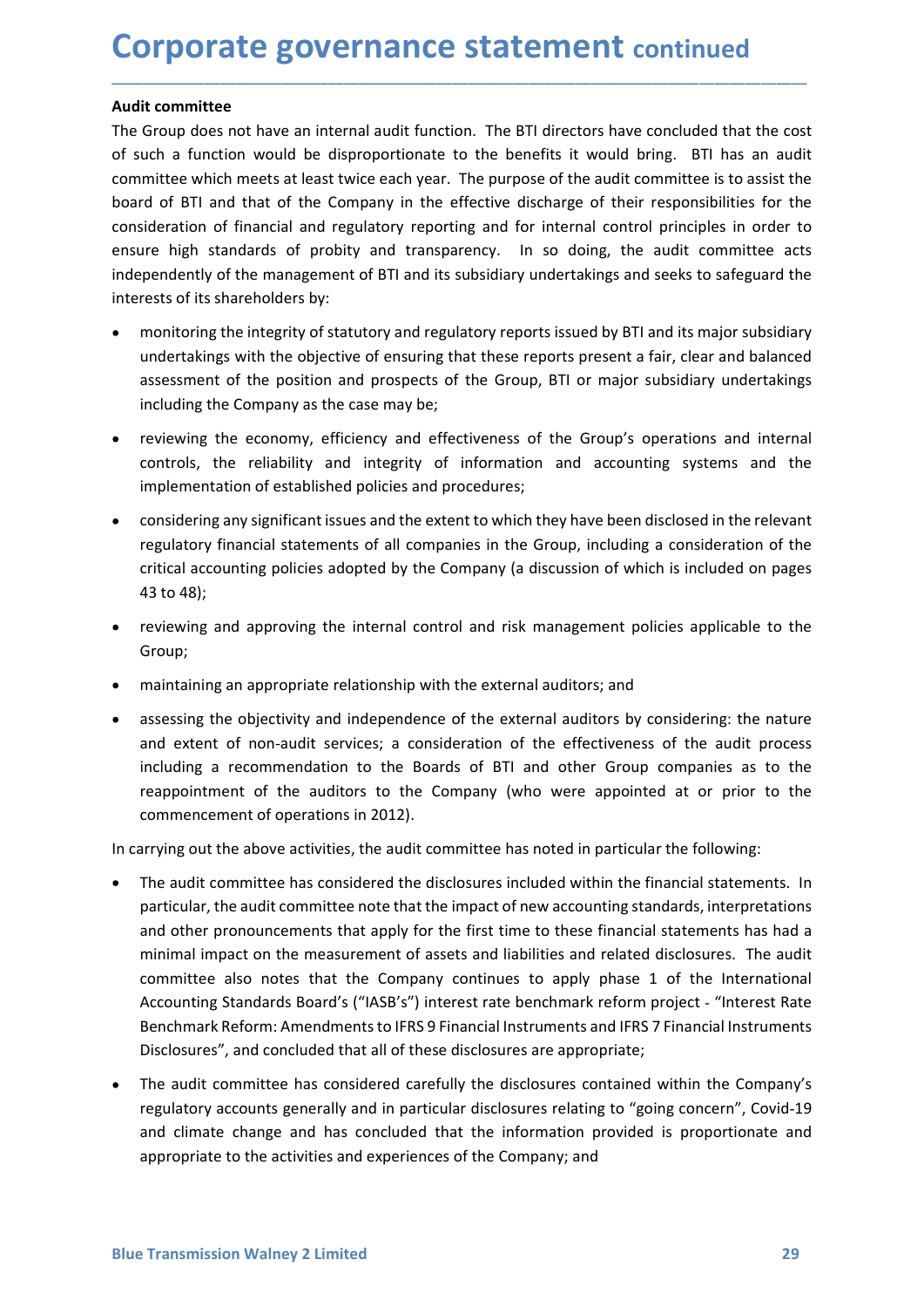**Corporate governance statement continued**<br>• The audit committee has also considered the key internal controls and risk management<br>procedures as they applied to the Company and judge them to have operated appropriately dur **Drigorate governance statement continued**<br>The audit committee has also considered the key internal controls and risk management<br>procedures as they applied to the Company and judge them to have operated appropriately durin **proporate governance statement continued**<br>The audit committee has also considered the key internal controls and risk management<br>procedures as they applied to the Company and judge them to have operated appropriately durin **Sumplement Constrained all of the search of the related internal controls and risk management procedures as they applied to the Company and judge them to have operated appropriately during the year. It has also considered Contained SCOV CONTRANCE STATEMENT CONTINUES CONTRANCE STATEMENT CONTINUES TO THE AND AND THE AND THE REGULATION CONTRANCE TO A THE REGULATION CONTRANCE TO APPOSE TO APPOSE TO APPOSE TO APPOSE TO APPOSE TO APPOSE TO APPOS** Company. **Corporate governance statement continued**<br> **•** The audit committee has also considered the key internal controls and risk management<br>
procedures as they applied to the Company and judge them to have operated appropriately **Corporate governance statement** continued<br>
• The audit committee has also considered the key internal controls and risk management<br>
procedures as they applied to the Company and judge them to have operated appropriately d **Corporate governance statement continued**<br>
• The audit committee has also considered the key internal controls and risk management<br>
procedures as they applied to the Company and judge them to have operated appropriately d **Corporate governance statement continued**<br>
• The audit committee has also considered the key internal controls and risk management<br>
procedures as the yapplied to the Company and judge them to have operated appropriately d **Corporate governance statement continued**<br> **•** The audit committee has also considered the key internal controls and risk management<br>
procedures as they applied to the Company and judge them to have operated appropriately **Corporate governance statement continued**<br>
• The audit committee has also considered the key internal controls and risk management<br>
procedures as they applied to the Company and judge them to have operated appropriately d The boards of both BTI and the Company recognise that the nature of the Group and Companys • The audit committee has also considered the key internal controls and risk management<br>procedures as they applied to the Company and judge them to have operated appropriately during<br>the year. It has also considered all of • The audit committee has also considered the key internal controls and risk management<br>procedures as they applied to the Company and judge them to have operated appropriately during<br>the year. It has also considered all of

\_\_\_\_\_\_\_\_\_\_\_\_\_\_\_\_\_\_\_\_\_\_\_\_\_\_\_\_\_\_\_\_\_\_\_\_\_\_\_\_\_\_\_\_\_\_\_\_\_\_\_\_\_\_\_\_\_\_\_\_\_\_\_\_\_\_\_\_\_\_\_\_\_\_\_\_\_\_\_\_\_\_\_\_\_\_\_\_\_\_

committee.

Free coate commuter mass are considered and the Company and judge them to have operated appropriately during<br>the year. It has also considered all of the related internal control and risk related disclosures<br>contained withi the vear. It has also considered all of the related internal control and risk related disclosures<br>contained within the regulatory accounts to be relevant and appropriate to the operations of the<br>Company.<br>Expresentatives of contained within the regulatory accounts to be relevant and appropriate to the operations of the Company;<br>Company;<br>cresentatives of the auditors are invited to attend meetings of the audit committee to attend as<br>see fit; t Company.<br>
Company:<br>
the accellations also have unrestricted access to the audit committee. There have been no<br>
se raticle the auditors also have unrestricted access to the audit committee. There have been no<br>
se ratised by resentatives of the auditors are invited to attend meetings of the audit committee to atter<br>see fit; the auditors also have unrestricted access to the audit committee. There have bee<br>s raised by the auditors' representativ r see fit; the auditors also have unrestricted access to the audit committee. There have been no<br>es raised by the auditors' representatives that were of concern to the members of the audit<br>audit committee.<br>audit committee es raised by the auditors' representatives that were of concern to the members of the audit<br>nittee.<br>audit committee is satisfied as to the auditors' objectivity and independence following enquiry<br>discussion with the audito mittee.<br>
audit committee is satisfied as to the auditors' objectivity and independence following enquiry<br>
discussion with the auditors and with management.<br>
Ith, safety and environment advisory committee<br>
boards of both BT audit committee is satisfied as to the auditors' objectivity and independence following enquiry<br>discussion with the auditors and with management.<br> **th, safety and environment advisory committee**<br> **thosets** of **both BTI** an discussion with the auditors and with management.<br>
Hh, safety and environment advisory committee<br>
boards of both BTI and the Company recognise that the nature of the Group and Company's<br>
heastes requires an exceptional foc rth, sarety and environment advisory committee<br>boards of both BTI and the Company recognise that the nature of the Group and Company's<br>heases requires an exceptional focus on health, safety and the environment. Accordingly boards of both BTI and the Company recognise that the nature of the Group and Company's<br>nesses requires an exceptional focos on helsth, safety and the environment. Accordingly, the BTI<br>rd has set up a Health, Safety and En nesses requires an exceptional focus on health, safety and the environment. Accordingly, the BTI<br>of has set up a Health, Safety and Environmental Advisory Committee which considers health,<br>ty and environment matters for al

- 
- 
- 
- performance;
- 
- 

• Reporting to all boards in the Group including that of the Company as to the activities of the committee throughout the year;<br>During the year members of the Health Safety and Environment Advisory Committee, who are also<br> The abset of the activities with a continuous method of the Group including the Company which meets<br>of a denvironment matters for all companies in the Group including the Company which meets<br>e a year. The committee is resp ry an environment matters for ail companies in the Group including the Company which meets<br>e a year. The committee is responsible for:<br>setting of health, safety and environmental targets for the Group and Company;<br>ensuring • setting of health, safety and environmental targets for the Group and Company;<br>
• ensuring that the Group's safety and health policy statement and environmental policy statement,<br>
• setting the health, safety and environ members of the Board, is alternation-transference and the members of the Board and the Board, closely and Environmental policy statement and environmental policy statement, are being adhered to;<br>
• Setting the health, safe e message mather Group Safety and health policy statement and environmental policy statement,<br>
Setting the health, safety and environmental plan for the year for all companies in the Group,<br>
including the objective of carr are elemg anteleta to, safety and environmental plan for the year for all companies in the Group,<br>
situality the health, safety and environmental plan for the year for all company of the importance of<br>
environmence against <ul>\n<li> Setting the health, safety and environmental plan for the year for all companies in the including the objective of carrying out health and safety audits of O&M providers and monit the performance against planned targets;</li>\n<li>encouraging greater awareness throughout the Group and the Company of the important health, safety and the environment and higher achievement in health, safety and environment;</li>\n<li> providing guidance to FPL, the management services company, and all O&M providers other sub-contractors to the Group and Company that have the day to day responsibility of management of health, safety and environment, and</li>\n<li> Reporting to all boards in the Group including that of the Company as to the activities committee throughout the year;</li>\n<li>During the year members of the Health Safety and Environment Advisory Committee, who are members of the Board, closely monitor health and safety matters on a regular basis – both for through the Health Safety and Environment Advisory Committee and at the more free management meetings. As a consequence, The members of the Health Safety and Environment Advisory Committee and the Board are pleased to methel, safety and the Company of the importance of health, safety and the environment and higher achievement in health, safe e encouraging greater awareness throughout the Group and the Company of the importance of<br>health, safety and the environment and higher achievement in health, safety and environmental<br>performance to FPL, the management ser Finder and the state and the state of the state of the state of the state of the state of the state and the state of the state of the state of the state of the state of the state of the state of the Group and Company that

details.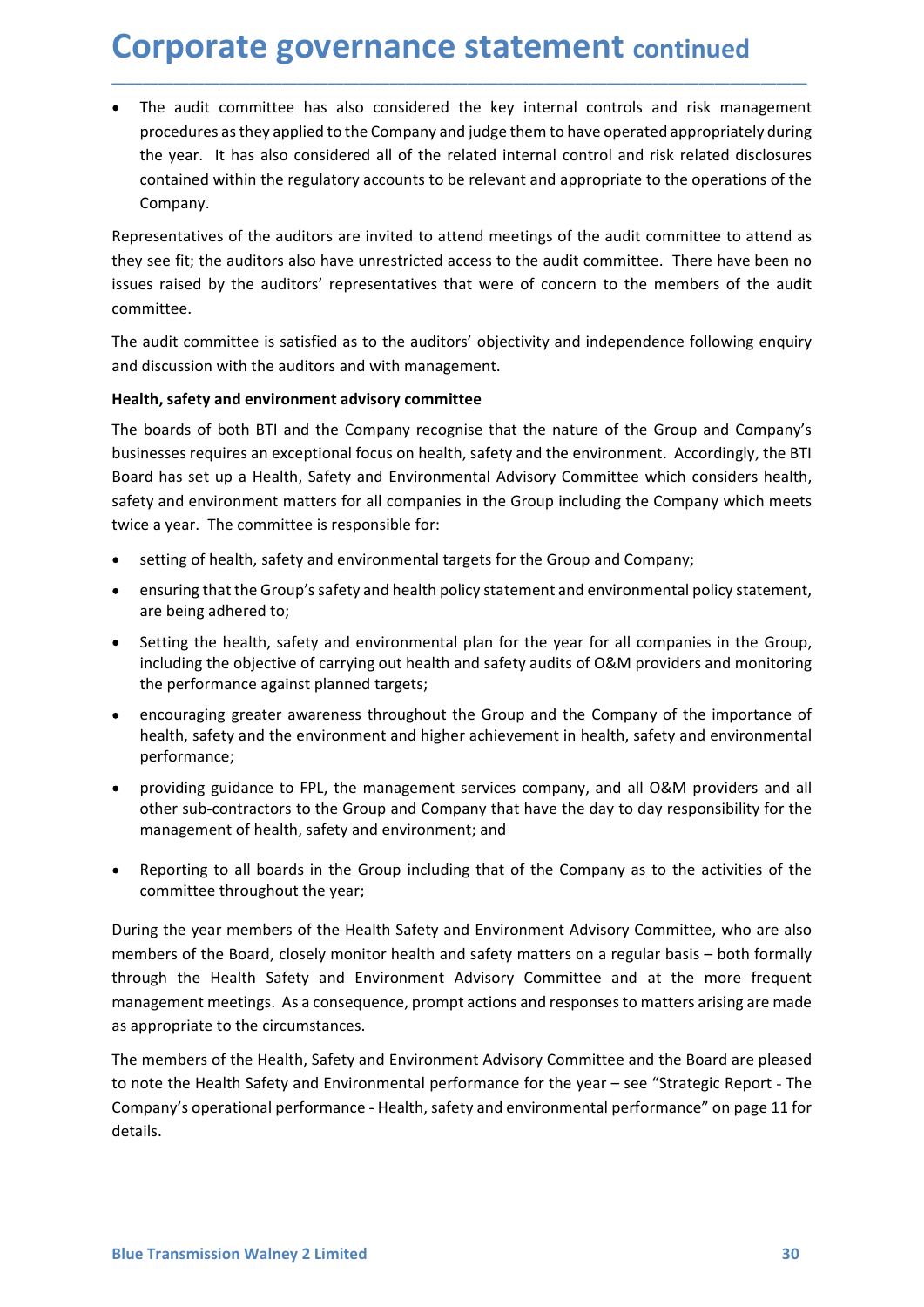**Corporate governance statement continued**<br> **Climate Change and greenhouse gas emissions**<br>
The Board acknowledges that the impact of climate change is apparent, through climate and weather<br>
extremes and environmental event **Corporate governance statement continued**<br>
Climate Change and greenhouse gas emissions<br>
The Board acknowledges that the impact of climate change is apparent, through climate and weather<br>
extremes and environmental events **Corporate governance statement continued**<br> **Climate Change and greenhouse gas emissions**<br>
The Board acknowledges that the impact of climate change is apparent, through climate and weather<br>
extremes and environmental event **Corporate governance statement continued**<br>
The Board acknowledges that the impact of climate change is apparent, through climate and weather<br>
extremes and environmental events that are increasing in frequency and intensit **Corporate governance statement continued**<br>
The Board acknowledges that the impact of climate change is apparent, through climate and weather<br>
extremes and environmental events that are increasing in frequency and intensit **Corporate governance statement continued**<br> **Climate Change and greenhouse gas emissions**<br>
The Board acknowledges that the impact of climate change is apparent, through climate and weather<br>
extremes and environmental event **Corporate governance statement continued**<br>The Board acknowledges that the impact of climate change is apparent, through climate and weather<br>extremes and enviromental elevents that are increasing in frequency and intensity **Corporate governance statement** continued<br>
Climate Change and greenhouse gas emissions<br>
The Board acknowledges that the impact of climate change is apparent, through climate and weather<br>
extremes and environmental events **Corporate governance statement** continued<br>
Climate Change and greenhouse gas emissions<br>
The Board acknowledges that the impact of climate change is apparent, through climate and weather<br>
extremes and environmental events **Corporate governance statement** continued<br>
Climate Change and greenhouse gas emissions<br>
The Board acknowledges that the impact of climate change is apparent, through climate and weather<br>
extremes and environmental events **Corporate governance statement** continued<br> **Climate Change and greenhouse gas emissions**<br>
The Board acknowledges that the impact of climate change is apparent, through climate and weather<br>
extremes and environmental event **Corporate governance statement** continued<br> **Climate Change and greenhouse gas emissions**<br>
The Board acknowledges that the impact of climate change is apparent, through climate and weather<br>
extremes and environmental event **Corporate governance statement** continued<br>The Board acknowledges that the impact of climate change is apparent, through climate and weather<br>textremes and environmental events that are increasing in frequency and intensity **Climate Change and greenhouse gas emissions**<br>The Board acknowledges that the impact of climate change is apparent, through climate and weather<br>extremes and environmental events that are increasing in frequency and intensi **Climate Change and greenhouse gas emissions**<br>The Board acknowledges that the impact of climate change is apparent, through climate and weather<br>extremes and environmental events that are increasing in frequency and intensi The Board acknowledges that the limated for limate change is apparent, through climate and weather<br>extremes and environmental events that are increasing in frequency and intensity. The Board is proud<br>to be managing a busin The Board acknowledges that the impact of climiate change is apparent, through climiate and weather<br>extremes and environmental events that are increasing in frequency and intensity. The Board is proud<br>to be managing a busi

\_\_\_\_\_\_\_\_\_\_\_\_\_\_\_\_\_\_\_\_\_\_\_\_\_\_\_\_\_\_\_\_\_\_\_\_\_\_\_\_\_\_\_\_\_\_\_\_\_\_\_\_\_\_\_\_\_\_\_\_\_\_\_\_\_\_\_\_\_\_\_\_\_\_\_\_\_\_\_\_\_\_\_\_\_\_\_\_\_\_

externes and environmental events that are increasing in frequency and intensity. Ine Boards prover be managing a business that is fundamental to the UK's efforts to achieve net zero emissions by 2050 in line with the Pari to be managing a business that is tundamental to the UK's etrorits to achieve net zero emissions by a 2050 in line with the Paris Agreement and the UK Government's target. The activities of the Company allow for the transm 2050 in line with the Paris Agreement and the UK Government's trarget. The activities of the Company<br>allow for the transmission of 184 MW of clean energy from the Walney 2 windfarm to the on-shore<br>substation, which is suf electrical equipment. SF<sub>6</sub> is an inorganic, colourless, odourless and non-flammable greenhouse gas<br>and the Company has an active maintenance regime in place to monitor equipment for gas leaks and<br>where necessary, take app energy, also requires the consumption of electricity, which maybe a sour<br>emissions. Electricity consumption during the year is estimated to be 65 MWh<br>The Directors have calculated that approximately 15 of tonnes of CO<sub>2</sub> ( The Directors have calculated that approximately 15 of tonnes of CO<sub>2</sub> (equivalent)<br>during the year (2020: approximately 17 tonnes), this calculation being based u<br>factor converting units of electricity consumed or greenho

Director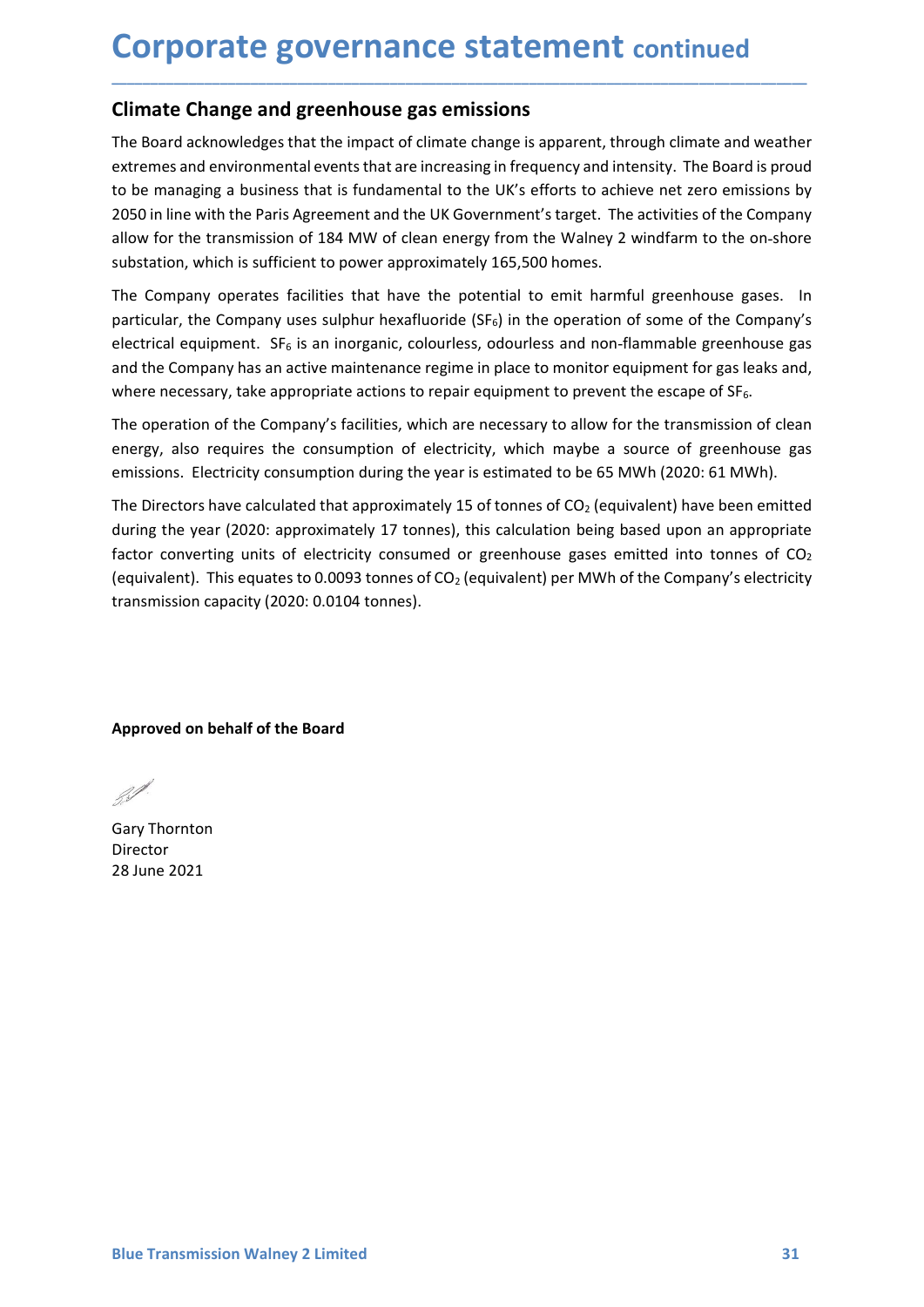Statement of Directors' responsibilities<br>
For the year ended 31 March 2021<br>
The Directors of the Company are required by standard condition E2 of the Licence to prepare<br>
regulatory accounts for each financial year which co **Statement of Directors' responsibilities**<br>For the year ended 31 March 2021<br>The Directors of the Company are required by standard condition E2 of the Licence to prepare<br>regulatory accounts for each financial year which com **Statement of Directors' responsibilities**<br>For the year ended 31 March 2021<br>The Directors of the Company are required by standard condition E2 of the Licence to prepare<br>regulatory accounts for each financial year which com **Statement of Directors' responsibilities**<br>For the year ended 31 March 2021<br>The Directors of the Company are required by standard condition E2 of the Licence to prepare<br>regulatory accounts for each financial year which co **Statement of Directors' responsibilities**<br>For the year ended 31 March 2021<br>The Directors of the Company are required by standard condition E2 of the Licence to prepare<br>regulatory accounts for each financial year which co **Statement of Directors' responsibilities**<br>
For the year ended 31 March 2021<br>
The Directors of the Company are required by standard condition E2 of the Licence to prepare<br>
regulatory accounts for each financial year which **Statement of Directors' responsibilities**<br>For the year ended 31 March 2021<br>The Directors of the Company are required by standard condition E2 of the Licence to prepare<br>regulatory accounts for each financial year which com **The Manuary of The State of the Compary** are required by standard condition E2 of the Licence to prepare<br>Directors of the Company are required by standard condition E2 of the Licence to prepare<br>Diatory accounts for each f **Example 18 The Company are required by standard condition E2 of the Licence to prepare<br>Directors of the Company are required by standard condition E2 of the Licence to prepare<br>actatory accounts for each financial year whi Example 18 And Sumple and Sumple and Sumple and Sumple and Sumple and Sumple and Sumple and Sumple and Sumple and Sumple and Directors of the Company are required by standard condition E2 of the Licence to prepare latator Example 18 A Standard Standard CONTICE CONTS CONTENT CONTENT** TO DEFECT TO DEFECT TO DEFECT TO DETERT DRIGHTER DRIGHTER DRIGHTER IN A THON DRIGHTER IN A THON THE PIRTON THE INTENT IN THE PROPORT IN THE PIRTON BOTH IN TH **COMPROM CONTROM CONT CONTS CONTS CONTS CONTS CONTS CONTS CONTS CONTS CONTS CONTS CONTS CONTS CONTS CONTS CONTS CONTS CONTS CONTS CONTS CONTS CONTS CONTS CONTS (FOR PROCESS PRECISION TO A PROCESS PERIPPOSE THE CONTS (FINAL CONCITY THE STEAD ASSOCITE ASSOCITE CONCERT CONCERT CONCERT TO THE CONCERT CONCERT DREAD TO THE DECISION OF THE DIRECT ON THE DIRECT STEAD TO THE NURRAL THE NURRAL THE NURRAL THE NURRAL THE NURRAL THE NURRAL THE NURRAL TH Example 18 Therefore, the compary are required by standard condition E2 of the licence to prepare lottery are concerned 31 March 2021**<br>Directors of the Compary are required by standard condition E2 of the licence to prepa **Statement of Directors' responsibilities**<br>
For the year ended 31 March 2021<br>
The Directors of the Company are required by standard condition E2 of the licence to prepare<br>
regulatory accounts for each financial year which **Statement of Directors' responsibilities**<br>
For the year ended 31 March 2021<br>
The Directors of the Company are required by standard condition E2 of the licence to prepare<br>
regulatory accounts for each financial year which For the year ended 31 March 2021<br>
The Directors of the Company are required by standard condition E2 of the Licence to prepare<br>
regulatory accounts for each financial year which comply with the requirements set out in that The Directors of the Company are required by standard condition E2 of the Licence to prepare<br>regulatory accounts for each financial year which comply with the requirements set out in that<br>condition. The Directors believe t The Directors of the Company are required by standard condition E2 of the Licence to prepare<br>
regulatory accounts for each financial year which comply with the requirements set eot in that<br>
condition. The Directors believe

\_\_\_\_\_\_\_\_\_\_\_\_\_\_\_\_\_\_\_\_\_\_\_\_\_\_\_\_\_\_\_\_\_\_\_\_\_\_\_\_\_\_\_\_\_\_\_\_\_\_\_\_\_\_\_\_\_\_\_\_\_\_\_\_\_\_\_\_\_\_\_\_\_\_\_\_\_\_\_\_\_\_\_\_\_\_\_\_\_\_

- 
- 

The Directors of the Compary are lequided by standard containing the energial and the anical technical state mention and the medicinal technical state increases condition. The Directors believe that, based on enquiry and t condition. The Directors believe that, based on enquiry and the information available to them, that<br>they have complied with these requirements. The content of the regulatory accounts is described<br>under "A description of th they have complied with these requirements. The content of the regulatory accounts is described<br>
• The Directors consider hat, in preparing the regulatory financial statements included in the<br>
• The Directors consider hat, onder "A description of these regulatory accounts" on page 2.<br>
The Directors consider that, in perparing the regulatory accounts, the Company has used appropriate accounting policies, consistently applied<br>
and supported by • The Directors consider that, in preparing the regulatory financial statements included in the regulatory accounts, the Company has used appropriate accounting policies, consistently applicable<br>and supported by reasonable re intertors volisted to mephavily in elegal requirements and supported the requirements of the company matter and supported and supported and supported and supported and supported and supported accounting and financial re regunatory accounting the complained and product and supported by reasonable and product judgements and estimates and all applicable<br>accounting and financial reporting standards have been followed.<br>The Directors have respo accounting and financial reporting standards have been followed.<br>
The Directors have responsibility for preparing the regulatory financial statements on the going<br>
concern basis, unless it is inappropriate to presure that • The Directors have responsibility for preparing the regulatory financial statements on the going<br>concern basis, unless it is inappropriate to presume that the Company will continue in business.<br>Therefore, these regulator rincores inversely insulted propagation in the propagation and a company will contrinue in business.<br>
Therefore, these regulatory financial statements have been prepared on the going concern basis.<br>
Therefore, these regula Concern usas, unuss is is mappy pulmate to presure that the company win continue in using concern basis.<br>The Directors have responsibility for ensuring that the Company keep accounting records in such form<br>that revenues, c Interiors, these regulatory infinited statements indevident properties in the properties and form that revenues, costs, assets, liabilities, reservers and provisions of, or reasonably attributable to, the transmission busi

The Directors have responsibility of ensuring untat the Outplaying Need accounting Lectors in the responsibility of the company.<br>
That revenues, costs, assets, liabilities, reserves and provisions of, or reasonably attribu Inta reventase, tosse, assets, inaunites, reserves and provisions or, or leasonably achievated the different many other activity of the Company.<br>The Directors have responsibility for ensuring that the regulatory financial The Directors have responsibility for ensuring that the requilatory financial statements fairly present<br>the fliencial position, financial performance and cash flows of, or reasonably attributable to, the<br>transmission busin The Directors have responsibility for ensuring that the regulatory financial statements fairly present<br>the financial position, financial performance and cash flows of, or reasonably attributable to, the<br>transmission busine the financial position, financial performance and cash flows of, or reasonably attributable to, the transmission business.<br>The Directors have responsibility to ensure that, so far as reasonably practicable, the regulatory<br> transmission business.<br>The Directors have responsibility to ensure that, so far as reasonably practicable, the regulatory<br>financial statements included in the regulatory accounts have the same form and content as the<br>equiv The Directors have responsibility to ensure that, so far as reasonably practicable, the regulatory accounts in the regulatory accounts have the same form and content as the equivalent statutory accounts of the Company and financial statements included in the regulatory accounts have the same form and content as the supply inely indictional encounting standards in conformity with the requirements of the Companies act 2006, anterbal respects equence is activaly activalis on the Compary and using the requirements of the Companies Act 2006, and the applicable legal requirements of the Companies Act 2006, being disclosed and explained in the requirements of the C meantoura accounting standards in the mediator of the comparation of the comparation and the applicable legal requirements of the Companies Act 2006 subject to any material departures<br>being disclosed and explained in the r and the apputable regar lequitentents to the Comparison and the consulted to the supported and explained in the gey disclosed and explained in the regulatory financial statements. The Directors have responsibility to ensur The Directors have responsibility to ensure that the regulatory financial statements include an incomestatement, a statement of changes in equity and, if appropriate, a statement of comprehensive income, a balance sheet an responsibility to ensure that the regulatory infinited statements intuous a step specifies adopted, a corporate governance statement, a Directors' Report and a<br>The Directors have responsibility to ensure that the regulator The Directors have responsibility to ensure that the regulatory financial statemet and in appropriate detail the amounts of any revenues, costs, assets, liabilities, ree that a have been charged from or to the ultimate con

Company) of the Company, or that have been determined by allocation or apportionment to the transmission business or between any other business of the Licensee or affiliate or related undertaking together with a descriptio

Director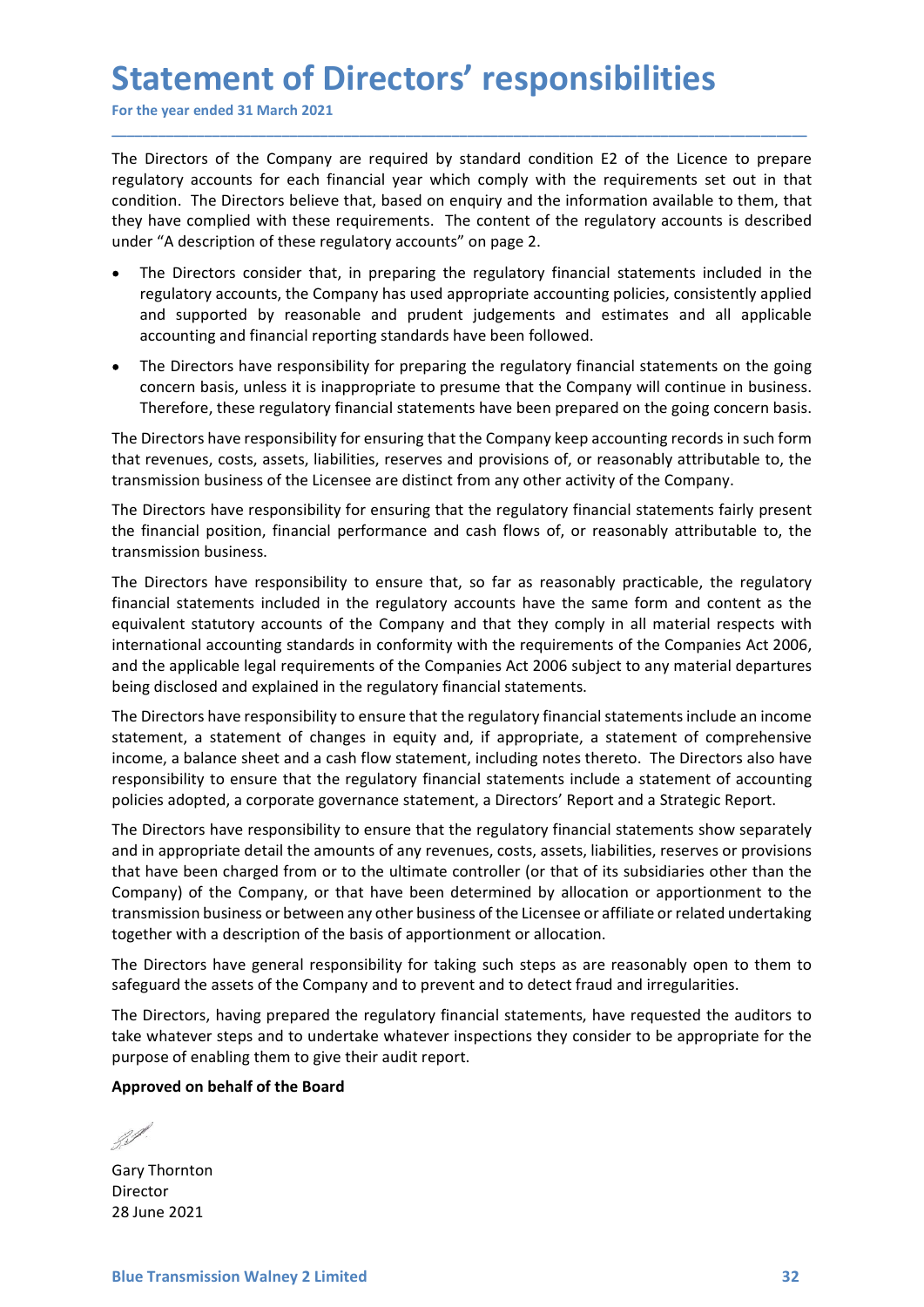### Independent auditors' report to the Gas and Electricity Markets Authority<br>(the "Regulator") and the Directors of Blue Transmission Walney 2 Limited<br>For the year ended 31 March 2021<br>Report on the audit of the regulatory fin Independent auditors' report to the Gas and Electricity Markets Authority<br>(the "Regulator") and the Directors of Blue Transmission Walney 2 Limited<br>For the year ended 31 March 2021<br>Report on the audit of the regulatory fin Independent auditors' report to the Gas and Electricity Markets Authority<br>
(the "Regulator") and the Directors of Blue Transmission Walney 2 Limited<br>
For the year ended 31 March 2021<br> **Report on the audit of the regulatory** Independent auditors' report to the Gas and Electricity Markets Authority<br>
(the "Regulator") and the Directors of Blue Transmission Walney 2 Limited<br>
For the year ended 31 March 2021<br>
Report on the audit of the regulatory Independent auditors' report to the Gas and Electricity Markets Authority<br>
(the "Regulator") and the Directors of Blue Transmission Walney 2 Limited<br>
For the year ended 31 March 2021<br> **Report on the audit of the regulatory** Independent auditors' report to the Gas and Electricity Markets Authority<br>
(the "Regulator") and the Directors of Blue Transmission Walney 2 Limited<br>
For the year ended 31 March 2021<br> **Report on the audit of the regulatory**

### Opinion

\_\_\_\_\_\_\_\_\_\_\_\_\_\_\_\_\_\_\_\_\_\_\_\_\_\_\_\_\_\_\_\_\_\_\_\_\_\_\_\_\_\_\_\_\_\_\_\_\_\_\_\_\_\_\_\_\_\_\_\_\_\_\_\_\_\_\_\_\_\_\_\_\_\_\_\_\_\_\_\_\_\_\_\_\_\_\_\_\_\_

Independent auditors' report to the Gas and Electricity Markets Authority<br>
(the "Regulator") and the Directors of Blue Transmission Walney 2 Limited<br>
For the year ended 31 March 2021<br> **Report on the audit of the regulatory** Independent auditors' report to the Gas and Electricity Markets Authority<br>
(the "Regulator") and the Directors of Blue Transmission Walney 2 Limited<br>
For the year ended 31 March 2021<br> **Report on the audit of the regulatory** Independent auditors' report to the Gas and Electricity Markets Authority<br>
(the "Regulator") and the Directors of Blue Transmission Walney 2 Limited<br>
For the year ended 31 March 2021<br> **Report on the audit of the regulatory** Independent auditors' report to the Gas and Electricity Markets Authority<br>
(the "Regulator") and the Directors of Blue Transmission Walney 2 Limited<br>
For the year ended 31 March 2021<br> **Report on the audit of the regulatory** Independent auditors' report to the Gas and Electricity Markets Authority<br>
(the "Regulator") and the Directors of Blue Transmission Walney 2 Limited<br>
For the year ended 31 March 2021<br> **Report on the audit of the regulatory** 

Independent auditors' report to the Gas and Electricity Markets<br>
(the "Regulator") and the Directors of Blue Transmission Walney<br>
For the year ended 31 March 2021<br> **Report on the audit of the regulatory financial statement** If the "Regulator") and the Directors of Blue Transmission Walney 2 Limited<br>
for the year ended 31 March 2021<br> **Report on the audit of the regulatory financial statements**<br> **Dominon**<br>
In our opinion, Blue Transmission Waln (the "Regulator") and the Directors of Blue Transmission Walney 2 Limited<br>For the year ended 31 March 2021<br>**Report on the audit of the regulatory financial statements**<br>**Opinion**<br>In our opinion, Blue Transmission Walney 2 L For the year ended 31 March 2021<br> **Report on the audit of the regulatory financial statements**<br> **Opinion**<br>
In our opinion, Blue Transmission Walney 2 Limited's regulatory financial statements for the year<br>
ended 31 March 2 **Report on the audit of the regulatory financial statements**<br> **Opinion**<br>
In our opinion, Blue Transmission Walney 2 Limited's regulatory financial statements for the year<br>
eneded 31 March 2021 have been properly prepared, **Report on the audit of the regulatory financial statements**<br> **Opinion**<br>
In our opinion, Blue Transmission Walney 2 Limited's regulatory financial statements for the year<br>
In our opinion, Blue Transmission Walney 2 Limited **Opinion**<br>
In our opinion, Blue Transmission Walney 2 Limited's regulatory financial statements for the year<br>
ended 31 March 2021 have been properly prepared, in all material respects, in accordance with<br>
standard conditio In our opinion, Blue Transmission Walney 2 Limited's regulatory financial statements for the year<br>ended 31 March 2021 have been properly prepared, in all material respects, in accordance with<br>standard condition E2 of the c standard condition E2 of the company's Regulatory Licence and the Accounting Policies.<br>We have audited the regulatory financial statements, included within the regulatory accounts which<br>comprise: the balance sheet as at 31 We have audited the regulatory financial statements, included within the regulatory accounts which<br>comprise: the balance sheet as at 31 March 2021; the income statement, the statement of<br>comprehensive income, the statement comprise: the balance sheet as at 31 March 2021; the income statement, the statement of comprehensive income, the statement of cash flows, the statement of changes in equity for the year<br>then ended; the accounting policies then ended; the accounting policies; and the notes to the regulatory financial statements.<br>**Basis for opinion**<br>We conducted our audit in accordance with International Standards on Auditing (UK) ("ISAs (UK)"),<br>including ISA **Basis for opinion**<br>We conducted our audit in accordance with International Standards on Auditing (UK) ("ISAs (UK)"),<br>including ISA (UK) 800, and applicable law, and having regard to the guidance contained in ICAEW<br>Technic We conducted our audit in accordance with International Standards on Auditing (UK) ("ISAs (UK)"),<br>including ISA (UK) 800, and applicable law, and having regard to the guidance contained in ICAEW<br>Technical Release Tech 02/1

### Independence

requirements.

international accounting standards in conformity with the requirements of Companies Act 2006<br>(International Financial Reporting Standards ("IFRS")) and the applicable legal requirements of the<br>Companies Act 2006. Financial including ISA (UK) 800, and applicable law, and having regard to the guidance contained in ICAEW<br>Technical Release Tech 02/16 AAF (Revised) 'Reporting to Regulators on Regulatory Accounts' issued<br>by the Institute of Charte Technical Release Tech 02/16 AAF (Revised) 'Reporting to Regulators on Regulatory Accounts' issued<br>by the Institute of Chartered Accountants in England & Wales. Our responsibilities under ISAs (UK)<br>are further described in by the Institute of Chartered Accountants in England & Wales. Our responsibilities under ISAs (UK)<br>are further described in the Auditors' responsibilities for the audit of the regulatory financial<br>statements section of our are further described in the Auditors' responsibilities for the audit of the regulatory financial statements section of our report. We believe that the audit evidence we have obtained is sufficient and appropriate to provi statements section of our report. We believe that the audit evidence we have obtained is sufficient<br>and appropriate to provide a basis for our opinion.<br>We remained independent of the Company in accordance with the ethical and appropriate to provide a basis for our opinion.<br>
Independence<br>
We remained independent of the company in accordance with the ethical requirements that are<br>
relevant to our audit of the regulatory financial statements i **Independence**<br>We remained independent of the Company in accordance with the ethical requirements that are<br>relevant to our audit of the regulatory financial statements in the UK, which includes the FRC's Ethical<br>Standard, **We remained independent of the Company in accordance with the thical requirements that are Welveranito our audit of the regulatory financial statements in the UK, which includes the FRC's Ethical Standard, and we have ful** We remainted innegendent or the Company in a accoroance with the etincal requirements that are<br>trelevant to our audit of the regulatory financial statements in the UK, which includes the FRC's Ethical<br>Standard, and we have relevant to our autor the regulatory innancial statements in the UK, which includes the FRC s Etnical Standard, and we have fulfilled our other ethical responsibilities in accordance with these requirements.<br> **Emphasis of** standard, and we have fulfilled our other ethical responsibilities in accordance with these<br>requirements.<br>**Emphasis of matter - Basis of preparation**<br>Without modifying our opinion, we draw attention to the Accounting Polic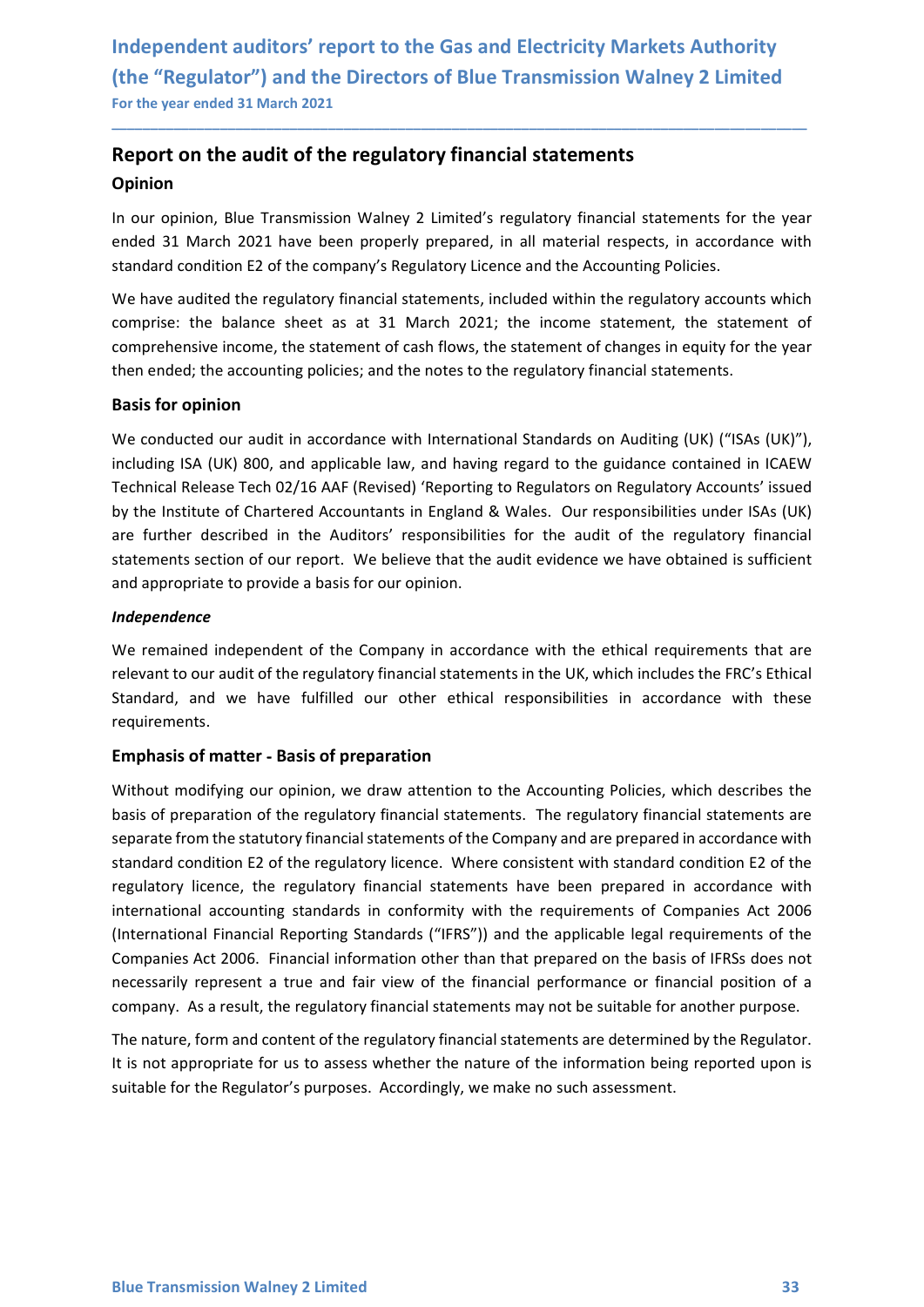### Independent auditors' report to the Gas and Electricity Markets Authority<br>(the "Regulator") and the Directors of Blue Transmission Walney 2 Limited<br>continued<br>For the year ended 31 March 2021 Independent auditors' report to the Gas and Electricity Markets Authority<br>(the "Regulator") and the Directors of Blue Transmission Walney 2 Limited<br>continued<br>For the year ended 31 March 2021<br>Emphasis of matter - Basis of p continued Independent auditors' report to the Gas and Electricity Markets Authority<br>
(the "Regulator") and the Directors of Blue Transmission Walney 2 Limited<br>
continued<br>
For the year ended 31 March 2021<br> **Emphasis of matter - Basis**

\_\_\_\_\_\_\_\_\_\_\_\_\_\_\_\_\_\_\_\_\_\_\_\_\_\_\_\_\_\_\_\_\_\_\_\_\_\_\_\_\_\_\_\_\_\_\_\_\_\_\_\_\_\_\_\_\_\_\_\_\_\_\_\_\_\_\_\_\_\_\_\_\_\_\_\_\_\_\_\_\_\_\_\_\_\_\_\_\_\_

Independent auditors' report to the Gas and Electricity Markets Authority<br>
(the "Regulator") and the Directors of Blue Transmission Walney 2 Limited<br>
continued<br>
For the year ended 31 March 2021<br> **Emphasis of matter - Basis** Independent auditors' report to the Gas and Electricity Markets Authority<br>
(the "Regulator") and the Directors of Blue Transmission Walney 2 Limited<br>
continued<br>
For the year ended 31 March 2021<br> **Emphasis of matter - Basis** Independent auditors' report to the Gas and Electricity Markets Authority<br>(the "Regulator") and the Directors of Blue Transmission Walney 2 Limited<br>continued<br>Company for the year ended 31 March 2021<br>Himphasis of matter - B Independent auditors' report to the Gas and Electricity Markets Authority<br>
(the "Regulator") and the Directors of Blue Transmission Walney 2 Limited<br>
For the year ended 31 March 2021<br> **Emphasis of matter - Basis of prepara** Independent auditors' report to the Gas and Electricity Markets Authority<br>(the "Regulator") and the Directors of Blue Transmission Walney 2 Limited<br>continued<br>For the year ended 31 March 2021<br>**Emphasis of matter - Basis of** Independent auditors' report to the Gas and Electricity Markets Authority<br>
(the "Regulator") and the Directors of Blue Transmission Walney 2 Limited<br>
Continued<br>
For the year ended 31 March 2021<br> **Emphasis of matter - Basis** Independent auditors' report to the Gas and Electricity Markets Authority<br>(the "Regulator") and the Directors of Blue Transmission Walney 2 Limited<br>continued<br>For the year ended 31 March 2021<br>**Emphasis of matter - Basis of** Independent auditors' report to the Gas and Electricity Markets Authority<br>
(the "Regulator") and the Directors of Blue Transmission Walney 2 Limited<br>
For the year ended 31 March 2021<br> **Emphasis of matter - Basis of prepara** Independent auditors' report to the Gas and Electricity Markets Authority<br>
(the "Regulator") and the Directors of Blue Transmission Walney 2 Limited<br>
continued<br>
Eorthe year ended 31 March 2021<br> **Emphasis of matter - Basis** Independent auditors' report to the Gas and Electricity Markets Authority<br>(the "Regulator") and the Directors of Blue Transmission Walney 2 Limited<br>continued<br>For the year ended 31 March 2021<br>**Emphasis of matter - Basis of** Independent auditors' report to the Gas and Electricity Markets Authority<br>
(the "Regulator") and the Directors of Blue Transmission Walney 2 Limited<br>
continued<br>
For the year ended 31 March 2021<br> **Emphasis of matter - Basis** (the Regulator ) and the Directors of blue Transmission walney 2 Limited continued<br>
For the year ended 31 March 2021<br> **Emphasis of matter - Basis of preparation continued**<br>
Our opinion on the regulatory financial statement continued<br>
Emphasis of matter - Basis of preparation continued<br>
Cur opinion on the regulatory financial statements is separate from our opinion on the statutory<br>
financial statements of the Company for the year ended 31 Ma **Emphasis of matter - Basis of preparation continued**<br>Our opinion on the regulatory financial statements is separate from our opinion on the statutory<br>financial statements of the Company for the year ended 31 March 2021 on Our opinion on the regulatory financial statements is separate from our opinion on the statutory<br>financial statements of the Company for the year ended 31 March 2021 on which we reported on 28<br>June 2021, which are prepared Our opinion on the regulatory infancial statements is separate from our opinion on the statutory<br>financial statements of the Company for the year ended 31 March 2021 on which we reported on 28<br>June 2021, which are prepared minarial statements or the Company for the Year endeed is 1 watch 2021 on which we reported on ZS<br>Unne 2021, which are prepared for a different purpose. Our audit report in relation to the statutory<br>financial statements of unner 2012, worm are prepared or a dimerent purpose. Unraulat purpose and be prelated to the statutory<br>tifinancial statements of the Company (our "Statutory audit") was made solely to the Company's<br>members, as a body, in a members, as a body, in accordance with Chapter 3 of Part 16 of the Companies Act 2006. Our<br>Statutory audit work was undertaken so that we might state to the Company's members those matters<br>we are required to state to them Statutory audit work was undertaken so that we might state to the Company's members those matters<br>we are required to state to them in a statutory audit report and for no other purpose. In these<br>circumstances, to the fulles

statements.

we are required to state to them in a statutory audit report and for no other purpose. In these circumstances, to the fullest extent permitted by law, we do not accept or assume responsibility for circumstances, to the ful circumstances, to the fullest extent permitted by law, we do not accept or assume responsibility for<br>any other purpose or to any other person to whom our Statutory audit report is shown or into whose<br>hands it may come, sav any once to use of the responsibilities and the responsibilities and the Directors and the responsible formulation, we draw attention to the fact that these regulatory financial statements have not been prepared under sect mandit in the relevant sections of the fact that these regulatory financial statements have not been<br>In addition, we draw attention to the fact that these regulatory financial statements have not been<br>prepared under sectio

In centraling and the relation and our auditors' respective the requirements and the company's statutory finite<br>prepared under section 394 of the Companies Act 2006 and are not the company's statutory finite<br>statements.<br>**C** statements.<br> **Conclusions relating to going concern**<br>
Based on the work we have performed, we have not identified any material uncertainties relating to<br>
Based on the voorkitions that, individually or collectively, may cas **Conclusions relating to going concern**<br>Based on the work we have performed, we have not identified any material uncertainties relating to<br>events or conditions that, individually or collectively, may cast significant doubt Example of the work we have not identified any material uncertainties relating to Bosed on the work we have performed, we have not identified any material uncertainties relating to events or conditions that, individually o

me one information compiuses an or an emormation in the regulatory actomics oner lain<br>regulatory financial statements and our auditors' report thereon. The Directors are responsible for<br>the other information. Our opinion o Based on the work we have performed, we have not identified any material uncertainties relating to<br>events or conditions that, individually or collectively, may cast significant doubt on the Company's<br>ability to continue as Formation connection with our and the regulatory financial statements from when the regulatory<br>ability to continue as a going concern for a period of a least twelve months from when the regulatory<br>financial statements are binancial statements are authorised for issue.<br>
In auditing the regulatory financial statements, we have concluded that the Directors' use of the going<br>
concern basis of accounting in the preparation of the regulatory fina member succession of the regulatory financial statements, we have concluded that the Directors' use of the going<br>concern basis of accounting in the preparation of the regulatory financial statements is appropriate.<br>However In auditing the regulatory financial statements, we have concluded that the Directors' use of the going<br>concern basis of accounting in the preparation of the regulatory financial statements is appropriate.<br>However, because concern basis of accounting in the preparation of the regulatory financial statements is appropriate.<br>However, because not all future events or conditions can be predicted, this conclusion is not a<br>guarantee as to the Comp However, because not all future events or conditions can be predicted, this conclusion is not a<br>guarantee as to the Company's ability to continue as a going concern.<br>Our responsibilities and the responsibilities of the Dir guarantee as to the Company's ability to continue as a going concern.<br>Our responsibilities and the responsibilities of the Directors with respect to going concern are<br>described in the relevant sections of this report.<br>**Rep** The other information of this other information, we are required to report that fact. We have nothing the model of the information of this report.<br>Reporting on other information of this report.<br>The other information compri Our responsibilities and the responsibilities of the Directors with respect to going and described in the relevant sections of this report.<br> **Reporting on other information**<br>
The other information comprises all of the info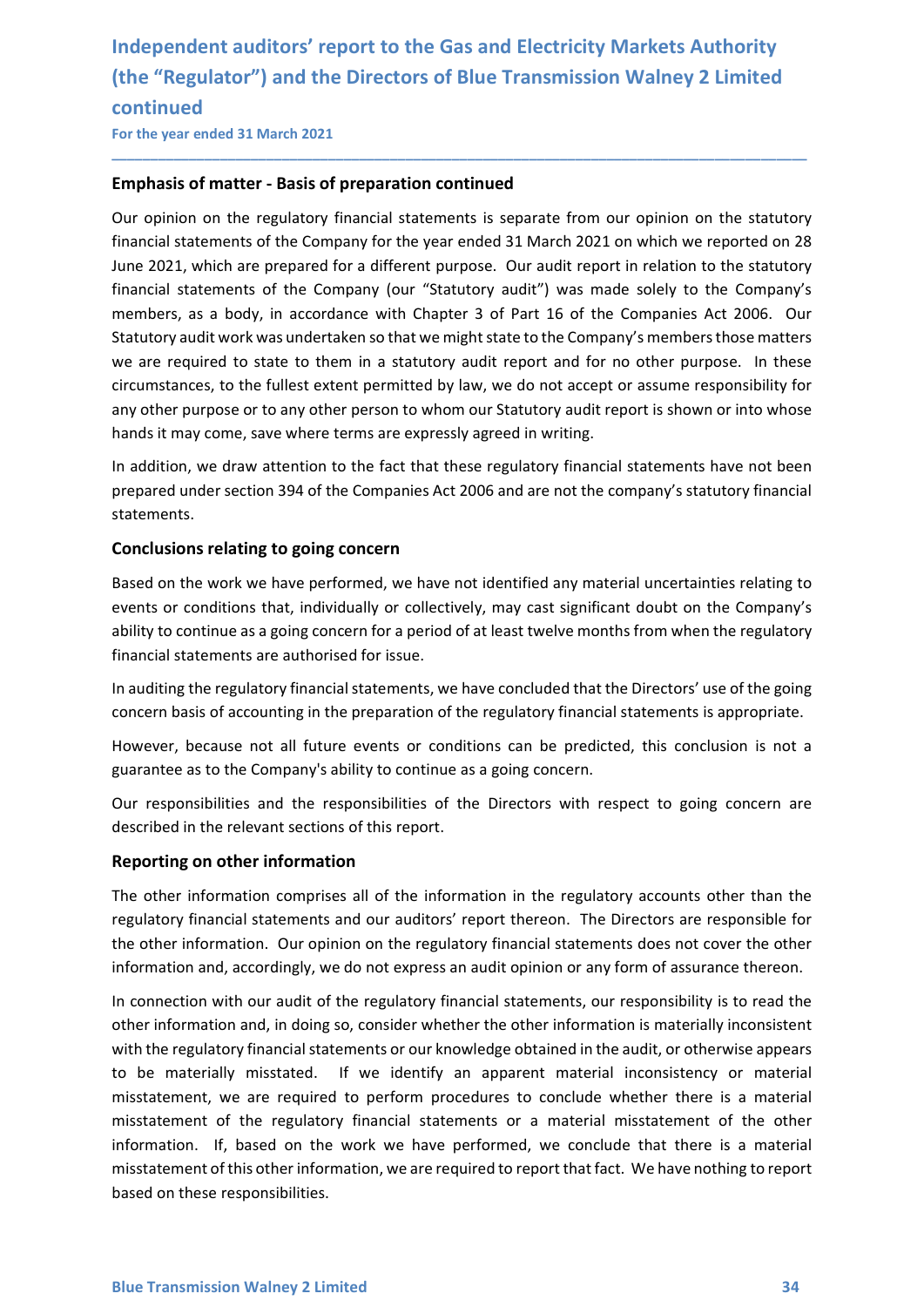### Independent auditors' report to the Gas and Electricity Markets Authority<br>(the "Regulator") and the Directors of Blue Transmission Walney 2 Limited<br>continued<br>For the year ended 31 March 2021 Independent auditors' report to the Gas and Electricity Markets Authority<br>(the "Regulator") and the Directors of Blue Transmission Walney 2 Limited<br>continued<br>For the year ended 31 March 2021<br>The Directors' Report, Strategi continued Independent auditors' report to the Gas and Electricity Markets Authority<br>
(the "Regulator") and the Directors of Blue Transmission Walney 2 Limited<br>
continued<br>
For the year ended 31 March 2021<br>
The Directors' Report, Stra

Independent auditors' report to the Gas and Electricity Markets Authority<br>
(the "Regulator") and the Directors of Blue Transmission Walney 2 Limited<br>
For the year ended 31 March 2021<br>
The Directors' Report, Strategic Repor Independent auditors' report to the Gas and Electricity Markets Authority<br>(the "Regulator") and the Directors of Blue Transmission Walney 2 Limited<br>continued<br>For the year ended 31 March 2021<br>The Directors' Report, Strategi Independent auditors' report to the Gas and Electricity Markets Authority<br>(the "Regulator") and the Directors of Blue Transmission Walney 2 Limited<br>continued<br>The Directors' Report, Strategic Report and Corporate governance Independent auditors' report to the Gas and Electricity Markets Authority<br>
(the "Regulator") and the Directors of Blue Transmission Walney 2 Limited<br>
For the year ended 31 March 2021<br>
The Directors' Report, Strategic Repor Independent auditors' report to the Gas and Electricity Markets Authority<br>(the "Regulator") and the Directors of Blue Transmission Walney 2 Limited<br>continued<br>For the year ended 31 March 2021<br>The Directors' Report, Strategi Independent auditors' report to the Gas and Electricity Markets Authority<br>
(the "Regulator") and the Directors of Blue Transmission Walney 2 Limited<br>
continued<br>
For the year ended 31 March 2021<br>
The Directors' Report, Stra Independent auditors' report to the Gas and Electricity Markets Authority<br>(the "Regulator") and the Directors of Blue Transmission Walney 2 Limited<br>continued<br>For the year ended 31 March 2021<br>The Directors' Report, Strategi Independent auditors' report to the Gas and Electricity Markets Authority<br>
(the "Regulator") and the Directors of Blue Transmission Walney 2 Limited<br>
For the year ended 31 March 2021<br>
The Directors' Report, Strategic Repor Independent auditors' report to the Gas and Electricity Markets Authority<br>
(the "Regulator") and the Directors of Blue Transmission Walney 2 Limited<br>
continued<br>
The Directors' Report, Strategic Report and Corporate governa Independent auditors' report to the Gas and Electricity Markets Authority<br>
(the "Regulator") and the Directors of Blue Transmission Walney 2 Limited<br>
continued<br>
for the year ended 31 March 2021<br>
The Directors' Report, Stra Interpendent databased report to the Cass and Eccentery Market (the "Regulator") and the Directors of Blue Transmission Wall<br>
continued<br>
For the year ended 31 March 2021<br>
The Directors' Report, Strategic Report and Corpora Thinued<br>
Directors' Report, Strategic Report and Corporate governance statement<br>
Company's Regulatory Licence, standard condition E2, requires the regulatory financial<br>
company's Regulatory Licence, standard condition E2, Thrue to the state of the regulatory financial Component and Corporate governance statement<br>
Company's Regulatory Lieence, standard condition E2, requires the regulatory financial<br>
Company's Regulatory Lieence, standard co Directors' Report, Strategic Report and Corporate governance statement<br>
Company's Regulatory Licence, standard condition E2, requires the regulatory financial<br>
company's Regulatory Licence, standard condition E2, requires Directors' Report, Strategic Report and Corporate governance statement<br>
Company's Regulatory Licence, standard condition E2, requires the regulatory financial<br>
emenents and the Directors' Report, Strategic Report, and Gorp Company's Regulatory Licence, standard condition E2, requires the regulatory financial<br>ements and the Directors' Report, Strategic Report, and Corporate governance statement to be<br>orared as if the Company were a quoted com Company's Regulatory Licence, standard condition Ez, requires the regulatory firements and the Directors' Report, Strategic Report, and Corporate governance statement company's statutory financial statements or Report, Str ared as if the Company were a quoted company and as if the regulatory financial statements were<br>company's statutory financial statements prepared in accordance with Part 15 of the Companies<br>2006. The Directors have therefo company's statutory financial statements prepared in accordance with Part 15 of the Companies<br>2006. The Directors have therefore prepared a Directors' Report, Strategic Report, and Corporate<br>remanne e statement accompanyin 2006. The Directors have therefore prepared a Directors' Report, Strategic Report, and Corporate pranance statement accompanying the regulatory financial statements. Under the terms of our pranance statement accompanying t

\_\_\_\_\_\_\_\_\_\_\_\_\_\_\_\_\_\_\_\_\_\_\_\_\_\_\_\_\_\_\_\_\_\_\_\_\_\_\_\_\_\_\_\_\_\_\_\_\_\_\_\_\_\_\_\_\_\_\_\_\_\_\_\_\_\_\_\_\_\_\_\_\_\_\_\_\_\_\_\_\_\_\_\_\_\_\_\_\_\_

- 
- 
- ernance statement accompanying the regulatory financial statements. Under the terms of our arract we have assumed responsibility to provide those opinions that would be provided if this were assumed responsibility to provi

### Responsibilities for the regulatory financial statements and the audit

### Responsibilities of the Directors for the regulatory financial statements

As explained more fully in the Statement of Directors' Responsibilities set out on page 32, the Directors are responsible for the preparation of the regulatory financial statements in accordance with standard condition E2 of the Company's Regulatory Licence, and the Accounting Policies and for determining that the basis of preparation and accounting policies are acceptable in the circumstances. The Directors are also responsible for such internal control as they determine is necessary to enable the preparation of regulatory financial statements that are free from material misstatement, whether due to fraud or error.

### Auditors' responsibilities for the audit of the regulatory financial statements

Directors are also responsible for such internal control as they determine is necessary to enable the preparation of regulatory financial statements that are free from material misstatement, whether due to fraud or error.<br> Our objectives are to obtain reasonable assurance about whether the Regulatory Financial Statements as a whole are free from material misstatement, whether due to fraud or error, and to issue an auditors' report that includes our opinion. Reasonable assurance is a high level of assurance, but is not a guarantee that an audit conducted in accordance with ISAs (UK) will always detect a material misstatement when it exists. Misstatements can arise from fraud or error and are considered material if, individually or in the aggregate, they could reasonably be expected to influence the economic decisions of users taken on the basis of these Regulatory Financial Statements.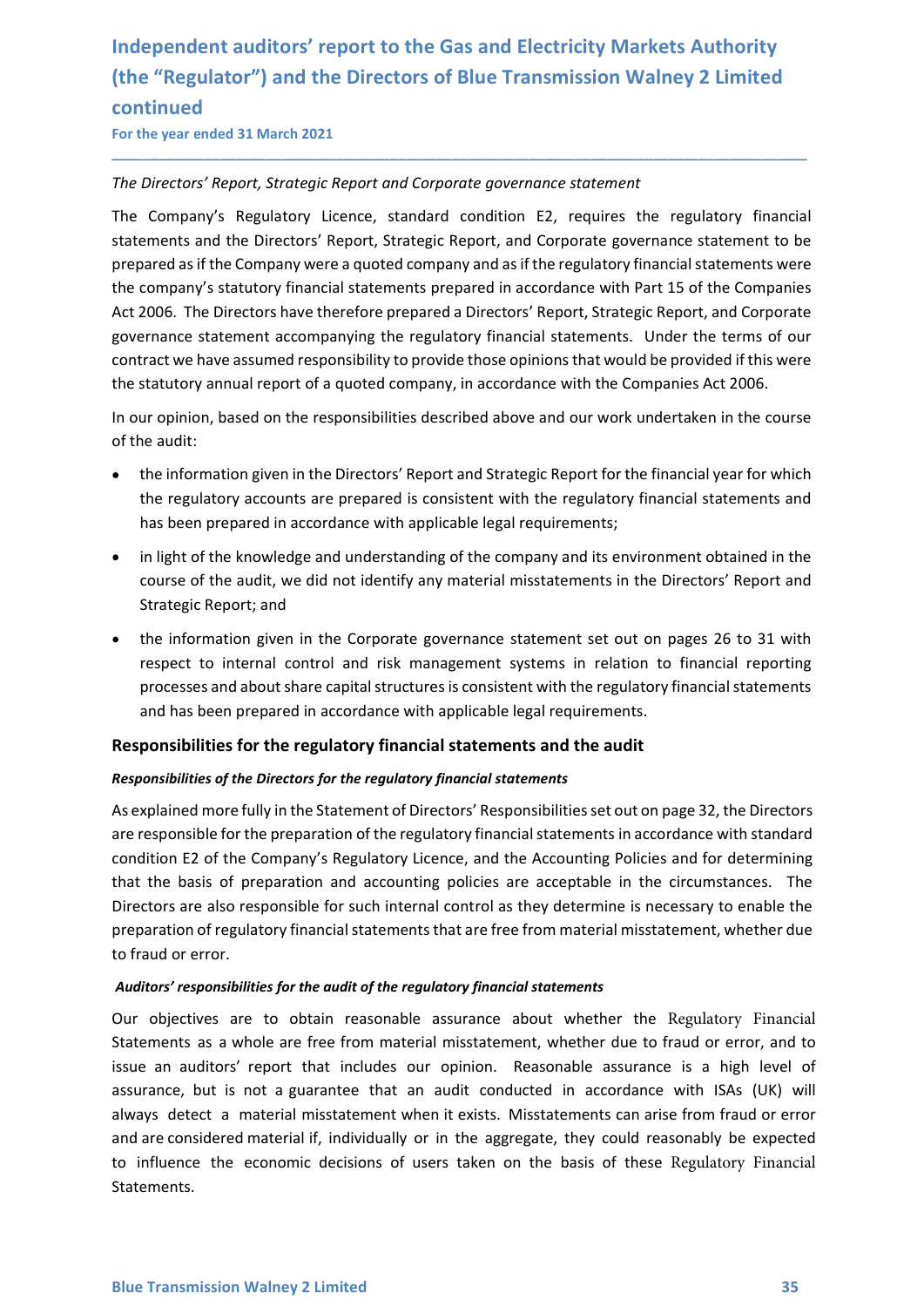### Independent auditors' report to the Gas and Electricity Markets Authority<br>(the "Regulator") and the Directors of Blue Transmission Walney 2 Limited<br>continued<br>For the year ended 31 March 2021 Independent auditors' report to the Gas and Electricity Markets Authority<br>(the "Regulator") and the Directors of Blue Transmission Walney 2 Limited<br>continued<br>For the year ended 31 March 2021<br>Auditors' responsibilities for continued Independent auditors' report to the Gas and Electricity Markets Authority<br>
(the "Regulator") and the Directors of Blue Transmission Walney 2 Limited<br>
continued<br>
For the year ended 31 March 2021<br>
Auditors' responsibilities

Independent auditors' report to the Gas and Electricity Markets Authority<br>
(the "Regulator") and the Directors of Blue Transmission Walney 2 Limited<br>
For the year ended 31 March 2021<br>
Auditors' responsibilities for the aud Independent auditors' report to the Gas and Electricity Markets Authority<br>
(the "Regulator") and the Directors of Blue Transmission Walney 2 Limited<br>
continued<br>
Auditors' responsibilities for the audit of the regulatory fi Independent auditors' report to the Gas and Electricity Markets Authority<br>(the "Regulator") and the Directors of Blue Transmission Walney 2 Limited<br>continued<br>Are the year ended 31 March 2021<br>Auditors' responsibilities for Independent auditors' report to the Gas and Electricity Markets Authority<br>
(the "Regulator") and the Directors of Blue Transmission Walney 2 Limited<br>
For the year ended 31 March 2021<br>
Auditors' responsibilities for the aud

\_\_\_\_\_\_\_\_\_\_\_\_\_\_\_\_\_\_\_\_\_\_\_\_\_\_\_\_\_\_\_\_\_\_\_\_\_\_\_\_\_\_\_\_\_\_\_\_\_\_\_\_\_\_\_\_\_\_\_\_\_\_\_\_\_\_\_\_\_\_\_\_\_\_\_\_\_\_\_\_\_\_\_\_\_\_\_\_\_\_

Independent auditors' report to the Gas and Electricity Markets Authority<br>
(the "Regulator") and the Directors of Blue Transmission Walney 2 Limited<br>
continued<br>
For the year ended 31 March 2021<br>
Auditors' responsibilities Independent auditors' report to the Gas and Electricity Markets Authority<br>
(the "Regulator") and the Directors of Blue Transmission Walney 2 Limited<br>
continued<br>
For the year ended 31 March 2021<br>
Auditors' responsibilities Independent auditors' report to the Gas and Electricity Markets Authority<br>
(the "Regulator") and the Directors of Blue Transmission Walney 2 Limited<br>
Continued<br>
For the year ended 31 March 2021<br>
Auditors' responsibilities Independent auditors' report to the Gas and Electricity Markets Authority<br>
(the "Regulator") and the Directors of Blue Transmission Walney 2 Limited<br>
continued<br>
For the year ended 31 March 2021<br>
Auditors' responsibilities Independent auditors' report to the Gas and Electricity Markets Authority<br>
(the "Regulator") and the Directors of Blue Transmission Walney 2 Limited<br>
Continued<br>
For the year ended 31 March 2021<br>
Auditors' responsibilities Independent auditors' report to the Gas and Electricity Markets Authority<br>
(the "Regulator") and the Directors of Blue Transmission Walney 2 Limited<br>
continued<br>
For the vear ended 31 March 2021<br>
Auditors' responsibilities If the "Regulator") and the Directors of Blue Transmission Walney 2 Limited<br>
(the "Regulator") and the Directors of Blue Transmission Walney 2 Limited<br>
For the year ended 31 March 2021<br> **Auditors' responsibilities for the** (the "Regulator") and the Directors of Blue Transmission Walney 2 Limited<br>continued<br>For the vear ended 31 March 2021<br>Auditors' responsibilities for the audit of the regulatory financial statements continued<br>Irregularities, continued<br>
For the year ended 31 March 2021<br>
Auditors' responsibilities for the audit of the regulatory financial statements continued<br>
Irregularities, including fraud, are instances of non-compliance with laws and regulat For the year ended 31 March 2021<br>**Auditors' responsibilities for the audit of the regulatory financial statements continued**<br>Irregularities, including fraud, are instances of non-compliance with laws and regulations. We de Auditors' responsibilities for the audit of the regulatory financial statements continued<br>Irregularities, including fraud, are instances of non-compliance with laws and regulations. We design<br>procedures in line with our re entions' responsibilities for the audit of the regulatory financial statements continued<br>gualarities, including fraud, are instances of non-compliance with laws and regulations. We design<br>excelures in line with our respons regularities, including fraud, are instances of non-compliance with laws and regulations. We design<br>cecutures in line with our responsibilities, outlined above, to detect material misstatements in<br>epect of irregularities, receures in ine warn our responsionities, bounded above, to detect material misstatements in epect of irregularities, including fraud, is detailed below.<br>Here the friedly infided to the company and industry, we identified igularities, including fraud, is detailed below.<br>
Signistic effect on our understanding of the Company and industry, we identified that the principal risks of non-<br>
philance with laws and regulations related to UK tax legi ed on our understanding of the Company and industry, we identified that the principal risks of non-<br>ppliance with laws and regulations related to UK tax legislation, Health and Safety, and a range of<br>ustry specific legal r mpliance with laws and regulations related to UK tax legislation, Health and Safety, and a range of<br>ustry specific legal requirements pertaining to the Company's licence to operate, including the<br>ustrictly Act 1989, and we ustry specific legal requirements pertaining to the Company's licence to operate, including the<br>criticly Act 1989, and we considered the extent to which non-compliance might have a material<br>ect on the regulatory financial Electricity Act 1989, and we considered the extent to which non-compliance might have a material<br>effect on the regulatory financial statements such as the Companies Act 2006. We<br>evaluated management's incentives and opport

- 
- 
- 
- 

effect on the regulatory financial statements. We also considered those laws and regulations that<br>have a direct impact on the regulatory financial statements such as the Companies Azt 2006. We<br>evaluated management's incent have a direct impact on the regulatory financial statements such as the Companies Act 2006. We<br>evaluated management's incentives and opportunities for fraudulent manipulation of the regulatory<br>financial statements incentiv evaluated management's incentives and opportunities for fraudulent manipulation of the regulatory<br>financial statements (including the risk of override of controls) and determined that the principal risks<br>were related to po financial statements (including the risk of override of controls) and determined that the principal risks<br>were related to posting inappropriate journal entrines and the risk of management bias in accounting<br>estimates. Audi were related to posting inappropriate journal entries and the risk of management bias in accounting<br>estimates. Audit procedures performed by the engagement team included:<br>
• enquires of management around known or suspected **Examples of management around known or suspected instances of non-compliance with laws and<br>
regulations, claims and litigation, and instances of fraud;<br>
<b>•** understanding of management's controls designed to prevent and d e enquiries of management around known or suspected instances of non-compliance with laws and<br>regulations, claims and litigation, and instances of fraud;<br>understring is of management is controls designed to prevent and det

misrepresentations, or unlongin comission.<br>A further description of our responsibilities for the audit of financial statements is located on the FRC's<br>website at: www.frc.org.uk/auditorsresponsibilities. This description f report.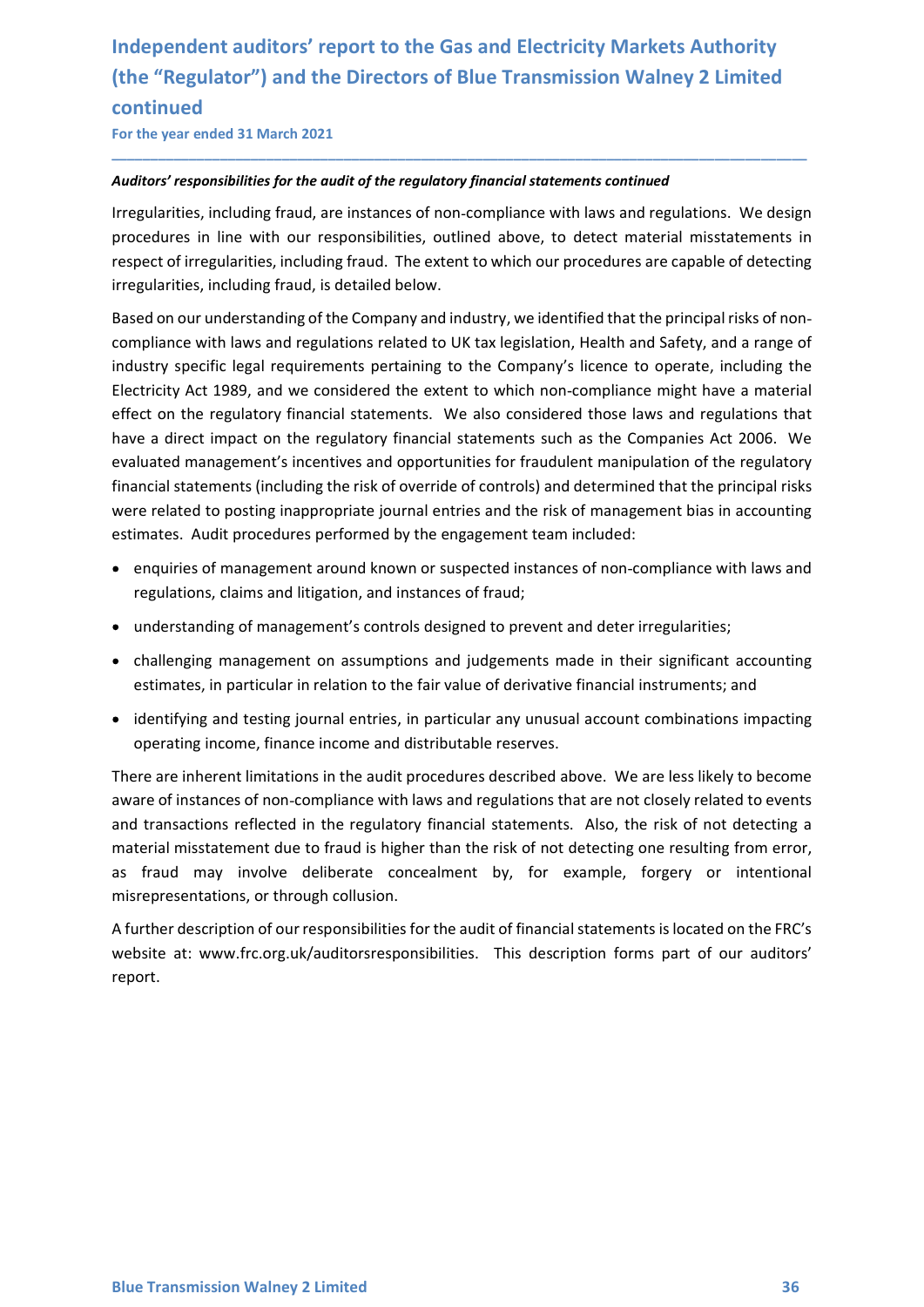### Independent auditors' report to the Gas and Electricity Markets Authority<br>(the "Regulator") and the Directors of Blue Transmission Walney 2 Limited<br>continued<br>For the year ended 31 March 2021 Independent auditors' report to the Gas and Electricity Markets Authority<br>(the "Regulator") and the Directors of Blue Transmission Walney 2 Limited<br>continued<br>For the year ended 31 March 2021<br>Use of this report continued Independent auditors' report to the Gas and Electricity Markets Authority<br>(the "Regulator") and the Directors of Blue Transmission Walney 2 Limited<br>continued<br>For the year ended 31 March 2021<br>Use of this report<br>This report,

\_\_\_\_\_\_\_\_\_\_\_\_\_\_\_\_\_\_\_\_\_\_\_\_\_\_\_\_\_\_\_\_\_\_\_\_\_\_\_\_\_\_\_\_\_\_\_\_\_\_\_\_\_\_\_\_\_\_\_\_\_\_\_\_\_\_\_\_\_\_\_\_\_\_\_\_\_\_\_\_\_\_\_\_\_\_\_\_\_\_

Independent auditors' report to the Gas and Electricity Markets<br>
(the "Regulator") and the Directors of Blue Transmission Walney<br>
continued<br>
For the year ended 31 March 2021<br>
Use of this report<br>
This report, including the Independent auditors' report to the Gas and Electricity Markets Authority<br>
(the "Regulator") and the Directors of Blue Transmission Walney 2 Limited<br>
continued<br>
For the year ended 31 March 2021<br>
Is eq f this report,<br>
This Independent auditors' report to the Gas and Electricity Markets Authority<br>
(the "Regulator") and the Directors of Blue Transmission Walney 2 Limited<br>
Continued<br>
Continued<br>
Use of this report<br>
This report, including the opi Independent auditors' report to the Gas and Electricity Markets Authority<br>
(the "Regulator") and the Directors of Blue Transmission Walney 2 Limited<br>
For the year ended 31 March 2021<br>
Use of this report<br>
This report, inclu Independent auditors' report to the Gas and Electricity Markets Authority<br>
(the "Regulator") and the Directors of Blue Transmission Walney 2 Limited<br>
continued<br>
For the year ended 31 March 2021<br>
Jse of this report<br>
This re Independent auditors' report to the Gas and Electricity Markets Authority<br>
(the "Regulator") and the Directors of Blue Transmission Walney 2 Limited<br>
continued<br>
For the year ended 31 March 2021<br>
Use of this report,<br>
This r Independent auditors' report to the Gas and Electricity Markets Authority<br>
(the "Regulator") and the Directors of Blue Transmission Walney 2 Limited<br>
For the vear ended 31 March 2021<br>
Use of this report<br>
This report, inclu Independent auditors' report to the Gas and Electricity Markets Authority<br>
(the "Regulator") and the Directors of Blue Transmission Walney 2 Limited<br>
Continued<br>
Continued<br>
Continued<br>
This report<br>
This report<br>
This report<br> Independent auditors' report to the Gas and Electricity Markets Authority<br>
(the "Regulator") and the Directors of Blue Transmission Walney 2 Limited<br>
Continued<br>
For the vear ended 31 March 2021<br>
156 of this report<br>
This re Independent auditors' report to the Gas and Electricity Markets Authority<br>
(the "Regulator") and the Directors of Blue Transmission Walney 2 Limited<br>
For the year ended 31 March 2021<br>
Use of this report<br>
This report<br>
This Independent auditors' report to the Gas and Electricity Markets Authority<br>
(the "Regulator") and the Directors of Blue Transmission Walney 2 Limited<br>
for the year ended 31 March 2021<br>
Use of this report<br>
This report, inclu (the "Regulator") and the Directors of Blue Transmission Walney 2 Limited<br>
for the year ended 31 March 2021<br>
Use of this report<br>
This report, including the opinion, has been prepared for and only for the Company's Directo For the year ended 31 March 2021<br>
Use of this report<br>
Use of this report<br>
This report, including the opinion, has been prepared for and only for the Company's Directors as a<br>
body for the Company to meet its obligation inc Regulatory Licence dated 25 September 2012 and to facilitate the carrying out by the Regulator of regulatory functions in accordance with our engagement letter dated 14 June 2021. Our audit woo has been undertaken so that regulatory functions in accordance with our engagement letter dated 14 June 2021. Our audit work<br>has been undertaken so that we might state to the Company and the Regulator those matters that we<br>have agreed to state to the have agreed to state to them in our report, in order (a) to assist the Company to<br>under the Regulatory Licence to procure such a report and (b) to facilitate the<br>Regulator of its regulatory functions, and for no other purp

Edinburgh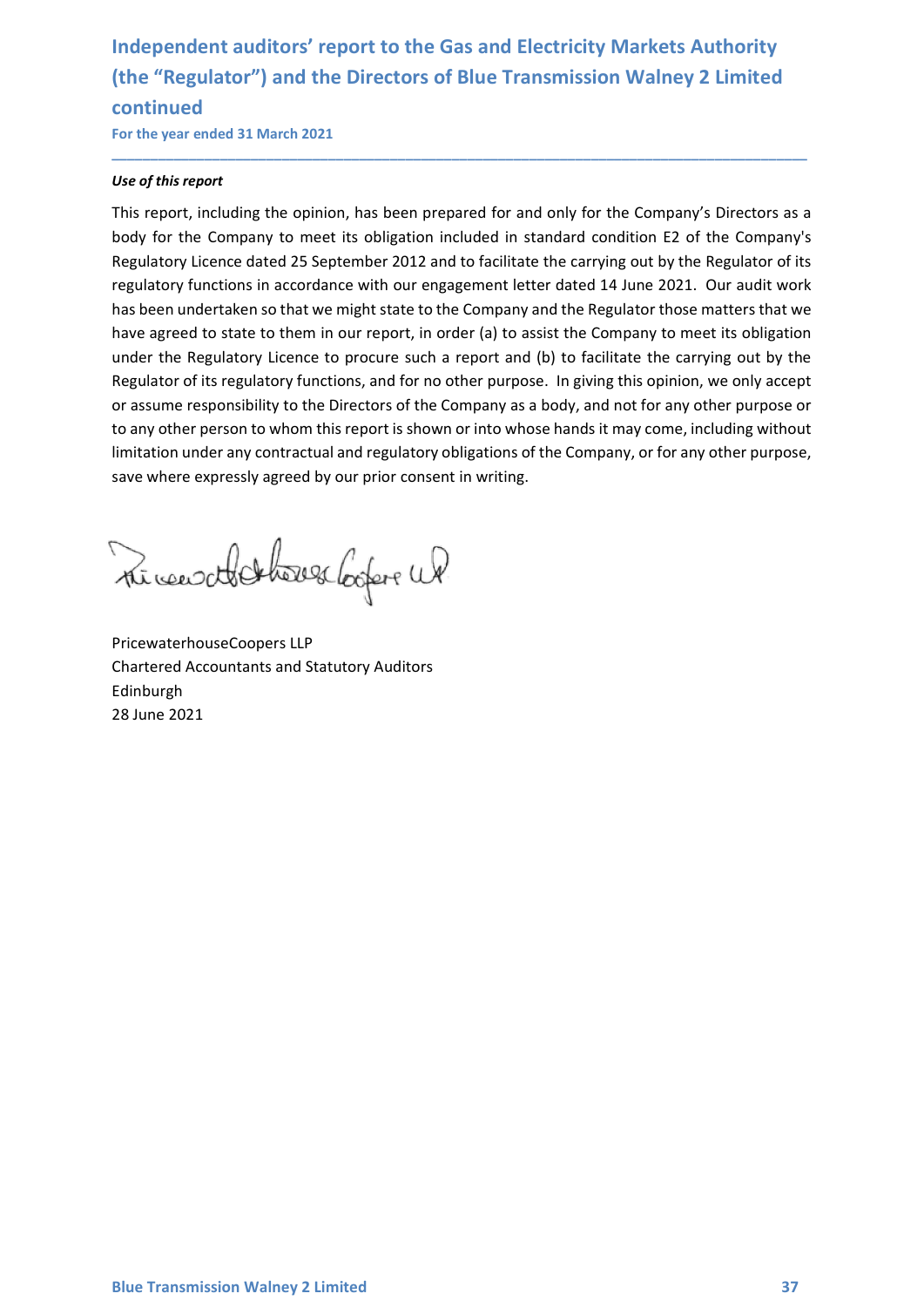# Accounting policies<br>
For the year ended 31 March 2021<br>
A. Basis of preparation of these regulatory financial statements<br>
These regulatory financial statements have been prepared on a going concern basis (see "Strategi

**Accounting policies**<br>
For the year ended 31 March 2021<br> **A. Basis of preparation of these regulatory financial statements**<br>
These regulatory financial statements have been prepared on a going concern basis (see "Strategic **ACCOUNTING POLICIES**<br>For the year ended 31 March 2021<br>**A. Basis of preparation of these regulatory financial statements**<br>These regulatory financial statements have been prepared on a going concern basis (see "Strategic<br>Re Accounting policies<br>
For the year ended 31 March 2021<br>
A. Basis of preparation of these regulatory financial statements<br>
These regulatory financial statements have been prepared on a going concern basis (see "Strategic<br>
Re Accounting policies<br>
For the year ended 31 March 2021<br>
A. Basis of preparation of these regulatory financial statements<br>
These regulatory financial statements have been prepared on a going concern basis (see "Strategic<br>
Re **Accounting policies**<br>
For the year ended 31 March 2021<br> **A. Basis of preparation of these regulatory financial statements**<br>
These regulatory financial statements have been prepared on a going concern basis (see "Strategic **Accounting policies**<br>For the year ended 31 March 2021<br>**A. Basis of preparation of these regulatory financial statements**<br>These regulatory financial statements have been prepared on a going concern basis (see "Strategic<br>Re **Accounting policies**<br>For the year ended 31 March 2021<br>**A. Basis of preparation of these regulatory financial statements**<br>These regulatory financial statements have been prepared on a going concern basis (see "Strategic<br>Re For the year ended 31 March 2021<br>For the year ended 31 March 2021<br>**A.** Basis of preparation of these regulatory financial statements<br>These regulatory financial statements have been prepared on a going concern basis (see "S **Accounting policies**<br>
For the year ended 31 March 2021<br> **A. Basis of preparation of these regulatory financial statements**<br>
These regulatory financial statements have been prepared on a going concern basis (see "Strategic For the year ended 31 March 2021<br>For the year ended 31 March 2021<br>A. Basis of preparation of these regulatory financial statements<br>These regulatory financial statements have been prepared on a going concern basis (see "Str For the year ended 31 March 2021<br>For the year ended 31 March 2021<br>These regulatory financial statements have been prepared on a going concern basis (see "Strategic<br>Report - Going concern, liquidity and treasury management" **Accounting policies**<br>For the year ended 31 March 2021<br>**A. Basis of preparation of these regulatory financial statements**<br>These regulatory financial statements have been prepared on a going concern basis (see "Strategic<br>Re **ACCOUNTIME POLICIES**<br>For the year ended 31 March 2021<br>**A. Basis of preparation of these regulatory financial statements**<br>These regulatory financial statements have been prepared on a going concern basis (see "Strategic<br>Re For the year ended 31 March 2021<br>
For the year ended 31 March 2021<br> **A.** Basis of preparation of these regulatory financial statements<br>
These regulatory financial statements have been prepared on a going concern basis (se For the year ended 31 March 2021<br> **A. Basis of preparation of these regulatory financial statements**<br>
These regulatory financial statements have been prepared on a going concern basis (see "Strategic<br>
Report - Going concer **A. Basis of preparation of these regulatory financial statements**<br>These regulatory financial statements have been prepared on a going concern basis (see "Strategic<br>Report - Going concern, liquidity and treasury management **A. Basis of preparation of these regulatory financial statements**<br>These regulatory financial statements have been prepared on a going concern basis (see "Strategic<br>Report-Going concern, liquidity and treasury management" These regulatory financial statements have been prepared on a going concern basis (see "Strategic<br>Report - Going concern, liquidity and treasury management" on page 18 which sets out the Company's<br>basis for applying the go Ineer regulatory minacla istatements have been prepared on a going concern oasts (see Strategic<br>Report - Going concern, liquidity and treasury management" on page 18 which sets out the Company's<br>basis for applying the goin basis for applying the going concern basis to the preparation of these regulatory financial statements)<br>and in accordance with the requirements of standard condition E2 of the Licence. These regulatory<br>financial statements and in accordance with the requirements to standard contouton Ez of the Lucelrice. These regulatory<br>financial statements are prepared in accordance with international accounting standards in<br>conformity with the requirement mancial statements are repared in accorations are repared win intermational accounting standaris in<br>Standards ("IFRS")) and the applicable legal requirements of the Companies Act 2006. The regulatory<br>Standards ("IFRS")) an conformity wint ne requiremens or the Companies Act 2000 (international Financial steperting<br>Standards ("IFRS")) and the applicable legal requirements of the Companies Act 2006. The regulatory<br>financial statements have bee Starlarios (THSY) and the applicable legal requirements of the Comparine SAC 2000. The regulatory<br>
financial statements have been prepared using consistent accounting policies updated, where<br>
necessary, to ensure that the

\_\_\_\_\_\_\_\_\_\_\_\_\_\_\_\_\_\_\_\_\_\_\_\_\_\_\_\_\_\_\_\_\_\_\_\_\_\_\_\_\_\_\_\_\_\_\_\_\_\_\_\_\_\_\_\_\_\_\_\_\_\_\_\_\_\_\_\_\_\_\_\_\_\_\_\_\_\_\_\_\_\_\_\_\_\_\_\_\_\_

mindia statements have over prepared using consistent accounting poinces uposed in the accounting standards and<br>any related interpretations that are manadatory for the year ended 31 March 2021. The regulatory<br>financial sta metessary, to letter the electroning politics adopted feller the less coconting standards and there are match in the system financial statements have been prepared on an historical cost basis except for the revaluation of financial statements have been prepared on an historical cost basis except for the revaluation of<br>derivative financial instruments. The regulatory financial statements are presented in pounds<br>terling, which is the function derivative financial instruments. The regulatory financial statements are presented in pounds<br>sterling, which is the functional currency of the Company and are rounded to the nearest £1,000.<br>The preparation of regulatory f sterling, which is the functional currency of the Company and are rounded to the nearest £1,000.<br>The preparation of regulatory financial statements requires management to make estimates and<br>and liabilities and the reported The preparation of regulatory financial statements requires management to make estimates and<br>assumptions that affect the reported amounts of assets and liabilities, disclosures of contingent assets<br>rand liabilities and the The preparation or regulatory imancial statements requires management to<br>assumptions that affect the reported amounts of assets and liabilities, disclosure<br>and liabilities and the reported monunts of revenue and expenses d and liabilities and the reported amounts of revenue and expenses during the reporting period. Actual<br> **B. Transmission availability arrangements**<br> **The Company** owns and operates an electricity transmission network that is Its could other from these estimates.<br> **Company owens and operates an electricity transmission network that is principally offshore based.**<br>
Company owens and operates an electricity transmission network that is principall **Transmission availability arrangements**<br>Company owns and operates an electricity transmission network that is principally offshore base<br>network electrically connects a wind farm generator to an onshore electricity distrib Company owns and operates an electricity transmission network that is principally offshore based.<br>
network electrically connects a wind farm generator to an onshore electricity distribution system<br>
then through to the onsh Company owns an opperates an electrictly transmission network that is principally ornstrone eased.<br>
The the right of the onshore electricity transmission owner (NGET). The ownership of this<br>
simission network is subject to

network electrically connects a winn arrangenerator to an onstore electricity transmission ower (NGET). The ownership of this smission network is subject to regulatory and contractual arrangements that permit it to charge

- 
- 

that interpretation.<br>
The major characteristics that result in the application of IFRIC 12 include the following:<br>
• the regulatory arrangements determine the price charged by the Company for its transmission<br>
• the regula transmission network is subject to regulatory and contractual arrangements that permit it to charge<br>for making its transmission network available ("transmission availability charges") to the wind farm<br>generator thereby all for making its transmission network available ("transmission availability charges") to the wind farm<br>generator thereby allowing the wind farm generator to transmit its electricity.<br>The characteristics of the regulatory, le remerator thereby allowing the wind farm generator to transmit its electricity.<br>The characteristics of the regulatory, legal and contractual arrangements that give rise to the<br>Teransmission availability charges referred to The characteristics of the regulatory, legal and contractual arrangements that give rise to the<br>transmission availability charges referred to above are consistent with the principles contained within<br>FIFRIC 12 an interpret In e characteristics of the regulatory, legal and contractival arrangements that give rise to the<br>transmission availability charges referred to above are consistent with the principles contained within<br>IFRIC 12 an interpre transmission availability crarges referred to above are consistent with the principles contained within<br>IFRIC 12 an interpretation issued by the IFRS Interpretations Committee. Consequently, the<br>accounting for charges made FirstL 12 and Interpretation issued by the IFRS Interpretations Committee. Consequently, the<br>The major characteristics that result in the application of IFRIC 12 include the following:<br>The major characteristics that result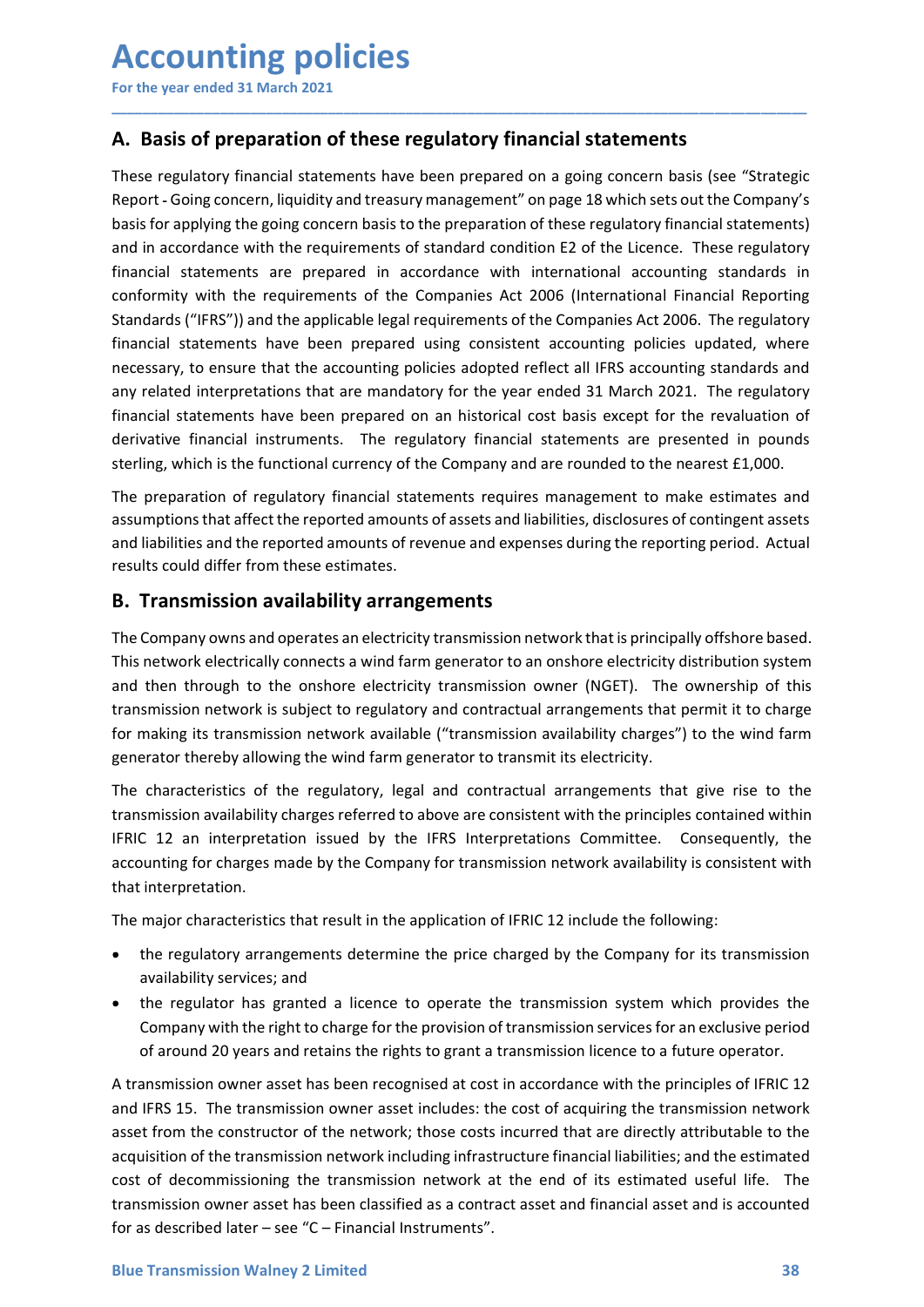**Accounting policies continued<br>
For the year ended 31 March 2021**<br> **B. Transmission availability arrangements continued**<br>
In accordance with IFRIC 12, transmission availability charges are recognised in the regulatory fina **ACCOUNTING POLICIES continued**<br>
For the year ended 31 March 2021<br> **B. Transmission availability arrangements continued**<br>
In accordance with IFRIC 12, transmission availability charges are recognised in the regulatory fina **ACCOUNTING POLICIES continued**<br>
For the year ended 31 March 2021<br> **B. Transmission availability arrangements continued**<br>
In accordance with IFRIC 12, transmission availability charges are recognised in the regulatory fina **Accounting policies continued**<br>
For the year ended 31 March 2021<br> **B. Transmission availability arrangements continued**<br>
In accordance with IFRIC 12, transmission availability charges are recognised in the regulatory f<br>
s **CCOUNTIME POLICIES continued**<br> **Transmission availability arrangements continued**<br> **Transmission availability arrangements continued**<br>
ccordance with IFRIC 12, transmission availability charges are recognised in the regul **ECOUNTIME POLICIES continued**<br>
Transmission availability arrangements continued<br>
ccordance with IFRIC 12, transmission availability charges are recognised in the regulatory financial<br>
ccordance with IFRIC 12, transmission

\_\_\_\_\_\_\_\_\_\_\_\_\_\_\_\_\_\_\_\_\_\_\_\_\_\_\_\_\_\_\_\_\_\_\_\_\_\_\_\_\_\_\_\_\_\_\_\_\_\_\_\_\_\_\_\_\_\_\_\_\_\_\_\_\_\_\_\_\_\_\_\_\_\_\_\_\_\_\_\_\_\_\_\_\_\_\_\_\_\_

- Instruments" later;
- 
- 

**ECOUNTIME POLICIES continued**<br>
Transmission availability arrangements continued<br>
Transmission availability arrangements continued<br>
ccordance with IFRIC 12, transmission availability charges are recognised in the regulator **Accounting policies continued**<br>
For the year ended 31 March 2021<br> **B. Transmission availability arrangements continued**<br>
In accordance with IFRIC 12, transmission availability charges are recognised in the regulatory fina **ACCOUNTIME POLICIES** continued<br>
For the year ended 31 March 2021<br> **B. Transmission availability arrangements** continued<br>
In accordance with IFRIC12, transmission availability charges are recognised in the regulatory finan **Accounting policies** continued<br>
For the year ended 31 March 2021<br> **B. Transmission availability arrangements** continued<br>
In accordance with IFRIC 12, transmission availability charges are recognised in the regulatory fina **ACCOUNTIME POLICIES continued**<br> **B. Transmission availability arrangements continued**<br> **B. Transmission availability arrangements continued**<br>
Intercedne with IFRC 12, transmission availability charges are recognised in th **For the year ended 31 March 2021**<br> **R. Transmission availability arrangements continued**<br>
In accordance with IFRIC 12, transmission availability charges are recognised in the regulatory financial<br>
statements in three ways For the year ended 31 March 2021<br> **B. Transmission availability arrangements continued**<br>
In accordance with IFRIC 12, transmission availability charges are recognised in the regulatory financial<br>
statements in three ways:<br> **B. Transmission availability arrangements continued**<br>In accordance with IFRIC 12, transmission availability charges are recognised in the regulatory financial<br>statements in three ways:<br>• as an adjustment to the carrying v **B. Transmission availability arrangements continued**<br>In accordance with IFRIC 12, transmission availability charges are recognised in the regulatory financial<br>statements in three ways:<br> **as as an adjustment to the carryin** In accordance with IFRIC 12, transmission availability charges are recognised in the regulatory financial<br>statements in three ways:<br>examplished to the carrying value of the transmission owner asset – see "C. Financial<br>inst **Example 12**<br> **Example 2**<br> **Example 2**<br> **Example 2**<br> **Example 2**<br> **Example 2**<br> **Example 2**<br> **Example 2**<br> **Example 2**<br> **Example 2**<br> **Example 3**<br> **Example 3**<br> **Example 3**<br> **Example 3**<br> **Example 3**<br> **Example 3**<br> **Example 3**<br> • as an adjustment to the carrying value of the transmission owner asset – see "<br>Instruments" later;<br>
• as finance income - see "F. Operating and finance income" later; and<br>
• as operating income - see "F. Operating and f **•** as finance income - see "F. Operating and finance income" later; and<br>
• as pracating income - see "F. Operating and finance income" later.<br>
Transmission availability payments are recognised at the time the transmission • as mance income - see "F. Operating and mance income" later; and<br>
• as operating income - see "F. Operating and finance income" later.<br>
Transmission availability payments are recognised at the time the transmission servi • as operating income - see "F. Operating and finance income" later.<br>
Transmission availability payments are recognised at the time the transmission service is provided.<br>
The value of amounts involved for transmission avai Transmission availability payments are recognised at the time the transmission service is provided.<br>The value of amounts invoiced for transmission availability services in any one year is determined by<br>a regulatory agreeme The value of amounts invoiced for transmission availability services in any one year is determined by<br>a regulatory agreement that allows the transmission system operator to invoice an amount primarily<br>relating to the expec The value of amounts involuctive for fransmission availaming services in any one per ear a mount primarily relating to the expected availability of the transmission system during that year, together with the recovery of ce relating to the expected availability of the transmission system during that year, together with the recovery of certain costs. Where the level of availability of the transmission system or the costs that are permitted to recovery of certain costs. Where the level of availability of the transmission system or the costs that<br>are permitted to be recovered is different to that expected this might result in an adjustment to<br>charges in a subsequ are permitted to be recovered is different to that expected this might result in an adjust<br>charges in a subsequent accounting period. Such potential adjustments to future charges<br>recognised to reflect these adjustments and

The transmission owner asset is classified as a contract asset and a financial instrument and is carried<br>at a mortised cost using the effective interest rate method less any expected credit losses and<br>reflecting adjustment charges in a subsequent accounting period. Such potential adjustments to future charges are note<br>ecognised in the regulatory financial statements as assets or liabilities, until such time as prices are<br>changed to reflect t recognised in the regulatory financial statements as assets or liabilities, until such time as prices are<br>changed to reflect these adjustments and consequently there is no impact on the income statement<br>cuntil such time as changed to reflect these adjustments and consequently there is no impact on the income statement<br>cuntil such time as prices are changed.<br>**C.** Financial instruments<br>Trade receivables are chassified at amortised cost or at f until such time as prices are changed.<br> **C. Financial instruments**<br>
Financial assets are measured at amortised cost or at fair value through profit and loss.<br>
Trade receivables are classified at amortised cost as they are **C. Financial instruments**<br>Financial assets are measured at amortised cost or at fair value through profit and loss.<br>Trade receivables are classified at amortised cost as they are held within a business model to collect<br>co Financial assets are measured at amortised cost or at fair value through profit and loss.<br>Trade receivables are classified at amortised cost as they are held within a business model to collect<br>contracted cash flows. Such r Trade receivables are classified at amortised cost as they are held within a business model to collect contracted cash flows. Such receivables are initially recognised at their transaction price, being the expected amount contracted cash flows. Such receivables are initially recognised at their transaction price, being the expected amount of any consideration receivable. Trade receivables continue to be measured at their transaction price b expected amount of any consideration receivable. Trade receivables continue to be measured at their transaction price less any expected credit losses using the simplified approach for determine such losses as permitted by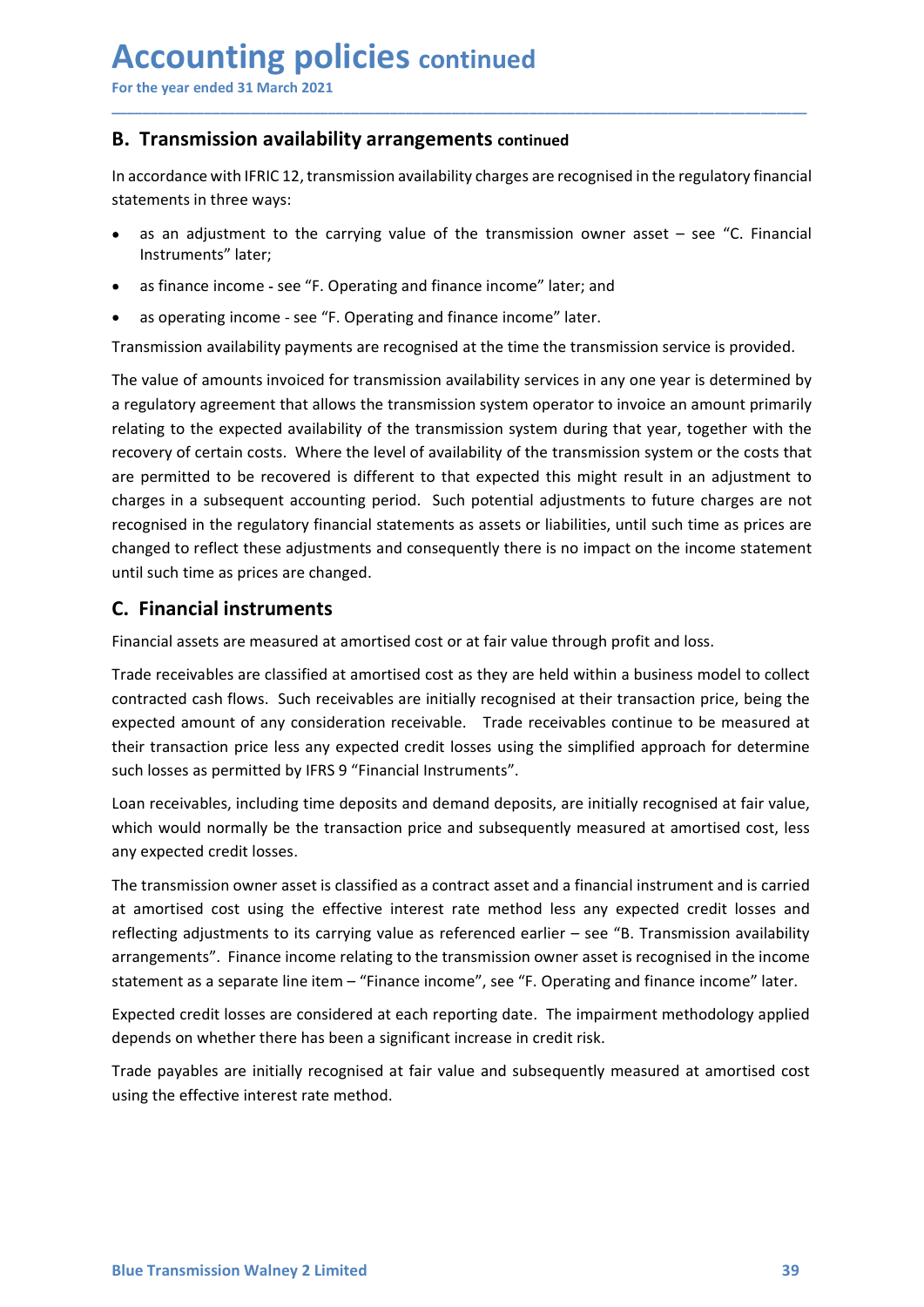**Accounting policies continued<br>
For the year ended 31 March 2021**<br> **C. Financial instruments continued**<br>
Borrowings, which include interest-bearing loans, are recorded at their initial fair value which reflects<br>
the procee **Accounting policies continued**<br>
For the year ended 31 March 2021<br> **C.** Financial instruments continued<br>
Borrowings, which include interest-bearing loans, are recorded at their initial fair value where<br>
the proceeds receiv **ACCOUNTIME POLICIES continued**<br>For the year ended 31 March 2021<br>**C. Financial instruments continued**<br>Borrowings, which include interest-bearing loans, are recorded at their initial fair value which reflects<br>the proceeds r **Accounting policies continued**<br>
For the year ended 31 March 2021<br> **C. Financial instruments continued**<br>
Borrowings, which include interest-bearing loans, are recorded at their initial fair value which reflects<br>
the procee **Accounting policies continued**<br> **C. Financial instruments continued**<br> **C. Financial instruments continued**<br>
Borrowings, which include interest-bearing loans, are recorded at their initial fair value which reflects<br>
the pr **Accounting policies continued**<br>
For the year ended 31 March 2021<br> **C. Financial instruments continued**<br>
Borrowings, which include interest-bearing loans, are recorded at their initial fair value which reflects<br>
the procee **Accounting policies continued**<br>For the year ended 31 March 2021<br>**C. Financial instruments continued**<br>Borrowings, which include interest-bearing loans, are recorded at their initial fair value which reflects<br>the proceeds r **Accounting policies continued**<br>For the year ended 31 March 2021<br>**C. Financial instruments continued**<br>Borrowings, which include interest-bearing loans, are recorded at their initial fair value which reflects<br>the proceeds r **Accounting policies continued**<br>For the year ended 31 March 2021<br>**C. Financial instruments continued**<br>Borrowings, which include interest-bearing loans, are recorded at their initial fair value which reflects<br>the proceeds r **Accounting policies continued**<br>For the year ended 31 March 2021<br>**C. Financial instruments continued**<br>Borpowings, which include interest-betaring loans, are recorded at their initial fair value which reflects<br>the proceeds For the year ended 31 March 2021<br> **C. Financial instruments continued**<br>
Borrowings, which include intererst-bearing loans, are recorded at their initial fair value which reflects<br>
the proceeds received, net of direct issue For the year ended si March 2021<br> **C.** Financial instruments continued<br>
C. Financial instruments continued<br>
Bororowings, which include interest-bearing loans, are recorded at their initial fair value which reflects<br>
the pr **For the year ended 31 March 2021**<br> **C.** Financial instruments continued<br>
Borrowings, which include interest-beading loans, are recorded at their initial fair value which reflects<br>
the proceeds received, net of direct issu **C. Financial instruments continued**<br>Borrowings, which include interest-bearing loans, are recorded at their initial fair value which reflects<br>the proceeds received, net of direct issue costs. Subsequently all borrowings a **C. Financial instruments continued**<br>Borrowings, which include interest-bearing loans, are recorded at their initial fair value which reflects<br>the proceeds received, net of direct issue costs. Subsequently all borrowings a

\_\_\_\_\_\_\_\_\_\_\_\_\_\_\_\_\_\_\_\_\_\_\_\_\_\_\_\_\_\_\_\_\_\_\_\_\_\_\_\_\_\_\_\_\_\_\_\_\_\_\_\_\_\_\_\_\_\_\_\_\_\_\_\_\_\_\_\_\_\_\_\_\_\_\_\_\_\_\_\_\_\_\_\_\_\_\_\_\_\_

below. the proceeds received, net of direct issue costs. Subsequently all borrowings are state<br>cost, using the effective interest rate method. Any difference between the proceeds aff<br>costs and the redemption value is recognised o cost, using the errective intreets rear energood. Any dimerence between the proceeds arter direct sisue<br>costs and the redemption value is recognised over the term of the borrowing in the income statement<br>using the effectiv costs and the recemption value is recognised over the term of the onorrowing in the income statement<br>
susing the effective interest rate method.<br>
Derivative financial instruments are measured at fair value through profit a Derivative financial instruments are measured at fair value through profit and loss and where the fair<br>value of a derivative is positive, it is carried as a derivative asset and where negative, as a derivative<br>liability. G Deviative manicial instruments are measured at rair value through porti and loos and where near two the rair value of a derivative is positive, it is carried as a derivative asset and where negative, as a derivative liabil

instruments.

value or a derivative's positive, it's carried as a derivative asset and where negative, as a derivative sching from the changes in fair value are included in the income statement<br>in the period they arise unless there is a

instruments.<br>In the period they arise unless there is a hedge relationship in place – see "D. Hedge accounting"<br>below.<br>No adjustment is made with respect to derivative clauses embedded in financial instruments or other<br>con below.<br>No adjustment is made with respect to derivative clauses embedded in financial instruments or other<br>contracts that are closely related to those instruments or contracts.<br>There are no embedded derivatives in host con No adjustment is made with respect to derivative clauses embedded in financial instruments or other contracts that are closely related to those instruments or contracts.<br>There are no embedded derivatives in host contracts No agustment is made with respect to derivative clauses embedded in financial instruments or other<br>contracts that are closely related to those instruments or contracts.<br>There are no embedded derivatives in host contracts t swaps"). Inere are no emneedoe derivatives in nost contracts that are not considered to be closely related;<br>consequently, no embedded derivatives are separately accounted for as derivative financial<br>instruments.<br>**D. Hedge accountin** 

From the construction of the content and the odology used for effectiveness measurement.<br>As permitted by the "Interest Rate Benchmark Reform - Amendments to IFRS 9 Financial Instruments<br>and IFRS 7 Financial Instruments Dis consequently, no embedded derivatives are separately accounted for as derivative innamial<br>
D. Hedge accounting<br>
As permitted by IFRS 9, the Company continues to apply the hedge accounting requirements of<br>
International Acc **D. Hedge accounting**<br>As permitted by IFRS 9, the Company continues to apply the hedge accounting requirements of<br>International Accounting Standard 39.<br>The Company has entered into an arrangement with third parties that is **D. Hedge accounting**<br>As permitted by IFRS 9, the Company continues to apply the hedge accounting requirements of<br>International Accounting Standard 39.<br>The Company has dentered into an arrangement with third parties that i As permitted by IFRS 9, the Company continues to apply the hedge accounting requirements of<br>International Accounting Standard 39.<br>The Company has entered into an arrangement with third parties that is designed to hedge fut International Accounting Standard 39.<br>The Company has entered into an arrangement with third parties that is designed to hedge future<br>cesh receipts arising from its activities as a provider of transmission availability ser The Company has entered into an arrangement with third parties that is designed to hedge future<br>cash receipts arising from its activities as a provider of transmission availability services (RPI swaps).<br>The Company has des The Company has entered into an arrangement with third parties that is designed to hedge future<br>cash receipts arising from its activities as a provider of transmission availability services (RPI swaps).<br>The Company has des rearplix arising from its activities as a provider of transmission availability services (RPI swaps).<br>The Company has designated that this arrangement is a hedge of another (non-derivative) financial<br>instrument, to mitigat The Company has designated that this arrangement is a hedge of another (non-derivative) financial instrument, to mitigate the impact of potential volatility on the Company's net cash flows.<br>The Company has also entered int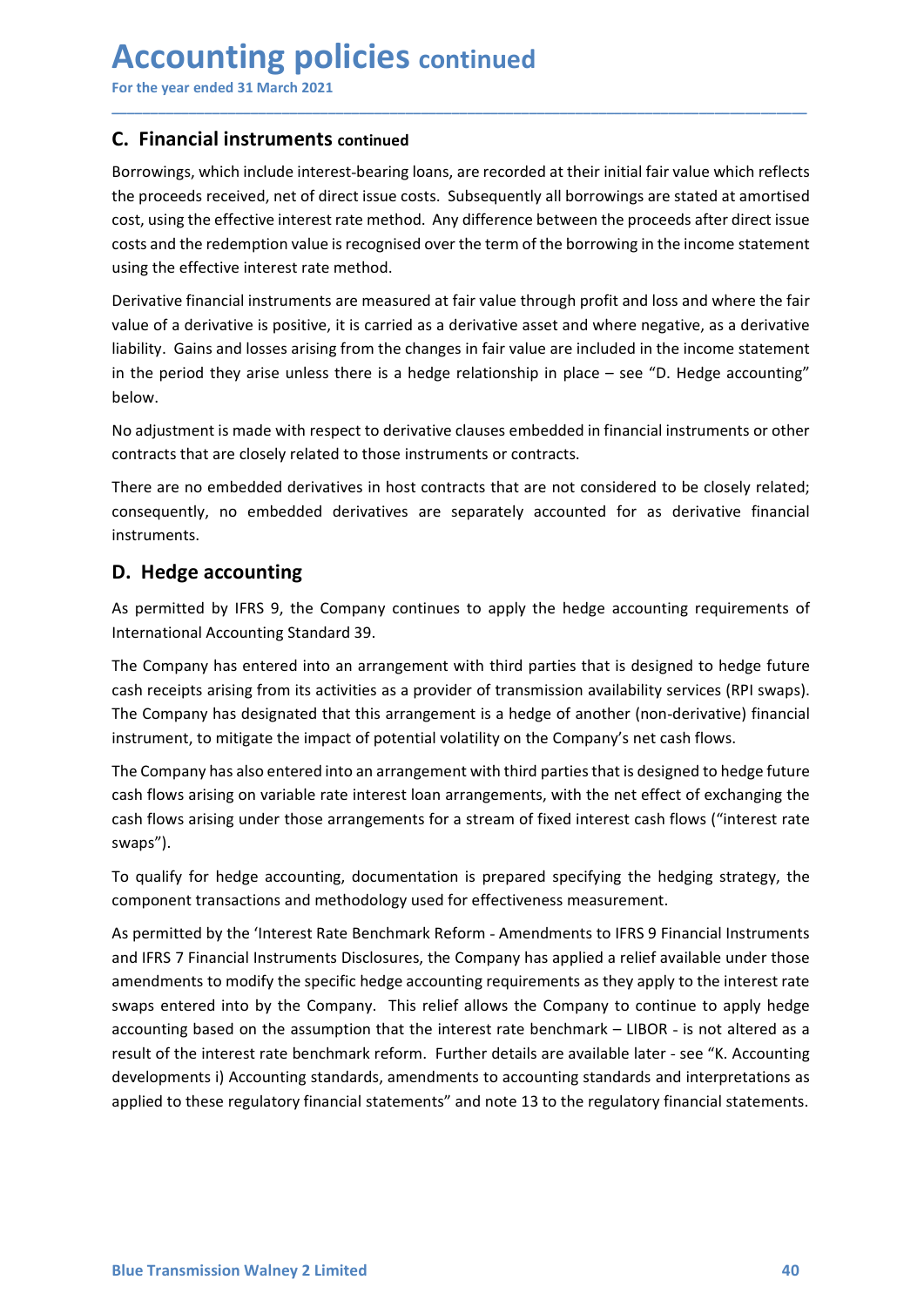# **Accounting policies continued**<br>
For the year ended 31 March 2021<br> **D. Hedge accounting - continued**<br>
Changes in the carrying value of financial instruments that are designated and effective as hedges c

**Accounting policies continued**<br>
For the year ended 31 March 2021<br> **D. Hedge accounting - continued**<br>
Changes in the carrying value of financial instruments that are designated and effective as hedges of<br>
future cash flows **Accounting policies continued**<br>
For the year ended 31 March 2021<br>
D. Hedge accounting - continued<br>
Changes in the carrying value of financial instruments that are designated and effective<br>
future cash flows ("cash flow he **Accounting policies continued**<br>
For the year ended 31 March 2021<br> **D. Hedge accounting - continued**<br>
Changes in the carrying value of financial instruments that are designated and effective as hedges of<br>
future cash flows **Accounting policies continued**<br> **D. Hedge accounting - continued**<br> **D. Hedge accounting - continued**<br>
Changes in the carrying value of financial instruments that are designated and effective as hedges of<br>
future cash flow **Accounting policies continued**<br> **D. Hedge accounting - continued**<br> **D. Hedge accounting - continued**<br> **Changes in the carrying value of financial instruments that are designated and effective as hedges of<br>
future cash flo Accounting policies continued**<br>
For the year ended 31 March 2021<br> **D. Hedge accounting - continued**<br>
Changes in the carrying value of financial instruments that are designated and effective as hedges of<br>
future cash flows **Accounting policies continued**<br> **D. Hedge accounting - continued**<br> **D. Hedge accounting - continued**<br>
Changes in the carrying value of financial instruments that are designated and effective as hedges of<br>
fluture cash flo **Accounting policies continued**<br>For the year ended 31 March 2021<br>**D. Hedge accounting - continued**<br>Changes in the carrying value of financial instruments that are designated and effective as hedges of<br>future cash flows ("c **Accounting policies continued**<br>For the year ended 31 March 2021<br> **D. Hedge accounting - continued**<br>
Changes in the carrying value of financial instruments that are designated and effective as hedges of<br>
future cash flows **Accounting policies continued**<br>
For the year ended 31 March 2021<br> **D. Hedge accounting - continued**<br> **Changes in the carrying value of financial instruments that are designated and effective<br>
fructure cash flows ("cash fl Accounting policies continued**<br>
In the vear ended 31 March 2021<br> **D. Hedge accounting - continued**<br>
Changes in the carrying value of financial instruments that are designated and effective as hedges of<br>
future cash flows **Accounting policies** continued<br>
For the year ended 31 March 2021<br> **D. Hedge accounting - continued**<br>
Changes in the carrying value of financial instruments that are designated and effective as hedges of<br>
future cash flows **ACCOUNTIME POLICIES continued**<br> **D. Hedge accounting - continued**<br> **Changes** in the carrying value of financial instruments that are designated and effective as hedges of<br>
thrure cash flows ("cash flow hedges") including **For the year ended 31 March 2021**<br> **D. Hedge accounting - continued**<br> **Changes in the carrying value of financial instruments that are designated and effective as hedges of<br>
throure cash flows ('cash flow hedges') includi** For the year ended 31 March 2021<br> **D. Hedge accounting - continued**<br>
Changes in the carrying value of financial instruments that are designated and effective as hedges of<br>
future cash flows ("cash flow hedges") including a **D. Hedge accounting - continued**<br>Changes in the carrying value of financial instruments that are designated and effuture cash flows ("cash flow hedges") including any change in the fair value of<br>result from a change in th Changes in the carrying value of financial instruments that are designated and effective as hedges of<br>tuture cash flows ("cash flow hedges") including any change in the fair value of those hedges that<br>result from a change mure that the taxation and the taxation is provided using the balance sheet liabilities in the receptive differences between the taxation is recognised in the rightly in a hedging reserve in result from a change in the rec result from a change in the credit risk of these hedges are recognised directly in a hedging reserve in<br>equity and any ineffective portion is recognised immediately in the income statement. Amounts<br>deferred in equity in re

\_\_\_\_\_\_\_\_\_\_\_\_\_\_\_\_\_\_\_\_\_\_\_\_\_\_\_\_\_\_\_\_\_\_\_\_\_\_\_\_\_\_\_\_\_\_\_\_\_\_\_\_\_\_\_\_\_\_\_\_\_\_\_\_\_\_\_\_\_\_\_\_\_\_\_\_\_\_\_\_\_\_\_\_\_\_\_\_\_\_

equity and any ineffective portion is recognised immediately in the income state<br>deferred in equity in respect of cash flow hedges are subsequently recognise<br>statement in the same period in which the hedged item affects ne United translation in the massimum of the massimum in the massimum in the massimum in the same period in which the hedged item affects net profit or loss or the hedging<br>relationship is terminated, and the underlying positi statement in the same period in the differences between the residents are regulated and the underlying position being hedged has been extinguished.<br> **E. Income taxation**<br>
Income taxation comprises current and deferred taxa relationship is terminated, and the underlying position being hedged inas been extinguished.<br>Inclome taxation correprises current and deferred taxation. Income taxation is recognised where a lation asset or liability arise **E. Income taxation**<br>Income taxation acomprises current and deferred taxation. Income taxation is recognised where a<br>Incasion asset or liability arises that is permitted to be recognised under generally accepted<br>accounting Income taxation comprises current and deferred taxation. Income taxation is recognised where a<br>taxation asset or liability arises that is permitted to be recognised under generally accepted<br>eaccounting principles. All iden taxation asset or liablitly arises that is permitted to be recognised under generally accepted<br>accounting principles. All identifiable taxation assets or liablilities are recognised in the income<br>statement except to the ex

actualining principles. A in tue intramal elastation assess or inaulismics are recognised directly in<br>equity, in which case such taxation assets or liabilities are recognised in equity.<br>Current taxation assets and liabilit

station the except to the extent that the taxation ansing relates to other items recognised unectry in<br> **Current taxation** assets and liabilities are measured at the amount expected to be recovered from or<br>
paid to the tax equity, in which case such taxation assets of habilities are recognised in equity.<br>Current taxation assets and liabilities are measured at the amount expected to be recovered from or<br>Current taxation authorities. The tax r Current taxation<br>
Current taxation authorities. The tax rates and tax laws used to compute the amount of taxation<br>
are those that are enacted, or substantively enacted, by the balance sheet date.<br>
Deferred taxation authori Current taxation assets and liabilities are measured at the amount expected to be recovered from or<br>paid to the taxation authorities. The tax rates and tax laws used to compute the amount of taxation<br>are those that are ena paid to the taxation authorities. The tax rates and tax laws used to compute the am<br>are those that are enacted, or substantively enacted, by the balance sheet date.<br>Deferred taxation is provided using the balance sheet lia

### General

Unrecognised deferred taxation assets are reassessed at each balance sheet date and are recognised<br>to the extent that it has become probable that future taxable profit will allow the deferred taxation<br>asset to be recovered **Deferred taxation**<br> **Deferred taxation**<br> **Deferred taxation**<br> **Deferred taxation**<br> **Deferred taxation** is provided using the balance sheet liability method and is recognised on temporary<br>
differences between the carrying Deferred taxation is provided using the balance sheet liability method and is recognised on temporary<br>differences between the carrying amounts of assets said liabilities in the regulatory financial<br>statements and the corre differences between the carrying amounts of assets and liabilities in the regulatory financial<br>statements and the corresponding tax bases used in the computation of taxable profit.<br>Deferred taxation aissets are recognised statements and the corresponding tax bases used in the computation of taxable profit.<br>Deferred taxation liabilities are generally recognised on all taxable temporary differences and<br>deferred taxation assets are recognised Deferred taxation liabilities are generally recognised on all taxable temporary differences and<br>deferred taxation assets are recognised to the extent that is probable that taxable profits will be<br>available aginst which ded Exertive transmission and generally recognised or on the absore temporary environment and the profits will be available against which deductible temporary differences can be utilised.<br>Deferred taxation is calculated at the exericular and statement as separate the tax in the extent with the properties and the proton of the statement as procedure the transfer befored taxation is calculated at the tax rates that are expected to apply in the per and the caustal winding entertaint and the tax rates tan be during the period take and the tax interest denote the bilability is settled, or the asset is realised, based on the tax rates (and tax laws) that have bee or sub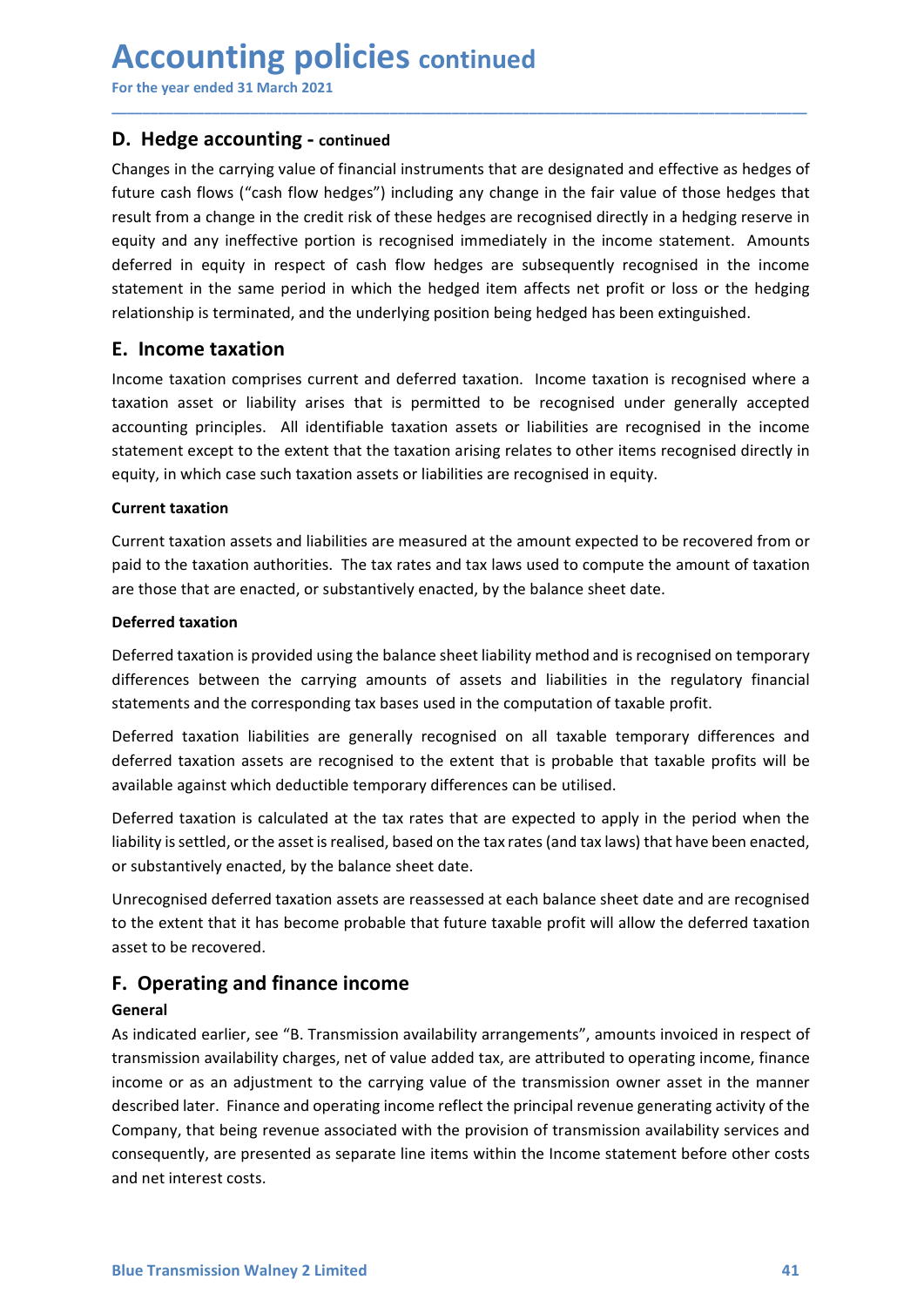### General - continued

**ACCOUNTING POLICIES continued**<br>For the year ended 31 March 2021<br>**F. Operating and finance income continued**<br>General - continued<br>An estimate has been made as to the appropriate revenue that should be attributable to a stan **Accounting policies continued**<br>For the year ended 31 March 2021<br>**F. Operating and finance income continued**<br>An estimate has been made as to the appropriate revenue that should be attributable to a standalone<br>operator with

\_\_\_\_\_\_\_\_\_\_\_\_\_\_\_\_\_\_\_\_\_\_\_\_\_\_\_\_\_\_\_\_\_\_\_\_\_\_\_\_\_\_\_\_\_\_\_\_\_\_\_\_\_\_\_\_\_\_\_\_\_\_\_\_\_\_\_\_\_\_\_\_\_\_\_\_\_\_\_\_\_\_\_\_\_\_\_\_\_\_

**Accounting policies continued**<br>For the year ended 31 March 2021<br>**F. Operating and finance income c**ontinued<br>General - continued<br>An estimate has been made as to the appropriate revenue that should be attributable to a stan **ACCOUNTING POLICIES continued**<br>For the year ended 31 March 2021<br>**F. Operating and finance income continued**<br>An estimate has been made as to the appropriate revenue that should be attributable<br>operator with responsibility **Accounting policies continued**<br>For the year ended 31 March 2021<br>**F. Operating and finance income c**ontinued<br>An estimate has been made as to the appropriate revenue that should be attributable to a standalone<br>operator with **Accounting policies continued**<br>For the year ended 31 March 2021<br>**F. Operating and finance income c**ontinued<br>An estimate has been made as to the appropriate revenue that should be attributable to a standalone<br>operator with **Accounting policies continued**<br>For the year ended 31 March 2021<br>**F. Operating and finance income continued**<br>An estimate has been made as to the appropriate revenue that should be attributable to a standalone<br>operator with For the year ended 31 March 2021<br> **F. Operating and finance income continued**<br> **F. Operating and finance income continued**<br>
An estimate has been made as to the appropriate revenue that should be attributable to a standalon **ACCOUNTIME POLICIES continued**<br>For the year ended 31 March 2021<br>**F. Operating and finance income c**ontinued<br>**General** - continued<br>An estimate has been made as to the appropriate revenue that should be attributable to a st **ACCOUNTIME POLICIES continued**<br>For the year ended 31 March 2021<br>**F. Operating and finance income continued**<br>**General - continued**<br>An estimate has been made as to the appropriate revenue that should be attributa<br>operator w

**For the year ended 31 March 2021**<br> **F. Operating and finance income continued**<br> **F. Operating and finance income continued**<br> **An estimate has been made as to the appropriate revenue that should be attributable to a standa** For the year ended 31 March 2021<br> **F. Operating and finance income c**ontinued<br>
An estimate has been made as to the appropriate revenue that should be attributable to a standalone<br>
operating income<br> **Operating income**<br> **Ope F. Operating and finance income continued**<br>An estimate has been made as to the appropriate revenue that should be attributable to a standalone<br>operator with responsibility for operations, maintenance and insurance.<br>Operat **F. Operating and finance income c**ontinued<br>
An estimate has been made as to the appropriate revenue that should be attributable to a standalone<br>
operator with responsibility for operations, maintenance and insurance.<br>
Ope **General - continued**<br>An estimate has been made as to the appropriate revenue that should be attributable to a standalone<br>operation with responsibility for operations, maintenance and insurance.<br>**Operating income**<br>**Operati** An estimate has been made as to the appropriate revenue that should be attributable to a standa<br>operator with responsibility for operations, maintenance and insurance.<br>Operating income<br>operating income<br>corparing income<br>to operator with responsibility for operations, maintenance and insurance.<br>Operating income<br>Coracting income represents the income derived from the provision of operating services, principally<br>to NGESO, the Great Britain elec **Operating income**<br>
Operating income represents the income derived from the provision of operating services, principally<br>
to NGESO, the Great Britain electricity system operator. Such services include those activities that Operating income represents the income derived from the provision of operating services, principally<br>to NGESO, the Great Britain electricity system operator. Such services include those activities that<br>result in the effici to NGESO, the Great Britain electricity system operator. Such services include those activities that<br>result in the efficient and safe operation of the Company's transmission assets and are reflective of<br>the costs incurred

the costs incurred in providing those services, including the cost of insuring the transmission assets<br> **Finance income**<br> **Finance income**<br> **Finance income**<br> **Finance income**<br> **Finance income**<br> **Finance income**<br> **Finance i** Finance income<br>
Finance income<br>
Finance income<br>
Finance income<br>
Finance income<br>
Finance income<br>
Infance income<br>
Infance income<br>
Infance income<br>
Infance income<br>
Infance income<br>
Infance income<br>
Infance income<br>
Infance income Finance income<br>Finance income arising from the provision of transmission availability services represents the return<br>that an efficient standione "transmission owner" would expect to generate from the holding of the<br>transmi **Finance income**<br>
Finance income arising from the provision of transmission availability services represents the return<br>
Finance income transmission owner" would expect to generate from the holding of the<br>
transmission own Finance income arising from the provision of transmission availability services represents the return<br>that an efficient standalone "transmission owner" would expect to generate from the holding of the<br>transmission owner as that an efficient standalone "transmission owner" would expect to generate from the holding of the transmission owner as tand an estimate has been made as to the appropriate return that such an expected by the propriate re transmission owner asset and an estimate has been made as to the appropriate return that such an owner would generate having regard to the risks associated with those arrangements. The return<br>that is generated on this asse owner would generate having regard to the risks associated with those arrangements. That is generated on this asset is allocated to each period using the effective interest rate reflexive interest rate red.<br> **G. Cash and c G. Cash and cash equivalents are determined by the model of the model method.**<br> **C. Cash and cash equivalents include cash held at bank and in hand, together with short-term highly liquid investments with an original matu Cash and cash equivalents include cash held at bank and in hand, together with short-term highly Grass and cash equivalents include cash held at bank and in hand, together with short-term highly liquid investments with an** Cash and cash equivalents include cash held at bank and in hand, together with short-term highly<br>iquid investments with an original maturity of less than three months that are readily convertible to<br>howen amounts of cash a liquid investments with an original maturity of less than three months that are readily convertible to<br> **H. Decommissioning costs**<br> **Provision is made for costs expected to be incurred at the end of the useful life of the** 

or the interest canges. Changes in estimates ansing informersed cost assessments are included<br>infrastructure financial liabilities<br>Infrastructure financial liabilities are initially recognised at the present value of the p known amounts of cash and subject to an insignificant change in value.<br> **H. Decommissionning costs**<br>
Provision is made for costs expected to be incurred at the end of the useful life of the offshore<br>
transmission network a **H. Decommissioning costs**<br>Provision is made for costs expected to be incurred at the end of the useful life of the offshore<br>transmission network associated with the safe decommissioning of that network. Provision for thes Provision is made for costs expected to be incurred at the end of the useful life of the offshore<br>transmission network associated with the safe decommissioning of that network. Provision for these<br>costs is based on future Provision is made for costs expected to be incurred at the end of the useful life of the offshore<br>transmission network associated with the safe decommissioning of that network. Provision for these<br>costs is based on future transmission network associated with the safe decommissioning of that network. Provision for these<br>costs is based on future estimated expenditures, discounted to present values. Changes in the<br>provision arising from revise costs is based on future estimated expenditures, discounted to present values. Changes in the provision arising from revised estimates or discount rates, or changes in the expected timing of expenditures, are recognised in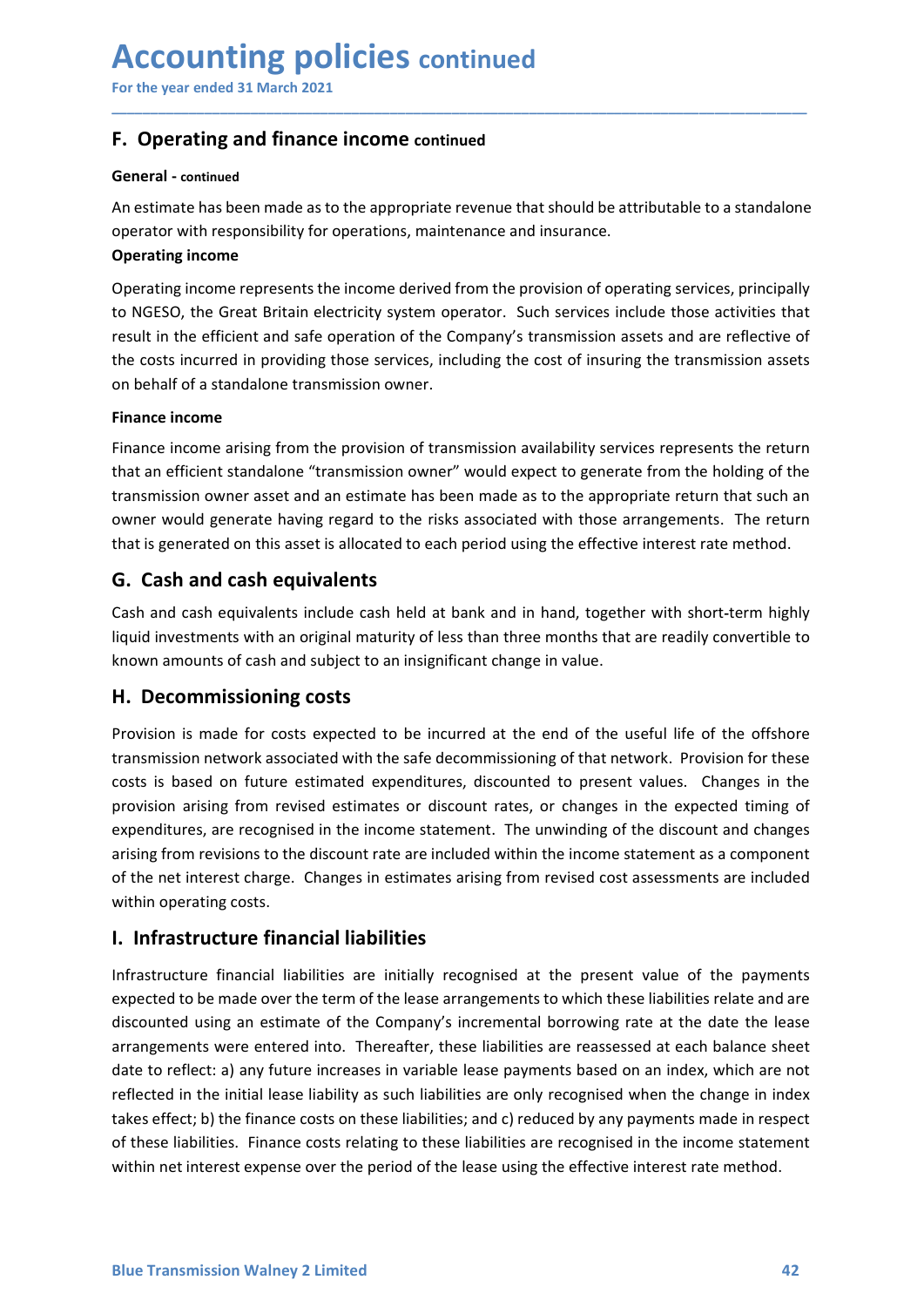### Accounting policies continued<br>
For the year ended 31 March 2021<br> **J. Critical accounting judgements, key assumptions and sources of estimatio**<br>
uncertainty **Accounting policies continued<br>
For the year ended 31 March 2021**<br> **J. Critical accounting judgements, key assumptions and sources of estimation<br>
uncertainty<br>
The preparation of regulatory financial statements requires man** uncertainty

\_\_\_\_\_\_\_\_\_\_\_\_\_\_\_\_\_\_\_\_\_\_\_\_\_\_\_\_\_\_\_\_\_\_\_\_\_\_\_\_\_\_\_\_\_\_\_\_\_\_\_\_\_\_\_\_\_\_\_\_\_\_\_\_\_\_\_\_\_\_\_\_\_\_\_\_\_\_\_\_\_\_\_\_\_\_\_\_\_\_

Accounting policies continued<br>
For the year ended 31 March 2021<br>
J. Critical accounting judgements, key assumptions and sources of estimation<br>
uncertainty<br>
The preparation of regulatory financial statements requires manage **Accounting policies continued**<br>
For the year ended 31 March 2021<br> **J. Critical accounting judgements, key assumptions and sources of estimation**<br>
Incertainty<br>
The preparation of regulatory financial statements requires ma **Accounting policies continued**<br>J. Critical accounting judgements, key assumptions and sources of estimation<br>uncertainty<br>The preparation of regulatory financial statements requires management to make accounting<br>judgements, **Accounting policies continued**<br> **J. Critical accounting judgements, key assumptions and sources of estimation**<br> **I** The preparation of regulatory financial statements requires management to make accounting<br>
indegements, e **Accounting policies continued**<br>For the year ended 31 March 2021<br>J. Critical accounting judgements, key assumptions and sources of estimation<br>uncertainty<br>The preparation of regulatory financial statements requires manageme **Accounting policies continued**<br>For the year ended 31 March 2021<br> **J. Critical accounting judgements, key assumptions and sources of estimation**<br>
uncertainty<br>
The preparation of regulatory financial statements requires man **Accounting policies** continued<br>For the year ended 31 March 2021<br> **J. Critical accounting judgements, key assumptions and sources of estimation**<br>
IThe preparation of regulatory financial statements requires management to m **Accounting policies continued**<br>
For the year ended 31 March 2021<br> **J. Critical accounting judgements, key assumptions and sources of estimation**<br>
The preparation of regulatory financial statements requires management to m **Accounting policies continued**<br>For the year ended 31 March 2021<br>**J. Critical accounting judgements, key assumptions and sources of estimation**<br>interpreation of regulatory financial statements requires management to make a **CCOUNTIME POLICTES CONTINUED**<br>
Critical accounting judgements, key assumptions and sources of estimation<br>
Critical accounting judgements, key assumptions and sources of estimation<br>
cretainty<br>
preparation of regulatory fin

**Example 31 March 2021**<br> **accounting judgements, key assumptions and sources of estimation**<br> **accounting judgements, key assumptions and sources of estimation**<br> **ty**<br> **ty**<br> **e** estimates and assumptions that affect the rep For the year ended 31 March<sup>2021</sup><br> **J. Critical accounting judgements, key assumptions and sources of estimation**<br>
uncertainty<br>
The preparation of regulatory financial statements requires management to make accounting<br>
jud **J. Critical accounting judgements, key assumptions and sources of estimation**<br>
uncertainty<br>
The preparation of regulatory financial statements requires management to make accounting<br>
by<br>
giudgements, estimates and assumpt **J. Critical accounting judgements, key assumptions and sources of estimation**<br>The preparation of regulatory financial statements requires management to make accounting<br>judgements, estimates and assumptions that affect the For convertional statements requires management to make accounting<br>The preparation of regulatory financial statements requires management to make accounting<br>didepements, estimates and assumptions that affect the reported a The preparation of regulatory financial statements requires management<br>Ijudgements, estimates and assumptions that affect the reported amounts of<br>disclosures of contingent assets and liabilities and the reported amounts of digements, estimates and assumptions that affect the reported amounts of assets and liabilities,<br>disclosures of contingent assets and liabilities and the reported amounts of revenue and expenses<br>during the reporting period Insures of contingent assets and liabilities and the reported amounts of revenue and expenses<br>are reporting period. Actual results could differ from these estimates,<br>any revisions to them are<br>are realised in the period the the reporting period. Actual results could differ from these estimates.<br>
tions and estimates are reviewed on an on-going basis and any revisions to them are<br>
ed in the period the revision occurs. The following is a summary mptions and estimates are reviewed on an on-going basis and any revisions to them are<br>prised in the period the revision occurs. The following is a summary of the critical accounting<br>eas adopted by the Company together with tions and estimates are reviewed on an on-going basis and any revisions to them are<br>ided in the period the revision occurs. The following is a summary of the critical accounting<br>adopted by the Company together with informa ied in the period the revision occurs. The following is a summary of the critical accounting<br>adopted by the Company together with information about the key judgements, estimations<br>amptions that have been applied.<br>**Transmis** pouces acopy the Company together with information about the key judgements, estimations<br>
and assumptions that have been applied.<br>
The Directors after due enquiry have identified that the characteristics of the regulatory, in Transmission availabilitity arrangements – including a consideration of the judgements<br>
applied to recognise income and a transmission owner asset<br>
The Directors after due enquiry have identified that the characteristic i) Transmission availability arrangements – including a consideration of the judgements<br>
applied to recognise income and a transmission owner asset<br>
The Directors after due enquiry have identified that the characteristics **applied to recognise income and a transmission owner asset**<br>The Directors after due enquiry have identified that the characteristics of the regul<br>contractual arrangements that give rise to transmission availability charge

- 
- 

principal period over which the Company is permitted to levy charges for transmission availability and<br>therefore the expected useful life of the transmission owner asset. This judgement has the effect of<br>determining the am The Directors after due enquiry have identified that the characteristics of the regulatory, legal and<br>contractual arrangements that give rise to transmission availability charges are consistent with the<br>principles containe contractual arrangements that give rise to transmission availability charges are consistent with the<br>principles contained within IFRIC 12 and IFRS 15 where appropriate. Consequently, the accounting<br>for charges made by the principles contained within IFRIC 12 and IFRS 15 where appropriate. Consequently, the accounting<br>for charges made by the Company for transmission network availability is consistent with IFRIC 12 and<br>HFS 15.<br>As a consequenc for charges made by the Company for transmission network availability is consistent with IFRIC 12 and<br>
HFRS 15.<br>
As a consequence of the application of this judgement, the following outcomes follow:<br>
a. A transmission owne IFRS 15.<br>
as a consequence of the application of this judgement, the following outcomes follow:<br>
a. A transmission owner asset has been recognised at cost in accordance with the principles of<br>
IFRIC 12 and IFRS 15; and<br>
b. As a consequence of the application of this judgement, the following outcomes follow:<br>
a. A transmission owner asset has been recognised at cost in accordance with the principles of<br>
IFRIC 12 and IFRS 15; and<br>
b. In accord a. A transmission owner asset has been recognised at cost in accordance with the principles of<br>
IFRIC 12 and IFRS 15; and<br>
II: Incordance with IFRIC 12, transmission availability charges are recognised in the regulatory<br> IFRIC 12 and IFRS 15; and<br>
I. In accordance with IFRIC 12, transmission availability charges are recognised in the regulatory<br>
I. In accordance Mth IFRIC 12, transmission availability charges are recognised in the regulat financial statements in three ways: as finance income, as operating income and as an adjustment to the carrying value of the transmission owner asset.<br>An alternative accounting analysis giving rise to an alternative judgem adjustment to the carrying value of the transmission owner asset.<br>An alternative accounting analysis giving rise to an alternative judgement could result in a significantly<br>different accounting outcome which would affect t An alternative accounting analysis giving rise to an alternative judgement could result in a significantly<br>different accounting outcome which would affect the amounts and classification of asset and liabilities<br>in the bala different accounting outcome which would affect the amounts and classification of asset and liabilities<br>in the balance sheet and alter the income recognition and presentation of amounts included within<br>the income statement in the balance sheet and alter the income recognition and presentation of amounts included within<br>the incomes statement.<br>The Company has also determined that the transmission owner asset is expected to be recovered<br>over a the income statement.<br>The Company has also determined that the transmission owner asset is expected to be recovered<br>over a period of 20 years from the date the Licence came into force (26 September 2012) – being the<br>princi The Company has also determined that the transmission owner asset is expected to be recovered<br>over a period of 20 years from the date the Licence came into force (26 September 2012) – being the<br>principal period over which over a period of 20 years from the date the Licence came into force (26 September 201<br>principal period of 20 years from the date the Licence came into force (26 September 201<br>principal period over which the Company is perm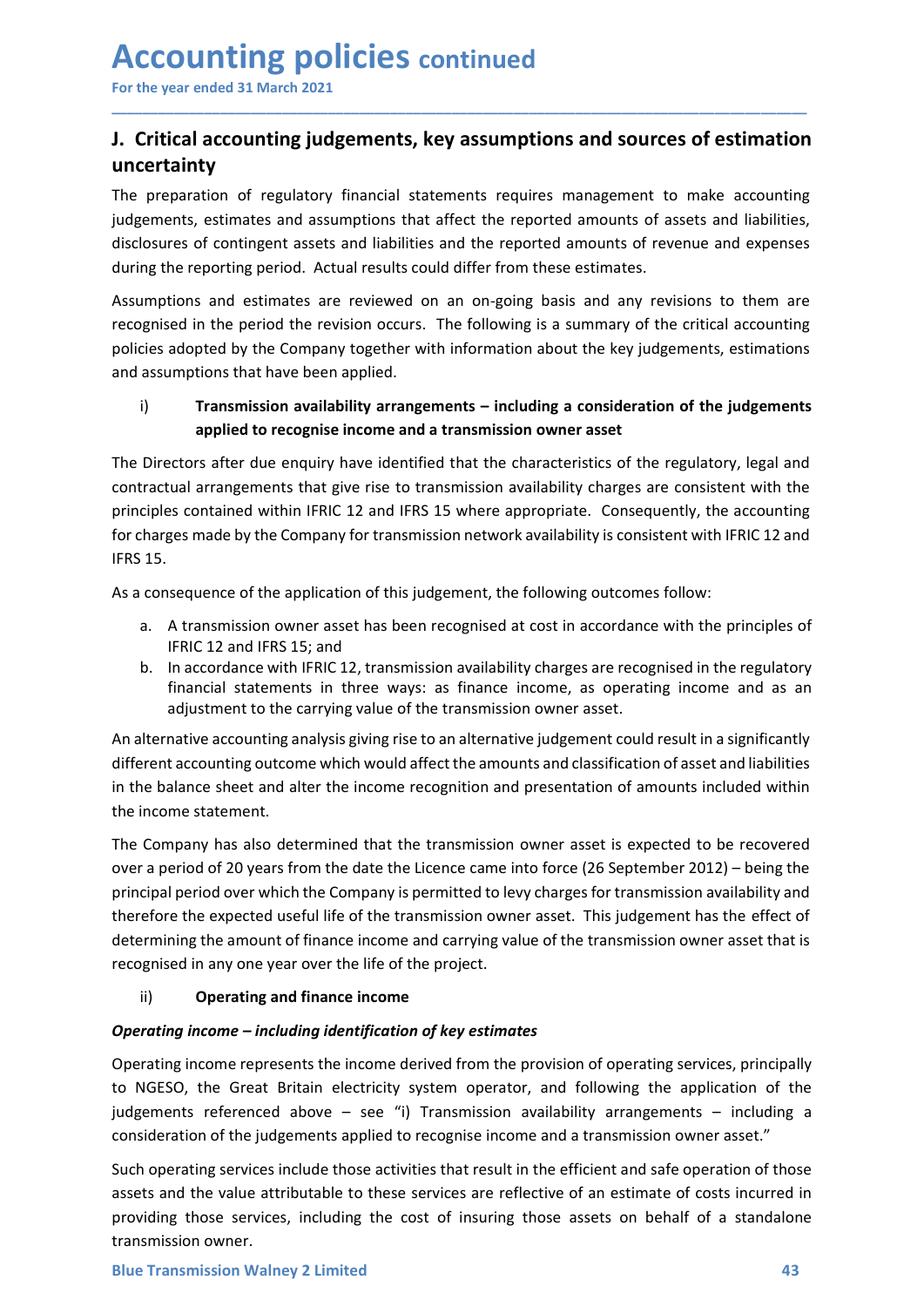### Accounting policies continued<br>
For the year ended 31 March 2021<br> **J. Critical accounting judgements, key assumptions and sources of estimatio**<br>
uncertainty continued For the year ended 31 March 2021 Accounting policies continued<br>
For the year ended 31 March 2021<br>
J. Critical accounting judgements, key assumptions and sources of estimation<br>
uncertainty continued<br>
ii) Operating and finance income continued<br>
Operating in uncertainty continued

\_\_\_\_\_\_\_\_\_\_\_\_\_\_\_\_\_\_\_\_\_\_\_\_\_\_\_\_\_\_\_\_\_\_\_\_\_\_\_\_\_\_\_\_\_\_\_\_\_\_\_\_\_\_\_\_\_\_\_\_\_\_\_\_\_\_\_\_\_\_\_\_\_\_\_\_\_\_\_\_\_\_\_\_\_\_\_\_\_\_

**CCOUNTING POLICIES** continued<br>
the year ended 31 March 2021<br>
Critical accounting judgements, key assumptions and sources of estimation<br>
ertainty continued<br>
(a)<br>
Operating and finance income continued<br>  $\theta$ <br>  $\theta$ <br>  $\theta$  op **CCOUNTING POLICIES continued**<br>
Serverated 31 March 2021<br>
Critical accounting judgements, key assumptions and sources of estimation<br>
(ii) Operating and finance income continued<br>
(ii) Operating income – including identifica **Accounting policies continued**<br> **J. Critical accounting judgements, key assumptions and sources of estimation**<br> **uncertainty** continued<br> **ii)** Operating and finance income continued<br> *Operating income – including identifi* **Accounting policies continued**<br>
For the year ended 31 March 2021<br> **J. Critical accounting judgements, key assumptions and sources of estimation**<br>
uncertainty continued<br>
ii) operating and finance income continued<br>
Estimate **Accounting policies** continued<br>
For the year ended 31 March 2021<br> **J. Critical accounting judgements, key assumptions and sources of estimation**<br>
uncertainty continued<br>
(ii) Operating and finance income continued<br> *Operat* **ACCOUNTIME POLICIES continued**<br>For the year ended 31 March 2021<br>**J.** Critical accounting judgements, key assumptions and sources of estimation<br>uncertainty continued<br>ii) operating and finance income continued<br>Estimates wer **ACCOUNTIME POLICIES continued**<br>For the year ended 31 March 2021<br> **J. Critical accounting judgements, key assumptions and sources of estimation**<br> **uncertainty continued**<br>
(applement in the date income continued<br> **Estimates ACCOUNTIME POLICIES** continued<br>
For the year ended 31 March 2021<br>
J. Critical accounting judgements, key assumptions and sources of estimation<br>
uncertainty continued<br>
(approximate by management with effect from the date t **ACCOUNTIME POLICIES continued**<br>
For the year ended 31 March 2021<br>
1. **Critical accounting judgements, key assumptions and sources of estimation**<br>
ii) Operating income – including identification of key estimates continued<br> **ACCOUNTIME POIICIES continued**<br>
I. Critical accounting judgements, key assumptions and sources of estimation<br>
uncertainty continued<br>
(i) Operating and finance income continued<br>
(by operating income  $-$  including identifi For the year ended 31 March 2021<br> **J. Critical accounting judgements, key assumptions and sources of estimation**<br>
uncertainty continued<br>
(ii) operating and finance income continued<br>
Estimates were made by management with **J. Critical accounting judgements, key assumptions and sources of estimation uncertainty continued**<br>
ii) Operating and finance income continued<br> *Operating income – including identification of key estimates continued*<br>
Es **J. Critical accounting judgements, key assumptions and sources of estimation**<br>
uncertainty continued<br>
(i) Operating and finance income continued<br>
(*Deperating income – including identification of key estimates continued* **uncertainty continued**<br> **Coperating income – including identification of key estimates continued**<br> **Estimates were made by management with effect from the date that the Licence came into force (26<br>
Setienther 2012), to d** ii) Operating and finance income continued<br>
Operating income – including identification of key estimates continued<br>
Estimates were made by management with effect from the date that the Licence came into force (26<br>
Septemb **Operating income – including identification of key estimates continued**<br>Estimates were made by management with effect from the date that the Licence came into force (26<br>September 2012), to determine the appropriate amount **Operating income – including identification of key estimates continued<br>Estimates were mude by management with effect from the date that the Licence came into force (26<br>Estelember 2012), to determine the appropriate amoun** Estimates were made by management with effect from the date that the Licence came into force (26 September 2012), to determine the appropriate amount of revenue that would be attributable to this sincome classification as

September 2012), to determine the appropriate amount of revenue that would be attributable to this income classification as if this service were provided by an independent standalone operator with responsibility for operat income classification as if this service were provided by an independent standalone operator with<br>responsibility for operations, maintenance and insurance. The principles attributable to these<br>estimates determined with eff responsibility for operations, maintenance and insurance. The principles attributable to these estimates determined with effect from the date that the Licence canne into force continue to apply to the charges made by the C estimates determined with effect from the date that the Licence came into force continue to apply to<br>the charges made by the Company for transmission network availability in each financial year over<br>the expected useful lif the charges made by the Company for transmission network availability in each financial year over<br>the expected usfell life of the transmission owere asset. To the extent that an alternative estimate<br>could have been made at the expected useful life of the transmission owner asset. To the extent that an alternative estimate<br>could have been made at the date that the Licence came into force as to a reasonable level of revenue<br>stributable to this could have been made at the date that the Licence came into force as to a reasonable level of revenue<br>stributible to this income classification then the estimate of income attributable to finance income<br>(see below) may hav attributable to this income classification then the estimate of income attributable to finance income<br>(see below) may have been amended.<br> **Finance income - including identification of key estimates**<br> **Finance income - incl** below) may have been amended.<br>
Ince *income* - *including identification of* key estimates<br>
invariage the application of the judgements referenced earlier – see "i) Transmission availability<br>
ingements – including a consid Following the application of the juagements referenced earlier - see "i) Transmission availability<br>arrangements – including a consideration of the judgements applied to recognise income and a<br>transmission owner asset" - fi arrangements – including a consideration of the judgements applied to recognise income and a constanting in terms. The interestigation over a set" - finance income arising from the provision of transmission owner asset. "T transmission owner asset" - Tinnance income arising trom the provision ovarial builty.<br>
Fervices represents an estimate of the return that an efficient standialone and independent<br>
"transmission owner" would expect to gene services represents an estimate of the return that an entrical an entrical samelone and independent<br>"transmission owner" would expect to generate from the holding of the transmission owner asset.<br>An estimate of an appropri "transmission owner" would expect to generate from the holding of the transm<br>An estimate of an appropriate return to the owner of such an assec having<br>associated with those arrangements was carried out by the Company from

### General

my<br>
The Company uses derivative financial instruments to hedge certain economic exposures in relation<br>
The Company uses derivative financial instruments in RPI as compared with the position that was<br>
expected at the date t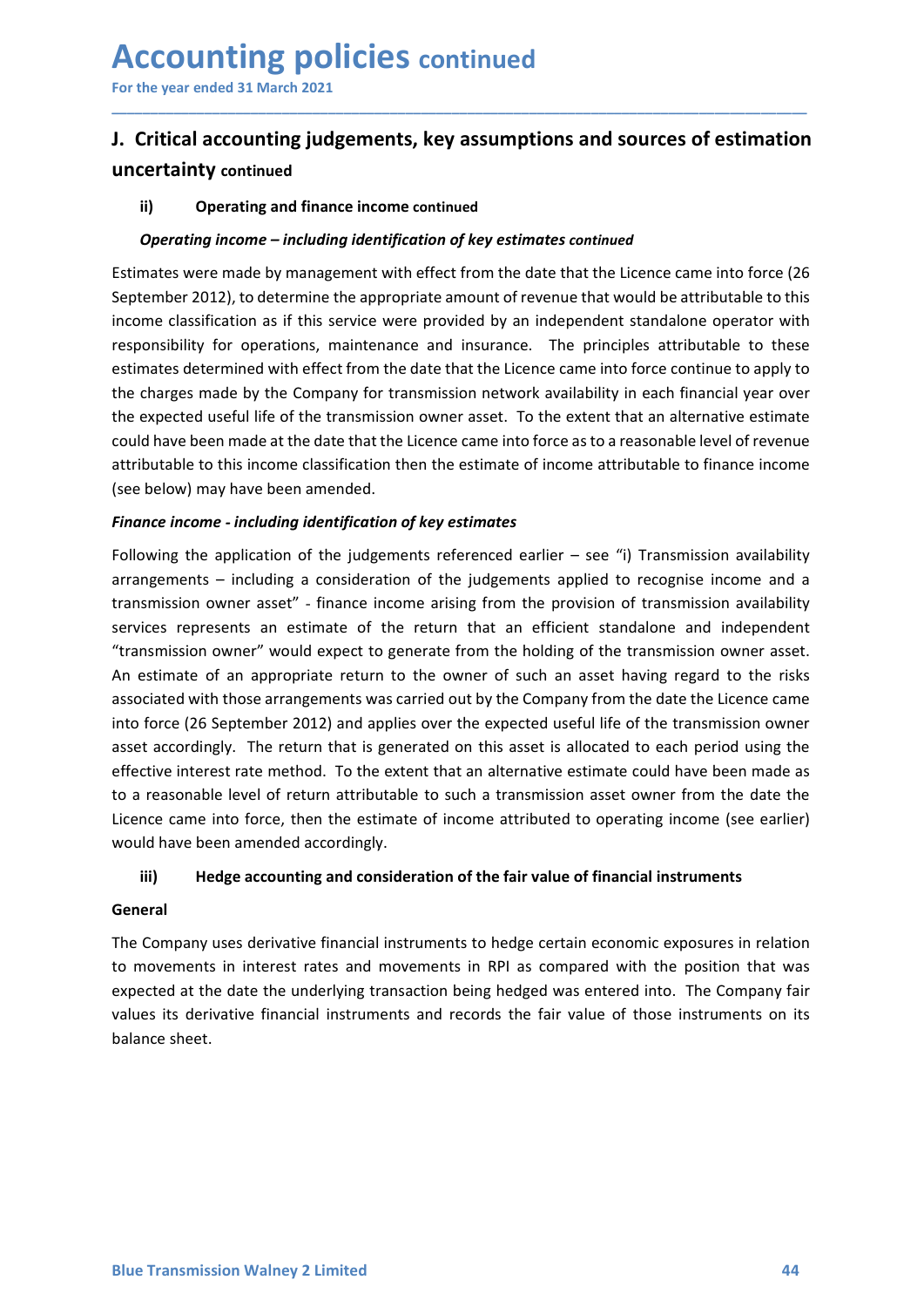### Accounting policies continued<br>
For the year ended 31 March 2021<br> **J. Critical accounting judgements, key assumptions and sources of estimatio**<br>
uncertainty continued Accounting policies continued<br>
For the year ended 31 March 2021<br>
J. Critical accounting judgements, key assumptions and sources of estimation<br>
uncertainty continued Accounting policies continued<br>
For the year ended 31 March 2021<br>
J. Critical accounting judgements, key assumptions and sources of estimation<br>
uncertainty continued<br>
iii) Hedge accounting and consideration of the fair valu uncertainty continued

\_\_\_\_\_\_\_\_\_\_\_\_\_\_\_\_\_\_\_\_\_\_\_\_\_\_\_\_\_\_\_\_\_\_\_\_\_\_\_\_\_\_\_\_\_\_\_\_\_\_\_\_\_\_\_\_\_\_\_\_\_\_\_\_\_\_\_\_\_\_\_\_\_\_\_\_\_\_\_\_\_\_\_\_\_\_\_\_\_\_

**CCOUNTING POLICIES continued**<br>
Critical accounting judgements, key assumptions and sources of estimation<br>
Critical accounting iudgements, key assumptions and sources of estimation<br>
iii) Hedge accounting and consideration **Accounting policies continued**<br>For the year ended 31 March 2021<br>J. Critical accounting judgements, key assumptions and sources of estimation<br>uncertainty continued<br>application of judgements to hedge accounting and deriving **Accounting policies continued**<br>
I. Critical accounting judgements, key assumptions and sources of estimation<br>
uncertainty continued<br>
iii) Hedge accounting and consideration of the fair value of financial instruments conti **Accounting policies continued**<br>
For the year ended 31 March 2021<br> **J. Critical accounting judgements, key assumptions and sources of estimation**<br>
uncertainty continued<br>
iii) Hedge accounting and consideration of the fair For the year ended 31 March 2021<br> **J. Critical accounting judgements, key assumptions and sources of estimation**<br> **U. Critical accounting judgements, key assumptions and sources of estimation**<br> **U. Critical accounting and ACCOUNTIME POLICIES continued**<br>For the year ended 31 March 2021<br>**J.** Critical accounting judgements, key assumptions and sources of estimation<br>uncertainty continued<br>iii) Hedge accounting and consideration of the fair valu For the year ended 31 March 2021<br> **J. Critical accounting judgements, key assumptions and sources of estimation**<br>
uncertainty continued<br>
iii) Hedge accounting and consideration of the fair value of financial instruments co **ACCOUNTIME POLICIES continued**<br>
I. Critical accounting judgements, key assumptions and sources of estimation<br>
uncertainty continued<br>
iii) Hedge accounting and consideration of the fair value of financial instruments conti **ACCOUNTIME POLICIES** continued<br>
For the year ended 31 March 2021<br>
1. Critical accounting judgements, key assumptions and sources of estimation<br>
iii) Hedge accounting and consideration of the fair value of financial instru **ACCOUNTIME POIICIES continued**<br>
I. Critical accounting judgements, key assumptions and sources of estimation<br>
uncertainty continued<br>
iii) Hedge accounting and consideration of the fair value of financial instruments conti For the year ended 31 March 2021<br>
1. Critical accounting judgements, key assumptions and sources of estimation<br>
uncertainty continued<br>
iii) Hedge accounting and consideration of the fair value of financial instruments cont **J. Critical accounting judgements, key assumptions and sources of estimation**<br>
uncertainty continued<br>
iii) Hedge accounting and consideration of the fair value of financial instruments continued<br>
Application of judgements **J. Critical accounting judgements, key assumptions and sources of estimation uncertainty continued**<br>
iii) Hedge accounting and consideration of the fair value of financial instruments continued<br>
Application of judgements **Example 19 The Company of the Company Server of the Company Server of the Company of the Company server of the Company's derivative financial instruments may be accounted Application of judgements to hedge accounting and Examplication**<br> **Alternative controlling and consideration of the fair value of financial instruments continued<br>
Alternation of judgements to hedge accounting and deriving fair values<br>
Movements in the fair values of the** III) Hedge accounting and consideration of the fair value of financial instruments continued<br>Application of judgements to hedge accounting and deriving fair values<br>Movements in the fair values of the Company's derivative f Application of judgements to hedge accounting and deriving fair values<br>Movements in the fair values of the Company's derivative financial instruments may be accounted for<br>using hedge accounting where the requirements of he Movements in the fair values of the Company's derivative financial instruments may be accounted for<br>using hedge accounting where the requirements of hedge accounting are met under IFRS including<br>the creation of compliant d Woremens in the am valuat of the Company sterestant and mething are met under lefts including<br>thank necession and mething the effectiveness testing requirements. In<br>principle, while the application of the requirements of I some measure and the company with the company in the methanical of the interest rino mental of the recation of the requirements of IFRS hedge accounting rules do not require the principle, while the application of the requ Ethe continuous continuous continuous mental of the receiver and the mental of the repulies of properties of judgement - consideration and judgements of IFRS hedge accounting rules do not require the exercise of judgement

phency, wine the eppleration or the requirements of the right can be required to the require the republication and judgements need to be med from time to time to determine if a hedge continues to meet the criteria for hedg extensi or detect matter entered to meet the criterial for hedge accounting, which may include a<br>consideration of whether there has been a substantial modification to the terms of the hedge, or<br>where there is some degree o ecommine 'n a mealge Controlline to these the child of the reductation of the hedge, or where there is some degree of ineffectiveness identified in respect of the hedging relationship, then whene there is some degree of in consumer our well the rear loss been a soussealidar information of the term<br>where there is some degree of ineffectiveness identified in respect of the hedging<br>the change in fair value in relation to these items will be rec the change in fair value in relation to these items will be recorded in the income statement. If a<br>hedging relationship is judged to be discontinued for hedge accounting, then any amounts previously<br>deferred in other compr hedging relationship is judged to be discontinued for hedge accounting, then any amounts previously<br>deferred in other compenhensive income must inmediately be recognised in the income statement.<br>Otherwise, in respect of th deferred in other comprehensive income must immediately be recognised in the income statement.<br>Otherwise, in respect of the Company's derivative financial instruments, these changes in fair value<br>are recognised in other co Otherwise, in respect of the Company's derivative financial instruments, these changes in fair value<br>are recognised in other comprehensive income.<br>The Company has applied a judesment to take advantage of a relief available are recognised in other comprehensive income.<br>The Company has applied a judgement to take advantage of a relief available under 'Interest Rate<br>Benchmark Reform: Amendments to IAS 39 and IFRS 7 Interest Rate Benchmark Refor The Company has applied a judgement to take advantage of a relief available under 'Interest Rate<br>Benchmark Reform: Amendments to IAS 39 and IFRS 7 literest Rate Benchmark Reform' which was<br>applied with effect from 1 April Benchmark Reform: Amendments to IAS 39 and IFRS 7 Interest Rate Benchmark Reform' which was<br>applied with effect from 1 April 2020. This allows for temporary relief to be applied by the Company<br>to the effect that the ongoin applied with effect from 1 April 2020. This allows for temporary relief to be applied by the Company<br>to the effect that the onegoing inter-bank offer rate IBOR reforms should not generally cause hedge<br>excounting to termina

fair value. No market prices are available for these instruments and consequently the fair values are derived using financial models developed by the shareholders of BTI based on the lenders counterparty swap valuation tha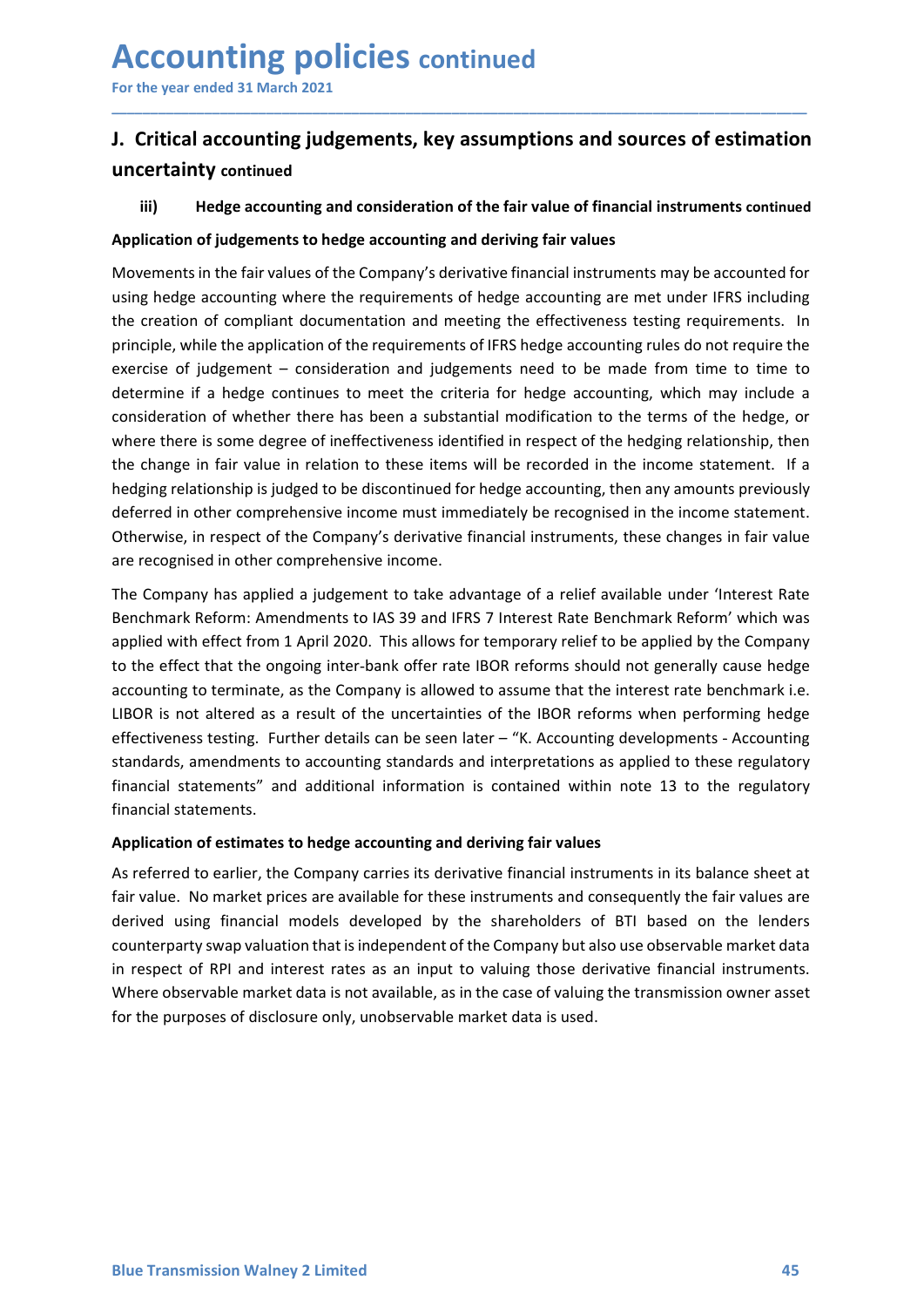### Accounting policies continued<br>
For the year ended 31 March 2021<br> **J. Critical accounting judgements, key assumptions and sources of estimatio**<br>
uncertainty continued Accounting policies continued<br>
For the year ended 31 March 2021<br>
J. Critical accounting judgements, key assumptions and sources of estimation<br>
uncertainty continued<br>
iv) Income taxation Accounting policies continued<br>
For the year ended 31 March 2021<br>
J. Critical accounting judgements, key assumptions and sources of estimation<br>
uncertainty continued<br>
iv) Income taxation<br>
Current taxation including a consid uncertainty continued **CCOUNTING POLICIES continued**<br>
The year ended 31 March 2021<br>
Critical accounting judgements, key assumptions and sources of estim<br>
certainty continued<br>
iv) Income taxation<br>
nent taxation including a consideration of the j

\_\_\_\_\_\_\_\_\_\_\_\_\_\_\_\_\_\_\_\_\_\_\_\_\_\_\_\_\_\_\_\_\_\_\_\_\_\_\_\_\_\_\_\_\_\_\_\_\_\_\_\_\_\_\_\_\_\_\_\_\_\_\_\_\_\_\_\_\_\_\_\_\_\_\_\_\_\_\_\_\_\_\_\_\_\_\_\_\_\_

**Accounting policies** continued<br>
For the year ended 31 March 2021<br>
J. Critical accounting judgements, key assumptions and sources of estimation<br>
uncertainty continued<br>
iv) Income taxation<br>
Current taxation including a cons **ACCOUNTING POLICIES continued**<br>
For the year ended 31 March 2021<br> **J. Critical accounting judgements, key assumptions and sources of est**<br> **uncertainty continued**<br>
iv) Income taxation<br>
Current taxation including a conside **Accounting policies** continued<br>
For the year ended 31 March 2021<br> **J. Critical accounting judgements, key assumptions and sources of estimation**<br> **uncertainty** continued<br>
iv) Income taxation<br>
Current taxation including a **Accounting policies continued**<br>For the year ended 31 March 2021<br>**J.** Critical accounting judgements, key assumptions and sources of estimation<br>uncertainty continued<br>iv) Income taxation<br> $Current\ axation\ including\ a\ consideration\ of\ the\ judgments\ and\ estimates\ used\ in\ determining\ current\ taxation\ including$ **Accounting policies** continued<br>
For the year ended 31 March 2021<br> **J.** Critical accounting judgements, key assumptions and sources of estimation<br>
uncertainty continued<br>
(v) Income taxation<br>
Current taxation including a c **Accounting policies** continued<br>
For the year ended 31 March 2021<br> **J.** Critical accounting judgements, key assumptions and sources of estimation<br>
uncertainty continued<br>
iv) Income taxation<br>
current traxation including a c **Accounting policies** continued<br>For the year ended 31 March 2021<br> **.** Critical accounting judgements, key assumptions and sources of estimation<br>
current taxation including a consideration of the judgements and estimates us **ACCOUNTIME POLICIES** continued<br>For the year ended 31 March 2021<br>**J.** Critical accounting judgements, key assumptions and sources of estimation<br>iv) Income taxation<br>iv) throme taxation<br>Current taxation linelihities<br>current **Accounting policies** continued<br>
For the year ended 31 March 2021<br> **J.** Critical accounting judgements, key assumptions and sources of estimation<br>
uncertainty continued<br>
iv) Income taxation<br>
current taxation linelities<br>
cu **ACCOUNTIME POLICIES** continued<br>
For the year ended 31 March 2021<br>
D. Critical accounting judgements, key assumptions and sources of estimation<br>
uncertainty continued<br>
iv) Income taxation<br>
Current taxation including a cons For the year ended 31 March 2021<br> **J.** Critical accounting judgements, key assumptions and sources of estimation<br>
uncertainty continued<br>
iv) Income taxation<br>
current taxation including a consideration of the judgements and **J. Critical accounting judgements, key assumptions and sources of estimation**<br>
iv) Income taxation<br>
ichrent fraction including a consideration of the judgements and estimates used in determining<br>
current taxation liabilit **J. Critical accounting judgements, key assumptions and sources of estimation**<br>
uncertrainty continued<br>
iv) Income taxation<br>
Current traxtion including a consideration of the judgements and estimates used in determining<br> **J.** Critical accountring judgements, key assumptions and sources or estimation uncertainty continued<br>
iv) income taxation<br>
Current taxation including a consideration of the judgements and estimates used in determining<br>
c The recognition to the induction of the judgements and estimates used in determining<br>
The record taxation including a consideration of the judgements and estimates used in determining<br>
current taxation liabilities<br>
Current **Constrained Constrained Constrained Constrained Constrained Constrained Constrained Constrained Constrained Constrained Constrained Constrained Constrained Constrained Constrained Constrained Constrained the comparison of** Current taxation including a consideration of the judgements and estimates used in determining<br>Current taxation is based on taxable profit for the year. Taxable profit is different from accounting<br>corrent taxation is based Current transion incording to consideration of the perspective is alternative sole in declining<br>Current traxition is based on taxable profit for the year. Taxable profit is different from accounting<br>profit due to temporary Current taxation is based on taxable profit for the year. Taxable profit is different from accounting<br>profit due to temporary differences between accounting and tax treatments, and due to items that<br>are never taxable or ta current casation in case of the case of the compary inferences between accounting and tax treatments, and due to items that appoint due to items never taxable or tax deductible. The Company is required to estimate the curr

promotion of the completion of the completion and the attention and the attention and the sched on this under the company is required to estimate the current tax liability.<br>However, actual tax liabilities could differ from are revert is axis ucusually. The Completia that deferred taxable profits are reverted to this understanding of taxabich. The company would be required to chalch a subsequent period which could above exercist the Company w insects on its unest along the cassor of the encircle of the risks that the forecast of the carpactic and its and the risks and its and the required to make a madistrimet in a subsequent period which could be required to m rowever, actual tax manumuss cout of the round of the round current chastion in a reach the Company would be required to make an adjustment in a subsequent periods.<br> **Deferred taxation including a consideration of the judg** e a material impact on the reported profit for subsequent reporting periods.<br>
Fierred taxation including a consideration of the judgements and estimates used in determining<br>
Fierred taxation is provided using the balance s **Deferred taxtation indoluties and assets**<br>Deferred taxtation is provided using the balance sheet liability method and is recognised on temporary<br>differences between the carrying amounts of assets and liabilities in the re Deferred taxation is provided using the balance sheet liability method and is recognised on temporary<br>differences between the carrying amounts of assets said liabilities in the regulatory financial<br>distancement the carryin differences between the carrying amounts of assets and labilities in the regulatory financial<br>statements and the corresponding tavation bases used in the computation of taxable profit.<br>The recognition of deferred taxation statements anto the corresponding taxation osses used in the computation of taxabe pront.<br>The recognition of deferred taxation reflects the expected manner of recovery of deferred taxation<br>sasts or the settlement of a defe The recognition of deferred taxation reflects the expected manner of recovery of deferred taxation assums or the settlement of a deferred taxation labibilites, using the basis of axation enacted or substantively enacted by assets or the settlement of a deferred taxation liabilities, using the basis of taxation enacted or<br>substratively enacted by the balance sheet date. Deferred taxation assets are not recognised where<br>it is more likely than substantively enacted by the balance sheet date. Deferred taxation assets are not recognised where<br>this more likely than not that the assets will not be realised in the future.<br>Independents are required to be made as to th it is more likely than not that the assets will not be realised in the future.<br>
Undegements are required to be made as to the calculation and identification of fermporary differences<br>
and in the case of the recognition of Undgements are required to be made as to the calculation and identification of temporary differences<br>
and in the case of the recognition of deferred taxation assets, the Directors have to form an opinion<br>
as to whether it

### General

financial assets were assessed to have been impaired.<br>Expected credit losses arise as a result of all possible default events over the expected life of a financial<br>interument. Allowances for expected credit losses are made and in the case or the recognition or dererred rastation assets, the unercosts have to form an ephinom<br>as to whether it is probable that the deferred taxation asset recognised is recoverable against future<br>taxable profits as to where ret is probable that the deterred taxatom asset recognised a secoverable against tuture<br>at able profits arising. This exercise of judgement requires the Directors to consider forecast<br>information over along-tim taxable proints ansing. This exercise or Judgement requires the Directasts consoliser to consider information over along-time horizon having regard to the risks that the forecasts may not be achieved and then form a reason Information over a long-time norizon naning regard to the risks that the forecasts may not be achieved<br>and then form a reasonable opinion as to the recoverability of the deferred taxation asset.<br> **Characters**<br>
(**b**) Expect and then from a reasonable opinion as to the recoverability of the deferred taxation asset.<br>
UP<br>
Seneral<br>
The carrying value of those financial assets recorded in the Company's balance sheet at a mortised<br>
cost, including v)<br> **Concert Contains Contains Contains a** spectral in the Company's balance sheet at amortime carrying value of those financial assets recorded in the Company's balance sheet at amortions, including the transmission owner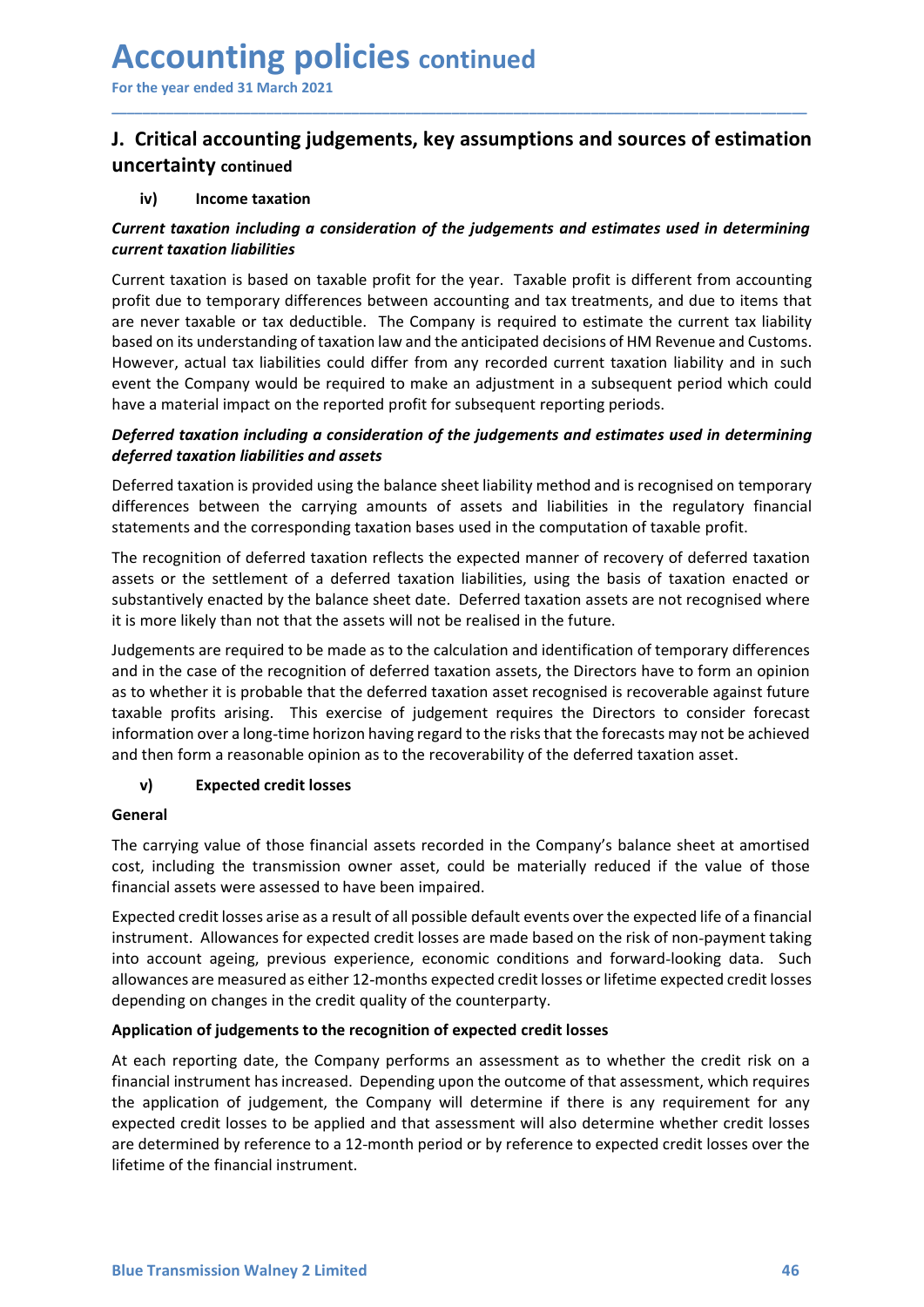### Accounting policies continued<br>
For the year ended 31 March 2021<br> **J. Critical accounting judgements, key assumptions and sources of estimatio**<br>
uncertainty continued Accounting policies continued<br>
For the year ended 31 March 2021<br>
J. Critical accounting judgements, key assumptions and sources of estimation<br>
uncertainty continued Accounting policies continued<br>
For the year ended 31 March 2021<br>
J. Critical accounting judgements, key assumptions and sources of estimation<br>
uncertainty continued<br>
v) Expected credit losses continued<br>
Application of esti uncertainty continued

\_\_\_\_\_\_\_\_\_\_\_\_\_\_\_\_\_\_\_\_\_\_\_\_\_\_\_\_\_\_\_\_\_\_\_\_\_\_\_\_\_\_\_\_\_\_\_\_\_\_\_\_\_\_\_\_\_\_\_\_\_\_\_\_\_\_\_\_\_\_\_\_\_\_\_\_\_\_\_\_\_\_\_\_\_\_\_\_\_\_

**CCOUNTING POLICIES** continued<br>
Shape year ended 31 March 2021<br>
Critical accounting judgements, key assumptions and sources of estimation<br>
v) Expected credit losses continued<br>
Iication of estimates to the recognition of e **Accounting policies continued**<br>For the year ended 31 March 2021<br>J. Critical accounting judgements, key assumptions and sources of estimation<br>uncertainty continued<br> $v$  Expected credit losses continued<br>Application of estima **Accounting policies continued**<br> **J. Critical accounting judgements, key assumptions and sources of estimation**<br> **uncertainty** continued<br>  $\gamma$  Expected credit losses continued<br>
Application of estimates to the recognition o **Accounting policies continued**<br>For the year ended 31 March 2021<br>**J.** Critical accounting judgements, key assumptions and sources of estimation<br>uncertainty continued<br> $\uparrow$ <br>Application of estimates to the recognition of exp **Accounting policies** continued<br>For the year ended 31 March 2021<br>J. Critical accounting judgements, key assumptions and sources of estimation<br>uncertainty continued<br> $v$  expected credit losses continued<br>Application of estima **ACCOUNTIME POLICIES continued**<br>For the year ended 31 March 2021<br>**J.** Critical accounting judgements, key assumptions and sources of estimation<br>uncertainty continued<br>v) Expected credit losses continued<br>Application of estim **Accounting policies continued**<br>For the year ended 31 March 2021<br> **J. Critical accounting judgements, key assumptions and sources of estimation**<br> **Application of estimates to the recognition of expected credit losses**<br>
Hav **Accounting policies continued**<br>
For the year ended 31 March 2021<br> **J. Critical accounting judgements, key assumptions and sources of estimation**<br> **Application of estimates to the recognition of expected credit losses**<br>
Ha **Accounting policies continued**<br>For the year ended 31 March 2021<br> **J. Critical accounting judgements, key assumptions and so**<br> **uncertainty continued**<br>
v) Expected credit losses continued<br>
Application of estimates to the r **ACCOUNTERT POTTLES CONTRIBUTES CONTRIBUTERS**<br> **3.** Critical accounting judgements, key assumptions and sources of estimation<br>
uncertainty continued<br>
(a) Expected credit losses continued<br>
Having applied judgement as to whe **Critical accounting judgements, key assumptions and sources of estimation**<br> **Critical accounting judgements, key assumptions and sources of estimation**<br> **Critical accounting judgement** as to the recognition of expected cr **uncertainty continued**<br> **v**) Expected credit losses continued<br>
Application of estimates to the recognition of expected credit losses<br>
Having applied judgement as to whether there should be any adjustment to the carrying v v) Expected credit losses continued<br>
Application of estimates to the recognition of expected credit losses<br>
Having applied judgement as to whether there should be any adjustment to the carrying value of<br>
financial assets t

### General

v) Expected credit losses continued<br>
Application of estimates to the recognition of expected credit losses<br>
Having applied judgement as to whether there should be any adjustment to the carrying value of<br>
financial assets t **Application of estimates to the recognition of expected credit losses**<br>Having applied judgement as to whether there should be any adjustment to the carrying value of<br>financial assets the Company estimates an appropriate a Having applied judgement as to whether there should be any adjustment to the carrying value of<br>financial assets the Company estimates an appropriate allowance for expected credit losses in<br>accordance with the requirements Having applied Judgement as to whether the te should be any aquistment to the carrying value of the current sof links on accordance with the requirements of links a a appropriate allowance for expected credit bosses in acc manular assets the Company's ssummates an a pupupplene allowance for expected terebut to sees in<br>accordance with the requirements of IFRS 9, recognising any material allowance for credit losses using<br>the 12-month expected eductionalle with the requirements of transs, recognising any indetertanal unwarde to tretut loosses using<br>the 12-month expected credit losses where there has been no significant change in credit risk. This<br>sassessment inv the basis of lifetime credit losses where there has been a significant change in the credit risk. This<br>assessment involves considering reasonable and supportable information involving the significant use<br>of susumptions.<br>An assessment involves considering reasonable and supportable information involving the significant use<br>of assumptions.<br>Any reduction in value arising from such a review would be recorded in the income statement.<br>The Company' diantly reduction in value arising from such a review would be recorded in the income state<br>
(vi) Decommissioning provision<br>
General<br>
Provisions are made for certain liabilities where the timing and amount of the liability reduction in value arising from such a review would be recorded in the income statement.<br> **Solution**<br> **Solution**<br> **Solutions** are made for certain liabilities where the timing and amount of the liability is uncertain.<br>
Som **aral**<br> **eral**<br>
stissions are made for certain liabilities where the timing and amount of the liability is uncertain.<br>
Company's only provision relates to the estimated costs of decommissioning the Company's<br>
Company's onl eral<br>
orisions are made for certain liabilities where the timing and amount of the liability is uncertain.<br>
Company's only provision relates to the estimated costs of decommissioning the Company's<br>
orbor transmission syste or issions are made for certain liabilities where the timing and amount of the liability is uncertain.<br>Company's only provision relates to the estimated costs of decommissioning the Company's<br>chore transmission system at t is ons are mate for certain liabilities where the timing and amount of the liability is uncertain.<br>Company's only provision relates to the estimated costs of edecommissioning the Company's<br>hore transmission system at the e Company's only provision relates to the estimated costs of decommissioning the Company's conduction-<br>honce transmission system at the end of its expected economic life – being 20 years. These<br>mated costs have then been dis

- mated costs have then been discounted at an appropriate rate and the resultant liability reflected<br>reduces the carrying amounts of provisions are reviewed at each balance sheet date<br>adjusted to reflect the current best est ine balance sheet. The carrying amounts of provisions are reviewed at each balance sheet date adjusted to reflect the current best estimate. The plan for decommissioning these assets was overed by the Department of Foreygr adjusted to reflect the current best estimate. The plan for decommissioning these assets was<br>coved by the Department of Energy and Climate Change and published on the Company's web site<br>whildertansmission comp) and include roved by the Department of Energy and Climate Change and published on the Company's web site <u>wibluetransmission.com</u>) and includes many assumptions.<br>
Ilication of judgement to determine the carrying value of the decommiss Wollertransmission.com) and includes many assumptions.<br>
Ilication of judgement to determine the carrying value of the decommissioning provision<br>
Ilicant judgements used in determining the carrying value of this provision i
- the licence and the period which is expected to generate the vast majority of cash flows relating<br>to the ownership of the system. To the extent that the expected useful life is reduced or increased<br> $-$  this could materiall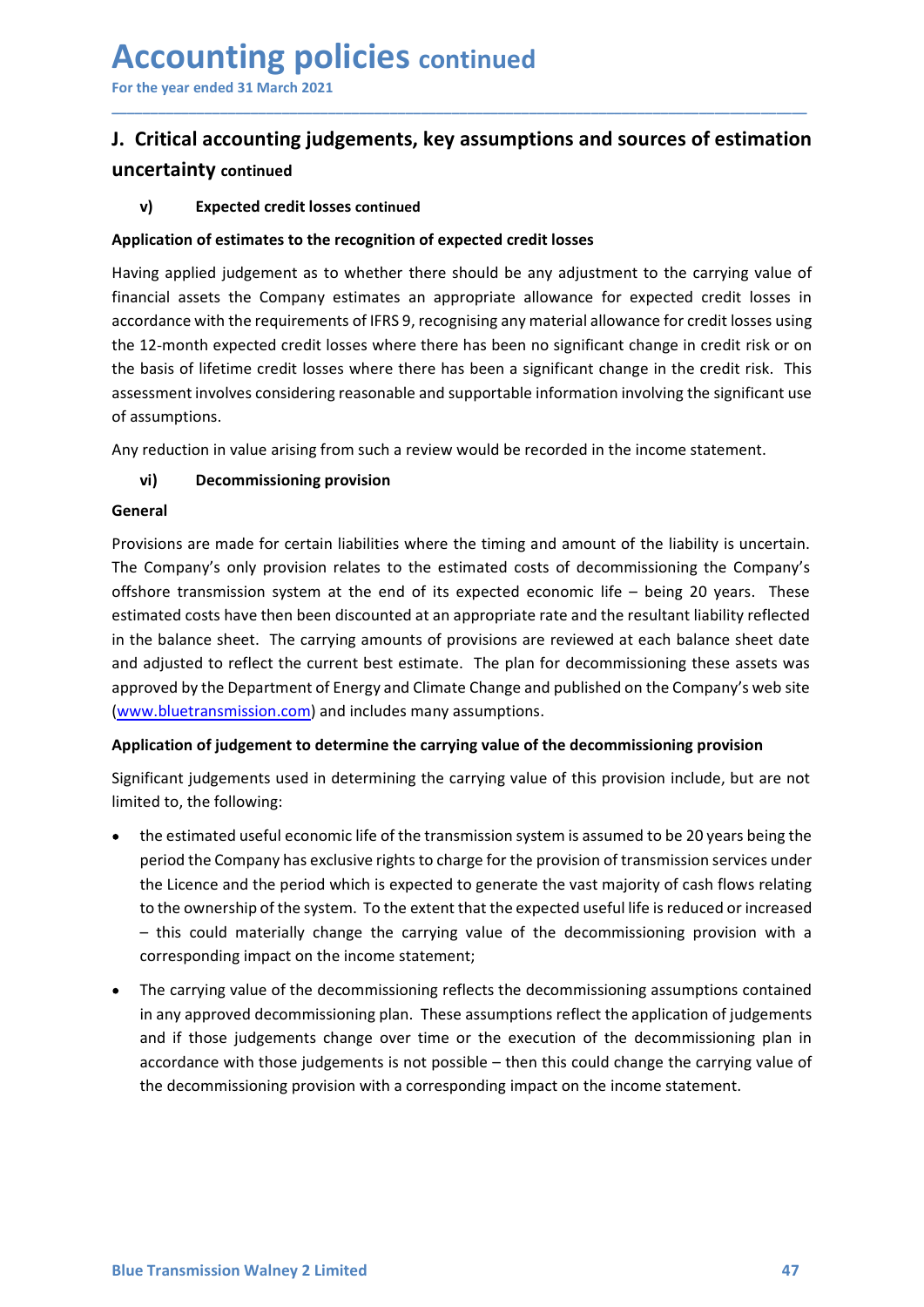### Accounting policies continued<br>
For the year ended 31 March 2021<br> **J. Critical accounting judgements, key assumptions and sources of estimatio**<br>
uncertainty continued Accounting policies continued<br>
For the year ended 31 March 2021<br>
J. Critical accounting judgements, key assumptions and sources of estimation<br>
uncertainty continued Accounting policies continued<br>
For the year ended 31 March 2021<br>
J. Critical accounting judgements, key assumptions and sources of estimation<br>
uncertainty continued<br>
vi) Decommissioning provision continued<br>
Application of uncertainty continued **CCOUNTING POLICIES continued**<br>
the year ended 31 March 2021<br>
Critical accounting judgements, key assumptions and sources of estimation<br>
vi) Decommissioning provision continued<br>
lication of estimates to determine the carry Accounting policies continued<br>
I. Critical accounting judgements, key assumptions and sources of estimation<br>
uncertainty continued<br>
vi) Decommissioning provision continued<br>
Application of estimates to determine the carryin

\_\_\_\_\_\_\_\_\_\_\_\_\_\_\_\_\_\_\_\_\_\_\_\_\_\_\_\_\_\_\_\_\_\_\_\_\_\_\_\_\_\_\_\_\_\_\_\_\_\_\_\_\_\_\_\_\_\_\_\_\_\_\_\_\_\_\_\_\_\_\_\_\_\_\_\_\_\_\_\_\_\_\_\_\_\_\_\_\_\_

- **Accounting policies** continued<br>
For the year ended 31 March 2021<br>
J. Critical accounting judgements, key assumptions and sources of estimation<br>
uncertainty continued<br>
(vi) Decommissioning provision continued<br>
Application **ACCOUNTING POLICIES** continued<br>
For the year ended 31 March 2021<br> **J. Critical accounting judgements, key assumptions and sources of estimation**<br>
uncertainty continued<br>
vi) Decommissioning provision continued<br>
Application **CCOUNT LIME POLICIES** continued<br>
Tritical accounting judgements, key assumptions and sources of estimation<br>
uridical accounting judgements, key assumptions and sources of estimation<br>
vi) Decommissioning provision continue
- **CCOUNT EXECT ACCES**<br>
Solution of the transmission system having judgements, key assumptions and sources of estimation<br>
Certainty continued<br>
Wijlenomissioning provision continued<br>
UNIC Decommissioning provision continued<br> **CCOUNTIME POLICIES** continued<br>
the year ended 31 March 2021<br>
Critical accounting judgements, key assumptions and sources of estimetrainty continued<br>
wi) Decommissioning provision continued<br>
lication of estimates to deter **CCOUNTIME POLICIES continued**<br>
the year ended 31 March 2021<br>
Critical accounting judgements, key assumptions and sources of estimation<br>
vil)<br>
Decommissioning provision continued<br>
lication of estimates to determine the car **CCOUNTIME POLICIES** continued<br>
the year ended 31 March 2021<br>
Critical accounting judgements, key assumptions and sources of estimation<br>
certainty continued<br>
wi) Decommissioning provision continued<br>
lication of estimates t the year ended 31 March 2021<br>
Critical accounting judgements, key assumptions and sources of estimation<br>
(v) Decommissioning provision continued<br>
(altation of estimates to determine the carrying value of the decommissionin **Critical accounting judgements, key assumptions and sources of estimation**<br> **Condition**<br> **Condition**<br> **Condition**<br> **Condition**<br> **Condition**<br> **Condition**<br> **Condition**<br> **Condition**<br> **Condition**<br> **Condition**<br> **Condition**<br> **C** Critical accounting judgements, key assumptions and sources<br>certainty continued<br>wi) Decommissioning provision continued<br>lication of estimates to determine the carrying value of the decommissioning<br>carrying value of the dec **UNCERT UNCERT CONDIGENT CONDIGENT CONDIGENT CONDIGENT CONDIGENT CONDIGENT CONDIGENT CONDIGENT THE CATYING VALUE OF THE CATYING VALUE OF THE CATYING VALUE OF the decommissioning provision has required the extensive use of** subject to erristing provision continued<br>
(a) Decommissioning provision continued<br>
(a) Application of estimates to determine the carrying value of the decommissioning provision<br>
The carrying value of the decommissioning pr vi) Decommissioning provision continued<br>
Application of estimates to determine the carrying value of the decommissioning provision<br>
The carrying value of the decommissioning provision<br>
which include but are not limited to, **Application of estimates to determine the carrying value of the decommissioning provision**<br>The carrying value of the decommissioning provision has required the extensive use of estimates,<br>which include but are not limited The carrying value of the decommissioning provision has required the extensive use of estimates,<br>which include but are not limited to, the following:<br>
• the estimate of costs relating to the appropriate and safe removal, d the estimate of the following:<br>
the estimate of costs relating to the appropriate and safe removal, disposal, recycling and making<br>
safe of the transmission system having regard to market prices and access to the appropria safe of the transmission system having regard to market prices and access to the appropriate level<br>of technology; and<br><br>• discount rate appropriate to the 20-year life of the assets being decommissioned. The Company<br>has ado of technology; and<br>
• discount rate appropriate to the 20-year life of the assets being decommissioned. The Company<br>
has adopted the practice (absent a significant unforeseen event taking place) of considering the<br>
appropr • discount rate appropriate to the 20-year life of the assets being decommissioned. The Company<br>has adopted the practice (absent a significant unforeseen event taking place) of considering the<br>appropriate discount rate to

has adopted the practice (absent a significant unforeseen event taking place) of considering the<br>appropriate discount rate to apply to the decommissioning provision every five years, reflective<br>of the long-term nature of t appropriate discount rate to apply to the decommissioning provision every tive years, reflective<br>of the long-term nature of this liability, rather than re-evaluating the discount rate over a shorter<br>time period.<br>The estima or the long-term nature of this liability, rather than re-evaluating the discount rate over a shorter<br>time period.<br>The estimates are based on management estimates with the use of technical consultants and are<br>subject to pe the estimates are based on management estimates with the use of technical consultants and are<br>The estimates are based on management estimated discounted cost of decommissioning the offshore<br>transmission system is included The estimates are based on management estimates with the use of technical consultants and are subject to periodic revision. The initial estimated discounted cast of decommissioning the offshore transmission system is inclu

### General

subject to periodic revision. The initial estimated discounted cost of decommissioning the other<br>transmission oystem is included within the carrying value of the transmission owner asset. All<br>subsequent changes to estimate subsequent changes to estimates in relation to estimated gross cost of decommissioning or the<br>appropriate discount rate are reflected in the income statement.<br> **Containstance in the periodical state in the matematic determ** appropriate discount rate are reflected in the income statement.<br>
(vii) Infrastructure financial liabilities are initially recognised in the balance sheet at the present value of<br>
the future lease payments to which these l **CONTITY**<br> **CONTITY** Infrastructure financial liabilities<br> **CONTITY INTERT UP:**<br>
Infrastructure financial liabilities are initially recognised in the balance sheet at the present value of<br>
the future lease payments to whic **General**<br>Infrastructure financial liabilities are initially recognised in the balance sheet at the present value of<br>the future lease payments to which these liabilities relate. A corresponding amount was recognised<br>as an **Infrastructure financial liabilities are initially recognised in the balance sheet at the present value of Infrastructure lease payments to which these liabilities relate. A corresponding amount was recognised as an addit** Infrastructure financial liabilities are initially recognised in the balance sheet at the present value of the future lease payments to which these liabilities relate. A corresponding amount was recogn<br>as an addition to th

For the interest rate implicit in those lease arrangements. This interest rate was then used to discount the expected future cash flows to derive the present value of the future lease payments.<br>Application of judgements to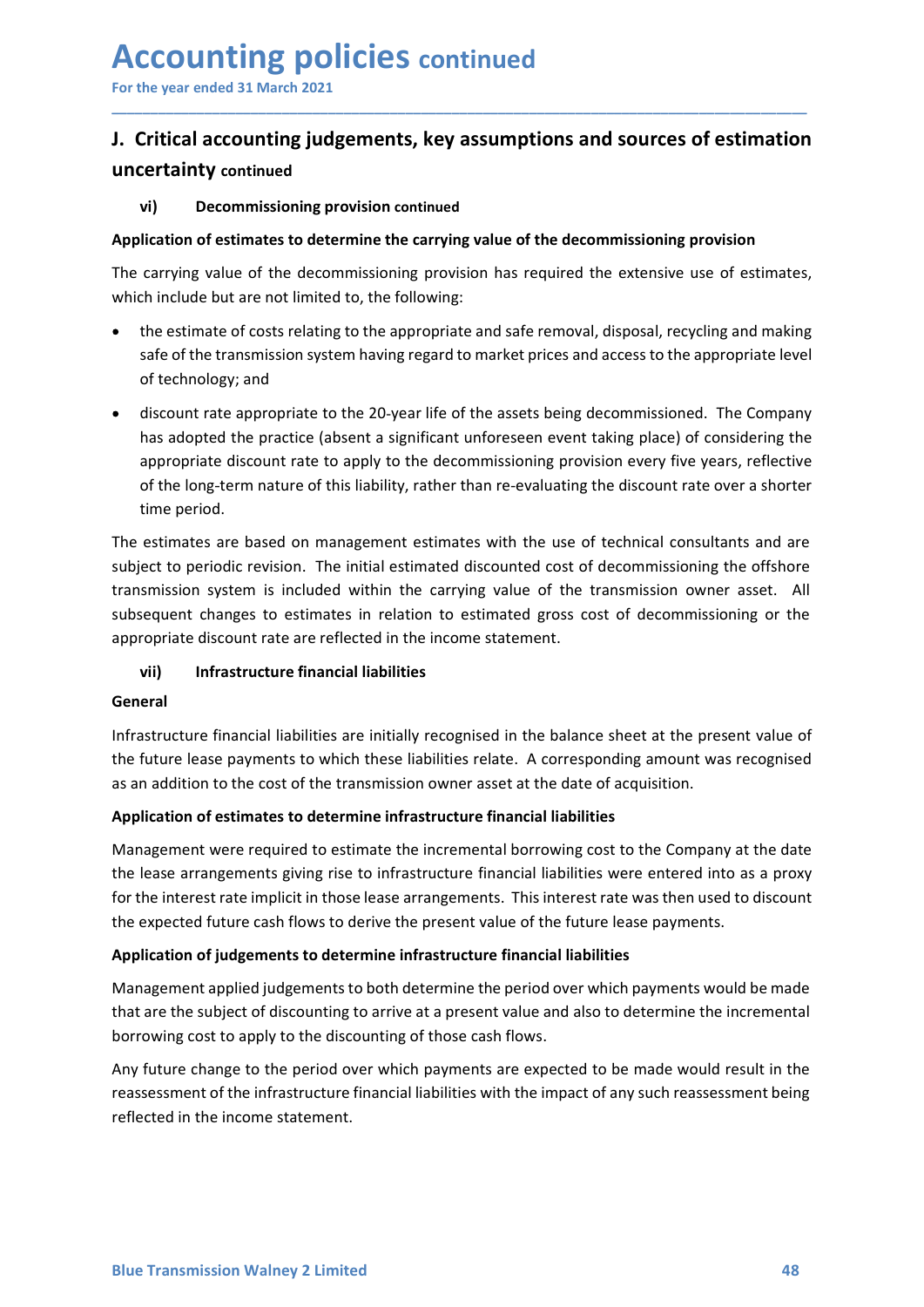### **Accounting policies** continued<br>
For the year ended 31 March 2021<br> **K. Accounting developments**<br> **i)** Accounting standards, amendments to accounting standards and interpretations as<br>
applied to these regulatory financial s Accounting policies continued<br>
For the year ended 31 March 2021<br>
K. Accounting developments<br>
i) Accounting standards, amendments to accounting standards and interpreta<br>
applied to these regulatory financial statements<br>
In **CCOUNTING POLICIES continued**<br>
Accounting developments<br>
i) Accounting standards, amendments to accounting standards and interpretations as<br>
applied to these regulatory financial statements<br>
reparing these regulatory finan **Inting policies continued**<br> **and Sammunity of the School Continued**<br> **Accounting standards, amendments to accounting standards and interpretations as<br>
applied to these regulatory financial statements<br>
these regulatory fin**

\_\_\_\_\_\_\_\_\_\_\_\_\_\_\_\_\_\_\_\_\_\_\_\_\_\_\_\_\_\_\_\_\_\_\_\_\_\_\_\_\_\_\_\_\_\_\_\_\_\_\_\_\_\_\_\_\_\_\_\_\_\_\_\_\_\_\_\_\_\_\_\_\_\_\_\_\_\_\_\_\_\_\_\_\_\_\_\_\_\_

**Accounting policies continued**<br>
For the year ended 31 March 2021<br> **K. Accounting developments**<br> **i)** Accounting standards, amendments to accounting standards and interpretations as<br>
applied to these regulatory financial s **Accounting policies continued**<br>For the year ended 31 March 2021<br>**K. Accounting developments**<br>**i**) Accounting standards, amendments to accounting standards and interpretations as<br>applied to these regulatory financial state For the year ended 31 March 2021<br> **K. Accounting developments**<br> **i)**<br> **K. Accounting developments**<br> **i)**<br> **Accounting standards, amendments to accounting standards and interpretations as<br>
applied to these regulatory financ Accounting policies continued**<br>For the year ended 31 March 2021<br>**K. Accounting developments**<br>**i)**<br>**Accounting standards, amendments to accounting standards and interpretations as<br>applied to these regulatory financial stat Accounting policies continued**<br>For the year ended 31 March 2021<br>**K. Accounting developments**<br>i) accounting standards, amendments to accounting standards and interpretations as<br>applied to these regulatory financial stateme **Accounting policies continued**<br>For the year ended 31 March 2021<br> **K. Accounting developments**<br>
i) Accounting standards, amendments to accounting standards and interpretations as<br>
applied to these regulatory financial stat For the year ended 31 March 2021<br> **K. Accounting developments**<br> **K. Accounting developments**<br> **i)**<br> **Accounting standards, amendments to accounting standards and interpretations as<br>
In preparing these regulatory financial** For the year ended 31 March 2021<br> **K. Accounting developments**<br> **K. Accounting developments**<br> **i)**<br> **Accounting standards, amendments to accounting standards and interpretations as<br>
applied to these regulatory financial st EXECOUNTENT PROFICIOUS** CONTINUED<br> **K. Accounting developments**<br> **i)**<br> **Accounting standards, amendments to accounting standards and interpretations as<br>
applied to these regulatory financial statements<br>
In preparing these** For the year ended 31 March 2021<br> **K. Accounting developments**<br> **i)** Accounting standards, amendments to accounting standards and interpretations as<br>
applied to these regulatory financial statements<br>
In preparing these reg **K. Accounting developments**<br>
i) Accounting standards, amendments to accounting standards and interpretations as<br>
applied to these regulatory financial statements the Company has complied with IFRS applicable<br>
either for a **K. Accounting developments**<br>
i) Accounting standards, amendments to accounting standards and inte<br>
applied to these regulatory financial statements<br>
In preparing these regulatory financial statements the Company has compl i) Accounting standards, amendments to accounting standards and interpretations as<br>
applied to these regulatory financial statements the Company has complied with IFRS applicable<br>
either for accounting periods starting by applied to these regulatory financial statements<br>the preparing these regulatory financial statements the Compary has complied with IFRS applicable<br>either for accounting preiods starting by 1 April 2020 or ending by 31 Marc In preparing these regulatory financial statements the Company has complied with IFRS applicable<br>either for accounting periods starting by 1 April 2020 or ending by 31 March 2021.<br>There are no new accounting standards, ame

LIBOR.

Company scass inow neage accounting as a result of the BBCR assumed that the LIBOR interest rate on which its hedged debts are based does not change as a result of the IBOR reforms. The Company will continue to apply these There are no new accounting standards, amendments to standards, interpretations or ther<br>pronouncements that have been issued and are effective in respect of these regulatory financial<br>statements, including "Definition of M pronouncements that have been issued and are effective in respect of these regulatory financial<br>statements, including "Definition of Material (Amendments to IAS 1 and IAS 8)" and the revised<br>conceptual Framework for Financ statements, including "Definition of Material (Amendments to IAS 1 and IAS 8)" and the revised<br>"Conceptual Framework for Financial Reporting" that have had any significant impact on the<br>"Conceptual Framework for Financial "Conceptual Framework for Financial Reporting" that have had any significant impact on the<br>measurement of assets and/or liabilities or any of the disclosures included herein.<br>The Company continues to apply phase 1 of the I measurement of assets and/or liabilities or any of the disclosures included herein.<br>The Company continues to apply phase 1 of the International Accounting Standards Board's ("IASB's")<br>interest rate benchmark reform project The Company continues to apply phase 1 of the International Accounting Standards Board's ("IASB's")<br>interest rate benchmark reform project - "Interest Rate Benchmark Reform: Amendments to IFRS 9<br>Financial Instruments and I The Company continues to apply phase 1 of the International Accounting Standards Board's ("IASB's")<br>Interest rate benchmark reform project - 'Interest Rate Benchmark Reform: Amendments to IFRS 9<br>Financial Instruments and I interest rate benchmark reform project - 'interest Riate Benchmark Reform: Amendments to IFRS 9 Financial Instruments Disclosures' as described below.<br>
Interest Rate Benchmark Reform: Amendments to IFRS 9 Financial Instrum Financial Instruments and IFRS 7 Financial Instruments Disclosures' as described below.<br>
Instruments Rate Benchmark Reform: Amendments to IFRS 9 Financial Instruments and IFRS 7 Financial<br>
Instruments Disclosures<br>
The Comp Interest Rate Benchmark Reform: Amendments to IFRS 9 Financial Instruments and IFRS 7 Financial<br>
The Company uses interest rate derivatives to swap the vast majority of its variable interest rate<br>
commercial loans to fixed Instruments Disclosures<br>The Company uses interest rate derivatives to swap the vast majority of its variable interest rate<br>commercial loans to fixed interest rates. The interest rate derivatives are designated as cash flow The Company uses interest rate derivatives to swap the vast majority of its variable interest rate commercial loans to fixed interest rates. The interest rate derivatives are designated as cash flow tellomes and the variab The Company of the interest rate verwaves to sway the vest migurity of its variable interest rate of the interest rate derivatives are designated as cash flow hedges and the variable interest rates. The interest rate deriv commeteral orals of the realist acts. The interest rate or the company are listed to solar lower and the variable interest rate on the commercial loans held by the Company are linked to LIBOR is expected to be replaced by LIBOR.<br>LIBOR is expected to be replaced by alternative risk-free rates by the end of 2021 as part of the IBOR<br>reforms. The Company is still assessing the impact of these changes on its cash flow hedging<br>arrangements. Phase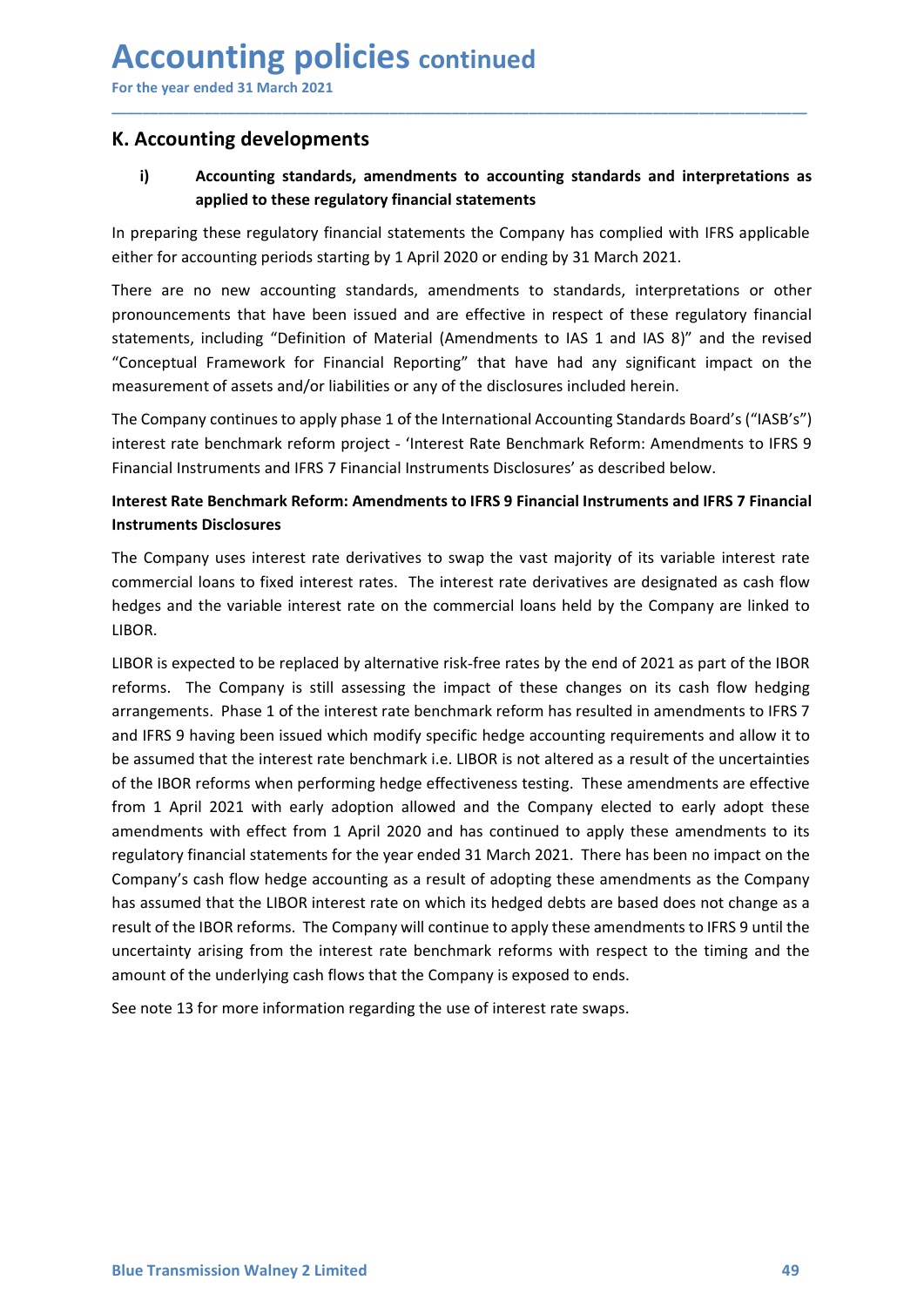Accounting policies continued<br>
For the year ended 31 March 2021<br>
K. Accounting developments continued<br>
ii) New accounting standards, amendments to standards and interpretations issued that<br>
may be relevant to the Company's **Accounting policies continued<br>
For the year ended 31 March 2021**<br> **K. Accounting developments continued**<br> **ii)** New accounting standards, amendments to standards and interpretations issues<br>
may be relevant to the Company' CCOUNTING POLICIES continued<br>
He year ended 31 March 2021<br>
ii) Rew accounting developments continued<br>
ii) New accounting standards, amendments to standards and interpretations issued that<br>
may be relevant to the Company's **Inting policies continued**<br>
meded 31 March 2021<br> **Mew accounting developments continued**<br>
New accounting standards, amendments to standards and interpretations issued that<br>
may be relevant to the Company's activities but **Inting policies continued**<br> **Example 31 March 2021**<br> **Inting developments continued**<br> **New accounting standards, amendments to standards and interpretations issue<br>
may be relevant to the Company's activities but are not e** 

\_\_\_\_\_\_\_\_\_\_\_\_\_\_\_\_\_\_\_\_\_\_\_\_\_\_\_\_\_\_\_\_\_\_\_\_\_\_\_\_\_\_\_\_\_\_\_\_\_\_\_\_\_\_\_\_\_\_\_\_\_\_\_\_\_\_\_\_\_\_\_\_\_\_\_\_\_\_\_\_\_\_\_\_\_\_\_\_\_\_

**Accounting policies continued**<br>
For the year ended 31 March 2021<br> **K. Accounting developments continued**<br> **ii)** New accounting standards, amendments to standards and interpretations issued that<br>
may be relevant to the Com

**Accounting policies continued**<br>
For the year ended 31 March 2021<br> **K. Accounting developments continued**<br> **ii)** New accounting standards, amendments to standards and interpretations issued that<br>
may be relevant to the Com **Accounting policies** continued<br>For the year ended 31 March 2021<br> **K. Accounting developments c**ontinued<br>
ii) New accounting standards, amendments to standards and interpretations issued that<br>
may be relevant to the Compan For the year ended 31 March 2021<br> **K. Accounting developments continued**<br> **K. Accounting developments continued**<br> **ii)**<br>
New accounting standards, amendments to standards and interpretations issued that<br>
may be relevant to **Accounting policies continued**<br>For the year ended 31 March 2021<br> **K. Accounting developments continued**<br> **ii)**<br>
We accounting standards, amendments to standards and interpretations issued that<br>
may be relevant to the Comp For the year ended 31 March 2021<br> **K. Accounting developments continued**<br> **ii)** New accounting standards, amendments to standards and interpretations issued that<br>
may be relevant to the Company's activities but are not eff

**ACCOUNTIME POLICIES** continued<br>
Some the year ended 31 March 2021<br> **K.** Accounting developments continued<br>
ii) New accounting standards, amendments to standards and interpretations issued that<br>
may be relevant to the Comp **ACCOUNTIME POLICIES continued**<br>
In the year ended 31 March 2021<br> **K.** Accounting developments continued<br>
ii) New accounting standards, amendments to standards and interpretations issued that<br>
may be relevant to the Compan For the year ended 31 March 2021<br> **K. Accounting developments continued**<br> **ii)** New accounting standards, amendments to standards and interpretations issued that<br>
may be relevant to the Company's activities but are not eff **K. Accounting developments continued**<br> **ii)** New accounting standards, amendments to standards and interpretations issued that<br>
may be relevant to the Company's activities but are not effective in these regulatory<br>
financ **K. Accounting developments continued**<br>
ii) New accounting standards, amendments to standards and interpretations issued that<br>
may be relevant to the Company's activities but are not effective in these regulatory<br>
financi american and interpretations issued that<br> **american standards, amendments to standards and interpretations issued that<br>
may be relevant to the Company's activities but are not effective in these regulatory<br>
financial state** Num War cocounting standards, amendments to standards and interpretations issued that<br>
may be relevant to the Company's activities but are not effective in these regulatory<br>
financial statements<br>
On 27 August 2020, the IAS Thinancial statements<br>
On 27 August 2020, the IASB published "Interest Rate Benchmark Reform - Phase 2 - Amendments to<br>
IFRS 9, IAS 39 IFRS 7, IFRS 4 and IFRS 16", representing the finalisation of Phase 2 of the IASB proje On 27 August 2020, the IASB published "Interest Rate Benchmark Reform - Phase 2 - Amendments to<br>IFRS 9, IAS 39 IFRS 7, IFRS 4 and IFRS 16", representing the finalisation of Phase 2 of the IASB project<br>in accounting for int On 27 August 2020, the IASB published "Interest Rate Benchmark Reform - Phase 2 - Amendments to<br>On 27 August 2020, the IASB published "Interest Rate Benchmark Reform - Phase 2 of the IASB project<br>in accounting for interest IFRS 9, IGS 39 IFRS 4 and IFRS 156", representing the thalisation of Phase 2 of the IASB project<br>In accounting for interest rate benchmark reform.<br>The purpose of these amendments is to enable entities to reflect the effect in accounting tor interest rate benchmark reform.<br>The purpose of these amendments is to enable entities to reflect the effects of transitioning from<br>The purpose of these amendments is to enable entities to reflect the effe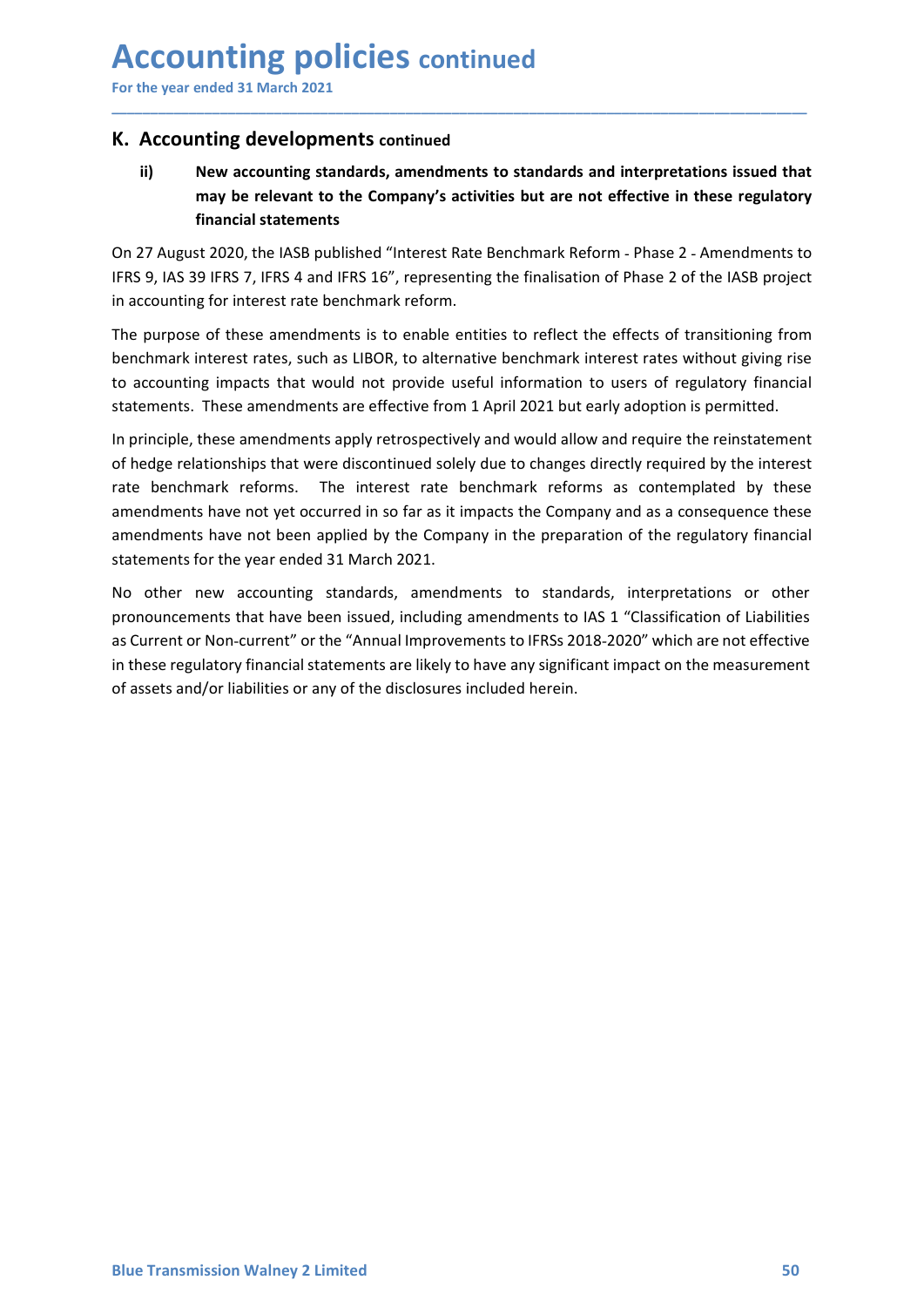| <b>Income statement</b><br>For the year ended 31 March 2021<br>2021<br>2020<br>£'000<br>£'000<br><b>Notes</b><br>Operating income<br>5,830<br>$\overline{2}$<br>4,507<br>Finance income<br>$\overline{2}$<br>6,427<br>6,566<br>12,257<br>11,073<br><b>Total income</b><br><b>Operating costs</b><br>$\mathbf{3}$<br>(3, 359)<br>(3,510)<br><b>Operating profit</b><br>8,898<br>Other finance income<br>29<br>$\overline{\mathbf{z}}$<br>4<br>(4, 986)<br>4<br>Finance costs<br>(4, 979)<br>Net interest expense<br>4<br><b>Profit before taxation</b><br>3,919<br>5<br>Income taxation charge<br>(757) |  |          |
|--------------------------------------------------------------------------------------------------------------------------------------------------------------------------------------------------------------------------------------------------------------------------------------------------------------------------------------------------------------------------------------------------------------------------------------------------------------------------------------------------------------------------------------------------------------------------------------------------------|--|----------|
|                                                                                                                                                                                                                                                                                                                                                                                                                                                                                                                                                                                                        |  |          |
|                                                                                                                                                                                                                                                                                                                                                                                                                                                                                                                                                                                                        |  |          |
|                                                                                                                                                                                                                                                                                                                                                                                                                                                                                                                                                                                                        |  |          |
|                                                                                                                                                                                                                                                                                                                                                                                                                                                                                                                                                                                                        |  |          |
|                                                                                                                                                                                                                                                                                                                                                                                                                                                                                                                                                                                                        |  |          |
|                                                                                                                                                                                                                                                                                                                                                                                                                                                                                                                                                                                                        |  |          |
|                                                                                                                                                                                                                                                                                                                                                                                                                                                                                                                                                                                                        |  |          |
|                                                                                                                                                                                                                                                                                                                                                                                                                                                                                                                                                                                                        |  |          |
|                                                                                                                                                                                                                                                                                                                                                                                                                                                                                                                                                                                                        |  |          |
|                                                                                                                                                                                                                                                                                                                                                                                                                                                                                                                                                                                                        |  |          |
|                                                                                                                                                                                                                                                                                                                                                                                                                                                                                                                                                                                                        |  |          |
|                                                                                                                                                                                                                                                                                                                                                                                                                                                                                                                                                                                                        |  |          |
|                                                                                                                                                                                                                                                                                                                                                                                                                                                                                                                                                                                                        |  |          |
|                                                                                                                                                                                                                                                                                                                                                                                                                                                                                                                                                                                                        |  | 7,563    |
|                                                                                                                                                                                                                                                                                                                                                                                                                                                                                                                                                                                                        |  |          |
|                                                                                                                                                                                                                                                                                                                                                                                                                                                                                                                                                                                                        |  |          |
|                                                                                                                                                                                                                                                                                                                                                                                                                                                                                                                                                                                                        |  |          |
|                                                                                                                                                                                                                                                                                                                                                                                                                                                                                                                                                                                                        |  | (5,625)  |
|                                                                                                                                                                                                                                                                                                                                                                                                                                                                                                                                                                                                        |  | (5, 596) |
|                                                                                                                                                                                                                                                                                                                                                                                                                                                                                                                                                                                                        |  | 1,967    |
| Profit attributable to equity shareholders<br>3,162<br>1,227                                                                                                                                                                                                                                                                                                                                                                                                                                                                                                                                           |  | (740)    |
|                                                                                                                                                                                                                                                                                                                                                                                                                                                                                                                                                                                                        |  |          |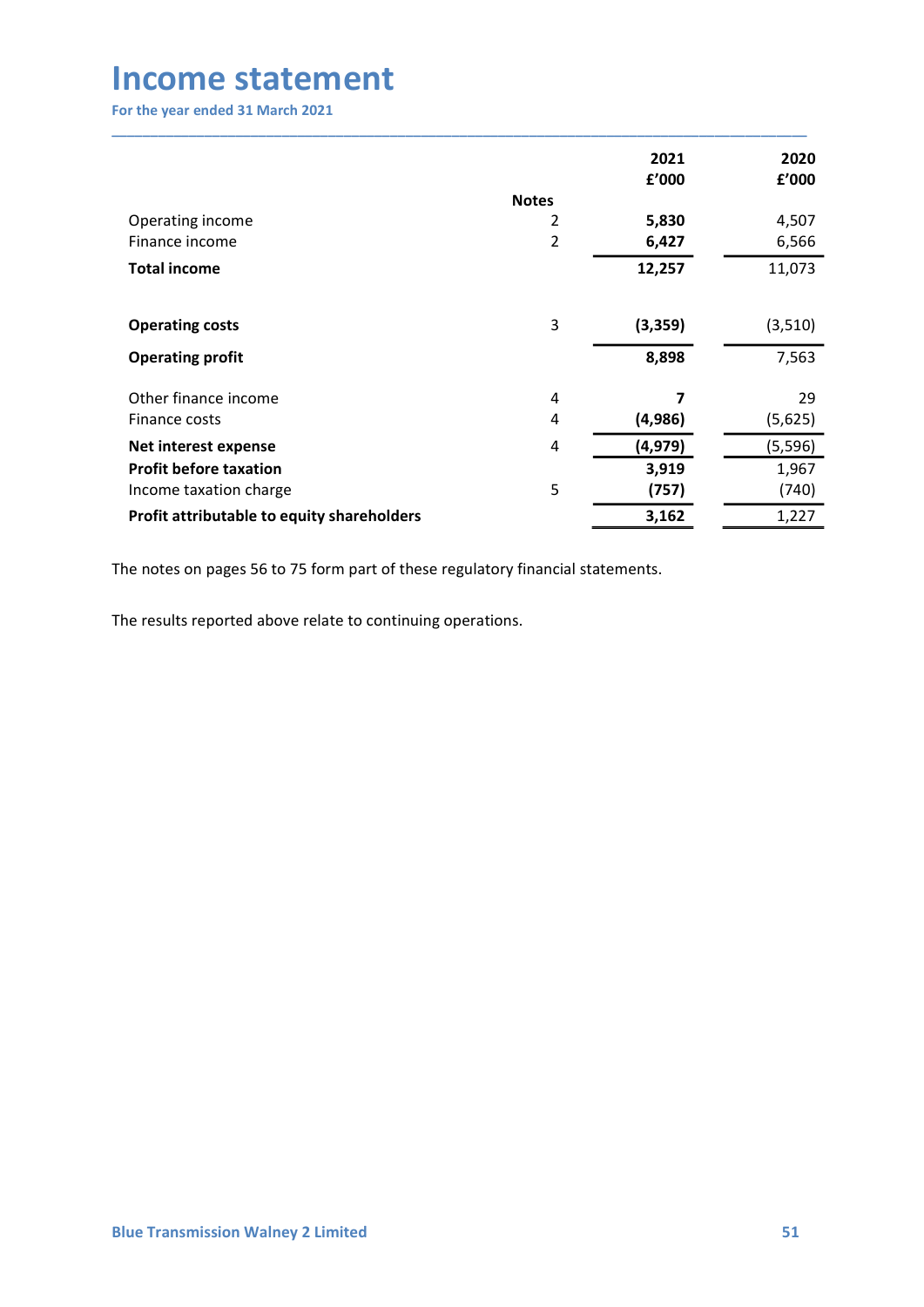| <b>Statement of comprehensive income</b>                           |              |               |               |
|--------------------------------------------------------------------|--------------|---------------|---------------|
| For the year ended 31 March 2021                                   |              |               |               |
|                                                                    |              |               |               |
|                                                                    |              |               |               |
|                                                                    |              | 2021<br>£'000 | 2020<br>f'000 |
| Profit attributable to equity shareholders                         | <b>Notes</b> | 3,162         | 1,227         |
| Other comprehensive income / (loss)                                |              |               |               |
| Items that may be subsequently reclassified to<br>Profit and Loss: |              |               |               |
| Net gains taken to equity in respect of cash flow                  |              |               |               |
| Deferred taxation on cash flow hedges                              | 13<br>5      | 793<br>(151)  | 1,533<br>(46) |
| hedges<br>Total other comprehensive income                         |              | 642           | 1,487         |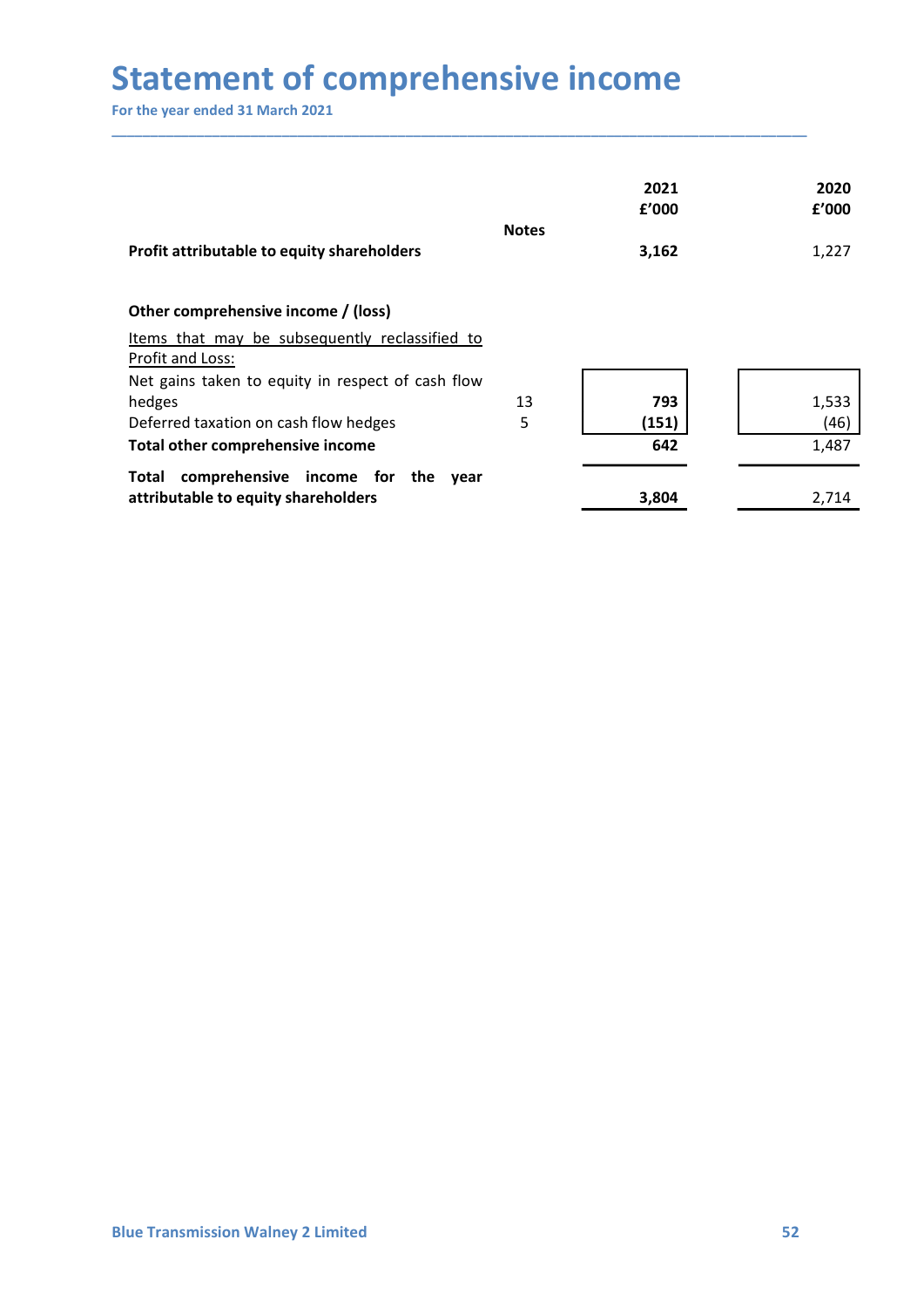# Balance sheet

|                                                              |                  | 2021                 | 2020                 |
|--------------------------------------------------------------|------------------|----------------------|----------------------|
| <b>Non-current assets</b>                                    | <b>Notes</b>     | £'000                | £'000                |
| Transmission owner asset                                     | $\boldsymbol{7}$ | 95,727               | 99,724               |
| Total non-current assets                                     |                  | 95,727               | 99,724               |
| <b>Current assets</b>                                        |                  |                      |                      |
| Prepayments                                                  |                  | 361                  | 267                  |
| Transmission owner asset                                     | $\overline{7}$   | 4,340                | 4,008                |
| Cash and cash equivalents                                    | 9                | 8,712                | 7,478                |
| Total current assets                                         |                  | 13,413               | 11,753               |
| <b>Total assets</b>                                          |                  | 109,140              | 111,477              |
| <b>Current liabilities</b>                                   |                  |                      |                      |
| Borrowings                                                   | $10\,$           | (5,045)              | (5,063)              |
| Infrastructure financial liabilities                         | 11               | (77)                 | (59)                 |
| Trade and other payables<br><b>Total current liabilities</b> | $12\,$           | (1, 127)<br>(6, 249) | (1, 181)<br>(6, 303) |
|                                                              |                  |                      |                      |
| <b>Non-current liabilities</b><br>Borrowings                 | $10\,$           | (84,908)             | (89, 886)            |
| Infrastructure financial liabilities                         | 11               | (1,009)              | (859)                |
| Derivative financial liabilities                             | 13               | (11, 719)            | (12, 574)            |
| Deferred taxation liability                                  | 8                | (2,629)              | (1, 735)             |
| Decommissioning provision                                    | $14\,$           | (2,024)              | (1, 972)             |
| Total non-current liabilities                                |                  | (102, 289)           | (107, 026)           |
| <b>Total liabilities</b>                                     |                  | (108, 538)           | (113, 329)           |
| Net assets / (liabilities)                                   |                  | 602                  | (1,852)              |
| <b>Equity</b>                                                |                  |                      |                      |
| Called up share capital                                      | 15               | 175                  | 175                  |
| Retained earnings<br>Cash flow hedge reserve                 | 16<br>16         | 8,476<br>(8,049)     | 6,664<br>(8,691)     |
| Total shareholders' equity                                   |                  | 602                  | (1,852)              |

Director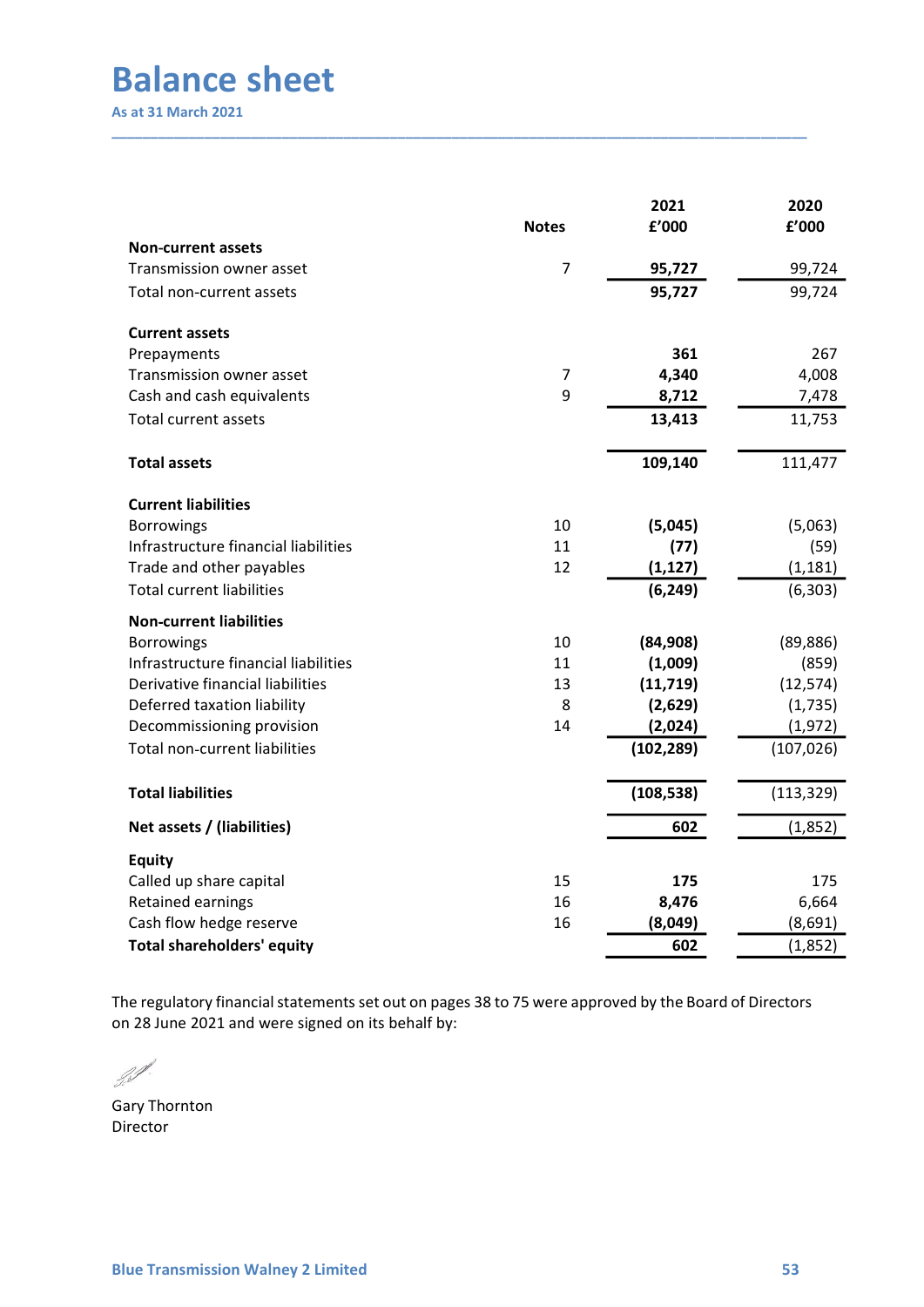| <b>Statement of changes in equity</b>                                                                     |                  |                  |                   |                 |
|-----------------------------------------------------------------------------------------------------------|------------------|------------------|-------------------|-----------------|
| For the year ended 31 March 2021                                                                          |                  |                  |                   |                 |
|                                                                                                           |                  |                  |                   |                 |
|                                                                                                           |                  |                  |                   |                 |
|                                                                                                           | Called           | Cash             |                   |                 |
|                                                                                                           | up               | flow             |                   |                 |
|                                                                                                           | share            | hedge            | Retained          | <b>Total</b>    |
| <b>Note</b>                                                                                               | capital<br>£'000 | reserve<br>f'000 | earnings<br>£'000 | equity<br>f'000 |
|                                                                                                           |                  |                  |                   |                 |
| At 1 April 2019                                                                                           | 175              | (10, 178)        | 7,598             | (2,405)         |
| Total comprehensive income for the year                                                                   |                  | 1,487            | 1,227             | 2,714           |
| Interim ordinary dividends<br>6                                                                           |                  |                  | (2, 161)          | (2, 161)        |
| At 31 March 2020                                                                                          | 175              | (8,691)          | 6,664             | (1,852)         |
| Total comprehensive income for the year<br>6                                                              |                  | 642              | 3,162             | 3,804           |
| Interim ordinary dividends<br>At 31 March 2021                                                            |                  |                  | (1, 350)          | (1, 350)        |
|                                                                                                           | 175              | (8,049)          | 8,476             | 602             |
|                                                                                                           |                  |                  |                   |                 |
| The Company is prohibited from declaring a dividend or other distribution unless it has certified that    |                  |                  |                   |                 |
| it is in compliance in all material respects with certain regulatory and borrowing obligations, including |                  |                  |                   |                 |
| a requirement to ensure it has sufficient resources and facilities to enable it to carry on its business  |                  |                  |                   |                 |
| and a requirement to use all reasonable endeavours to maintain an investment grade credit rating.         |                  |                  |                   |                 |
|                                                                                                           |                  |                  |                   |                 |
|                                                                                                           |                  |                  |                   |                 |
| On 10 June 2021, the Board approved the payment of an interim ordinary dividend of 3.08p per              |                  |                  |                   |                 |
| ordinary share amounting to £539k. This interim ordinary dividend is not recognised in the regulatory     |                  |                  |                   |                 |
| financial statements for the year ended 31 March 2021 in accordance with IFRS.                            |                  |                  |                   |                 |
|                                                                                                           |                  |                  |                   |                 |
| The cash flow hedge reserve recognises the effective portion of cash flow hedges whilst any               |                  |                  |                   |                 |
| ineffectiveness is taken to the income statement.                                                         |                  |                  |                   |                 |
|                                                                                                           |                  |                  |                   |                 |
|                                                                                                           |                  |                  |                   |                 |
|                                                                                                           |                  |                  |                   |                 |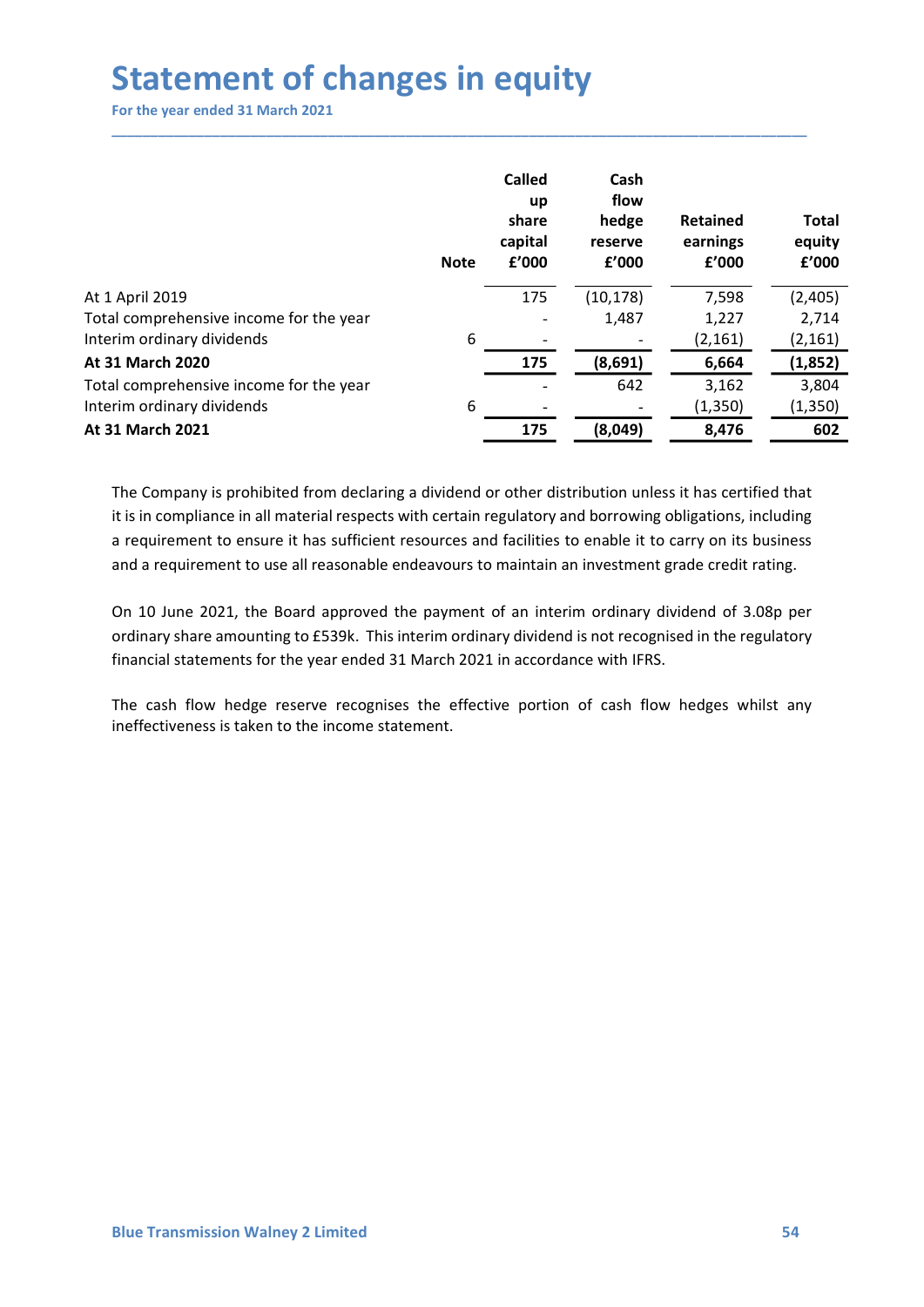| <b>Cash flow statement</b><br>For the year ended 31 March 2021 |                  |                         |                      |
|----------------------------------------------------------------|------------------|-------------------------|----------------------|
|                                                                |                  |                         |                      |
|                                                                |                  |                         |                      |
|                                                                |                  |                         |                      |
|                                                                |                  |                         |                      |
|                                                                |                  |                         |                      |
|                                                                |                  |                         |                      |
|                                                                |                  |                         |                      |
|                                                                |                  | 2021                    | 2020                 |
|                                                                | <b>Notes</b>     | £'000                   | £'000                |
| Cash flows from operating activities                           |                  |                         |                      |
| Profit attributable to equity shareholders for the year        |                  | 3,162                   | 1,227                |
| Adjustments for:                                               |                  |                         |                      |
| Net interest charges                                           |                  | 4,979                   | 5,596                |
| Taxation charge                                                |                  | 757                     | 740                  |
| Non-cash movement relating to finance income                   |                  | 3,665                   | 3,259                |
| Changes in working capital                                     |                  | (116)                   | 160                  |
|                                                                |                  | 9,285                   | 9,755                |
| Net cash flows from operating activities                       |                  | 12,447                  | 10,982               |
|                                                                |                  |                         |                      |
| Cash flows from investing activities                           |                  |                         |                      |
| Interest received                                              |                  | $\overline{\mathbf{z}}$ | 29                   |
| Cash flows from investing activities                           |                  | $\overline{7}$          | 29                   |
|                                                                |                  |                         |                      |
|                                                                |                  |                         |                      |
| Cash flows used in financing activities                        |                  |                         |                      |
| Partial repayment of senior loans                              | 17               | (5, 174)                | (4,900)              |
| Partial repayment of subordinated loan                         |                  |                         | (490)                |
| Interest paid<br>Interim ordinary dividends paid               | $\boldsymbol{6}$ | (4, 489)<br>(1, 350)    | (5, 297)<br>(2, 161) |
| Other finance charges                                          |                  | (207)                   | (114)                |
| Net cash flows used in financing activities                    |                  | (11, 220)               | (12, 962)            |
| Net increase / (decrease) in cash and cash equivalents         |                  | 1,234                   | (1,951)              |
| Cash and cash equivalents at the start of the year             |                  | 7,478                   | 9,429                |
|                                                                |                  |                         | 7,478                |
| Cash and cash equivalents at the end of the year               | 17               | 8,712                   |                      |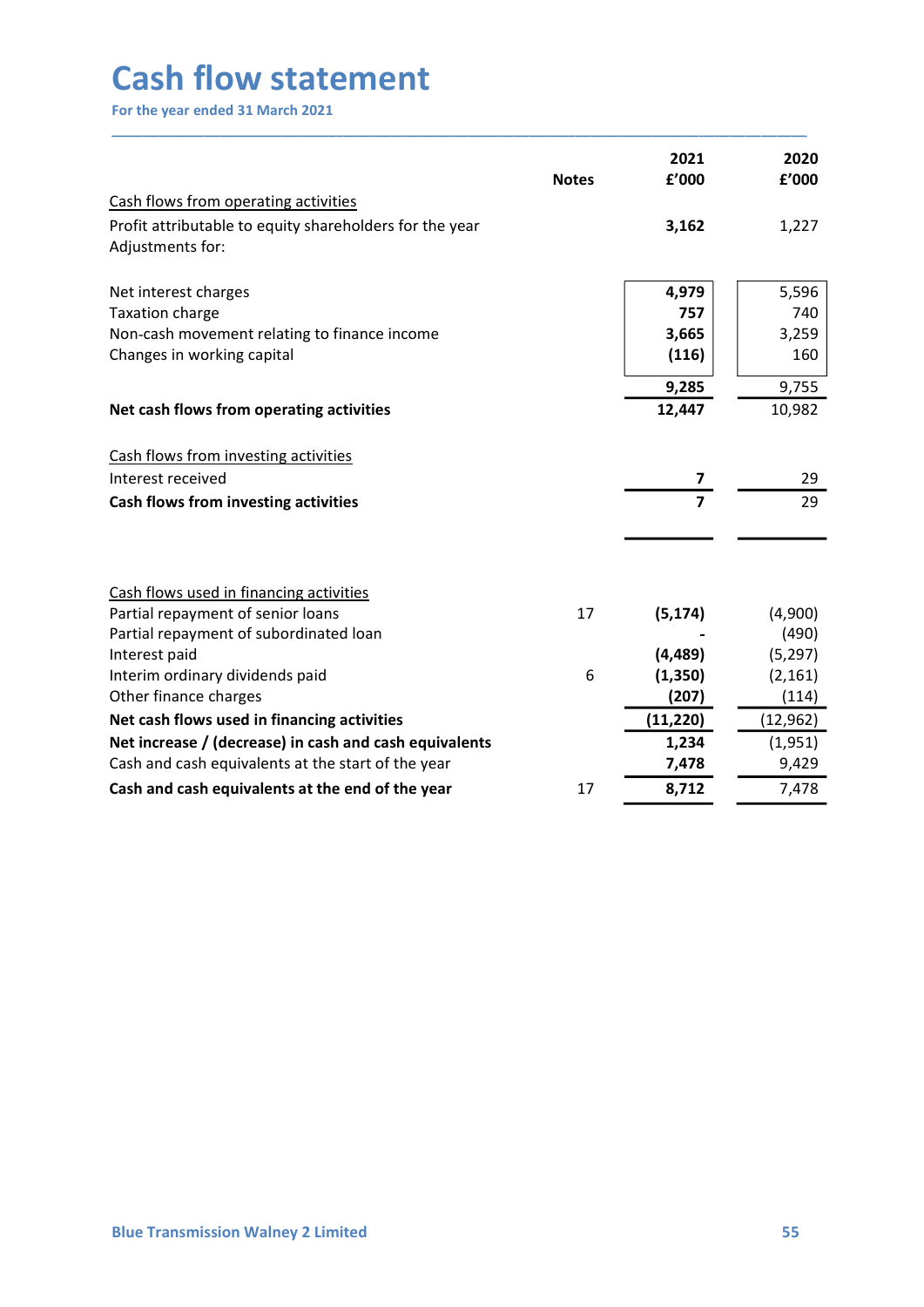# **Notes to the regulatory financial statements**<br>
For the year ended 31 March 2021<br> **1. Operating segment**<br>
The Board of Directors is the Company's chief operating decision-making body. The Board of Directors

**Notes to the regulatory financial statements**<br>
For the year ended 31 March 2021<br> **1. Operating segment**<br>
The Board of Directors is the Company's chief operating decision-making body. The Board of Direct<br>
has determined th **Notes to the regulatory financial statement Space of the year ended 31 March 2021**<br> **1. Operating segment**<br> **1. Operating segment**<br>
The Board of Directors is the Company's chief operating decision-making body. The Board<br> **Notes to the regulatory financial statements**<br>For the year ended 31 March 2021<br>The Board of Directors is the Company's chief operating decision-making body. The Board of Directors<br>has determined that there is only one ope **Notes to the regulatory financial statements**<br>For the year ended 31 March 2021<br>The Board of Directors is the Company's chief operating decision-making body. The Board of Directors<br>has determined that there is only one ope **Notes to the regulatory financial statements**<br>For the year ended 31 March 2021<br>1. Operating segment<br>The Board of Directors is the Company's chief operating decision-making body. The Board of Directors<br>has determined that For the year ended 31 March 2021<br>For the year ended 31 March 2021<br>**1. Operating segment**<br>The Board of Directors is the Company's chief operating decision-making body. The Board of Directors<br>has determined that there is onl **Notes to the regulatory financial statements**<br>For the year ended 31 March 2021<br>1. Operating segment<br>The Board of Directors is the Company's chief operating decision-making body. The Board of Directors<br>has determined that **Notes to the regulatory financial statements**<br>For the year ended 31 March 2021<br>**1. Operating segment**<br>The Board of Directors is the Company's chief operating decision-making body. The Board of Directors<br>Directors evaluate **Notes to the regulatory financial statements**<br>For the year ended 31 March 2021<br>The Board of Directors is the Company's chief operating decision-making body. The Board of Directors<br>The Board of Directors is the Company's c **Notes to the regulatory financial statements**<br>For the year ended 31 March 2021<br>1. **Operating segment**<br>The Board of Directors is the Company's chief operating decision-making body. The Board of Directors<br>thas determined th **Notes to the regulatory financial statements**<br>For the year ended 31 March 2021<br>1. Operating segment<br>The Board of Directors is the Company's chief operating decision-making body. The Board of Directors<br>has determined that **Notes to the regulatory financial statements**<br>For the year ended 31 March 2021<br>1. Operating segment<br>The Board of Directors is the Company's chief operating decision-making body. The Board of Directors<br>Directors revuluates **Notes to the regulatory financial statements**<br>For the year ended 31 March 2021<br>1. Operating segment<br>The Board of Directors is the Company's chief operating decision-making body. The Board of Directors<br>has determined that **The Company of the Company Scale Company Scale Company** Schief operating decision-making body. The Board of Directors is the Company's chief operating decision-making body. The Board of Directors because the company's chi **1. Operating segment**<br>The Board of Directors is the Company's chief operating decision-making body. The Board of Directors<br>This Board of Directors is the company's chief operating segment – electricity transmission. The B **1. Operating segment**<br> **1. Operating segment**<br>
The Board of Directors is the Company's chief operating decision-making body. The Board of Directors<br>
has determined that there is only one operating segment – electricity tr The Board of Directors is the Company's chief operating decision-making body. The Board of Directors<br>
has determined that there is only one operating segment  $-$  electricity transmission. The Board of<br>
Directors evaluates has determined that there is only one operating segment – electricity transmission. The Board of<br>Directors evaluates the performance of this segment on the basis of profit before and after taxation and<br>cash available for d

\_\_\_\_\_\_\_\_\_\_\_\_\_\_\_\_\_\_\_\_\_\_\_\_\_\_\_\_\_\_\_\_\_\_\_\_\_\_\_\_\_\_\_\_\_\_\_\_\_\_\_\_\_\_\_\_\_\_\_\_\_\_\_\_\_\_\_\_\_\_\_\_\_\_\_\_\_\_\_\_\_\_\_\_\_\_\_\_\_\_

Directors evaluates the performance of this segment on the basis of profit before and after taxation and<br>cash available for debt service (net cash inflows from operating activities plus cash flows form investing<br>activities cash available for debt service (net cash inflows from operating activities plus cash flows from investing<br>activities). The Company and segmental results, balance sheet and relevant cash flows can be seen in the<br>income is activities). The Company and segmental results, balance sheet and relevant cash flows can be seen in the balance statement, the balance sheet and cash flow statement on pages 51, 53 and 55 respectively.<br>
Additional notes r finance income". Externents on pages 56 to 75.<br>
Statements on pages 56 to 75.<br>
The electricity transmission operation of the Company comprises the transmission of electricity transmission operation of the consume of Walney Island in the n The electricity transmission operation of the Company comprises the transmission of electricity from<br>
wind farm located in the Irish Sea off the coastline of Walney Island in the northwest of England and the<br>
connecting d n of electricity from a<br>st of England and then<br>ar Cleveleys.<br>Pottomar Cleveleys.<br>The vast majority of the<br>effective interest rate<br>ies - F. Operating and<br>2021 2020<br>P'000 2'000 2'000<br>3,133 3,275<br>32 32<br>194 203<br>3,359 3510 st of England and then<br>
ear Cleveleys.<br>
1909: E6,566k) primarily<br>
ces to the Company's<br>
the vast majority of the<br>
effective interest rate<br>
cies - F. Operating and<br>
1900<br>
1900<br>
1900<br>
1900<br>
1920<br>
194<br>
193,359<br>
193,510

| connecting directly into the local distribution system at an electricity substation near Cleveleys.                                                                                                                                                                                                                                                                                                                                                                                                                                                              |              |              |
|------------------------------------------------------------------------------------------------------------------------------------------------------------------------------------------------------------------------------------------------------------------------------------------------------------------------------------------------------------------------------------------------------------------------------------------------------------------------------------------------------------------------------------------------------------------|--------------|--------------|
| All of the Company's sales and operations take place in the UK.                                                                                                                                                                                                                                                                                                                                                                                                                                                                                                  |              |              |
| All of the assets and liabilities of the Company arise from the activities of the segment.                                                                                                                                                                                                                                                                                                                                                                                                                                                                       |              |              |
| 2. Operating and finance income                                                                                                                                                                                                                                                                                                                                                                                                                                                                                                                                  |              |              |
| Operating income of £5,830k (2020: £4,507k) and finance income of £6,427k (2020: £6,566k) primarily<br>relates to the Company's activity as a provider of electricity transmission services to the Company's<br>principal customer - National Grid Electricity System Operator Limited (NGESO). The vast majority of the<br>Company's income is derived from NGESO. Finance income is calculated using the effective interest rate<br>method – consistent with the Company's accounting policy – see "Accounting policies - F. Operating and<br>finance income". |              |              |
| 3. Operating costs                                                                                                                                                                                                                                                                                                                                                                                                                                                                                                                                               |              |              |
| Operating costs are analysed below:                                                                                                                                                                                                                                                                                                                                                                                                                                                                                                                              |              |              |
|                                                                                                                                                                                                                                                                                                                                                                                                                                                                                                                                                                  | 2021         | 2020         |
|                                                                                                                                                                                                                                                                                                                                                                                                                                                                                                                                                                  | £'000        | £'000        |
| Operations, maintenance and management <sup>1</sup>                                                                                                                                                                                                                                                                                                                                                                                                                                                                                                              | 3,133        | 3,275        |
| Auditors' remuneration                                                                                                                                                                                                                                                                                                                                                                                                                                                                                                                                           | 32           | 32           |
| Other<br><b>Total</b>                                                                                                                                                                                                                                                                                                                                                                                                                                                                                                                                            | 194<br>3,359 | 203<br>3,510 |
|                                                                                                                                                                                                                                                                                                                                                                                                                                                                                                                                                                  |              |              |
| Auditors' remuneration comprises:                                                                                                                                                                                                                                                                                                                                                                                                                                                                                                                                |              |              |
| Audit services                                                                                                                                                                                                                                                                                                                                                                                                                                                                                                                                                   | 16           | 16           |
| Tax services                                                                                                                                                                                                                                                                                                                                                                                                                                                                                                                                                     | 6            | 6            |
| Other services supplied pursuant to legislation <sup>2</sup>                                                                                                                                                                                                                                                                                                                                                                                                                                                                                                     | 10           | 10           |
| Total                                                                                                                                                                                                                                                                                                                                                                                                                                                                                                                                                            | 32           | 32           |
| <sup>1</sup> This represents costs associated with the provision of operating, maintenance and management to the OFTO, which covers<br>operation and maintenance costs, insurance premiums, management service fees and non-domestic rates related to the<br>transmission network.<br><sup>2</sup> These represent fees payable for services in relation to engagements which are required to be carried out by the auditors.<br>In particular, this includes fees for audit reports on regulatory returns.                                                      |              |              |
| No Director receives emoluments directly from the Company. One Director indirectly receives<br>remuneration for consultancy services provided to the ultimate parent undertaking, but it is not practical<br>to determine the value of any of these services provided that are directly attributable to the Company.                                                                                                                                                                                                                                             |              |              |
|                                                                                                                                                                                                                                                                                                                                                                                                                                                                                                                                                                  |              |              |
| <b>Blue Transmission Walney 2 Limited</b>                                                                                                                                                                                                                                                                                                                                                                                                                                                                                                                        |              | 56           |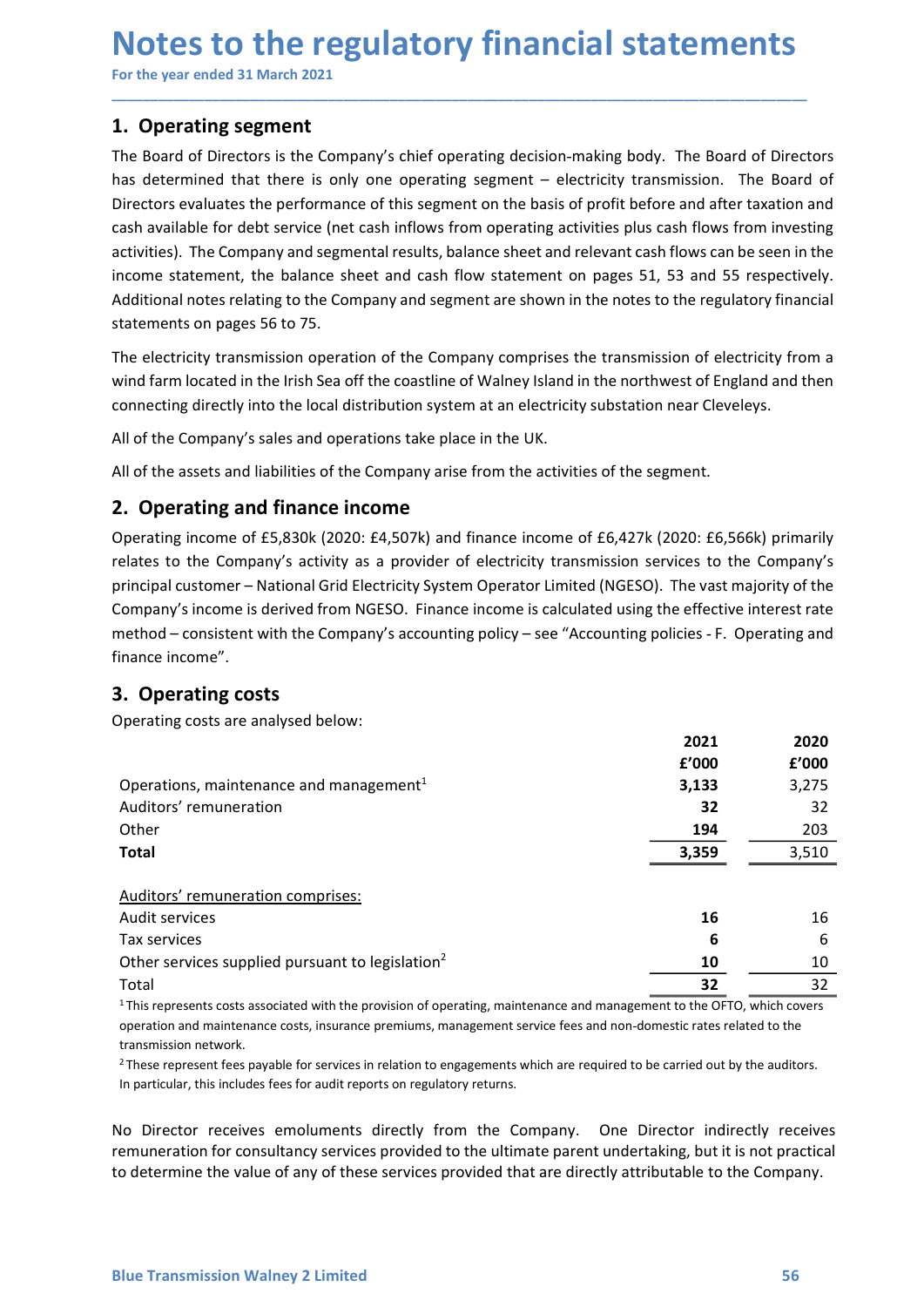## Notes to the regulatory financial statements<br>continued<br>For the year ended 31 March 2021<br>4. Net interest expense **Notes to the regulatory financial statements**<br>
continued<br>
For the year ended 31 March 2021<br> **4. Net interest expense**<br>
Net interest expense is as tabulated below:

### continued

| <b>Notes to the regulatory financial statements</b><br>continued                                                                                                        |                     |          |
|-------------------------------------------------------------------------------------------------------------------------------------------------------------------------|---------------------|----------|
|                                                                                                                                                                         |                     |          |
|                                                                                                                                                                         |                     |          |
| For the year ended 31 March 2021                                                                                                                                        |                     |          |
|                                                                                                                                                                         |                     |          |
| 4. Net interest expense                                                                                                                                                 |                     |          |
| Net interest expense is as tabulated below:                                                                                                                             |                     |          |
|                                                                                                                                                                         | 2021                | 2020     |
|                                                                                                                                                                         | £'000               | £'000    |
| Interest income                                                                                                                                                         |                     |          |
| Interest on bank deposits                                                                                                                                               | 7<br>$\overline{7}$ | 29<br>29 |
| Interest expense and other financial costs                                                                                                                              |                     |          |
| Interest on bank loans                                                                                                                                                  | (2,756)             | (2,949)  |
| Interest on other borrowing                                                                                                                                             | (1,728)             | (1,949)  |
| Other financial costs <sup>1</sup>                                                                                                                                      | (502)               | (727)    |
|                                                                                                                                                                         | (4, 986)            | (5,625)  |
| Net interest expense                                                                                                                                                    | (4, 979)            | (5, 596) |
| <sup>1</sup> Includes a £61k net credit (2020: £407k net charge) as a result of certain hedge ineffectiveness and £43k (2020: £35k) of finance costs relating           |                     |          |
| to infrastructure financial liabilities.                                                                                                                                |                     |          |
| 5. Income taxation charge                                                                                                                                               |                     |          |
| a) Taxation on items included in the income statement                                                                                                                   |                     |          |
| The net taxation charge for the year is £757k (2020: £740k) and the composition of that charge is                                                                       |                     |          |
| described below.                                                                                                                                                        |                     |          |
| The taxation charge on current year profits arising in the year of £757k (2020: £740k) includes a deferred                                                              |                     |          |
| taxation charge amounting to £743k (2020: £754k) and a current taxation charge of £14k (2020: credit of                                                                 |                     |          |
| £14k) and has been computed at 19% (2020: 19%).                                                                                                                         |                     |          |
| The taxation charge for the year differs from (2020: differs from) the standard rate of corporation tax in<br>the UK of 19% (2020: 19%) for the reasons outlined below: |                     |          |
|                                                                                                                                                                         | 2021                | 2020     |
|                                                                                                                                                                         | £'000               | £'000    |
| Profit before taxation                                                                                                                                                  | 3,919               | 1,967    |

Effects of:<br>
- expenses not deductible for tax purposes<br>
- change in tax rates on deferred tax<sup>1</sup><br>
The deterred taxition charge for the year<br>
The deterred taxition charge for the year<br>
The deterred taxition charge for the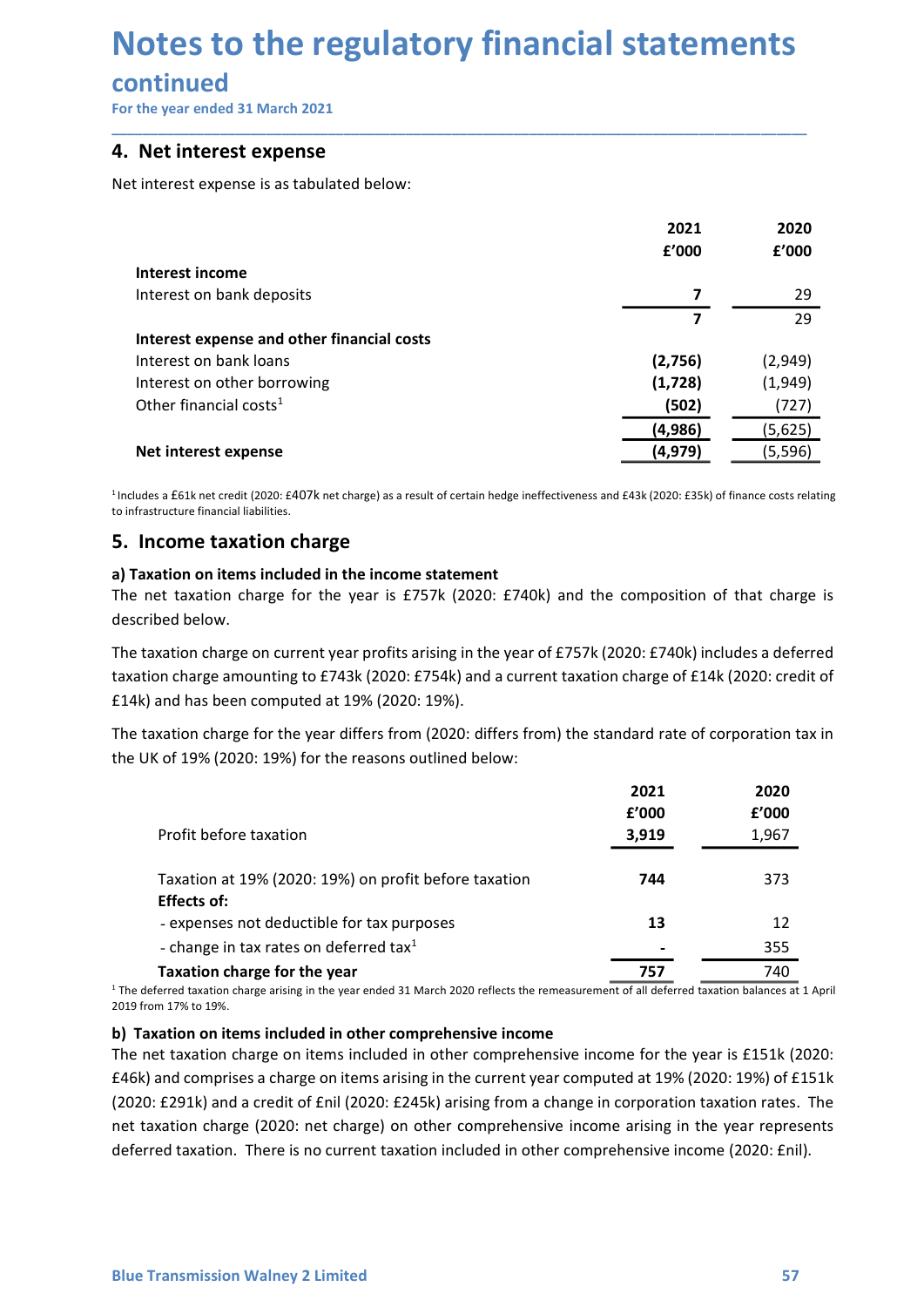## Notes to the regulatory financial statements<br>continued<br>For the year ended 31 March 2021<br>5. Income taxation charge continued **Notes to the regulatory financial statements<br>
continued**<br>
For the year ended 31 March 2021<br> **5. Income taxation charge continued**<br> **c) Taxation – future years**<br>
On 10 March 2021, the first reading of the UK Finance (No.2)

### continued

**Notes to the regulatory financial statements<br>
continued<br>
For the year ended 31 March 2021<br>
5. Income taxation charge continued<br>
c) Taxation – future years<br>
On 10 March 2021, the first reading of the UK Finance (No.2) Bill Notes to the regulatory financial statemen**<br>
For the year ended 31 March 2021<br> **5. Income taxation charge continued**<br> **c) Taxation – future years**<br>
On 10 March 2021, the first reading of the UK Finance (No.2) Bill was hel **Notes to the regulatory financial statements**<br>
For the year ended 31 March 2021<br> **5. Income taxation charge continued**<br>
c) Taxation – future years<br>
On 10 March 2021, the first reading of the UK Finance (No.2) Bill was hel **Notes to the regulatory financial statements**<br>
For the year ended 31 March 2021<br> **5. Income taxation charge continued**<br> **c)** Taxation – future years<br>
On 10 March 2021, the first reading of the UK Finance (No.2) Bill was h **Notes to the regulatory financial statements**<br>
For the year ended 31 March 2021<br> **5. Income taxation charge continued**<br> **c)** Taxation – future years<br>
On 10 March 2021, the first reading of the UK Finance (No.2) Bill was h **Notes to the regulatory financial statements**<br> **Eorthe year ended 31 March 2021**<br> **5. Income taxation charge continued**<br> **c) Taxation - future years**<br>
On 10 March 2021, the first reading of the UK Finance (No.2) Bill was **Notes to the regulatory financial statements**<br>
For the year ended 31 March 2021<br> **5. Income taxation charge continued**<br> **c) Taxation – future years**<br> **c**) Taxation – future years<br> **c**) Taxation – future years<br>
the Bill wa **Notes to the regulatory financial statements**<br>
For the year ended 31 March 2021<br> **5. Income taxation charge continued**<br> **c)** Taxation – future years<br>
On 10 March 2021, the first reading of the UK Finance (No.2) Bill was h **Notes to the regulatory financial statements**<br>
For the year ended 31 March 2021<br> **5. Income taxation charge continued**<br> **c)** Taxation – future years<br>
On 10 March 2021, the first reading of the UK Finance (No.2) Bill was h **Notes to the regulatory financial statements**<br>
For the year ended 31 March 2021<br> **5. Income taxation charge continued**<br> **c) Taxation – future years**<br> **5. Income taxation charge continued**<br> **c) Taxation – future years**<br> **5 Notes to the regulatory financial stater<br>
Continued<br>
Sor the year ended 31 March 2021<br>
5. Income taxation charge continued<br>
c) Taxation - future years<br>
On 10 March 2021, the first reading of the UK Finance (No.2) Bill was Continued**<br> **5.** Income taxation charge continued<br> **5.** Income taxation charge continued<br> **6.** Income taxation charge continued<br> **6.** Income taxation charge continued<br> **6.** Income function from 19% to 25% for the financia **EXECTIVE THE EXECT THE CONDENT AND ANCES CONSTRANT ON THE SET AND AN ANTION OF THE WERT CONDUCT THE WERT ON DURIGR CONDUCT THE USE ON DURIGR CONDITION AND ANCES ON DURIGR CONDUCT THE BUILD WAS DURIGR AND AN ANCES OF COND** Example the main rate of<br>
Example the main rate of<br>
Example 12023. If such a change<br>
Example 12023. If such a change<br>
Example 12020<br>
Example 12020<br>
Example 12020<br>
Example 12020<br>
Example 12020<br>
Example 12020<br>
Example 12020 e House of Commons and<br>
change the main rate of<br>
ril 2023. If such a change<br>
iompany's future taxation<br>
te, could also be affected<br>
gislation by the Company<br>
e tax charges and future<br>
ar as follows:<br> **2021 2020<br>
E'000 E'00** Interim ordinary dividends<br>
March 2021, the first reading of the UK Finance (No.2) Bill was held in the House of Commons and<br>
II was published on 11 March 2021. This Bill includes a measure to change the main rate of<br>
arti Univariant CUZL, the Instreasing of the University and the move interimporal of the results of CHOM and the DUN<br>
the Bill was published on 11 March 2021. This Bill includes a measure to change the main rate of<br>
corporation

\_\_\_\_\_\_\_\_\_\_\_\_\_\_\_\_\_\_\_\_\_\_\_\_\_\_\_\_\_\_\_\_\_\_\_\_\_\_\_\_\_\_\_\_\_\_\_\_\_\_\_\_\_\_\_\_\_\_\_\_\_\_\_\_\_\_\_\_\_\_\_\_\_\_\_\_\_\_\_\_\_\_\_\_\_\_\_\_\_\_

the bill was published on 11 March 2021. This bill includes a measure to change the main fate or<br>corporation taxinate is subsequently enacted this change will impact the Company's future attaction<br>charges and future effect charges and future effective tax rate.<br>
Other future tax charges, and therefore the Company's future effective tax rate, could also be affected<br>
by other future changes in legislation. Similarly, the interpretation of exis Other future tax charges, and therefore the Company's future effective tax rate, could also be affected<br>by other future changes in legislation. Similarly, the interpretation of existing legislation by the Company<br>and or th Unter future diacrease, and meteriore the Company's future encoure day rate, could also be affected<br>by other future changes in legislation. Similarly, the interpretation of existing legislation by the Company<br>and or the re

|                            | 2021  | 2020  |
|----------------------------|-------|-------|
|                            | f'000 | f'000 |
| Interim ordinary dividends | 1,350 | 2,161 |

| and or the relevant tax authorities could also impact the Company's future tax charges and future<br>effective tax rate.                                                                                                                                                                |                        |                        |
|-----------------------------------------------------------------------------------------------------------------------------------------------------------------------------------------------------------------------------------------------------------------------------------------|------------------------|------------------------|
| 6. Interim ordinary dividends<br>Interim ordinary dividends were approved by the Board and paid during the year as follows:                                                                                                                                                             |                        |                        |
| Interim ordinary dividends                                                                                                                                                                                                                                                              | 2021<br>f'000<br>1,350 | 2020<br>£'000<br>2,161 |
| Interim ordinary dividends of 771.43p (2020: 1,234.88p) per ordinary share were paid during the year to<br>the Company's immediate parent undertaking - Blue Transmission Walney 2 Holdings Limited<br>("BTW2H").                                                                       |                        |                        |
| On 10 June 2021, the Board approved the payment of an interim ordinary dividend of 3.08p per ordinary<br>share amounting to £539k. This interim ordinary dividend is not recognised in the regulatory financial<br>statements for the year ended 31 March 2021 in accordance with IFRS. |                        |                        |
| 7. Transmission owner asset<br>The movement in the carrying value of the transmission owner asset is shown in the table below:                                                                                                                                                          |                        |                        |
|                                                                                                                                                                                                                                                                                         | 2021                   | 2020                   |
|                                                                                                                                                                                                                                                                                         | £'000                  | £'000                  |
| At 1 April                                                                                                                                                                                                                                                                              | 103,732                | 106,991                |
| Adjustment to the carrying value <sup>+</sup>                                                                                                                                                                                                                                           | (3,665)                | (3, 259)               |
| At 31 March                                                                                                                                                                                                                                                                             | 100,067                | 103,732                |
| Comprising:                                                                                                                                                                                                                                                                             |                        |                        |
| Amounts falling due within one year                                                                                                                                                                                                                                                     | 4,340                  | 4,008                  |
| Amounts falling due after more than one year                                                                                                                                                                                                                                            | 95,727                 | 99,724                 |
|                                                                                                                                                                                                                                                                                         | 100,067                | 103,732                |
| * Arising from the application of the effective interest rate method.                                                                                                                                                                                                                   |                        |                        |
| The transmission owner asset is a contract asset and is carried at amortised cost. The estimated fair value                                                                                                                                                                             |                        |                        |
| of the transmission owner asset at 31 March 2021 was £107,251k (2020: £115,652k). The basis for                                                                                                                                                                                         |                        |                        |
| estimating the fair value of the transmission owner asset was to estimate the net cash flows arising over<br>the estimated economic life of the project and to discount those expected net cash flows at a discount<br>rate of 6.28% (2020: 6.28%) per annum.                           |                        |                        |
| The Directors have considered expected credit losses in relation to the carrying value of the transmission                                                                                                                                                                              |                        |                        |
| owner asset and have concluded that these are expected to be immaterial and as a result no provision                                                                                                                                                                                    |                        |                        |
|                                                                                                                                                                                                                                                                                         |                        |                        |
| for expected credit losses has been recognised at 31 March 2021 (2020: £nil).                                                                                                                                                                                                           |                        |                        |
| <b>Blue Transmission Walney 2 Limited</b>                                                                                                                                                                                                                                               |                        | 58                     |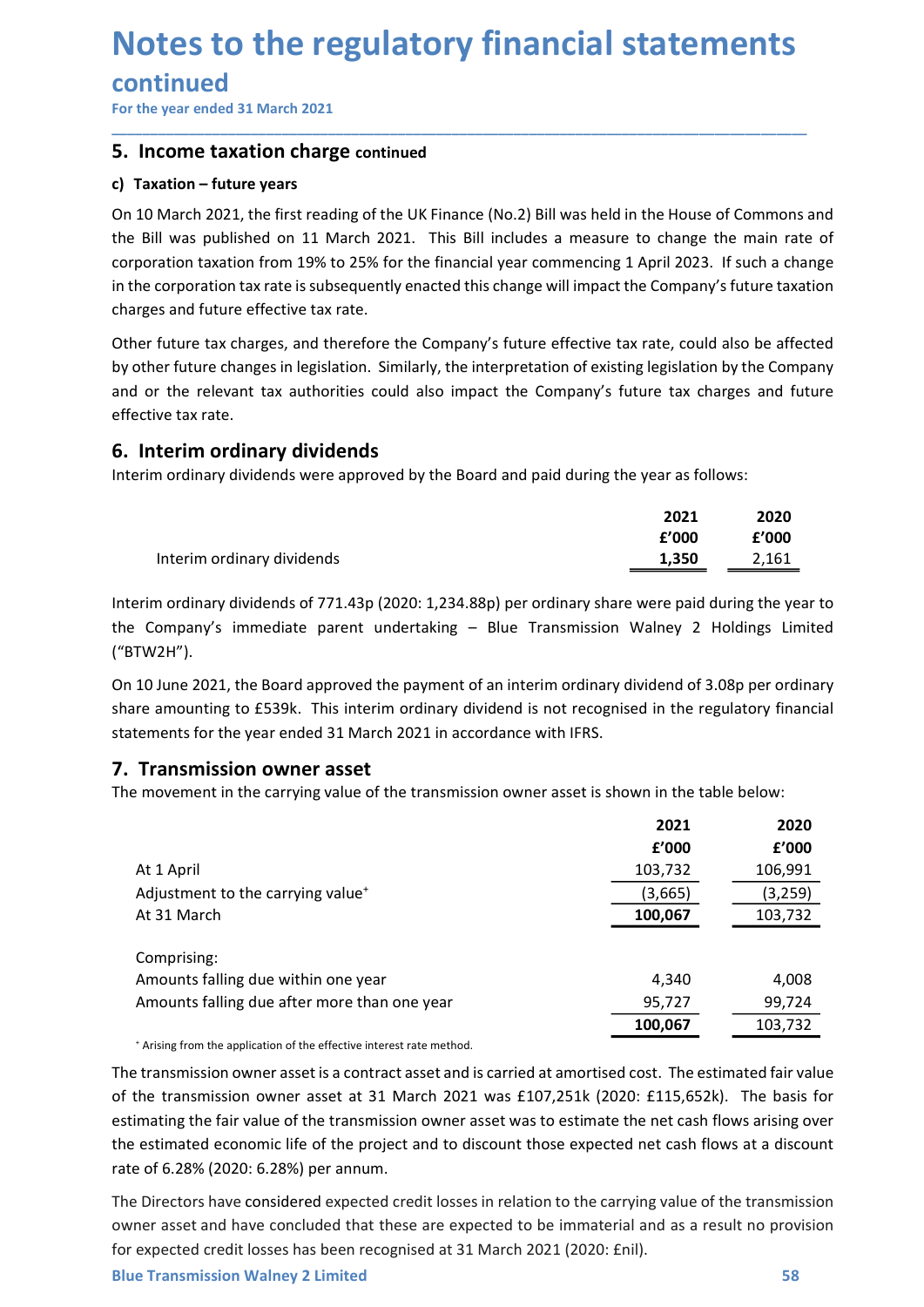## Notes to the regulatory financial statements<br>continued<br>For the year ended 31 March 2021<br>8. Deferred taxation liability **Notes to the regulatory financial statements<br>
continued**<br>
For the year ended 31 March 2021<br> **8. Deferred taxation liability**<br>
The net deferred taxation liability recognised in the balance sheet arises as follows:<br>
Fair va

### **continued**

| continued<br>For the year ended 31 March 2021                                                                                                                                                                                                                                                                                                                                                                                                                                                    |                      |                        |                       |                |
|--------------------------------------------------------------------------------------------------------------------------------------------------------------------------------------------------------------------------------------------------------------------------------------------------------------------------------------------------------------------------------------------------------------------------------------------------------------------------------------------------|----------------------|------------------------|-----------------------|----------------|
| 8. Deferred taxation liability                                                                                                                                                                                                                                                                                                                                                                                                                                                                   |                      |                        |                       |                |
| The net deferred taxation liability recognised in the balance sheet arises as follows:                                                                                                                                                                                                                                                                                                                                                                                                           | <b>Fair value</b>    |                        |                       |                |
|                                                                                                                                                                                                                                                                                                                                                                                                                                                                                                  | net losses<br>on     | Accelerated<br>capital |                       |                |
|                                                                                                                                                                                                                                                                                                                                                                                                                                                                                                  | derivatives<br>£'000 | allowances<br>£'000    | <b>Other</b><br>£'000 | <b>Total</b>   |
| At 1 April 2019                                                                                                                                                                                                                                                                                                                                                                                                                                                                                  | 2,329                | (7, 204)               | 3,941                 | £'000<br>(934) |
| <b>Movements</b>                                                                                                                                                                                                                                                                                                                                                                                                                                                                                 | 60                   | (1, 325)               | 464                   | (801)          |
| At 31 March 2020                                                                                                                                                                                                                                                                                                                                                                                                                                                                                 | 2,389                | (8,529)                | 4,405                 | (1,735)        |
| Current year movements                                                                                                                                                                                                                                                                                                                                                                                                                                                                           | (162)                | (732)                  |                       | (894)          |
| At 31 March 2021                                                                                                                                                                                                                                                                                                                                                                                                                                                                                 | 2,227                | (9,261)                | 4,405                 | (2,629)        |
| Other deferred taxation assets relate primarily to temporary differences arising from current taxation<br>losses.                                                                                                                                                                                                                                                                                                                                                                                |                      |                        |                       |                |
| No portion of the deferred tax balance is likely to be recovered or settled in the 12 months following the<br>balance sheet date.                                                                                                                                                                                                                                                                                                                                                                |                      |                        |                       |                |
| The carrying value of all deferred taxation balances have been computed at 19% (2020: 19%) - being the<br>rate of corporation tax that is expected to apply when the temporary differences reverse and reflects the<br>latest enacted legislation in force at the balance sheet date.                                                                                                                                                                                                            |                      |                        |                       |                |
| As referred to in note 5 earlier, the UK Finance (No.2) Bill contains a proposal to increase the main rate of<br>corporation taxation from 19% to 25% for the financial year commencing 1 April 2023. If this proposed<br>change in the future corporation taxation had been substantively enacted by the balance sheet date, this<br>would have increased the tax expense for the year ended 31 March 2021 by £830k, and resulted in a<br>corresponding increase in the deferred tax liability. |                      |                        |                       |                |
| 9. Cash and cash equivalents                                                                                                                                                                                                                                                                                                                                                                                                                                                                     |                      |                        |                       |                |
| Cash and cash equivalents comprise short term deposits of £8,712k (2020: £7,478k). Short-term deposits                                                                                                                                                                                                                                                                                                                                                                                           |                      |                        |                       |                |

where the state of corporation taxtion balance is likely to be recovered or settled in the 12 months following the carrying value of all deferred tax balance is likely to be recovered or settled in the 12 months following **AT 31 March 2020**<br>
Corrent year movements<br> **AT 31 March 2021**<br> **AT 31 March 2021**<br> **AT 31 March 2021**<br> **AT 31 March 2021**<br> **Corrent deferred taxation assets relate primarily to temporary differences arising from current At 31 March 2021**<br> **Example 12.227**<br> **Example 12.227**<br> **Example 12.227**<br> **Example 12.227**<br> **Example 12.227**<br> **Example 12.227**<br> **Example 12.227**<br> **Example 12.227**<br> **Example 12.227**<br> **Example 12.227**<br> **Example 12.227**<br> **Ex Example 12.1** (19,261) (19,261) (19,261) (19,261) (19,261) (19,261) (19,261) (19,261) (19,261) (19,261) (19,261) (19,261) (19,261) (19,261) (19,261) (19,261) (19,261) (19,261) (19,261) (19,261) (19,261) (19,261) (19,261) Other deferred taxation assets relate primarily to temporary differences arising from current taxation<br>No portion of the deferred tax balance is likely to be recovered or settled in the 12 months following the<br>balance shee outserval the deferred that the principal state product of the 12 months following the balance sheet date.<br>The carrying value of all deferred taxtion balances have been computed at 19% (2020: 19%) - being the balance sheet co...<br>The carrying value of all deferred tax balance is likely to be recovered or settled in the 12 months foll<br>balance sheet date.<br>The carrying value of all deferred taxation balances have been computed at 19% (2020: 19%) To exact the carrying value of all deferred taxation balances have been computed at 19% (2020: 19%) - being the<br>The carrying value of all deferred taxation balances have been computed at 19% (2020: 19%) - being the<br>rate of source mether to the company is the company of the company is the company is the company is the company of the company of the company differences reverse and reflects the latest enacted legislation in force at the balance The carrying value of all deferred taxation balances have been computed at 19% (2020: 19%) – being the<br>rate of corporation tax that is expected to apply when the temporary differences reverse and reflects the<br>latest enacte rate of corporation tax that is expected to apply when the temporary differences reverse and reflects the last enacted legislation in force a the balance sheet date.<br>As referred to in note 5 earlier, the UK Finance (No.2) mean the estimate that the community of the community and cash and their cash and their cash and cash eferred to in note 5 earlier, the UK Finance (No.2) Bill contains a proposal to increase the main rate of corporation ta

Cash and cash equivalents include amounts of £6,425k (2020: £5,909k) that the Company can only use<br>for specific purposes and with the consent of the Company's lenders. Of the remaining cash and cash<br>equivalents £2,287k (20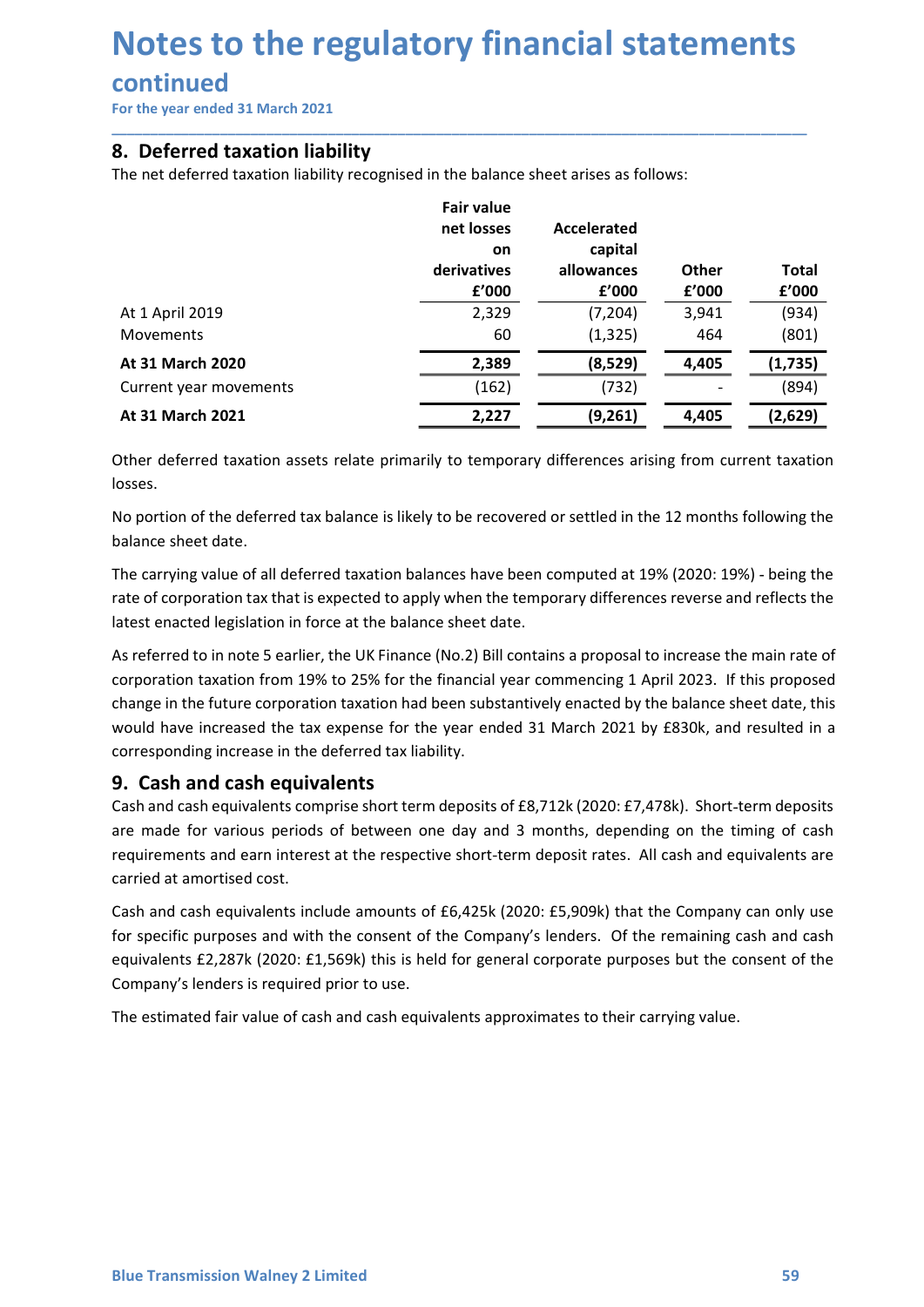## Notes to the regulatory financial statements<br>continued<br>For the year ended 31 March 2021<br>10. Borrowings **Notes to the regulatory financial statements**<br>
continued<br>
For the year ended 31 March 2021<br> **10. Borrowings**<br>
The following table analyses borrowings:<br>
2021 2021 2021

### continued

| continued<br>For the year ended 31 March 2021                                                            |                |                |
|----------------------------------------------------------------------------------------------------------|----------------|----------------|
|                                                                                                          |                |                |
|                                                                                                          |                |                |
| 10. Borrowings                                                                                           |                |                |
| The following table analyses borrowings:                                                                 |                |                |
|                                                                                                          | 2021           | 2020           |
|                                                                                                          | £'000          | £'000          |
| <b>Current</b>                                                                                           |                |                |
| Bank loan - fixed rate                                                                                   | 2,488          | 2,488          |
| Bank loans - variable rate                                                                               | 2,557          | 2,575          |
|                                                                                                          | 5,045          | 5,063          |
| <b>Non-current</b>                                                                                       |                |                |
| Bank loan - fixed rate                                                                                   | 33,225         | 35,678         |
| Bank loans - variable rate                                                                               | 34,225         | 36,750         |
| Other borrowing                                                                                          | 17,458         | 17,458         |
|                                                                                                          | 84,908         | 89,886         |
| <b>Total borrowings</b>                                                                                  | 89,953         | 94,949         |
|                                                                                                          |                |                |
|                                                                                                          | 2021           | 2020           |
| Total borrowings are repayable as follows:                                                               | £'000          | £'000          |
|                                                                                                          |                |                |
| In one year or less<br>In more than one year, but not more than two years                                | 5,045<br>5,691 | 5,063          |
| In more than two years, but not more than three years                                                    | 5,642          | 5,034<br>5,680 |
| In more than three years, but not more than four years                                                   | 5,948          | 5,632          |
| In more than four years, but not more than five years                                                    | 6,573          | 5,938          |
| In more than five years other than by instalments                                                        | 61,054         | 67,602         |
|                                                                                                          | 89,953         | 94,949         |
|                                                                                                          |                |                |
| The fixed rate bank loan is with the European Investment Bank and carries an interest rate of 3.715% per |                |                |
| annum. The loan amortises over the period through to 30 September 2031.                                  |                |                |
| All the variable rate bank loans are with a consortium of banks under a commercial facility agreement    |                |                |

|                                                                                                                                                                                                                                                                                                                                                                                                                       | 84,908 | 89,886 |  |
|-----------------------------------------------------------------------------------------------------------------------------------------------------------------------------------------------------------------------------------------------------------------------------------------------------------------------------------------------------------------------------------------------------------------------|--------|--------|--|
| <b>Total borrowings</b>                                                                                                                                                                                                                                                                                                                                                                                               | 89,953 | 94,949 |  |
|                                                                                                                                                                                                                                                                                                                                                                                                                       |        |        |  |
|                                                                                                                                                                                                                                                                                                                                                                                                                       |        |        |  |
|                                                                                                                                                                                                                                                                                                                                                                                                                       | 2021   | 2020   |  |
| Total borrowings are repayable as follows:                                                                                                                                                                                                                                                                                                                                                                            | £'000  | £'000  |  |
|                                                                                                                                                                                                                                                                                                                                                                                                                       |        |        |  |
| In one year or less                                                                                                                                                                                                                                                                                                                                                                                                   | 5,045  | 5,063  |  |
| In more than one year, but not more than two years                                                                                                                                                                                                                                                                                                                                                                    | 5,691  | 5,034  |  |
| In more than two years, but not more than three years                                                                                                                                                                                                                                                                                                                                                                 | 5,642  | 5,680  |  |
| In more than three years, but not more than four years                                                                                                                                                                                                                                                                                                                                                                | 5,948  | 5,632  |  |
| In more than four years, but not more than five years                                                                                                                                                                                                                                                                                                                                                                 | 6,573  | 5,938  |  |
| In more than five years other than by instalments                                                                                                                                                                                                                                                                                                                                                                     | 61,054 | 67,602 |  |
|                                                                                                                                                                                                                                                                                                                                                                                                                       | 89,953 | 94,949 |  |
|                                                                                                                                                                                                                                                                                                                                                                                                                       |        |        |  |
| All the variable rate bank loans are with a consortium of banks under a commercial facility agreement<br>and carry an interest rate linked to the three-month LIBOR rate. All of these loans amortise over the<br>period through to 30 September 2031.<br>The fixed rate loan and the bank loans under the commercial facility taken together comprise the "senior                                                    |        |        |  |
| debt" and are secured over all of the assets of the Company via fixed and floating charges, as required<br>under the terms of a debenture document.                                                                                                                                                                                                                                                                   |        |        |  |
| The other borrowing relates to amounts owed to the Company's immediate parent undertaking, Blue<br>Transmission Walney 2 (Holdings) Limited ("BTW2H"). This other borrowing is unsecured and carries a<br>fixed coupon of 9.9% per annum and is contractually repayable on 31 October 2032.<br>All borrowings are carried at amortised cost. Fair value information in relation to borrowings is shown in<br>note 19. |        |        |  |
| As at 31 March 2021, the Company had a committed credit facility of £5,000k (2020: £5,000k) which was<br>undrawn (2020: undrawn).                                                                                                                                                                                                                                                                                     |        |        |  |
| There have been no instances of default or other breaches of the terms of the loan agreements during                                                                                                                                                                                                                                                                                                                  |        |        |  |

In more than foreyears, but not three training years<br>
In more than five years ofter than by instalments<br>
In more than five years ofter than by instalments<br> **Eq.** 0.1.01<br> **Example 19.1.**<br> **Example 19.1.**<br>
All the variable r The fixed rate bank loan is with the European Investment Bank and carries an interest rate<br>annum. The loan amortises over the period through to 30 September 2031.<br>All the variable rate bank loans are with a consortium of b

Find the loan and the bank loans under the commercial facility taken together comprise the "senior<br>The fixed rate loan and the bank loans under the company via fixed and floating charges, as required<br>under the terms of a d 89,953 - 94,949<br>
The fixed rate bank loan is with the European Investment Bank and carries an interest rate of 3.715% per<br>
annum. The loan a mortises over the period through to 30 September 2031.<br>
All the variable rate ban annum. The loan amortises over the period through to 30 September 2031.<br>All the variable rate bank loans are with a consortium of banks under a commercial facility agreement<br>and carry an interest rate linked to the three-m All the variable rate bank loans are with a consortium of banks under a commercial facility agreement<br>and carry an interest rate linked to the three-month LIBOR rate. All of these loans amortise over the<br>period through to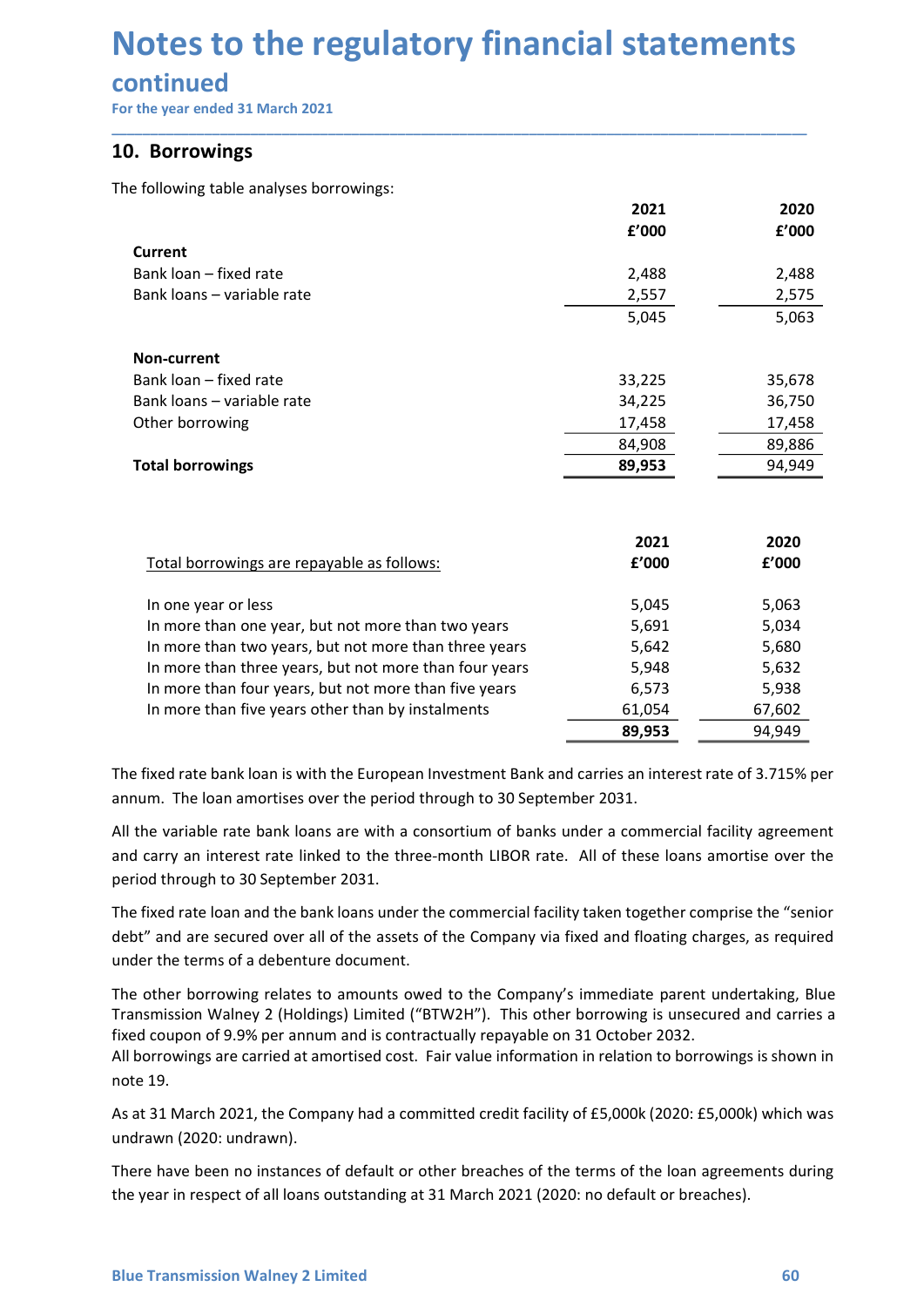## Notes to the regulatory financial statements<br>continued<br>For the year ended 31 March 2021<br>11. Infrastructure financial liabilities **Notes to the regulatory financial statements**<br>
For the year ended 31 March 2021<br> **11.** Infrastructure financial liabilities<br>
The movement in the infrastructure financial liabilities is shown in the table below:<br>
2021 2020

### continued

| <b>Notes to the regulatory financial statements</b>                                   |       |       |
|---------------------------------------------------------------------------------------|-------|-------|
|                                                                                       |       |       |
| continued                                                                             |       |       |
| For the year ended 31 March 2021                                                      |       |       |
| 11. Infrastructure financial liabilities                                              |       |       |
| The movement in the infrastructure financial liabilities is shown in the table below: |       |       |
|                                                                                       | 2021  | 2020  |
|                                                                                       | £'000 | f'000 |
| At 1 April 2020:                                                                      | 918   | 973   |
| Reassessment of infrastructure financial liabilities                                  | 240   |       |
| Payments to lessors                                                                   | (115) | (90)  |
| Finance costs                                                                         | 43    | 35    |
| At 31 March                                                                           | 1,086 | 918   |
| Comprising:                                                                           |       |       |
| Current                                                                               | 77    | 59    |
| Non-current                                                                           | 1009  | 859   |
|                                                                                       | 1,086 | 918   |
|                                                                                       |       |       |
| 12. Trade and other payables                                                          |       |       |
| Trade and other payables are as tabulated below.                                      |       |       |
|                                                                                       | 2021  | 2020  |
|                                                                                       | £'000 | £'000 |
| Trade payables                                                                        | 91    | 91    |
| Amounts due to ultimate parent undertaking                                            | 4     | 4     |
| Other taxes                                                                           | 319   | 288   |
| Accrued expenses                                                                      | 713   | 798   |
|                                                                                       | 1,127 | 1,181 |

| Comprising:                                                                                                                                                                                                                                                                                                                                                                                                                                              |       |       |
|----------------------------------------------------------------------------------------------------------------------------------------------------------------------------------------------------------------------------------------------------------------------------------------------------------------------------------------------------------------------------------------------------------------------------------------------------------|-------|-------|
| Current                                                                                                                                                                                                                                                                                                                                                                                                                                                  | 77    | 59    |
| Non-current                                                                                                                                                                                                                                                                                                                                                                                                                                              | 1009  | 859   |
|                                                                                                                                                                                                                                                                                                                                                                                                                                                          | 1,086 | 918   |
| 12. Trade and other payables                                                                                                                                                                                                                                                                                                                                                                                                                             |       |       |
| Trade and other payables are as tabulated below.                                                                                                                                                                                                                                                                                                                                                                                                         |       |       |
|                                                                                                                                                                                                                                                                                                                                                                                                                                                          | 2021  | 2020  |
|                                                                                                                                                                                                                                                                                                                                                                                                                                                          | £'000 | £'000 |
| Trade payables                                                                                                                                                                                                                                                                                                                                                                                                                                           | 91    | 91    |
| Amounts due to ultimate parent undertaking                                                                                                                                                                                                                                                                                                                                                                                                               | Δ     |       |
| Other taxes                                                                                                                                                                                                                                                                                                                                                                                                                                              | 319   | 288   |
| Accrued expenses                                                                                                                                                                                                                                                                                                                                                                                                                                         | 713   | 798   |
|                                                                                                                                                                                                                                                                                                                                                                                                                                                          | 1,127 | 1,181 |
| Due to their short maturities, the fair value of all financial instruments included within trade and other<br>payables approximates to their book value. All trade and other payables are recorded at amortised cost<br>and are all expected to be settled within 12 months of the balance sheet date. Included in accrued<br>expenses are amounts owed to the immediate parent undertaking in respect of interest on other<br>borrowings - see note 18. |       |       |
| 13. Derivative financial liabilities                                                                                                                                                                                                                                                                                                                                                                                                                     |       |       |
| Derivative financial instruments are recorded in the balance sheet at market value and the carrying value                                                                                                                                                                                                                                                                                                                                                |       |       |
| of these derivative financial instruments may result in assets and/or liabilities being recognised at the                                                                                                                                                                                                                                                                                                                                                |       |       |
| balance sheet date. Derivative financial instruments derive their market value from the price of an                                                                                                                                                                                                                                                                                                                                                      |       |       |
| underlying item, such as interest rates or other indices and have been entered into for the sole purpose                                                                                                                                                                                                                                                                                                                                                 |       |       |
| of hedging the underlying economic activity of the Company. All such derivative financial instruments<br>are classified under IFRS 9 at fair value through profit and loss.                                                                                                                                                                                                                                                                              |       |       |
| All hedge accounting continues to be carried out in accordance with the hedge accounting requirements                                                                                                                                                                                                                                                                                                                                                    |       |       |

Derivative financial instruments are recorded in the balance sheet at market value and the carrying value<br>of these derivative financial instruments may result in assets and/or liabilities being recognised at the<br>balance sh Frade payables<br>
Erone Payables<br>
Amounts due to ultimate parent undertaking<br>
Other taxes<br>
Accrued expenses<br>
Accrued expenses<br>
Accrued expenses<br>
Due to their short maturities, the fair value of all financial instruments inc Trade payables<br>
Anounts due to ultimate parent underlaking<br>  $\frac{4}{1132}$ <br>
Other taxes<br>
Accrued expenses<br>
Accrued expenses<br>
Due to their short maturities, the fair value of all financial instruments included within trade a Announts due to ultimate parent undertaking<br>
288<br>
Accrued expenses<br>
2733<br>
Accrued expensionates to their book value of all financial instruments included within trade and other<br>
and other shows approximates to their book v Accrued expenses<br> **All helge account in the account of the COM** and information of the following continues in the same of the balance sheet date. Included in accrued and other papables approximates to their book value. Al **1.127 1.127 1.1281**<br> **1.1281**<br> **1.1281**<br> **1.1281**<br> **1.1281**<br> **2.1281**<br> **2.1281**<br> **2.1281**<br> **2.1281**<br> **2.1281**<br> **2.1281**<br> **2.1281**<br> **2.1281**<br> **2.1281**<br> **2.1281**<br> **2.1281**<br> **2.1281**<br> **2.1281**<br> **2.1281**<br> **2.1281**<br> **2.128** Due to their short maturities, the fair value of all financial instruments included within trade and other payables approximates to their book value. All trade and other payables are recorded at amortised cost and are all Due to their short maturities, the fair value of all financial instruments included within trade and other papayables approximates to their book value. All trade and other papayles are recorded at a mortisted cost and are payones approximates to mer loox value. All trace and other payones are recorded at amortue cost at the immediate parent of the balance sheet date. Included in accrued expenses are amounts owed to the immediate parent unde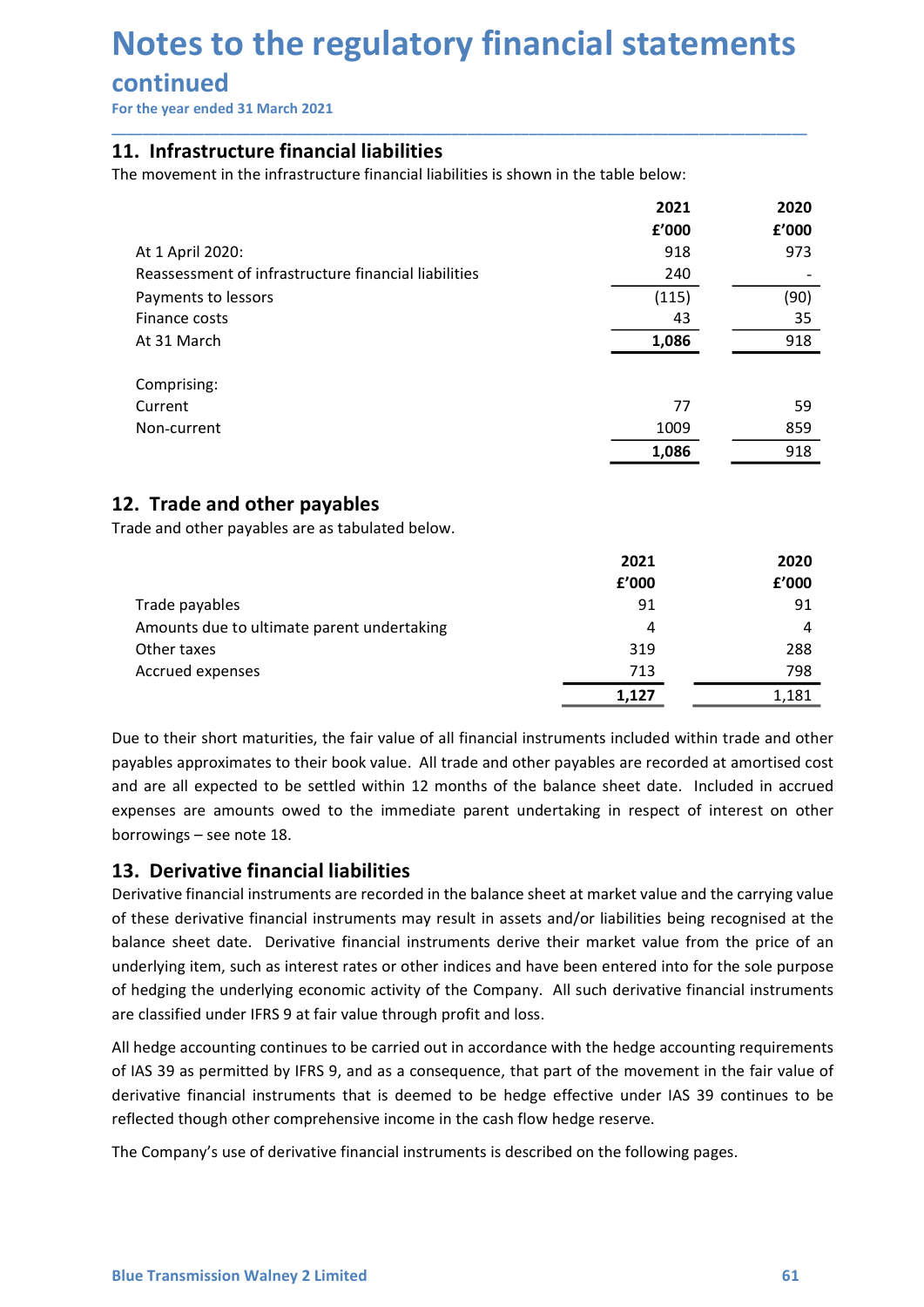# Notes to the regulatory financial statements<br>continued<br>For the year ended 31 March 2021<br>13. Derivative financial liabilities continued

### continued

**Notes to the regulatory financial statements<br>
continued<br>
For the year ended 31 March 2021<br>
The Company has entered into arrangements with third parties for the purpose of exchanging the \<br>
The Company has entered into arr Notes to the regulatory financial statements**<br>
continued<br>
For the year ended 31 March 2021<br> **13. Derivative financial liabilities continued**<br> **RPI swaps**<br>
The Company has entered into arrangements with third parties for t **Notes to the regulatory financial st<br>
continued**<br>
For the year ended 31 March 2021<br> **13. Derivative financial liabilities continued**<br>
<u>RPI swaps</u><br>
The Company has entered into arrangements with third parties for the purp<br> **Notes to the regulatory financial statements**<br>
For the year ended 31 March 2021<br> **TA.** Derivative financial liabilities continued<br>
RPI swaps<br>
The Company has entered into arrangements with third parties for the purpose of **Notes to the regulatory financial statements**<br>
For the year ended 31 March 2021<br> **13. Derivative financial liabilities continued**<br> **RPI swaps**<br> **ITE Company** has entered into arrangements with third parties for the purpos **Notes to the regulatory financial statements**<br>For the year ended 31 March 2021<br>13. Derivative financial liabilities continued<br>The Company has entered into arrangements with third parties for the purpose of exchanging the **Notes to the regulatory financial statements**<br>For the year ended 31 March 2021<br>The Company has entered into arrangements with third parties for the purpose of exchanging the vast<br>The Company has entered into arrangements **Notes to the regulatory financial statements**<br>
For the year ended 31 March 2021<br> **13. Derivative financial liabilities continued**<br>
<u>RPI swaps</u><br>
The Company has entered into arrangements with third parties for the purpose **Notes to the regulatory financial statements**<br>
For the year ended 31 March 2021<br> **13. Derivative financial liabilities** continued<br> **RPI swaps**<br> **ITHE Company has entered into arrangements with third parties for the purpos Notes to the regulatory financial statements**<br>For the year ended 31 March 2021<br>**13. Derivative financial liabilities** continued<br>The Company has entered into arrangements with third parties for the purpose of exchanging th **Notes to the regulatory financial statements**<br>
For the year ended 31 March 2021<br> **13. Derivative financial liabilities** continued<br>
The Company has entered into arrangements with third parties for the purpose of exchanging **Notes to the regulatory financial stater**<br> **Continued**<br>
For the year ended 31 March 2021<br> **13. Derivative financial liabilities continued**<br> **ITHE COMPARY (approximately 70%)** of variable cash inflows arising from the oper **INDEES TO THE FEGUIDENTY TIMBING181 STATEMENTS**<br> **Continued**<br> **The Company has entered into arrangements with third parties for the purpose of exchanging the vast<br>
<b>The Company has entered into arrangements with third par EXERCT THE CONDUCT CONDUCT CONDUCT CONDUCT THE CONDUCT CONDUCT CONDUCT THE CONDUCT CONDUCT CONDUCT THE CONDUCT CONDUCT CONDUCT CONDUCT THE CONDUCT CONDUCT CONDUCT THE CONDUCT CONDUCT THE CONDUCT THE CONDUCT THE CONDUCT TH** the nominal value of all commercial loans held by the Company for a fixed rate coupon. The bank loans

\_\_\_\_\_\_\_\_\_\_\_\_\_\_\_\_\_\_\_\_\_\_\_\_\_\_\_\_\_\_\_\_\_\_\_\_\_\_\_\_\_\_\_\_\_\_\_\_\_\_\_\_\_\_\_\_\_\_\_\_\_\_\_\_\_\_\_\_\_\_\_\_\_\_\_\_\_\_\_\_\_\_\_\_\_\_\_\_\_\_

- Hedging Arrangements".

For the year ended 31 March 2021<br>**13. Derivative financial liabilities continued**<br>The Company has entered into arrangements with third parties for the purpose of exchanging the vast<br>The Company's approximately 70%) of vari **13. Derivative financial liabilities continued**<br>The Company has entered into arrangements with third parties for the purpose of exchanging the vast<br>majority (approximately 70%) of variable cash inflows arising from the op to Chromate Chromater and Interest Rive in the Benchmark Reform is the film and IND and IND and IND and IND and IND and IND and IND and IND and IND and IND and IND and IND and IND and IND and IND and IND and IND and IND an nationally are entered into arrangements with third parties for the purpose of exchanging the vast<br>majority (approximately 70%) of variable cash inflows arising from the operation of the Company's<br>transmission assets in ex Ine Company mas entered into an anglements wincriming per least form the operation of the Company's transmission assets in exchange for a pre-determined stream of cash inflows from these trird parties.<br>These arrangements m mayin'ty exproximately "loop various cases in exchable continue was also the method of the continue to the company<br>Transmission assets in exchange for a pre-determined stream of cash inflows from these third parties.<br>The C unsultions of the transit in extaining the provisions of the simulation in the simulation in the simulation of the scaring provisions in the form and states are amply suse and strategy relating to RPI swaps is described in Thee antigmential meter is even model of the logical methanic methanic control in the company's use and strategy relating to RPI swaps is described in more detail in the "Strategic Report<br>The Directors believe that the hed The Company's use and strategy relating to RPI swaps is described in more detail in the "Strategic Report<br>- Hedging Arrangements".<br>The Directors believe that the hedging relationship is highly effective and that the foreca - Hedging Arrangements".<br>The Directors believe that the hedging relationship is highly effective and that the forecast cash inflows<br>The Directors believe that the hedging relationship is highly designated than the RPI swap The Directors believe that the hedging relationship is highly effective and that the forecast cash inflows<br>are highly probable and as a consequence have concluded them as such.<br>
Interest rate swaps<br>
definition of a cash fl are highly probable and as a consequence have concluded that the RPI swap derivatives meet the definition of a cash flow hedge and have formally designated them as such.<br>
Interest rate swaps<br>
The Company has entered into a definition of a cash flow hedge and have formally designated them as such.<br>Interest face wangs<br>The Company has entered into a series of interest rate swaps with third parties which has the commercial<br>effect of swapping the

Interest rate swaps<br>The Company has entered into a series of interest rate swaps with third parties which has the commercial<br>The Company has entered into a series to cupon which is linked to LIBOR on approximately 97% of<br>t interior exercy of the variable rate into a series of interest rate swaps with third parties which has the commercial<br>effect of swapping the variable rate interest coupon which is linked to LIBOR on approximately 97% of<br>th interest rate header and community and the comparty and the momentum and the comparisor and the mominal value of all commentations and related interest rate soups amortise at the sme rate over the life of the loan/swap arr erice to some proprior to the terminal band that the company for a fixed rate coupon. The bank loans<br>the nominal value of all commercial loans held by the Company for a fixed rate coupon. The bank loans<br>and related interes is and the test continues of the interest the same that which incomes the compary is the same incomes and related interest rate swaps amortise at the same rate over the life of the loan/swap arrangements. The Company elect and Compary electronics of the compartion of the comparty of the comparty of the comparty inclusions to the interest rate benchmark Reform: Amendments to 1AS 39 and IFRS 7 Interest Rate Benchmark Reform' with effect from 1 The Company elected to early adopt the lASB's phase 1 'Interest Rate Benchmark Reform' with effect from 1 April 2020, allowing it to assume<br>To LAS 39 and IFRS 7 Interest rate Benchmark Reform' with effect from 1 April 2020 to IAS 39 and IFRS 7 Interest Rate Benchmark Reform' with effect from 1 April 2020,<br>That the interest rate benchmark (ILBOR) was not altered as a result of the unce<br>reforms when performing hedge effectiveness testing in re whe we where the teleformal teleformal tellors, was wellowed that the direct and the sterling properties the compary in represent and the sterling in respect of the interest rate swaps. The Company the compary the relation in the methanic methanic many in the transition of the methanic and the Financial mass continued to apply the relief afforded by these amediments throughout the year ended 31 March 2021. In accordance with the transition p na connunct compute the teached in the interest of the amely and the particular and the memberial of the amely and interest the beam of the amely the constant of the amely and the teached tertospectively to hedging relatio 2021, the two two the amomology on Sterling Risk-Free Reteree at that date. There has be to the amount accumulated in the cash flow hedge reacher at that date. There has been no change to to the amount accumulated in the c oncentrom the complete the cash flow helge relative and the C. There has been no change to interest rate hedging relationships during the year ended 31 March 2021 or the previous financial year. The amendments provide temp or the more throught the constrained in the structure of the present of the previous financial year.<br>The amendments provide temporary relief from applying specific hedge accounting requirements to The mendments provide tem The amendments provide temporary relief from applying specific hedge accounting requirements to hedging relationships directly affected by the IBOR reforms, which apply to all of the interest rate swaps, which and the inte The uncomentary potent currept viela. The interpretist control photon and the interest rate swaps, which apply to all of the interest rate swaps, which as noted earlier, represents CF7% of the company intered by the compan which as noted earlier, represents c97% of the commercial variable rate loans held by the Company – see<br>note 10. The temporary relief available and applied by the Company has the effect that the BOR reforms<br>should not gene note 10. The temporary relief available and applied by the Company has the effect that the IBOR reforms<br>the should not generally cause hedge accounting to treminate, as the Company is allowed to assume that the<br>interest ra Show the the method of the method of the method in the strategy activities of the USOR reforms when precompany cannot use the method interest rate benchmark i.e. LIBOR is not altered as a result of the uncertainties of the

and IFRS 7 set out the circumstances for when the reliefs will end, which include the uncertainty arising<br>from interest rate benchmark reform no longer being present, however these circumstances have not<br>yet been met.<br>The

Report - Hedging Arrangements".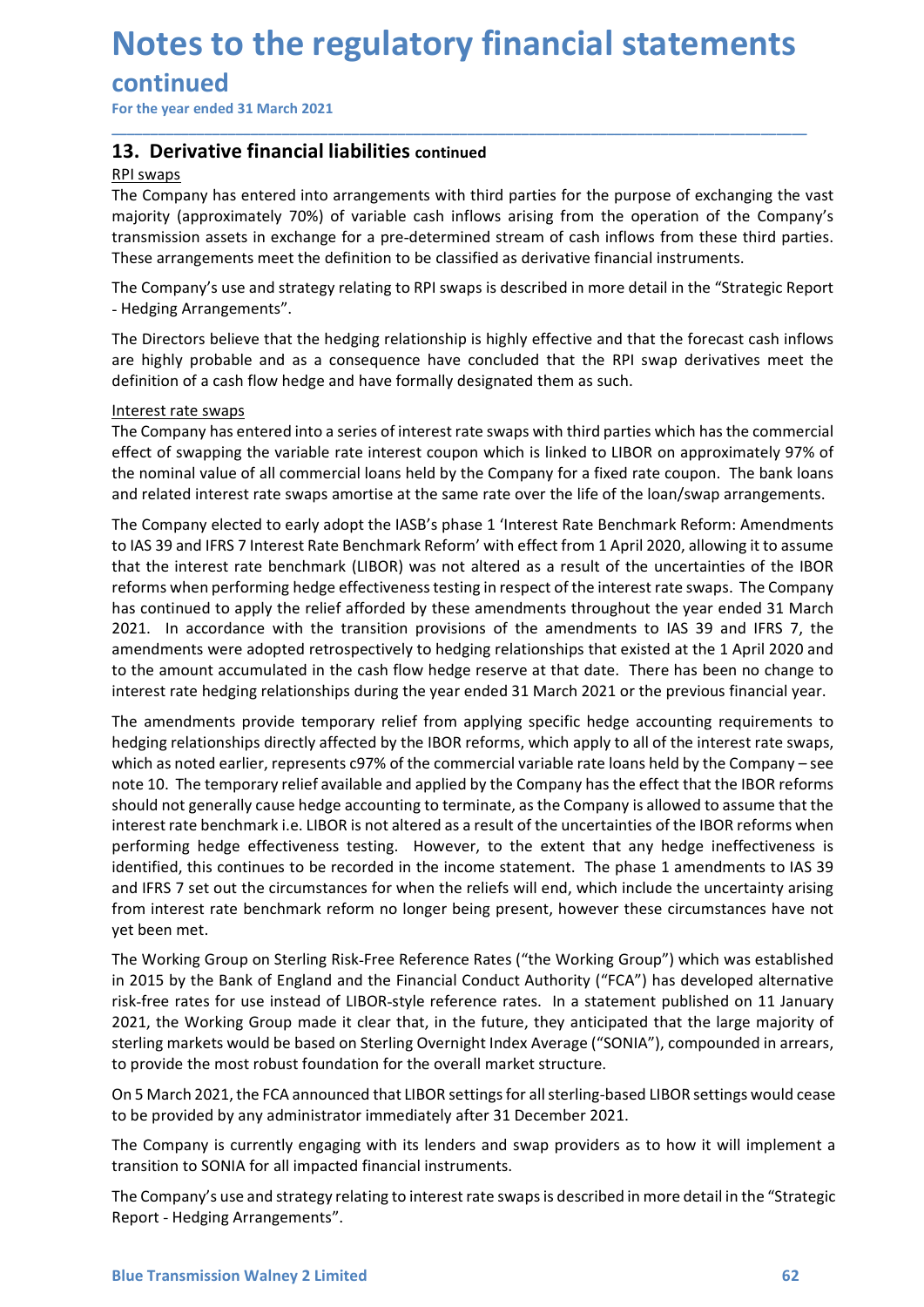# Notes to the regulatory financial statements<br>continued<br>For the year ended 31 March 2021<br>13. Derivative financial liabilities continued

### continued

**Notes to the regulatory financial statements<br>
continued<br>
For the year ended 31 March 2021<br>
The Directors believe that the hedging relationship between the interest rate swaps and related variate<br>
The Directors believe tha Notes to the regulatory financial statements<br>
continued**<br>
For the year ended 31 March 2021<br> **13. Derivative financial liabilities continued**<br>
The Directors believe that the hedging relationship between the interest rate s **Notes to the regulatory financial statements**<br>
For the year ended 31 March 2021<br> **13. Derivative financial liabilities continued**<br>
The Directors believe that the hedging relationship between the interest rate swaps and re **Notes to the regulatory financial statements**<br>
For the year ended 31 March 2021<br> **13. Derivative financial liabilities** continued<br>
The Directors believe that the hedging relationship between the interest rate swaps and re **Notes to the regulatory financial statements**<br>
For the year ended 31 March 2021<br>
The Directors believe financial liabilities continued<br>
The Directors believe that the hedging relationship between the interest rate swaps a **Notes to the regulatory financial statements**<br>
For the year ended 31 March 2021<br> **13. Derivative financial liabilities** continued<br>
The Directors believe that the hedging relationship between the interest rate swaps and re **Notes to the regulatory financial statements**<br>
For the year ended 31 March 2021<br> **13. Derivative financial liabilities** continued<br>
The Directors believe that the hedging relationship between the interest rate swaps and re **Notes to the regulatory financial statements**<br> **Continued**<br>
For the year ended 31 March 2021<br> **13. Derivative financial liabilities continued**<br> **ITED** Directors believe that the hedging relationship between the interest r

\_\_\_\_\_\_\_\_\_\_\_\_\_\_\_\_\_\_\_\_\_\_\_\_\_\_\_\_\_\_\_\_\_\_\_\_\_\_\_\_\_\_\_\_\_\_\_\_\_\_\_\_\_\_\_\_\_\_\_\_\_\_\_\_\_\_\_\_\_\_\_\_\_\_\_\_\_\_\_\_\_\_\_\_\_\_\_\_\_\_

**Notes to the regulatory financial statements**<br>
For the year ended 31 March 2021<br> **13. Derivative financial liabilities** continued<br>
The Directors believe that the hedging relationship between the interest rate swaps and re **Notes to the regulatory financial statements**<br>
For the year ended 31 March 2021<br> **13. Derivative financial liabilities** continued<br>
The Directors believe that the hedging relationship between the interest rate swaps and re **Notes to the regulatory financial statements**<br>For the year ended 31 March 2021<br>The Directors believe that the hedging relationship between the interest rate swaps and related variable<br>The Directors believe that the hedgin **Notes to the regulatory financial statements**<br>For the year ended 31 March 2021<br>Ta. Derivative financial liabilities continued<br>The Directors believe that the hedging relationship between the interest rate swaps and related **NOTES TO THE FEGUIDENTY TIMANCIAL STATEMENTS**<br>
Contrinued<br>
For the year ended 31 March 2021<br> **13. Derivative financial liabilities continued**<br>
The Directors believe that the hedging reationship between the interest rate s **CONTINUE CONTIFY**<br> **13. Derivative financial liabilities continued**<br>
The Directors believe that the hedging relationship between the interest rate swaps and related variable<br>
rate bank loons is highly effective, having re **EVALUATE THE EXECT THE CONDUCT THE SET AS THE CONDITION THE DIRECT THE DIRECT THE Directors believe that the hedging relationship between the interest rate swaps and the Directors believe that the hedging relationship bet 13. Derivative financial liabilities continued**<br>The Directors believe that the hedging relationship between the interest rate swaps and related variable<br>rate bank loans is highly effective, having regard to the permitted The Directors believe that the hedging relationship between the interest rate swaps and related variable to the Directors believe that the hedging relationship between the interest rate swaps and related variable rate bank The movement in the decommissioning provision is analysed below.<br>
The movement in the decommissioning regard to the permitted relief available to the Company under<br>
the "Interest Rate Benchmark Reform: Amendments to IAS 39 meterest Rate Benchmark<br>
s meet the definition of a<br>
mounted to liabilities of<br>
0: £7,950k) and liabilities<br>
uring the year in the fair<br>
k (2020: £1,126k), a £61k<br>
in the income statement<br>
een recorded in the cash<br>
are giv Example the definition of a<br>
amounted to liabilities of<br>  $20: E7,950k$  and liabilities<br>
during the year in the fair<br>  $5k$  (2020: £1,126k), a £61k<br>
in the income statement<br>
een recorded in the cash<br>
s are given in note 19.<br> the movement in the decommissioning provision is analysed below.<br>
At 31 March 2021 amounted to liabilities of<br>
trying value of all derivative financial instruments<br>
carrying value of all derivative financial instruments at Figure of all derivative financial instruments<br>
acarrying value of all derivative financial instruments<br>
acarrying value of all derivative financial instruments at 31 March 2021 amounted to liabilities<br>
1,719k (2020: £1,2 Trying Value of all derivative financial instruments<br>
e carrying value of all derivative financial instruments at 31 March 2021 amounted to liabilities of<br>
1.719k (2020: E12,574k) comprising liabilities of E8,265k for RPI e carrying value of all derivative financial instruments at 31 March 2021 amounted to liabilities of<br>
4.7198 (2020: 41.5274) comprising liabilities of 68,265k for RPI swaps (2020: 4.6624). Of the total movements during the

| of £3,454k for interest rate swaps (2020: £4,624k). Of the total movements during the year in the fair<br>value of these derivative financial instruments amounting to a net credit of £855k (2020: £1,126k), a £61k<br>net hedge ineffectiveness credit (2020: net charge of £407k) has been recorded in the income statement<br>within "other financial costs" and a net credit of £793k (2020: £1,533k) has been recorded in the cash<br>flow hedge reserve. |       |       |
|-----------------------------------------------------------------------------------------------------------------------------------------------------------------------------------------------------------------------------------------------------------------------------------------------------------------------------------------------------------------------------------------------------------------------------------------------------------------|-------|-------|
| Further details regarding derivative financial instruments and their related risks are given in note 19.                                                                                                                                                                                                                                                                                                                                                        |       |       |
| 14. Decommissioning provision                                                                                                                                                                                                                                                                                                                                                                                                                                   |       |       |
| The movement in the decommissioning provision is analysed below.                                                                                                                                                                                                                                                                                                                                                                                                |       |       |
|                                                                                                                                                                                                                                                                                                                                                                                                                                                                 | 2021  | 2020  |
|                                                                                                                                                                                                                                                                                                                                                                                                                                                                 | f'000 | f'000 |
| At 1 April                                                                                                                                                                                                                                                                                                                                                                                                                                                      | 1,972 | 1,900 |
| Reassessment for the year                                                                                                                                                                                                                                                                                                                                                                                                                                       | (30)  | (8)   |
| Unwinding of discount                                                                                                                                                                                                                                                                                                                                                                                                                                           | 82    | 80    |
| At 31 March                                                                                                                                                                                                                                                                                                                                                                                                                                                     | 2,024 | 1,972 |
| The decommissioning provision is all non-current (2020: all non-current).                                                                                                                                                                                                                                                                                                                                                                                       |       |       |
| The decommissioning provision of £2,024k at 31 March 2021 (2020: £1,972k) represents the net present                                                                                                                                                                                                                                                                                                                                                            |       |       |
| value of the estimated expenditure expected to be incurred at the end of the economic life of the project                                                                                                                                                                                                                                                                                                                                                       |       |       |
| to decommission the Walney 2 transmission assets. The decommissioning expenditure relates to the                                                                                                                                                                                                                                                                                                                                                                |       |       |
| removal and scrapping of all transmission assets above the level of the seabed and the burial of all cable                                                                                                                                                                                                                                                                                                                                                      |       |       |
| ends. The gross expenditure expected to be incurred on decommissioning amounts to £3,243k (2020:                                                                                                                                                                                                                                                                                                                                                                |       |       |
|                                                                                                                                                                                                                                                                                                                                                                                                                                                                 |       |       |

within "other financial costs" and a net credit of £793k (2020: £1,533k) has been recorded in the cash<br>flow hedge reserve.<br>Further details regarding derivative financial instruments and their related risks are given in no Flurther details regarding derivative financial instruments and their related risks are given in note 19.<br> **14. Decommissioning provision**<br>
The movement in the decommissioning provision is analysed below.<br> **2021**<br> **411** A Further details regarding derivative financial instruments and their related risks are given in note 19.<br> **14. Decommissioning provision**<br>
The movement in the decommissioning provision is analysed below.<br> **2021**<br> **411** Ap Further details regarding derivative financial instruments and their related risks are given in note 19.<br> **14. Decommissioning provision** is analysed below.<br>
The movement in the decommissioning provision is analysed below **14. Decommissioning provision**<br>
The movement in the decommissioning provision is analysed below.<br> **2021**<br> **2021**<br> **2021**<br> **2021**<br> **2021**<br> **2021**<br> **2021**<br> **2021**<br> **2021**<br> **2021**<br> **2021**<br> **2021**<br> **2021**<br> **2021**<br> **2021**<br> **2** The movement in the decommissioning provision is analysed below.<br>  $2021$ <br>  $2020$ <br>  $2021$ <br>  $2020$ <br>  $2000$ <br>  $2000$ <br>  $2000$ <br>  $2000$ <br>  $2000$ <br>  $2000$ <br>  $2000$ <br>  $2000$ <br>  $2000$ <br>  $2000$ <br>  $2000$ <br>  $2001$ <br>  $201,972$ <br>  $2024$ <br>  $2,924$ <br> 2021 2021 2021 2020<br> **ECOM**<br>
Reassessment for the year<br>
1.972 5000<br>
1.9000 16800001<br>
At 31 March<br>
At 31 March<br>
2.024 2.024 2.024 2.024<br>
The decommissioning provision is all non-current (2020: all non-current).<br>
The decomm **EVECT 12** EVECT 12 1 April<br> **EVECT 1200**<br>
Reassessment for the year<br> **At 31 March**<br> **At 31 March**<br> **At 31 March**<br> **EVECT 1202** The decommissioning provision is all non-current (2020: all non-current).<br>
The decommissionin At 1 April 19172 1,900<br>
1,972 1,900<br>
1,900 1,000 1,000 1,000 1,900 1,900 1,900 1,900 1,900 1,900 1,900 1,900 1,900 1,900 1,900 1,900 1,900 1,900 1,900 1,900 1,900 1,900 1,900 1,900 1,900 1,900 1,900 1,900 1,900 1,900 1,90 If the decommissioning provision is all non-current (2020: all non-current).<br>
In winding of discount<br>
The decommissioning provision is all non-current (2020: all non-current).<br>
The decommissioning provision of £2,024k at **The decommissioning provision is all non-current (2020: all non-current).**<br> **The decommissioning provision of £2,024k at 31 March 2021 (2020: £1,972k) represents the net present value of the estimated expenditure expecte** The decommissioning provision is all non-current (2020: all non-current).<br>The decommissioning provision of £2,024k at 31 March 2021 (2020: £1,972k) represents the net present value of the estimated expenditure expected to

ends. The gross expenditure expected to be incurred on decommissioning amounts to £3,243k (2020:<br>
£3,291k) and is expected to be incurred in 2032.<br>
The discount rate used to discount the gross expenditure to be incurred on

(2020: £198k) respectively.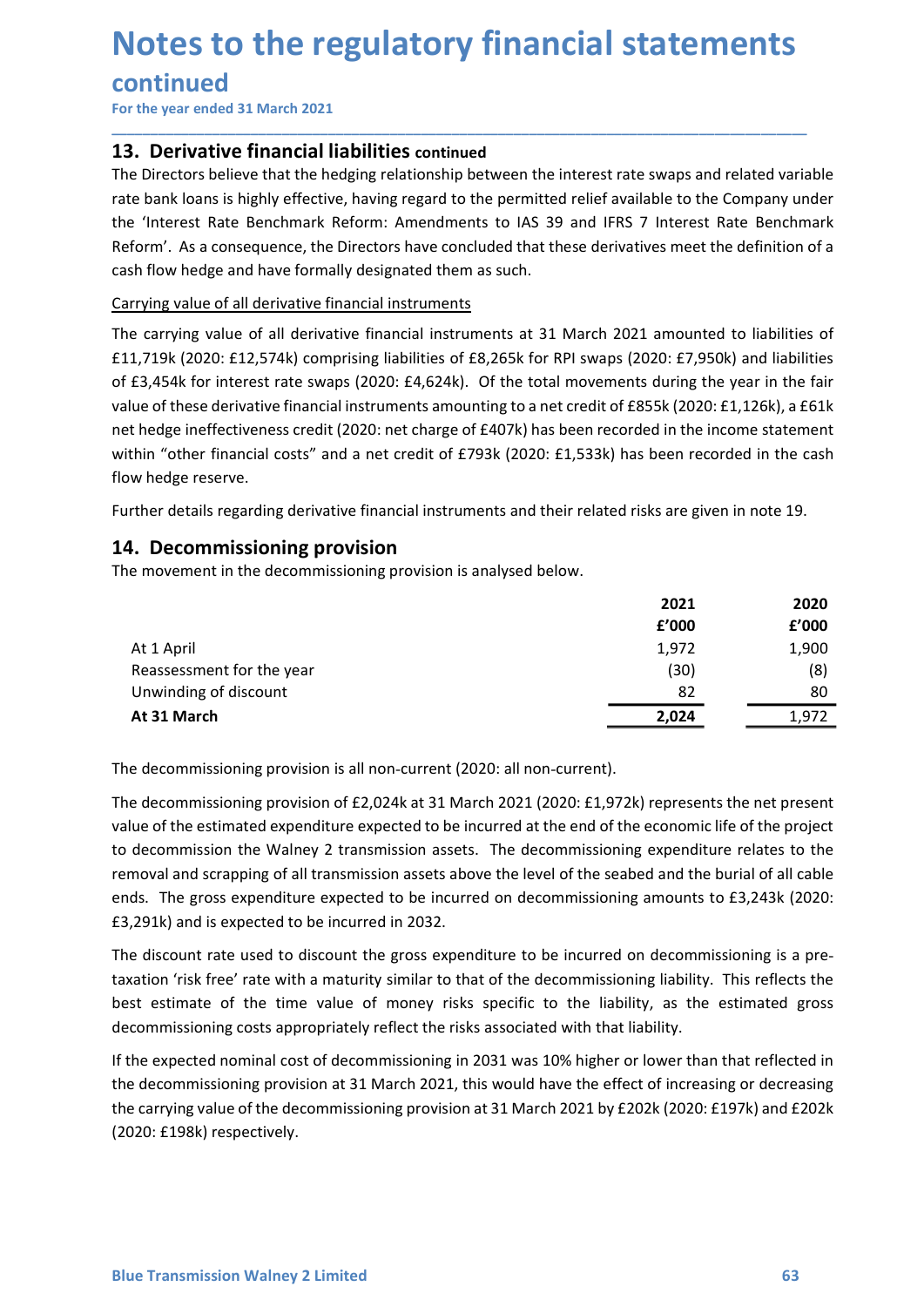# Notes to the regulatory financial statements<br>continued<br>For the year ended 31 March 2021<br>14. Decommissioning provision continued

### continued

**Notes to the regulatory financial statements<br>
continued<br>
For the year ended 31 March 2021<br>
The decommissioning provision continued<br>
The decommissioning provision arises from the Company's obligations under S105 of the Ene Notes to the regulatory financial statements<br>
continued**<br>
For the year ended 31 March 2021<br> **14. Decommissioning provision continued**<br>
The decommissioning provision arises from the Company's obligations under \$105 of the **Notes to the regulatory financial statements**<br>
For the year ended 31 March 2021<br>
The decommissioning provision continued<br>
The decommissioning provision arises from the Company's obligations under S105 of the Energy Act 20 **Notes to the regulatory financial statements**<br>
For the year ended 31 March 2021<br> **14. Decommissioning provision** continued<br>
The decommissioning provision arises from the Company's obligations under S105 of the Energy Act **Notes to the regulatory financial statements**<br>
For the year ended 31 March 2021<br>
The decommissioning provision continued<br>
The decommissioning provision arises from the Company's obligations under S105 of the Energy Act 20 **Notes to the regulatory financial statements**<br>
For the year ended 31 March 2021<br> **14. Decommissioning provision continued**<br>
The decommissioning provision arises from the Company's obligations under S105 of the Energy Act **Notes to the regulatory financial statements**<br>
For the year ended 31 March 2021<br> **14. Decommissioning provision continued**<br> **14. Decommissioning provision arises from the Company's obligations under S105 of the Energy Act Notes to the regulatory financial statements**<br>
For the year ended 31 March 2021<br> **14. Decommissioning provision arises** from the Company's obligations under 5105 of the Energy Act 2004<br>
and the contractual obligations rel **Notes to the regulatory financial statements**<br>
For the year ended 31 March 2021<br>
14. Decommissioning provision continued<br>
The decommissioning provision arises from the Company's obligations under 5105 of the Energy Act 20 **Notes to the regulatory financial statements**<br>
For the year ended 31 March 2021<br>
The decommissioning provision antises from the Company's obligations under S105 of the Energy Act 2004<br>
The decommissioning provision arises **Notes to the regulatory financial statements<br>
Continued**<br>
For the year ended 31 March 2021<br>
14. Decommissioning provision continued<br>
The decommissioning provision arises from the Company's obligations under 5105 of the En **Notes to the regulatory financial statements**<br>
Continued<br>
For the year ended 31 March 2021<br> **14. Decommissioning provision continued**<br>
The decommissioning provision anties from the Company's obligations under S105 of the

| For the year ended 31 March 2021                                                                                                                                                                                                                                                                                                                                                                                                                                                                                                |                          |                       |                       |
|---------------------------------------------------------------------------------------------------------------------------------------------------------------------------------------------------------------------------------------------------------------------------------------------------------------------------------------------------------------------------------------------------------------------------------------------------------------------------------------------------------------------------------|--------------------------|-----------------------|-----------------------|
| 14. Decommissioning provision continued<br>The decommissioning provision arises from the Company's obligations under S105 of the Energy Act 2004<br>and the contractual obligations relating to the lease of the Walney 2 seabed granted by the Crown Estate<br>Commissioners on 26 September 2012. The draft decommissioning plan was submitted for approval<br>under S105 of the Energy Act 2004 and was subsequently approved by the Secretary for State for Energy<br>and Climate Change under S106 of the Energy Act 2004. |                          |                       |                       |
| The decommissioning provision is a financial instrument under IFRS, and the fair value of the obligation<br>equates to its carrying value, as the carrying value represents the net present value of the future<br>expenditure expected to be incurred as described earlier.                                                                                                                                                                                                                                                    |                          |                       |                       |
| 15. Called up share capital<br>Share capital is as analysed below.                                                                                                                                                                                                                                                                                                                                                                                                                                                              |                          |                       |                       |
|                                                                                                                                                                                                                                                                                                                                                                                                                                                                                                                                 |                          | No.                   | £'000                 |
|                                                                                                                                                                                                                                                                                                                                                                                                                                                                                                                                 |                          | (thousands)           |                       |
| Allotted, called up and fully paid                                                                                                                                                                                                                                                                                                                                                                                                                                                                                              |                          |                       |                       |
| At 1 April 2019, 31 March 2020 and 31 March 2021                                                                                                                                                                                                                                                                                                                                                                                                                                                                                |                          | 175                   | 175                   |
| The Company has one class of Ordinary Share with a nominal value of £1 each which carries no right to<br>fixed income. The holders of Ordinary Shares are entitled to receive dividends as declared and are<br>entitled to one vote per share at meetings of the Company.                                                                                                                                                                                                                                                       |                          |                       |                       |
| 16. Reserves                                                                                                                                                                                                                                                                                                                                                                                                                                                                                                                    |                          |                       |                       |
| The Company's reserves are analysed below.                                                                                                                                                                                                                                                                                                                                                                                                                                                                                      |                          |                       |                       |
|                                                                                                                                                                                                                                                                                                                                                                                                                                                                                                                                 | <b>Retained</b>          | <b>Cash flow</b>      |                       |
|                                                                                                                                                                                                                                                                                                                                                                                                                                                                                                                                 | <b>Earnings</b><br>£'000 | <b>Hedge</b><br>£'000 | <b>Total</b><br>f'000 |
| At 1 April 2019                                                                                                                                                                                                                                                                                                                                                                                                                                                                                                                 | 7,598                    | (10, 178)             | (2,580)               |
|                                                                                                                                                                                                                                                                                                                                                                                                                                                                                                                                 |                          |                       |                       |

|                                                                                                                                                                                                                                                                           |                                             | No.                                       | f'000                 |
|---------------------------------------------------------------------------------------------------------------------------------------------------------------------------------------------------------------------------------------------------------------------------|---------------------------------------------|-------------------------------------------|-----------------------|
|                                                                                                                                                                                                                                                                           |                                             | (thousands)                               |                       |
| Allotted, called up and fully paid                                                                                                                                                                                                                                        |                                             |                                           |                       |
| At 1 April 2019, 31 March 2020 and 31 March 2021                                                                                                                                                                                                                          |                                             | 175                                       | 175                   |
| The Company has one class of Ordinary Share with a nominal value of £1 each which carries no right to<br>fixed income. The holders of Ordinary Shares are entitled to receive dividends as declared and are<br>entitled to one vote per share at meetings of the Company. |                                             |                                           |                       |
| 16. Reserves                                                                                                                                                                                                                                                              |                                             |                                           |                       |
| The Company's reserves are analysed below.                                                                                                                                                                                                                                | <b>Retained</b><br><b>Earnings</b><br>£'000 | <b>Cash flow</b><br><b>Hedge</b><br>f'000 | <b>Total</b><br>f'000 |
| At 1 April 2019                                                                                                                                                                                                                                                           | 7,598                                       | (10, 178)                                 | (2,580)               |
| Profit attributable to equity shareholders                                                                                                                                                                                                                                | 1,227                                       |                                           | 1,227                 |
| Interim ordinary dividends                                                                                                                                                                                                                                                | (2, 161)                                    |                                           | (2, 161)              |
| Gains on cash flow hedges taken to equity                                                                                                                                                                                                                                 |                                             | 1,533                                     | 1,533                 |
| Deferred taxation on cash flow hedges                                                                                                                                                                                                                                     |                                             | (46)                                      | (46)                  |
| At 31 March 2020                                                                                                                                                                                                                                                          | 6,664                                       | (8,691)                                   | (2,027)               |
| Profit attributable to equity shareholders                                                                                                                                                                                                                                | 3,162                                       |                                           | 3,162                 |
| Interim ordinary dividends                                                                                                                                                                                                                                                | (1, 350)                                    |                                           | (1,350)               |
| Gains on cash flow hedges taken to equity                                                                                                                                                                                                                                 |                                             | 793                                       | 793                   |
| Deferred taxation on cash flow hedges                                                                                                                                                                                                                                     |                                             | (151)                                     | (151)                 |
| At 31 March 2021                                                                                                                                                                                                                                                          | 8,476                                       | (8,049)                                   | 427                   |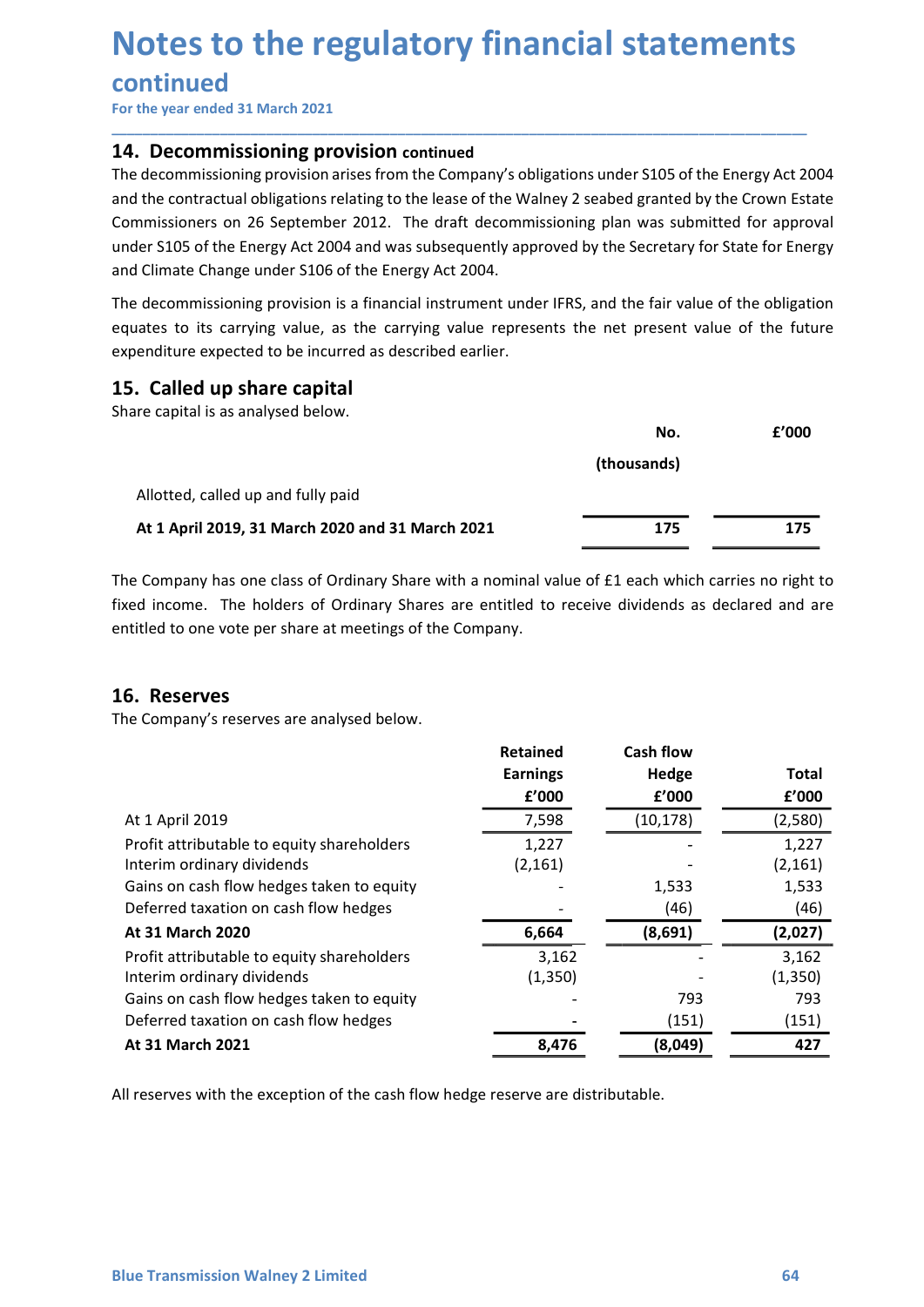### Notes to the regulatory financial statements<br>continued<br>For the year ended 31 March 2021<br>17. Cash flow statement **Notes to the regulatory financial statements**<br>
For the year ended 31 March 2021<br>
T. Cash flow statement<br>
a) Reconciliation of net cash flow to movement in net debt<br>
The reconciliation of net cash flow to movement in net d **Notes to the regulatory financial stateme**<br>
For the year ended 31 March 2021<br> **17.** Cash flow statement<br>
a) Reconciliation of net cash flow to movement in net debt<br>
The reconciliation of net cash flow to movement in net d

### continued

|                                                                                   |               | Notes to the regulatory financial statements |                            |                             |                   |            |
|-----------------------------------------------------------------------------------|---------------|----------------------------------------------|----------------------------|-----------------------------|-------------------|------------|
|                                                                                   |               |                                              |                            |                             |                   |            |
| continued                                                                         |               |                                              |                            |                             |                   |            |
| For the year ended 31 March 2021                                                  |               |                                              |                            |                             |                   |            |
| 17. Cash flow statement                                                           |               |                                              |                            |                             |                   |            |
| a) Reconciliation of net cash flow to movement in net debt                        |               |                                              |                            |                             |                   |            |
| The reconciliation of net cash flow to movement in net debt is as analysed below: |               |                                              |                            |                             |                   |            |
|                                                                                   |               |                                              |                            | 2021                        | 2020              |            |
|                                                                                   |               |                                              |                            | £'000                       | f'000             |            |
| Movement in cash and cash equivalents                                             |               |                                              |                            | 1,234                       | (1,951)           |            |
| Payments in respect of infrastructure financial liabilities                       |               |                                              |                            | 115                         | 90                |            |
| Net decrease in borrowings                                                        |               |                                              |                            | 5,174                       | 5,390             |            |
| Change in net debt resulting from cash flows                                      |               |                                              |                            | 6,523                       | 3,529             |            |
| Non-cash finance costs included in net debt                                       |               |                                              |                            | (216)                       | 174               |            |
| Change in fair values of derivatives                                              |               |                                              |                            | 855                         | 1,126             |            |
| Reassessment of infrastructure financial liabilities                              |               |                                              |                            | (240)                       |                   |            |
| Movement in net debt in the year                                                  |               |                                              |                            | 6,922                       | 4,829             |            |
| Net debt at start of year                                                         |               |                                              |                            | (101, 395)                  | (106, 224)        |            |
| Net debt at end of year                                                           |               |                                              |                            | (94, 473)                   | (101, 395)        |            |
|                                                                                   |               |                                              |                            |                             |                   |            |
| b) Analysis of changes in net debt                                                | Cash and cash | Infrastructure                               |                            |                             |                   |            |
|                                                                                   | equivalents   | financial                                    |                            |                             | Interest          |            |
|                                                                                   | £'000         | liabilities<br>£'000                         | <b>Borrowings</b><br>£'000 | <b>Derivatives</b><br>£'000 | accruals<br>£'000 |            |
| At 1 April 2019                                                                   | 9,429         | (973)                                        | (100, 149)                 | (13,700)                    | (831)             | (106, 224) |
| Cash flow                                                                         | (1,951)       | 90                                           | 5,390                      |                             |                   |            |
| Change in fair values                                                             |               |                                              |                            | 1,126                       |                   | 1,126      |
| Non-cash finance costs                                                            |               | (35)                                         | (190)                      |                             | 399               | 174        |
| At 31 March 2020                                                                  | 7,478         | (918)                                        | (94, 949)                  | (12, 574)                   | (432)             | (101, 395) |
| Cash flow                                                                         | 1,234         | 115                                          | 5,174                      |                             |                   | 6,523      |

| 5,174<br>Net decrease in borrowings<br>5,390<br>3,529<br>Change in net debt resulting from cash flows<br>6,523<br>Non-cash finance costs included in net debt<br>(216)<br>174<br>Change in fair values of derivatives<br>855<br>1,126<br>Reassessment of infrastructure financial liabilities<br>(240)<br>6,922<br>4,829<br>Movement in net debt in the year<br>Net debt at start of year<br>(101, 395)<br>(106, 224)<br>Net debt at end of year<br>(94, 473)<br>(101, 395)<br>b) Analysis of changes in net debt<br>Cash and cash<br>Infrastructure<br>equivalents<br>financial<br>Interest<br>liabilities<br><b>Derivatives</b><br><b>Total</b><br><b>Borrowings</b><br>accruals<br>£'000<br>£'000<br>£'000<br>£'000<br>£'000<br>£'000<br>9,429<br>(973)<br>(100, 149)<br>(13,700)<br>(831)<br>(106, 224)<br>(1,951)<br>90<br>5,390<br>3,529<br>1,126<br>1,126<br>(35)<br>(190)<br>399<br>174<br>7,478<br>(918)<br>(12, 574)<br>(432)<br>(101, 395)<br>(94, 949)<br>1,234<br>115<br>5,174<br>6,523<br>$\overline{a}$<br>(240)<br>(240)<br>855<br>855<br>$\blacksquare$<br>(43)<br>(178)<br>5<br>(216)<br>(427)<br>8,712<br>(1,086)<br>(89, 953)<br>(11, 719)<br>(94, 473) |  | Payments in respect of infrastructure financial liabilities | 115 | 90 |
|-----------------------------------------------------------------------------------------------------------------------------------------------------------------------------------------------------------------------------------------------------------------------------------------------------------------------------------------------------------------------------------------------------------------------------------------------------------------------------------------------------------------------------------------------------------------------------------------------------------------------------------------------------------------------------------------------------------------------------------------------------------------------------------------------------------------------------------------------------------------------------------------------------------------------------------------------------------------------------------------------------------------------------------------------------------------------------------------------------------------------------------------------------------------------------|--|-------------------------------------------------------------|-----|----|
| At 1 April 2019<br>Cash flow<br>Change in fair values<br>Non-cash finance costs<br>At 31 March 2020<br>Cash flow<br>Reassessment<br>Change in fair values<br>Non-cash finance costs<br>At 31 March 2021                                                                                                                                                                                                                                                                                                                                                                                                                                                                                                                                                                                                                                                                                                                                                                                                                                                                                                                                                                     |  |                                                             |     |    |
|                                                                                                                                                                                                                                                                                                                                                                                                                                                                                                                                                                                                                                                                                                                                                                                                                                                                                                                                                                                                                                                                                                                                                                             |  |                                                             |     |    |
|                                                                                                                                                                                                                                                                                                                                                                                                                                                                                                                                                                                                                                                                                                                                                                                                                                                                                                                                                                                                                                                                                                                                                                             |  |                                                             |     |    |
|                                                                                                                                                                                                                                                                                                                                                                                                                                                                                                                                                                                                                                                                                                                                                                                                                                                                                                                                                                                                                                                                                                                                                                             |  |                                                             |     |    |
|                                                                                                                                                                                                                                                                                                                                                                                                                                                                                                                                                                                                                                                                                                                                                                                                                                                                                                                                                                                                                                                                                                                                                                             |  |                                                             |     |    |
|                                                                                                                                                                                                                                                                                                                                                                                                                                                                                                                                                                                                                                                                                                                                                                                                                                                                                                                                                                                                                                                                                                                                                                             |  |                                                             |     |    |
|                                                                                                                                                                                                                                                                                                                                                                                                                                                                                                                                                                                                                                                                                                                                                                                                                                                                                                                                                                                                                                                                                                                                                                             |  |                                                             |     |    |
|                                                                                                                                                                                                                                                                                                                                                                                                                                                                                                                                                                                                                                                                                                                                                                                                                                                                                                                                                                                                                                                                                                                                                                             |  |                                                             |     |    |
|                                                                                                                                                                                                                                                                                                                                                                                                                                                                                                                                                                                                                                                                                                                                                                                                                                                                                                                                                                                                                                                                                                                                                                             |  |                                                             |     |    |
|                                                                                                                                                                                                                                                                                                                                                                                                                                                                                                                                                                                                                                                                                                                                                                                                                                                                                                                                                                                                                                                                                                                                                                             |  |                                                             |     |    |
|                                                                                                                                                                                                                                                                                                                                                                                                                                                                                                                                                                                                                                                                                                                                                                                                                                                                                                                                                                                                                                                                                                                                                                             |  |                                                             |     |    |
|                                                                                                                                                                                                                                                                                                                                                                                                                                                                                                                                                                                                                                                                                                                                                                                                                                                                                                                                                                                                                                                                                                                                                                             |  |                                                             |     |    |
|                                                                                                                                                                                                                                                                                                                                                                                                                                                                                                                                                                                                                                                                                                                                                                                                                                                                                                                                                                                                                                                                                                                                                                             |  |                                                             |     |    |
|                                                                                                                                                                                                                                                                                                                                                                                                                                                                                                                                                                                                                                                                                                                                                                                                                                                                                                                                                                                                                                                                                                                                                                             |  |                                                             |     |    |
|                                                                                                                                                                                                                                                                                                                                                                                                                                                                                                                                                                                                                                                                                                                                                                                                                                                                                                                                                                                                                                                                                                                                                                             |  |                                                             |     |    |
|                                                                                                                                                                                                                                                                                                                                                                                                                                                                                                                                                                                                                                                                                                                                                                                                                                                                                                                                                                                                                                                                                                                                                                             |  |                                                             |     |    |
|                                                                                                                                                                                                                                                                                                                                                                                                                                                                                                                                                                                                                                                                                                                                                                                                                                                                                                                                                                                                                                                                                                                                                                             |  |                                                             |     |    |
|                                                                                                                                                                                                                                                                                                                                                                                                                                                                                                                                                                                                                                                                                                                                                                                                                                                                                                                                                                                                                                                                                                                                                                             |  |                                                             |     |    |
|                                                                                                                                                                                                                                                                                                                                                                                                                                                                                                                                                                                                                                                                                                                                                                                                                                                                                                                                                                                                                                                                                                                                                                             |  |                                                             |     |    |
|                                                                                                                                                                                                                                                                                                                                                                                                                                                                                                                                                                                                                                                                                                                                                                                                                                                                                                                                                                                                                                                                                                                                                                             |  |                                                             |     |    |
|                                                                                                                                                                                                                                                                                                                                                                                                                                                                                                                                                                                                                                                                                                                                                                                                                                                                                                                                                                                                                                                                                                                                                                             |  |                                                             |     |    |
|                                                                                                                                                                                                                                                                                                                                                                                                                                                                                                                                                                                                                                                                                                                                                                                                                                                                                                                                                                                                                                                                                                                                                                             |  |                                                             |     |    |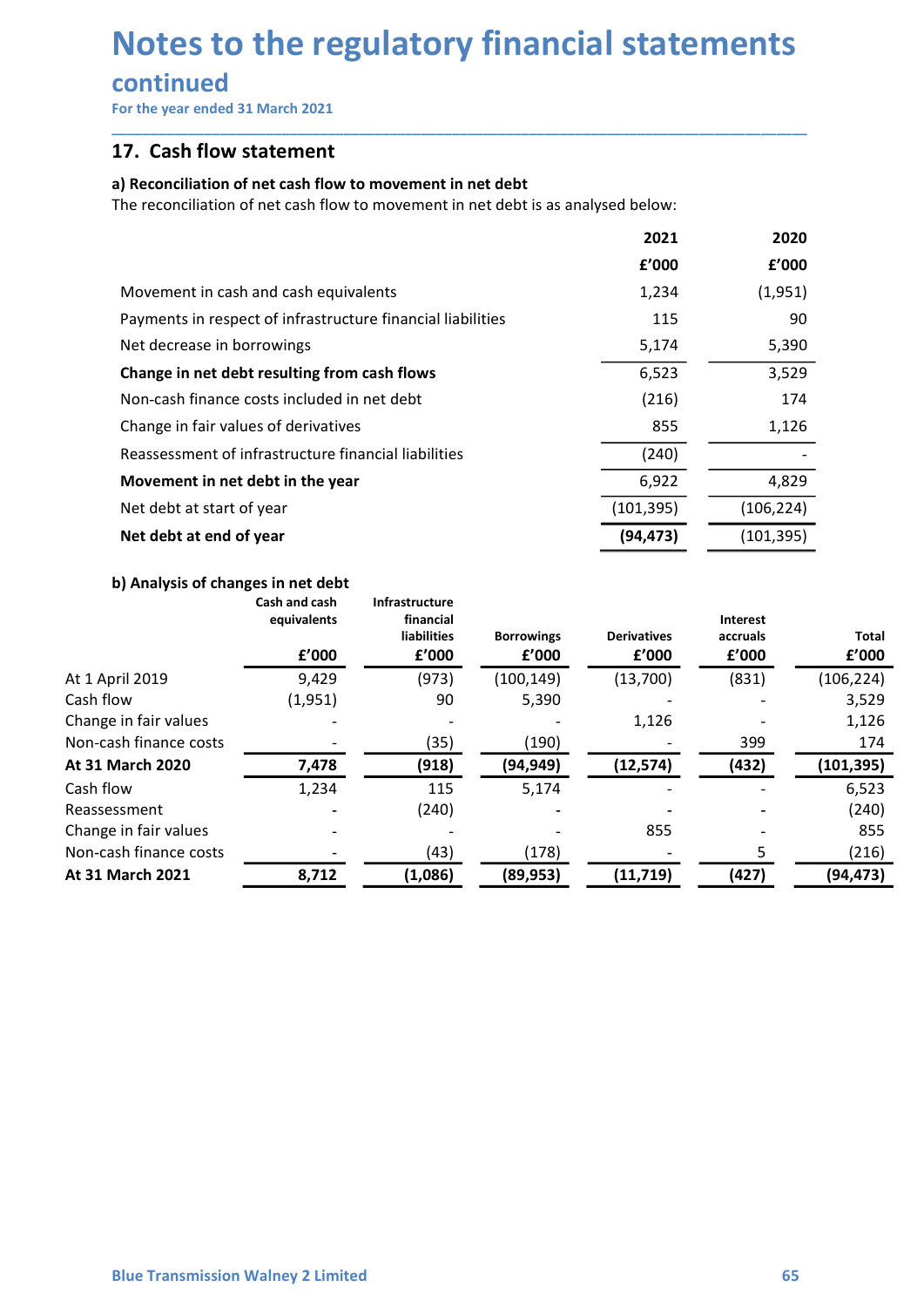### continued

**Notes to the regulatory financial statements<br>
continued**<br>
For the year ended 31 March 2021<br> **18. Related party transactions**<br>
The following information relates to material transactions with related parties during the year **Notes to the regulatory financial statement**<br>
For the year ended 31 March 2021<br>
18. Related party transactions<br>
The following information relates to material transactions with related parties during the year.<br>
transaction **Notes to the regulatory financial statements**<br>
For the year ended 31 March 2021<br>
TBE following information relates to material transactions with related parties during the year. These<br>
transactions were carried out in the **Notes to the regulatory financial statements**<br>
For the year ended 31 March 2021<br> **18.** Related party transactions<br>
The following information relates to material transactions with related parties during the year. These<br>
tr **Notes to the regulatory financial statements**<br>
For the year ended 31 March 2021<br> **18. Related party transactions**<br> **18. Related party transactions**<br> **18. Related party transactions.**<br> **19. Dividends paid to the immediate** 

| 18. Related party transactions                                                                                                                                                                                                                                                                                                                                                                                                                                                                                                                                                                                                                                                                                                                                                                                                                                                                                                                                                                                         |                                                    |        |       |       |                                   |                                            |
|------------------------------------------------------------------------------------------------------------------------------------------------------------------------------------------------------------------------------------------------------------------------------------------------------------------------------------------------------------------------------------------------------------------------------------------------------------------------------------------------------------------------------------------------------------------------------------------------------------------------------------------------------------------------------------------------------------------------------------------------------------------------------------------------------------------------------------------------------------------------------------------------------------------------------------------------------------------------------------------------------------------------|----------------------------------------------------|--------|-------|-------|-----------------------------------|--------------------------------------------|
| The following information relates to material transactions with related parties during the year. These<br>transactions were carried out in the normal course of business and at terms equivalent to those that<br>prevail in arm's length transactions. Dividends paid to the immediate parent undertaking, BTW2H are<br>shown in note 6 to the regulatory financial statements, other related party transactions are shown below.                                                                                                                                                                                                                                                                                                                                                                                                                                                                                                                                                                                     |                                                    |        |       |       |                                   |                                            |
|                                                                                                                                                                                                                                                                                                                                                                                                                                                                                                                                                                                                                                                                                                                                                                                                                                                                                                                                                                                                                        | <b>Parent undertakings</b><br>(excludes dividends) |        |       | Other | <b>Total</b>                      |                                            |
|                                                                                                                                                                                                                                                                                                                                                                                                                                                                                                                                                                                                                                                                                                                                                                                                                                                                                                                                                                                                                        | 2021                                               | 2020   | 2021  | 2020  | 2021                              | 2020                                       |
|                                                                                                                                                                                                                                                                                                                                                                                                                                                                                                                                                                                                                                                                                                                                                                                                                                                                                                                                                                                                                        | £'000                                              | £'000  | £'000 | £'000 | f'000                             | £'000                                      |
| Interest expense <sup>1</sup>                                                                                                                                                                                                                                                                                                                                                                                                                                                                                                                                                                                                                                                                                                                                                                                                                                                                                                                                                                                          | 1,728                                              | 1,949  |       |       | 1,728                             | 1,949                                      |
| Services received <sup>2</sup>                                                                                                                                                                                                                                                                                                                                                                                                                                                                                                                                                                                                                                                                                                                                                                                                                                                                                                                                                                                         | 181                                                | 170    |       |       | 181                               | 170                                        |
|                                                                                                                                                                                                                                                                                                                                                                                                                                                                                                                                                                                                                                                                                                                                                                                                                                                                                                                                                                                                                        | 1,909                                              | 2,119  |       |       | 1,909                             | 2,119                                      |
| Borrowing payable <sup>1</sup> (principal)                                                                                                                                                                                                                                                                                                                                                                                                                                                                                                                                                                                                                                                                                                                                                                                                                                                                                                                                                                             | 17,458                                             | 17,458 |       |       | 17,458                            | 17,458                                     |
| Interest accrual <sup>1</sup>                                                                                                                                                                                                                                                                                                                                                                                                                                                                                                                                                                                                                                                                                                                                                                                                                                                                                                                                                                                          | 426                                                | 432    |       |       | 426                               | 432                                        |
| Other liabilities <sup>3</sup>                                                                                                                                                                                                                                                                                                                                                                                                                                                                                                                                                                                                                                                                                                                                                                                                                                                                                                                                                                                         | 4                                                  | 4      |       |       | 4                                 | 4                                          |
| Group relief receivable <sup>4</sup>                                                                                                                                                                                                                                                                                                                                                                                                                                                                                                                                                                                                                                                                                                                                                                                                                                                                                                                                                                                   |                                                    |        |       | (14)  |                                   | (14)                                       |
|                                                                                                                                                                                                                                                                                                                                                                                                                                                                                                                                                                                                                                                                                                                                                                                                                                                                                                                                                                                                                        | 17,888                                             | 17,894 |       | (14)  | 17,888                            | 17,880                                     |
| <sup>1</sup> Relates to funding related transactions and balances with the immediate parent undertaking (BTW2H); all interest has been<br>directly attributed to the Company.<br><sup>2</sup> Services received from Parent undertakings relate to transactions with the ultimate parent undertaking (Blue Transmission<br>Investments Limited ("BTI")). Services amounting to £96k (2020: £95k) were in respect of services that were directly attributable<br>to the Company and £85k (2020: £75k) were in respect of services that were allocated to the Company.<br><sup>3</sup> Other liabilities due to parent undertakings relate to amounts due to BTI.<br><sup>4</sup> Group relief receivable in the comparative year was due from a fellow subsidiary undertaking (Blue Transmission Walney 1<br>Limited).<br>A summary of funding transactions with the immediate parent undertaking is shown below:<br>Borrowing from immediate parent undertaking (principal)<br>At 1 April<br>Repayments<br>At 31 March |                                                    |        |       |       | 2021<br>f'000<br>17,458<br>17,458 | 2020<br>f'000<br>17,948<br>(490)<br>17,458 |

| Interest accrual <sup>1</sup>                                                                                                                                                                                                                                                                                                                                                                                                                                                                                                                                                                                                                                                                                                                                                                                                                                                                                    |        | 17,430 |      |        | 17,430 |
|------------------------------------------------------------------------------------------------------------------------------------------------------------------------------------------------------------------------------------------------------------------------------------------------------------------------------------------------------------------------------------------------------------------------------------------------------------------------------------------------------------------------------------------------------------------------------------------------------------------------------------------------------------------------------------------------------------------------------------------------------------------------------------------------------------------------------------------------------------------------------------------------------------------|--------|--------|------|--------|--------|
|                                                                                                                                                                                                                                                                                                                                                                                                                                                                                                                                                                                                                                                                                                                                                                                                                                                                                                                  | 426    | 432    |      | 426    | 432    |
| Other liabilities <sup>3</sup>                                                                                                                                                                                                                                                                                                                                                                                                                                                                                                                                                                                                                                                                                                                                                                                                                                                                                   | 4      | 4      |      | 4      | 4      |
| Group relief receivable <sup>4</sup>                                                                                                                                                                                                                                                                                                                                                                                                                                                                                                                                                                                                                                                                                                                                                                                                                                                                             |        |        | (14) |        | (14)   |
|                                                                                                                                                                                                                                                                                                                                                                                                                                                                                                                                                                                                                                                                                                                                                                                                                                                                                                                  | 17,888 | 17,894 | (14) | 17,888 | 17,880 |
| <sup>1</sup> Relates to funding related transactions and balances with the immediate parent undertaking (BTW2H); all interest has been<br>directly attributed to the Company.<br><sup>2</sup> Services received from Parent undertakings relate to transactions with the ultimate parent undertaking (Blue Transmission<br>Investments Limited ("BTI")). Services amounting to £96k (2020: £95k) were in respect of services that were directly attributable<br>to the Company and £85k (2020: £75k) were in respect of services that were allocated to the Company.<br><sup>3</sup> Other liabilities due to parent undertakings relate to amounts due to BTI.<br><sup>4</sup> Group relief receivable in the comparative year was due from a fellow subsidiary undertaking (Blue Transmission Walney 1<br>Limited).<br>A summary of funding transactions with the immediate parent undertaking is shown below: |        |        |      |        |        |
|                                                                                                                                                                                                                                                                                                                                                                                                                                                                                                                                                                                                                                                                                                                                                                                                                                                                                                                  |        |        |      | 2021   | 2020   |
|                                                                                                                                                                                                                                                                                                                                                                                                                                                                                                                                                                                                                                                                                                                                                                                                                                                                                                                  |        |        |      | £'000  | £'000  |
| Borrowing from immediate parent undertaking (principal)                                                                                                                                                                                                                                                                                                                                                                                                                                                                                                                                                                                                                                                                                                                                                                                                                                                          |        |        |      |        |        |
| At 1 April                                                                                                                                                                                                                                                                                                                                                                                                                                                                                                                                                                                                                                                                                                                                                                                                                                                                                                       |        |        |      | 17,458 | 17,948 |
| Repayments                                                                                                                                                                                                                                                                                                                                                                                                                                                                                                                                                                                                                                                                                                                                                                                                                                                                                                       |        |        |      |        | (490)  |
| At 31 March                                                                                                                                                                                                                                                                                                                                                                                                                                                                                                                                                                                                                                                                                                                                                                                                                                                                                                      |        |        |      | 17,458 | 17,458 |
| Borrowing from the immediate parent undertaking (BTW2H) were negotiated on normal commercial<br>terms and are repayable in accordance with the terms of the unsecured 9.9% loan notes 2032 ("the<br>notes"). Interest payments were made during the year amounting to £1,734k (2020: £2,332k). Absent                                                                                                                                                                                                                                                                                                                                                                                                                                                                                                                                                                                                            |        |        |      |        |        |
| any non-compulsory repayment of the notes, the notes are contractually repayable on 31 October 2032.                                                                                                                                                                                                                                                                                                                                                                                                                                                                                                                                                                                                                                                                                                                                                                                                             |        |        |      |        |        |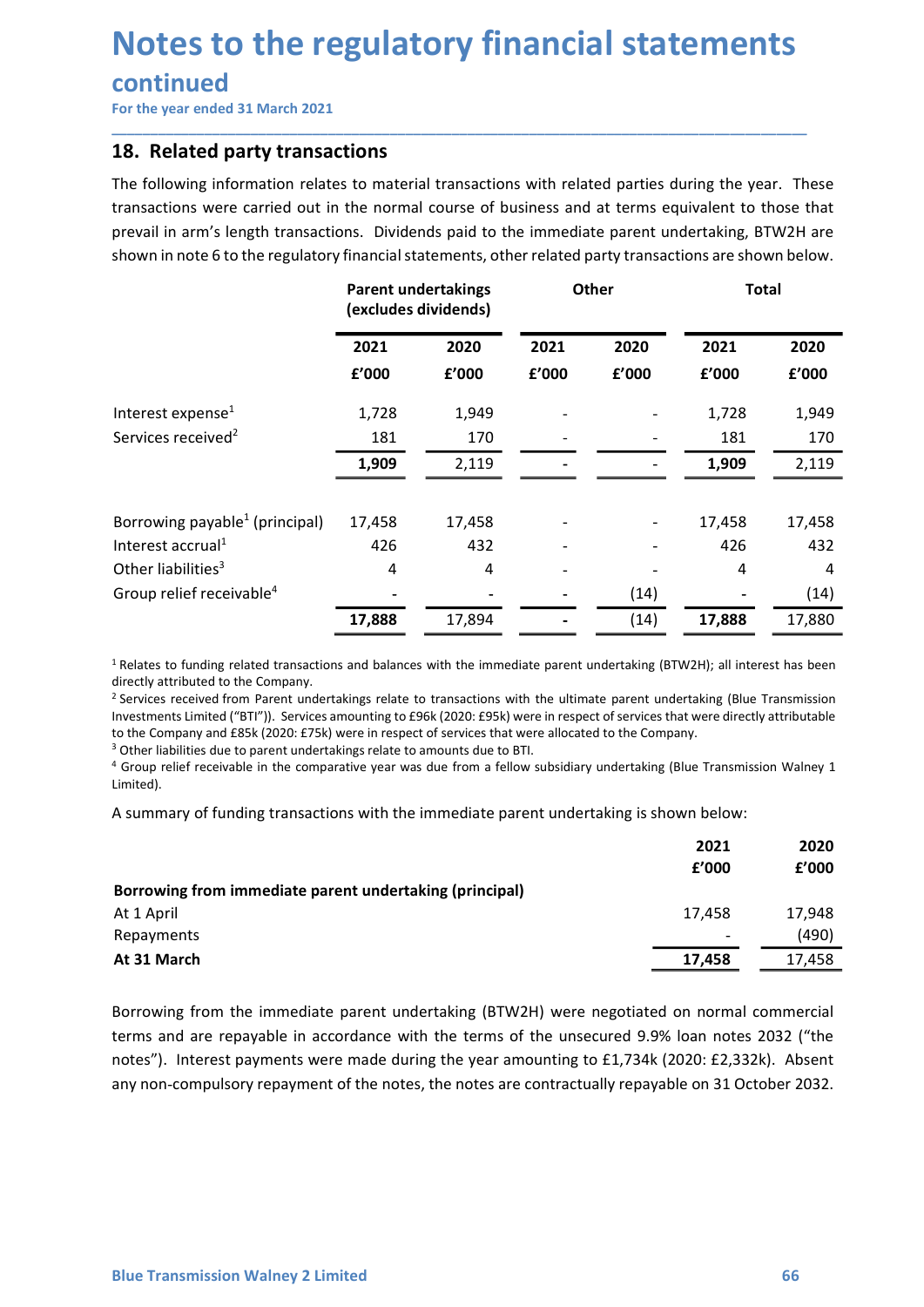# Notes to the regulatory financial statements<br>continued<br>For the year ended 31 March 2021<br>18. Related party transactions continued

### continued

**Notes to the regulatory financial statements<br>
continued**<br>
For the year ended 31 March 2021<br> **18. Related party transactions continued**<br>
Transactions with the ultimate parent undertaking (BTI) are for administrative, compa **Notes to the regulatory financial statement**<br>
For the year ended 31 March 2021<br>
18. Related party transactions continued<br>
Transactions with the ultimate parent undertaking (BTI) are for administrative, company secretar<br>
o **Notes to the regulatory financial statements**<br>
For the year ended 31 March 2021<br> **18.** Related party transactions continued<br>
Transactions with the ultimate parent undertaking (BTI) are for administrative, company secretar **Notes to the regulatory financial statements**<br>
For the year ended 31 March 2021<br>
18. Related party transactions continued<br>
Transactions with the ultimate parent undertaking (BTI) are for administrative, company secretaria **Notes to the regulatory financial statements**<br>For the year ended 31 March 2021<br>Tas. Related party transactions continued<br>Transactions with the ultimate parent undertaking (BTI) are for administrative, company secretarial **Notes to the regulatory financial statements**<br>For the year ended 31 March 2021<br>Tas. Related party transactions continued<br>Transactions with the ultimate parent undertaking (BTI) are for administrative, company secretarial **Notes to the regulatory financial statements**<br>For the year ended 31 March 2021<br>Tas. Related party transactions continued<br>Transactions with the ultimate parent undertaking (BTI) are for administrative, company secretarial **Notes to the regulatory financial statements**<br>For the year ended 31 March 2021<br>Tas. Related party transactions continued<br>Transactions with the ultimate parent undertaking (BTI) are for administrative, company secretarial **Notes to the regulatory financial statements**<br>For the year ended 31 March 2021<br>**18. Related party transactions continued**<br>Transactions with the ultimate parent undertaking (BTI) are for administrative, company secretarial **Notes to the regulatory financial statements**<br>For the year ended 31 March 2021<br>**18. Related party transactions continued**<br>Transactions with the ultimate parent undertaking (BTI) are for administrative, company secretarial **Notes to the regulatory financial statements**<br> **Related party transactions continued**<br> **Related party transactions continued**<br> **Related party transactions continued**<br> **Related party transactions continued**<br> **Related party Notes to the regulatory financial statements**<br>
For the year ended 31 March 2021<br> **18.** Related party transactions continued<br>
Transactions with the ultimate parent undertaking (BTI) are for administrative, company secretar The View of the Properties of the Properties of the state of the state of the state of the state of the varient<br>
18. Related party transactions continued<br>
18. Related party transactions continued<br>
17. The state such servic **EXTENTING THE THE CONTIFY (THE CONTIFY)**<br> **19. Related party transactions continued**<br> **19. Related party transactions continued**<br> **19. Related party transactions continued**<br> **19. Therefore such services which are provided** For the year ended 3.1 March 2021<br> **18. Related party transactions continued**<br>
Transactions with the ultimate parent undertaking (BTI) are for administrative, compa<br>
other such services which are provided on an arm's lengt **18. Related party transactions continued**<br>Transactions with the ultimate parent undertaking (BTI) are for administrative, company secretarial and<br>other such services which are provided on an arm's length basis. Where cost **Example 10. Alter the carrying value included** on an arm's length basis. Where costs can be identified by BTI as directly attributable to the Company, these costs have been charged as such. Where the costs incurred dire Transactions with the ultimate parent undertaking (BTI) are for administrative, company secretarial and<br>other such services which are provided on an arm's length basis. Where costs can be identified by BTI are for the gene other such services which are provided on an arm's length basis. Where costs can be identified by BTI as directly attributable to the Company, these costs have been charged as such. Where the costs incurred by BTI are for Easy unuous correct company state constrained and the restriction of such an expected to the Company and other subsidiaries. The basis of the allocation of such costs have been casted to the Company and other subsidiaries.

\_\_\_\_\_\_\_\_\_\_\_\_\_\_\_\_\_\_\_\_\_\_\_\_\_\_\_\_\_\_\_\_\_\_\_\_\_\_\_\_\_\_\_\_\_\_\_\_\_\_\_\_\_\_\_\_\_\_\_\_\_\_\_\_\_\_\_\_\_\_\_\_\_\_\_\_\_\_\_\_\_\_\_\_\_\_\_\_\_\_

timesheets, where appropriate and the remaining costs are allocated on a rational basis with the<br>cicpal dirvers of allocation having regard to the complexity and size of operations of the subsidiaries<br>the the Group. The Co ncipal drivers of allocation having regard to the complexity and size of operations of the subsidiaries<br>hin the Group. The Company is one of four such operating subsidiaries of 8TI all of which are OFTOs.<br>
and out are depa ated party bad and doubtful debts<br>amounts have been provided at 31 March 2021 (2020: Enil) and no expense was recognised during<br>year (2020: Enil) in respect of bad or doubtful debts for any related party transactions.<br>**Ano** annumts have been provided at 31 March 2021 (2020: Enil) and no expense was recognised during<br>year (2020: Enil) in respect of bad or doubtful debts for any related party transactions.<br>
1. **Information relating to financial** amounts have been provided at 31 March 2021 (2020: finil) and no expense was recogn<br>
year (2020: finil) in respect of bad or doubtful debts for any related party transactions.<br> **1. Information relating to financial instrum** year (about many) relations the ortential instruments and the management of risk<br>
In information relating to financial instruments and the management of risk<br>
fair value disclosures<br>
following is an analysis of the Company . Information relating to financial instruments and the management of risk<br>Financial instruments and the balance sheet with the fair value of those instruments at the technomic<br>refromation is following is an analysis of th rair value disclosures<br>is in value discolustores<br>for the following is an analysis of the Company's financial instruments at the balance sheet date comparing<br>carrying value included in the balance sheet with the fair value carrying value included in the balance sheet with the fair value of those instruments at that date.<br>
ne of the Company's financial instruments have quoted prices. Consequently, the following<br>
miques have been used to deter

- instruments;
- 
- instruments;
- 
- 
- 
- snort maturity or these instruments; and<br>
 Decommissioning provision approximates to carrying value.<br>
Blue Transmission Walney 2 Limited 67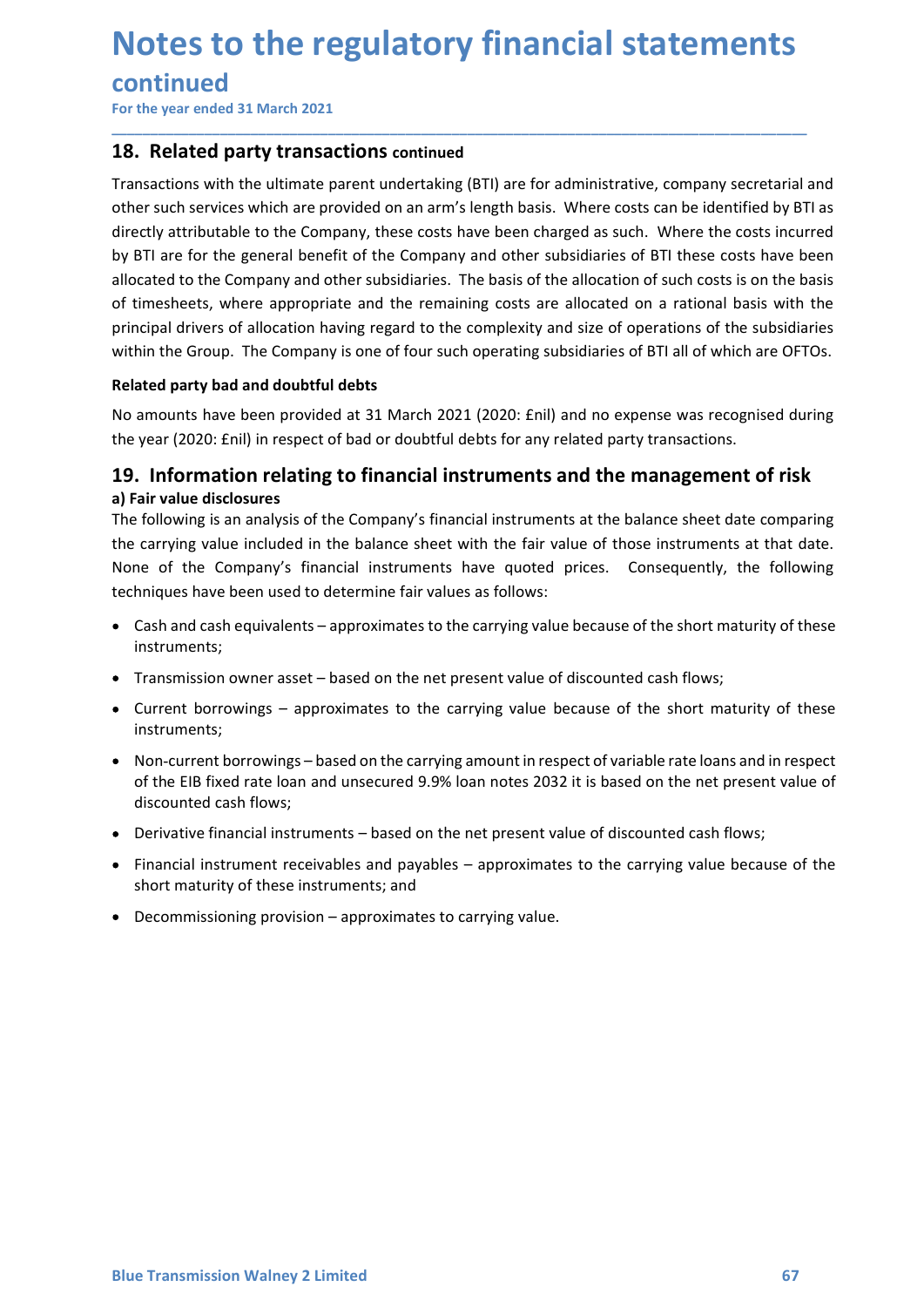### continued

## **Notes to the regulatory financial statements<br>
continued**<br>
For the year ended 31 March 2021<br> **19.** Information relating to financial instruments and the management of risk<br>
continued<br>
a) Fair value disclosures continued<br>
T continued

**Notes to the regulatory financial statements**<br>
For the year ended 31 March 2021<br>
19. Information relating to financial instruments and the management of risk<br>
continued<br>
2) Fair value disclosures continued<br>
The table belo **Notes to the regulatory financial stater**<br> **continued**<br>
For the year ended 31 March 2021<br> **19.** Information relating to financial instruments and the manager<br>
continued<br>
a) Fair value disclosures continued<br>
The table belo **Notes to the regulatory financial statements**<br>
For the year ended 31 March 2021<br> **19.** Information relating to financial instruments and the management of risk<br>
continued<br>
The table below compares the carrying value of th **Notes to the regulatory financial statements**<br>
For the year ended 31 March 2021<br>
19. Information relating to financial instruments and the management of risk<br>
continued<br>
The table below compares the carrying value of the **Notes to the regulatory financial statements**<br>
For the year ended 31 March 2021<br> **19.** Information relating to financial instruments and the management of risk<br>
continued<br>
a) Fair value disclosures continued<br>
The table be **Notes to the regulatory financial statements**<br>
For the year ended 31 March 2021<br> **19.** Information relating to financial instruments and the management of risk<br>
continued<br>
a) Fair value disclosures continued<br>
The table be **Notes to the regulatory financial statements**<br>
For the year ended 31 March 2021<br> **19.** Information relating to financial instruments and the management of risk<br>
continued<br>
a) Fair value disclosures continued<br>
of those in

| continued                                                                                                                                                                                                     |                          |                   |                     |
|---------------------------------------------------------------------------------------------------------------------------------------------------------------------------------------------------------------|--------------------------|-------------------|---------------------|
| For the year ended 31 March 2021                                                                                                                                                                              |                          |                   |                     |
| 19. Information relating to financial instruments and the management of risk                                                                                                                                  |                          |                   |                     |
| continued                                                                                                                                                                                                     |                          |                   |                     |
| a) Fair value disclosures continued                                                                                                                                                                           |                          |                   |                     |
| The table below compares the carrying value of the Company's financial instruments with the fair value<br>of those instruments at 31 March 2021 (plus prior year comparatives) using the techniques described |                          |                   |                     |
| earlier. The table excludes those instruments where the carrying value of the financial instrument                                                                                                            |                          |                   |                     |
| approximates to its fair value as a result of the short maturity of those instruments. Consequently, no                                                                                                       |                          |                   |                     |
| financial instruments which fall due within the next twelve months are included in this table:                                                                                                                |                          |                   |                     |
|                                                                                                                                                                                                               |                          |                   |                     |
|                                                                                                                                                                                                               |                          | 2021              | Valuation           |
|                                                                                                                                                                                                               | <b>Carrying</b><br>value | <b>Fair value</b> | Method              |
|                                                                                                                                                                                                               | £'000                    | £'000             | (see as follows)    |
| <b>Assets</b>                                                                                                                                                                                                 |                          |                   |                     |
| Non-current                                                                                                                                                                                                   |                          |                   |                     |
| Transmission owner asset                                                                                                                                                                                      | 95,727                   | 102,911           | Level 3             |
|                                                                                                                                                                                                               | 95,727                   | 102,911           |                     |
| <b>Liabilities</b>                                                                                                                                                                                            |                          |                   |                     |
| Non-current                                                                                                                                                                                                   |                          |                   |                     |
| Fixed rate bank loan                                                                                                                                                                                          | 33,225                   | 33,925            | Level 2             |
| Floating rate bank loans                                                                                                                                                                                      | 34,225                   | 34,225            | Level 2             |
| 9.9% loan notes 2032                                                                                                                                                                                          | 17,458                   | 18,869            | Level 2             |
| Derivative financial liabilities                                                                                                                                                                              | 11,719                   | 11,719            | Level 2             |
| Infrastructure financial liabilities                                                                                                                                                                          | 1,009                    | 995               | Level 2             |
| Decommissioning provision                                                                                                                                                                                     | 2,024                    | 2,024             | Level 3             |
|                                                                                                                                                                                                               | 99,660                   | 101,757           |                     |
|                                                                                                                                                                                                               |                          |                   |                     |
|                                                                                                                                                                                                               |                          | 2020              |                     |
|                                                                                                                                                                                                               | Carrying<br>value        | <b>Fair value</b> | Valuation<br>method |
|                                                                                                                                                                                                               | £'000                    | £'000             | (see as follows)    |
| <b>Assets</b>                                                                                                                                                                                                 |                          |                   |                     |
| Non-current                                                                                                                                                                                                   |                          |                   |                     |
| Transmission owner asset                                                                                                                                                                                      | 99,724                   | 111,644           | Level 3             |
|                                                                                                                                                                                                               | 99,724                   | 111,644           |                     |
| <b>Liabilities</b>                                                                                                                                                                                            |                          |                   |                     |
| Non-current                                                                                                                                                                                                   |                          |                   |                     |
| Fixed rate bank loan                                                                                                                                                                                          | 35,678                   | 35,463            | Level 2             |
| Floating rate bank loans                                                                                                                                                                                      | 36,750                   | 36,750            | Level 2             |
| 9.9% loan notes 2032                                                                                                                                                                                          | 17,458                   | 18,327            | Level 2             |
| Derivative financial liabilities                                                                                                                                                                              | 12,574                   | 12,574            | Level 2             |
| Infrastructure financial liabilities                                                                                                                                                                          | 859                      | 856               | Level 2             |
| Decommissioning provision                                                                                                                                                                                     | 1,972                    | 1,972             | Level 3             |
|                                                                                                                                                                                                               | 105,291                  | 105,942           |                     |
|                                                                                                                                                                                                               |                          |                   |                     |
|                                                                                                                                                                                                               |                          |                   |                     |
|                                                                                                                                                                                                               |                          |                   |                     |
|                                                                                                                                                                                                               |                          |                   |                     |
|                                                                                                                                                                                                               |                          |                   |                     |
|                                                                                                                                                                                                               |                          |                   | 68                  |
| <b>Blue Transmission Walney 2 Limited</b>                                                                                                                                                                     |                          |                   |                     |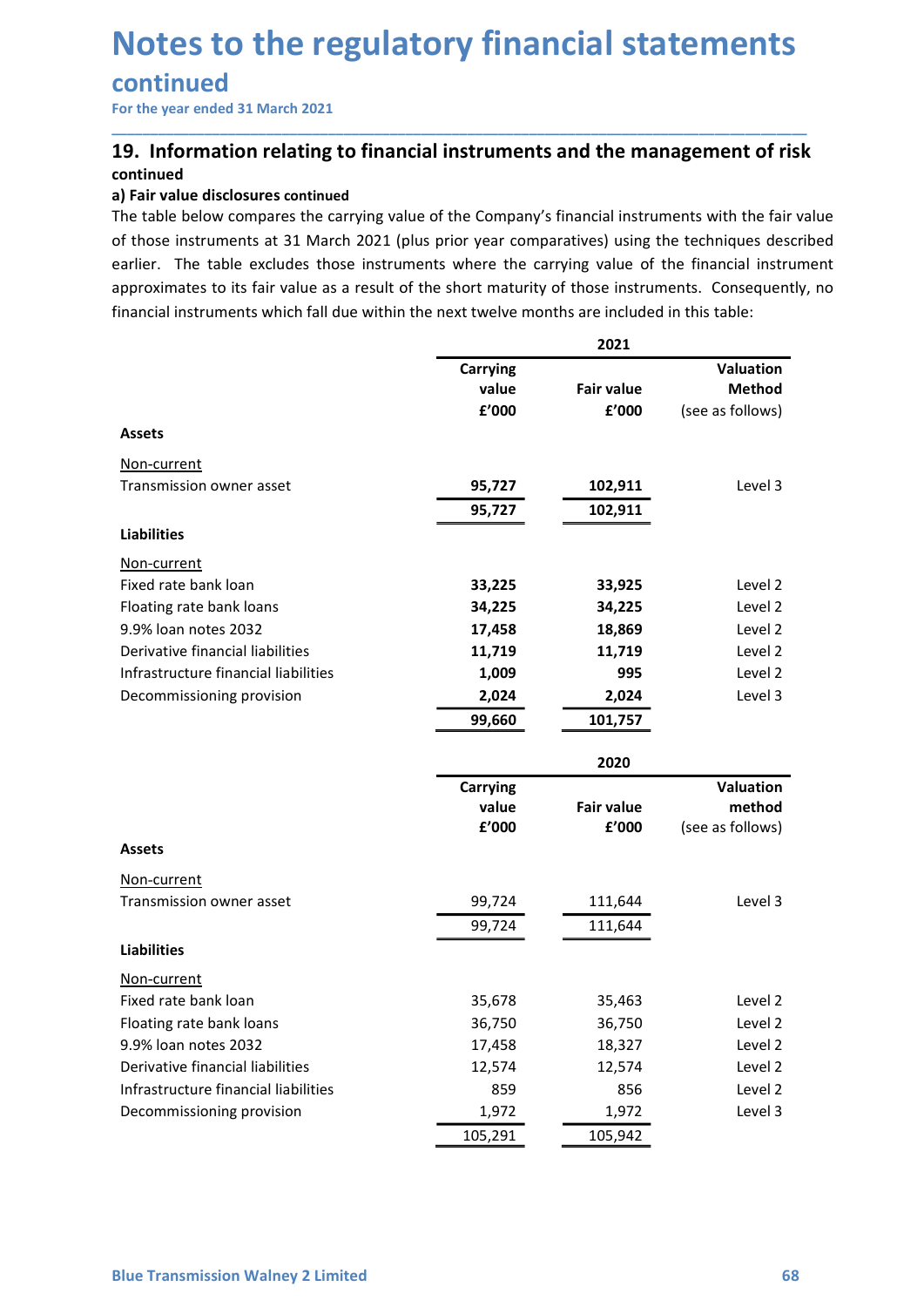### continued

## **Notes to the regulatory financial statements<br>
continued**<br>
For the year ended 31 March 2021<br> **19.** Information relating to financial instruments and the management of risk<br>
continued<br>
a) Fair value disclosures continued<br>
T continued

\_\_\_\_\_\_\_\_\_\_\_\_\_\_\_\_\_\_\_\_\_\_\_\_\_\_\_\_\_\_\_\_\_\_\_\_\_\_\_\_\_\_\_\_\_\_\_\_\_\_\_\_\_\_\_\_\_\_\_\_\_\_\_\_\_\_\_\_\_\_\_\_\_\_\_\_\_\_\_\_\_\_\_\_\_\_\_\_\_\_

**Notes to the regulatory financial statements**<br>
For the year ended 31 March 2021<br>
19. Information relating to financial instruments and the management of risk<br>
continued<br>
2) Fair value disclosures continued<br>
The best evide **Notes to the regulatory financial stater**<br> **continued**<br>
For the year ended 31 March 2021<br> **19.** Information relating to financial instruments and the manager<br>
continued<br>
a) Fair value disclosures continued<br>
The best evide **Notes to the regulatory financial statements**<br>
For the year ended 31 March 2021<br> **19.** Information relating to financial instruments and the management of risk<br>
continued<br>
a) Fair value disclosures continued<br>
The best evi **Notes to the regulatory financial statements**<br>
for the year ended 31 March 2021<br> **19.** Information relating to financial instruments and the management of risk<br>
continued<br>
a) Fair value disclosures continued<br>
then the ins **Notes to the regulatory financial statements**<br>
For the year ended 31 March 2021<br> **19.** Information relating to financial instruments and the management of risk<br>
continued<br>
a) Fair value disclosures continued<br>
a) Fair valu **Notes to the regulatory financial statements**<br>
For the year ended 31 March 2021<br> **19.** Information relating to financial instruments and the management of risk<br>
continued<br>
a) Fair value disclosures continued<br>
then be is e technique. **Notes to the regulatory financial statements**<br>
For the year ended 31 March 2021<br>
19. Information relating to financial instruments and the management of risk<br>
continued<br>
The best evidence of fair value is a quoted price i **Notes to the regulatory financial statements**<br>
For the year ended 31 March 2021<br> **19.** Information relating to financial instruments and the management of risk<br>
continued<br>
a) Fair value disclosures continued<br>
The best evi **Notes to the regulatory financial statements of this model in the Continued**<br>For the year ended 31 March 2021<br>19. Information relating to financial instruments and the management of risk<br>continued<br>The best evidence of fai **Notes to the regulatory financial statements**<br>
For the year ended 31 March 2021<br> **19.** Information relating to financial instruments and the management of risk<br>
continued<br>
al Pair value disclosures continued<br>
al Pair valu **Notes to the regulatory financial statements**<br>
For the year ended 31 March 2021<br> **19.** Information relating to financial instruments and the management of risk<br>
continued<br>
a) Fair value disclosures continued<br>
a) Fair valu **CONTINUE CONTROVERT CONTROVERT CONTROVERT CONTROVERT CONTROVERT (THE ASSUMPT)**<br> **Example 2013** and **1** and the assumed the assumed the assumed the significant of the best evidence of fair value is a quoted price in an act **CONTLINUMENT EXECTS THE CONTRIG INTERT CONTRIG INTERT AND MONDRET THE CONTRIGUTED AND THE UNITERT AND THE UNITERT AND INTERT AND INTERT AND INTERT AND INTERT AND INTERT AND INTERT AND INTERT AND INTERT AND INTERT AND INTE** For the year ended 31 March 2021<br> **19. Information relating to financial instruments and the management of risk**<br>
continued<br>
al) Fair value disclosures continued<br>
The best evidence of fair value is a quoted price in an act **19. Information relating to financial instruments and the management of risk<br>
a) Fair value disclosures continued<br>
The best evidence of fair value is a quoted price in an actively traded market; where this data is availab 19. Information relating to financial instruments and the management of risk**<br>
contains aliain value disclosures continued<br>
al Fair value disclosures continued<br>
al Fair value disclosures continued<br>
then the instrument is continued<br>and pair value disclosures continued<br>The best evidence of fair value is a quoted price in an actively traded market, where this data is available<br>The best evidence of fair value is a quoted price in an actively t a) Fair value disclosures continued is a quoted price in an actively traded market; where this data is available<br>The best evidence of fair value is a quoted price in an actively traded market; where this data is available<br> The uses evvelone of rain wave a signing the marticularly viacu marticular the method in the market for a financial instrument is ot active, alternative valuation technique. In the market for a financial instrument is not

the maximum into suassing bear of the maximal point of the Company is the Company of the Company of the Company of the Company of the Company of the company desponsible technique.<br>
With the exception of the transmission ow

Ine market or a numatical instrument is not actuve, antenarise variable to apply a level 1 valuation<br>Company does not have any financial instruments where it is eligible to apply a level 1 valuation<br>technique.<br>With the exc technique.<br>
Writh the exception of the transmission owner asset and decommissioning provision, all of the other fair<br>
Writhe expose been valued using Level 2 valuation techniques as identified in the preceding table which<br> With the exception of the transmission owner asset and decommissioning provision, all of the other fair<br>values have been valued using Level 2 valuation techniques as identified in the preceding table which<br>means that in re with the exaction of the company's financial instruments asses an exact and the company and the meredding table which<br>means that in respect of the Company's financial instruments these have been valued using models<br>where a since the the company is evera vanded using models are the company's financial instruments these have been valued using models<br>where all significant inputs are based directly or indirectly on observable market data.<br>In the means unter the compary in anticle in the compary in the circumstances in the case of the transmission owner asset and ecommissioning provision, these have been valued using involues<br>
In the case of the transmission owner Where an signmeant impusas are usease unlevely of induced product various that are uses of the transmission owner asset and decommissioning provision, these have been valued using<br>a valuation technique where significant in In the case of the transmission owere asset and decommissioning provision, these have been valued using<br>a a valuation technique where significant inputs such as the assumed discount rate are based on<br>unobservable market da a valuation technique where significant inputs such as the assumed discount rate are<br>unobservable market data. This means that these financial instruments have been classifies<br>theen valued using a level 3 valuation and hav and the valuation and the valuation and the set intention the ben inconsiderate been valued using a level 3 valuation and have been identified as such in the previous been valuation categories that have been assigned to th Delti value of a studio that the restricted that the risk is the risk in the forgoing table have the risk in the risk of the risk in the forgoing table have been applied throughout the year (2020; applied throughout the ye The valuation categories that have been assigned to the financial instruments in the forgoing table have<br>been applied throughout the year (2020: applied throughout the year) and there have been no<br>reclassifications or tran been applied throughout the year) and there have been no<br>eredassifications or transfers between the various valuation categories during the year (2020: no<br>reclassifications or transfers during the year).<br> **b) Management of** reclassifications or transfers between the various valuation categories during the<br>
b) Management of risk<br>
b) Management for sixters during the year).<br>
b) Management for sixters and the Strategic Report.<br>
The Board has ove Felassimations of transiers uting the year).<br>
High Management of risk<br>
The Board has overall responsibility for the Company's risk management framework. This risk framework<br>
The Company's activities expose it to a variety **In Management of risk**<br>The Board has overall responsibility for the Company's risk management framework. This risk framework<br>Is discussed further in the Strategic Report.<br>The Company's activities expose it to a variety of The Board has overall responsibility for the Company's risk management framework. This risk framework<br>
is discussed further in the Strategic Report.<br>
The Company's activities expose it to a variety of financial risk, which is discussed further in the Strategic Report.<br>The Company's activities expose it to a variety of financial risks, which arise in the normal course of<br>thusiness: market risk, credit risk and liquidity risk. The overall risk The Company's activities expose it to a variety of financial risks, whith arise in the normal course of<br>thusiness: market risk, credit risk and liquidity risk. The overall risk management programme seeks to<br>minimise the ne business: market risk, redit risk and liquidity risk. The overall risk management programme seeks to<br>mimimise the net impact of these risks on the operations of the Company by using financial instruments,<br>including the use minimise the net impact of these risks on the operations of the Company by using finnacial instruments, including the use of derivative finnacial instruments – being paper RPI syaps and interest rate swaps described in not nlouding the use of uerwave limited in instantial instances = being the Fir swaps and interest rate swaps<br>described in note 13 that are appropriate to the circumstances and economic environment within which<br>the Company ope

because of changes in market prices. Changes in market price are derived from: currency movements;<br>interest rate changes; and changes in prices caused by factors other than those derived from currency or<br>interest rate chan execute in rious as a die eppropriate to the cruinsical session encountment we have a measure and the Company operates. The objectives and policies for holding, or issuing, financial instristinilar contracts and the strate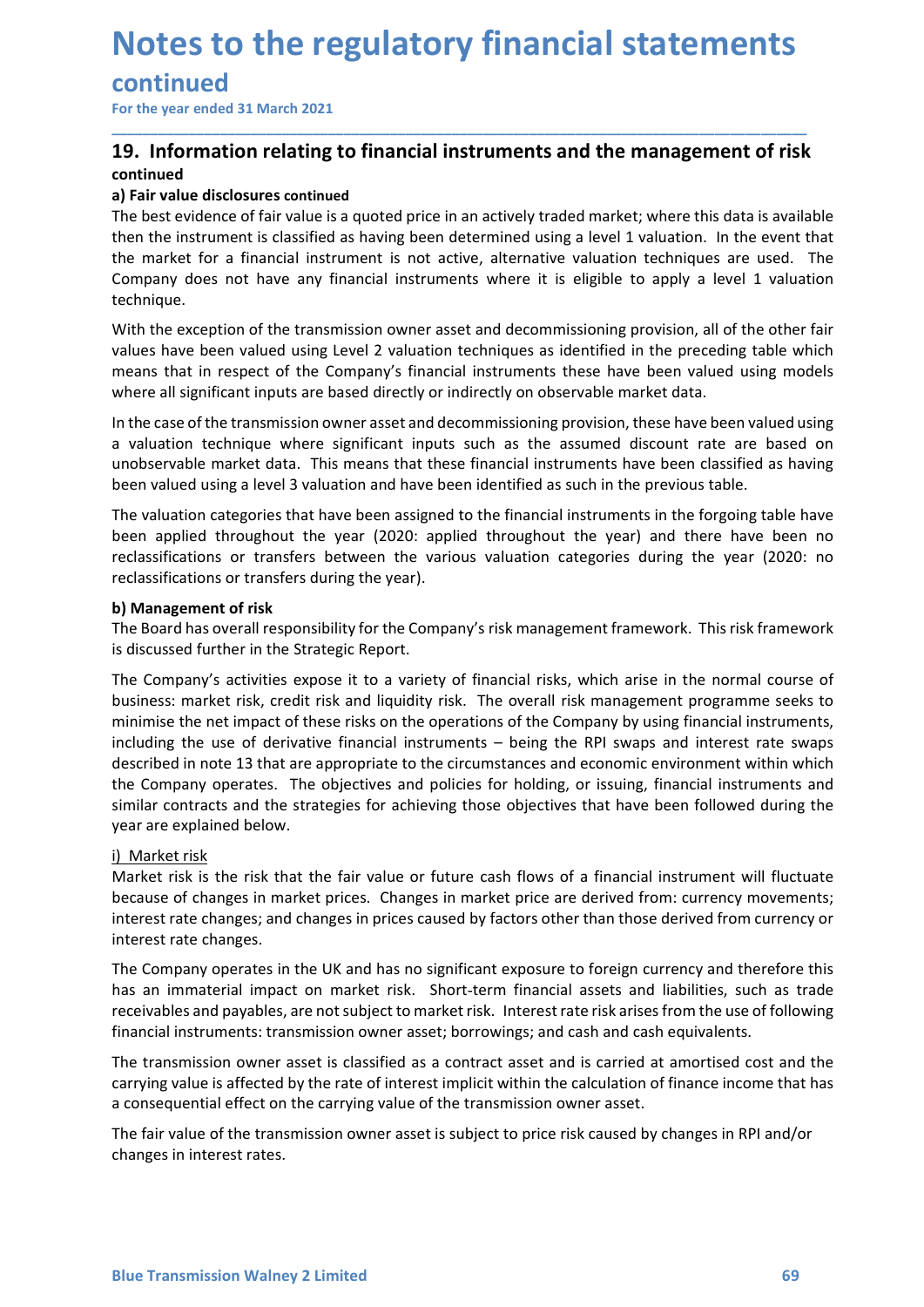### continued

### **Notes to the regulatory financial statements<br>
continued**<br>
For the year ended 31 March 2021<br> **19.** Information relating to financial instruments and the management of risk<br>
continued<br>
b) Management of risk continued<br>
i) Ma **Notes to the regulatory financial statements**<br>
For the year ended 31 March 2021<br>
19. Information relating to financial instruments and the management of risk<br>
continued<br>
b) Management of risk continued<br>
The Company is not continued

\_\_\_\_\_\_\_\_\_\_\_\_\_\_\_\_\_\_\_\_\_\_\_\_\_\_\_\_\_\_\_\_\_\_\_\_\_\_\_\_\_\_\_\_\_\_\_\_\_\_\_\_\_\_\_\_\_\_\_\_\_\_\_\_\_\_\_\_\_\_\_\_\_\_\_\_\_\_\_\_\_\_\_\_\_\_\_\_\_\_

**Notes to the regulatory financial statement continued**<br>For the year ended 31 March 2021<br>**19.** Information relating to financial instruments and the management<br>continued<br>b) Management of risk continued<br>The Company is not e **Notes to the regulatory financial state**<br> **continued**<br>
For the year ended 31 March 2021<br> **19.** Information relating to financial instruments and the manageontinued<br>
b) Management of risk continued<br>
i) Market risk continue **Notes to the regulatory financial statements**<br>
For the year ended 31 March 2021<br> **19.** Information relating to financial instruments and the management of risk<br>
continued<br>
i) Maragement of risk continued<br>
i) Market risk c **Notes to the regulatory financial statements**<br>For the year ended 31 March 2021<br>19. Information relating to financial instruments and the management of risk<br>continued<br>b) Management of risk continued<br>il Market risk continue **Notes to the regulatory financial statements**<br>For the year ended 31 March 2021<br>19. Information relating to financial instruments and the management of risk<br>continued<br>b) Management of risk continued<br>i) Market risk continue **Notes to the regulatory financial statements**<br>
For the year ended 31 March 2021<br>
19. Information relating to financial instruments and the management of risk<br>
continued<br>
b) Management of risk continued<br>
b) Management of r **Notes to the regulatory financial statements**<br>For the year ended 31 March 2021<br>19. Information relating to financial instruments and the management of risk<br>continued<br>i) Management of risk continued<br>i) Management of risk c **Notes to the regulatory financial statements**<br>For the year ended 31 March 2021<br>19. Information relating to financial instruments and the management of risk<br>continued<br>i) Management of risk continued<br>i) Management of risk c **Notes to the regulatory financial statements**<br>For the year ended 31 March 2021<br>19. Information relating to financial instruments and the management of risk<br>continued<br>b) Management of risk continued<br>in imagement of risk co **Notes to the regulatory financial statements**<br>
For the year ended 31 March 2021<br> **19.** Information relating to financial instruments and the management of risk<br>
continued<br>
b) Management of risk continued<br>
i) Market risk c **CONTLINUMENT SUBSTANT ASSET ASSET ASSET ASSET ASSET ASSET ASSET ASSET ASSET ASSET ASSET AND A DIMENSION DREMATE INTERNATION INTERNATION INTERNATION INTERNATION INTERNATION INTERNATION INTERNATION INTERNATION INTERNATION I** note 13), have been issued at fixed rates which exposes the Company to fair value interest rate risk and For the year ended 31 March 2021<br> **19. Information relating to financial instruments and the management of risk**<br>
continued<br>
b) Management of risk continued<br>
il  $\Delta$ <br>
and  $\Delta$ <br>
and  $\Delta$ <br>  $\Delta$ <br>  $\Delta$  the fair value of the in **19. Information relating to financial instruments and the management of risk continued<br>
b) Management of risk continued<br>
i) Manket risk continued<br>
The Company is not exposed to changes in the market value of infrastructur** Example and the trates, and the magnificant mote and the interaction of this bill Market risk continued<br>I) Management of risk continued<br>The Company is not exposed to changes in the market value of infrastructure financial **b) Management of risk continued**<br>
The Company is not exposed to changes in the market value of infrastructure financial liabilities as the<br>
liability is determined by discounting the future cash flows relating to the leas I) Market risk continued<br>The Company is not exposed to changes in the market value of infrastructure financial liabilities as the<br>The liability is determined by discounting the future cash flows relating to the lease arran The Company is not exposed to changes in the market value of infrastructure financial liabilities as the liability is determined by discounting the future cash flows relating to the lease arrangements guiving irse to infra liability is determined by discounting the future cash flows relating to the lease arrangements giving rise<br>to infrastructure financial liabilities by the incremental oprorwing cost to the Company at the date the<br>tease arr to infrastructure financial liabilities by the incremental borrowing cost to the Company at the date the lease arrangements. Infrastructure financial liabilities do expose the Company to potential fluture leases in syraibl

lease arrangements were entered into as a proxy for the interest rate implicit in those lease<br>arrangements. Infrastructure financial liabilities do expose the Company to potential future increases in<br>ovariable lease paymen arrangements. Intrastructure financial liabilities do expose the Company to potential tuture increases in expanding the state in the case of parameters and cash equival attracts are more trecognised when the change in inde

variable lease payments based on an index, which are not included in the initial lease liability and are only<br>recognised when the change in index takes effect. When adjustments to lease payments are made based<br>Substantiall recognised when the change in index takes effect. When adjustments to lease payments are made based<br>on an index taking effect, the lease liability is reassessed and adjusted through the income statement.<br>Substantially all on an index taking effect, the lease liability is reassessed and adjusted through the income statement.<br>Substantially all of the Company's borrowings, net of the impact of interest rate swap arrangements (see<br>note 13), hav Substantially all of the Company's borrowings, net of the impact of interest rate swap arrangements (see<br>note 13), have been issued at fixed rates which exposes the Company to fair value interest rate risk and<br>as a result, and any in content payers borrowings, her or the ringet or three that explanations and the ration of the ration and the ration and a result, the fair value of borrowings (net of the interest rate swap arrangements) fluctua Report - Hedging Arrangements". changes in interest rates. All borrowings are carried at amortised cost and therefore changes in interest<br>rates, in respect of those borrowings, do not impact the income statement or balance sheet.<br>The interest rate swaps rates, in respect of those borrowings, do not impact the income statement or balance sheet.<br>The interest rate swaps used to hedge the Company's variable rate borrowings (see note 13) are<br>considered highly effective hedges The interest rate swaps used to hedge the Company's variable rate borrowings (see note 13) are<br>considered highly effective hedges of those borrowings and are carried at fair value in the balance sheet.<br>For the reasons outl considered highly effective hedges of those borrowings and are carried at fair value<br>For the reasons outlined earlier, the Company is exposed to fair value interest rate<br>net fixed interest hedged position that has been ach For the reasons outlined earlier, the Company is exposed to fair value interest rate risk in respect of the<br>enet fixed interest hedged position that has been achieved by the use of these derivatives. In the opinion<br>of the net fixed interest hedged position that has been achieved by the use of these derivation<br>of the Directors, these arrangements have reduced cash flow interest rate risk and furt<br>arrangements are outlined in note 13 and in t of the Directors, these arrangements have reduced cash flow interest rate risk and further details of these<br>arrangements are outlined in note 13 and in the "Strategic Report — Hedging Arrangements".<br>Cash and cash equivalen arrangements are outlined in note 13 and in the "Strategic Report – Hedging Arrangements".<br>Cash and cash equivalents all attract interest at variable rates and therefore are subject to cash flow<br>interest rate risk as cash

For the reasons outlined in the "Strategic Report", the Directors have designated the RPI swaps as cash<br>flow hedging derivatives and these are carried at fair value in the balance sheet. The RPI swaps are<br>considered to be Cash and cash equivalents all attract interest at variable rates and therefore are subject to cash flow<br>interest rate irsk as cash flows arising from these sources will fluctuate with changes in interest rates.<br>The cash fl interest rate risk as cash flows arising from these sources will fluctuate with changes in interest rates.<br>However, the interest cash flows arising from these sources are insignificant to the Company's activities.<br>The cash However, the interest cash flows arising from these sources are insignificant to the Company's activities.<br>The cash flows arising from the transmission owner asset fluctuate with positive changes in RPI. The<br>Company has en The cash flows arising from the transmission owner asset fluctuate with positive changes in RPI. The<br>Company has entered into a series of RPI swaps to significantly reduce this cash flow risk. Further details<br>and an explan Company has entered into a series of RPI swaps to significantly reduce this cash flow risk. Further details<br>and an explanation of the rationale for entering into these arrangements are explained in the "Strategic<br>Report – and an explanation of the rationale for entering into these arrangements are explained in the "Strategic<br>Report – Hedging Arrangements".<br>Foot the reasons outlined in the "Strategic Report", the Directors have designated th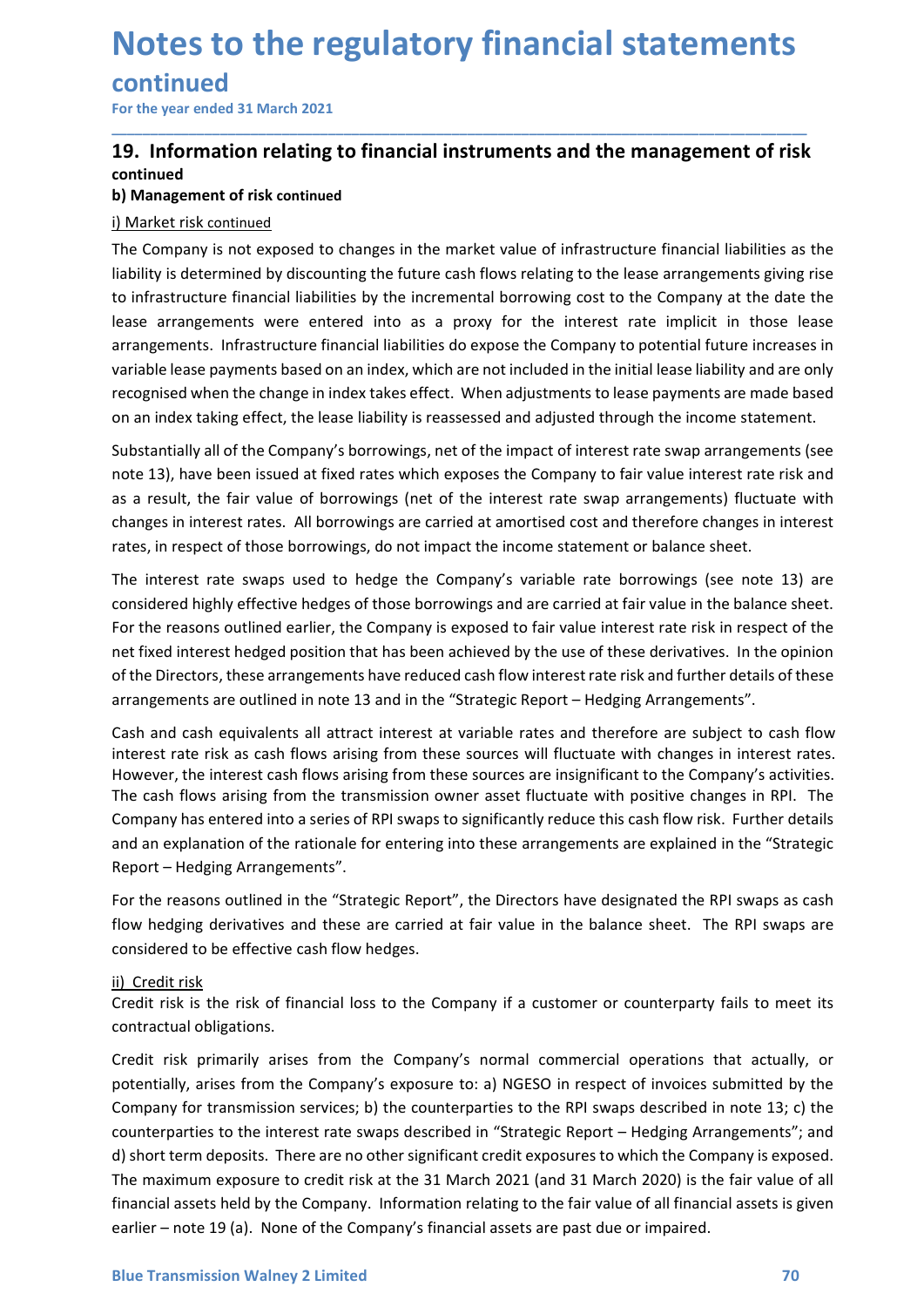### continued

### **Notes to the regulatory financial statements**<br>continued<br>For the year ended 31 March 2021<br>19. Information relating to financial instruments and the management of risk<br>continued<br>b) Management of risk continued **Notes to the regulatory financial statements**<br>
For the year ended 31 March 2021<br>
19. Information relating to financial instruments and the management of risk<br>
continued<br>
ii) Credit risk continued<br>
Ii) Credit risk continue continued

\_\_\_\_\_\_\_\_\_\_\_\_\_\_\_\_\_\_\_\_\_\_\_\_\_\_\_\_\_\_\_\_\_\_\_\_\_\_\_\_\_\_\_\_\_\_\_\_\_\_\_\_\_\_\_\_\_\_\_\_\_\_\_\_\_\_\_\_\_\_\_\_\_\_\_\_\_\_\_\_\_\_\_\_\_\_\_\_\_\_

**Notes to the regulatory financial statement continued**<br>
For the year ended 31 March 2021<br> **19. Information relating to financial instruments and the management**<br> **tontinued**<br> **b) Management of risk continued**<br> **ii)** Credi **Notes to the regulatory financial state**<br>
For the year ended 31 March 2021<br> **19.** Information relating to financial instruments and the manageontinued<br>
b) Management of risk continued<br>
ii) Credit risk continued<br>
iii) Cred **Notes to the regulatory financial statements**<br>
For the year ended 31 March 2021<br>
19. Information relating to financial instruments and the management of risk<br>
continued<br>
ii) Credit risk continued<br>
ii) Credit risk continue **Notes to the regulatory financial statements**<br>
For the year ended 31 March 2021<br> **19.** Information relating to financial instruments and the management of risk<br>
continued<br>
b) Management of risk continued<br>
ii) Credit risk **Notes to the regulatory financial statements**<br>
For the year ended 31 March 2021<br> **19.** Information relating to financial instruments and the management of risk<br>
continued<br>
b) Management of risk continued<br>
ii) Credit risk **Notes to the regulatory financial statements**<br>
For the year ended 31 March 2021<br> **19.** Information relating to financial instruments and the management of risk<br>
continued<br>
ii) Credit risk continued<br>
ii) Credit risk contin **Notes to the regulatory financial statements**<br>For the year ended 31 March 2021<br>19. Information relating to financial instruments and the management of risk<br>continued<br>b) Management of risk continued<br>in Credit risk continue **Notes to the regulatory financial statements**<br>For the year ended 31 March 2021<br>19. Information relating to financial instruments and the management of risk<br>continued<br>i) Management of risk continued<br>ii) Credit risk continu **Notes to the regulatory financial statements**<br>
For the year ended 31 March 2021<br> **19.** Information relating to financial instruments and the management of risk<br>
continued<br>
b) Management of risk continued<br>
in Credit risk c **INDUCES LUB LIFE I EIGNIFICAT STATE ITENTS**<br> **CONTINUED CONTINUED CONTINUED INTO A CONTINUED CONTINUED CONTINUED CONTINUED CONTINUED CONTINUED (SOFTING A<br>
CONTINUED (SOFTING A CONTINUED ASSOC OPERATES AND INTO A CONTINUED Continued**<br>
For the year ended 31 March 2021<br> **19. Information relating to financial instruments and the management of risk**<br> **complined**<br> **b) Management of risk continued**<br> **ii)** Credit risk continued<br> **ii)** Credit risk For the year ended 31 March 2021<br> **19. Information relating to financial instruments and the management of risk**<br>
continued<br>
ii) Credit risk continued<br>
ii) Credit risk continued<br>
ii) Credit risk continued<br>
iii) credit risk **19. Information relating to financial instruments and the management of risk**<br>
continued<br>
ii) Credit risk continued<br>
ii) Credit risk continued<br>
ii) Credit risk continued<br>
in Credit risk continued<br>
operate results in a hig 19. Information relating to trinancial instruments and the management of risk<br>
in continued<br>
ii) Credit risk continued<br>
ii) Credit risk continued<br>
ii) Credit risk continued<br>
in highly predictable and stable, revenue stream **Ii) Credit risk continued**<br>
<u>Iii) Credit risk continued</u><br>
INGESO operates a low risk regulated business within the UK and the regulatory regime under which it<br>
NGESO operates als in a highly predictable and stable, revenu ii) Credit risk continued<br>MGESO operates a low risk regulated business within the UK and the regulatory regime is managed by<br>operate results in a highly predictable and stable, revenue stream. The regulatory regime is mana ii) Credit risk continued business within the UK and the regulatory regime under which it<br>NGESO operates a low risk regulated business within the UK and the regulatory regime is managed by<br>the Authority and is considered b Not SO operates a low risk regulated business within the UK and the regulatory regime under which its operate results in a highly predictable and stable, revenue stream. The regulatory framework which is classified as a pr

operate results in a highly predictable and stable, revenue stream. The regulatory regime<br>the Authority and is considered by the Directors to have a well-definied regulatory frammed classified as a predictable and a suppor classified as a predictable and a supportive regime by the major rating agencies. NGESO is subject to a<br>regulatory financial 'ring fence' that restricts its ability to undertake transactions with other National Grid<br>substi regulatory financial 'ring fence' that restricts its ability to undertake transactions with other National Grid<br>subsidiaries, which includes the paying of dividends, lending or the levying of charges.<br>Even in the very unli subsidiaries, which includes the paying of dividends, lending or the levying of charges.<br>Even in the very unlikely circumstance of an NGESO insolvency, it is probable that any amounts<br>outstanding would still be recovered. Even in the very unlikely circumstance of an NGESO insolvency, it is probable that any amounts<br>outstanding would still be recovered. This arises because NGESO is one of the 'protected energy<br>companies' under the terms of t Even in the very unikerly recurnstance of an NGESO insolvency, it is probable that any amounts<br>contraining would still be recovered. This arises because NGESO is one of the 'protected energy<br>companies' under the terms of t companies' under the terms of the Energy Act 2004, which allows the Secretary of State to apply fo<br>energy administration order which would give priority to the rescue NGESO as a going concern.<br>Having considered the credit energy administration order which would give priority to the rescue NGESO as a going concern.<br>Having considered the credit risks arising in respect of the exposure to NGESO, the Directors consider<br>that those risks are extr Having considered the credit risks arising in respect of the exposure to NGESO, the Directors c<br>that those risks are extremely low, given the evidence available to them.<br>In respect of the counterparties to the cash flow de

and the company of the regulatory environment under which the Company operates; the credit worthiness of<br>As a result of: the regulatory environment under which the Company operates; the credit worthiness of<br>the Company's p that those risks are extremely low, given the evidence available to them.<br>In respect of the counterparties to the cash flow derivative hedges (RPI and interest rate swaps) these<br>arrangements have been entered into with ban In respect of the counterparties to the cash flow derivative hedges (RPI and interest rate swaps) these arrangements have been entered into with banks of good standing. At 31 March 2021, the fair values attributable to the In respect of the company spect of the company are highly and interest rate wapp) these proper of the company content are experiments to the spositions were liabilities amounting to £11,719k (2020: £12,574k). At 31 March 2 arrangements have been entered into with banks of good standing. At 31 March 2021, the fair values<br>attributable to these positions were liabilities amounting to  $611,719k (2020: 612,574k)$ . At 31 March 2021, as there were n attributable to three positions were liabilities amounting to f11,719k (2020: f12,574k). At 31 March<br>attributable to these position).<br>Cash and cash equivalents comprise cash in hand and deposits which are readily convertib 2021, as there were no dervative asset positions there is no credit risk to the Company (2020: no derivative asset position).<br>Cash and cash equivalents comprise cash in hand and deposits which are readily convertible to c derivative asset position).<br>
Grash and cashe equivalents comprise cash in hand and deposits which are readily convertible to cash. It is<br>
the Company's policy and a requirement under the Company's lending agreements, that Cash and cash equivalents comprise cash in hand and deposits which are readily convertible to cash. It is<br>thre Company's policy and a requirement under the Company's lending agreements, that such<br>tinvestnents can only be p the Company's policy and a requirement under the Company's lending agreements, that such<br>investments can only be placed with banks and other financial institutions with a short-term senior debt<br>rating of at least A-1 or be investments can only be placed with banks and other financial institutions with a short-term senior debt<br>rating of at least 4-1 or better issued by Standard & Poor's, or P-1 or better issued by Moody's. All of<br>these deposi £1,734k (2020: £2,332k).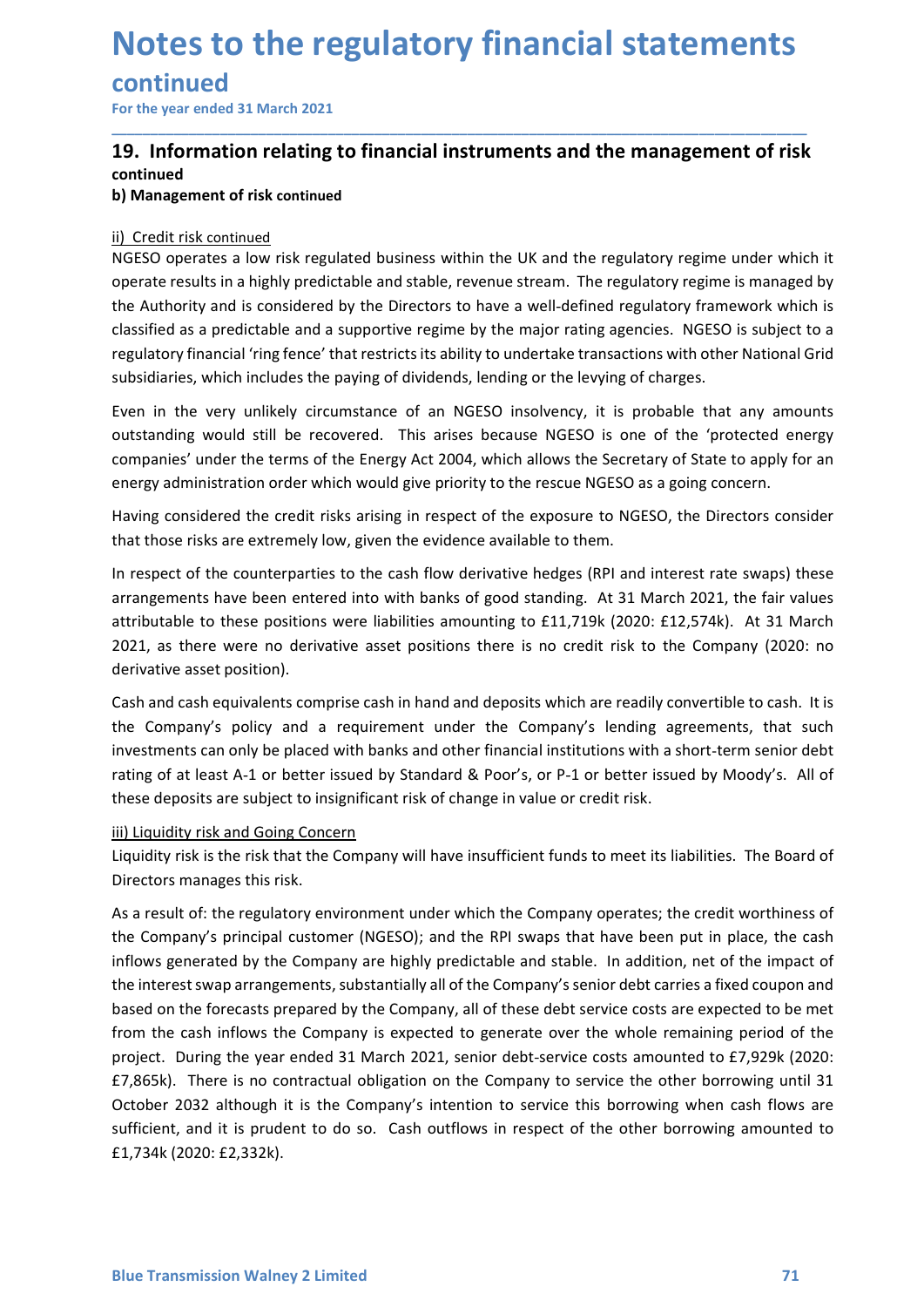# continued

# **Notes to the regulatory financial statements<br>
continued**<br>
For the year ended 31 March 2021<br> **19.** Information relating to financial instruments and the management of r<br>
continued<br>
b) Management of risk continued<br>
iii) Hau **Notes to the regulatory financial statements<br>
For the year ended 31 March 2021**<br> **19.** Information relating to financial instruments and the management of risk<br>
continued<br>
b) Management of risk continued<br>
ii) Liquidity ri continued

\_\_\_\_\_\_\_\_\_\_\_\_\_\_\_\_\_\_\_\_\_\_\_\_\_\_\_\_\_\_\_\_\_\_\_\_\_\_\_\_\_\_\_\_\_\_\_\_\_\_\_\_\_\_\_\_\_\_\_\_\_\_\_\_\_\_\_\_\_\_\_\_\_\_\_\_\_\_\_\_\_\_\_\_\_\_\_\_\_\_

**Notes to the regulatory financial statement continued**<br>For the year ended 31 March 2021<br>**19.** Information relating to financial instruments and the management<br>ontinued<br>b) Management of risk continued<br>in accordance with th **Notes to the regulatory financial statements**<br>
For the year ended 31 March 2021<br> **19.** Information relating to financial instruments and the management of i<br>
continued<br>
b) Management of risk continued<br>
ii) Liquidity risk **Notes to the regulatory financial statements**<br>
For the year ended 31 March 2021<br> **19.** Information relating to financial instruments and the management of risk<br>
continued<br>
ii) <u>Iduidity risk and Going Concern continued</u><br> **Notes to the regulatory financial statements**<br>For the year ended 31 March 2021<br>The The Vear ended 31 March 2021<br>**19.** Information relating to financial instruments and the management of risk<br>b) Management of risk continue **Notes to the regulatory financial statements**<br>
For the year ended 31 March 2021<br> **19.** Information relating to financial instruments and the management of risk<br>
continued<br>
b) Management of risk continued<br>
iii) Liquidity r **Notes to the regulatory financial statements**<br>For the year ended 31 March 2021<br>The Thermation relating to financial instruments and the management of risk<br>continued<br>b) Management of risk continued<br>iii) Liquidity risk and **Notes to the regulatory financial statements**<br>
For the year ended 31 March 2021<br> **19.** Information relating to financial instruments and the management of risk<br>
continued<br>
(ii) liquidity risk and Going Concern continued<br> **Notes to the regulatory financial statements**<br>For the year ended 31 March 2021<br>19. Information relating to financial instruments and the management of risk<br>continued<br>ii) Liquidity risk and Going Concern continued<br>iii) Liq **Notes to the regulatory financial statements**<br>
for the year ended 31 March 2021<br>
19. Information relating to financial instruments and the management of risk<br>
continued<br>
iii) <u>itualidity risk and Going Concern continued</u><br> Notes to the regulatory financial statements<br>continued<br>For the year ended 31 March 2021<br>19. Information relating to financial instruments and the management of risk<br>continued<br>ii) liguidity risk and Going Concern continued<br> **Notes to the regulatory financial statements**<br>
For the year ended 31 March 2021<br> **19.** Information relating to financial instruments and the management of risk<br>
continued<br>
ii) Liquidity risk and Going Concern continued<br>
i **CONTINUMER (CONTIFICAT CONTIFICAT CONTIFICAT CONTIFICAT CONTIFICAT (For the year ended 31 March 2021)**<br> **19.** Info**rmation relating to financial instruments and the management of risk continued**<br> **bill inculative risk and COTITITIVE CONTITY (CONTITY)**<br>The vear ended 31 March 2021,<br>**CONTIFICAT AT SAN CONTIFICAT CONTIFICAT CONTIFICATION**<br>in individivery instand Going Concern combined<br>in accordance with the conditions of the various lending a For the year ended 31 March 2021<br> **19. Information relating to financial instruments and the management of risk<br>
continued<br>
b) Management of risk continued<br>
iii) Liquidity risk and Going Concern continued<br>
iii) Liquidity r 19.** Info**rmation relating to financial instruments and the management of risk<br>
Continued iii) liquidity risk and Going Concern continued<br>
iii) liquidity risk and Going Concern continued<br>
iii) liquidity risk and Going Co 19. Information relating to financial instruments and the management of risk<br>
continued<br>
b) Management of risk continued<br>
ii) Liquidity risk and Golng Concern continued<br>
iii) Liquidity risk and Golng Concern continued<br>
In** Commune<br>
Compary is required to transfer in locations of the various lending agreements, the Company is required to transfer<br>
In Lacoudance with the conditions of the various lending agreements, the Company is required to **b) Management of risk continued**<br>
<u>iii) Liquidity risk and Going Concern continued</u><br>
<u>iin liquidity risk and Going Concern continued</u><br>
In laccordance with the conditions of the various lending agreements, the Company is r iii) <u>utin</u> introduced to transfer on the methomed<br>in accordance with the conditions of the various lending agreements, the Company is required to transfer<br>funds to certain specified bank accounts and/or hold certain amoun In accordance with the conditions of the various lending agreements, the Company is required to transfer<br>Access to these bank accounts and/or hold certain amounts on deposit for specified purposes.<br>Access to these bank acc funds to certain specified bank accounts and/or hold certain amounts on deposit for specified purposes.<br>Access to these bank accounts by the Company is subject to the agreement of the lenders and in<br>particular, access to a

reputation. parture, actess to amolonis lete to the existing required purposes in scattice under the entaing<br>agreements. Such specific purposes include the holding of sufficient funds in restrictive bank accounts<br>to meet senior debt s eyements: suar specime to method to the incoming to summative that the Company's use of these funds is restricted either to the specific purpose contemplated by the lending agreements, or of these funds is restricted eithe ionet of these two servering requirements or a period of simulas with enter the company suses of the fielding agreements, or ontil certain conditions are met or exceeded.<br>
Where these conditions are met or exceeded.<br>
At 31 or itses inlusts is testailed the company sole that the Company sole and the company and the company and the company and the company and the company and the company and the company and the company of the companys in the ma

Where these conditions are met or exceeded then the use of any net cash generated in excess of the minimum necessary to meet the restrictive conditions is unfettered.<br>At 31 Monch 2021, cash and cash equivalents included £6 whilm the cast continuous are interested that the forecasts prepared the forecasts on the company infinimum necessary to meet the restrictive conditions is unfeltered.<br>At 31 March 2021, cash and cash equivalents included £ minumin incessary romeer une testictive communits is univertiese.<br>The contracts and the foresee in the meanner described earlier and ddditional amounts of cash and cash deposits amounting<br>purposes in the manner described e At 31 March 2021, cash and cash equivalents included £6,425k (2020: £5,909k) that are held for specific<br>purposes in the manner described earlier and additional anounts of cash and cash deposits amounting<br>to £2,287k (2020:£ purposes in the manner described earlier and additional amounts of cash and cash deposits amounting<br>one 22,287k (2020: £1,569k) the disburement of which requires the consent of the Company's lenders but<br>to £2,287k (2020: £ to £2,287k (2020: £1,569k) the disbursement of which requires the consent of the Company's lenders but<br>are vailable for general corporate purposes.<br>The Company prepares both short-term and long-term cash flow forecasts on are available for general corporate purposes.<br>The Company prepares both short-term and long-term cash flow forecasts on a regular basis to assess<br>the liquidity requirements of the Company. These forecasts also include a co The Company prepares bott short-term and long-term cash flow forecasts on a regular basis to a assessive the liquidity requirements including the need to transfer funds to certain bank accounts that are restricted as to th the liquidity requirements of the Company. These forecasts also include a consideration of the lending<br>requirements including the need to transfer funds to certain bank accounts that are restricted as to their<br>trequirement requirements including the need to transfer funds to certain bank accounts that are restricted as to their<br>tis lits lits the Company's policy to ensure, as far as possible, that it will have sufficient liquidity to meet<br>ts use. It is the Company's policy to ensure, as far as possible, that it will have sufficient liquidity to meet<br>its liablities when due without incurring unacceptable losses or risking damage to the Company's<br>reputation.<br>In In such the existing borrowings undeceptable losses or inshing damage to the Company's<br>In addition to the existing borrowings of the Company, the Company has a committed secured credit<br>facility with a consortium of banks a in putation. The existing borrowings of the Company, the Company has a committed secured credit facility with a consortium of banks amounting to £5,000k at 31 March 2021 (2020: £5,000k) that expires in 2031. This facility In addition to the existing borrowings of the Company, the Company has a committed secured credit<br>facility with a consortium of banks amounting to £5,000k at 31 March 2021 (2020: £5,000k) that expires<br>in 2031. This facilit facility with a consortium of banks amounting to £5,000k at 31 March 2021 (2020: £5,000k) that expine<br>In 2031. This facility was undrawn at 31 March 2021 (2020: undrawn) and is available to the Compar<br>under certain conditi If 2031. This islativy was undrawin at 53 Wielral 2022, columning and a strainable to the Company and structure and based on the foremeration During the year, the Company has continued to meet its contractual obligations a moutions rate of the redeams to the most and the stock of the compary is the polarity of the positions as they have fallen due on the forecesede on the forecesars prepared the Directors expect that the Company will continu

these factors have allowed the Directors to conclude that the Company has sufficient headroom to continue as a going concern. The statement of going concern is included in the Strategic Report.<br>The contractual cash flows s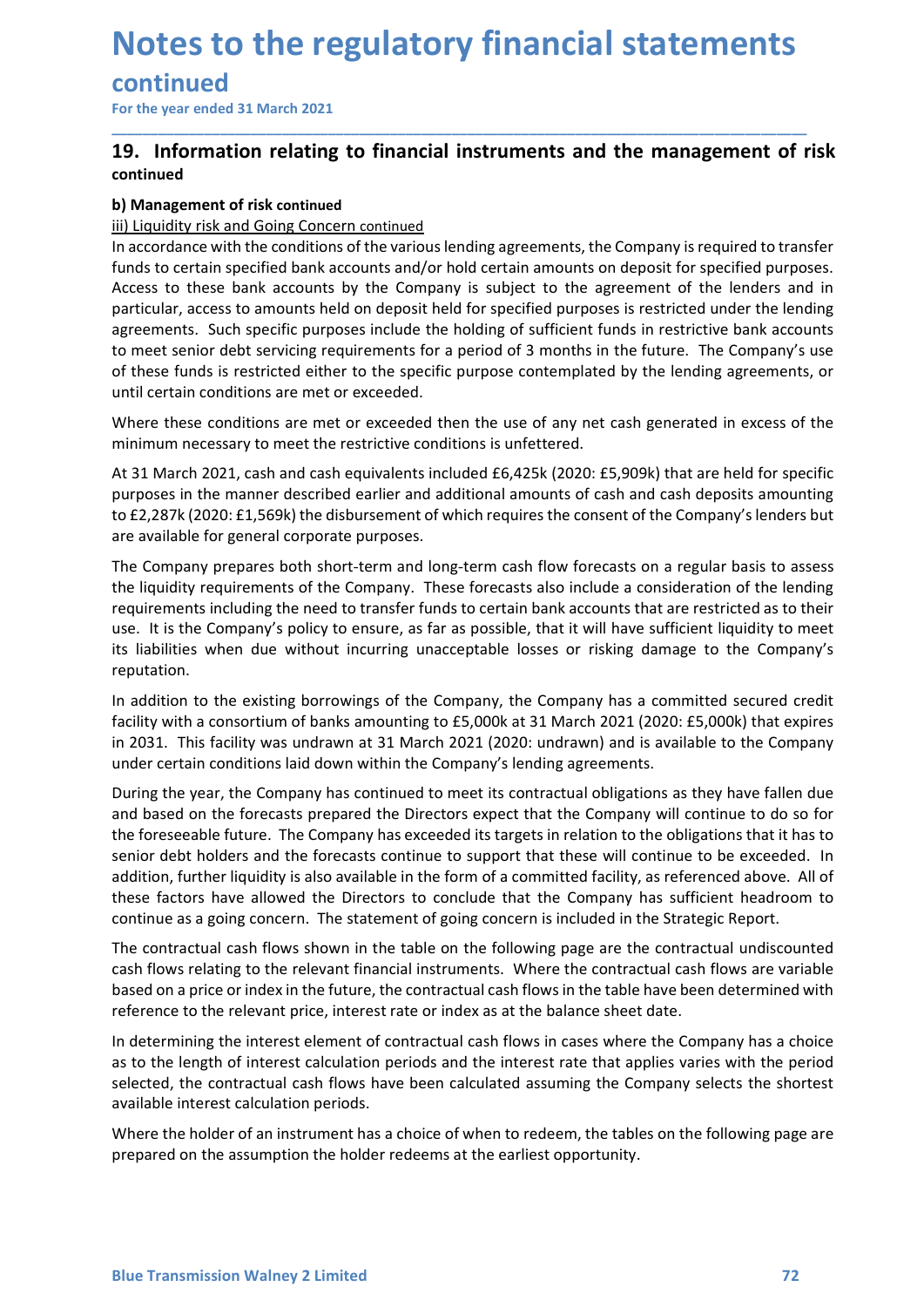# continued

# **Notes to the regulatory financial statements**<br>
For the year ended 31 March 2021<br>
For the year ended 31 March 2021<br> **19.** Information relating to financial instruments and the management of risk<br>
continued<br>
b) Management o **Notes to the regulatory financial statements<br>
For the year ended 31 March 2021**<br> **19. Information relating to financial instruments and the management of risk**<br> **continued**<br> **i)** Management of risk continued<br> **iii**) Liqui continued

**Dies to the regulatory financial statements**<br>
Information relating to financial instruments and the management of risk<br>
Information relating to financial instruments and the management of risk<br>
inned<br>
(ii) Liquidity risk **Charage Strange Strange Strange Strange Strange Strange Strange Applement Strange Prevar ended 31 March 2021**<br> **Information relating to financial instruments and the management of risk**<br>
iii) Liquidity risk and Going Conc **Notes to the regulatory financial statements**<br>
For the year ended 31 March 2021<br> **19.** Information relating to financial instruments and the management of risk<br>
continued<br>
b) Management of risk continued<br>
The numbers in t

| For the year ended 31 March 2021                                                                                                                                                                                                                                                                                                                                                                                                                                                                     |                      |                   |                   |                   |                     |
|------------------------------------------------------------------------------------------------------------------------------------------------------------------------------------------------------------------------------------------------------------------------------------------------------------------------------------------------------------------------------------------------------------------------------------------------------------------------------------------------------|----------------------|-------------------|-------------------|-------------------|---------------------|
| 19. Information relating to financial instruments and the management of risk<br>continued<br>b) Management of risk continued<br><b>Liquidity risk and Going Concern continued</b><br>iii)<br>The numbers in the following tables have been included in the Company's cash flow forecasts for the<br>purposes of considering Liquidity Risk as noted earlier. The following tables show the undiscounted<br>contractual maturities of financial assets and financial liabilities, including interest. |                      |                   |                   |                   |                     |
|                                                                                                                                                                                                                                                                                                                                                                                                                                                                                                      | 2021                 | 2021              | 2021              | 2021              | 2021                |
|                                                                                                                                                                                                                                                                                                                                                                                                                                                                                                      | Contractual          | $0 - 1$           | $1-2$             | 25                | >5 years            |
| <b>Liquidity risk</b>                                                                                                                                                                                                                                                                                                                                                                                                                                                                                | cashflows<br>£'000   | years<br>£'000    | years<br>£'000    | years<br>£'000    | £'000               |
| Non-derivative financial assets                                                                                                                                                                                                                                                                                                                                                                                                                                                                      |                      |                   |                   |                   |                     |
| Transmission owner asset                                                                                                                                                                                                                                                                                                                                                                                                                                                                             | 204,728              | 14,970            | 15,832            | 50,409            | 123,517             |
| Cash and cash equivalents                                                                                                                                                                                                                                                                                                                                                                                                                                                                            | 8,712                | 8,712             |                   |                   |                     |
|                                                                                                                                                                                                                                                                                                                                                                                                                                                                                                      | 213,440              | 23,682            | 15,832            | 50,409            | 123,517             |
| Non-derivative financial liabilities                                                                                                                                                                                                                                                                                                                                                                                                                                                                 |                      |                   |                   |                   |                     |
| Borrowings <sup>+</sup><br>Trade and other non-interest                                                                                                                                                                                                                                                                                                                                                                                                                                              | (89, 207)            | (6, 874)          | (8, 326)          | (24, 769)         | (49, 238)           |
| bearing liabilities                                                                                                                                                                                                                                                                                                                                                                                                                                                                                  | (1, 127)             | (1, 127)          |                   |                   |                     |
| Infrastructure financial liabilities <sup>+</sup>                                                                                                                                                                                                                                                                                                                                                                                                                                                    | (1, 314)             | (117)             | (117)             | (350)             | (730)               |
| Decommissioning provision                                                                                                                                                                                                                                                                                                                                                                                                                                                                            | (3, 243)             |                   |                   |                   | (3, 243)            |
|                                                                                                                                                                                                                                                                                                                                                                                                                                                                                                      | (94, 891)            | (8, 118)          | (8, 443)          | (25, 119)         | (53, 211)           |
| <b>Derivative financial instruments</b>                                                                                                                                                                                                                                                                                                                                                                                                                                                              |                      |                   |                   |                   |                     |
| RPI and interest rate swaps<br>Net total                                                                                                                                                                                                                                                                                                                                                                                                                                                             | (16, 494)<br>102,055 | (1,062)<br>14,502 | (1, 147)<br>6,242 | (4,020)<br>21,270 | (10, 265)<br>60,041 |
|                                                                                                                                                                                                                                                                                                                                                                                                                                                                                                      |                      |                   |                   |                   |                     |
|                                                                                                                                                                                                                                                                                                                                                                                                                                                                                                      | 2020<br>Contractual  | 2020<br>$0-1$     | 2020<br>$1-2$     | 2020<br>$2-5$     | 2020<br>>5 years    |
|                                                                                                                                                                                                                                                                                                                                                                                                                                                                                                      | cashflows            | years             | years             | years             |                     |
| <b>Liquidity risk</b>                                                                                                                                                                                                                                                                                                                                                                                                                                                                                | £'000                | £'000             | £'000             | £'000             | £'000               |
| Non-derivative financial assets                                                                                                                                                                                                                                                                                                                                                                                                                                                                      |                      |                   |                   |                   |                     |
| Transmission owner asset                                                                                                                                                                                                                                                                                                                                                                                                                                                                             | 221,868              | 15,004            | 15,762            | 62,503            | 128,599             |
| Cash and cash equivalents                                                                                                                                                                                                                                                                                                                                                                                                                                                                            | 7,478<br>229,346     | 7,478<br>22,482   | 15,762            | 62,503            | 128,599             |
| Non-derivative financial liabilities                                                                                                                                                                                                                                                                                                                                                                                                                                                                 |                      |                   |                   |                   |                     |
| Borrowings <sup>+</sup>                                                                                                                                                                                                                                                                                                                                                                                                                                                                              | (97, 507)            | (7, 316)          | (7, 857)          | (24, 555)         | (57, 779)           |
| Trade and other non-interest                                                                                                                                                                                                                                                                                                                                                                                                                                                                         |                      |                   |                   |                   |                     |
| bearing liabilities                                                                                                                                                                                                                                                                                                                                                                                                                                                                                  | (1, 181)             | (1, 181)          |                   |                   |                     |
| Infrastructure financial liabilities <sup>+</sup><br>Decommissioning provision                                                                                                                                                                                                                                                                                                                                                                                                                       | (1, 130)<br>(3, 291) | (92)              | (92)              | (277)             | (669)<br>(3, 291)   |
|                                                                                                                                                                                                                                                                                                                                                                                                                                                                                                      | (103, 109)           | (8,589)           | (7, 949)          | (24, 832)         | (61, 739)           |
|                                                                                                                                                                                                                                                                                                                                                                                                                                                                                                      |                      |                   |                   |                   |                     |
| <b>Derivative financial instruments</b>                                                                                                                                                                                                                                                                                                                                                                                                                                                              | (18, 753)            | (1,056)           | (1, 140)          | (3,994)           | (12, 563)           |
| RPI and interest rate swaps                                                                                                                                                                                                                                                                                                                                                                                                                                                                          |                      |                   | 6,673             | 33,677            | 54,297              |
| Net total                                                                                                                                                                                                                                                                                                                                                                                                                                                                                            | 107,484              | 12,837            |                   |                   |                     |
| Including interest payments.                                                                                                                                                                                                                                                                                                                                                                                                                                                                         |                      |                   |                   |                   |                     |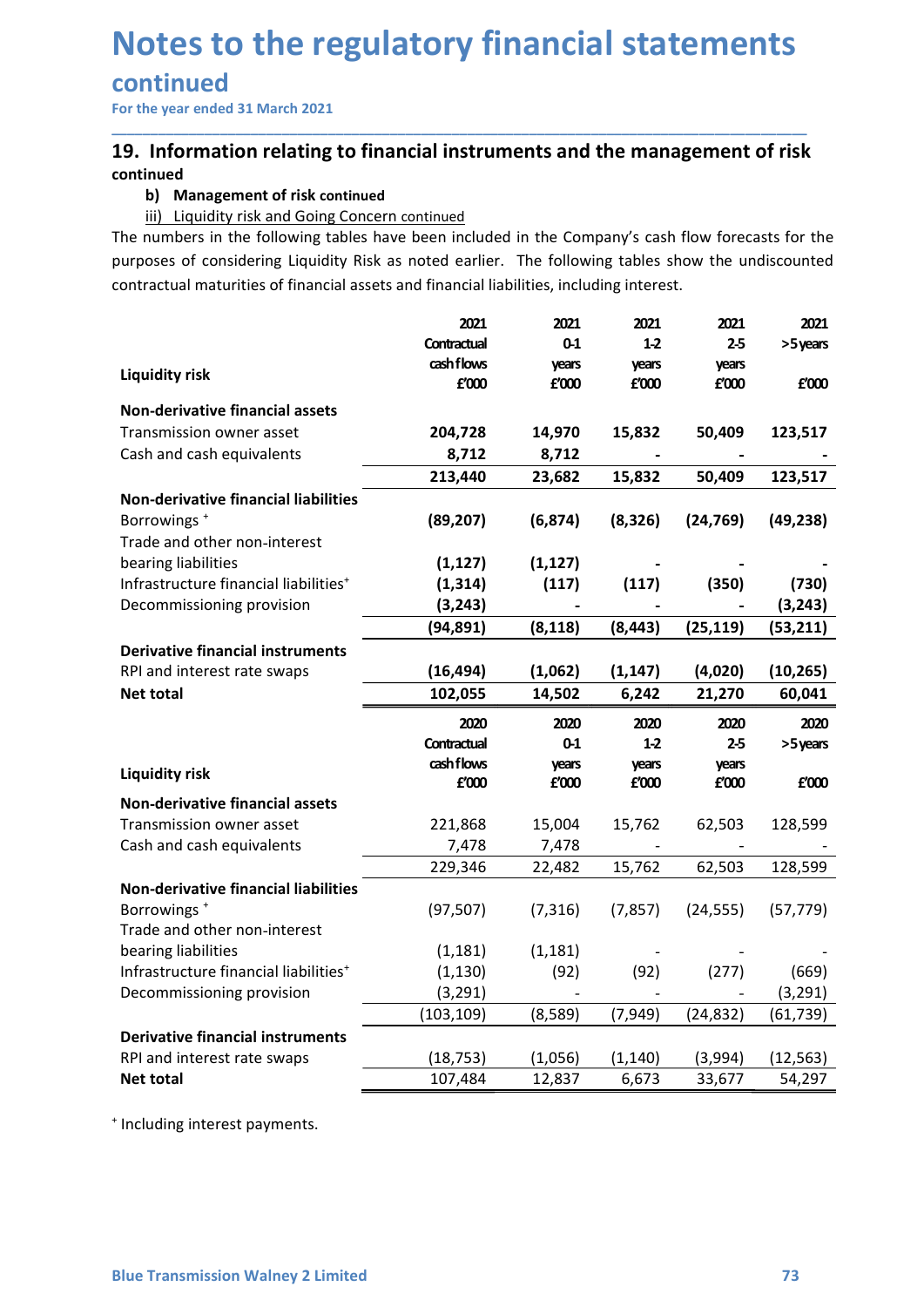# continued

# **Notes to the regulatory financial statements**<br>
For the year ended 31 March 2021<br>
For the year ended 31 March 2021<br> **19.** Information relating to financial instruments and the management of risk<br>
continued<br>
b) Management o **Notes to the regulatory financial statements<br>
For the year ended 31 March 2021**<br> **19. Information relating to financial instruments and the management of risk**<br> **continued**<br> **b)** Management of risk continued<br>
<u>iv) Sensiti</u> continued

\_\_\_\_\_\_\_\_\_\_\_\_\_\_\_\_\_\_\_\_\_\_\_\_\_\_\_\_\_\_\_\_\_\_\_\_\_\_\_\_\_\_\_\_\_\_\_\_\_\_\_\_\_\_\_\_\_\_\_\_\_\_\_\_\_\_\_\_\_\_\_\_\_\_\_\_\_\_\_\_\_\_\_\_\_\_\_\_\_\_

**Dieles to the regulatory financial statements<br>
Information relating to financial instruments and the management of risk<br>
inved<br>
b) Management of risk continued<br>
b) Management of risk continued<br>
is an interest rates and/or Chinese Start of the regulatory financial state**<br> **Information relating to financial instruments and the mana**<br> **Information relating to financial instruments and the mana**<br> **Information relating to financial instruments Notes to the regulatory financial statements**<br>
For the year ended 31 March 2021<br> **19.** Information relating to financial instruments and the management of risk<br>
continued<br>
b) Management of risk continued<br>
b) Sensitivities **Notes to the regulatory financial statements**<br>
For the year ended 31 March 2021<br> **19.** Information relating to financial instruments and the management of risk<br>
continued<br>
b) Management of risk continued<br>
b) Sensitivities **Notes to the regulatory financial statements**<br>For the year ended 31 March 2021<br>**19.** Information relating to financial instruments and the management of risk<br>continued<br>b) Management of risk continued<br>the standalone deriva **Notes to the regulatory financial statements**<br>
For the year ended 31 March 2021<br> **19.** Information relating to financial instruments and the management of risk<br>
continued<br>
b) Management of risk continued<br>
b) Management of **Notes to the regulatory financial statements**<br>
For the year ended 31 March 2021<br> **19.** Information relating to financial instruments and the management of risk<br>  $\frac{b}{N}$  Sensitivities<br>  $\frac{b}{N}$  Sensitivities<br>
Changes in **Notes to the regulatory financial statements**<br>For the year ended 31 March 2021<br>19. Information relating to financial instruments and the management of risk<br>continued<br>b) Management of risk continued<br>changes in interest rat **Notes to the regulatory financial statements**<br>
For the year ended 31 March 2021<br> **19.** Information relating to financial instruments and the management of risk<br>
continued<br>
b) Management of risk continued<br>
in Usersitivitie **Notes to the regulatory financial statements**<br> **Continued**<br> **19. Information relating to financial instruments and the management of risk**<br> **19. Substituties**<br> **b)** Management of risk continued<br> **b)** Management of risk co **Notes to the regulatory financial statements**<br>
For the year ended 31 March 2021<br> **19.** Information relating to financial instruments and the management of risk<br>
continued<br>
b) Management of risk continued<br>
b) Management o **CONTLINUMENT EXECT THE TRANSMIG CONTROVER CONTROVER THE CONTROVER THE CONTROVER THE CONTROVERT THE CONTROVERT ON THE CONTROVERT THE CONTROVERT ON THE CONTROVERT ON THE SET CONTROVERT THE SET CONTROVERT THE SWAPS THE SWAPS CONTITINGTO EXECT THE SEND ADMONDER CONTIFICATION**<br>The sension relating to financial instruments and the management of risk<br>continued<br>b) Management of risk continued<br>continued<br>continued<br>b) Management of risk continued<br>con For the year ended 31 March 2021<br> **19. Information relating to financial instruments and the management of risk<br>
continued<br>
b) Management of risk continued<br>
b) Shangement of risk continued<br>
changes in interest rates and/or 19. Information relating to financial instruments and the management of risk continued<br>
b) Management of risk continued<br>
changes in interest rates and/or RPI affect the carrying value of those financial instruments that a** Example the balance of the company have no substantial instruments held by the Company boombined<br>
by Managerement of risk continued<br>
by Sensitivities<br>
Changes in interest rates and/or RPI affect the carrying value of those **b)** Somisfivities<sup>5</sup><br>**b)** Somisfivities<sup>5</sup><br>**comparishings** in interest rates and/or RPI affect the carrying value of those financial instruments that are<br>recorded in the balance sheet at fair value. The only financial ins We sentivates<br>any exhibitions in interest rates and/or RPI affect the carrying value of those financial instruments that are<br>recorded in the balance sheet at fair value. The only financial instruments that are carried in t Examples in interests rates antigo to the computer of the computer of the computer of the computer of the computer of the computer of the computer of the Directors of the Directors of the Directors of the Directors of the exure the mathemate sinted and widelia instruments and when when the underlying as the string to mental the transformation or the transformation or the transformation or the transformation in the transformation in pole the described in note 13 earlier. As previously explained, the Directors believe that thes instruments have a highly effective hedging relationship with the underlying cash fitedging, and they expect this relationship to conti Instruments have a highly effective hedging relationship with the underlying cash flow positions they are hedging, and they expect this relationship to continue into the foreseeable future. Changes in the fair value of int hedging, and they expect this relationship to continue into the foreseeable future. Changes in the fair<br>value of interest rate and RPI swaps are expected to be substantially matched by changes in the fair values<br>of the pos value of interest rate and RPI swaps are expected to be substantially matched by changes in the fair values<br>of the positions theiv are hedging, due to the highly effective hedging relationships. However, the<br>underlying pos of the positions they are hedging, due to the highly effective hedging relationships. However, the underlying positions being hedged – in the case of RPI swaps a substantial proportion of the cash flows emanating from the underlying positions being herege or – in the case of HPI swaps a substantial proportion of the cash floored rate<br>temanating from the transmission owner asset and in the case of the interest rate swaps the vast majority<br>of

abins of good standing winch rias are commercial entect of swapping to verapping the senior debt and related<br>on G9% of the nominal value of those loans for a fied rate coupon. All of the senior debt and related<br>interest ra emanaturg trom the transmission owere asset and in the case of the interest rate swaps the vasting printy the responding to the serior debt variable rate borrowings - are carried at anontised cost. Consequently, any change of the senior debt varalale rate foromunigs - are carried at amortised cost. Consequently, any change in<br>the fair value of the underlying hedged positions would not be recorded in the regulatory financial<br>statements. The D the lair value of the underlying heaged positions would not be recorded in the regulatory limancial<br>statements. The Directors are of the opinion that the net impact of potential changes in the fair value of<br>the derivative statements. The Directors are ot the opninon that the net impact of potential changes in the relativalue of potential changes in the metally of the company have no substantive economic limpact on the Company because of the the derivative financial instruments held by the Company have no substantive economic impact on the<br>Company because of the corresponding economic impact on the underlying cash flows they are hedging.<br>Any changes in future Company because of the corresponding economic impact on the underlying cash flows they are hedging.<br>Any changes in future cash flows in relation to the derivative financial instruments held by the Company<br>arising from futu Any changes in future cash flows in relation to the derivative financial instruments held by the Company,<br>arising from future changes in RPI and/or interest rates, are expected to be matched by substantially<br>equal and oppo arsing from tuture changes in RPI and/or interest rates, are expected to be matched by substantially<br>equal and opposite changes in cash flows arising from or relating to the underlying position being hedged.<br>The Company is equal and opposite changes in cash flows arising from or relating to the underlying position being hedged.<br>
V) Capital management<br>
The Company is funded by a combination of senior debt, other borrowing, infrastructure fina v) Capital management<br>The Company is funded by a combination of senior debt, other borrowing, infrastructure financial<br>The Company is funded by a combination of senior debt, other borrowing, infrastructure financial<br>liabil In e Company is turnad by a combination of senior deto, ther borrior and senior and senior and the terms of all<br>ilabilities and equity in accordance with the Directors' objectives of establishing an appropriately funded<br>bu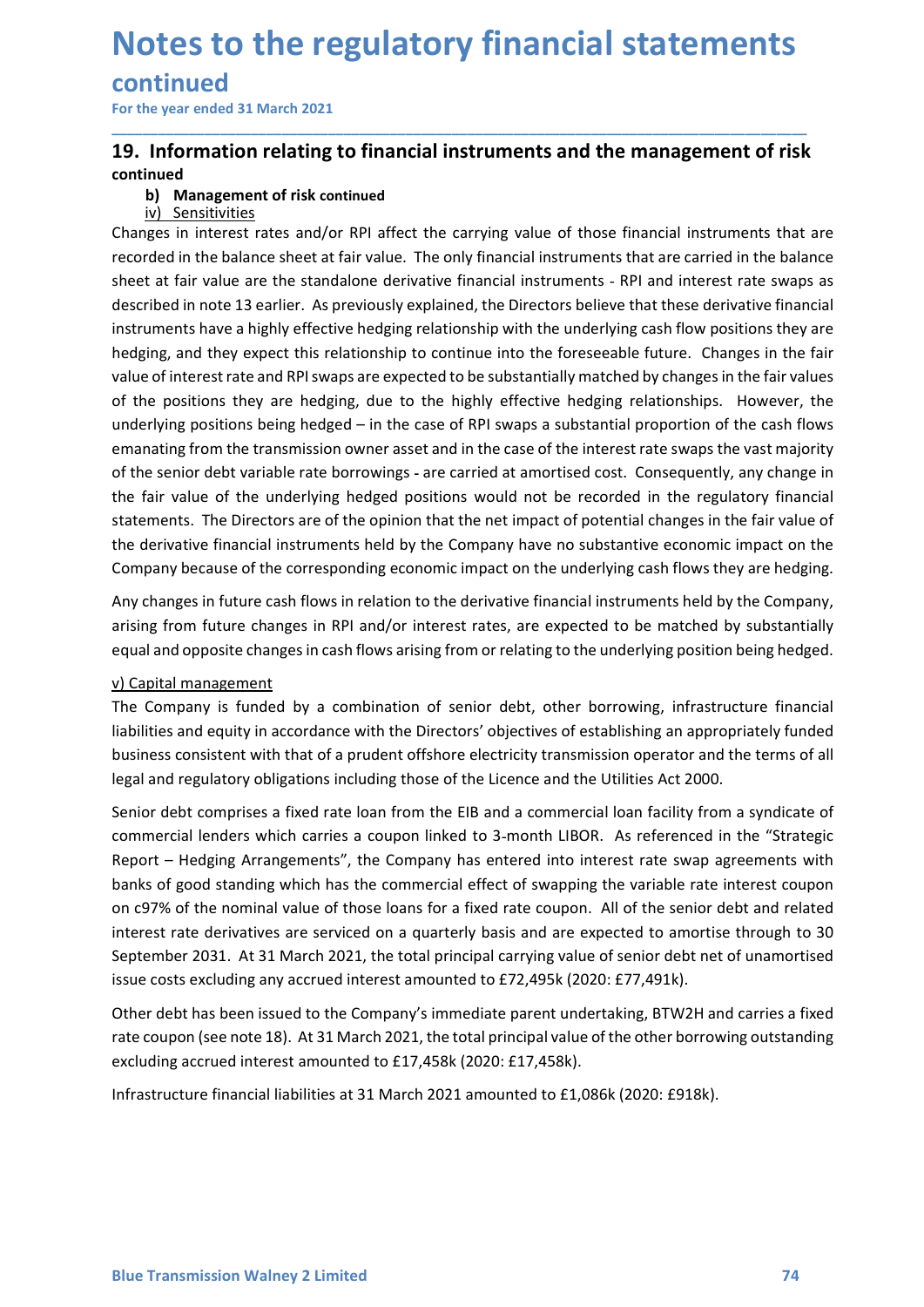# continued

# **Notes to the regulatory financial statements**<br>
For the year ended 31 March 2021<br>
For the year ended 31 March 2021<br> **19.** Information relating to financial instruments and the management of risk<br>
continued<br>
b) Management o **Notes to the regulatory financial statements<br>
For the year ended 31 March 2021**<br> **19. Information relating to financial instruments and the management of risk**<br> **continued**<br> **b)** Management of risk continued<br> **ordinary eq** continued

\_\_\_\_\_\_\_\_\_\_\_\_\_\_\_\_\_\_\_\_\_\_\_\_\_\_\_\_\_\_\_\_\_\_\_\_\_\_\_\_\_\_\_\_\_\_\_\_\_\_\_\_\_\_\_\_\_\_\_\_\_\_\_\_\_\_\_\_\_\_\_\_\_\_\_\_\_\_\_\_\_\_\_\_\_\_\_\_\_\_

**Dies to the regulatory financial statements<br>
Information relating to financial instruments and the management of ris<br>
Information relating to financial instruments and the management of ris<br>
b) Management of risk continue Notes to the regulatory financial state**<br>
For the year ended 31 March 2021<br> **19.** Information relating to financial instruments and the management<br>
ob Management of risk continued<br>
b) Management continued<br>
ordinary equity **Notes to the regulatory financial statements**<br>
For the year ended 31 March 2021<br> **19.** Information relating to financial instruments and the management of risk<br>
continued<br>
b) Management of risk continued<br>
Ordinary equity **Notes to the regulatory financial statements**<br>
For the year ended 31 March 2021<br> **19.** Information relating to financial instruments and the management of risk<br>
continued<br>
b) Management of risk continued<br>
b) Management co **Notes to the regulatory financial statements**<br>
For the year ended 31 March 2021<br> **19.** Information relating to financial instruments and the management of risk<br>
continued<br>
b) Management of risk continued<br>
v) Capital manag **Notes to the regulatory financial statements**<br>
For the year ended 31 March 2021<br> **19.** Information relating to financial instruments and the management of risk<br>
continued<br>
b) Management of risk continued<br>
consingement rep

**Notes to the regulatory financial statem**<br>
For the year ended 31 March 2021<br> **19.** Information relating to financial instruments and the management<br> **19.** Information relating to financial instruments and the management<br> **Notes to the regulatory financial statements**<br>
For the year ended 31 March 2021<br> **19. Information relating to financial instruments and the management of risk**<br>
continued<br>
b) Management of risk continued<br>
b) Management co **Notes to the regulatory financial statements**<br>
For the year ended 31 March 2021<br>
19. Information relating to financial instruments and the management of risk<br>
continued<br>
b) Management of risk continued<br>
b) Management of r Continued<br>
Tor the year ended 31 March 2021<br>
19. Information relating to financial instruments and the management of risk<br>
continued<br>
V) Contagrement of risk continued<br>
V) Contagrement of risk continued<br>
V) Contagrement of **CONTINUEGI**<br>
Tor the year ended 31 March 2021<br> **Corporation relating to financial instruments and the management of risk**<br>
b) Management of risk continued<br>
b) Management continued<br>
DOC Continued and COC Corporation Invest For the year ended 31 March 2021<br>
19. Information relating to financial instruments and the management of risk<br>
continued<br>
w) Capital management continued<br>
b) Management of risk continued<br>
b) Management continued<br>
b) Manag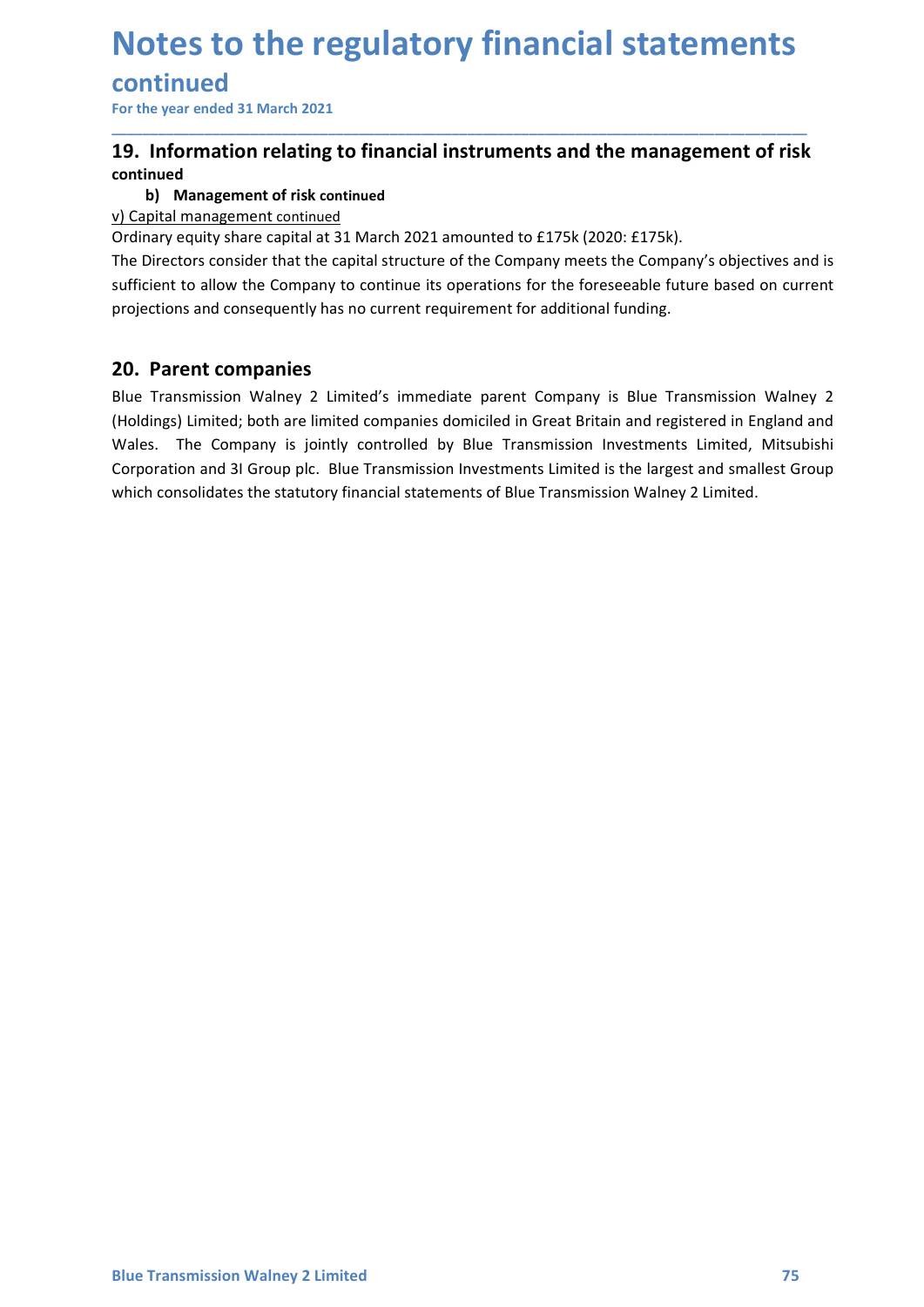# **Glossary**

# $\overline{A}$

**Glossary**<br> **A**<br>
<u>Contingent liabilities</u><br>
The Agreement<br>
The Shareholders Agreement<br>
The Gas and Electricity Markets Authority<br>
The Gas and Electricity Markets Authority<br> **Conting to the Statements is made. Glossary**<br>
The Agreement<br>
The Agreement<br>
The Shareholders Agreement<br>
The Shareholders Agreement<br>
The Shareholders Agreement<br>
The Shareholders Agreement<br>
The Shareholders Agreement<br>
The Gas and Electricity Markets Authorit **Glossary**<br> **A**<br>
The Agreement<br>
The Shareholders Agreement<br>
The Shareholders Agreement<br>
The Authority<br>
The Gas and Electricity Markets Authority<br> **B**<br> **B**<br> **D**<br>
Base Revenue<br>
deferred tox<br>
deferred tox **Glossary**<br>
The Agreement<br>
The Agreement<br>
The Shareholders Agreement<br>
The Shareholders Agreement<br>
The Gas and Electricity Markets Authority<br>
The Gas and Electricity Markets Authority<br>
B<br>
B<br>
B<br>
B<br>
D<br>
Base Revenue<br>
Represent

# B<sub>a</sub> Barat and the second service of the series of the series of the series of the series of the series of the series of the series of the series of the series of the series of the series of the series of the series of the

# Board

# BTI

# BTW2H

BTW2

# C

**EXECUTE:**<br>
<u>Board</u> of Directors of the Company<br>  $\frac{B00 \text{ and } B1 \text{ and } B2 \text{ and } B2 \text{ and } B3 \text{ and } B1 \text{ and } B2 \text{ and } B1 \text{ and } B2 \text{ and } B1 \text{ and } B2 \text{ and } B1 \text{ and } B2 \text{ and } B1 \text{ and } B2 \text{ and } B1 \text{ and } B2 \text{ and } B2 \text{ and } B2 \text{ and } B2 \text{ and } B2 \text{ and } B2 \text{ and } B2 \text{ and } B2 \text{ and$ 

contributed the almostrom and the matter of Rome in 1958,<br>
Cosh Flow Hedges<br>
a hedge of the exposure to variability in cash<br>
with the aim of furthering European<br>
flows that (i) is attributable to a particular risk<br>
succida Blue Transmission Investments Limited<br>
Blue Transmission Walney 2 (Holdings) Limited<br>
Blue Transmission Walney 2 (Holdings) Limited<br>
A financial instrument or ot<br>
Blue Transmission Walney 2 Limited<br>
Blue Transmission Waln Cash Flow Hedges Blue Transmission Walney 2 (Holdings) Limited<br>
the value listince the contract where<br>  $\frac{BTWZ}{C}$ <br>
Blue Transmission Walney 2 Limited<br>  $\frac{DTC}{C}$ <br>  $\frac{DTC}{D\tan}$ <br>
Comporting rates, interest rates, RPI or<br>  $\frac{OTC}{C}$ <br>  $\frac{DTC$ ET UNITED THE THE STREET THE STREET THE STREET THE SET AND RESERVENCES.<br>
C<br>
C<br>
C<br>
C<br>
C Diamond Transmission Corporation Limited<br>
C<br>
C Diamond Transmission Corporation Limited<br>
Shares (ordinary) that have been issued and<br> **EXERENT THE SET THE SET THE SET THE SET THE SET THE SET THE SET THE SET THE SET ON THE SET THE SET THE SET THE SET THE SET THE SET THE SET THE SET THE SET THE SET THE PROPORTION THE SET THE PROPORTION THE SET ON THE SET T** such constraints and the payment of the matter of the controlled us share controlled us share controlled (wholly over the substitute of this bis share been fully paid for.<br>
Shares (ordinary) that have been issued and  $\frac{$ **C**<br>
Colled up share capital<br>
(wholly owned subsidiary of Mitsubishi<br>
Shares (ordinary) that have been issued and<br>  $\frac{DT/K}{C}$ <br>
Share been tully paid for.<br>
The amount at which an asset or liability is<br>  $\frac{OT/K}{C}$ <br>
The amou Comparison Corporation Unimord Transmission Corporation Limited<br>
Corporation Shares (ordinary) that have been issued and<br>
Shares (ordinary) that have been issued and<br>
Corporation)<br>
The amount at which an asset or liabilit called up share capital<br>
Shares (ordinary) that have been issued and<br>  $\frac{OTUK}{OTLKL}$ <br>  $\frac{OTUK}{D\ti{amond}}$  Transmissions<br>
carrying value<br>
The amount at which an asset or liability is<br>  $\frac{OTUK}{D\ti{amond}}$ <br>
The amount at which an asse Shares (ordinary) that have been issued and<br>
nave been fully paid for.<br>
nave been fully paid for.<br>
<u>Corrying value</u><br>
Comparison UK Limited (wholly<br>
The amount at which an asset or liability is<br>
eventoded in the balance sh have been fully paid for.<br>
Simmond Transmission UK Limited (wholl<br>
the amount at which an asset or liability is<br>
the period of time in between 1 April in one<br>
frequencies are the sole of the in between 1 April in one<br>
cral corrying value<br>
The amount at which an asset or liability is<br>  $\frac{1}{2}$  womed subsidiary of Mitsubishi Corporation)<br>  $\frac{1}{2}$  The period of time in between 1 April in one<br>  $\frac{1}{2}$  The period of time in between 1 April The amount at which an asset or liability is<br>
the amount at which an asset or liability is<br>
charging year.<br>
Charging year<br>
Charging year and 31 March, in the following<br>
calendar year and 31 March, in the following<br>
calend The period in the balance sheet.<br>
the control in the balance sheet.<br>
The period of time in between 1 April in one<br>
created and the in between 1 April in one<br>
calendar year and 31 March, in the following<br>
calendar year.<br>
C Limited and 31 March and 1 and the following<br>
Engagrapeur Cheminic Basinch are the scheme of the in between 1 April in one<br>
calendar year, and 31 March, in the following<br>
calendar year.<br>
Cash Flow Hedges<br>
calendar year.<br>

\_\_\_\_\_\_\_\_\_\_\_\_\_\_\_\_\_\_\_\_\_\_\_\_\_\_\_\_\_\_\_\_\_\_\_\_\_\_\_\_\_\_\_\_\_\_\_\_\_\_\_\_\_\_\_\_\_\_\_\_\_\_\_\_\_\_\_\_\_\_\_\_\_\_\_\_\_\_\_\_\_\_\_\_\_\_\_\_\_\_

**GLOSSATY**<br>
The Agreement<br>
The Agreement<br>
The Shareholders Agreement<br>
The Shareholders Agreement<br>
The Shareholders Agreement<br>
The Gas and Electricity Markets Authority<br>
The Gas and Electricity Markets Authority<br>
B<br>
B<br>
B<br>
B **Contingent liabilities**<br> **Possible obligations or potential liabilities**<br> **arising from past events, for which no<br>
provision has been recorded, but for which<br>
disclosure in the regulatory financial<br>
statements is made. Contingent liabilities**<br>Possible obligations or potential liabilities<br>arising from past events, for which no<br>provision has been recorded, but for which<br>disclosure in the regulatory financial<br>statements is made. **Example 12**<br> **Example 12**<br> **Example 12**<br> **Example 12**<br> **Example 12**<br> **Example 12**<br> **Example 12**<br> **Example 12**<br> **Example 12**<br> **Example 12**<br> **Example 12**<br> **Example 12**<br> **Example 12**<br> **Example 12**<br> **Example 12**<br> **Example 12 Contingent liabilities**<br> **Possible obligations or potential liabilities**<br>
arising from past events, for which no<br>
provision has been recorded, but for which<br>
disclosure in the regulatory financial<br>
statements is made.<br> **D Contingent liabilities**<br> **Example 18**<br> **Example 18**<br> **Example 18**<br> **Example 18**<br> **Example 18**<br> **Example 18**<br> **Example 18**<br> **Example 18**<br> **Example 18**<br> **Example 18**<br> **Example 18**<br> **Example 18**<br> **Example 18**<br> **Example 19**<br> statements is made.

# D<sub>a</sub> based on the set of the set of the set of the set of the set of the set of the set of the set of the set of the set of the set of the set of the set of the set of the set of the set of the set of the set of the set of

**Glossary**<br> **A**<br> **A**<br> **EXECUTE CONSTATY**<br> **EXECUTE CONSTANT CONSTANT CONSTANT PRESTANT PRESTANT PRESTANT PRESTANT PRESTANT PRESTANT PRESTANT PRESTANT PRESTANT PRESTANT PRESTANT PRESTANT PRESTANT PRESTANT PRESTANT PRESTANT Glossary**<br>
The Agreement<br>
The Agreement<br>
The Shareholders Agreement<br>
The Shareholders Agreement<br>
The Shareholders Agreement<br>
The Shareholders Agreement<br>
The Gas and Electricity Markets Authority<br>
Subscribe the Company<br>
Bu **Glossary**<br>
The Agreement<br>
The Antenders Agreement<br>
The Shareholders Agreement<br>
The Shareholders Agreement<br>
The Authority<br>
The Gas and Electricity Markets Authority<br>
Susclosure in the regulate<br>
Susclosure in the regulate<br> **GIOSSATY**<br> **EXECUTE:**<br>
The Auteement<br>
The Auternalistics Agreement<br>
The Shareholders Agreement<br>
The Shareholders Agreement<br>
The Sas and Electricity Markets Authority<br>
The Gas and Electricity Markets Authority<br>
The Gas and **EXECUTE:**<br> **EXECUTE:**<br>
The Agreement<br>
The Shareholders Agreement<br>
The Shareholders Agreement<br>
The Gas and Electricity Markets Authority<br>
The Gas and Electricity Markets Authority<br>
Buse Revenue<br> **BUSE Action** Electricity M **A**<br> **EXECUTE THE CONTINUE CONTINUE CONTINUE CONTINUE CONTINUE CONTINUE THE Shareholders Agreement<br>
The Authority<br>
The Shareholders Agreement<br>
The Gas and Electricity Markets Authority<br>
The Gas and Electricity Markets Auth** The Shareholders Agreement<br>
The Authority<br>
The Authority<br>
The Authority<br>
The Gas and Electricity Markets Authority<br>
The Gas and Electricity Markets Authority<br>
eliscolsoure in the regulatory financial<br>
statements is made.<br> **B**<br> **B**<br> **EXECUTE 10**<br> **EXECUTE ANOTE CONDEND FORMATIFIES AND FORMATIFIES AND FORMATIFIES AND FORMATIFIES AND FORMATIFIES AND FORMATIFIES AND FORMATIFIES AND FRED BOARD of Directors of the Company<br>
<b>EXECUTE 10**<br> **EXECUTE B**<br> **Box Revenue**<br> **Box Representing** that revenue, in any one<br> **Example 10**<br> **Example 10**<br> **Example 10**<br> **Example 10**<br> **Example 10**<br> **Example 10**<br> **Example 10**<br> **Example 10**<br> **EXAMPLE TRING TO THE SONTON THE SONTON THE Example 10**<br> **Example 10**<br> **Example 10**<br> **Example 10**<br> **Example 10**<br> **Example 10**<br> **EXAMPLE 10**<br> **EXAMPLE 10**<br> **EXAMPLE 10**<br> **EXAMPLE 10**<br> **EXAMPLE 10**<br> **EXAMPLE 10**<br> **EXAMPLE 10**<br> **EXAMPLE 10**<br> **EXAMPLE 10**<br> **EXAMPLE 10** Representing that revenue, in any one<br>
For most assets and liability<br>
availability of 98%.<br>
availability of 98%.<br>
Solard the amount of tax that veceived in respect of that<br>
Board for Directors of the Company<br>
future tax r charging year, which reflects the Licence target<br>
availability of 98%.<br>
are amount of tax that said to propable or<br>
<u>abourd</u><br>  $\frac{B\omega}{1000}$ <br>  $\frac{B\omega}{1000}$ <br>  $\frac{B\omega}{1000}$ <br>  $\frac{B\omega}{1000}$ <br>
Examples the balance sheet and availability of 98%.<br> **Example 198%** areceived in respect of that asset or liability<br> **EVALUAT THE Board of Directors of the Company**<br> **EXALUAT THE BOART of alternal starting between the carrying value for account<br>
<u>EVALU**</u> **Contingent liabilities**<br> **Possible obligations or potential liabilities**<br> **arising from past events, for which no**<br> **provision has been recorded, but for which**<br> **disclosure in the regulatory financial**<br> **disclements is m Example 12**<br> **Example 12**<br> **Example 12**<br> **Example 12**<br> **Example 12**<br> **Example 12**<br> **Example 12**<br> **Example 12**<br> **Example 12**<br> **Example 12**<br> **Example 12**<br> **Example 12**<br> **Example 12**<br> **Example 12**<br> **Example 12**<br> **Example 12 Example 12**<br> **Example 12**<br> **Example 12**<br> **Example 12**<br> **Example 12**<br> **Example 12**<br> **Example 12**<br> **Example 12**<br> **Example 12**<br> **Example 12**<br> **Example 12**<br> **Example 12**<br> **Example 12**<br> **Example 12**<br> **Example 12**<br> **Example 12 Example 12**<br>
<u>Contingent liabilities</u><br>
Possible obligations or potential liabilities<br>
arising from past events, for which no<br>
provision has been recorded, but for which<br>
disclosure in the regulatory financial<br>
statements **Contingent liabilities**<br> **Possible obligations or potential liabilities**<br>
arising from past events, for which no<br>
provision has been recorded, but for which<br>
disclosure in the regulatory financial<br>
statements is made.<br> **D Contingent liabilities**<br> **Possible** obligations or potential liabilities<br>
Possible obligations or potential liabilities<br>
arising from past events, for which no<br>
provision has been recorded, but for which<br>
disclosure in th purposes in the balance sheet and the value for **Contingent liabilities**<br> **Possible obligations or potential liabilities**<br> **Possible obligations or potential liabilities**<br> **Provision has been recorded, but for which no**<br> **disclosure in the regulatory financial**<br> **D**<br> **D Contingent liabilities**<br> **Possible obligations or potential liabilities**<br> **arising from past events, for which no**<br> **provision has been recorded, but for which no**<br> **disclosure in the regulatory financial**<br> **BLAC**<br> **D**<br> Possible obligations or potential liabilities<br>arising from past events, for which no<br>provision has been recorded, but for which<br>disclosure in the regulatory financial<br>statements is made.<br><br>**D**<br>**O**<br>deferred tox<br>For most asse arising from past events, for which no<br>provision has been recorded, but for which no<br>provision has been recorded, but for which<br>disclosure in the regulatory financial<br>statements is made.<br>D<br>D<br>D<br>deferred tax<br>For most assets provision has been recorded, but for which<br>provision has been recorded, but for which<br>disclosure in the regulatory financial<br>statements is made.<br>D<br>D<br>the most assets and liabilities, deferred tax is<br>for most assets and liab **Diamond Transmission Corporation**<br> **Diamond Transmission** Corporation<br> **D**<br> **D**<br> **D**<br> **Diamond Transmission Corporation Corporation Corporation Corporation<br>
<b>Diamond Transmission Corporation**<br> **Diamond Transmission Callen DD**<br> **D**<br> **D**<br> **D**<br> **D**<br> **Exerce the Subsidiary Section III and III and III and III and III and III and III and III and III<br>
<b>Exerce ive d** in respect of that asset or liability in<br> **Subsidiary of Ally a** same asset or l deferred tax<br>For most assets and liabilities, deferred tax is<br>the amount of tax that will be payable or<br>received in respect of that asset or liability in<br>future tax returns as a result of a difference<br>between the carrying For most assets and liabilities, deferred tax is<br>the amount of tax that will be payable or<br>received in respect of that asset or liability in<br>future tax returns as a result of a difference<br>between the carrying value for ac

## derivative

## DTC

Corporation)

## DTUK

# Experience of the state of the state of the state of the state of the state of the state of the state of the state of the state of the state of the state of the state of the state of the state of the state of the state of

# EIB **EIB**

The Board of Directors of the Company<br>
The Board of Directors of the Company<br>
Blue Transmission Investments Limited<br>
Blue Transmission Walney 2 (Holdings) Limited<br>  $\frac{BTW2H}{2}$ <br>  $\frac{BTV2H}{2}$ <br>
Blue Transmission Walney 2 (H **EXECT 12**<br>
EVERTIFY THE CONDUCTERT THE CONDUCTERT SURVEY THE CONDUCTED THE CONDUCTED THE CONDUCTED THE CONDUCTED THE CONDUCTED THE CONDUCTED THE CONDUCTED THE CONDUCTED THE CONDUCTED THE CONDUCTED THE CONDUCTED THE CONDU purposes in the balance sheet and the value for<br>tax purposes of the same asset or liability.<br>
<u>derivative</u><br>
A financial instrument or other contract where<br>
the value is linked to an underlying index, such<br>
as exchange rate tax purposes of the same asset or liability.<br>
<u>derivative</u><br>
A financial instrument or other contract where<br>
the value is linked to an underlying index, such<br>
as exchange rates, interest rates, RPI or<br>
commodity prices.<br>
Di **Example 11**<br>
derivative<br>
A financial instrument or other contract where<br>
the value is linked to an underlying index, such<br>
as exchange rates, interest rates, RPI or<br>
<u>DTC</u><br>
Diamond Transmission Corporation Limited<br>
(wholl A financial instrument or other contract where<br>the value is linked to an underlying index, such<br>as exchange rates, interest rates, RPI or<br>COMMONON prices.<br>Diamond Transmission Corporation Limited<br>(wholly owned subsidiary o integration. commodity prices.<br>
Commodity prices.<br>
DIC<br>
Diamond Transmission Corporation Limited<br>
(wholly owned subsidiary of Mitsubishi<br>
DILK<br>
Diamond Transmission UK Limited (wholly<br>
DICK<br>
Diamond Transmission UK Limited (wholly<br>
ONE Tramond Transmission Corporation Limited<br>
(wholly owned subsidiary of Mitsubishi<br>
Corporation)<br>
<u>DTUK</u><br>
Diamond Transmission UK Limited (wholly<br>
owned subsidiary of Mitsubishi Corporation)<br> **E**<br> **E**<br>
<u>ERE</u><br>
The European In (wholly owned subsidiary of Mitsubishi<br>
Corporation)<br>
<u>DTUK</u><br>
Diamond Transmission UK Limited (wholly<br>
One Subsidiary of Mitsubishi Corporation)<br>
womed subsidiary of Mitsubishi Corporation)<br>
E<br>
E<br>
E<br>
E<br>
E<br>
E<br>
The European

# ENW

## equity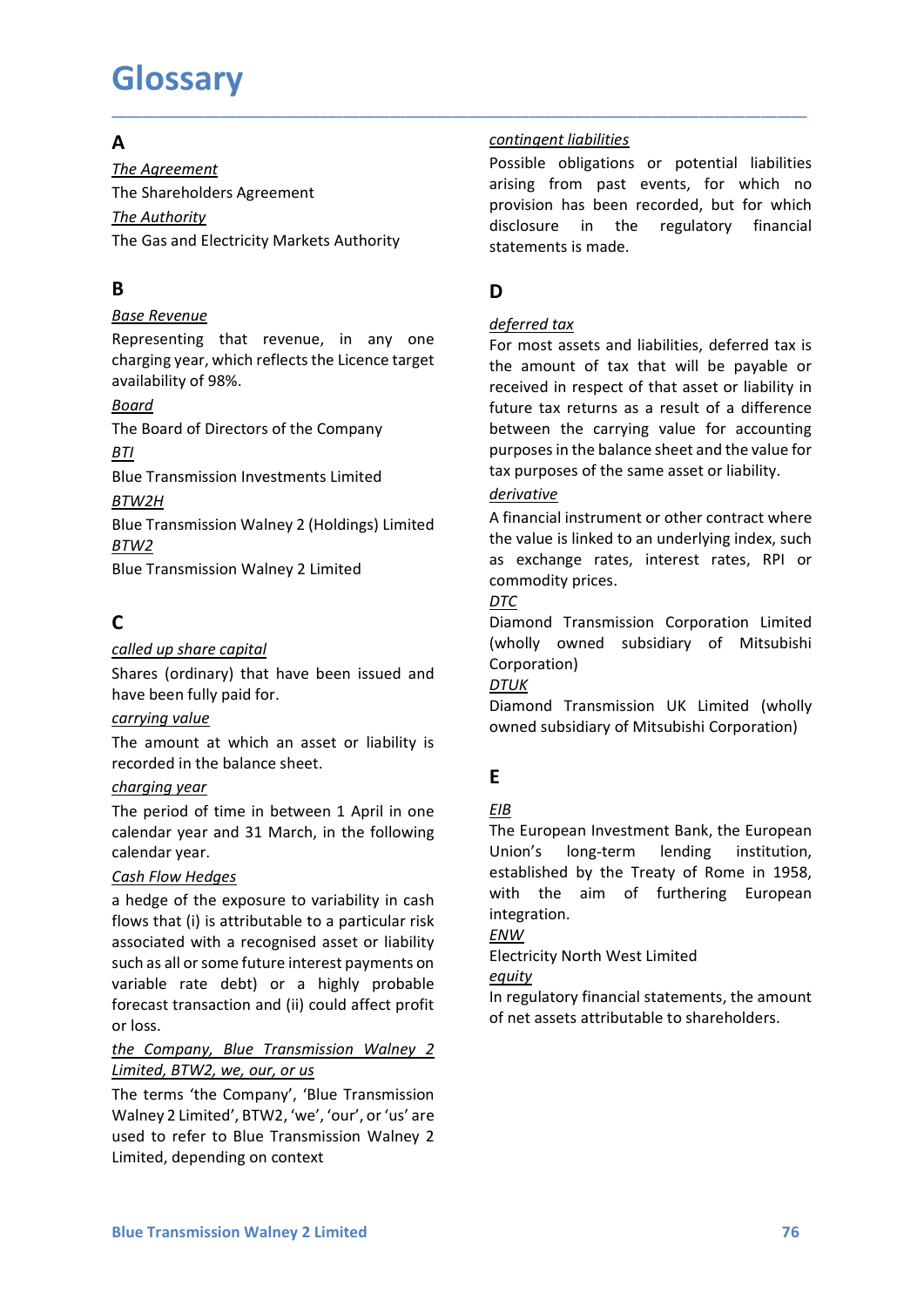# **Glossary**

# **F F** *F F*

**Glossary**<br>
F<br>
F **K**<br>
financial year<br>
For Blue Transmission Walney 2 Limited this is<br>
the accounting year ending on 31 March.<br>
FPL<br>
Frontier Power Limited – supplier of 1,000 volts<br>
management services to the Group **GIOSSATY**<br>
Financial year<br>
For Blue Transmission Walney 2 Limited this is<br>
For Blue Transmission Walney 2 Limited this is<br>
the accounting year ending on 31 March.<br>
Financial year ending on 31 March.<br>
Financial School Con **GLOSSATY**<br>
Financial year<br>
For Blue Transmission Walney 2 Limited this is<br>
The accounting year ending on 31 March.<br>
Finance indicators<br>
EPL<br>
Frontier Power Limited – supplier of 1,000 volts<br>
management services to the Gr FPL **FRU Glossary**<br>
For Blue Transmission Walney 2 Limited this is<br>
For Blue Transmission Walney 2 Limited this is<br>
they performance indicators<br>
the accounting year ending on 31 March.<br>
<u>For Power Limited - supplier</u> of 1,000 vol **Glossary**<br>
For Blue Transmission Walney 2 Limited this is<br>
For Blue Transmission Walney 2 Limited this is<br>
the accounting year ending on 31 March.<br>
<u>FPL</u><br>
Frontier Power Limited – supplier of 1,000 volts<br>
management serv

# Germany and the second control of the second second control of the second second control of the second second second second second second second second second second second second second second second second second second

**Glossary**<br>
Financial year<br>
For Blue Transmission Walney 2 Limited this is<br>
For Blue Transmission Walney 2 Limited this is<br>
the accounting year ending on 31 March.<br>
Fortier Power Limited - supplier of 1,000 volts<br>
Financi **Glossary**<br>
From Blue Transmission Walney 2 Limited this is<br>
For Blue Transmission Walney 2 Limited this is<br>
For Blue Transmission Walney 2 Limited on 31 March.<br>
<u>FPL</u><br>
Kilovolt – an amount of electrical force equal to<br>
F **Glossary**<br>
For Blue Transmission Walney 2 Limited this is<br>
For Blue Transmission Walney 2 Limited this is<br>
the accounting year ending on 31 March.<br>
<u>EPL</u><br>
Frontier Power Limited – supplier of 1,000 volts<br>
management serv Scotland. **Glossary**<br>
F<br>
F<br>
F mancial year<br>
For Blue Transmission Walney 2 Limited this is<br>  $\frac{KPIS}{P}$ <br>
Frontier excepting year ending on 31 March.<br>
F F EPL<br>
Frontier Power Limited – supplier of 1,000 volts<br>
management services to

# H<sub>ar</sub> and the state of the state of the state of the state of the state of the state of the state of the state of the state of the state of the state of the state of the state of the state of the state of the state of the

HS&E

# **I** and the state of the state

# **IASB International Contract Contract Contract Contract Contract Contract Contract Contract Contract Contract Contract Contract Contract Contract Contract Contract Contract Contract Contract Contract Contract Contract Co**

# IFRS

## IML

FIRS<br>
See IAS<br>
MULE Megawatts – an amount of power equal to one<br>
IMLE<br>
Infrastructure Managers Limited – supplier of<br>  $\frac{MW}{M}$ <br>
administrative and company secretarial<br>
services to the Group<br>
services to the Group<br>
Servic which areas as a result of Blue<br>
International<br>
International accounting standards in<br>
International accounting standards in investigation.<br>
International accounting standards in investigation.<br>
International Accounting St 1<br>
Workier Wasservered to the supervisor at the<br>
International accounting standards in<br>
International accounting standards in<br>
International accounting standards in<br>
Companies Act 2006<br>
Manuscription.<br>
Manuscription<br>
Inter **EXECUTE THE SECUTE ASSES Agreement**<br>
International accounting standards in investigation.<br>
Companies Act 2006<br>
Companies Act 2006<br>
Companies Act 2006<br>
International Accounting Standards Board<br>
International Accounting Sta Example 2012 and the state of the state and was subject to appropriate<br>
thermational accounting standards in investigation.<br>
Companies Act 2006 **M**<br>
Example interational Accounting Standards Board Marine Management Organi International accounting standards in Investigation.<br>
Companies Act 2006<br>
Matternational Accounting Standards Board<br>
International Accounting Standards Board<br>
International Accounting Standards Board<br>
IFRIC 12<br>
IFRIC 12<br>
I conformity with the requirements of the<br>
Companies Act 2006<br>
International Accounting Standards Board<br>
International Accounting Standards Board<br>
INCE 12<br>
IFRIC 12<br>
IFRIC 12<br>
IFRIC 12<br>
EFRIC 12<br>
EFRIC 12<br>
EFRIC 12<br>
EFRIC 12 EXELENT CONTROVERT CONTROLL INTERNATION CONTROLL THE CONTROLL THE CONTROLL IS PAYE ON CONTROLL IS PAYE CONTROLL IS PAYE CONTROLL IS PAYE CONTROLL IS PAYE CONTROLL IS PAYE CONTROLL IS PAYE CONTROLL IS PAYE CONTROLL IS PAYE **EXECUTE ANTIFERENT STATE CONDUCTERT SET AND MANUAL ENTIRENCILE STATE OF SERVICE CONCESSION AFTAING MANUAL MANUAL MANUAL MANUAL MANUAL MANUAL MANUAL MANUAL MANUAL MANUAL MANUAL MANUAL MANUAL MANUAL MANUAL MANUAL MANUAL MAN** 

# **K** and the set of the set of the set of the set of the set of the set of the set of the set of the set of the set of the set of the set of the set of the set of the set of the set of the set of the set of the set of the s

# KPIs

\_\_\_\_\_\_\_\_\_\_\_\_\_\_\_\_\_\_\_\_\_\_\_\_\_\_\_\_\_\_\_\_\_\_\_\_\_\_\_\_\_\_\_\_\_\_\_\_\_\_\_\_\_\_\_\_\_\_\_\_\_\_\_\_\_\_\_\_\_\_\_\_\_\_\_\_\_\_\_\_\_\_\_\_\_\_\_\_\_\_

# $kV$

**Key performance indicators<br>
Key performance indicators<br>
<u>KV</u><br>
Kilovolt – an amount of electrical force equal to<br>
1,000 volts** Kilovolt an amount of electrical force equal to K<br>
<u>KPIs</u><br>
Key performance indicators<br>
<u>kV</u><br>
Kilovolt – an amount of electrical force equal to<br>
1,000 volts<br>
L<br>
L<u>IBOR</u><br>
London Interbank Offered Rate. K<br>
<u>KPIs</u><br>
Key performance indicators<br>
<u>KV</u><br>
Kilovolt – an amount of electrical force equal to<br>
1,000 volts<br>
L<br>
L<br>
L<br>
L<u>IBOR</u><br>
London Interbank Offered Rate.<br>
The Offshore Electricity Licence held by Blue<br>
Transmission Wal **K**<br>
<u>KPI<sub>S</sub></u><br>
Key performance indicators<br>
<u>KV</u><br>
Kilovolt – an amount of electrical force equal to<br>
1,000 volts<br> **L**<br> **LICORICORITY EXECTS**<br>
London Interbank Offered Rate.<br>
<u>the Licence</u><br>
The Offshore Electricity Licence

# L<sub>ine</sub> and the state of the state of the state of the state of the state of the state of the state of the state of the state of the state of the state of the state of the state of the state of the state of the state of the

# LIBOR

# LTIs

**Frame Considering the Consideration Considers Alternation**<br>
For Blue Transmission Walney 2 Limited this is<br>  $\frac{kY}{fPL}$ <br>
From Blue Transmission Walney 2 Limited - supplier of<br>  $\frac{kY}{fPL}$ <br>
From the stand of Great Britain c F<br>
For Blue Transmission Walney 2 Limited this is<br>
For Blue Transmission Walney 2 Limited this is<br>  $\frac{kY}{k}$ <br>
For Blue Transmission Walney 2 Limited<br>
Frontier Power Limited – supplier of  $\frac{kV}{k}$ <br>  $\frac{EPL}{k}$ <br>  $\frac{EPL}{k}$ <br> FRICT THEST THEST UNION TO THE SAFET THE SAFET THE SAFET THE SAFET THE SAFET THE SAFET THE SAFET THE SAFET THE SAFET THE SAFET THE SAFET THE SAFET THE SAFET THE SAFET THE SAFET THE SAFET THE SAFET THE SAFET THE SAFET THAN management services to the Group.<br> **Condom**<br>
International comprised of its<br>
<u>IAS or</u> IFRE island of Great Britain comprised of its<br>
the <u>Group</u><br>
Entangulary undertakings<br>
Scotland.<br>
International international and its<br>
IS **G**<br> **Contained Standard Containers** Comparised of its<br> **IDEOR**<br>
Condon Interbank Offered Rate.<br>
The Island of Great Britain comprised of its<br> **Scotland.**<br> **Example Scotland.**<br> **IDENT CONTIFICATE CONTIFICATE CONTIFICATE C G**<br>
Controllect Entitain comprised of its<br>
tomoton interbank Offered Rate.<br>
Constituent parts, namely: Wales, England and<br>
The Offshore Electricity Licence<br>
for the Group<br>
the Group<br>
the Group<br>
Electricity with the requi Great Britain<br>
The island of Great Britain comprised of its<br>
condon Interbank Offered Rate.<br>
Condon Interbank Offered Rate.<br>
Scotland.<br>
Scotland.<br>
Scotland.<br>
Blue Transmission Investments Limited and its<br>
Lost time injury Containting and the match of the manner of the SCOM of the COMENTIFY CONDENTIFY CONDENTIFY CONDENTIFY CONDENTIFY CONDENTIFY AND HEAD CONDENTIFY CONDENTIFY AND HEAD CONDENTIFY (SCOUNTIFY ACCOUNT THE SUBSTANDIAN UNIT AND AC Scotland.<br>
Transmission Walney 21<br>
<u>Blue Transmission</u> Investments Limited and its<br>
subsidiary undertakings<br>
International<br>
International<br>
Heads to an injury<br>
or contract normally has<br>
day, or shift following, t<br>
Health, **EXAMULE THE SERVICE SUBLICE THE CONDUCT SUBLICE THE CALL CONDUCT THE SUBLICE CONCEPT THE SUBLICE CONCEPT THE SUBLICE CONCEPT THE SUBLICE CONCEPT THE SUBLICE CONCEPT THE SUBLICE CONCEPT THE SUBLICE CONCEPT THE SUBLICE CON** subsidiary undertakings<br>
H<br>
H<br>
Mich leads to an inju<br>
H<br>
H<br>
H<br>
H<br>
H<br>
H<br>
H<br>
H<br>
H<br>
See IAS<br>
I<br>
I<br>
I<br>
I<br>
I<br>
I<br>
I<br>
I<br>
I<br>
I<br>
See IAS<br>
International accounting standards in<br>
the requirements of the<br>
Companies Act 2006<br>
Companies HERGE<br>
INFRASE contract normally has time of the following the incident. It relates<br>
Health, Safety and the Environment<br>
The Sare is a result of Blue Transmission<br>
Walley 2 Limited's premise, plant, or activities,<br>
Walley administrative and company secretarial Health, Safety and the Environment<br>  $\frac{1}{2}$ <br>
Health, Safety and the Environment<br>  $\frac{1}{2}$ <br>  $\frac{1}{2}$ <br>  $\frac{1}{2}$ <br>  $\frac{1}{2}$ <br>  $\frac{1}{2}$ <br>
International<br>
accounting standards in<br>
the requirements of the<br>
Companies Act 2006 K<br>
<u>KPIs</u><br>
Key performance indicators<br>
<u>KV</u><br>
Kilovolt – an amount of electrical force equal to<br>
1,000 volts<br>
L<br>
L<br>
L<br>
<u>LIBOR</u><br>
London Interbank Offered Rate.<br>
The Offshore Electricity Licence held by Blue<br>
Transmission Wal K<br>
<u>KPIs</u><br>
<u>KPIs</u><br>
Kilovolt – an amount of electrical force equal to<br>
1,000 volts<br>
L<br> **L**<br>
<u>LIBOR</u><br>
London Interbank Offered Rate.<br>
the Licence<br>
The Offshore Electricity Licence held by Blue<br>
Transmission Walney 2 Limited<br> **K**<br>
<u>KPIs</u><br>
Key performance indicators<br>
<u>KV</u><br>
Kilovolt – an amount of electrical force equal to<br>
1,000 volts<br> **L**<br> **L**<br> **L**<br> **L**<br> **LOSE**<br> **COSE COSE COSE COSE Area in the Unit of Blue<br>
Transmission Walney 2 Limited<br>
TIS<br>** Transmission Walney 2 Limiteds operations **K**<br>
<u>KPIs</u><br>
Key performance indicators<br>
<u>KV</u><br>
Kilovolt – an amount of electrical force equal to<br>
1,000 volts<br> **L**<br> **L**<br> **L**<br> **D**<br> **Combinding**<br>
Combine the employee of the employee<br>
Transmission Walney 2 Limited's operat or contract normally has time off the following  $\frac{K}{K}$ <br>  $\frac{K}{K}$  performance indicators<br>  $\underline{k}$  Kilovolt – an amount of electrical force equal to<br>  $1,000$  volts<br>  $\underline{l}$ <br>  $\underline{l}$   $\underline{l}$   $\underline{l}$   $\underline{l}$   $\underline{m}$ <br>  $\underline{l}$   $\underline{m}$   $\underline{m}$ <br>  $\underline{l}$   $\underline{m}$   $\underline{m$ to one specific (acute) identifiable incident  $\frac{kV}{V}$ <br>Kilovolt – an amount of electrical force equal to<br>1,000 volts<br>
L<br>
L<br>
L<br>
L<br>
L<br>
L<br>
L<br>
L<br>
Modon Interbank Offered Rate.<br>
The Offshore Electricity Licence held by Blue<br>
Transmission Walney 2 Limited<br>
L<br>
Intered Solv Kilovolt – an amount of electrical force equal to<br>
1,000 volts<br>
1,000 volts<br>
L<br>
<u>LIBOR</u><br>
London Interbank Offered Rate.<br>
The Offshore Electricity Licence held by Blue<br>
Transmission Walney 2 Limited's operations<br>
LIIs<br>
Lost 1,000 volts<br>
1,000 volts<br>
1,000 m<br>
1,000 m<br>
1,000<br>
1,000<br>
1,000<br>
1,000<br>
1,000<br>
1,000<br>
1,000<br>
1,000<br>
1,000<br>
1,000<br>
1,000<br>
1,000<br>
1,000<br>
1,000<br>
1,000<br>
1,000<br>
1,000<br>
1,000<br>
1,000<br>
1,000<br>
1,0000<br>
1,0000<br>
1,0000<br>
1,0000<br>
1,0000 LIBOR<br>
LIBOR<br>
LIBOR<br>
LONDON Interbank Offered Rate.<br>
The Offshore Electricity Licence held by Blue<br>
LTIS<br>
LONE time injury – an incident arising out of Blue<br>
Long time injury – an incident arising out of Blue<br>
Transmissio investigation. The Offshore Electricity Licence held by Blue<br>
Transmission Walney 2 Limited<br>
<u>L715</u><br>
Lost time injury – an incident arising out of Blue<br>
Transmission Walney 2 Limited's operations<br>
which leads to an injury where the emplo <u>LTIs</u><br>
LOSt time injury – an incident arising out of Blue<br>
Transmission Walney 2 Limited's operations<br>
which leads to an injury where the employee<br>
or contract normally has time off the following<br>
day, or shift following Transmission Walney 2 Limited's operations<br>which leads to an injury where the employee<br>or contract normally has time off the following<br>day, or shift following, the incident. It relates<br>to one specific (acute) identifiable which leads to an injury where the employee<br>or contract normally has time off the following<br>day, or shift following, the incident. It relates<br>to one specific (acute) identifiable incident<br>which arises as a result of Blue T day, or sinct following, the incluent. The faces<br>to one specific (acute) identifiable incident<br>which arises as a result of Blue Transmission<br>Walney 2 Limited's premise, plant, or activities,<br>which was reported to the super to one spectric (actue) detinticate intertination<br>which arises as a result of Blue Transmission<br>Walney 2 Limited's premise, plant, or activities,<br>which was reported to the supervisor at the<br>time and was subject to appropri Walney 2 Limites as a result of notice Transmission<br>Walney 2 Limited<sup>4</sup>'s premise, plant, or activities,<br>which was reported to the supervisor at the<br>time and was subject to appropriate<br>investigation.<br>M<br>M<br>Management Service

# M<sub>a</sub> and the set of the set of the set of the set of the set of the set of the set of the set of the set of the set of the set of the set of the set of the set of the set of the set of the set of the set of the set of the

# MMO

MSA PARTICIPATION CONTINUES AND LOCAL CONTINUES.

# MW

## MWhrs